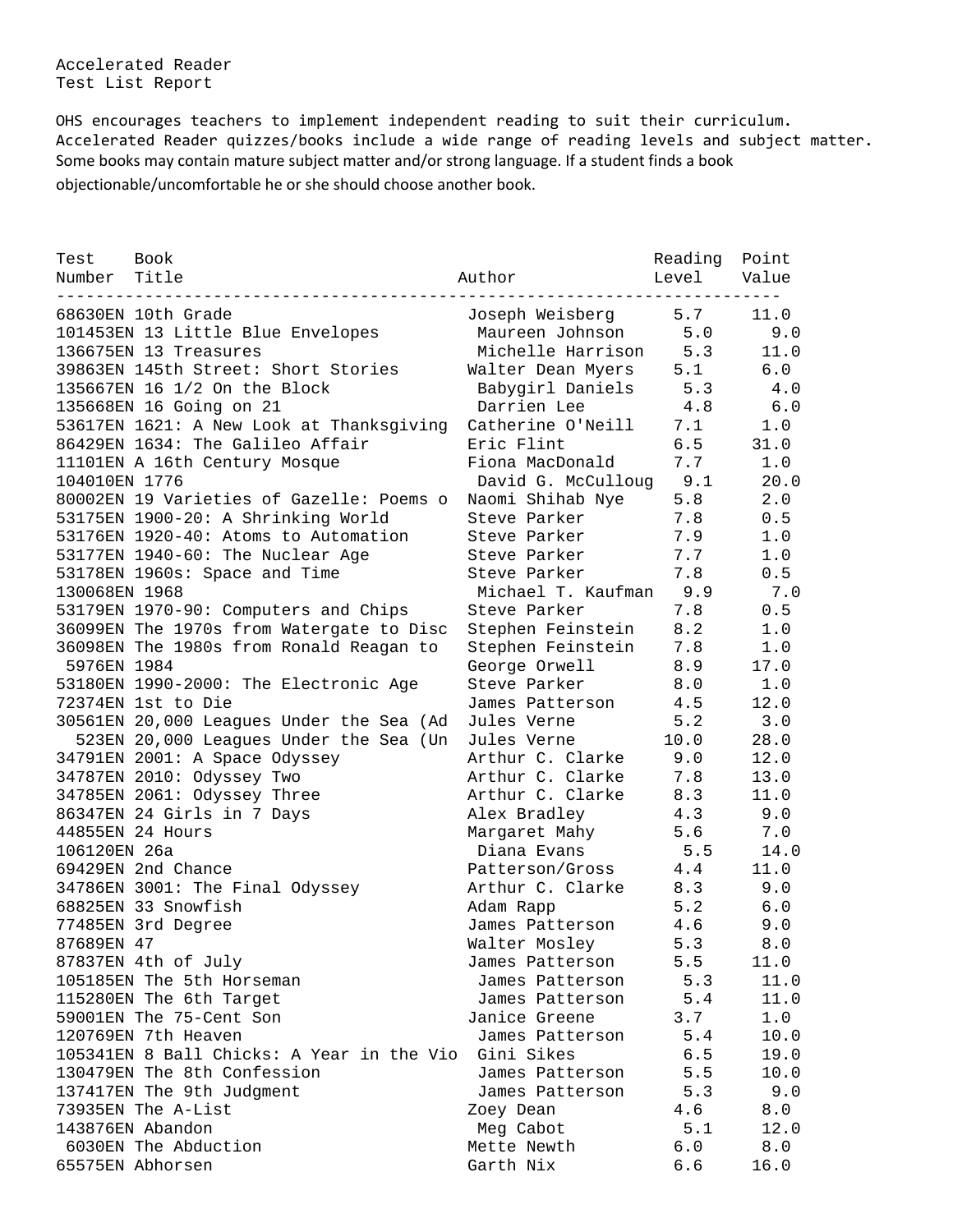56207EN Abigail Adams: A Revolutionary W Jacqueline Ching 8.1 2.0 100263EN Abigail Adams: Courageous Patrio Barbara A. Somervi 7.1 2.0 60696EN Abigail Adams: First Lady and Pa Pat McCarthy 7.5 4.0 54089EN Above the Veil Garth Nix 5.3 7.0 118231EN Abraham Lincoln Kekla Magoon 7.7 3.0 55867EN Abraham Lincoln: Civil War Presi John F. Grabowski 5.8 1.0 100251EN Abraham Lincoln: Great American Brenda Haugen 7.3 2.0 69750EN Abraham Lincoln (Presidents) Judy Alter 7.3 1.0 126940EN Abraham Lincoln (Presidents of t Sarah Hansen 6.7 1.0 71070EN Abraham Lincoln: The 16th Presid Carin T. Ford 4.2 0.5 137414EN Abraham Lincoln: Vampire Hunter Seth Grahame-Smith 6.9 15.0 56995EN Absalom, Absalom! The Corrected William Faulkner 9.1 25.0 120770EN Absolute Brightness James Lecesne 6.5 15.0 14903EN Absolute Power David Baldacci 5.8 25.0 129562EN Absolute Pressure Sigmund Brouwer 3.9 3.0 128540EN Absolutely Maybe Lisa Yee 3.7 8.0 11577EN Absolutely Normal Chaos Sharon Creech 4.7 7.0 89089EN Absolutely, Positively Not David LaRochelle 4.8 6.0 117771EN The Absolutely True Diary of a P Sherman Alexie 4.0 6.0 108588EN An Abundance of Katherines John Green 5.6 10.0 133324EN Academy 7 Anne Osterlund 5.7 9.0 73206EN Acceleration Graham McNamee 4.4 7.0 48143EN The Accident Wiesel/Borchardt 4.4 4.0 146183EN An Accidental Sportswriter: A Me Robert Lipsyte 7.9 13.0 106126EN Accidents of Nature Harriet McBryde Jo 4.5 8.0 24909EN Achingly Alice Phyllis Reynolds N 4.9 4.0 5253EN The Acorn People Ron Jones 5.6 2.0 21626EN An Acquaintance with Darkness Ann Rinaldi 3.6 10.0 8452EN Across America on an Emigrant Tr Jim Murphy 7.8 3.0 102EN Across Five Aprils Irene Hunt 6.6 10.0 34991EN Across the Great River Irene Beltran Hern 4.3 5.0 18801EN Across the Lines Carolyn Reeder 6.3 10.0 66870EN Across the Nightingale Floor Lian Hearn 5.9 14.0 142333EN Across the Universe Beth Revis 4.9 15.0 88997EN Across the Wall: A Tale of the A Garth Nix 6.5 12.0 3976EN Acts (Bible-NIV) NIV Student Editio 6.7 4.0 16702EN Adam Bede George Eliot 9.4 42.0 86533EN Adam Canfield of the Slash Michael Winerip 5.4 9.0 1EN Adam of the Road Elizabeth Janet Gr 6.5 9.0 20101EN Adem's Cross Alice Mead 4.3 5.0 79987EN Admiral Hornblower in the West I C.S. Forester 7.5 17.0 104880EN Adolf Hitler: Dictator of Nazi G Brenda Haugen 7.3 2.0 64571EN Adolf Hitler: From Failed Artist Liz Gogerly 8.5 3.0 122297EN The Adoration of Jenna Fox Mary E. Pearson 3.8 9.0 131230EN Adored: An It Girl Novel Cecily von Ziegesa 6.2 8.0 25904EN Adrift: Seventy Six Days Lost at Steven Callahan 6.5 12.0 29526EN The Adventures of Blue Avenger Norma Howe 6.2 7.0 501EN The Adventures of Huckleberry Fi Mark Twain 6.6 18.0 52301EN The Adventures of Robin Hood (Un Roger Lancelyn Gre 8.1 11.0 13602EN The Adventures of Sherlock Holme Sir Arthur Conan D 8.8 16.0 502EN The Adventures of Tom Sawyer (Un Mark Twain 8.1 12.0 64731EN The Adventures of Ulysses Anna Claybourne 5.2 5.0 54090EN Aenir Garth Nix 5.2 6.0 71365EN Afghanistan (Countries and Cultu Mary Englar 6.2 1.0 68706EN Afghanistan (Modern World Nation Jeffrey A. Gritzne 10.7 4.0 24028EN African-American Inventors, III Susan K. Henderson 5.5 0.5 36113EN The African-American Struggle Fo Carole Boston Weat 8.9 3.0 16752EN African-Americans in the Thirtee Deborah Kent 6.9 0.5 87208EN African Princess: The Amazing Li Joyce Hansen 7.4 2.0 66231EN The African Queen C.S. Forester 7.9 11.0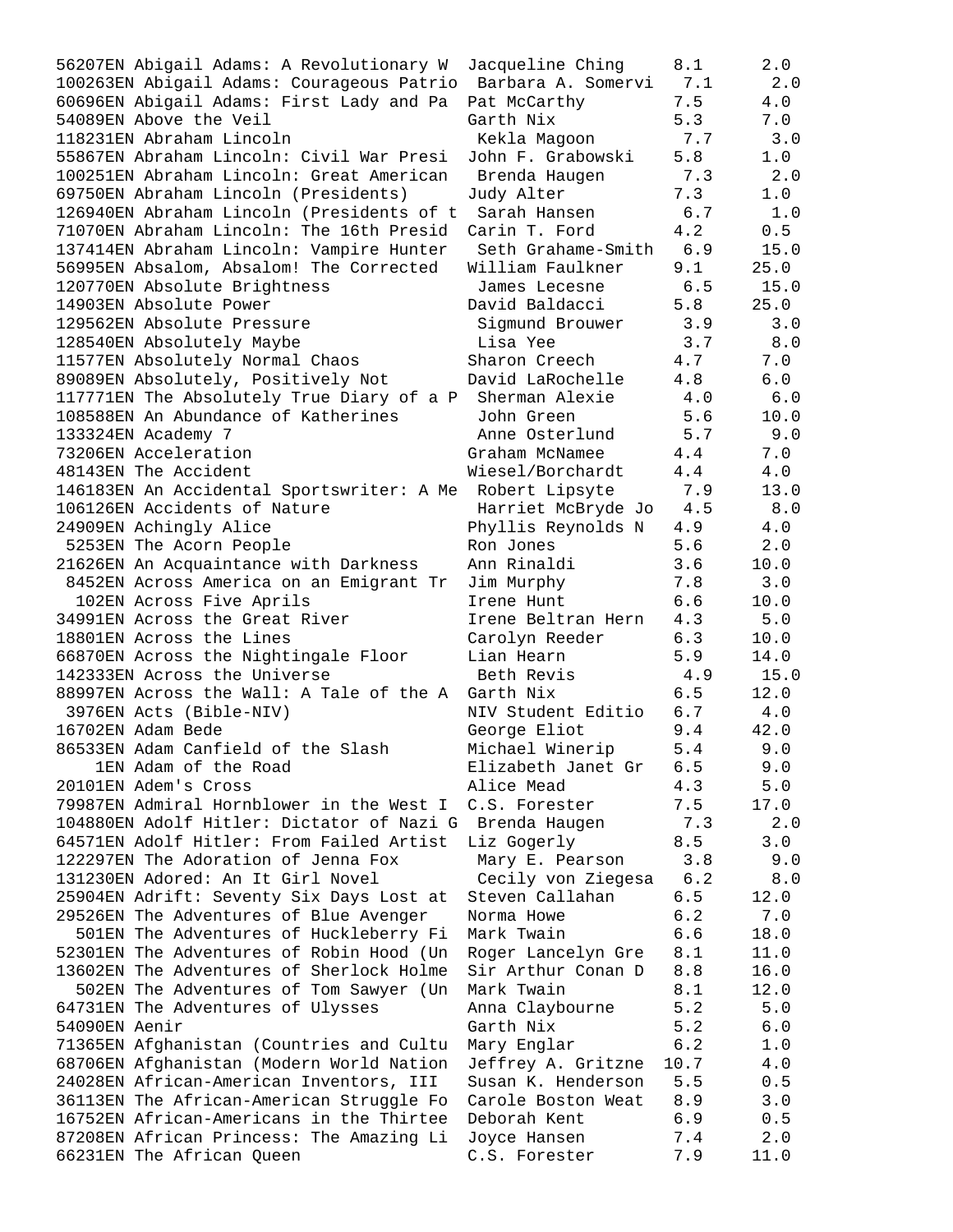| 68888EN After                                               | Francine Prose              | 5.4  | 9.0  |
|-------------------------------------------------------------|-----------------------------|------|------|
| 133075EN After                                              | Amy Efaw                    | 4.7  | 14.0 |
| 147407EN After Obsession                                    | Carrie Jones                | 3.6  | 10.0 |
| 149196EN After the Fire: A True Story of                    | Robin Gaby Fisher           | 6.0  | 9.0  |
| 14751EN After the First Death                               | Robert Cormier              | 6.8  | 10.0 |
| 138122EN After the Kiss                                     | Terra Elan McVoy            | 6.5  | 7.0  |
| 130142EN After the Moment                                   | Garret Freymann-We          | 6.2  | 10.0 |
| 352EN After the Rain                                        | Norma Fox Mazer             | 3.7  | 8.0  |
| 17801EN After the War                                       | Carol Matas                 | 4.9  | 5.0  |
| 109768EN After the Wreck I Picked Myself                    | Joyce Carol Oates           | 4.9  | 8.0  |
| 120399EN After Tupac and D Foster                           | Jacqueline Woodson          | 4.7  | 4.0  |
| 71140EN The Afterlife                                       | Gary Soto                   | 5.2  | 5.0  |
| 10826EN The Age of Innocence                                | Edith Wharton               | 8.8  | 19.0 |
| 85910EN The Age of Shakespeare                              | Frank Kermode               | 10.3 | 10.0 |
| 44734EN The Agüero Sisters                                  | Cristina García             | 7.3  | 13.0 |
| 69162EN Ahmose: Liberator of Egypt                          | Susanna Thomas              | 8.5  | 2.0  |
| 59972EN Aimee                                               | Mary Beth Miller            | 4.9  | 12.0 |
| 77111EN Air Ferrets Aloft                                   | Richard Bach                | 5.7  | 3.0  |
| 77198EN Airborn                                             |                             | 5.1  | 15.0 |
| 63688EN Airborne: A Guided Tour of an Ai                    | Kenneth Oppel<br>Tom Clancy |      | 27.0 |
|                                                             |                             | 10.8 |      |
| 18802EN Airframe                                            | Michael Crichton            | 4.8  | 14.0 |
| 122978EN Airhead                                            | Meg Cabot                   | 5.3  | 11.0 |
| 119440EN Airman                                             | Eoin Colfer                 | 5.8  | 16.0 |
| 83024EN The Akhenaten Adventure                             | P.B. Kerr                   | 5.7  | 13.0 |
| 69163EN Akhenaten and Tutankhamen: The R                    | Susanna Thomas              | 8.2  | 2.0  |
| 74909EN Al Capone Does My Shirts                            | Gennifer Choldenko          | 3.5  | 7.0  |
| 109348EN Alabama Moon                                       | Watt Key                    | 4.1  | 11.0 |
| 62662EN The Alamo: A Primary Source Hist                    | Janey Levy                  | 8.6  | 2.0  |
| 7101EN Alas, Babylon                                        | Pat Frank                   | 6.1  | 16.0 |
| 30753EN Alaska                                              | Patricia K. Kummer          | 4.7  | 1.0  |
| 31465EN The Alaska Purchase in American                     | David K. Fremon             | 7.0  | 4.0  |
| 29641EN Albert Einstein and Relativity (                    | Steve Parker                | 6.5  | 1.0  |
| 40820EN Albert Einstein: Genius Behind t                    | Fiona Macdonald             | 8.8  | 2.0  |
| 128347EN Albert Einstein: Physicist & Gen Lillian E. Forman |                             | 8.3  | 3.0  |
| 74354EN Alberto Giacometti (Artists in T                    | Jackie Gaff                 | 7.7  | 1.0  |
| 78247EN Albino Animals                                      | Kelly Milner Halls          | 7.1  | 2.0  |
| 25133EN Alcatraz                                            | Linda George                | 6.5  | 1.0  |
| 21050EN Alcatraz Prison in American Hist                    | Marilyn Tower Oliv          | 7.8  | 4.0  |
| 74163EN The Alchemist's Door                                | Lisa Goldstein              | 4.8  | 12.0 |
| 36681EN The Alchemist                                       | Paulo Coelho                | 6.4  | 6.0  |
| 68889EN Alchemy                                             | Margaret Mahy               | 6.1  | 10.0 |
| 115134EN The Alchemyst                                      | Michael Scott               | 6.4  | 14.0 |
| 100523EN Alcohol                                            | Jillian Powell              | 8.1  | 1.0  |
| 133775EN Alex Cross's Trial                                 | James Patterson             | 5.2  | 11.0 |
| 8310EN Alex Haley                                           | David Shirley               | 8.5  | 4.0  |
| 65576EN Alex: The Life of a Child                           | Frank Deford                | 6.6  | 10.0 |
| 62957EN Alexander Fleming: Pioneer with                     | Beverley Birch              | 8.3  | 2.0  |
| 29631EN Alexander Graham Bell and the Te                    | Steve Parker                | 6.4  | 0.5  |
| 40821EN Alexander Graham Bell: Father of                    | Michael Pollard             | 8.1  | 2.0  |
| 31453EN Alexander Graham Bell: Inventor                     | Michael A. Schuman          | 6.1  | 3.0  |
| 62670EN Alexander Hamilton: Federalist a                    | Lisa DeCarolis              | 8.4  | 3.0  |
| 4751EN Alexander Mackenzie and the Expl                     | Georgia Xydes               | 9.8  | 5.0  |
| 27124EN Alexander the Great                                 | Robert Green                | 6.5  | 1.0  |
| 128348EN Alexander the Great: Ancient Kin Katie Marsico     |                             |      |      |
|                                                             |                             | 8.1  | 3.0  |
| 108149EN Alexander the Great: World Conqu Michael Burgan    |                             | 6.9  | 2.0  |
| 124102EN Alfred Kropp: The Thirteenth Sku                   | Rick Yancey                 | 4.6  | 9.0  |
| 68133EN Alia Waking                                         | Laura Williams McC          | 5.0  | 7.0  |
| 58641EN Alias Grace                                         | Margaret Atwood             | 6.9  | 28.0 |
| 49815EN Alice Alone                                         | Phyllis Reynolds N          | 5.1  | 7.0  |
| 69832EN Alice, I Think                                      | Susan Juby                  | 6.3  | 10.0 |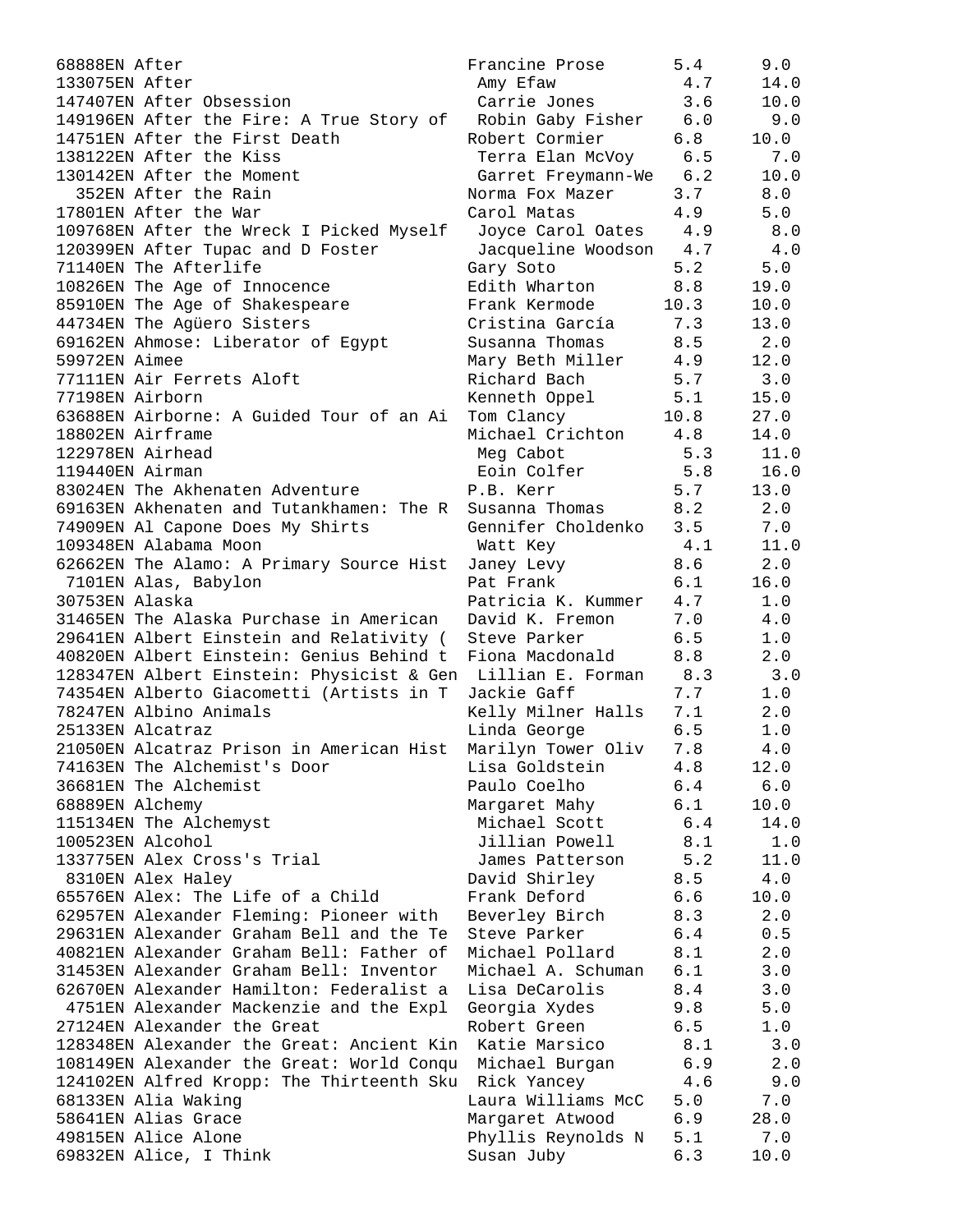52290EN Alice's Adventures in Wonderland Lewis Carroll 7.4 5.0 120233EN Alice Walker: Author and Social Stephanie Fitzgera 7.4 2.0 123204EN Alicia Lisi Harrison 5.5 3.0 133714EN Alicia Keys: Singer-Songwriter, Russell Roberts 7.6 1.0 32934EN Alicia, My Story Alicia Appleman-Ju 6.1 25.0 7870EN Alien Secrets Annette Curtis Kla 6.6 8.0 80751EN The Alison Rules Catherine Clark 4.5 9.0 19776EN Alive Piers Paul Read 7.7 19.0 75491EN Alive! Airplane Crash in the And Scott P. Werther 5.2 1.0 62974EN All-American Girl Meg Cabot 5.9 11.0 11596EN All Around the Town Mary Higgins Clark 5.4 12.0 47659EN All but My Life Gerda Weissmann Kl 5.9 14.0 726EN All Creatures Great and Small James Herriot 6.8 26.0 73591EN All I Want Is Everything: A Goss Cecily von Ziegesa 6.0 9.0 115390EN All-In Pete Hautman 4.7 5.0 58714EN All Loves Excelling Josiah Bunting III 5.9 11.0 35581EN All Over but the Shoutin' Rick Bragg 6.4 20.0 106268EN All Q, No A: More Tales of a 10t Lauren Mechling 6.6 12.0 701EN All Quiet on the Western Front Erich Remarque 6.0 10.0 74678EN All's Fair in Love, War, and Hig Janette Rallison 5.1 7.0 45467EN All That Glitters V.C. Andrews 5.6 17.0 137486EN All That Glitters Is Not Gucci Rachel Maude 6.0 7.0 129384EN All the Broken Pieces Ann E. Burg 4.1 2.0 24951EN All the Days of Her Life Lurlene McDaniel 4.8 5.0 10827EN All the King's Men Robert Penn Warren 6.8 36.0 121675EN All the Lovely Bad Ones: A Ghost Mary Downing Hahn 4.5 6.0 16703EN All the President's Men Bernstein/Woodward 7.8 21.0 68567EN All the Pretty Horses Cormac McCarthy 4.9 15.0 7102EN All Things Bright and Beautiful James Herriot 6.7 23.0 31565EN All Things Wise and Wonderful James Herriot 6.7 26.0 5254EN All Together Now Sue Ellen Bridgers 5.7 10.0 135486EN All Unquiet Things Anna Jarzab 5.0 13.0 82196EN Allies of the Night **Darren Shan** 5.3 6.0 128920EN Alligator Bayou Donna Jo Napoli 3.1 7.0 35178EN Almost a Woman Esmeralda Santiago 6.9 18.0 129067EN Almost Astronauts: 13 Women Who Tanya Lee Stone 7.1 4.0 77429EN Almost French: Love and a New Li Sarah Turnbull 7.8 16.0 41128EN Almost Lost...Anonymous Teenager Anonymous 5.9 10.0 119497EN The Almost Moon: A Novel Alice Sebold 5.6 14.0 134768EN Almost Perfect Brian Katcher 4.5 13.0 65268EN Alone Francine Pascal 5.9 6.0 59831EN Alone Across the Arctic: One Wom Flowers/Dixon 5.9 6.0 32016EN Alone at Ninety Foot Katherine Holubits 3.9 5.0 130118EN Along for the Ride Sarah Dessen 4.7 15.0 6902EN Along the Tracks Tamar Bergman 4.4 11.0 84066EN Alosha Christopher Pike 4.1 13.0 107898EN Alphabet of Dreams Susan Fletcher 5.0 12.0 69198EN Alt Ed Catherine Atkins 3.4 6.0 32826EN Alvin Journeyman Orson Scott Card 6.3 22.0 41129EN Always Running: La Vida Loca, Ga Luis J. Rodríguez 6.2 13.0 51442EN Alzheimer's Disease (Diseases an Linda Jacobs Altma 9.8 4.0 55838EN Amandine Adele Griffin 4.7 5.0 128146EN The Amaranth Enchantment Julie Berry 4.7 9.0 74315EN Amaryllis Craig Crist-Evans 5.5 6.0 79671EN The Amateur Marriage Anne Tyler 5.8 17.0 49823EN The Amazing Adventures of Kavali Michael Chabon 7.8 38.0 102167EN Amazing Grace Megan Shull 3.8 6.0 6903EN Amazing Gracie A.E. Cannon 3.8 6.0 55308EN The Amazing Maurice and His Educ Terry Pratchett 4.3 9.0 44562EN The Amber Spyglass Philip Pullman 6.7 26.0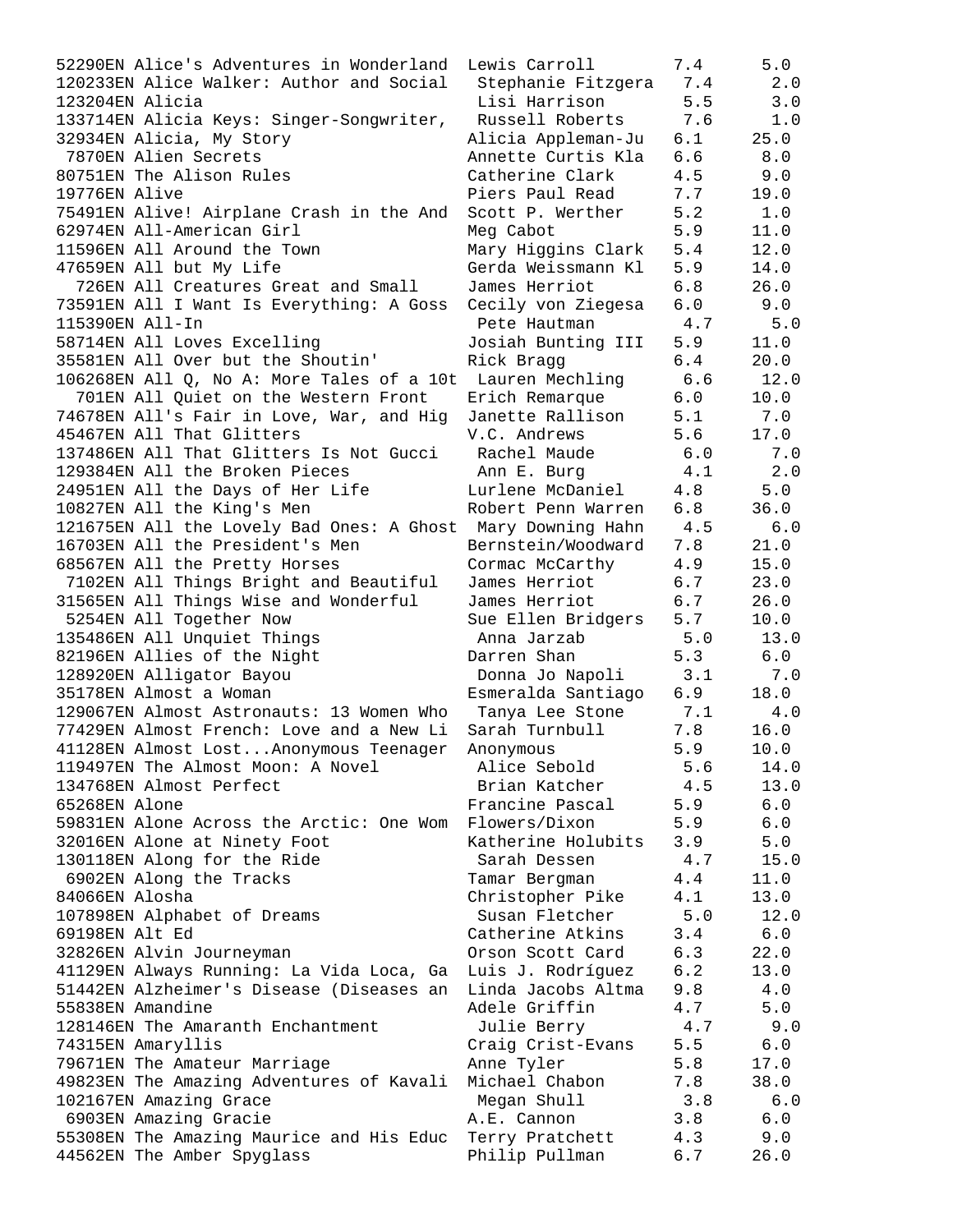112712EN Ambergate 122425EN Ambition 8358EN Amelia Earhart (American Women o 70844EN Amelia Earhart: Legend of Flight 107906EN Amelia Earhart: Legendary Aviato 57110EN America 30136EN America Is Her Name 111304EN American Beauty: An A-List Novel 111766EN American Born Chinese 82557EN The American Civil Rights Moveme 75426EN American Gods 50006EN American Indian Mythology 70601EN An American Insurrection: The Ba 69054EN An American Plaque...Yellow Feve 18098EN The American Revolution: 1763 -16099EN The American Revolution: Give Me 108810EN The American Revolution 116885EN The American Revolution 75508EN An American Summer 5977EN An American Tragedy 86433EN The Americanization of Benjamin 127478EN Amiri & Odette: A Love Story 31423EN Amistad 18462EN Amistad: A Long Road to Freedom 69053EN Among the Barons 59349EN Among the Betrayed 78248EN Among the Brave 87624EN Among the Enemy 50379EN Among the Impostors 69023EN Among the Missing 3EN Amos Fortune, Free Man 80657EN Amped: How Big Air, Big Dollars. 84236EN Amphetamines and Ecstasy 73958EN The Amulet of Samarkand 137843EN Amy & Roger's Epic Detour 107907EN Amy Tan: Author and Storyteller 133897EN Amy Tan: Author Extraordinaire 119517EN Ana's Story: A Journey of Hope 112883EN Anahita's Woven Riddle 101798EN Anansi Boys: A Novel 202EN Anastasia Krupnik 354EN Anastasia's Chosen Career 44806EN Anastasia: The Last Grand Duches 128512EN The Anatomy of Wings 909EN The Ancient Breed 17203EN Ancient Egypt (Eyewitness) 51454EN The Ancient Egyptians (Lost Civi 63701EN Ancient Greece (Daily Life) 51455EN The Ancient Greeks (Lost Civiliz 6685EN The Ancient One 51456EN The Ancient Romans (Lost Civiliz 77671EN Ancient Rome 84312EN And Not Afraid to Dare: The Stor 4EN And Now Miguel 5255EN And One for All 88846EN And One More Thing Before You Go 56331EN And Still We Rise...12 Gifted In 78323EN And the Dead Shall Rise: The Mur 8852EN And Then There Were None 44544EN And Then You Die Iris Johansen 3.5 11.0

| Patricia Elliott<br>Kate Brian     | 5.4<br>4.8 | 15.0<br>10.0 |
|------------------------------------|------------|--------------|
| Nancy Shore                        | 8.0        | $4.0$        |
| Lynda Pflueger                     | 7.4        | 3.0          |
| Brenda Haugen                      | 6.9        | 2.0          |
| E.R. Frank                         | 3.6        | $7.0\,$      |
| Luis J. Rodríguez                  | 3.5        | 0.5          |
| Zoey Dean                          | 5.1        | 9.0          |
| Gene Luen Yang                     | 3.3        | 1.0          |
| Linda Jacobs Altma                 | 7.6        | 4.0          |
| Neil Gaiman                        | 5.3        | 28.0         |
| Evelyn Wolfson                     | 6.2        | 3.0          |
| William Doyle                      | 9.6        | 23.0         |
| Jim Murphy                         | 9.0        | $6.0$        |
| James/Christopher                  | 8.3        | 3.0          |
| Deborah Kent                       | 7.4        | 3.0          |
| Deborah H. DeFord                  | 9.2        | 2.0          |
| John Davenport                     | 9.1        | 5.0          |
| Frank Deford                       | 5.2        | 12.0         |
|                                    | 8.5        | 65.0         |
| Theodore Dreiser<br>Gordon S. Wood | 10.9       | 19.0         |
| Walter Dean Myers                  | 4.6        | 0.5          |
| Alexs Pate                         | 5.7        | 10.0         |
| Walter Dean Myers                  | $7.4$      | 3.0          |
| Margaret Peterson                  | 4.8        | 6.0          |
| Margaret Peterson                  | 4.9        | 5.0          |
| Margaret Peterson                  | 5.1        | 7.0          |
| Margaret Peterson                  | 5.3        | 7.0          |
| Margaret Peterson                  | 4.9        | 5.0          |
| Dan Chaon                          | 6.2        | 12.0         |
| Elizabeth Yates                    | 6.5        | 5.0          |
| David Browne                       | 8.9        | 19.0         |
| Susan Elliot-Wrigh                 | $8.8\,$    | 3.0          |
| Jonathan Stroud                    | 5.9        | 19.0         |
| Morgan Matson                      | 5.2        | 14.0         |
| Natalie M. Rosinsk                 | 7.5        | 2.0          |
| Tamra Orr                          | 7.4        | 2.0          |
| Jenna Bush                         | 6.2        | 5.0          |
| Meghan Nuttall Say                 | 6.0        | 12.0         |
| Neil Gaiman                        | 5.2        | 16.0         |
| Lois Lowry                         | 4.5        | 3.0          |
| Lois Lowry                         | 4.5        | 4.0          |
| Carolyn Meyer                      | 5.8        | 5.0          |
| Karen Foxlee                       | 4.8        | 11.0         |
| David Brookover                    | 5.8        | 22.0         |
| George Hart                        | $8.0$      | 1.0          |
| Allison Lassieur                   | 10.1       | $6.0$        |
| Don Nardo                          | 6.9        | $1.0$        |
| Don Nardo                          | 11.2       | 6.0          |
| T.A. Barron                        | 6.1        | 14.0         |
| Don Nardo                          | 11.1       | 7.0          |
| Fiona Macdonald                    | 5.2        | 0.5          |
| Tonya Bolden                       | 8.8        | 8.0          |
| Joseph Krumgold                    | 4.8        | 8.0          |
| Theresa Nelson                     | 5.2        | $6.0$        |
| Maria Shriver                      | 5.4        | 1.0          |
| Miles Corwin                       | 7.7        | 24.0         |
| Steve Oney                         | 10.6       | 57.0         |
| Agatha Christie<br>Tric Johancan   | 5.7<br>っ に | 8.0<br>11 N  |
|                                    |            |              |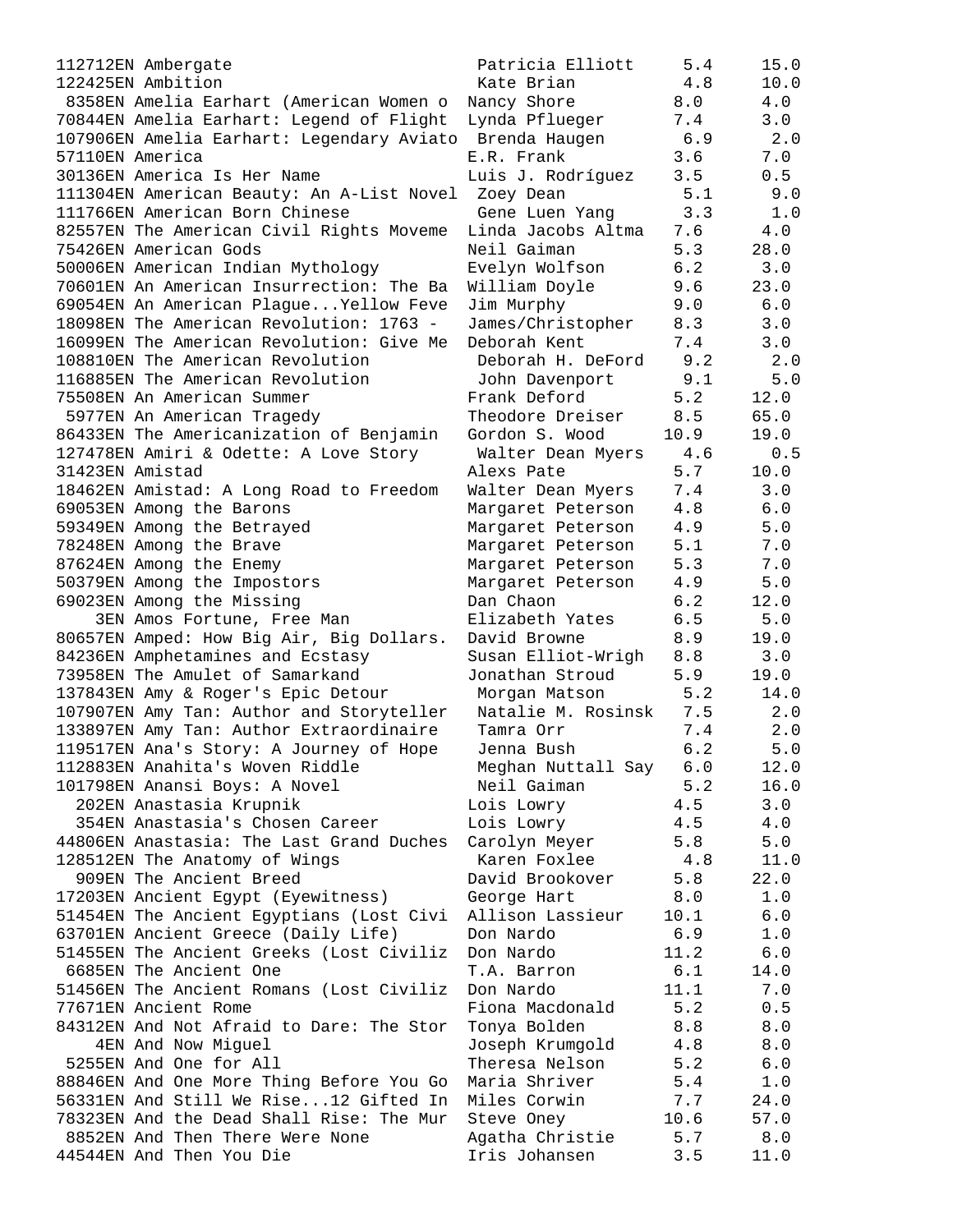| 10828EN Andersonville                                       | MacKinlay Kantor   | 7.8 | 62.0 |
|-------------------------------------------------------------|--------------------|-----|------|
| 128349EN Andrew Carnegie: Industrial Gian Scott Gillam      |                    | 8.0 | 2.0  |
| 31454EN Andrew Carnegie: Steel King and                     | Zachary Kent       | 7.5 | 3.0  |
| 63026EN Andrew Jackson                                      | Daniel E. Harmon   | 7.3 | 1.0  |
| 1765EN Andrew Jackson and His America                       | Milton Meltzer     | 8.5 | 9.0  |
| 79311EN Andrew Jackson (History Maker Bi                    | Carol H. Behrman   | 5.0 | 1.0  |
| 66970EN Andrew Jackson (Presidential Lea                    | Carol H. Behrman   | 7.4 | 3.0  |
|                                                             |                    | 7.9 | 1.0  |
| 69751EN Andrew Jackson (Presidents)                         | Stephen Feinstein  |     |      |
| 127051EN Andrew Jackson (Presidents of th Ann Graham Gaines |                    | 5.8 | 1.0  |
| 18099EN Andrew Jackson's America: 1824 -                    | James/Christopher  | 8.7 | 3.0  |
| 69752EN Andrew Johnson (Presidents)                         | Judy Alter         | 7.7 | 1.0  |
| 127052EN Andrew Johnson (Presidents of th                   | Judith E. Harper   | 6.4 | 1.0  |
| 132438EN Andromeda Klein                                    | Frank Portman      | 7.5 | 19.0 |
| 17803EN The Andromeda Strain                                | Michael Crichton   | 6.6 | 11.0 |
| 120935EN Angel                                              | Cliff Mcnish       | 4.9 | 10.0 |
| 109186EN The Angel of Death: A Forensic M Alane Ferguson    |                    | 5.0 | 9.0  |
| 44545EN Angel of Hope                                       | Lurlene McDaniel   | 4.9 | 6.0  |
| 32674EN Angel of Mercy                                      | Lurlene McDaniel   | 4.9 | 6.0  |
| 112893EN Angel's Choice                                     | Lauren Baratz-Logs | 5.5 | 8.0  |
| 68070EN The Angel's Command: A Tale from Brian Jacques      |                    | 5.2 | 15.0 |
| 134245EN Angel Time                                         | Anne Rice          | 6.5 | 14.0 |
| 19777EN Angela's Ashes                                      | Frank McCourt      | 5.9 | 23.0 |
|                                                             |                    |     |      |
| 75509EN Angelica                                            | Sharon Shinn       | 6.3 | 32.0 |
| 76135EN Angels & Demons                                     | Dan Brown          | 5.6 | 23.0 |
| 28526EN Angels in Disguise                                  | Lou Dean           | 5.3 | 4.0  |
| 29357EN Angels on the Roof                                  | Martha Moore       | 4.2 | 6.0  |
| 28437EN Angels Turn Their Backs                             | Margaret Buffie    | 4.0 | 7.0  |
| 16744EN Angels Watching over Me                             | Lurlene McDaniel   | 4.3 | 4.0  |
| 10829EN Angle of Repose                                     | Wallace Stegner    | 6.9 | 35.0 |
| 41551EN Angus, Thongs and Full-Frontal S                    | Louise Rennison    | 5.1 | 6.0  |
| 105036EN Animal Cells: The Smallest Units Darlene R. Stille |                    | 7.4 | 1.0  |
| 727EN Animal Farm                                           | George Orwell      | 7.3 | 5.0  |
| 80180EN Animal Giants (Kingfisher Knowle                    | Barbara Taylor     | 7.4 | 2.0  |
| 60126EN Animal Heroes                                       | F.R. Robinson      | 5.2 | 0.5  |
| 121169EN Animal Rights                                      | Christie R. Ritter | 8.8 | 3.0  |
| 702EN Anna Karenina                                         | Leo Tolstoy        | 9.6 | 69.0 |
| 32221EN Anna of Byzantium                                   | Tracy Barrett      | 6.4 | 8.0  |
| 27117EN Anne Frank                                          | Rachel Epstein     | 6.6 | 1.0  |
|                                                             |                    |     |      |
| 8453EN Anne Frank: Beyond the Diary                         | Ruud van der Rol   | 6.8 | 3.0  |
| 64572EN Anne Frank: From Schoolgirl to V                    | Emma Johnson       | 8.3 | 3.0  |
| 51211EN Anne Frank: Life in Hiding                          | Johanna Hurwitz    | 7.0 | 2.0  |
| 47007EN Anne Hutchinson: Religious Leade                    | Beth Clark         | 7.2 | 1.0  |
| 551EN Anne of Avonlea (Unabridged)                          | L.M. Montgomery    | 8.6 | 16.0 |
| 203EN Anne of Green Gables (Unabridged                      | L.M. Montgomery    | 7.3 | 17.0 |
| 6652EN Anne of Ingleside                                    | L.M. Montgomery    | 6.0 | 16.0 |
| 5256EN Anne of the Island (Unabridged)                      | L.M. Montgomery    | 6.3 | 12.0 |
| 6653EN Anne of Windy Poplars                                | L.M. Montgomery    | 5.9 | 14.0 |
| 140282EN Annexed                                            | Sharon Dogar       | 3.4 | 8.0  |
| 43274EN Annie John                                          | Jamaica Kincaid    | 5.9 | 7.0  |
| 55868EN Annie Oakley (Famous Figures of                     | Charles J. Shields | 7.3 | 1.0  |
| 21099EN Annie Oakley: Legendary Sharpsho                    | Jean Flynn         | 6.6 | 3.0  |
| 68034EN Annie on My Mind                                    | Nancy Garden       | 6.0 | 10.0 |
| 35394EN Annie's Baby: The Diary of Anony                    | Beatrice Sparks    | 5.7 | 8.0  |
| 132439EN Another Faust                                      | Daniel Nayeri      | 5.1 | 15.0 |
| 140804EN Another Pan                                        | Daniel Nayeri      | 6.0 | 16.0 |
|                                                             | Martha Southgate   | 4.1 | 6.0  |
| 21617EN Another Way to Dance                                |                    |     |      |
| 80003EN Ansel Adams: An Autobiography                       | Adams/Alinder      | 9.7 | 27.0 |
| 86658EN Antarctica: Journeys to the Sout                    | Walter Dean Myers  | 8.0 | 4.0  |
| 52076EN Antarctica: Land of the Endless                     | Michael George     | 6.2 | 0.5  |
| 73470EN The Antelope Wife                                   | Louise Erdrich     | 5.6 | 12.0 |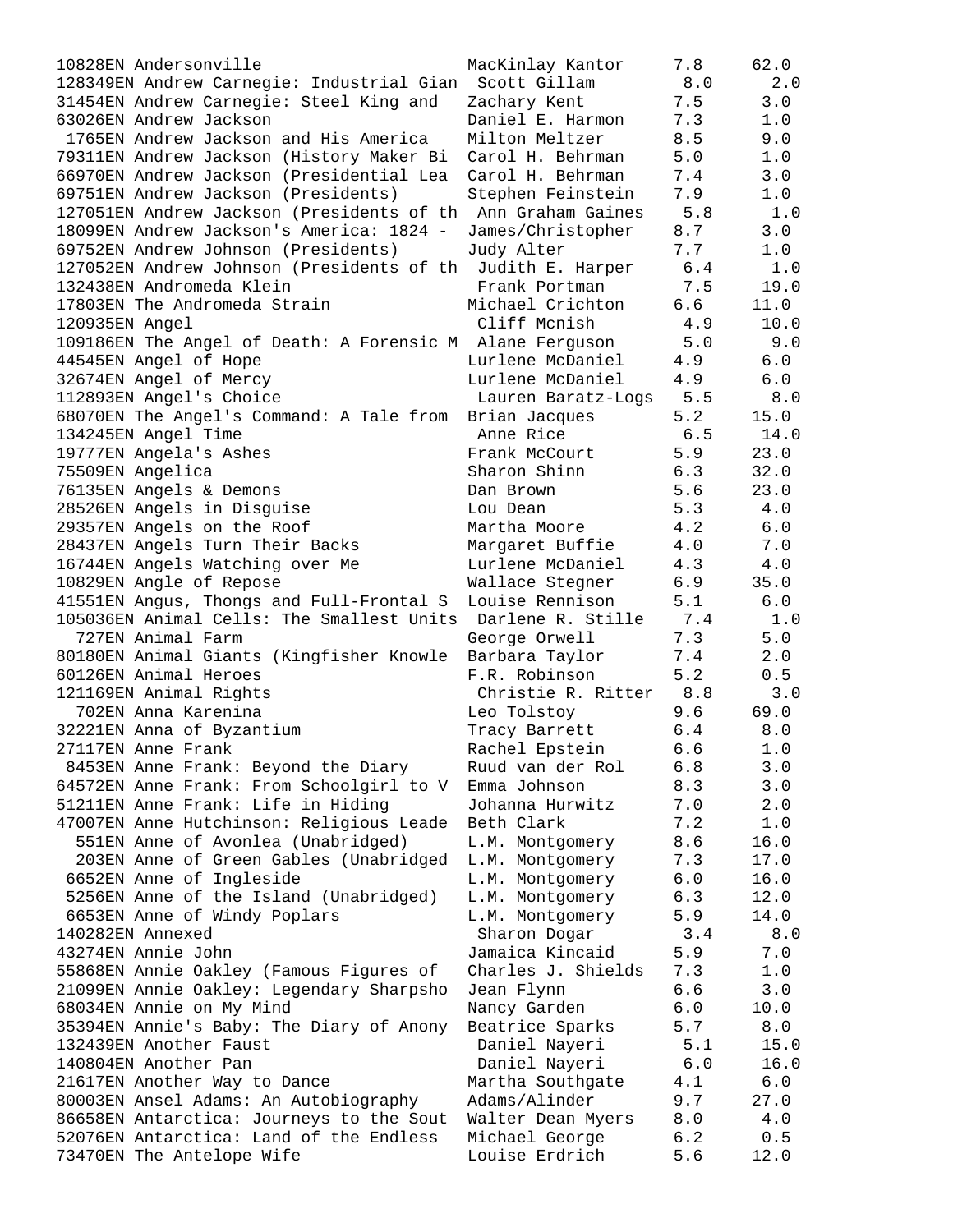355EN Anthony Burns: The Defeat and Tr Virginia Hamilton 5.8 7.0 28978EN Antietam (Battlefields Across Am Chris Hughes 8.4 2.0 43275EN Antigone Sophocles/Braun 5.2 2.0 8347EN Antonio Lopez de Santa Anna (His Steven O'Brien 10.4 3.0 53557EN Any Small Goodness: A Novel of t Tony Johnston 4.1 2.0 129385EN Anything But Typical Nora Raleigh Baski 4.1 5.0 54036EN Apache Helicopter: The AH-64 Matthew Pitt 5.8 0.5 34083SP Apalka Ernesto Cardenal 3.1 0.5 55094EN Aphrodite's Blessings: Love Stor Clemence McLaren 5.8 5.0 25134EN Apollo 11 R. Conrad Stein 6.5 1.0 85955EN Apollo 11 Rockets to First Moon Carl R. Green 6.0 1.0 11052EN Apollo to the Moon Gregory P. Kennedy 9.7 3.0 30512EN Apollyon LaHaye/Jenkins 5.4 14.0 121260EN The Appeal John Grisham 7.0 19.0 728EN April Morning Howard Fast 6.1 9.0 58249EN Aquamarine Alice Hoffman 5.6 1.0 52118EN The Arabian Nights: Tales from a Richard Francis Bu 10.6 69.0 80181EN Archaeology (Kingfisher Knowledg Trevor Barnes 9.2 3.0 127265EN Arctic Drift: A Dirk Pitt Novel Clive Cussler 7.7 22.0 5257EN Are You in the House Alone? Richard Peck 4.9 6.0 16002EN Aretha Franklin: Motown Supersta Silvia Anne Sheafe 7.7 3.0 62574EN Aretha Franklin (Rock & Roll Hal Ursula Rivera 7.0 2.0 29637EN Aristotle and Scientific Thought Steve Parker 6.6 0.5 108150EN Aristotle: Philosopher, Teacher, Sharon Katz Cooper 7.2 2.0 106408EN Ark Angel Anthony Horowitz 5.0 12.0 25135EN Arlington National Cemetery R. Conrad Stein 7.4 1.0 68568EN Armageddon LaHaye/Jenkins 5.4 14.0 29539EN Armageddon Summer Yolen/Coville 5.2 9.0 43865EN Around the World in a Flash: How Mark Hanlin 7.1 1.0 504EN Around the World in Eighty Days Jules Verne 9.6 12.0 6640EN Arrowsmith Sinclair Lewis 9.5 29.0 104231EN Art Geeks and Prom Queens Alyson Noël 5.4 11.0 54675EN Artemis Fowl Eoin Colfer 5.0 9.0 59973EN Artemis Fowl: The Arctic Inciden Eoin Colfer 5.0 9.0 133156EN Artemis Fowl: The Arctic Inciden Eoin Colfer 4.1 3.0 139060EN Artemis Fowl: The Atlantis Compl Eoin Colfer 6.2 12.0 68990EN Artemis Fowl: The Eternity Code Eoin Colfer 5.0 10.0 123264EN Artemis Fowl: The Graphic Novel Eoin Colfer 3.6 2.0 109333EN Artemis Fowl: The Lost Colony Eoin Colfer 5.3 13.0 87709EN Artemis Fowl: The Opal Deception Eoin Colfer 5.7 12.0 123436EN Artemis Fowl: The Time Paradox Eoin Colfer 5.6 13.0 123005EN Artichoke's Heart Suzanne Supplee 5.1 10.0 29886EN Artificial Intelligence: Robotic David Jefferis 6.9 1.0 75465EN Artificial Intelligence (Science Philip Margulies 8.7 1.0 71047EN Artificial Intelligence: The Imp Alex Woolf 9.6 3.0 137460EN As Easy as Falling Off the Face Lynne Rae Perkins 5.0 9.0 16704EN As I Lay Dying William Faulkner 5.4 9.0 88429EN As Simple as Snow Gregory Galloway 5.3 13.0 57586EN Ascension Kara Dalkey 5.8 8.0 133262EN Ash Malinda Lo 6.6 11.0 136111EN Ashes Kathryn Lasky 5.2 10.0 59702EN Ashes of Roses Mary Jane Auch 4.4 8.0 104089EN Ask Me No Questions Marina Budhos 4.8 5.0 35189EN Asphalt Angels Ineke Holtwijk 4.0 7.0 102995EN Assassin Anna Myers 5.2 8.0 25126EN The Assassination of Abraham Lin Brendan January 5.6 1.0 67470EN The Assassination of Abraham Lin Deborah A. Marinel 8.3 1.0 67471EN The Assassination of James A. Ga Robert Kingsbury 7.4 1.0 25136EN The Assassination of John F. Ken R. Conrad Stein 6.5 1.0

53803EN Anthem Ayn Rand 6.1 3.0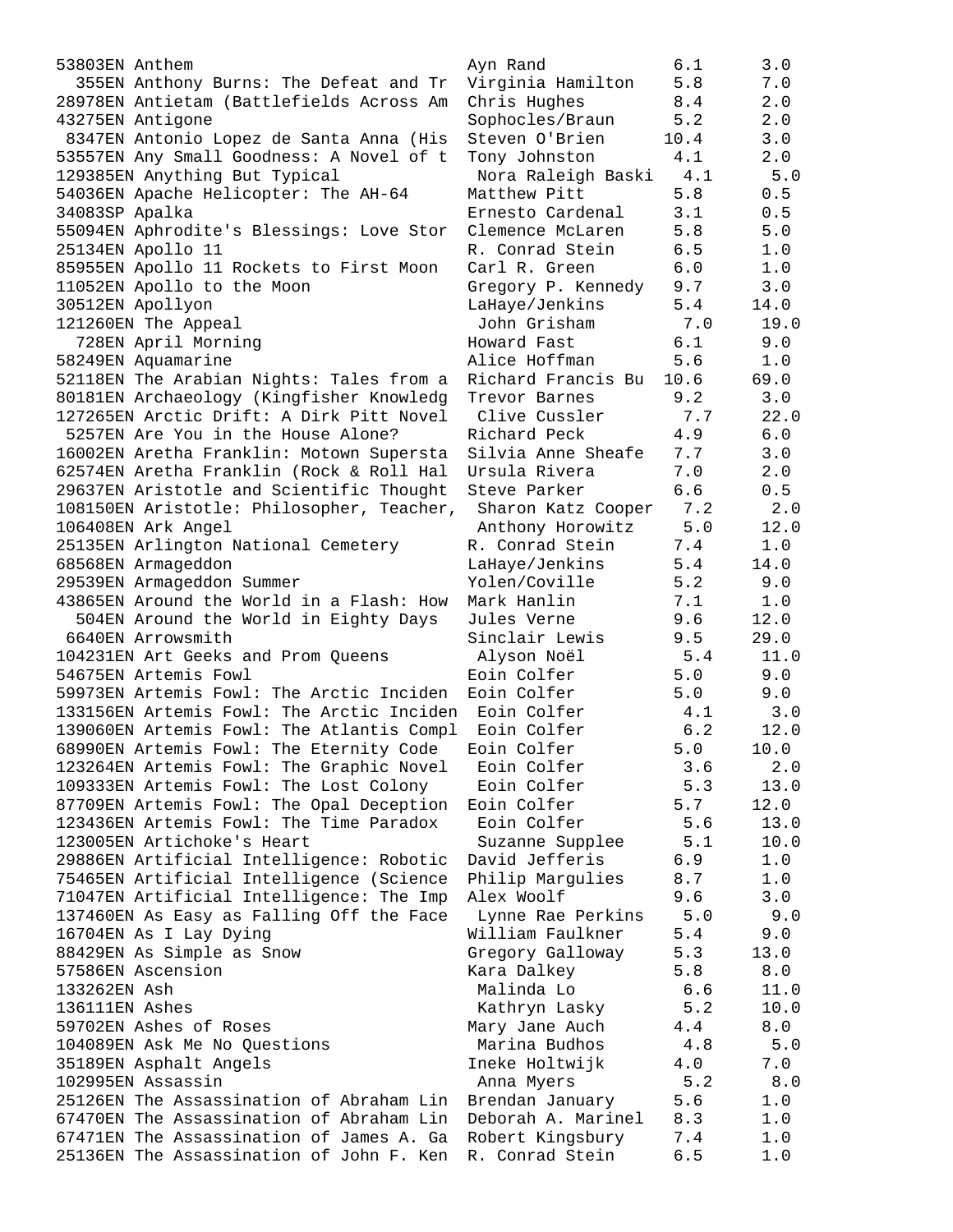| 25137EN The Assassination of Martin Luth               | R. Conrad Stein       | 6.0   | 0.5   |
|--------------------------------------------------------|-----------------------|-------|-------|
| 67475EN The Assassination of Medgar Ever               | Myra Ribeiro          | 7.3   | 1.0   |
| 25138EN The Assassination of Robert F. K               | Andrew Santella       | 6.6   | 0.5   |
| 67477EN The Assassination of William McK               | Antoine Wilson        | 7.7   | 1.0   |
| 105979EN Assassination Vacation                        | Sarah Vowell          | 8.6   | 13.0  |
| 29695EN Assassins                                      | LaHaye/Jenkins        | 5.5   | 15.0  |
| 68899EN The Assistant                                  | Bernard Malamud       | 5.9   | 13.0  |
| 121170EN Assisted Suicide                              | Lillian Forman        | 9.3   | 3.0   |
| 128682EN The Associate                                 | John Grisham          | 5.8   | 17.0  |
| 110561EN The Astonishing Adventures of Fa              | Barry Lyga            | 4.3   | 11.0  |
| 125534EN The Astonishing Life of Octavian              | M.T. Anderson         | 8.1   | 22.0  |
| 101886EN At First Sight                                | Nicholas Sparks 5.5   |       | 13.0  |
| 30837EN At Her Majesty's Request                       | Walter Dean Myers     | 7.1   | 3.0   |
| 54930EN At Home in Mitford                             | Jan Karon             | 5.6   | 23.0  |
| 107124EN At Risk                                       | Patricia Cornwell 5.5 |       | 6.0   |
| 5929EN Athletic Shorts                                 | Chris Crutcher        | 6.0   | 6.0   |
| 21002EN The Atlanta Braves Baseball Team               | Thomas S. Owens       | 6.6   | 1.0   |
| 55291EN Atlantis Found                                 | Clive Cussler         | 7.7   | 30.0  |
| 74264EN Atlantis (The Mystery Library)                 | Don Nardo             | 9.8   | 4.0   |
| 58696EN Atlas Shruqqed                                 | Ayn Rand              | 8.2   | 102.0 |
| 57490EN The Atom Bomb (Building History)               | William W. Lace       | 9.9   | 5.0   |
| 66932EN Atonement                                      | Ian McEwan            | 7.5   | 22.0  |
| 121819EN Attack of the Fiend                           | Joseph Delaney        | 5.7   | 14.0  |
| 9601EN Attack of the Mutant                            | R.L. Stine            | 3.5   | 3.0   |
| 54157EN Attack on Pearl Harbor                         | Shelley Tanaka        | 5.7   | 1.0   |
| 67441EN The Attack on the Pentagon on Se               | Carolyn Gard          | 7.7   | 1.0   |
| 67442EN The Attack on the USS Cole in Ye               | Betty Burnett Ph.D    | 8.1   | 2.0   |
| 67443EN The Attack on U.S. Marines in Le               | Steven P. Olson       | 8.1   | 2.0   |
| 67444EN The Attack on U.S. Servicemen in               | Amanda Ferguson       | 8.6   | 2.0   |
| 83117EN Atticus of Rome: 30 B.C.                       | Barry Denenberg       | 8.4   | $5.0$ |
| 83253EN The Au Pairs                                   | Melissa de la Cruz    | 4.7   | 9.0   |
| 113515EN The Audacity of Hope: Thoughts o Barack Obama |                       | 10.9  | 24.0  |
| 122068EN Audrey, Wait!                                 | Robin Benway          | 4.6   | 12.0  |
| 62612EN Augustus: The First Emperor                    | Fiona Forsyth         | 7.9   | 2.0   |
| 122150EN Aurelia                                       | Anne Osterlund        | 5.8   | 9.0   |
| 102884EN Auschwitz                                     | Pascal Croci          | 3.2   | 0.5   |
| 147402EN The Ausländer                                 | Paul Dowswell         | 5.5   | 11.0  |
| 41280EN The Austere Academy                            | Lemony Snicket        | 6.7   | 6.0   |
| 68707EN Austria (Modern World Nations)                 | Alan Allport          | 11.6  | 4.0   |
| 25905EN Autobiography of a Face                        | Lucy Grealy           | 7.4   | 11.0  |
| 78262EN The Autobiography of Alice B. To               | Gertrude Stein        | 7.0   | 16.0  |
| 7103EN The Autobiography of Malcolm X                  | Malcolm/Haley         | 7.5   | 32.0  |
| 729EN The Autobiography of Miss Jane P                 | Ernest J. Gaines      | 4.6   | 13.0  |
| 101195EN Autobiography of My Dead Brother              | Walter Dean Myers     | 4.9   | $6.0$ |
| 67078EN Ava's Man                                      | Rick Bragg            | 6.1   | 12.0  |
| 103834EN Avalon High                                   | Meg Cabot             | 5.1   | 10.0  |
| 87138EN Avril Crump and Her Amazing Clon               | Angela Woolfe         | 4.7   | 7.0   |
| 144033EN Awaken                                        | Katie Kacvinsky       | 4.9   | 14.0  |
| 142131EN Awakened: A House of Night Novel P.C. Cast    |                       | 5.4   | 13.0  |
| 15836EN The Awakening                                  | Kate Chopin           | 8.5   | 12.0  |
| 76691EN The Awakening                                  | Donna Boyd            | 5.6   | 9.0   |
| 78874EN Away Laughing on a Fast Camel                  | Louise Rennison       | 4.8   | 7.0   |
| 101904EN Ayn Rand                                      | Jeff Britting         | 10.3  | $4.0$ |
| 120026EN The Aztec Empire (Freestyle Expr Jane Bingham |                       | 3.8   | 1.0   |
| 17209EN Aztec, Inca & Maya                             | Elizabeth Baquedan    | 7.9   | 1.0   |
| 120071EN Aztec Warriors                                | Mary Englar           | $5.0$ | 0.5   |
| 58052EN The Aztecs (History Opens Window               | Jane Shuter           | 5.2   | 0.5   |
| 63815EN The Aztecs (Lost Civilizations)                | Joan D. Barghusen     | 10.3  | 7.0   |
| 78559EN B for Buster                                   | Iain Lawrence         | 4.7   | 11.0  |
| 85706EN "B" Is for Burglar                             | Sue Grafton           | 5.6   | 13.0  |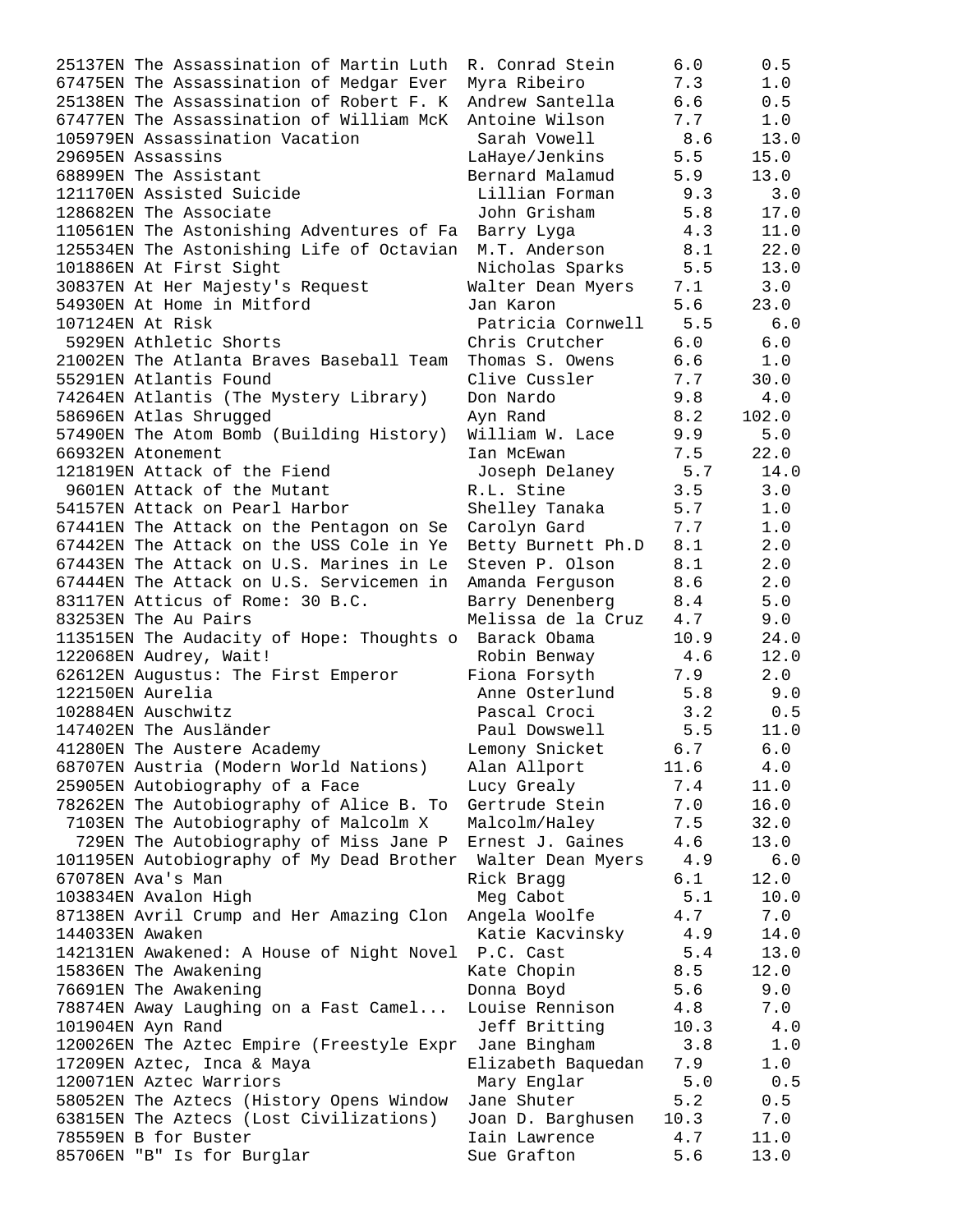| 143366EN B Negative                                      | Vicki Grant           | 3.5  | 2.0   |
|----------------------------------------------------------|-----------------------|------|-------|
| 16705EN Babbitt                                          | Sinclair Lewis        | 7.8  | 22.0  |
| 8375EN Babe Didrikson Zaharias (America Elizabeth Lynn   |                       | 8.0  | 4.0   |
| 4647EN Babe Ruth                                         | Norman L. Macht       | 6.0  | 2.0   |
| 34714EN The Baboon King                                  | Anton Quintana        | 6.4  | 8.0   |
| 114422EN Baby Girl                                       | Lenora Adams          | 4.1  | 7.0   |
| 83957EN Babylon Rising                                   | Tim F. LaHaye         | 6.8  | 15.0  |
| 83963EN Babylon Rising: The Secret on Ar                 | Tim F. LaHaye         | 5.8  | 14.0  |
| 8202EN The Babysitter II                                 | R.L. Stine            | 5.8  | 5.0   |
| 8203EN The Babysitter III                                | R.L. Stine            | 3.7  | 4.0   |
| 8201EN The Babysitter                                    | R.L. Stine            | 5.3  | 5.0   |
| 103341EN Back in Black: An A-List Novel                  | Zoey Dean             | 5.1  | 10.0  |
| 36330EN Back Roads                                       | Tawni O'Dell          | 4.9  | 15.0  |
| 9997EN Backfield Package                                 | Thomas J. Dygard      | 5.8  | 6.0   |
| 32219EN Backwater                                        | Joan Bauer            | 5.1  | 6.0   |
| 72641EN Bacteria                                         | Barbara Ravage        | 6.3  | 1.0   |
| 102759EN Bacteria                                        | Lesli J. Favor        | 7.9  | 1.0   |
| 83580EN Bacteria and Viruses                             | Peggy Thomas          | 10.1 | 4.0   |
| 29354EN Bad                                              | Jean Ferris           | 4.5  | 7.0   |
| 46109EN Bad                                              | Francine Pascal       | 5.0  | $6.0$ |
| 41281EN The Bad Beginning                                | Lemony Snicket        | 6.4  | 4.0   |
| 49772EN Bad Boy: A Memoir                                | Walter Dean Myers 6.5 |      | 8.0   |
| 69430EN Bad Boy Brawly Brown                             | Walter Mosley         | 4.4  | 11.0  |
| 8204EN Bad Dreams                                        | R.L. Stine            | 3.8  | 4.0   |
| 131185EN Bad Girls Don't Die                             | Katie Alender         | 4.4  | 10.0  |
| 114213EN Bad Tickets                                     | Kathleen O'Dell 3.6   |      | 7.0   |
| 31236EN Bag of Bones                                     | Stephen King          | 6.0  | 32.0  |
| 47187EN Bahrain (Cultures of the World)                  | Robert Cooper         | 9.7  | 4.0   |
| 109178EN Baker Towers                                    | Jennifer Haigh        | 4.8  | 12.0  |
| 36404EN Balance of Power                                 | Clancy/Pieczenik      | 5.8  | 17.0  |
| 102348EN Ball Don't Lie                                  | Matt de la Peña       | 4.7  | 10.0  |
| 138117EN Ballad: A Gathering of Faerie Maggie Stiefvater |                       | 5.0  | 13.0  |
| 51597EN The Baltics (Modern Nations of t                 | John F. Grabowski     | 9.5  | 4.0   |
| 68632EN Balzac and the Little Chinese Se                 | Dai Sijie             | 7.3  | 8.0   |
| 130760EN Band Geek Love                                  | Josie Bloss           | 5.6  | 9.0   |
| 11703EN A Band of Angels                                 | Julian F. Thompson    | 6.0  | 11.0  |
| 54429EN Band of Brothers                                 | Stephen E. Ambrose    | 7.7  | 20.0  |
| 101454EN Bang!                                           | Sharon G. Flake       | 3.6  | 7.0   |
| 207EN Banner in the Sky                                  | James Ramsey Ullma    | 5.1  | 11.0  |
| 128350EN Barack Obama: 44th U.S. Presiden                | Tom Robinson          | 8.0  | 2.0   |
| 128185EN Barack Obama (Presidents of the                 | Catherine Nichols     | 5.6  | 1.0   |
| 29733EN Barbara Jordan (Black Americans                  | Blue/Naden            | 8.7  | 3.0   |
| 8365EN Barbara McClintock (American Wom                  | Mary Kittredge        | 10.2 | 4.0   |
| 54365EN The Barbed Wires of Hate                         | Martha Sias Purcel    | 3.7  | 1.0   |
| 11602EN Barbiturates and Other Depressan                 | Lawrence Clayton      | 5.7  | $1.0$ |
| 35027EN Barefoot Heart                                   | Elva Trevino Hart     | 5.7  | 13.0  |
| 133905EN Barnes & Noble: Groundbreaking E                | Kayla Morgan          | 7.7  | 2.0   |
| 101617EN The Baroque Period                              | Anne Fitzpatrick      | 9.1  | 1.0   |
| 16706EN Barrio Boy                                       | Ernesto Galarza       | 6.8  | 16.0  |
| 130241EN Baseball Great                                  | Tim Green             | 5.1  | 7.0   |
| 51417EN Baseball (History of Sports)                     | John F. Grabowski     | 8.7  | 5.0   |
| 25883EN Basher Five-Two                                  | O'Grady/French        | 7.0  | 5.0   |
| 100688EN The Basics of Quantum Physics: U                | Edward Willett        | 9.5  | 1.0   |
| 7656EN Basil of Baker Street                             | Eve Titus             | 4.7  | 1.0   |
| 88266EN Bat Boy: My TrueAdventures Co                    | Matthew McGough       | 7.0  | 14.0  |
| 29497EN Bat Six                                          | Virginia Euwer Wol    | 5.1  | 8.0   |
| 135539EN The Batboy                                      | Mike Lupica           | 5.7  | 8.0   |
| 36684EN Battle Dress                                     | Amy Efaw              | 5.0  | 12.0  |
| 121443EN The Battle for Skandia                          | John Flanagan         | 6.7  | 14.0  |
| 60739EN The Battle of Gettysburg in Amer                 | Ann Graham Gaines     | 7.5  | 3.0   |
|                                                          |                       |      |       |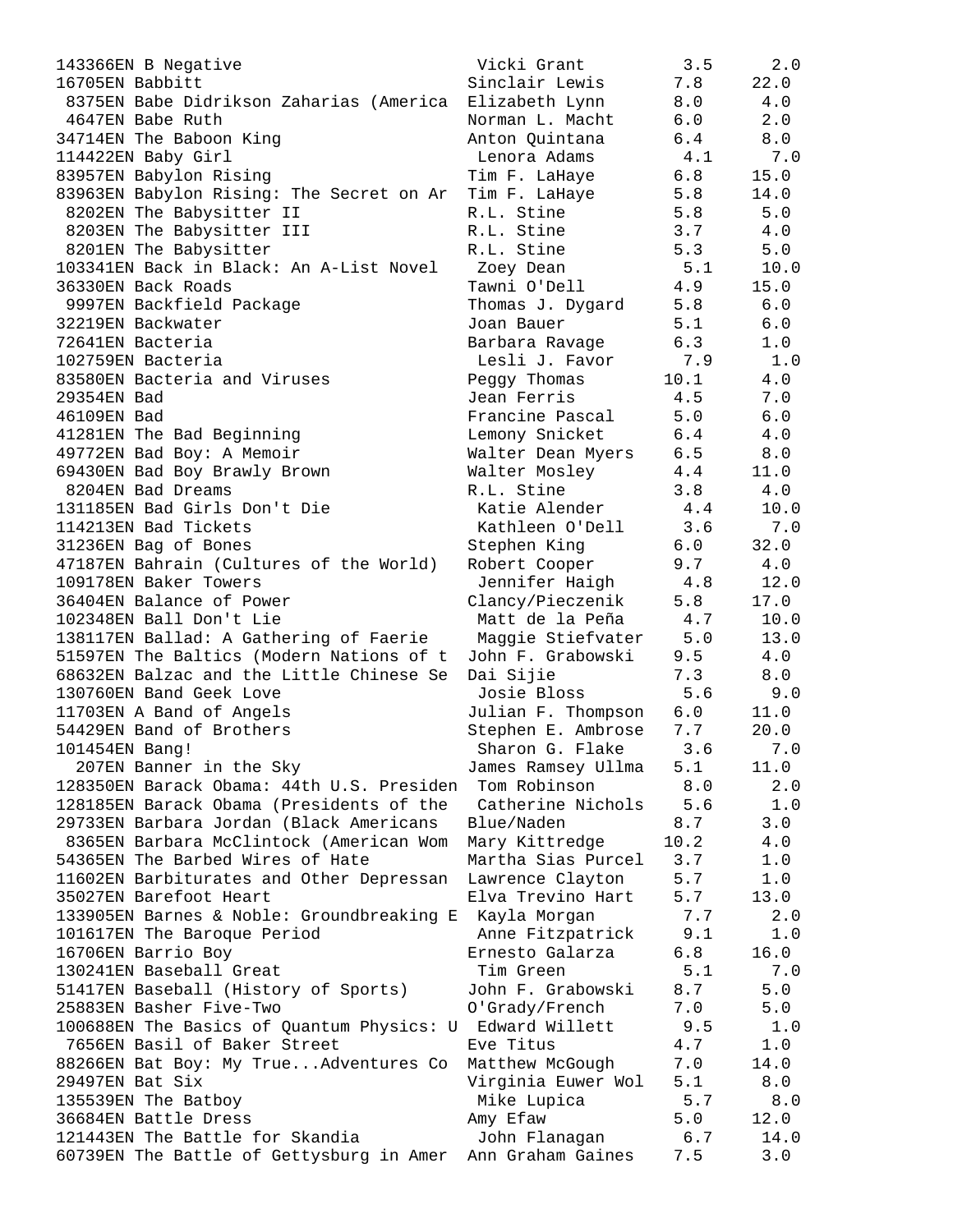| 69273EN The Battle of Jericho                            | Sharon M. Draper   | 4.7   | 10.0  |
|----------------------------------------------------------|--------------------|-------|-------|
| 25101EN The Battle of the Alamo                          | Andrew Santella    | 6.3   | 1.0   |
| 122983EN The Battle of the Labyrinth                     | Rick Riordan       | 4.1   | 12.0  |
| 16100EN The Battle of the Little Bighorn                 | Nancy Warren Ferre | 7.2   | 3.0   |
| 25132EN The Battle of the Little Bighorn                 | R. Conrad Stein    | 6.6   | 0.5   |
| 79152EN Be More Chill                                    | Ned Vizzini        | 4.2   | 7.0   |
| 88203EN Be Very Much Afraid                              | Anne Schraff       | 4.5   | 2.0   |
|                                                          |                    |       |       |
| 62582EN The Beach Boys (Rock & Roll Hall                 | Mark Holcomb       | 8.0   | 2.0   |
| 69591EN The Beach House                                  | Patterson/de Jonge | 5.9   | 10.0  |
| 60034EN Beach Music                                      | Pat Conroy         | 6.4   | 45.0  |
| 8206EN Beach Party                                       | R.L. Stine         | 3.9   | 5.0   |
| 106892EN Beach Road                                      | James Patterson    | 6.3   | 10.0  |
| 52268EN The Bean Trees                                   | Barbara Kingsolver | 5.6   | 13.0  |
| 9632EN Beardance                                         | Will Hobbs         | 5.7   | 8.0   |
| 4895EN Bearing Witness: After the Holoc                  | Stuart A. Kallen   | 6.2   | 1.0   |
| 5057EN Bearstone                                         | Will Hobbs         | $5.0$ | 6.0   |
| 44703EN Beast                                            | Donna Jo Napoli    | 4.6   | 8.0   |
| 107874EN The Beast of Noor                               | Janet Lee Carey    | 4.9   | 13.0  |
| 76347EN The Beast                                        | Walter Dean Myers  | 4.7   | 5.0   |
| 18803EN The Beasties                                     | William Sleator    | 4.8   | 6.0   |
| 119495EN Beastly                                         | Alex Flinn         | 3.7   | 8.0   |
| 105398EN Beating Heart: A Ghost Story                    | A.M. Jenkins       | 4.6   | 3.0   |
| 57273EN The Beatles (Rock & Roll Hall of                 |                    | 7.4   | 2.0   |
|                                                          | Jim Wentzel        |       |       |
| 56527EN The Beatles (Trailblazers of the                 | Michael Burgan     | 6.7   | 1.0   |
| 32372EN The Beautiful and Damned                         | F. Scott Fitzgeral | 7.7   | 22.0  |
| 147558EN Beautiful Chaos                                 | Kami Garcia        | 4.2   | 18.0  |
| 134708EN Beautiful Creatures                             | Kami Garcia        | 4.5   | 21.0  |
| 140589EN Beautiful Darkness                              | Kami Garcia        | 4.4   | 19.0  |
| 133769EN Beautiful Disaster: A Privilege                 | Kate Brian         | 5.2   | 10.0  |
| 118505EN Beautiful Stranger: An A-List No                | Zoey Dean          | 5.6   | 11.0  |
| 7003EN Beauty                                            | Robin McKinley     | 6.2   | 11.0  |
| 114704EN Bec                                             | Darren Shan        | 4.8   | 9.0   |
| 129805EN Because I Am Furniture                          | Thalia Chaltas     | 5.3   | 3.0   |
| 73923EN Because I'm Worth It                             | Cecily von Ziegesa | 6.3   | 10.0  |
| 39557EN Because of Winn-Dixie                            | Kate DiCamillo     | 3.9   | 3.0   |
| 10293EN Because She's My Friend                          | Harriet Sirof      | 4.9   | 7.0   |
| 73592EN Beckham: Both Feet on the Ground                 | David Beckham      | 6.0   | 22.0  |
| 124496EN Becoming Billie Holiday                         | Carole Boston Weat | 5.8   | 2.0   |
| 106096EN Becoming Chloe                                  | Catherine Ryan Hyd | 3.7   | 8.0   |
| 82864EN Becoming Naomi Leon                              | Pam Muñoz Ryan     | 5.4   | 6.0   |
|                                                          |                    |       |       |
| 85380EN The Becoming                                     | Lynne Ewing        | 5.7   | 6.0   |
| 102710EN Bee Season: A Novel                             | Myla Goldberg      | 7.2   | 17.0  |
| 129887EN The Beef Princess of Practical C Michelle Houts |                    | 5.2   | 8.0   |
| 25188EN The Beekeeper's Apprentice                       | Laurie R. King     | 7.0   | 19.0  |
| 42979EN The Beet Fields: A Sixteenth Sum                 | Gary Paulsen       | 5.5   | 5.0   |
| 118506EN Before, After, and Somebody In B                | Jeannine Garsee    | 4.3   | 12.0  |
| 117928EN Before I Die                                    | Jenny Downham      | 3.8   | 10.0  |
| 136739EN Before I Fall                                   | Lauren Oliver      | 5.4   | 18.0  |
| 36653EN Before I Say Good-Bye                            | Mary Higgins Clark | 6.4   | 15.0  |
| 114776EN Before Midnight: A Retelling of                 | Cameron Dokey      | 5.5   | 7.0   |
| 60706EN Before We Were Free                              | Julia Alvarez      | 5.6   | 8.0   |
| 70876EN Begging for Change                               | Sharon G. Flake    | 3.7   | 6.0   |
| 139477EN Behemoth                                        | Scott Westerfeld   | 5.4   | 13.0  |
| 116590EN Behind Enemy Lines: A Young Pilo H.R. DeMallie  |                    | 6.8   | 5.0   |
| 134533EN Behind Enemy Lines: True Stories Bill Doyle     |                    | 5.7   | 5.0   |
| 18754EN Behind the Bedroom Wall                          | Laura E. Williams  | 4.4   | 4.0   |
| 107125EN Behind the Eyes                                 | Francisco X. Stork | 4.8   | 7.0   |
| 13799EN Behind the Lines                                 | Isabelle Holland   | 4.9   | $6.0$ |
| 29543EN Behind the Mask: The Life of Que                 | Jane Resh Thomas   | 9.4   | 10.0  |
| 65424EN Behind the Mountains: The Diary                  | Edwidge Danticat   | 5.6   | 5.0   |
|                                                          |                    |       |       |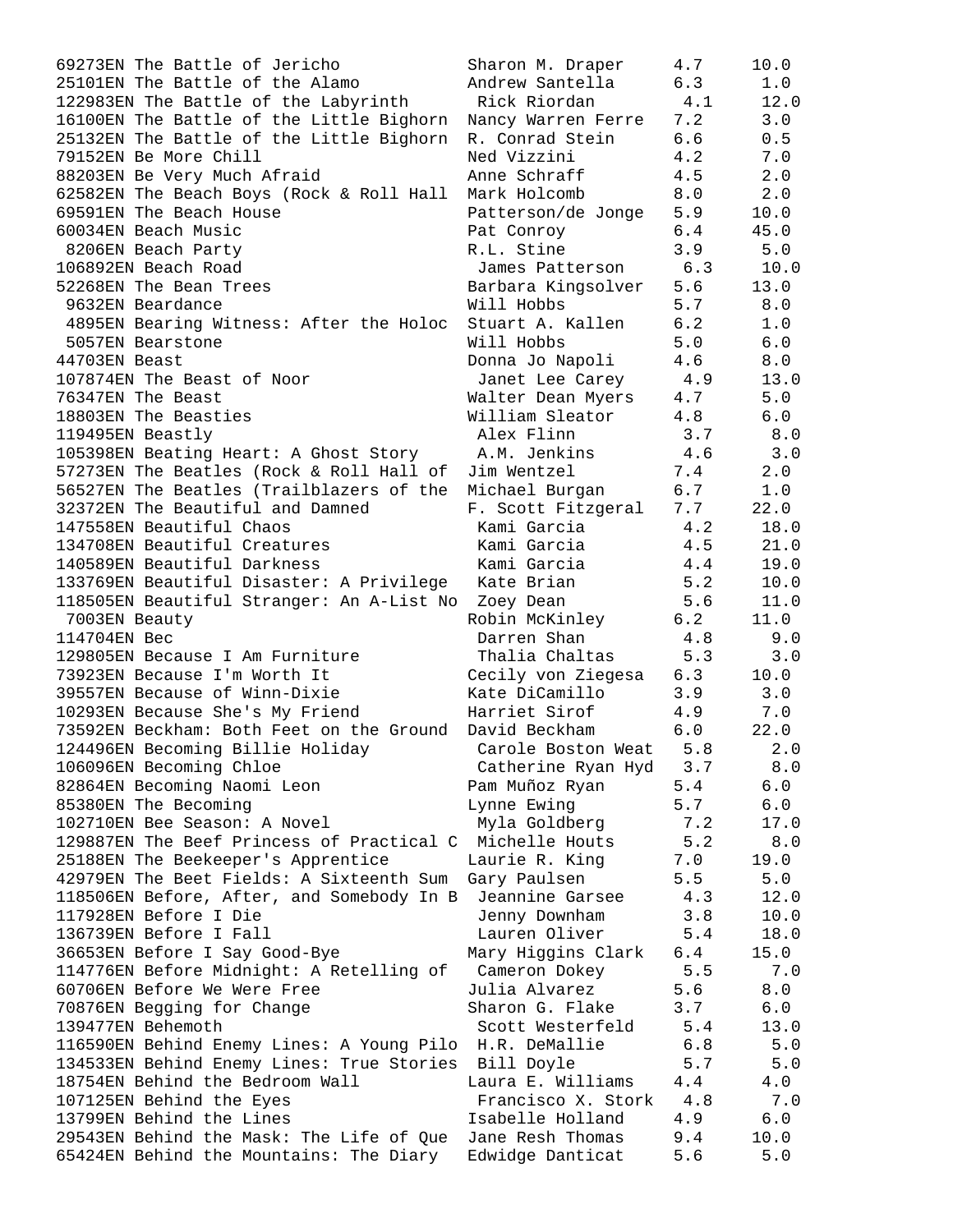| 119126EN Beige                                          | Cecil Castellucci              | 3.4        | 7.0           |
|---------------------------------------------------------|--------------------------------|------------|---------------|
| 113222EN Being                                          | Kevin Brooks                   | 4.1        | 11.0          |
| 130576EN Being Nikki                                    | Meg Cabot                      | 5.3        | 12.0          |
| 66271EN Belgarath the Sorcerer                          | David/Leigh Edding             | 5.9        | 42.0          |
| 10830EN A Bell for Adano                                | John Hersey                    | 5.9        | 13.0          |
| 8651EN The Bell Jar                                     | Sylvia Plath                   | 7.2        | 11.0          |
| 106196EN Bella at Midnight                              | Diane Stanley                  | 6.0        | 9.0           |
| 129622EN Belle: A Retelling of "Beauty an Cameron Dokey |                                | 5.7        | 8.0           |
| 80057EN Belle and the Beau/Belle                        | Beverly Jenkins                | 5.5        | 9.0           |
| 54093EN Belle Teal                                      | Ann M. Martin                  | 4.8        | 6.0           |
| 10755EN The Bellmaker                                   | Brian Jacques                  | 5.7        | 14.0          |
| 8652EN Beloved                                          | Toni Morrison                  | 6.0        | 15.0          |
| 70712EN Ben Franklin's AlmanacGood Ge                   | Candace Fleming                | 8.0        | 7.0           |
| 143241EN Benched                                        | Cristy Watson                  | 3.8        | 2.0           |
| 43271EN A Bend in the River                             | V.S. Naipaul                   | 6.7        | 18.0          |
| 54112EN A Bend in the Road                              | Nicholas Sparks                | 5.3        | 14.0          |
| 49969EN Benedict Arnold: Patriot or Trai                | Ann Graham Gaines              | 7.5        | 3.0           |
| 46983EN Benedict Arnold: Traitor to the                 | Norma Jean Lutz                | 6.4        | 1.0           |
| 15042EN The Benin Kingdom of West Africa                | John Peffer-Engels             | 3.6        | 0.5           |
| 101350EN Benito Mussolini                               | Jeremy Roberts                 | 7.5        | 3.0           |
| 112523EN Benito Mussolini: Fascist Italia               | Brenda Haugen                  | 7.3        | 2.0           |
| 47008EN Benjamin Banneker: American Math                | Bonnie Hinman                  | 5.0        | 1.0           |
| 104881EN Benjamin Banneker: American Scie               | Myra Weatherly                 | 7.9        | 2.0           |
| 118232EN Benjamin Franklin                              | L.L. Owens                     | 7.4        | 2.0           |
| 47009EN Benjamin Franklin: American Stat                | Bruce/Becky Fish               | 4.2        | 1.0           |
| 29640EN Benjamin Franklin and Electricit                | Steve Parker                   | 6.7        | 1.0           |
| 16101EN Benjamin Franklin: Founding Fath                | Leila Merrell Fost             | 6.6        | 3.0           |
| 62671EN Benjamin Franklin: Inventor, Wri                | Ryan P. Randolph               | 8.7        | 3.0           |
| 69753EN Benjamin Harrison (Presidents)                  | Jeff C. Young                  | 7.2        | $1.0$         |
| 127053EN Benjamin Harrison (Presidents of               | Sandra Francis                 | 6.3        |               |
| 12776EN Beowulf                                         |                                | 10.4       | 1.0<br>5.0    |
|                                                         | Anonymous                      |            |               |
|                                                         |                                |            |               |
| 143700EN The Berlin Boxing Club                         | Robert Sharenow                | 5.7        | 13.0          |
| 68709EN Bermuda (Modern World Nations)                  | Richard A. Crooker             | 8.4        | 4.0           |
| 83254EN The Bermudez Triangle                           | Maureen Johnson                | 4.8        | 12.0          |
| 52798EN Bessie Coleman: First Black Woma                | Connie Plantz                  | 7.4        | 3.0           |
| 128009EN The Best Bad Luck I Ever Had                   | Kristin Levine                 | 4.2        | 9.0           |
| 87209EN Best Foot Forward                               | Joan Bauer                     | 4.2        | 5.0           |
| 8207EN The Best Friend                                  | R.L. Stine                     | 3.6        | 4.0           |
| 83053EN Best Friends for Never: A Clique                | Lisi Harrison                  | 4.9        | 6.0           |
| 55104EN The Best Little Girl in the Worl                | Steven Levenkron               | 5.7        | 9.0           |
| 122187EN The Best of Poe (Fitzgerald Book               | Edgar Allan Poe                | 3.9        | 1.0           |
| 143902EN Best of the Best                               | Tim Green                      | 4.8        | $7 \, . \, 0$ |
| 139869EN Betrayal                                       | Gillian Shields                | 5.1        | 11.0          |
| 143453EN The Betrayal of Maggie Blair                   | Elizabeth Laird                | 5.3        | 16.0          |
| 137161EN The Betrayal of Natalie Hargrove               | Lauren Kate                    | 5.7        | $8.0$         |
| 74508EN The Betrayal                                    | Beverly Lewis                  | 6.3        | 13.0          |
| 140361EN Betrayals: A Strange Angels Nove Lili St. Crow |                                | 4.8        | 13.0          |
| 54866EN Betrayed                                        | Melinda Metz                   | 4.5        | 6.0           |
| 121403EN Betrayed: A House of Night Novel P.C. Cast     |                                | 5.4        | 14.0          |
| 133062EN Betraying Season                               | Marissa Doyle                  | 5.6        | 15.0          |
| 47661EN Betsey Brown                                    | Ntozake Shange                 | 5.7        | 8.0           |
| 46984EN Betsy Ross: American Patriot                    | Susan Martins Mill             | 5.6        | 1.0           |
| 56209EN Betsy Ross: The American Flag an                | Ryan P. Randolph               | 7.8        | 2.0           |
| 68035EN Better Than Running at Night                    | Hillary Frank                  | 4.3        | 8.0           |
| 8359EN Betty Friedan (American Women of                 | Justine Blau                   | 9.4        | 4.0           |
| 13771EN Between a Rock and a Hard Place                 | Alden R. Carter                | 4.9        | 8.0           |
| 67253EN Between Boardslides and Burnout:                | Tony Hawk                      | 7.1        | 5.0           |
| 142569EN Between Shades of Gray                         | Ruta Sepetys                   | 3.6        | 9.0           |
| 140590EN Between Sisters<br>138295EN Between Sundays    | Adwoa Badoe<br>Karen Kingsbury | 4.4<br>4.7 | 6.0<br>15.0   |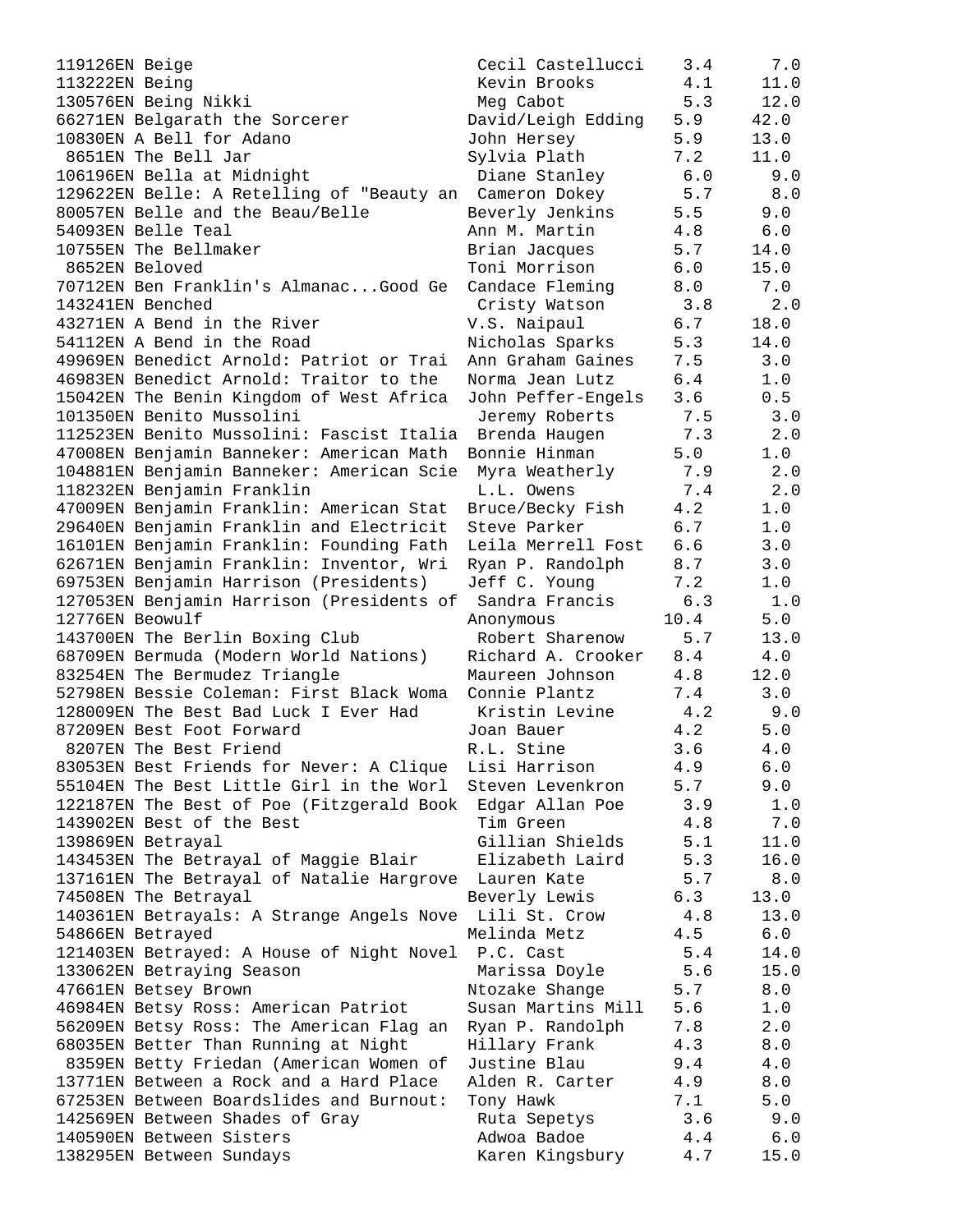| 49638EN Beware, Princess Elizabeth                              | Carolyn Meyer      | 7.2  | 8.0   |
|-----------------------------------------------------------------|--------------------|------|-------|
| 10756EN Beware the Shopping Mall                                | Betsy Haynes       | 4.0  | 3.0   |
| 122197EN Bewitching Season                                      | Marissa Doyle      | 5.3  | 15.0  |
|                                                                 | Chuck Bednar       | 8.3  | 2.0   |
| 133715EN Beyoncé: Singer-Songwriter, Actr                       |                    |      |       |
| 141680EN Beyond Belief: Finding the Stren                       | Josh Hamilton      | 6.5  | 12.0  |
| 24912EN Beyond Providence                                       | Steven Schnur      | 5.4  | 8.0   |
| 143396EN Beyond Repair                                          | Lois Peterson      | 3.2  | 2.0   |
| 10932EN Beyond the Burning Time                                 | Kathryn Lasky      | 5.6  | 8.0   |
| 8553EN Beyond the Chocolate War                                 | Robert Cormier     | 5.7  | 10.0  |
|                                                                 |                    |      |       |
| 28273EN Beyond the Divide                                       | Kathryn Lasky      | 6.0  | 12.0  |
| 101196EN Beyond the Valley of Thorns                            | Patrick Carman     | 6.2  | 8.0   |
| 5058EN The BFG                                                  | Roald Dahl         | 4.8  | 6.0   |
| 76502EN The Big Bad Wolf                                        | James Patterson    | 4.7  | 11.0  |
| 121410EN Big Boned                                              | Meg Cabot          | 4.9  | 11.0  |
| 59174EN The Big Burn                                            | Jeanette Ingold    | 5.6  | 9.0   |
| 85964EN The Big Deal about Alcohol: What                        | Marilyn McClellan  | 8.9  | 4.0   |
|                                                                 |                    |      |       |
| 122162EN Big Fat Manifesto                                      | Susan Vaught       | 5.0  | 10.0  |
| 120560EN The Big Field                                          | Mike Lupica        | 5.3  | 8.0   |
| 134244EN A Big Little Life: A Memoir of a                       | Dean Koontz        | 8.0  | 12.0  |
| 59202EN Big Mouth and Ugly Girl                                 | Joyce Carol Oates  | 5.1  | 8.0   |
| 103EN Big Red                                                   | Jim Kjelgaard      | 5.6  | 9.0   |
| 139564EN The Big Time                                           | Tim Green          | 4.8  | 7.0   |
| 6656EN The Big Wander                                           | Will Hobbs         | 5.1  | 8.0   |
|                                                                 |                    |      |       |
| 5209EN The Big Wave                                             | Pearl S. Buck      | 5.2  | 2.0   |
| 79433EN Bigfoot                                                 | Michael Burgan     | 4.8  | 0.5   |
| 57306EN Bigfoot (Unsolved Mysteries: The                        | Greg Cox           | 8.8  | 1.0   |
| 14714EN Bill Clinton: United States Pres                        | Michael D. Cole    | 8.5  | 3.0   |
| 118233EN Bill Gates                                             | Ruth Strother      | 7.3  | 2.0   |
| 47492EN Bill Gates                                              | Jeanne M. Lesinski | 7.4  | 3.0   |
| 62457EN Bill Gates (Trailblazers of the                         | Lauren Lee         | 7.2  | 1.0   |
|                                                                 | Elaine Landau      | 4.4  | 1.0   |
| 80326EN Bill Pickett: Wild West Cowboy                          |                    |      |       |
| 62575EN Billie Holiday (Rock & Roll Hall                        | Magdalena Alagna   | 7.1  | 2.0   |
| 116389EN Billie Standish Was Here                               | Nancy Crocker      | 5.0  | 9.0   |
| 76090EN Billy                                                   | Albert French      | 6.1  | 10.0  |
| 32373EN Billy Budd, Sailor                                      | Herman Melville    | 10.6 | 6.0   |
| 115803EN Billy Creekmore                                        | Tracey Porter      | 5.4  | 9.0   |
| 36078EN Billy the Kid: Outlaw of the Wil                        | Roger A. Bruns     | 7.4  | 3.0   |
| 44809EN Billy Yank and Johnny Reb: Soldi Susan Provost Bell 8.5 |                    |      | 3.0   |
| 68900EN The Bingo Palace                                        | Louise Erdrich     | 6.5  | 14.0  |
|                                                                 |                    |      |       |
| 117183EN Biofuels                                               | Andrew Solway      | 5.8  | 1.0   |
| 36398EN The Birchbark House                                     | Louise Erdrich     | 6.1  | 7.0   |
| 79148EN Bird                                                    | Angela Johnson     | 4.2  | 3.0   |
| 73384EN Birdland                                                | Tracy Mack         | 4.4  | 4.0   |
| 102700EN Birds of a Feather                                     | Jacqueline Winspea | 6.2  | 16.0  |
| 140149EN Birth of a Killer                                      | Darren Shan        | 5.9  | $8.0$ |
| 134769EN Bite Me!                                               | Melissa Francis    | 4.4  | 8.0   |
| 53468EN Bitter Grounds                                          | Sandra Benítez     | 5.4  | 22.0  |
|                                                                 |                    |      |       |
| 10801EN Black Amber                                             | Phyllis A. Whitney | 6.1  | 14.0  |
| 19893EN Black and Blue                                          | Anna Quindlen      | 5.8  | 14.0  |
| 84360EN Black and White                                         | Jeanne Betancourt  | 3.8  | 5.0   |
| 87550EN Black and White                                         | Paul Volponi       | 4.9  | 6.0   |
| 25777EN Black Blood (Thirst No. 1)                              | Christopher Pike   | 4.7  | 7.0   |
| 117989EN The Black Book of Secrets                              | F.E. Higgins       | 5.9  | 9.0   |
| 124995EN Black Box                                              | Julie Schumacher   | 4.1  | 4.0   |
| 12777EN Black Boy (American Hunger)                             | Richard Wright     | 7.4  | 22.0  |
| 930EN Black Boy White School                                    | Brian Walker       | 4.4  | 7.0   |
| 210EN The Black Cauldron                                        |                    |      |       |
|                                                                 | Lloyd Alexander    | 5.2  | 7.0   |
| 73461EN Black Dance in America: A Histor                        | James Haskins      | 9.0  | 9.0   |
| 68676EN Black Diamond: The Story of the                         | Pat McKissack      | 7.7  | 4.0   |
| 32519EN Black Eagles: African Americans                         | Jim Haskins        | 9.0  | $5.0$ |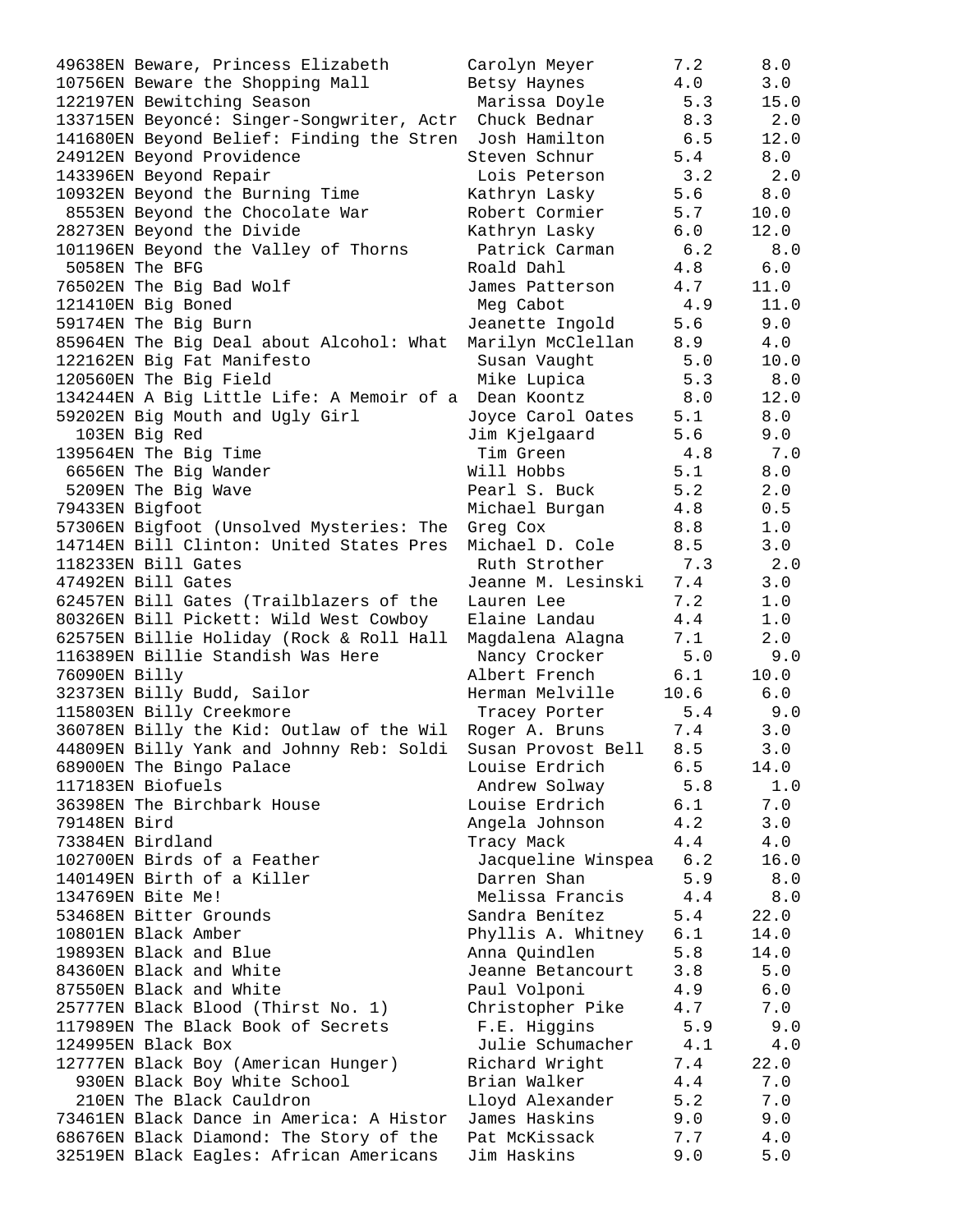|                   | 16804EN Black Elk Speaks                             | John G. Neihardt                           | 5.6   | 10.0       |
|-------------------|------------------------------------------------------|--------------------------------------------|-------|------------|
|                   | 45714EN The Black Flower: A Novel of the Howard Bahr |                                            | 6.6   | 17.0       |
|                   | 66153EN Black Friday                                 | James Patterson                            | 5.7   | 14.0       |
|                   | 34760EN Black Hands, White Sails                     | Patricia/Fredrick 8.0                      |       | 5.0        |
|                   | 62805EN Black Hawk Down: A Story of Mode             | Mark Bowden                                | 7.3   | 23.0       |
|                   | 54114EN Black House                                  | Stephen King                               | 6.8   | 41.0       |
| 59974EN Black Ice |                                                      | Lorene Cary                                | 6.0   | 12.0       |
|                   | 86546EN Black Juice                                  | 5.7<br>Margo Lanagan                       |       | 8.0        |
|                   | 730EN Black Like Me                                  | John Howard Griffi 7.0<br>Nancy Werlin 4.7 |       | 11.0       |
|                   | 54115EN Black Mirror                                 | Nancy Werlin                               |       | 8.0        |
|                   | 18901EN The Black Opal                               | Victoria Holt                              | 4.8   | 15.0       |
|                   | 104EN The Black Pearl                                | Scott O'Dell                               | 5.4   | 4.0        |
|                   | 41131EN Black Profiles in Courage                    | Abdul-Jabbar/Stein 9.6                     |       | 13.0       |
|                   | 122997EN Black Rabbit Summer                         | Kevin Brooks 4.7                           |       | 17.0       |
|                   | 45715EN The Black Rose                               | Tananarive Due                             | 6.6   | 27.0       |
|                   |                                                      | Rosemary Sutcliff 6.8                      |       |            |
|                   | 67752EN Black Ships Before Troy: The Sto             |                                            |       | 5.0        |
|                   | 18756EN The Black Stallion and Flame                 | Walter Farley                              | 6.4   | $6.0$      |
|                   | 10556EN The Black Stallion and Satan                 | Walter Farley                              | 5.4   | 7.0        |
|                   | 10555EN The Black Stallion Legend                    | Walter Farley                              | 6.3   | 7.0        |
|                   | 56002EN The Black Stallion Mystery                   | Walter Farley                              | 5.5   | 8.0        |
|                   | 601EN The Black Stallion Returns                     | Walter Farley                              | 6.1   | 8.0        |
|                   | 11591EN The Black Stallion's Ghost                   | Walter Farley                              | 6.6   | 7.0        |
|                   | 105EN The Black Stallion                             | Walter Farley                              | 5.2   | 7.0        |
|                   | 555EN Black Star, Bright Dawn                        | Scott O'Dell                               | 4.3   | 4.0        |
|                   | 88999EN Black Storm Comin'                           | Diane Lee Wilson                           | 5.5   | 13.0       |
|                   | 115221EN Black Swan Green                            | David Mitchell 4.4                         |       | 16.0       |
|                   | 80120EN Black Water                                  | D.J. MacHale                               | 4.6   | 17.0       |
|                   | 128515EN Black Wave: A Family's Adventure            | John Silverwood 6.9                        |       | 12.0       |
|                   | 127511EN Black & White and Dead All Over             | John Darnton 5.6 19.0                      |       |            |
|                   | 88430EN Black Wind                                   | Clive Cussler                              | 9.0   | 29.0       |
|                   | 58250EN Blackbird: A Childhood Lost and              | Jennifer Lauck                             | 4.6   | 17.0       |
|                   | 102366EN Blackbird House                             | Alice Hoffman                              | 6.0   | 9.0        |
|                   | 105935EN Blackthorn Winter                           | Kathryn Reiss                              |       | $5.1$ 14.0 |
|                   | 75344EN Blackwater Ben                               | William Durbin 5.1 7.0                     |       |            |
|                   | 65040EN Blackwood Farm                               | Anne Rice                                  | 6.3   | 35.0       |
|                   | 140863EN Blank Confession                            | Pete Hautman                               | 4.4   | 5.0        |
|                   | 34969EN Blazer Drive                                 | Sigmund Brouwer                            | 3.8   | 3.0        |
| 74752EN Bleachers |                                                      | John Grisham                               | $5.2$ | $6.0$      |
|                   | 60407EN Bleak House                                  | Charles Dickens                            | 8.8   | 67.0       |
| 109025EN Bleed    |                                                      | Laurie Faria Stola                         | 4.9   | 8.0        |
|                   | 136000EN Bleeding Violet                             | Dia Reeves                                 | 4.6   | 12.0       |
|                   | 64624EN Bless Me, Ultima                             | Rudolfo Anaya                              | 5.4   | 14.0       |
|                   | 5259EN Bless the Beasts & Children                   | Glendon Swarthout                          | 6.3   | 6.0        |
| 142334EN Blessed  |                                                      | Cynthia Leitich Sm                         | 5.6   | 12.0       |
|                   | 133412EN Blessing's Bead                             | Debby Dahl Edwards                         | 4.9   | 6.0        |
|                   |                                                      | Tony Hillerman                             | 5.7   | 9.0        |
|                   | 25855EN The Blessing Way                             | Anna Quindlen                              | 6.3   |            |
| 65578EN Blessings |                                                      |                                            |       | 13.0       |
|                   | 137487EN Blessings In Disguise                       | ReShonda Tate Bill                         | 4.2   | 6.0        |
| 65271EN Blind     |                                                      | Francine Pascal                            | 4.6   | 6.0        |
|                   | 44870EN The Blind Assassin                           | Margaret Atwood                            | 6.8   | 30.0       |
|                   | 46110EN Blind Descent                                | Nevada Barr                                | 6.4   | 17.0       |
|                   | 921EN The Blind Side NEW                             | (Lewis) OHS                                | 6.0   | 17.0       |
|                   | 63636EN Blind Sighted                                | Peter Moore                                | 3.7   | 8.0        |
|                   | 140578EN Blindsided                                  | Priscilla Cummings                         | 4.6   | 8.0        |
|                   | 52119EN The Blithedale Romance                       | Nathaniel Hawthorn 10.6                    |       | 16.0       |
|                   | 63020EN Blizzard's Wake                              | Phyllis Reynolds N                         | 5.9   | 8.0        |
|                   | 45116EN Blizzard! The Storm That Changed             | Jim Murphy                                 | 7.6   | 4.0        |
|                   | 80748EN Blonde Ambition                              | Zoey Dean                                  | 4.9   | 8.0        |
|                   | 18446EN Blood and Chocolate                          | Annette Curtis Kla                         | 6.4   | 9.0        |
|                   | 65041EN Blood and Gold, or, The Story of Anne Rice   |                                            | 6.2   | 30.0       |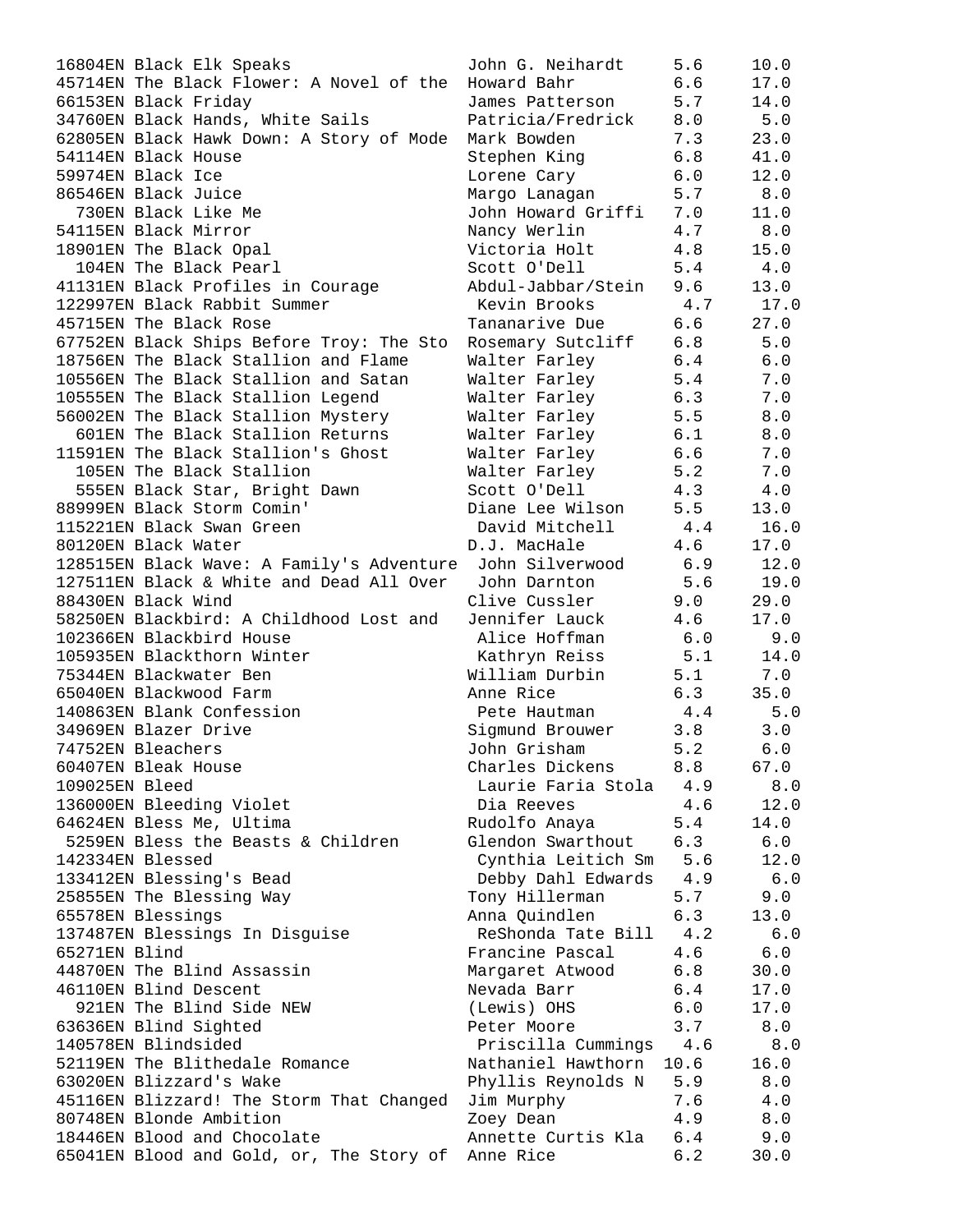| 118493EN Blood Beast                              | Darren Shan                        | 4.4        | 8.0         |
|---------------------------------------------------|------------------------------------|------------|-------------|
| 106344EN Blood Brothers                           | Richie Tankersley                  | 5.1        | 6.0         |
| 122833EN Blood Captain                            | Justin Somper                      | 4.5        | 18.0        |
| 138569EN Blood Feud                               | Alyxandra Harvey 5.1               |            | 9.0         |
| 78141EN Blood Is Thicker                          | Langan/Blackwell                   | 4.8        | 4.0         |
| 134774EN Blood Ninja                              | Nick Lake                          | 5.7        | 17.0        |
| 131921EN Blood Promise                            | Richelle Mead                      | 4.9        | 19.0        |
| 88590EN Blood Red Horse                           | K.M. Grant                         | 6.3        | 13.0        |
| 57111EN Blood Runs Deep                           | R. Scott Mackey                    | 5.2        | 10.0        |
| 75665EN The Blood Runs Like a River Thro          | Nasdijj                            | 5.8        | 9.0         |
| 64210EN Blood Witch                               | Cate Tiernan                       | 4.7        | 7.0         |
| 101948EN Bloodline                                | Kate Cary                          | 5.4        | 10.0        |
| 113334EN Bloodline: Reckoning                     | Kate Cary                          | 5.6        | 10.0        |
| 74158EN Bloods: An Oral History of the V          | Wallace Terry 5.0                  |            | 16.0        |
| 36209EN Bloodstream                               | Tess Gerritsen                     | 5.3        | 16.0        |
| 55097EN Bloodtide                                 | Melvin Burgess                     | 5.1        | 17.0        |
| 9522EN Bloody Country                             | James/Christopher                  | 5.2        | 6.0         |
| 141851EN Bloody Valentine: A Blue Bloods          | Melissa de la Cruz 5.2             |            | 4.0         |
| 106893EN Blue Bloods                              | Melissa de la Cruz 5.4             |            | 9.0         |
| 8102EN The Blue Castle                            | L.M. Montgomery                    | 5.6        | 11.0        |
| 104779EN The Blue Djinn of Babylon                | P.B. Kerr                          |            | $5.9$ 14.0  |
| 76587EN Blue Fingers: A Ninja's Tale              | Cheryl Aylward Whi                 | 5.2        | 8.0         |
| 83255EN The Blue Girl                             | Charles de Lint                    | 4.8        | 13.0        |
| 83321EN Blue Is for Nightmares                    | Laurie Faria Stola                 | 4.7        | 9.0         |
| 132190EN Blue Moon                                | Alyson Noël                        | 6.5        | 14.0        |
| 105650EN Blue Noon                                | Scott Westerfeld                   | 5.2        | 13.0        |
| 134970EN Blue Plate Special                       | Michelle D. Kwasne 4.0             | 5.2        | 10.0<br>5.0 |
| 32911EN Blue Star Rapture<br>106EN The Blue Sword | James W. Bennett                   |            |             |
|                                                   | Robin McKinley 6.8                 |            | 17.0        |
| 9EN Blue Willow                                   | Doris Gates                        | 6.5<br>5.0 | 6.0<br>0.5  |
| 67817EN Blues Journey<br>36938EN The Bluest Eye   | Walter Dean Myers<br>Toni Morrison | 5.2        | 8.0         |
| 62458EN Bob Dylan (Trailblazers of the M          | Geoffrey M. Horn                   | 7.0        | 2.0         |
| 69658EN Body and Soul                             | Frank Conroy                       | 5.0        | 25.0        |
| 47256EN Body Bags                                 | Christopher Golden                 | 5.6        | 9.0         |
| 43304EN The Body Farm                             | Patricia Cornwell                  | 5.5        | 14.0        |
| 43267EN The Body of Christopher Creed             | Carol Plum-Ucci                    | 5.3        | 11.0        |
| 46111EN Body of Evidence                          | Patricia Cornwell                  | 5.5        | 15.0        |
| 75492EN Bodyguard (Danger Is My Business          | Heidi Zeigler                      | 6.1        | 1.0         |
| 29604EN Bolivia (Major World Nations)             | Karen Schimmel                     | 10.0       | 3.0         |
| 75493EN Bomb Squad Specialist (Danger Is          | Jil Fine                           | 6.5        | 1.0         |
| 14454EN The Bomb                                  | Theodore Taylor                    | 5.6        | $6.0$       |
| 60740EN The Bombing of Pearl Harbor in A          | Anthony/Gardner                    | 7.9        | $2.0$       |
| 51630EN The Bombing of Pearl Harbor (Wor          | Earle Rice Jr.                     | 10.0       | $6.0$       |
| 123775EN The Bond: Three Young Men Learn          | Sampson Davis                      | 6.7        | 15.0        |
| 36939EN The Bone Collector                        | Jeffrey Deaver                     | 4.6        | 17.0        |
| 18437EN Bone Dance                                | Martha Brooks                      | 4.7        | 6.0         |
| 105434EN Bone: Eyes of the Storm                  | Jeff Smith                         | 2.6        | 1.0         |
| 121741EN Bone: Ghost Circles                      | Jeff Smith                         | 2.5        | $1.0$       |
| 116793EN Bone: Old Man's Cave                     | Jeff Smith                         | 2.7        | $1.0$       |
| 81999EN Bone: Out from Boneville                  | Jeff Smith                         | 2.4        | 1.0         |
| 114660EN Bone: Rock Jaw: Master of the Ea         | Jeff Smith                         | 2.2        | 1.0         |
| 110445EN Bone: The Dragonslayer                   | Jeff Smith                         | 2.6        | $1.0$       |
| 101208EN Bone: The Great Cow Race                 | Jeff Smith                         | 2.4        | 1.0         |
| 124689EN Bonechiller                              | Graham McNamee                     | 3.8        | 9.0         |
| 48144EN The Bonesetter's Daughter                 | Amy Tan                            | 5.7        | 18.0        |
| 137437EN The Boneshaker                           | Kate Milford                       | 6.0        | 14.0        |
| 5345EN Bonny's Big Day                            | James Herriot                      | 4.9        | 0.5         |
| 117766EN Book of a Thousand Days                  | Shannon Hale                       | 5.3        | 9.0         |
| 70368EN Book of Enchantments                      | Patricia C. Wrede                  | 5.6        | 8.0         |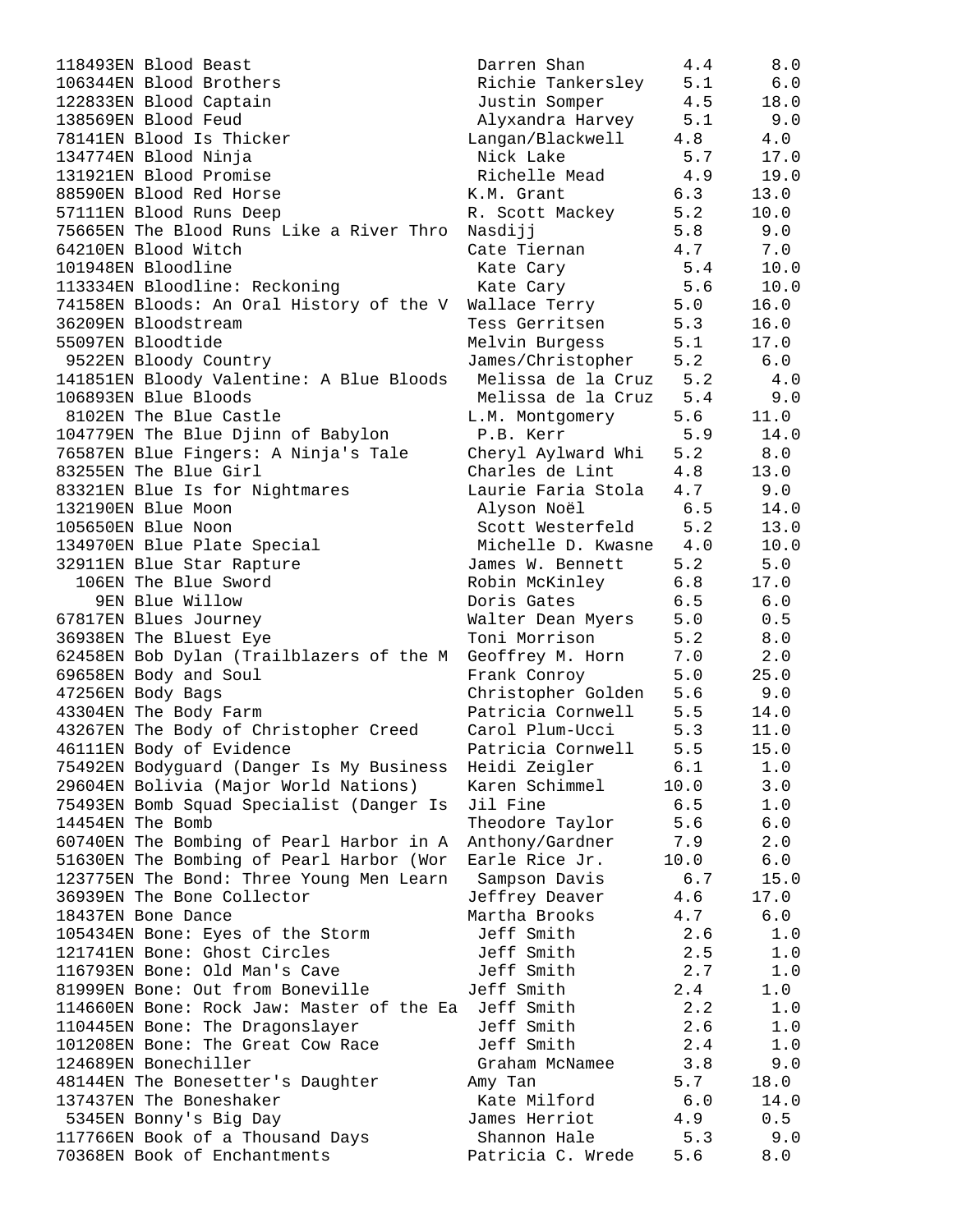| 114397EN The Book of Lost Things                                 | John Connolly          | 6.5 | 17.0 |
|------------------------------------------------------------------|------------------------|-----|------|
| 101042EN The Book of Mordred                                     | Vivian Vande Velde 5.7 |     | 16.0 |
| 18434EN The Book of Ruth                                         | Jane Hamilton          | 5.9 | 19.0 |
| 64211EN Book of Shadows                                          | Cate Tiernan           | 5.8 | 7.0  |
| 122861EN Book of the Dead                                        | Patricia Cornwell 4.9  |     | 18.0 |
| 36682EN The Book of the Lion                                     | Michael Cadnum         | 6.9 | 8.0  |
| 106101EN The Book Thief                                          | Markus Zusak           | 5.1 | 18.0 |
| 8325EN Booker T. Washington (Black Amer                          | Alan Schroeder         | 9.1 | 6.0  |
| 133716EN Booker T. Washington: Educator,                         | Jim Whiting            | 6.8 | 1.0  |
| 107908EN Booker T. Washington: Innovative Kristin Thoennes K 7.0 |                        |     | 2.0  |
| 78191EN The Books of Magic                                       | Neil Gaiman            | 3.2 | 3.0  |
| 83256EN The Bookseller of Kabul                                  | Asne Seierstad         | 6.4 | 13.0 |
| 116382EN Boot Camp                                               | Todd Strasser          | 4.6 | 8.0  |
| 7052EN Borden Chantry                                            | Louis L'Amour          | 4.8 | 8.0  |
| 136740EN Borderline                                              | Allan Stratton         | 3.7 | 7.0  |
| 85906EN Borderlines: A Memoir                                    | Caroline Kraus         | 5.0 | 15.0 |
| 49816EN Born Blue                                                | Han Nolan              | 4.9 | 10.0 |
| 66081EN Born Confused                                            | Tanuja Desai Hidie     | 5.9 | 23.0 |
| 731EN Born Free                                                  | Joy Adamson            | 7.3 | 9.0  |
| 45699EN Born in Sin                                              | Evelyn Coleman         | 3.9 | 8.0  |
| 74979EN Born to FlyU.S. Navy Pilot Lt                            | Shane Osborn           | 7.9 | 7.0  |
| 105987EN Born to Rock                                            | Gordon Korman          | 5.3 | 8.0  |
| 136722EN Borrowed Names                                          | Jeannine Atkins        | 5.5 | 3.0  |
| 31467EN The Boston Tea Party in American Mary E. Hull            |                        | 8.2 | 3.0  |
| 25103EN The Boston Tea Party                                     | R. Conrad Stein        | 6.3 | 0.5  |
| 42956EN Both Sides Now                                           | Ruth Pennebaker        | 4.4 | 10.0 |
| 124654EN A Bottle in the Gaza Sea                                | Valérie Zenatti        | 5.8 | 5.0  |
| 70906EN Bottled Up                                               | Jaye Murray            | 3.7 | 7.0  |
| 25903EN Bound Feet & Western Dress                               | Pang-Mei Natasha C     | 7.1 | 11.0 |
| 75494EN Bounty Hunter (Danger Is My Busi                         | Holly Cefrey           | 5.5 | 1.0  |
| 83814EN The Bourne Identity                                      | Robert Ludlum          | 5.3 | 28.0 |
| 83815EN The Bourne Supremacy                                     | Robert Ludlum          | 5.9 | 36.0 |
| 83816EN The Bourne Ultimatum                                     | Robert Ludlum          | 6.2 | 39.0 |
| 42815EN The Boxer                                                | Kathleen Karr          | 4.5 | 4.0  |
| 27974EN The Boxes                                                | William Sleator        | 4.5 | 6.0  |
| 44871EN The Boy and the Samurai                                  | Erik Christian Hau     | 5.1 | 9.0  |
| 48513EN A Boy at War: A Novel of Pearl H Harry Mazer             |                        | 3.8 | 3.0  |
| 141083EN The Boy from Ilysies                                    | Pearl North            | 5.1 | 12.0 |
| 80432EN The Boy from the Basement                                | Susan Shaw             | 3.0 | 6.0  |
| 134653EN The Boy in the Dress                                    | David Walliams         | 4.2 | 3.0  |
| 109203EN The Boy in the Striped Pajamas                          | John Boyne             | 5.8 | 7.0  |
| 77556EN Boy Meets Girl                                           | Meg Cabot              | 5.6 | 11.0 |
| 80955EN A Boy No More                                            | Harry Mazer            | 3.5 | 4.0  |
| 45543EN Boy's Life                                               | Robert R. McCammon     | 5.2 | 30.0 |
| 116397EN Boy Toy                                                 | Barry Lyga             | 4.5 | 15.0 |
| 135967EN The Boy Who Couldn't Sleep and N DC Pierson             |                        | 5.9 | 11.0 |
| 121004EN The Boy Who Dared                                       | Susan Campbell Bar 4.9 |     | 5.0  |
| 751EN The Boy Who Drank Too Much                                 | Shep Greene            | 3.6 | 5.0  |
| 113522EN The Boy Who Fell out of the Sky: Ken Dornstein          |                        | 7.0 | 18.0 |
| 139960EN The Boy Who Harnessed the Wind: William Kamkwamba       |                        | 6.4 | 15.0 |
| 29999EN The Boy Who Lost His Face                                | Louis Sachar           | 4.0 | 6.0  |
| 70572EN The Boy Who Saved Baseball                               | John H. Ritter         | 4.4 | 7.0  |
| 86305EN The Boyfriend List: (15 Guysa E. Lockhart                |                        | 4.7 | 7.0  |
| 8210EN The Boyfriend                                             | R.L. Stine             | 3.7 | 4.0  |
| 15099EN The Boys from St. Petri                                  | Bjarne Reuter          | 5.0 | 7.0  |
| 109680EN Boys That Bite                                          | Marianne Mancusi       | 4.5 | 8.0  |
| 6018EN The Boys' War: Confederate and U                          | Jim Murphy             | 7.6 | 3.0  |
| 103276EN The Bradbury Chronicles: The Lif Sam Weller             |                        | 8.9 | 24.0 |
| 110260EN The Braid                                               | Helen Frost            | 4.6 | 3.0  |
| 85415EN The Brain and Nervous System                             | Steve Parker           | 7.7 | 1.0  |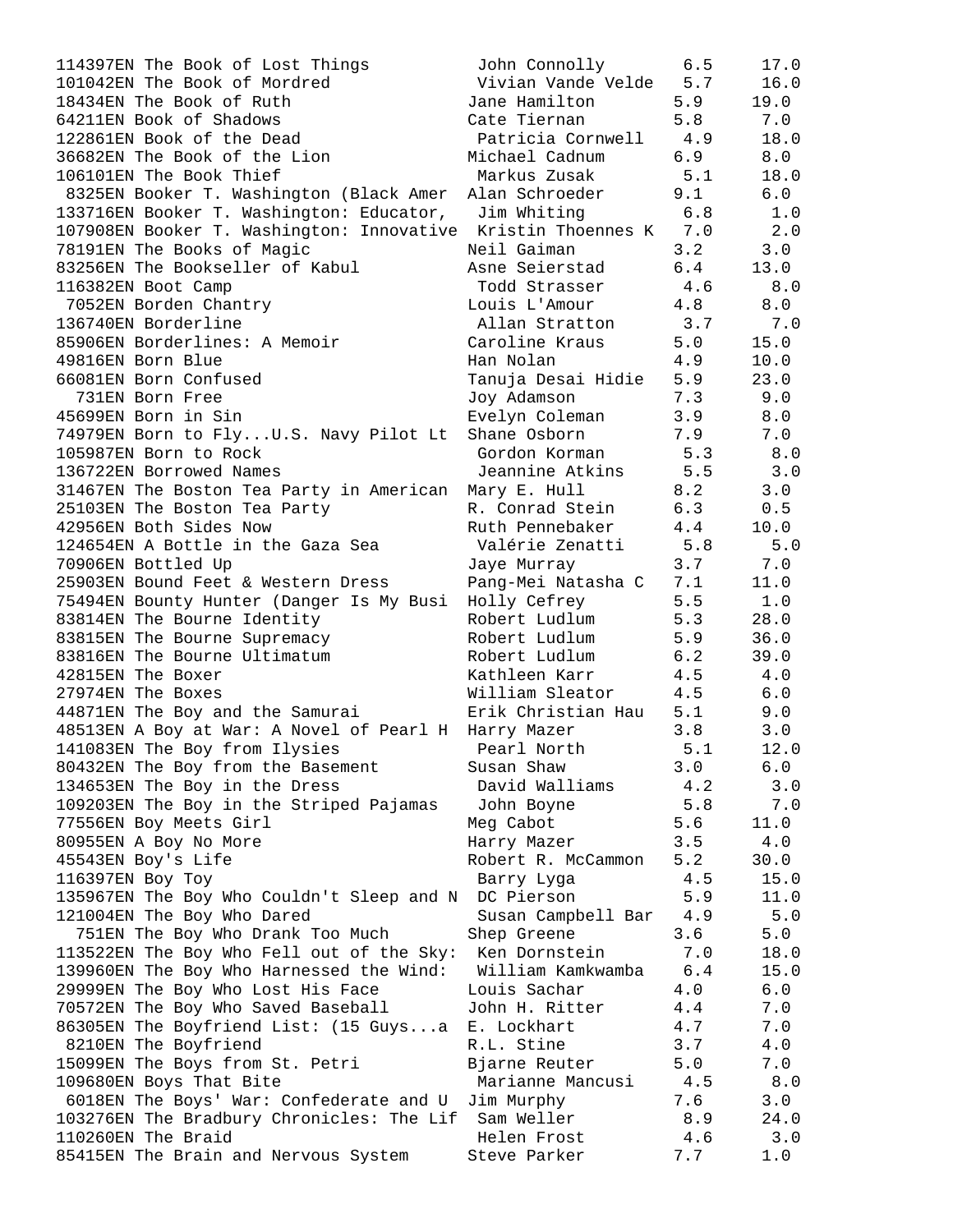| 47536EN Bram Stoker: Author of Dracula                      | Nancy Whitelaw                | 7.5        | 3.0         |
|-------------------------------------------------------------|-------------------------------|------------|-------------|
| 126807EN The Brass Verdict                                  | Michael Connelly              | 5.4        | 19.0        |
| 120830EN Bratfest at Tiffany's                              | Lisi Harrison                 | 5.0        | 7.0         |
| 8653EN Brave New World                                      | Aldous Huxley                 | 7.5        | 11.0        |
| 6907EN The Brave                                            | Robert Lipsyte                | 4.2        | 5.0         |
| 47843EN Brave the Betrayal                                  | K.A. Applegate                | 4.9        | 6.0         |
| 76661EN Braving Home: Dispatches from                       | Jake Halpern                  | 7.5        | 13.0        |
| 121446EN Bravo Two Zero                                     | Andy McNab                    | 6.1        | 22.0        |
| 68710EN Brazil (Modern World Nations)                       | Harry Greenbaum               | 9.1        | 4.0         |
| 110098EN Bread and Roses, Too                               | Katherine Paterson 4.9        |            | 9.0         |
| 41702EN The Breadwinner                                     | Deborah Ellis                 | 4.5        | 4.0         |
| 134230EN Break                                              | Hannah Moskowitz              | 3.2        | 6.0         |
| 7179EN A Break with Charity                                 | Ann Rinaldi                   | 4.7        | 8.0         |
| 27925EN Breaking Boxes                                      | A.M. Jenkins                  | 4.2        | 6.0         |
| 124537EN Breaking Dawn                                      | Stephenie Meyer               | 4.8        | 28.0        |
| 28499EN Breaking Ground, Breaking Silenc Hansen/McGowan     |                               | 8.7        | 4.0         |
| 59203EN Breaking Point                                      | Alex Flinn                    | 3.5        | 7.0         |
| 35267EN Breaking Rank                                       | Kristen D. Randle             | 4.4        | 8.0         |
| 20250EN Breaking the Chains: African-Ame William Loren Katz |                               | 8.8        | 8.0         |
| 54159EN Breaking Through                                    | Francisco Jiménez             | 5.3        | 7.0         |
| 112165EN Breaking Up: A Fashion High Grap Aimee Friedman    |                               | 3.2        | 1.0         |
| 70392EN Breakout                                            | Paul Fleischman               | 5.4        | 4.0         |
| 113963EN The Breakup Bible                                  | Melissa Kantor 6.1            |            | 9.0         |
| 25937EN Breath, Eyes, Memory                                | Edwidge Danticat              | 4.6        | 8.0         |
| 10831EN Breathing Lessons                                   | Anne Tyler                    | 6.5        | 15.0        |
| 49640EN Breathing Underwater                                | Alex Flinn                    | 3.9        | 7.0         |
| 134974EN Breathless                                         | Dean Koontz                   | 7.2        | 13.0        |
| 130155EN Breathless                                         | Lurlene McDaniel 3.7          |            | 4.0         |
| 65655EN The Brendan Voyage                                  | Tim Severin                   | 8.1        | 19.0        |
| 32326EN Brian Piccolo: A Short Season                       | Jeannie Morris                | 6.6        | 7.0         |
| 76894EN Brian's Hunt                                        | Gary Paulsen                  | 5.9        | 3.0         |
| 25297EN Brian's Return                                      |                               |            |             |
|                                                             | Gary Paulsen                  | 5.5        | 4.0         |
| 752EN Brian's Song<br>11704EN Brian's Winter                | William Blinn<br>Gary Paulsen | 5.1<br>5.9 | 3.0         |
| 8554EN Briar Rose                                           |                               |            | 5.0         |
|                                                             | Jane Yolen                    | 5.0        | 8.0         |
| 18902EN Bride of Pendorric                                  | Victoria Holt                 | 5.4        | 16.0        |
| 32272EN The Bride Price                                     | Buchi Emecheta                | 6.6        | 11.0        |
| 135738EN The Bride's Farewell                               | Meg Rosoff                    | 6.9        | $\,8$ . $0$ |
| 526EN The Bridge of San Luis Rey                            | Thornton Wilder               | 7.1        | 5.0         |
| 11EN Bridge to Terabithia                                   | Katherine Paterson            | 4.6        | 5.0         |
| 106039EN A Brief Chapter in My Impossible                   | Dana Reinhardt                | 5.4        | 9.0         |
| 133139EN A Brief History of Montmaray                       | Michelle Cooper               | 6.5        | 12.0        |
| 139844EN Brigands M.C.                                      | Robert Muchamore              | 6.3        | 15.0        |
| 143095EN Bright Young Things                                | Anna Godbersen                | 6.8        | 15.0        |
| 85907EN Brilliance of the Moon                              | Lian Hearn                    | 6.5        | 17.0        |
| 88473EN Brimstone                                           | Douglas J. Preston            | 5.6        | 26.0        |
| 46124EN The Brimstone Journals                              | Ron Koertge                   | 4.2        | $1.0\,$     |
| 125940EN Brisingr                                           | Christopher Paolin            | 7.8        | 45.0        |
| 78875EN Bro                                                 | Robert Newton Peck            | 4.5        | 4.0         |
| 15091EN Broken Bridge                                       | Lynne Reid Banks              | 4.6        | 11.0        |
| 7865EN The Broken Bridge                                    | Philip Pullman                | 5.0        | 9.0         |
| 45026EN Broken Chords                                       | Barbara Snow Gilbe            | 5.4        | 6.0         |
| 135670EN Broken Promises                                    | Darrien Lee                   | 5.3        | $6.0$       |
| 130249EN Broken Soup                                        | Jenny Valentine               | 4.5        | 7.0         |
| 86376EN The Broker                                          | John Grisham                  | 5.9        | 16.0        |
| 16577EN Bronco Buster                                       | Susannah Brin                 | 4.4        | 1.0         |
| 105355EN The Brontë Project: A Novel of P Jennifer Vandever |                               | 5.8        | 10.0        |
| 55292EN Bronx Masquerade                                    | Nikki Grimes                  | 4.5        | 4.0         |
| 46114EN El Bronx Remembered: A Novella a                    | Nicholasa Mohr                | 4.2        | 6.0         |
| 145500EN Bronxwood                                          | Coe Booth                     | 4.6        | 12.0        |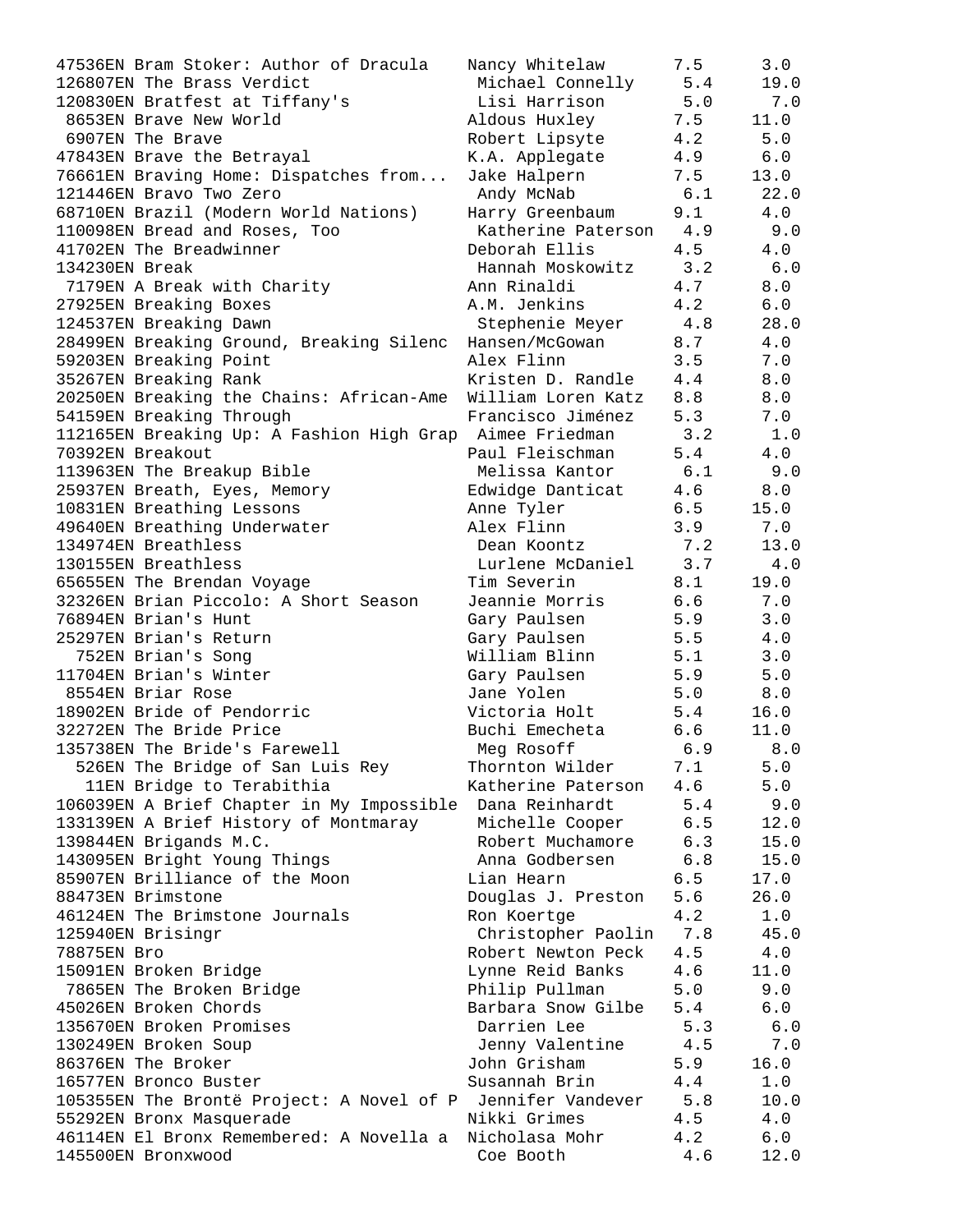13EN The Bronze Bow Elizabeth George S 5.0 10.0 111930EN Brother Odd Dean Koontz 7.2 15.0 86339EN A Brother's Journey: Surviving a Richard B. Pelzer 5.8 11.0 78142EN Brothers in Arms Langan/Alirez 4.1 4.0 82390EN Brothers in Arms...WWII's Forgot Abdul-Jabbar/Walto 9.9 17.0 49817EN Brothers in Valor: A Story of Re Michael O. Tunnell 4.3 6.0 60045EN The Brothers Karamazov Dostoevsky/Pevear/ 10.4 74.0 134233EN The Brothers Story Katherine Sturteva 5.5 12.0 123545EN The Brothers Torres Coert Voorhees 4.8 11.0 73054EN Brown v. Board of Education: The Wayne Anderson 10.0 2.0 57265EN Bruce Springsteen (Rock & Roll H Susie Derkins 7.8 2.0 138433EN Bruiser Neal Shusterman 5.5 10.0 16198EN Bruises Anke de Vries 4.5 7.0 129063EN Brutal Michael Harmon 3.8 7.0 80633EN Bucking the Sarge Christopher Paul C 5.8 10.0 29554EN Bud, Not Buddy Christopher Paul C 5.0 8.0 69789EN Buddha Boy Kathe Koja 5.6 4.0 57484EN Buddhism Patricia D. Netzle 10.2 5.0 81812EN Buddhism Geoff Teece 6.9 1.0 39593EN Buddhism Sue Penney 6.8 2.0 117483EN Buddhism (Smart Apple Media) Anita Ganeri 7.7 2.0 109829EN Buddhism (World Almanac Library) Anita Ganeri 7.7 2.0 55870EN Buffalo Bill Cody (Famous Figure Charles J. Shields 7.5 1.0 21101EN Buffalo Bill Cody: Western Legen Karen Bornemann Sp 6.9 3.0 60046EN The Buffalo Soldier Chris Bohjalian 6.6 21.0 60415EN The Buffalo Tree Adam Rapp 5.2 7.0 18100EN Building a New Nation: 1789 - 18 James/Christopher 8.9 3.0 61976EN Building a Stock Car: The Need f Will DeBoard 5.1 0.5 81249EN Building the Panama Canal Dale Anderson 8.1 2.0 25233EN Bull Catcher Alden R. Carter 4.4 9.0 8455EN Bull Run Paul Fleischman 5.3 2.0 137898EN Bullet Point Peter Abrahams 3.9 9.0 78147EN The Bully Paul Langan 4.7 5.0 118863EN Bullyville Francine Prose 5.8 7.0 67000EN The Bumblebee Flies Anyway Robert Cormier 5.6 10.0 35190EN Burger Wuss M.T. Anderson 3.5 6.0 109180EN Buried Robin Merrow MacCr 4.1 6.0 19051EN Buried Onions Gary Soto 5.3 6.0 80773EN The Burn Journals Brent Runyon 3.8 12.0 106143EN Burned Ellen Hopkins 4.2 6.0 136766EN Burned: House of Night Novel P.C. Cast 5.5 16.0 912EN Burning Bones Christopher Golden 6.0 9.0 106349EN The Burning Bridge John Flanagan 6.3 12.0 58697EN Burning Bright John Steinbeck 4.8 4.0 25296EN Burning Up Caroline B. Cooney 5.0 8.0 45556EN Burp! The Most Interesting Book Diane Swanson 7.5 1.0 732EN Bury My Heart at Wounded Knee Dee Brown 7.9 27.0 101310EN The Bus Ride that Changed Histor Pamela Duncan Edwa 5.5 0.5 68892EN By the Light of the Moon Dean Koontz 7.8 22.0 135482EN By The Time You Read This, I'll Julie Anne Peters 3.5 6.0 85707EN "C" Is for Corpse Sue Grafton 5.6 12.0 14EN Caddie Woodlawn Carol Ryrie Brink 6.0 8.0 107066EN Caddy Ever After Hilary McKay 5.2 5.0 47010EN Caesar Rodney: American Patriot Susan McCarthy Mel 5.4 1.0 82046EN A Cafecito Story Julia Alvarez 5.5 1.0 11639EN Caffeine and Nicotine Richard/Mary Price 5.5 1.0 109789EN Cage of Stars Jacquelyn Mitchard 5.6 14.0 18804EN The Cage **Ruth Minsky Sender** 3.7 6.0 10832EN The Caine Mutiny Herman Wouk 6.4 34.0 14994EN Caleb's Choice G. Clifton Wisler 4.8 5.0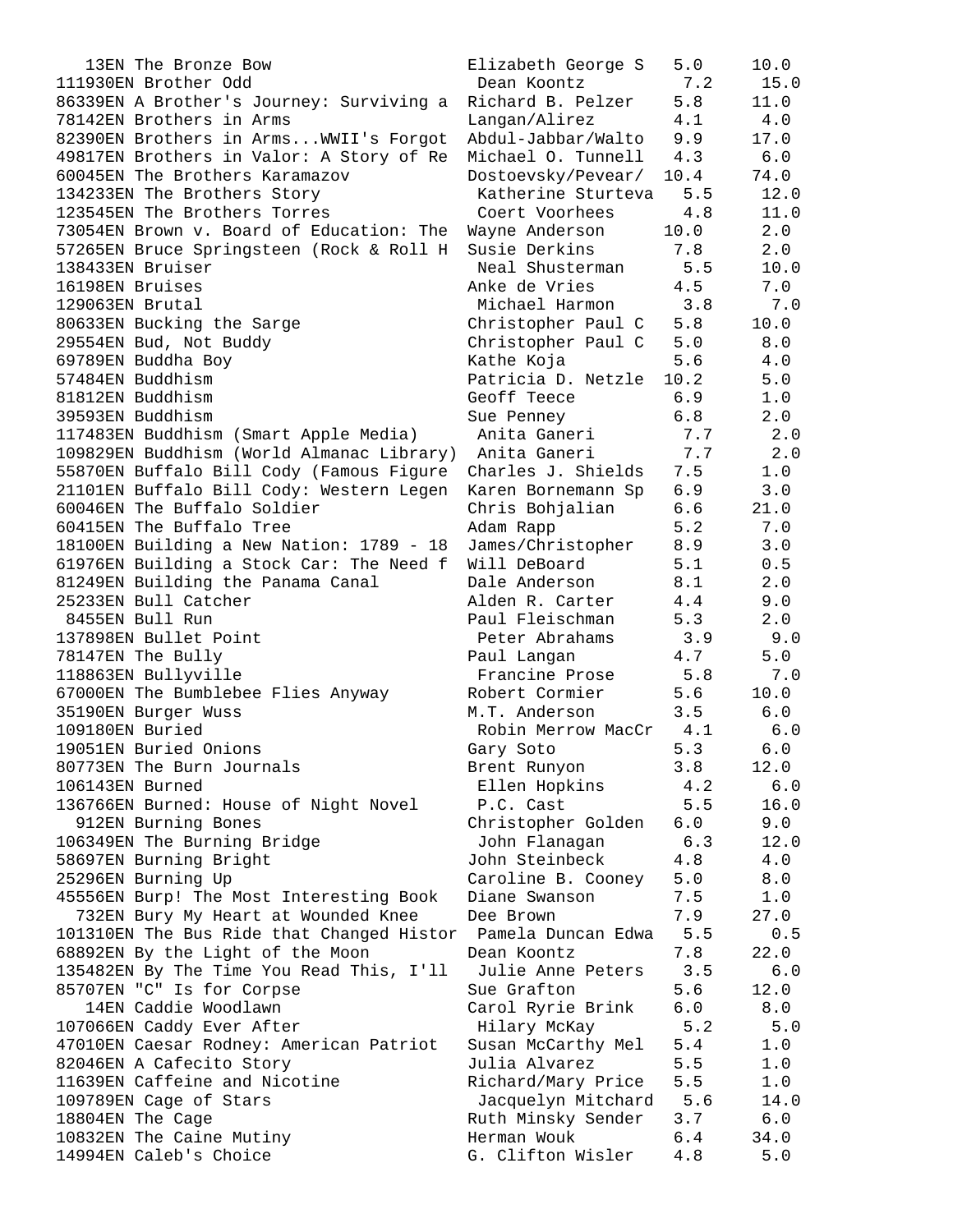| 5062EN Calico Captive                                        | Elizabeth George S      | 6.0        | 9.0     |
|--------------------------------------------------------------|-------------------------|------------|---------|
| 151750EN Calico Joe                                          | John Grisham            | 5.9        | 7.0     |
| 10267EN California Blue                                      | David Klass             | 5.0        | 8.0     |
| 123542EN California Dreaming: An A-list N Zoey Dean          |                         | 5.5        | 11.0    |
| 57703EN The California Gold Rush (Explor                     | Judy Monroe             | 5.3        | 1.0     |
| 25104EN The California Gold Rush                             | R. Conrad Stein         | 6.0        | 0.5     |
| 40561EN The California Gold Rush (We the Jean F. Blashfield  |                         | 5.5        | 0.5     |
| 15EN Call It Courage                                         | Armstrong Sperry        | 6.2        | 3.0     |
| 32823EN The Call of Earth                                    | Orson Scott Card        | 6.6        | 16.0    |
| 107EN The Call of the Wild                                   | Jack London             | 8.0        | 7.0     |
| 7055EN Callaghen                                             | Louis L'Amour           | 6.2        | 9.0     |
| 36530EN The Callender Papers                                 | Cynthia Voigt           | 4.8        | 8.0     |
| 64225EN The Calling                                          | Cate Tiernan            | 5.0        | 7.0     |
| 69754EN Calvin Coolidge (Presidents)                         | Amy Graham              | 6.1        | 1.0     |
| 127054EN Calvin Coolidge (Presidents of t                    | Melissa Maupin          | 5.8        | 1.0     |
| 106319EN The Camel Club                                      | David Baldacci          | 6.1        | 23.0    |
| 114792EN Camel Rider                                         | Prue Mason              | 4.5        | 6.0     |
| 105521EN The Camera                                          | Trudi Strain Truei 7.8  |            | 2.0     |
| 76336EN Can't Get There from Here                            | Todd Strasser           |            | 6.0     |
|                                                              |                         | 3.9        |         |
| 129684EN Can't Stop the Shine                                | Joyce E. Davis          | 5.3        | 13.0    |
| 89081EN Can True Love Survive High Schoo                     | Natalie Standiford 4.0  |            | 6.0     |
| 7132EN Can You Sue Your Parents for Mal                      | Paula Danziger          | 3.7        | 5.0     |
| 68711EN Canada (Modern World Nations)                        | Kristi L. Desaulni 10.0 |            | 4.0     |
| 28450EN Candide                                              | Voltaire                | 7.3        | 5.0     |
| 67052EN Candle in the Darkness                               | Lynn Austin             | 5.7        | 23.0    |
| 132845EN Candor                                              | Pam Bachorz             | 2.9        | 8.0     |
| 86681EN Candy                                                | Kevin Brooks            | 4.5        | 13.0    |
| 85548EN Candyfreak: A Journey Through                        | Steve Almond            | 7.7        | 11.0    |
| 16707EN Cannery Row                                          | John Steinbeck          | 6.0        | 8.0     |
| 102041EN The Cannibals                                       | Iain Lawrence           | 4.6        | 8.0     |
| 68190EN The Canning Season                                   | Polly Horvath           | 5.6        | 8.0     |
| 73693EN The Canterbury Tales (Understand                     | Clarice Swisher         | 9.2        | 4.0     |
| 47405EN Canyon Winter                                        | Walt Morey              | 4.6        | 7.0     |
| 6033EN Canyons                                               | Gary Paulsen            | 5.5        | 5.0     |
| 25140EN The Capitol                                          | Andrew Santella         | 6.9        | 0.5     |
| 733EN Captains Courageous                                    | Rudyard Kipling         | 8.0        | 9.0     |
| 135183EN Captivate                                           | Carrie Jones            | 3.5        | 10.0    |
| 10404EN The Captive Bride                                    | Gilbert Morris          | 6.2        | 13.0    |
| 54963EN The Captive Temple                                   | Jude Watson             | 5.0        | 4.0     |
| 18903EN The Captive                                          | Victoria Holt           | 4.8        | 18.0    |
| 11047EN The Captive                                          | Joyce Hansen            | 5.1        | 6.0     |
| 70101EN The Capture                                          | Kathryn Lasky           | 4.8        | 7.0     |
| 110144EN Captured! A Boy Trapped in the C Mary Blair Immel   |                         | 5.9        | 4.0     |
| 75242EN Car Racing (History of Sports)                       | Martha Capwell Fox      | 8.5        | 5.0     |
| 10290EN The Car                                              | Gary Paulsen            | 4.8        | 6.0     |
| 102546EN Car Trouble                                         | Jeanne DuPrau           | 4.7        | $6.0$   |
| 64625EN Caramelo                                             | Sandra Cisneros         | 5.7        | 23.0    |
| 41099EN The Cardinal of the Kremlin                          | Tom Clancy              | 6.7        | 33.0    |
| 46522EN Careers in the Movies                                | Marlys H. Johnson       | 8.9        | 4.0     |
| 117668EN The Caribbean                                       | Lynn Huggins-Coope      | 6.5        | 1.0     |
| 122575EN The Carlyles                                        | Cecily von Ziegesa      | 5.7        | 10.0    |
| 86080EN Carnet de Voyage                                     | Craig Thompson          |            | 2.0     |
|                                                              |                         | 5.8<br>6.6 | 7.0     |
| 63667EN The Carnivorous Carnival                             | Lemony Snicket          |            |         |
| 43804EN Carpe Jugulum                                        | Terry Pratchett         | 5.0        | 15.0    |
| 18926EN Carrie                                               | Stephen King            | 5.8        | 9.0     |
| 100266EN Carrie Chapman Catt: A Voice for Kristin Thoennes K |                         | 7.6        | 2.0     |
| 60697EN Carry A. Nation: Saloon Smasher                      | Bonnie Carman Harv      | 8.2        | $4.0\,$ |
| 16EN Carry on, Mr. Bowditch                                  | Jean Latham             | 4.1        | 8.0     |
| 59113EN Carver: A Life in Poems                              | Marilyn Nelson          | 5.9        | 1.0     |
| 7904EN The Cask of Amontillado                               | Edgar Allan Poe         | 7.3        | 0.5     |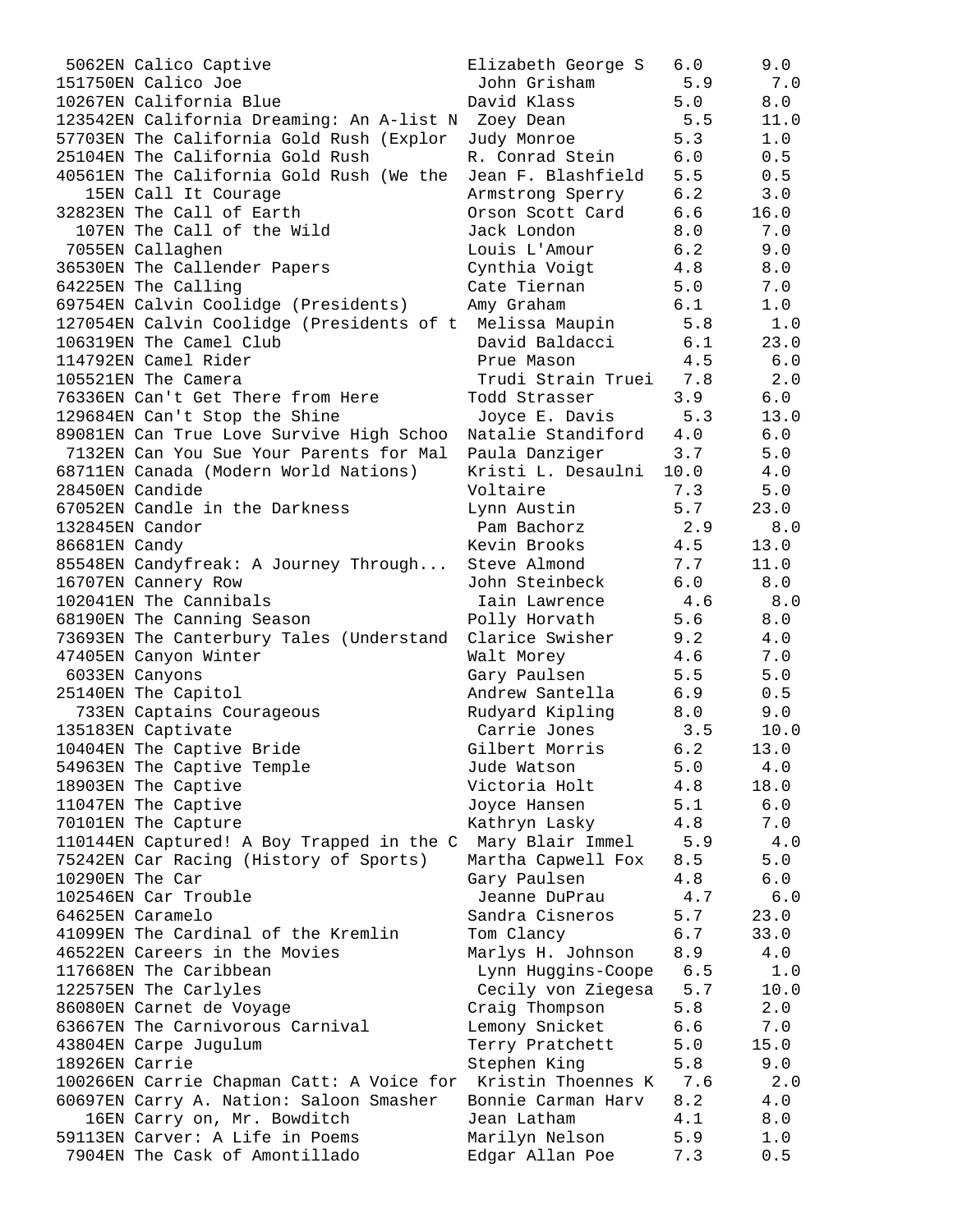| 34810EN Cast Two Shadows                  | Ann Rinaldi        | 4.1  | 9.0  |
|-------------------------------------------|--------------------|------|------|
| 119186EN The Castaways                    | Iain Lawrence      | 4.9  | 9.0  |
| 54095EN Castle                            | Garth Nix          | 5.7  | 6.0  |
| 9545EN Castle                             | David Macaulay     | 7.9  | 1.0  |
| 60035EN Castle of Wizardry                | David Eddings      | 5.9  | 19.0 |
| 10852EN Castle Roogna                     | Piers Anthony      | 6.1  | 18.0 |
| 81458EN Castro's Cuba (History Firsthand  | Charles W. Carey J | 9.3  | 11.0 |
| 213EN The Cat Ate My Gymsuit              | Paula Danziger     | 3.9  | 4.0  |
| 11458EN Cat Running                       | Zilpha Keatley Sny | 5.6  | 7.0  |
| 10107EN Cat's Eye                         | Margaret Atwood    | 6.1  | 22.0 |
| 6455EN The Cat That Was Left Behind       | C.S. Adler         | 4.3  | 4.0  |
| 9855EN The Cat Who Ate Danish Modern      | Lilian Jackson Bra | 5.5  | 7.0  |
| 60579EN The Cat Who Blew the Whistle      | Lilian Jackson Bra | 5.8  | 10.0 |
| 69436EN The Cat Who Came for Christmas    | Cleveland Amory    | 7.3  | 13.0 |
| 9857EN The Cat Who Had Fourteen Tales     | Lilian Jackson Bra | 5.4  | 7.0  |
| 9858EN The Cat Who Knew a Cardinal        | Lilian Jackson Bra | 6.0  | 10.0 |
| 9859EN The Cat Who Knew Shakespeare       | Lilian Jackson Bra | 5.4  | 8.0  |
| 9860EN The Cat Who Lived High             | Lilian Jackson Bra | 7.6  | 11.0 |
| 9861EN The Cat Who Moved a Mountain       | Lilian Jackson Bra | 6.1  | 11.0 |
| 9862EN The Cat Who Played Brahms          | Lilian Jackson Bra | 5.4  | 8.0  |
| 9863EN The Cat Who Played Post Office     | Lilian Jackson Bra | 5.7  | 8.0  |
| 52620EN The Cat Who Sang for the Birds    | Lilian Jackson Bra | 6.0  | 10.0 |
| 9864EN The Cat Who Saw Red                | Lilian Jackson Bra | 5.4  | 8.0  |
| 9866EN The Cat Who Talked to Ghosts       | Lilian Jackson Bra | 5.9  | 10.0 |
| 63638EN Catalyst                          | Laurie Halse Ander | 4.0  | 7.0  |
| 89138EN Catastrophe in Southern Asia: Th  | Gail B. Stewart    | 8.4  | 3.0  |
| 914EN Catch-22 NEW                        | Joseph Heller OHS  | 7.1  | 30.0 |
| 40647EN Catch Shorty                      | Maureen Holohan    | 3.9  | 5.0  |
| 5978EN Catcher in the Rye                 | J.D. Salinger      | 4.7  | 11.0 |
| 132824EN Catching Fire                    | Suzanne Collins    | 5.3  | 16.0 |
| 8693EN Catherine, Called Birdy            | Karen Cushman      | 6.4  | 8.0  |
| 103907EN Catherine de Medici: The Power B | Barbara A. Somervi | 7.1  | 2.0  |
| 123482EN Catwalk                          | Deborah Gregory    | 6.3  | 9.0  |
| 5212EN Catwings                           | Ursula K. Le Guin  | 4.3  | 0.5  |
| 28567EN Catwings Return                   | Ursula K. Le Guin  | 4.3  | 1.0  |
| 35202EN Caucasia                          | Danzy Senna        | 6.1  | 23.0 |
| 87559EN Caught in the Act                 | Peter Moore        | 3.7  | 8.0  |
| 43279EN Cause of Death                    | Patricia Cornwell  | 5.7  | 16.0 |
| 104296EN Cause: Reconstruction America, 1 | Tonya Bolden       | 9.5  | 7.0  |
| 130220EN Causes and Effects of the Americ | G. O'Muhr          | 7.3  | 1.0  |
| 100427EN The Causes of the American Revol | Dale Anderson      | 8.3  | 2.0  |
| 108EN The Cay                             | Theodore Taylor    | 5.3  | 4.0  |
| 62878EN Cécile: Gates of Gold             | Mary Casanova      | 5.6  | 5.0  |
| 8604EN The Celebrated Jumping Frog of C   | Mark Twain         | 6.9  | 0.5  |
| 18805EN Celine                            | Brock Cole         | 4.3  | 8.0  |
| 105166EN Cell: A Novel                    | Stephen King       | 5.7  | 19.0 |
| 100547EN Cell Communication: Understandin | Michael Friedman   | 7.8  | 1.0  |
| 100548EN Cell Functions: Understanding Ho | Jennifer Viegas    | 8.5  | 1.0  |
| 100550EN Cell Specialization and Reproduc | Amy Romano         | 9.5  | 1.0  |
| 72642EN Cells                             | Jackie Ball        | 6.7  | 2.0  |
| 51458EN The Celts (Lost Civilizations)    | Allison Lassieur   | 10.2 | 6.0  |
| 76597EN Censorship                        | Bradley Steffens   | 9.9  | 4.0  |
| 10853EN Centaur Aisle                     | Piers Anthony      | 6.9  | 18.0 |
| 75517EN The Center of Everything          | Laura Moriarty     | 5.0  | 18.0 |
| 44736EN A Century of Immigration: 1820-1  | James/Christopher  | 8.6  | 3.0  |
| 101650EN A Certain Slant of Light         | Laura Whitcomb     | 5.0  | 12.0 |
| 8331SP César Chávez                       | Consuelo Rodríguez | 8.4  | 4.0  |
| 116531EN Cesar Chavez: Crusader for Socia | Brenda Haugen      | 6.9  | 2.0  |
| 605EN Chain of Fire                       | Beverley Naidoo    | 6.2  | 9.0  |
| 145864EN Chain Reaction                   | Simone Elkeles     | 4.3  | 11.0 |
|                                           |                    |      |      |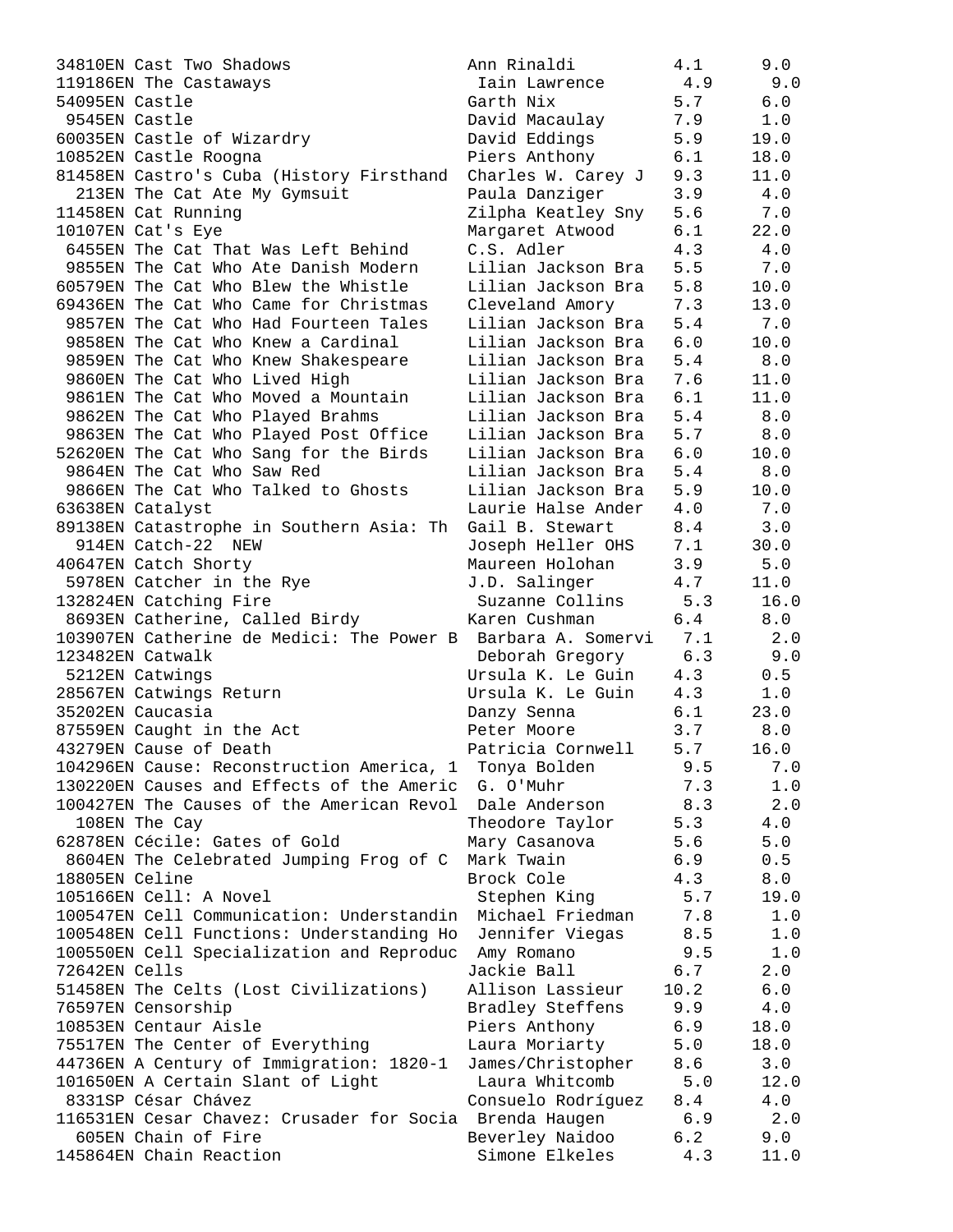125530EN Chains 30240EN The Challenger Disaster Care 28461EN The Chamber June 3.4 2014 77818EN Chanda's Secrets A. 121301EN Chanda's Wars 49818EN Chang and Eng: A Novel Daring Barners 122477EN Change of Heart 131623EN Change-Up: Mystery at the World 64212EN Changeling Cate Tiernan 5.2 8.000 C 20698EN Changes for Josefina: A Winter S V 41688EN Changing Jareth Wennie Black 79162EN Chapterhouse: Dune F 141097EN Character Driven: Life, Lessons, 64891EN Charlemagne and the Early Middle M 127228EN Charles and Emma: The Darwins' L 4668EN Charles Barkley (Basketball Lege S 29634EN Charles Darwin and Evolution (Sc S 62959EN Charles Darwin: Visionary Behind A 147807EN Charles Dickens and the Street C 60736EN Charles Lindbergh and the Spirit Z 61126EN Charles M. Schulz: Cartoonist an M. 115222EN Charlie Bone and the Beast 88697EN Charlie Bone and the Castle of M J 107039EN Charlie Bone and the Hidden King 78185EN Charlie Bone and the Invisible B J 136982EN Charlie Bone and the Red Knight 126497EN Charlie Bone and the Shadow 71302EN Charlie Bone and the Time Twiste J 108732EN Charmed Thirds 45278EN The Charterhouse of Parma 5 135686EN The Chase 128375EN Chasing Lincoln's Killer 135659EN Chasing Romeo 86639EN Chasing the Falconers G 78186EN Chasing Vermeer B 214EN Cheaper by the Dozen F. 68144EN The Cheat Amy Goldman Koss 4.2 4.0 83011EN The Cheating Culture: Why More A Da 55928EN Cheating Lessons Nan Willard Cappo 4.6 8.0 8215EN Cheerleaders, The First Evil R. 8216EN Cheerleaders, The Second Evil R 8217EN Cheerleaders, The Third Evil R. 11582EN Cherokee Bat and the Goat Guys F 7056EN The Cherokee Trail Louis L'Amour 5.1 8.0 69755EN Chester A. Arthur (Presidents)  $J<sub>1</sub>$ 127055EN Chester A. Arthur (Presidents of 106079EN Chew on This: Everything You Don 10026EN Cheyenne Autumn Mari Sandoz 6.9 20.0 70010EN The Chicago "Black Sox" Baseball M. 62866EN The Chicago Seven Political Prot Ka 34968EN Chief Honor Sigmund Brown Sigmund Brown Sigmund Brown Sigmund Brown Sigmund Brown Sigmund Brown Sigmund B 12476EN The Chief Robert Lipsyte 4.4 5.00  $R_1$ 72989EN Chien-Shiung Wu: Pioneering Phys S. 36564EN A Child Called "It" Dave Dave Base of Dave School and The Dave School School and The Dave School School 121116EN Child of Dandelions 358EN Child of the Owl 5.5 10.00 10.00 10.00 10.00 10.00 10.00 10.00 10.00 10.00 10.00 10.00 10.00 10.00 10.00 65272EN Childhood's End Arthur C. Clarke 7.7 12.0 79163EN Children of Dune Frank Herbert 6.2 24.0 6660EN Children of the Dust Bowl Jo 102968EN Children of the Great Depression Russell Freedman 7.5 2.0

| Laurie Halse Ander     | 5.2          | 11.0         |
|------------------------|--------------|--------------|
| armen Bredeson         | 7.7          | $1\,.\,0$    |
| ohn Grisham            | 5.4          | 29.0         |
| llan Stratton          | 3.7          | 7.0          |
| Allan Stratton         | 3.5          | 9.0          |
| arin Strauss           | 6.8          | 19.0         |
| Jodi Picoult           | $6.2$        | 20.0         |
| John Feinstein         | 5.0          | 10.0         |
| ate Tiernan            | 5.2          | $8.0$        |
| alerie Tripp           | 4.3          | 1.0          |
| lizabeth Wennick       | 5.4          | 11.0         |
| rank Herbert           | 5.4          | 22.0         |
| Derek Fisher           |              |              |
|                        | 7.4          | 18.0         |
| iriam Greenblatt       | 7.3          | 2.0          |
| Deborah Heiligman      | 7.6          | 11.0         |
| ean Dolan              | 8.0          | 2.0          |
| teve Parker            | 7.3          | 1.0          |
| nna Sproule            | 7.7          | 2.0          |
| Andrea Warren          | 8.2          | 6.0          |
| achary Kent            | 7.0          | 3.0          |
| ichael A. Schuman      | 6.7          | 3.0          |
| Jenny Nimmo            | 4.5          | 9.0          |
| enny Nimmo             | 4.9          | 10.0         |
| Jenny Nimmo            | 4.6          | 10.0         |
| enny Nimmo             | 4.9          | 10.0         |
| Jenny Nimmo            | 5.1          | 11.0         |
| Jenny Nimmo            | 4.9          | 10.0         |
| enny Nimmo             | 4.7          | 9.0          |
| Megan McCafferty       | $6.0$        | 17.0         |
| tendhal                | 12.0         | 41.0         |
| Clive Cussler          | 6.5          | 18.0         |
| James L. Swanson       | 7.5          | 6.0          |
| A.J. Byrd              | 3.9          | 7.0          |
| ordon Korman           | 4.9          | $4\,.$ $0\,$ |
| lue Balliett           | 5.4          | $6.0$        |
| rank B. Gilbreth       | 6.0          | 10.0         |
| my Goldman Koss        | 4.2          | 4.0          |
| avid Callahan          |              | 19.0         |
|                        | 11.1         |              |
| an Willard Cappo       | 4.6          | 8.0          |
| .L. Stine              | $4\,\ldotp4$ | $4\,.0$      |
| .L. Stine<br>.L. Stine | $4\,.1$      | $5.0$        |
|                        | 4.3          | $4.0\,$      |
| rancesca Lia Bloc      | $5.0$        | 3.0          |
| ouis L'Amour           | 5.1          | $8.0$        |
| eff C. Young           | 7.4          | $1.0\,$      |
| Carol Brunelli         | 6.6          | $1.0$        |
| Eric Schlosser         | 8.1          | 9.0          |
| ari Sandoz             | 6.9          | 20.0         |
| ichael J. Pellows      | $7.4\,$      | 4.0          |
| aren Alonso            | 10.1         | $4.0\,$      |
| igmund Brouwer         | 3.9          | 3.0          |
| obert Lipsyte          | 4.4          | $5.0$        |
| tephanie H. Coope      | 8.1          | 2.0          |
| ave Pelzer             | 5.8          | 5.0          |
| Shenaaz Nanji          | 4.8          | 7.0          |
| aurence Yep            | 5.5          | 10.0         |
| rthur C. Clarke        | 7.7          | 12.0         |
| rank Herbert           | 6.2          | 24.0         |
| erry Stanley           | 6.8          | 2.0          |
|                        |              |              |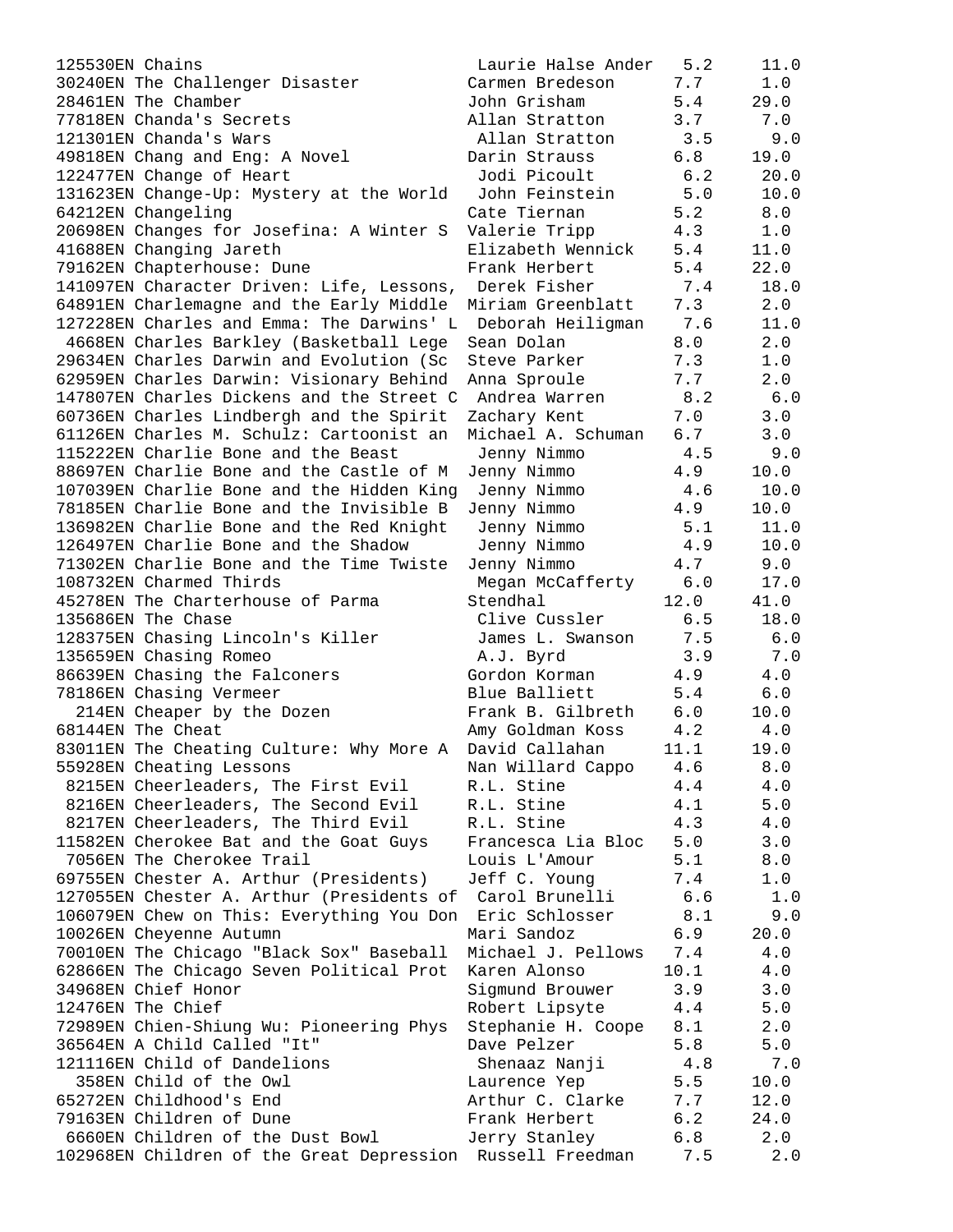| 28455EN Children of the Mind                        | Orson Scott Card   | 6.2  | 18.0  |
|-----------------------------------------------------|--------------------|------|-------|
| 606EN Children of the River                         | Linda Crew         | 4.3  | 8.0   |
| 82055EN The Children's War                          | Monique Charleswor | 5.3  | 22.0  |
| 67346EN Chill Wind                                  | Janet McDonald     | 5.2  | 4.0   |
| 54175EN The Chimpanzees I Love: Saving T            | Jane Goodall       | 6.7  | 2.0   |
| 68712EN China (Modern World Nations)                | Gary T. Whiteford  | 9.8  | 5.0   |
| 52012EN China's Son: Growing up in the C            | Da Chen            | 6.1  | 9.0   |
| 923EN Chinese Cinderella NEW                        | Adeline Mah Yen    | 5.7  | 78.0  |
| 14755EN Chinese Handcuffs                           | Chris Crutcher     | 6.0  | 10.0  |
|                                                     |                    |      |       |
| 36101EN The Chisholm Trail in American H            | William R. Sanford | 6.7  | 3.0   |
| 25141EN The Chisholm Trail                          | Andrew Santella    | 6.3  | 1.0   |
| 928EN Chocolate War NEW                             | Robert Cormier     | 5.4  | 8.0   |
| 117932EN The Choice                                 | Nicholas Sparks    | 5.7  | 13.0  |
| 28283EN Choosing Up Sides                           | John H. Ritter     | 4.2  | 5.0   |
| 121969EN Chosen: A House of Night Novel             | P.C. Cast          | 5.1  | 12.0  |
| 130671EN The Chosen One                             | Carol Lynch Willia | 3.3  | 6.0   |
| 5979EN The Chosen                                   | Chaim Potok        | 6.6  | 15.0  |
| 105400EN Christ the Lord: Out of Egypt: A Anne Rice |                    | 5.1  | 13.0  |
| 121411EN Christ the Lord: The Road to Can Anne Rice |                    | 5.3  | 10.0  |
| 9911EN Christa McAuliffe: Teacher in Sp             | Corinne Naden      | 4.8  | 1.0   |
| 83871EN Christianity                                | William W. Lace    | 10.4 | 7.0   |
| 109830EN Christianity                               | David Self         | 7.7  | 2.0   |
| 117486EN Christianity                               | Jane Bingham       | 7.5  | 2.0   |
|                                                     |                    |      |       |
| 76791EN Christianity (World Faiths)                 | Alan Brown         | 7.4  | 2.0   |
| 18927EN Christine                                   | Stephen King       | 6.6  | 30.0  |
| 44702EN A Christmas Carol                           | Charles Dickens    | 6.7  | 5.0   |
| 12696EN Christmas in the Big House, Chri            | Pat McKissack      | 5.4  | 1.0   |
| 44937EN A Christmas Memory                          | Truman Capote      | 5.7  | 1.0   |
| 83261EN Christmas Presents: Holiday Poet            | Lee Bennett Hopkin | 3.0  | 0.5   |
| 66164EN The Christmas Train                         | David Baldacci     | 5.9  | 11.0  |
| 85199EN Christopher Columbus: Explorer o            | Robin S. Doak      | 7.3  | 2.0   |
| 62652EN Christopher Columbus: Master Ita            | Martha Kneib       | 8.1  | 2.0   |
| 106140EN The Christopher Killer: A Forens           | Alane Ferguson     | 5.1  | 9.0   |
| 7105EN Christy                                      | Catherine Marshall | 6.2  | 29.0  |
| 22763EN Chronicle of a Death Foretold               | García Márquez/Rab | 7.1  | 5.0   |
| 8103EN Chronicles of Avonlea                        | L.M. Montgomery    | 8.2  | 11.0  |
| 28083EN Chuck Close Up Close                        | Greenberg/Jordan   | 5.8  | 1.0   |
| 16760EN Chuck Yeager Breaks the Sound Ba            | R. Conrad Stein    | 6.7  | 1.0   |
| 62613EN Cicero: Defender of the Republic            | Fiona Forsyth      | 7.6  | 2.0   |
| 67680EN Cigarettes                                  | Elaine Landau      | 7.4  | 1.0   |
| 102350EN Cinnamon Kiss                              | Walter Mosley      | 4.6  | 11.0  |
| 120727EN The Circle of Blood: A Forensic            | Alane Ferguson     | 4.9  | 8.0   |
| 67425EN Circle of Friends                           | Maeve Binchy       | 5.1  | 26.0  |
| 309EN Circle of Gold                                | Candy Dawson Boyd  | 4.0  | 3.0   |
| 19829EN Circle of Love                              | Joan Lowery Nixon  | 4.6  | 6.0   |
|                                                     |                    |      |       |
| 104838EN Circle the Soul Softly                     | Davida Wills Hurwi | 4.2  | 5.0   |
| 12689EN The Circlemaker                             | Maxine Rose Schur  | 5.3  | 5.0   |
| 2485EN The Circuit                                  | Francisco Jiménez  | 5.3  | 4.0   |
| 59118EN Cirque Du Freak                             | Darren Shan        | 4.8  | 7.0   |
| 54430EN Citizen Soldiers                            | Stephen E. Ambrose | 8.3  | 32.0  |
| 136362EN City of Angels                             | Zoey Dean          | 6.2  | 10.0  |
| 121970EN City of Ashes                              | Cassandra Clare    | 5.0  | 18.0  |
| 114414EN City of Bones                              | Cassandra Clare    | 5.0  | 20.0  |
| 66560EN City of Bones                               | Michael Connelly   | 4.7  | 15.0  |
| 69274EN The City of Ember                           | Jeanne DuPrau      | 5.0  | 9.0   |
| 143781EN City of Fallen Angels                      | Cassandra Clare    | 5.2  | 18.0  |
| 102707EN The City of Falling Angels                 | John Berendt       | 7.8  | 21.0  |
| 130798EN City of Glass                              | Cassandra Clare    | 5.3  | 23.0  |
| 52120EN The City of God                             | Saint Augustine    | 14.3 | 105.0 |
| 83796EN City of Light, City of Dark                 | Avi                | 2.7  | 1.0   |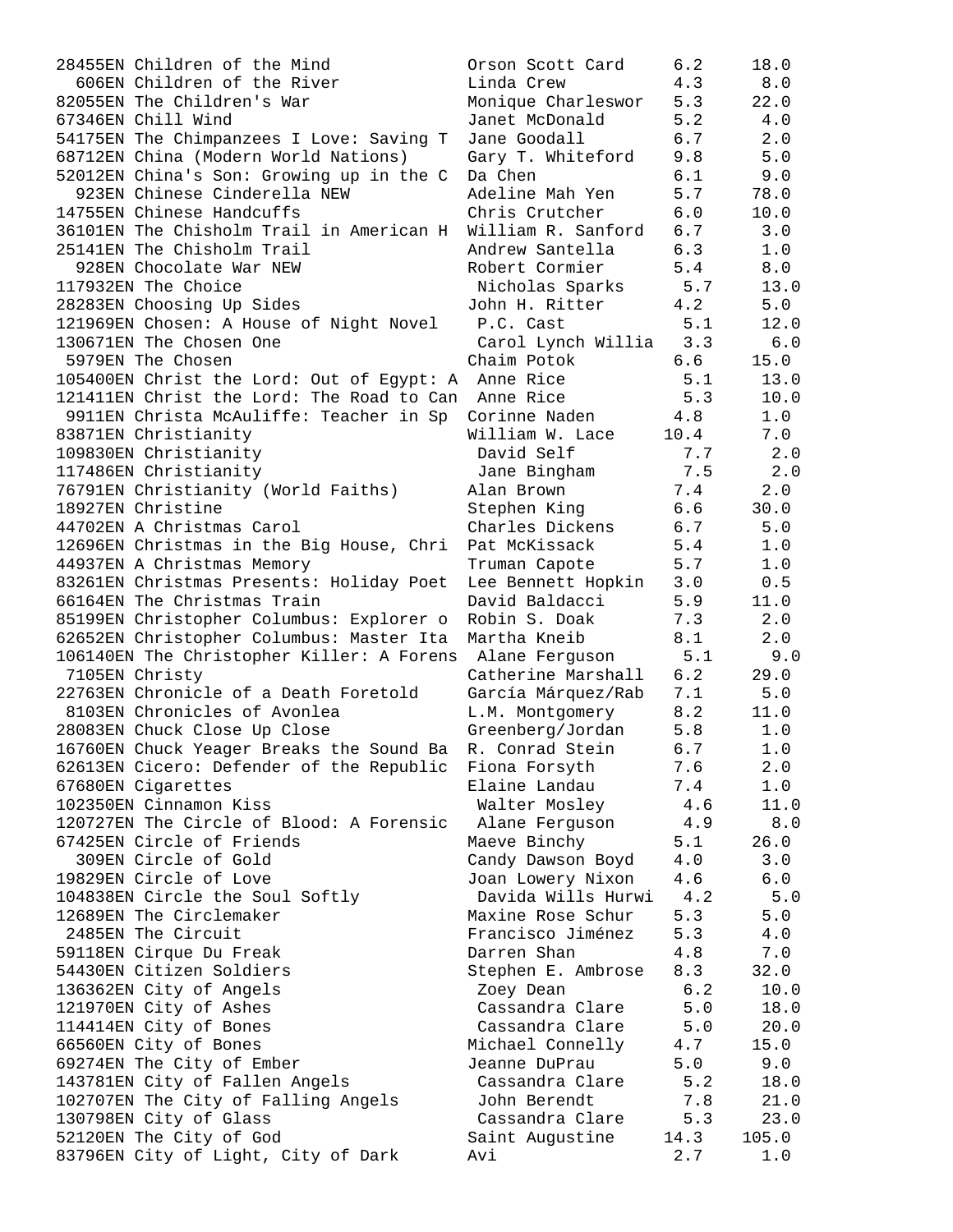| 62925EN City of the Beasts                              | Isabel Allende         | 7.8  | 15.0  |
|---------------------------------------------------------|------------------------|------|-------|
| 59046EN City of the Rats                                | Emily Rodda            | 5.1  | 4.0   |
| 129922EN City of Thieves                                | David Benioff          | 5.9  | 13.0  |
| 82592EN The Civil Rights Act of 1964                    | Robert H. Mayer        | 10.5 | 7.0   |
|                                                         |                        |      |       |
| 125547EN Civil War                                      | Jennifer Howse         | 8.1  | 1.0   |
| 44741EN The Civil War: 1860-1865                        | James/Christopher      | 8.7  | 3.0   |
| 16104EN The Civil War: A House Divided (                | Zachary Kent           | 7.5  | 3.0   |
| 77928EN The Civil War: An Illustrated Hi                | Catherine Clinton      | 9.7  | 7.0   |
| 88319EN A Civil War Doctor                              | Michael V. Uschan      | 10.2 | 5.0   |
| 114147EN Civil War Doctor: The Story of M Carla Joinson |                        | 9.4  | 4.0   |
|                                                         |                        |      |       |
| 108811EN The Civil War                                  | Deborah H. DeFord      | 9.0  | 2.0   |
| 124647EN Claire                                         | Lisi Harrison          | 5.2  | 5.0   |
| 53691EN The Clan of the Cave Bear                       | Jean M. Auel           | 7.0  | 35.0  |
| 8354EN Clara Barton (American Women of                  | Leni Hamilton          | 7.9  | 3.0   |
| 21103EN Clara Barton: Civil War Nurse                   | Nancy Whitelaw         | 7.5  | 3.0   |
|                                                         | Barbara A. Somervi     | 7.1  |       |
| 112524EN Clara Barton: Founder of the Ame               |                        |      | 2.0   |
| 69833EN Clara Callan                                    | Richard B. Wright      | 6.0  | 22.0  |
| 18103EN The Clash of Cultures: Prehistor                | James/Christopher      | 8.6  | 3.0   |
| 133250EN Clash of the Demons                            | Joseph Delaney         | 5.7  | 10.0  |
| 137488EN Classic: An It Girl Novel                      | Cecily von Ziegesa 5.8 |      | 8.0   |
| 74356EN Claude Monet (Artists in Their T                | Susie Hodge            | 7.0  | 1.0   |
|                                                         |                        |      |       |
| 129138EN Claudette Colvin: Twice Toward J               | Phillip Hoose          | 6.8  | 5.0   |
| 108037EN Clay                                           | David Almond           | 3.2  | 6.0   |
| 41083EN Clear and Present Danger                        | Tom Clancy             | 6.5  | 44.0  |
| 69164EN Cleopatra: Ruling in the Shadow                 | Julian Morgan          | 8.1  | 2.0   |
| 84083EN Cleopatra: The Life of an Egypti                | Gary Jeffrey           | 4.6  | 1.0   |
| 86514EN Click Here: (To Find out How I S                | Denise Vega            | 4.4  | 8.0   |
| 10927EN The Client                                      |                        | 4.8  |       |
|                                                         | John Grisham           |      | 20.0  |
| 16579EN Cliffhanger                                     | Skip Press             | 3.8  | 1.0   |
| 12460EN Climb or Die                                    | Edward Myers           | 4.7  | 5.0   |
| 17191EN The Climb                                       | Susannah Brin          | 4.3  | $1.0$ |
| 122419EN Climbing the Stairs                            | Padma Venkatraman      | 4.8  | 7.0   |
| 79924EN The Clique                                      | Lisi Harrison          | 4.9  | 7.0   |
| 142571EN Cloaked                                        | Alex Flinn             | 3.5  | 9.0   |
|                                                         |                        |      |       |
| 6979EN The Clock                                        | James/Christopher      | 4.5  | $6.0$ |
| 139502EN Clockwork Angel                                | Cassandra Clare        | 5.6  | 21.0  |
| 28512EN Close to a Killer                               | Marsha Qualey          | 4.6  | 6.0   |
| 143080EN Close to Famous                                | Joan Bauer             | 3.6  | 6.0   |
| 68059EN Close to Shore: The Terrifying S                | Michael Capuzzo        | 8.3  | 6.0   |
| 88328EN The Closers                                     | Michael Connelly       | 5.0  | 16.0  |
|                                                         |                        |      |       |
| 50669EN Clotel: Or, the President's Daug                | William Wells Brow     | 9.8  | 14.0  |
| 78667EN Clothing in the Middle Ages                     | Lynne Elliott          | 6.9  | 1.0   |
| 88201EN The Cloud Chamber                               | Joyce Maynard          | 5.6  | 9.0   |
| 69586EN Cloud of Sparrows                               | Takashi Matsuoka       | 5.5  | 22.0  |
| 42957EN Cloudsplitter                                   | Russell Banks          | 8.3  | 48.0  |
| 6034EN Clover                                           | Dori Sanders           | 5.1  | 7.0   |
| 106144EN Club Dread                                     | Walter Sorrells        | 4.0  | 7.0   |
|                                                         |                        |      |       |
| 107826EN Club Drugs                                     | Hal Marcovitz          | 10.3 | 4.0   |
| 80146EN Coal Run                                        | Tawni O'Dell           | 5.6  | 18.0  |
| 87229EN Coalescent                                      | Stephen Baxter         | 6.9  | 30.0  |
| 112567EN The Cobra King of Kathmandu                    | P.B. Kerr              | 5.8  | 14.0  |
| 40648EN Cobra Threat                                    | Sigmund Brouwer        | 4.6  | 4.0   |
| 10006EN Cochise (North American Indians                 | Melissa Schwarz        | 8.1  | 4.0   |
|                                                         |                        |      |       |
| 151635EN Code Name Verity                               | Elizabeth Wein         | 6.5  | 15.0  |
| 14756EN Code of Deception                               | Ted Ottley             | 4.8  | 6.0   |
| 101282EN Code Orange                                    | Caroline B. Cooney     | 6.2  | $8.0$ |
| 85819EN Code Talker: A Novel About the N                | Joseph Bruchac         | 6.4  | 9.0   |
| 32224EN The Coffin Quilt                                | Ann Rinaldi            | 4.0  | 7.0   |
| 65348EN Cold Fire                                       | Dean Koontz            | 7.3  | 23.0  |
| 59204EN Cold Fire                                       | Tamora Pierce          | 5.6  | 13.0  |
|                                                         |                        |      |       |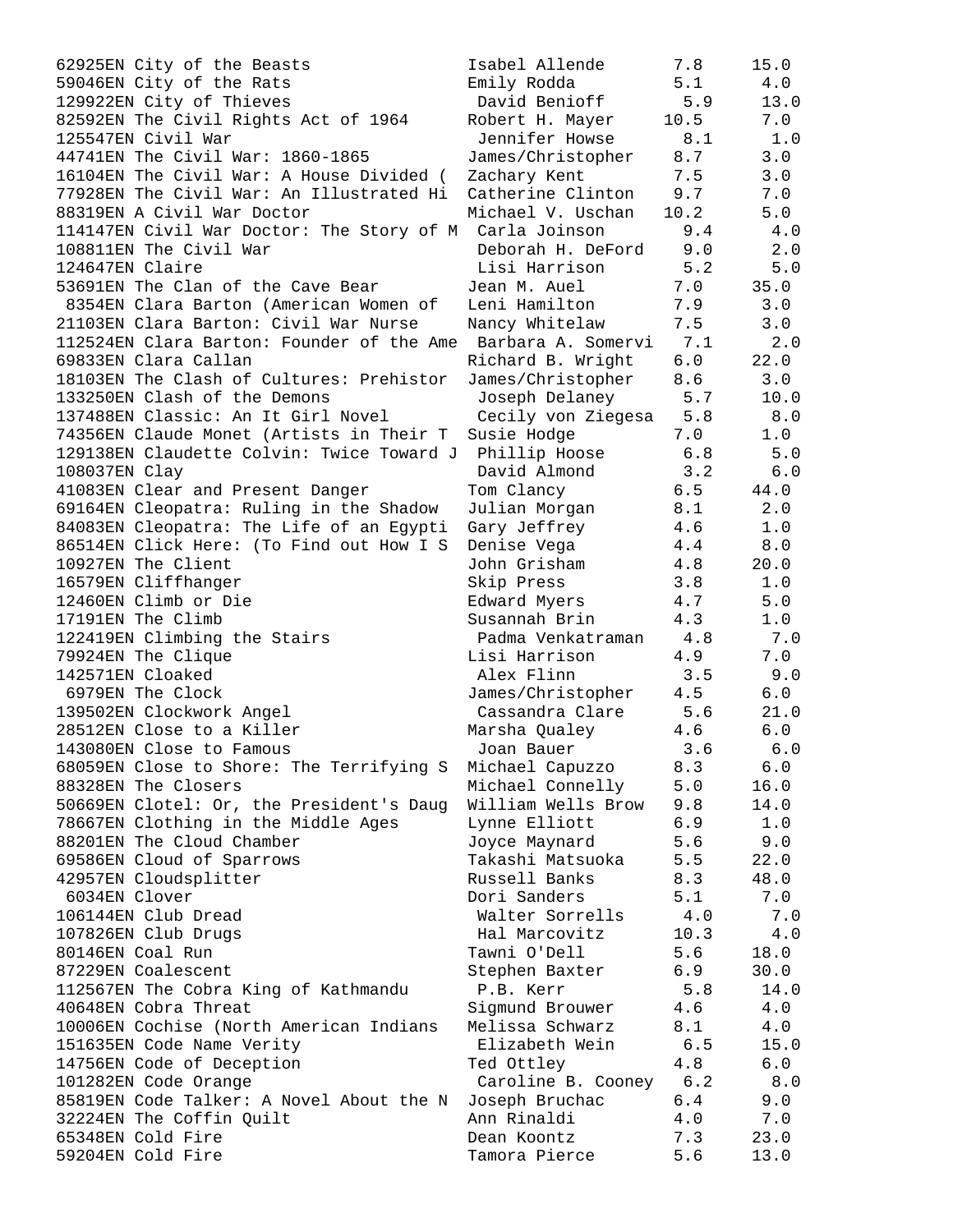| 21639EN Cold Mountain                                       | Charles Frazier        | 6.9  | 27.0  |
|-------------------------------------------------------------|------------------------|------|-------|
| 27961EN Cold River                                          | William Judson         | 5.7  | 8.0   |
| 7106EN Cold Sassy Tree                                      | Olive Burns            | 5.3  | 22.0  |
| 74904EN The Coldest Winter Ever                             | Sister Souljah         | 4.8  | 18.0  |
| 8321EN Colin Powell (Black Americans of                     | Warren Brown           | 9.7  | 4.0   |
| 16006EN Colin Powell: Soldier and Patrio                    | Anne Schraff           | 7.4  | 3.0   |
| 25940EN Colin Powell: Straight to the To                    | Blue/Naden             | 5.9  | 1.0   |
| 101906EN Collapse: How Societies Choose t                   | Jared M. Diamond       | 12.3 | 48.0  |
| 110562EN The Collectors                                     | David Baldacci         | 5.5  | 18.0  |
| 35834EN Color Me Dark: The Diary of Nell                    | Patricia C. McKiss     | 4.9  | 5.0   |
| 42817EN The Color of My Words                               | Lynn Joseph            | 5.1  | 3.0   |
| 17804EN The Color of Water                                  | James McBride          | 6.1  | 11.0  |
| 7107EN The Color Purple                                     | Alice Walker           | 4.0  | 9.0   |
| 69622EN The Columbia Space Shuttle Disas                    | Michael D. Cole        | 6.2  | 1.0   |
| 126130EN Coma                                               | Robin Cook             | 7.0  | 19.0  |
| 10060EN The Comanche Indians                                | Martin Mooney          | 6.2  | 1.0   |
| 24953EN Comanche Moon                                       | Larry McMurtry         | 6.5  | 42.0  |
| 8558EN Come a Stranger                                      | Cynthia Voigt          | 5.3  | 11.0  |
| 104773EN Come Back to Afghanistan: A Cali                   | Said Hyder Akbar 6.8   |      | 20.0  |
| 34781EN Comeback                                            | Dick Francis           | 5.5  | 14.0  |
| 59205EN Comfort                                             | Carolee Dean           | 4.8  | $8.0$ |
| 146005EN Coming Back Stronger: Unleashing Drew Brees        |                        | 6.6  | 17.0  |
| 58645EN Coming Through Slaughter                            | Michael Ondaatje       | 5.8  | 5.0   |
| 54863EN A Common Life: The Wedding Story                    | Jan Karon              | 6.5  | 5.0   |
| 122908EN The Compound                                       | S.A. Bodeen            | 4.1  | 8.0   |
| 57507EN The Computer Revolution                             | John M. Dunn           | 10.9 | 7.0   |
| 71677EN Computers (Great Inventions)                        | Anne Fitzpatrick       | 5.3  | 0.5   |
| 64500EN Con-fidence                                         | Todd Strasser          | 4.1  | $4.0$ |
| 122069EN Conception                                         | Kalisha Buckhanon      | 6.0  | 14.0  |
| 35285EN Conditions of Love                                  | Ruth Pennebaker        | 4.9  | 9.0   |
| 36073EN The Confederacy and the Civil Wa                    | Ann Graham Gaines      | 9.1  | 4.0   |
| 10833EN A Confederacy of Dunces                             | John Kennedy Toole     | 5.5  | 20.0  |
| 141099EN The Confession                                     | John Grisham           | 6.1  | 21.0  |
| 114635EN Confessions                                        | Kate Brian             | 4.3  | 7.0   |
| 111292EN Confessions from the Principal's Anna Myers        |                        | 4.8  | 8.0   |
| 86349EN Confessions of a Closet Catholic                    | Sarah Littman          | 5.5  | 7.0   |
| 76895EN Confessions of a Not It Girl                        | Melissa Kantor         | 5.2  | 9.0   |
| 34776EN Confessions of a Teenage Drama Q                    | Dyan Sheldon           | 5.0  | 9.0   |
| 67491EN Confessions of an Ugly Stepsiste                    | Gregory Maguire        | 6.2  | 15.0  |
| 10834EN The Confessions of Nat Turner                       | William Styron         | 8.5  | 28.0  |
| 84493EN Confinement                                         | Carrie Brown           | 6.2  | 16.0  |
| 123537EN Confucius: Chinese Philosopher a Michael Burgan    |                        | 7.2  | 2.0   |
| 63045EN Confucius (Great Names)                             | Anna Carew-Miller      | 6.2  | $1.0$ |
| 20104EN Congo                                               | Michael Crichton       | 7.5  | 15.0  |
| 527EN A Connecticut Yankee in King Art                      | Mark Twain             | 9.2  | 21.0  |
| 137746EN A Conspiracy of Kings                              | Megan Whalen Turne 6.6 |      | 13.0  |
| 62614EN Constantine: Ruler of Christian                     | Julian Morgan          | 9.1  | 2.0   |
| 66819EN Containing the Communists: Ameri                    | Jennifer Keeley        | 11.2 | 7.0   |
| 5262EN The Contender                                        | Robert Lipsyte         | 4.5  | $5.0$ |
| 86565EN The Convicts                                        | Iain Lawrence          | 4.7  | $8.0$ |
| 5969EN The Cookcamp                                         | Gary Paulsen           | 5.0  | 3.0   |
| 58620EN Cooking the Greek Way (Revised E                    | Lynne W. Villios       | 6.6  | $1.0$ |
| 58621EN Cooking the Indian Way (Revised                     | Vijay Madavan          | 7.3  | 1.0   |
| 100515EN Copernicus and Modern Astronomy                    | Josh Sakolsky          | 9.3  | 2.0   |
| 104029EN Copper Sun                                         | Sharon M. Draper       | 5.2  | 11.0  |
| 13615EN Coral Island (Bloomsbury)                           | R.M. Ballantyne        | 9.3  | 19.0  |
| 60645EN Coraline                                            | Neil Gaiman            | 5.1  | 5.0   |
| 5464EN Corduroy                                             | Don Freeman            | 3.5  | 0.5   |
| 85908EN Cork Boat                                           | John Pollack           | 7.4  | 12.0  |
| 40141EN The Corn Raid: A Story of the Ja James Lincoln Coll |                        | 4.3  | $5.0$ |
|                                                             |                        |      |       |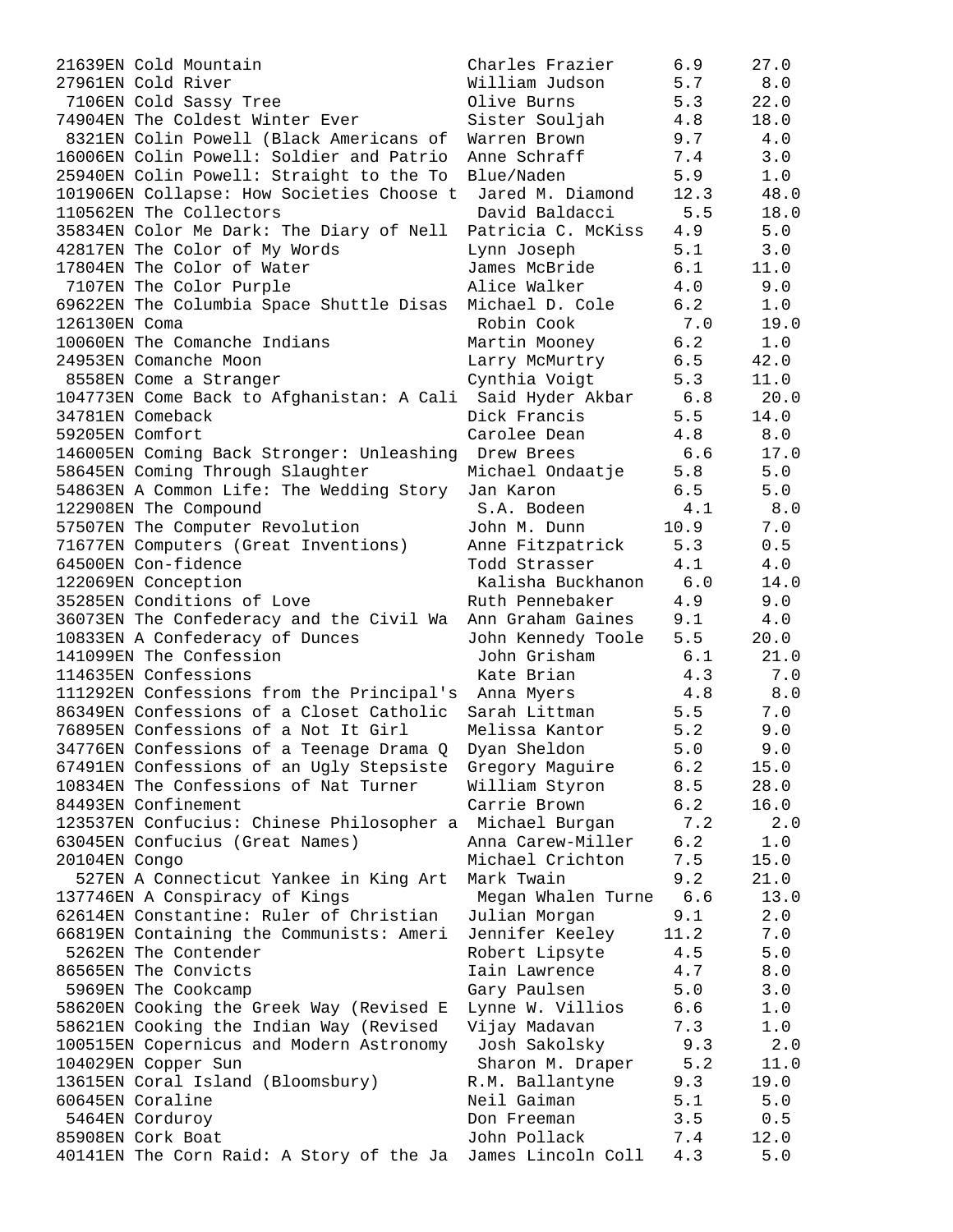| 63410EN A Corner of the Universe                    | Ann M. Martin      | 4.5   | 6.0   |
|-----------------------------------------------------|--------------------|-------|-------|
| 121013EN Corpses and Skeletons: The Scien Rob Shone |                    | 4.8   | $1.0$ |
| 63181EN The Corrections                             | Jonathan Franzen   | 7.1   | 34.0  |
| 68713EN Costa Rica (Modern World Nations            | Roger Dendinger    | 10.1  | 4.0   |
| 105523EN The Cotton Gin                             | Nancy Robinson Mas | 8.8   | 2.0   |
| 46985EN Cotton Mather: Author, Clergyman            | Norma Jean Lutz    | 7.5   | 1.0   |
| 151280EN The Council of Mirrors                     | Michael Buckley    | 4.9   | 10.0  |
| 12778EN The Count of Monte Cristo (Abrid            | Alexandre Dumas    | 8.8   | 34.0  |
| 43256EN Counterfeit Son                             | Elaine Marie Alphi | 5.6   | 7.0   |
| 55099EN Counting Coup: A True Story of              | Larry Colton       | 7.0   | 19.0  |
| 50681EN The Country of the Pointed Firs             | Sarah Orne Jewett  | 7.9   | 13.0  |
| 62868EN The Court-Martial Trial of West             | Valerie A. Gray    | 8.8   | 4.0   |
| 102711EN Courtroom 302: A Year Behind               | Steve Bogira       | 9.2   | 29.0  |
| 137751EN A Coven of Witches                         | Joseph Delaney     | 5.5   | 5.0   |
| 64226EN The Coven                                   | Cate Tiernan       | 4.8   | 7.0   |
| 67062EN The Covenant                                | Beverly Lewis      | 6.3   | 12.0  |
| 115985EN Cover-Up: Mystery at the Super B           | John Feinstein     | 4.9   | 10.0  |
| 41508EN Cowboys                                     | Martin W. Sandler  | 6.7   | 1.0   |
| 25850EN Coyote Waits                                | Tony Hillerman     | 4.7   | 10.0  |
| 102567EN Crackback                                  | John Coy           | 3.2   | 5.0   |
| 110627EN Cracker! The Best Dog in Vietnam           | Cynthia Kadohata   | 4.9   | 9.0   |
| 20105EN The Cradle Will Fall                        | Mary Higgins Clark | 5.1   | 13.0  |
| 83958EN Crank                                       | Ellen Hopkins      | 4.3   | 5.0   |
| 14993EN Crash                                       | Jerry Spinelli     | 3.6   | 4.0   |
| 68830EN CrashBoomLove                               | Juan Felipe Herrer | 3.6   | 2.0   |
| 141073EN Crave                                      | Laura J. Burns     | 4.6   | 11.0  |
| 66935EN Crazy                                       | Lebert/Janeway     | 3.4   | 5.0   |
|                                                     |                    | 8.1   | 6.0   |
| 75910EN Crazy Horse                                 | Larry McMurtry     |       |       |
| 14759EN The Crazy Horse Electric Game               | Chris Crutcher     | 5.5   | 10.0  |
| 55871EN Crazy Horse (Famous Figures of t            | Kristine Brennan   | 6.7   | 1.0   |
| 100267EN Crazy Horse: Sioux Warrior                 | Brenda Haugen      | 6.5   | 2.0   |
| 8513EN Crazy Lady!                                  | Jane Leslie Conly  | 3.8   | 5.0   |
| 18106EN Creating the Constitution: 1787             | James/Christopher  | 8.9   | 3.0   |
| 129563EN Creature of the Night                      | Kate Thompson      | 4.2   | 9.0   |
| 25469EN Creatures of Forever (Thirst No.            | Christopher Pike   | 4.5   | 7.0   |
| 10855EN Crewel Lye: A Caustic Yarn                  | Piers Anthony      | 7.2   | 16.0  |
| 703EN Crime and Punishment                          | Fyodor Dostoyevsky | 8.7   | 40.0  |
| 104839EN Criminal Minded                            | Tracy Brown        | 4.7   | 14.0  |
| 66656EN Crisis in Space: Apollo 13                  | Mark Beyer         | 5.2   | 0.5   |
| 58513EN Crispin: The Cross of Lead                  | Avi                | 5.0   | 7.0   |
| 19044EN Critical Judgment                           | Michael Palmer     | 6.1   | 21.0  |
| 7867EN Crocodile Burning                            | Michael Williams   | 4.5   | 10.0  |
| 25191EN Crocodile on the Sandbank                   | Elizabeth Peters   | 6.9   | 15.0  |
| 133870EN Crocodile Tears                            | Anthony Horowitz   | 5.4   | 14.0  |
| 103747EN Crocodiles                                 | Sophie Lockwood    | $6.0$ | 1.0   |
| 34768EN Crooked                                     | Laura/Tom McNeal   | 5.2   | 13.0  |
| 55929EN Crooked Little Heart                        | Anne Lamott        | 6.3   | 19.0  |
| 89142EN Crooked River                               | Shelley Pearsall   | 5.5   | 7.0   |
| 112438EN Cross                                      | James Patterson    | 4.9   | 10.0  |
| 12779EN The Cross and the Switchblade               | David Wilkerson    | 6.2   | 11.0  |
| 127266EN Cross Country                              | James Patterson    | 4.5   | 10.0  |
| 141098EN Cross Fire                                 | James Patterson    | 5.1   | 10.0  |
| 118772EN Cross My Heart and Hope to Spy             | Ally Carter        | 6.1   | 9.0   |
| 147776EN Crossed                                    | Ally Condie        | 4.2   | 12.0  |
| 47147EN Crossing Jordan                             | Adrian Fogelin     | 4.5   | 7.0   |
| 134204EN Crossing Stones                            | Helen Frost        | 5.3   | $4.0$ |
| 11706EN The Crossing                                | Gary Paulsen       | 5.8   | 3.0   |
| 138448EN Crossing the Tracks                        | Barbara Stuber     | 4.3   | 8.0   |
| 105478EN Crossing the Wire                          | Will Hobbs         | 4.3   | 8.0   |
| 69267EN Crossroads of Twilight                      | Robert Jordan      | 7.1   | 45.0  |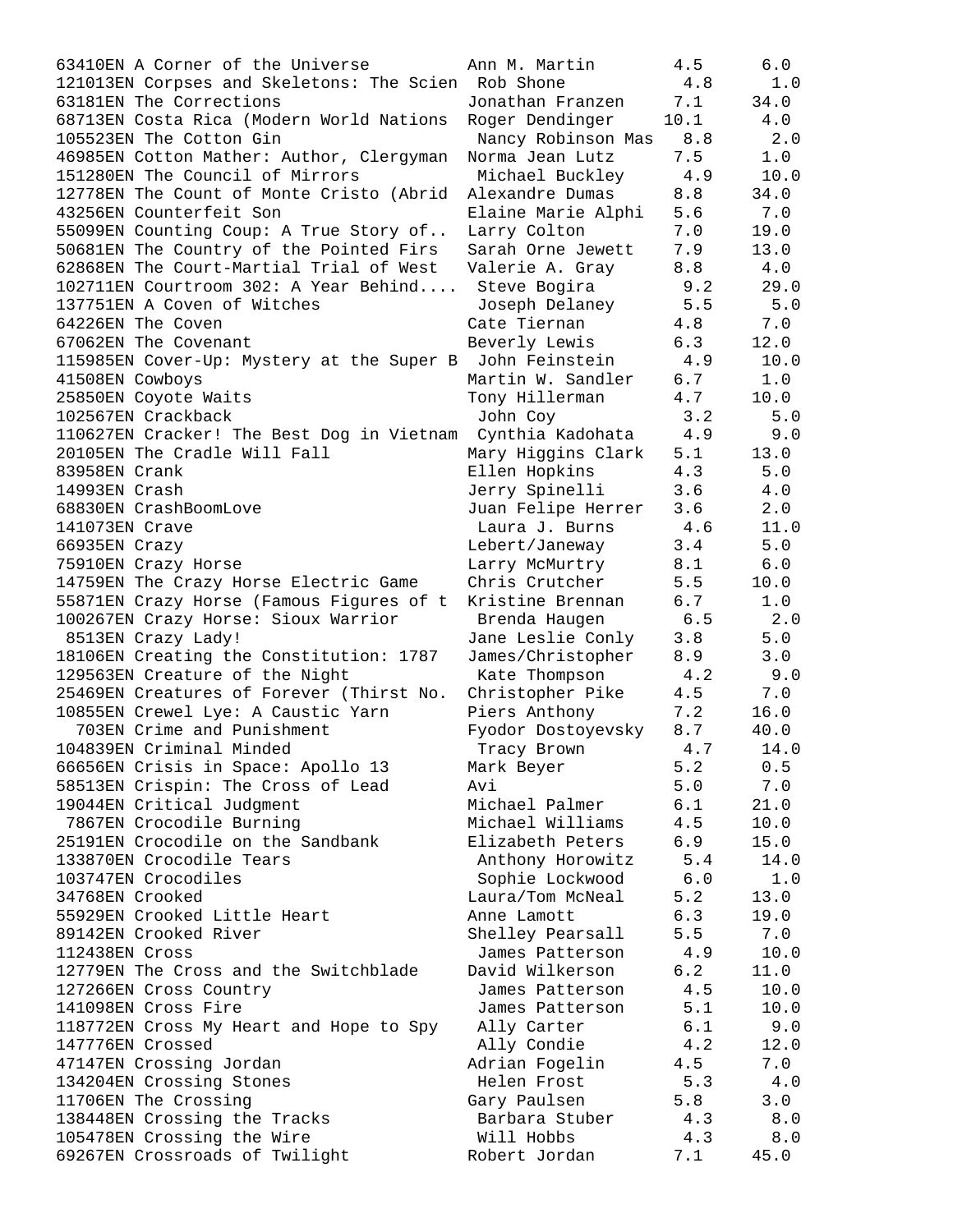| 122643EN The Crossroads                                         | Chris Grabenstein 3.7  |     | 7.0   |
|-----------------------------------------------------------------|------------------------|-----|-------|
| 70626EN Crow Lake                                               | Mary Lawson            | 5.5 | 12.0  |
| 21569EN Crown Duel                                              | Sherwood Smith         | 6.1 | 11.0  |
| 32813EN A Crown of Swords                                       | Robert Jordan          | 6.6 | 47.0  |
| 734EN The Crucible                                              | Arthur Miller          | 4.9 | 5.0   |
| 77825EN The Cruelest MilesRace Agains                           | Gay/Laney Salisbur     | 8.4 | 16.0  |
| 82886EN Cruise Control                                          | Terry Trueman          | 5.1 | 4.0   |
| 103357EN Crunch Time                                            | Mariah Fredericks      | 3.8 | 9.0   |
| 139744EN Crusade                                                | Nancy Holder           | 5.5 | 16.0  |
| 31468EN Cruzan v. Missouri                                      | Bryna J. Fireside      | 9.6 | 4.0   |
| 73055EN Cruzan v. Missouri: The Right to                        | Karen Donnelly         | 8.2 | 1.0   |
| 18807EN A Cry in the Night                                      | Mary Higgins Clark 6.0 |     | 12.0  |
| 12780EN Cry, The Beloved Country                                | Alan Paton             | 6.2 | 14.0  |
| 142166EN Cryer's Cross                                          | Lisa McMann            | 3.9 | 6.0   |
| 84012EN Cryptid Hunters                                         | Roland Smith 4.9       |     | 11.0  |
| 59245EN Crystal                                                 | Walter Dean Myers 4.3  |     | 7.0   |
| 32436EN The Crystal Cave (Arthurian Saga                        | Mary Stewart           | 5.7 | 24.0  |
| 77826EN The Crystal City                                        | Orson Scott Card 5.7   |     | 17.0  |
| 17216EN Crystal & Gem                                           | Symes/Harding          | 8.2 | 1.0   |
| 74753EN Cuba 15                                                 | Nancy Osa              | 4.9 | 9.0   |
| 68720EN Cuba (Modern World Nations)                             | Richard A. Crooker 9.1 |     | 5.0   |
| 74114EN Cuban Americans                                         | Tiffany Peterson       | 5.2 | 0.5   |
| 57492EN The Cuban Americans                                     | Liz Sonneborn          | 9.5 | 6.0   |
| 104905EN The Cuban Missile Crisis: To the Paul J. Byrne 8.8     |                        |     | 2.0   |
| 23345EN The Cuckoo Tree                                         | Joan Aiken             | 6.4 | 11.0  |
| 18928EN Cujo                                                    | Stephen King           | 6.3 | 19.0  |
| 137519EN Cum Laude                                              | Cecily von Ziegesa     | 5.4 | 11.0  |
| 53805EN Cup of Gold                                             | John Steinbeck         | 6.9 | 12.0  |
| 112061EN The Cupid Chronicles                                   | Coleen Murtagh Par 3.8 |     | 5.0   |
| 28730EN The Cure                                                | Sonia Levitin          | 4.7 | 9.0   |
| 113013EN Cures for Heartbreak                                   | Margo Rabb             | 5.2 | 8.0   |
| 72354EN The Curious Incident of the Dog                         | Mark Haddon            | 5.4 | 10.0  |
| 121466EN A Curse Dark As Gold                                   | Elizabeth C. Bunce     | 5.9 | 17.0  |
| 51459EN The Curse of King Tut (The Myste Patricia D. Netzle 9.7 |                        |     | 3.0   |
| 109770EN Curse of the Bane                                      | Joseph Delaney 5.7     |     | 12.0  |
| 18904EN The Curse of the Kings                                  | Victoria Holt 5.4      |     | 15.0  |
| 140594EN The Curse of the Wendigo                               | Rick Yancey            | 6.1 | 15.0  |
| 8861EN Curtain                                                  | Agatha Christie        | 7.2 | 10.0  |
| 150489EN Curveball: The Year I Lost My Gr Jordan Sonnenblick    |                        | 5.1 | 7.0   |
| 44857EN Cut                                                     | Patricia McCormick     | 4.6 | 5.0   |
| 125606EN Cybele's Secret                                        | Juliet Marillier       | 6.1 | 20.0  |
| 63794EN Cycling (History of Sports)                             | Alison Cotter          | 9.1 | $5.0$ |
| 20631EN Cyclops                                                 | Clive Cussler          | 6.7 | 24.0  |
| 54433EN D-Day, June 6, 1944: The Climact                        | Stephen E. Ambrose 8.7 |     | 42.0  |
| 85708EN "D" Is for Deadbeat                                     | Sue Grafton            | 5.2 | 11.0  |
| 72765EN The Da Vinci Code                                       | Dan Brown              | 6.4 | 23.0  |
| 735EN Daddy-Long-Legs                                           | Jean Webster           | 6.1 | $6.0$ |
| 63674EN Daddy's Little Girl                                     | Mary Higgins Clark 6.0 |     | 13.0  |
| 119217EN Daemon Hall                                            | Andrew Nance           | 4.6 | 8.0   |
| 106282EN Dairy Queen: A Novel                                   | Catherine Gilbert      | 5.3 | 10.0  |
| 68771EN Daisy Miller                                            | Henry James            | 8.6 | 4.0   |
| 53806EN Damage                                                  | A.M. Jenkins           | 4.9 | $6.0$ |
| 44542EN A Dance for Three                                       | Louise Plummer         | 4.1 | $8.0$ |
| 25853EN Dance Hall of the Dead                                  | Tony Hillerman         | 5.6 | $8.0$ |
| 31872EN Dancer                                                  | Lorri Hewett           | 4.7 | $8.0$ |
| 754EN Dancing Carl                                              | Gary Paulsen           | 5.0 | 3.0   |
| 67492EN Dancing in My Nuddy-PantsConf                           | Louise Rennison        | 5.2 | $6.0$ |
| 20106EN Dancing on the Edge                                     | Han Nolan              | 4.7 | 9.0   |
| 59596EN Dancing with the Indians                                | Angela Shelf Medea 3.3 |     | 0.5   |
| 528EN Dandelion Wine                                            | Ray Bradbury           | 6.0 | 10.0  |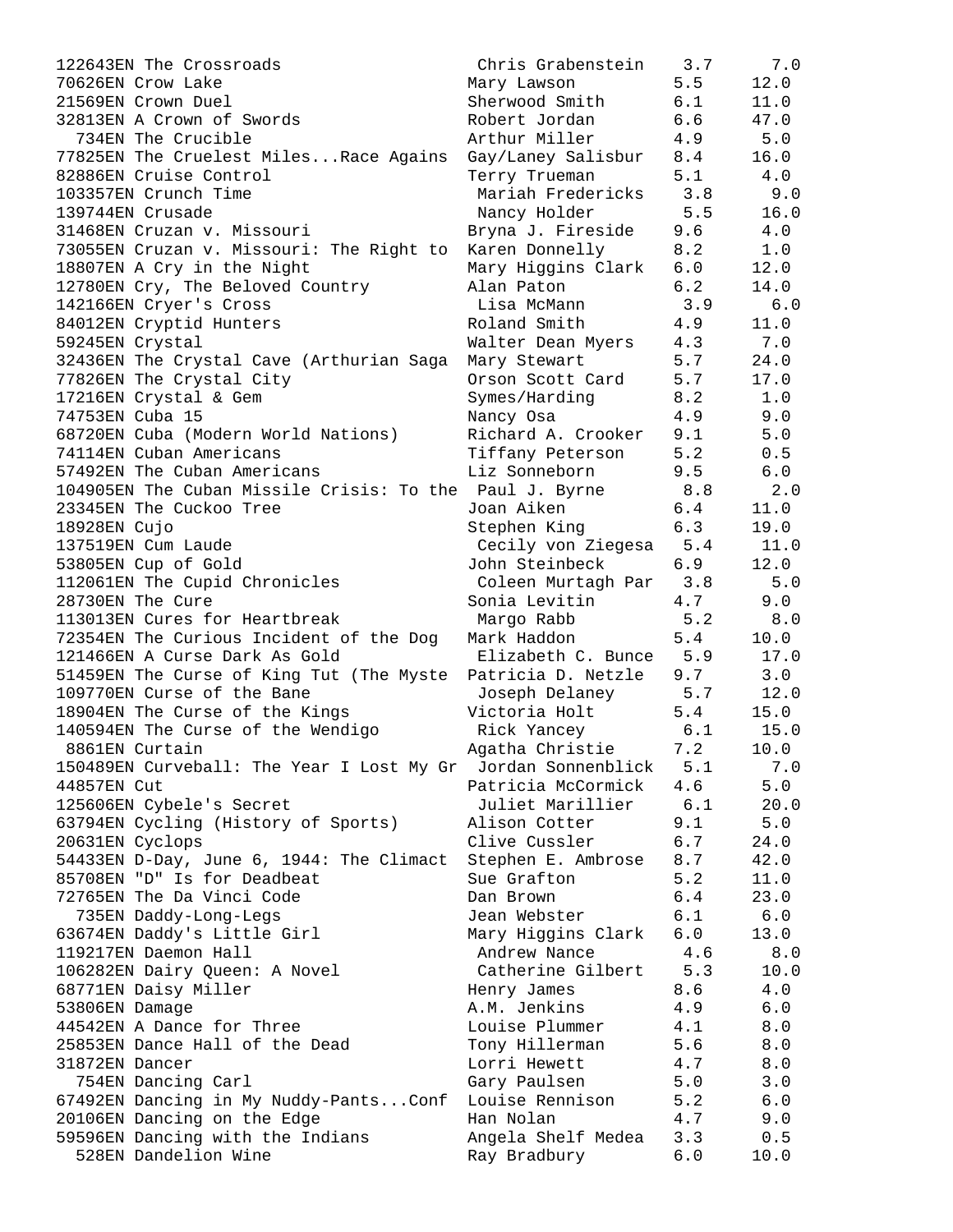| 14298EN Danger Zone                                               | David Klass                      | 5.2        | 9.0          |
|-------------------------------------------------------------------|----------------------------------|------------|--------------|
| 124183EN The Dangerous Days of Daniel X                           | James Patterson 4.6              |            | 5.0          |
|                                                                   |                                  | 3.5        | 6.0          |
| 73108EN Dangerous Girls                                           | R.L. Stine                       |            |              |
| 25096EN Dangerous Minds                                           | LouAnne Johnson                  | 5.8        | 12.0         |
| 139151EN Dangerous Neighbors                                      | Beth Kephart                     |            | 5.6 6.0      |
|                                                                   |                                  |            |              |
| 36080EN Daniel Boone: Frontier Legend                             | Pat McCarthy                     | 6.8        | 4.0          |
| 83161EN Daniel Half Human: And the Good                           | David Chotjewitz                 | 5.0        | 9.0          |
| 10766EN Daniel's Story                                            | Carol Matas                      | 4.9        | 5.0          |
|                                                                   | Bonnie Carman Harv 8.2 3.0       |            |              |
| 50768EN Daniel Webster: "Liberty and Uni                          |                                  |            |              |
| 76682EN Dante's Equation                                          | Jane Jensen                      | 5.4        | 33.0         |
| 17187EN Dares (Pacemaker)                                         | Joanne Suter                     |            | $3.2$ 1.0    |
|                                                                   | Alfred Hitchcock                 | 5.8        | 10.0         |
| 8908EN Daring Detectives                                          |                                  |            |              |
| 67001EN The Dark and Deadly Pool                                  | Joan Lowery Nixon                | 4.5        | 7.0          |
| 102558EN Dark Angel                                               | David Klass                      | 5.0        | 12.0         |
| 102826EN Dark Blue: Color Me Lonely                               | Melody Carlson 5.1 8.0           |            |              |
|                                                                   |                                  |            |              |
| 133063EN Dark Calling                                             | Darren Shan                      |            | 5.0 7.0      |
| 144387EN The Dark City                                            | Catherine Fisher 4.2             |            | 7.0          |
| 135691EN The Dark Days of Hamburger Halpi                         | Josh Berk                        |            | $5.4$ 8.0    |
|                                                                   |                                  |            |              |
| 128677EN Dark Dude                                                | Oscar Hijuelos 5.6 12.0          |            |              |
| 138379EN Dark Flame                                               | Alyson Noël                      |            | $6.5$ 14.0   |
| 20313EN The Dark Frigate                                          | Charles Boardman H 6.7           |            | 12.0         |
| 76930EN The Dark Half                                             | Stephen King                     | 6.1        | 25.0         |
|                                                                   |                                  |            |              |
| 61222EN Dark Harvest: Migrant Farmworker                          | Brent Ashabranner                | 7.1        | 5.0          |
| 86676EN The Dark Hills Divide                                     | Patrick Carman                   | 6.1        | 10.0         |
| 119689EN Dark Hours                                               | Gudrun Pausewang 4.5             |            | 8.0          |
| 67357EN Dark Inheritance                                          | W. Michael/Kathlee               | 5.2        | 23.0         |
|                                                                   |                                  |            |              |
| 109EN The Dark Is Rising                                          | Susan Cooper                     | 6.2        | 13.0         |
| 64213EN Dark Magick                                               | Cate Tiernan                     | 4.8        | 7.0          |
| 63173EN Dark Prince                                               | Russell Moon                     | 4.8        | $6.0$        |
| 65349EN Dark Rivers of the Heart                                  | Dean Koontz                      | 7.4        | 34.0         |
|                                                                   |                                  |            |              |
| 24982EN The Dark Side of Nowhere                                  | Neal Shusterman                  | 5.8        | 8.0          |
| 100575EN Dark Sons                                                | Nikki Grimes                     |            |              |
|                                                                   |                                  | 4.8        | 2.0          |
| 139849EN Dark Sun                                                 |                                  |            |              |
|                                                                   | Robert Muchamore 6.6             |            | 3.0          |
| 83174EN The Dark Tower                                            | Stephen King                     | 6.2        | 44.0         |
| 110412EN Dark Water Rising                                        | Marian Hale                      | 5.9        | 7.0          |
| 76510EN Darkest Hour                                              | Lauren Brooke                    | 4.6        | 5.0          |
| 83959EN Darkfall                                                  | Dean Koontz                      | 5.6        | 15.0         |
|                                                                   |                                  |            |              |
| 48136EN Darkness Before Dawn                                      | Sharon M. Draper                 | 4.8        | 8.0          |
| 14137EN Darnell Rock Reporting                                    | Walter Dean Myers                | 4.3        | 4.0          |
| 69116EN Darwin's Children                                         | Greg Bear                        | 5.4        | 21.0         |
|                                                                   | Rachel Cohn                      | 5.3        |              |
| 140591EN Dash & Lily's Book of Dares                              |                                  |            | 10.0         |
| 84318EN The Dating Diaries                                        | Kristen Kemp                     | 4.8        | 10.0         |
| 86344EN The Dating Game                                           | Natalie Standiford               | 4.3        | 6.0          |
| 65350EN Dating Hamlet: Ophelia's Story                            | Lisa Fiedler                     | 5.2        | $6.0$        |
| 35657EN Daughter of Fortune                                       | Isabel Allende                   | 8.8        | 24.0         |
|                                                                   |                                  |            |              |
| 10408EN Daughter of Grace                                         | Michael Phillips                 | 5.5        | 13.0         |
| 128801EN Daughter of the Flames                                   | Zoë Marriott                     | 5.6        | 12.0         |
| 52013EN Daughter of the Forest                                    | Juliet Marillier                 | 6.2        | 32.0         |
|                                                                   |                                  | 4.9        | 10.0         |
| 58678EN Daughter of Venice                                        | Donna Jo Napoli                  |            |              |
| 126467EN Daughter of War                                          | Marsha Forchuk Skr               | 5.5        | 9.0          |
| 10409EN A Daughter of Zion                                        | Bodie Thoene                     | 5.5        | 15.0         |
| 75510EN Daughter's Keeper                                         | Ayelet Waldman                   | 6.0        | 18.0         |
| 148923EN David                                                    | Mary Hoffman                     | 6.1        | 11.0         |
|                                                                   | Chuck Bednar                     |            |              |
| 133717EN David Blaine: Illusionist and En                         |                                  | 7.7        | 2.0          |
| 57266EN David Bowie (Rock & Roll Hall of                          | Thomas Forget                    | 6.8        | 1.0          |
| 30532EN David Copperfield                                         | Dickens/Vogel                    | 5.0        | 3.0          |
| 704EN David Copperfield (Unabridged)                              | Charles Dickens                  | 9.5        | 66.0         |
|                                                                   | Bruce Adelson                    | 6.7        | 1.0          |
| 55872EN David Farragut: Union Admiral                             |                                  |            |              |
| 29670EN David Letterman (Pop Culture Leg<br>60133EN David's World | Frances Lefkowitz<br>Jan M. Mike | 8.3<br>5.4 | 5.0<br>$1.0$ |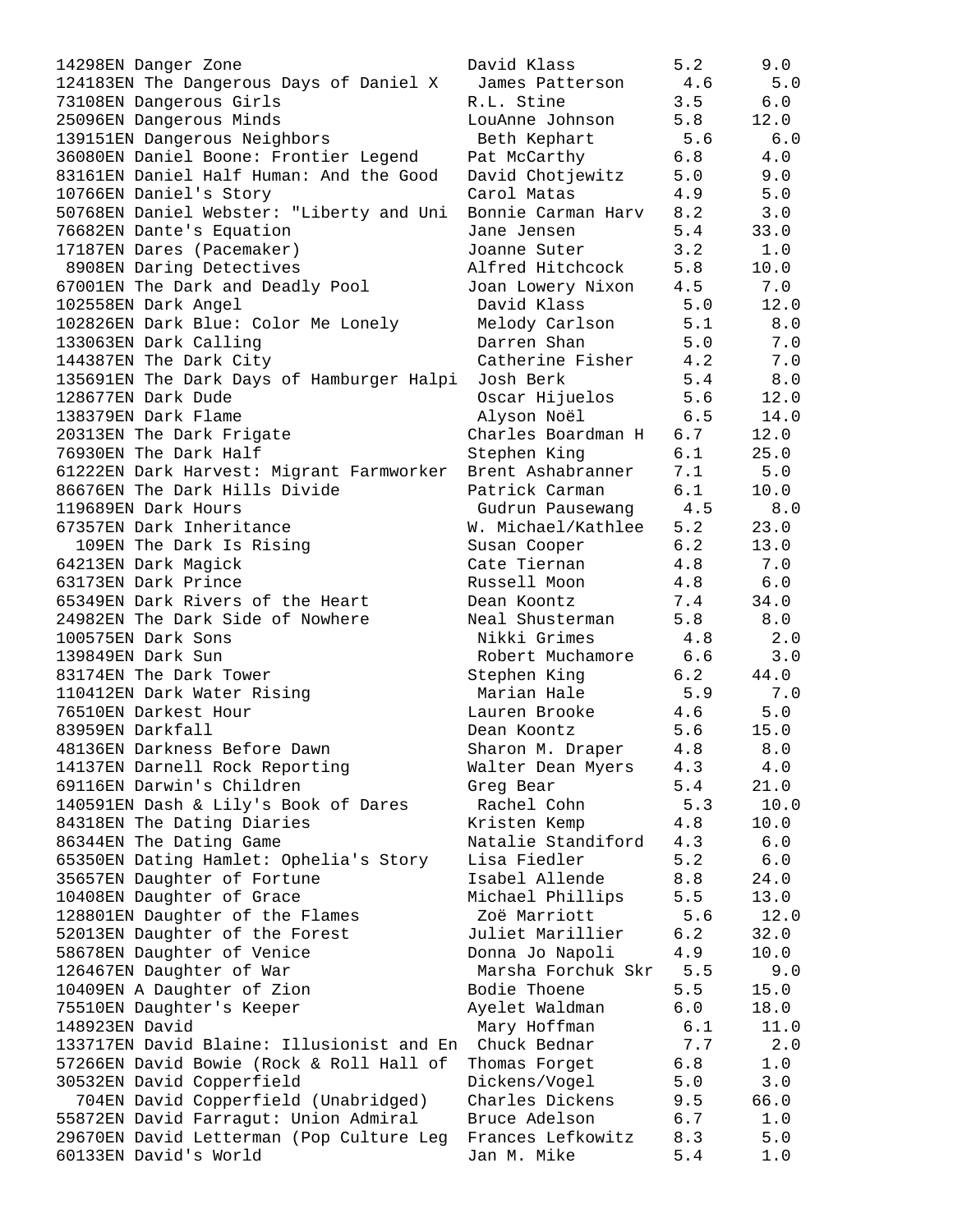| 62672EN Davy Crockett: The Legend of the                         | Richard Bruce Wind     | 7.8 | 2.0  |
|------------------------------------------------------------------|------------------------|-----|------|
| 16709EN Dawn                                                     | Elie Wiesel            | 5.4 | 4.0  |
| 6515EN Dawn's Wicked Stepsister                                  | Ann M. Martin          | 4.3 | 4.0  |
| 29251EN The Day Martin Luther King, Jr.,                         | Jim Haskins            | 8.2 | 2.0  |
| 359EN A Day No Pigs Would Die                                    | Robert Newton Peck     | 4.4 | 4.0  |
| 86562EN Day of Tears: A Novel in Dialogu                         | Julius Lester          | 4.8 | 4.0  |
| 120570EN The Day of the Djinn Warriors                           | P.B. Kerr              | 5.6 | 14.0 |
| 74145EN Day of the Iguana                                        | Henry Winkler          | 4.1 | 4.0  |
| 74701EN The Day the Sky Fell: A History                          | Milton Meltzer         | 9.2 | 10.0 |
| 11710EN The Day They Came to Arrest the                          | Nat Hentoff            | 6.0 | 6.0  |
| 7059EN The Daybreakers                                           | Louis L'Amour          | 5.4 | 10.0 |
| 71292EN Days of Grace: A Memoir                                  | Ashe/Rampersad         | 9.0 | 23.0 |
| 107133EN Dead Connection                                         | Charlie Price          | 4.7 | 8.0  |
| 146010EN Dead End in Norvelt                                     | 5.7<br>Jack Gantos     |     | 12.0 |
| 128565EN Dead Girl Walking                                       | Linda Joy Singleto 4.6 |     | 10.0 |
| 8220EN The Dead Girlfriend                                       | R.L. Stine             | 3.7 | 4.0  |
| 128858EN Dead Is a State of Mind                                 | Marlene Perez          | 4.7 | 5.0  |
| 18929EN The Dead Zone                                            | Stephen King           | 5.5 | 23.0 |
| 118240EN Deadline                                                | Chris Crutcher 5.1     |     | 10.0 |
| 143653EN Deadly                                                  | Julie Chibbaro 6.4     |     | 9.0  |
| 54966EN The Deadly Hunter                                        | Jude Watson            | 4.6 | 3.0  |
| 141902EN Deadly Little Games: A Touch Nov                        | Laurie Faria Stola 4.7 |     | 8.0  |
| 135746EN Deadly Little Lies: A Touch Nove                        | Laurie Faria Stola 4.8 |     | 8.0  |
| 127813EN Deadly Little Secret: A Touch No                        | Laurie Faria Stola     | 4.7 | 7.0  |
| 17193EN Deadly Summer                                            | Pascal/William         | 4.5 | 5.0  |
| 136610EN Deal With It                                            | Monica McKayhan        | 4.5 | 10.0 |
| 101657EN The Dealer                                              | Robert Muchamore       | 5.1 | 10.0 |
| 111133EN Dealing with Crime                                      | Judith Anderson        | 9.0 | 2.0  |
| 5917EN Dealing with Dragons                                      | Patricia C. Wrede      | 5.5 | 8.0  |
| 14898EN Dean Duffy                                               | Randy Powell           | 4.6 | 6.0  |
| 135969EN Dean Koontz's Frankenstein: City Dean Koontz            |                        | 6.7 | 12.0 |
| 135970EN Dean Koontz's Frankenstein: Dead Dean Koontz            |                        | 6.7 | 11.0 |
| 138960EN Dean Koontz's Frankenstein: Lost                        | Dean Koontz            | 6.6 | 14.0 |
| 86374EN Dean Koontz's Frankenstein: Prod                         | Dean Koontz            | 6.7 | 13.0 |
| 48137EN Dear America: Letters Home from                          | Bernard Edelman        | 6.5 | 14.0 |
| 51340EN Dear Diary, I'm Pregnant                                 | Anrenée Englander      | 5.3 | 8.0  |
| 43464EN Dear Ellen Bee: A Civil War Scra                         | Lyons/Branch           | 5.6 | 5.0  |
| 110714EN Dear John                                               | Nicholas Sparks        | 5.5 | 13.0 |
| 104049EN Dear Miss Breed                                         | Joanne Oppenheim       | 7.4 | 16.0 |
| 24EN Dear Mr. Henshaw                                            | Beverly Cleary         | 4.9 | 3.0  |
| 86817EN Dear Zoe: A Novel                                        | Philip Beard           | 5.2 | 8.0  |
| 529EN Death Be Not Proud                                         | John Gunther           | 8.0 | 8.0  |
| 10027EN Death Comes for the Archbishop                           | Willa Cather           | 7.9 | 12.0 |
| 146928EN The Death Cure                                          | James Dashner          | 5.3 | 13.0 |
| 10835EN A Death in the Family                                    | James Agee             | 6.1 | 16.0 |
| 5980EN Death of a Salesman                                       | Arthur Miller          | 6.2 | 5.0  |
| 123535EN The Death of Jayson Porter                              | Jaime Adoff            | 3.8 | 5.0  |
| 8864EN Death on the Nile                                         | Agatha Christie        | 5.9 | 12.0 |
| 126576EN Death's Shadow                                          | Darren Shan            | 5.1 | 8.0  |
| 145215EN Death Sentence: Escape from Furn Alexander Gordon S 6.7 |                        |     | 12.0 |
| 755EN Deathwatch                                                 | Robb White             | 6.0 | 7.0  |
| 903EN Deathwatch                                                 | Robb White (Cadwal     | 7.0 | 0.5  |
| 117368EN The Debate About the Death Penal Kaye Stearman          |                        | 9.7 | 2.0  |
| 122427EN Debbie Harry Sings in French                            | Meagan Brothers        | 3.6 | 5.0  |
| 28466EN Debt of Honor                                            | Tom Clancy             | 7.2 | 58.0 |
| 29013EN The Decade That Roared: America                          | Linda Jacobs Altma     | 9.6 | 5.0  |
| 560EN December Stillness                                         | Mary Downing Hahn      | 5.1 | 6.0  |
| 80004EN Deception Point                                          | Dan Brown              | 6.5 | 24.0 |
| 141405EN Decision Points                                         | George W. Bush         | 8.5 | 33.0 |
| 63675EN Deck the Halls                                           | Mary/Carol Higgins     | 5.2 | 7.0  |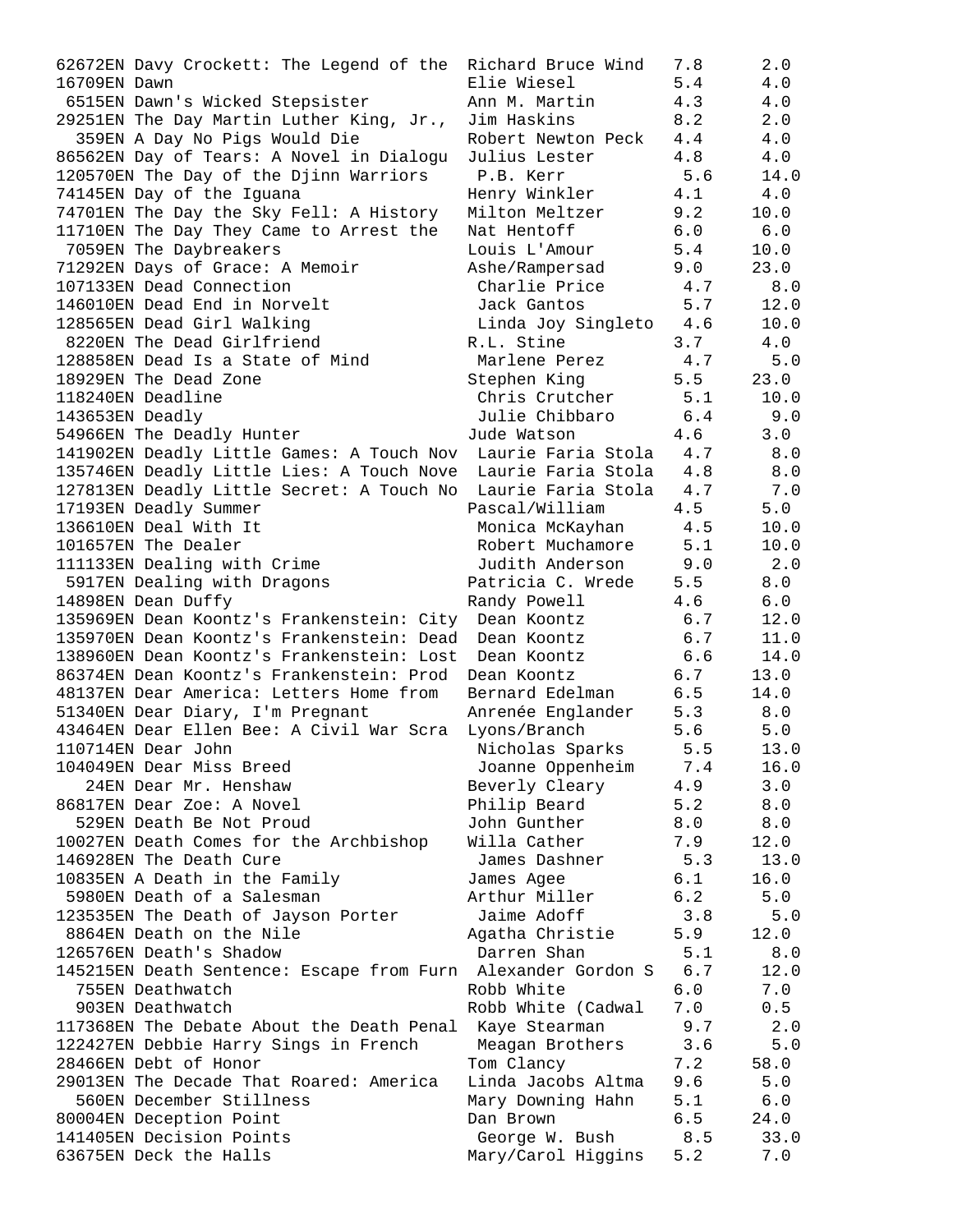| 25106EN The Declaration of Independence                                        | R. Conrad Stein             | 7.1        | 0.5         |
|--------------------------------------------------------------------------------|-----------------------------|------------|-------------|
| 120007EN The Declaration                                                       | Gemma Malley                | 6.2        | 11.0        |
| 115099EN The Decoding of Lana Morris                                           | Laura McNeal                | 5.5        | 10.0        |
| 74755EN Deep                                                                   | Susanna Vance               | 5.0        | 9.0         |
| 18428EN The Deep End of the Ocean                                              | Jacquelyn Mitchard          | 5.5        | 22.0        |
| 37003EN Deep-Sea Fishing                                                       | Sue Vander Hook             | 6.4        | 1.0         |
| 20638EN Deep Six                                                               | Clive Cussler               | 6.3        | 21.0        |
| 46845EN Deep South                                                             | Nevada Barr                 | 6.5        | 18.0        |
| 145764EN Deep Zone                                                             | Tim Green                   | 4.9        | 7.0         |
| 16710EN The Deerslayer                                                         | James Fenimore Coo 11.2     |            | 44.0        |
| 54968EN The Defenders of the Dead                                              | Jude Watson                 | 5.1        | 4.0         |
| 73602EN Defending the Borders: The Role                                        | Gail B. Stewart             | 9.7        | 4.0         |
| 143927EN Defiance: A Strange Angels Novel Lili St. Crow                        |                             | 5.1        | 11.0        |
| 41465EN Define "Normal"                                                        | Julie Anne Peters           | 3.6        | 6.0         |
| 143097EN Delirium                                                              | Lauren Oliver               | 6.1        | 18.0        |
| 137415EN Deliver Us from Evil                                                  | David Baldacci 5.2          |            | 18.0        |
| 69188EN Delta Force: Counterterrorism Un                                       | Betty Burnett Ph.D 7.5      |            | 1.0         |
| 129142EN The Demigod Files                                                     | Rick Riordan                | 4.3        | 3.0         |
| 122497EN Demon Apocalypse                                                      | Darren Shan                 | 4.7        | 7.0         |
| 47257EN Demon in My View                                                       | Amelia Atwater-Rho          | 6.4        | 4.0         |
| 910EN Demon Key                                                                | David Brookover             | 5.8        | 22.0        |
| 134468EN The Demon King                                                        | Cinda Williams Chi          | 5.3        | 20.0        |
| 18906EN The Demon Lover                                                        | Victoria Holt               | 5.0        | 18.0        |
| 137849EN The Demon's Covenant                                                  | Sarah Rees Brennan          | 5.7        | 19.0        |
| 132031EN The Demon's Lexicon                                                   | Sarah Rees Brennan 5.9      |            | 14.0        |
| 106871EN Demon Thief                                                           | Darren Shan                 | 4.4        | 9.0         |
| 10856EN Demons Don't Dream                                                     | Piers Anthony               | 6.4        | 16.0        |
| 109374EN Demons of the Ocean                                                   | Justin Somper               | 5.1        | 10.0        |
| 102559EN Departures                                                            | Lorna J. Cook               | 6.0        | 13.0        |
| 133718EN Derek Jeter: All-Star Major Leag                                      | Chuck Bednar                | 7.3        | 2.0         |
| 54957EN Desecration                                                            | LaHaye/Jenkins              | 5.9        | 14.0        |
| 18930EN Desperation                                                            | Stephen King                | 5.7        | 30.0<br>1.0 |
| 29522EN Destination: Antarctica                                                | Robert Swan<br>Julie Lawson | 6.1<br>4.7 | $6.0$       |
| 42403EN Destination Gold!                                                      |                             | 5.1        | 16.0        |
| 148289EN Destined: A House of Night Novel P.C. Cast<br>15825EN Detour for Emmy | Marilyn Reynolds            | 4.4        | 11.0        |
| 8612EN The Devil and Daniel Webster                                            | Stephen Vincent Be          | 5.5        | 1.0         |
| 85709EN Devil in the Details: Scenes fro                                       | Jennifer Traig              | 7.0        | 12.0        |
| 106685EN The Devil in the White City: Mur Erik Larson                          |                             | 9.2        | 23.0        |
| 30501EN The Devil in Vienna                                                    | Doris Orgel                 | 4.4        | 8.0         |
| 6998EN The Devil's Arithmetic                                                  | Jane Yolen                  | 4.6        | 6.0         |
| 127761EN The Devil's Paintbox                                                  | Victoria McKernan           | 4.8        | 13.0        |
| 109067EN Devilish                                                              | Maureen Johnson             | 4.4        | $8.0$       |
| 134006EN Devious: An It Girl Novel                                             | Cecily von Ziegesa          | 5.3        | $8.0$       |
| 134007EN Devoured                                                              | Amanda Marrone              | 4.7        | 9.0         |
| 126132EN Dewey: The Small-Town Library Ca Vicki Myron                          |                             | 5.7        | 11.0        |
| 49064EN Diabetes (Living with)                                                 | Jenny Bryan                 | 6.1        | 0.5         |
| 108515EN Dial L for Loser: A Clique Novel                                      | Lisi Harrison               | 3.9        | $8.0$       |
| 66155EN Diamond Dogs                                                           | Alan Watt                   | 5.1        | 8.0         |
| 125598EN The Diamond of Darkhold                                               | Jeanne DuPrau               | 5.2        | 10.0        |
| 60047EN The Diamond Throne                                                     | David Eddings               | 5.4        | 20.0        |
| 117767EN Diamonds in the Shadow                                                | Caroline B. Cooney          | 5.1        | $8.0$       |
| 530EN The Diary of a Young Girl                                                | Anne Frank                  | 6.5        | 14.0        |
| 48123EN The Diary of Anne Frank                                                | Goodrich/Hackett            | 3.1        | 4.0         |
| 47689EN The Diary of Joseph Plumb Martin                                       | Martin/Roop                 | 5.6        | 2.0         |
| 123806EN The Diary of Laura's Twin                                             | Kathy Kacer                 | 5.7        | 7.0         |
| 86746EN The Diary of Pelly D                                                   | L.J. Adlington              | 5.2        | 7.0         |
| 110EN Dicey's Song                                                             | Cynthia Voigt               | 5.0        | 11.0        |
| 103249EN Dickens: His Work and His World Michael Rosen                         |                             | 6.3        | 2.0         |
| 8345EN Diego Rivera (Hispanics of Achie                                        | James Cockcroft             | 8.6        | 4.0         |
|                                                                                |                             |            |             |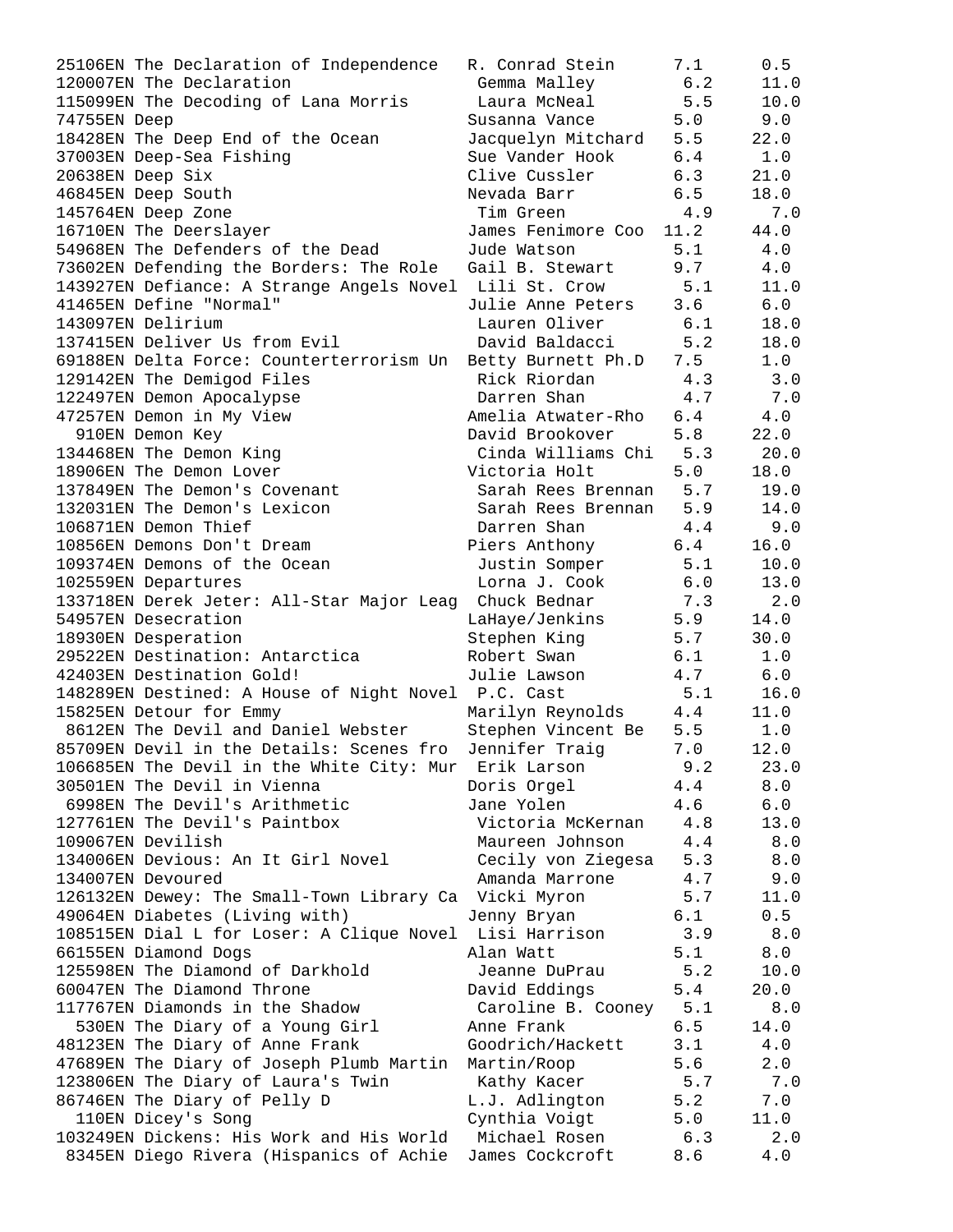| 113001EN Diet Drugs                                    | Kara Williams          | 8.1  | 1.0     |
|--------------------------------------------------------|------------------------|------|---------|
| 122584EN A Difficult Boy                               | M.P. Barker            | 4.9  | 13.0    |
| 107849EN Digging to America: A Novel                   | Anne Tyler             | 5.8  | 13.0    |
| 104997EN Digital Fortress                              | Dan Brown              | 5.0  | 15.0    |
| 121404EN Dingo                                         | Charles de Lint        | 4.3  | 7.0     |
| 8561EN Dinky Hocker Shoots Smack                       | M.E. Kerr              | 4.8  | 6.0     |
| 73925EN Dinner at the Homesick Restauran               | Anne Tyler             | 5.3  | 16.0    |
| 28440EN Dinotopia Lost                                 | Alan Dean Foster       | 6.2  | 17.0    |
| 216EN Dirt Bike Racer                                  | Matt Christopher       | 4.0  | 4.0     |
| 135660EN Dirty Jersey                                  | Phillip Thomas Duc     | 3.7  | 7.0     |
| 28442EN Dirty Laundry: Stories About Fam               | Lisa Rowe Fraustin     | 4.8  | 8.0     |
| 135873EN Dirty Little Secrets                          | C.J. Omololu           | 5.5  | 10.0    |
| 136611EN Dirty South                                   | Phillip Thomas Duc 3.2 |      | 7.0     |
| 77493EN The Disappearance                              | Rosa Guy               | 4.3  | 8.0     |
| 20069EN Disappearing Acts                              | Betsy Byars            | 3.8  | 3.0     |
| 5773EN Disaster for Hire                               | Franklin W. Dixon      | 4.4  | 4.0     |
| 47845EN Discover the Destroyer                         | K.A. Applegate         | 4.1  | 5.0     |
| 60134EN Discovering Ancient Treasures                  | Cynthia Benjamin       | 7.0  | 1.0     |
| 121946EN The Disreputable History of Fran              | E. Lockhart            | 5.5  | 9.0     |
| 36255EN Dissidents                                     | Neal Shusterman        | 5.4  | 7.0     |
| 129918EN Distant Waves: A Novel of the Ti Suzanne Weyn |                        | 5.5  | 11.0    |
|                                                        |                        | 6.4  |         |
| 25914EN The Ditchdigger's Daughters                    | Thornton/Coudert       |      | 15.0    |
| 110175EN Diva                                          | Alex Flinn             | 3.9  | 7.0     |
| 69278EN Dive Book One: The Discovery                   | Gordon Korman          | 5.5  | $4.0\,$ |
| 71239EN Dive Book Three: The Danger                    | Gordon Korman          | 5.3  | 4.0     |
| 69834EN Dive Book Two: The Deep                        | Gordon Korman          | 5.6  | 4.0     |
| 68500EN The Dive from Clausen's Pier                   | Ann Packer             | 5.4  | 22.0    |
| 144400EN Divergent                                     | Veronica Roth          | 4.8  | 16.0    |
| 126923EN Divine Justice                                | David Baldacci         | 4.8  | 16.0    |
| 110555EN Divine Madness                                | Robert Muchamore       | 6.4  | 14.0    |
| 115797EN Divine One                                    | Lynne Ewing            | 5.4  | 6.0     |
| 59976EN Divine Secrets of the Ya-Ya Sist               | Rebecca Wells          | 5.7  | 20.0    |
| 60416EN The Divine Wind                                | Garry Disher           | 5.8  | 5.0     |
| 7710EN The Divorce Express                             | Paula Danziger         | 4.3  | 4.0     |
| 102988EN Do You Know the Monkey Man?                   | Dori Hillestad But     | 3.8  | 7.0     |
| 8156EN Doctor's Orders                                 | Diane Duane            | 7.4  | 13.0    |
| 8655EN Doctor Zhivago                                  | Boris Pasternak        | 8.2  | 36.0    |
| 114625EN Does My Head Look Big in This?                | Randa Abdel-Fattah     | 4.9  | 12.0    |
| 101885EN A Dog's Life: The Autobiography               | Ann M. Martin          | 5.1  | 5.0     |
| 140940EN A Dog's Purpose                               | W. Bruce Cameron       | 5.6  | 13.0    |
| 8057EN The Dog Who Wouldn't Be                         | Farley Mowat           | 7.9  | 10.0    |
| 65177EN Dogland                                        | Will Shetterly         | 4.5  | 19.0    |
| 360EN Dogsong                                          | Gary Paulsen           | 5.2  | 5.0     |
| 21611EN Doing Time: Notes from the Under               | Rob Thomas             | 4.7  | $6.0$   |
| 10028EN A Doll's House                                 | Henrik Ibsen           | 5.9  | $4.0$   |
| 31456EN Dolley Madison: Courageous First               | Lynda Pflueger         | 7.9  | 3.0     |
| 62673EN Dolley Madison: Her Life, Letter               | Shulman/Mattern        | 7.3  | 2.0     |
| 8813EN The Dollhouse                                   | Janet Lorimer          | 3.9  | $1.0$   |
| 56235EN The Dollmage                                   | Martine Leavitt        | 4.9  | 7.0     |
| 18931EN Dolores Claiborne                              | Stephen King           | 5.3  | 14.0    |
| 41244EN Dolphin Freedom                                | Wayne Grover           | 5.5  | 2.0     |
| 53807EN Domain                                         | Steve Alten            | 7.2  | 22.0    |
| 71367EN Dominican Republic (Countries an               | Susan E. Haberle       | 6.1  | 1.0     |
| 12781EN Don Quixote                                    | Cervantes/Smollett     | 13.2 | 91.0    |
| 143252EN Don't Blink                                   | James Patterson        | 4.6  | 10.0    |
| 143904EN Don't Get It Twisted                          | Paula Chase            | 5.0  | 13.0    |
| 73462EN Don't Let's Go to the Dogs Tonig               | Alexandra Fuller       | 6.0  | 13.0    |
| 7005EN Don't Look and It Won't Hurt                    | Richard Peck           | 5.0  | 6.0     |
| 757EN Don't Look Behind You                            | Lois Duncan            | 6.2  | 9.0     |
| 14760EN Don't Scream                                   | Joan Lowery Nixon      | 4.7  | $5.0$   |
|                                                        |                        |      |         |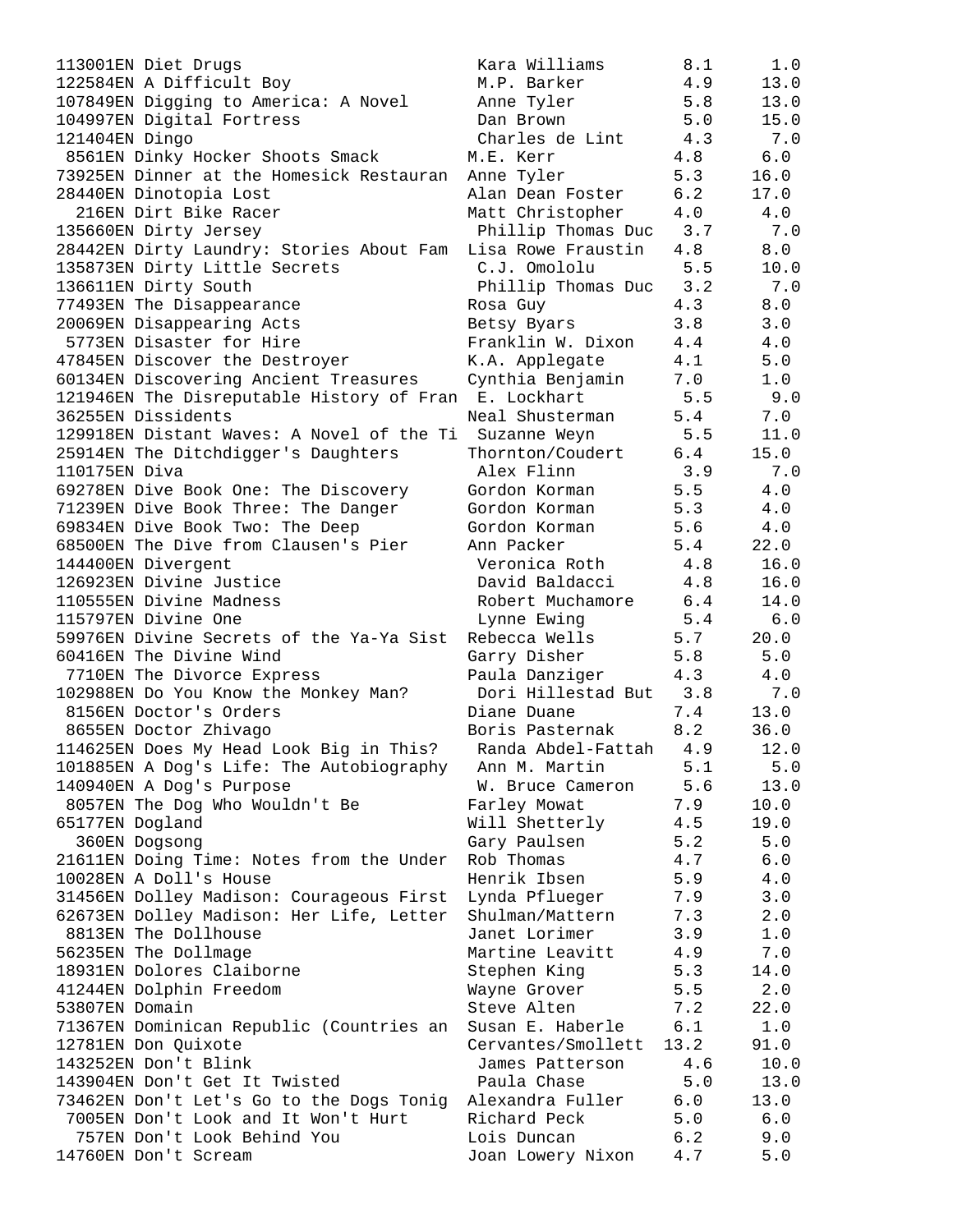| 17808EN Don't You Dare Read This, Mrs. D                     | Margaret Peterson      | 4.9  | 4.0   |
|--------------------------------------------------------------|------------------------|------|-------|
| 114705EN Don't You Forget About Me: A Gos Cecily von Ziegesa |                        | 6.2  | 11.0  |
| 48324EN Don't You Know There's a War On?                     | Avi                    | 3.6  | 4.0   |
| 86484EN Donorboy: A Novel                                    | Brendan Halpin         | 6.3  | 9.0   |
| 63021EN Doomed Queen Anne                                    | Carolyn Meyer          | 6.9  | 9.0   |
| 7755EN The Door in the Dragon's Throat                       | Frank E. Peretti       | 5.9  | 4.0   |
| 75019EN The Door in the Hedge                                | Robin McKinley         | 7.2  | 10.0  |
| 25EN The Door in the Wall                                    | Marguerite deAngel     | 6.2  | 4.0   |
| 28285EN A Door Near Here                                     | Heather Quarles        | 5.1  | 10.0  |
| 64633EN The Door to December                                 | Dean Koontz            | 6.4  | 20.0  |
| 128140EN Dope Sick                                           | Walter Dean Myers      | 4.5  | 5.0   |
| 106834EN Doppelganger                                        | David Stahler Jr. 4.5  |      | 10.0  |
| 120800EN Double Cross                                        | James Patterson        | 4.7  | 10.0  |
| 59351EN Double Dutch                                         | Sharon M. Draper       | 4.9  | 7.0   |
| 77858EN Double Helix                                         | Nancy Werlin           | 5.0  | 9.0   |
| 26061EN Douglas MacArthur                                    | Jean Darby             | 5.9  | 3.0   |
| 49972EN Douglas MacArthur: Brilliant Gen                     | Ann Graham Gaines      | 7.7  | 4.0   |
| 5264EN Dove                                                  | Robin Lee Graham       | 6.6  | 10.0  |
|                                                              |                        | 6.4  |       |
| 48518EN Dove and Sword: A Novel of Joan                      | Nancy Garden           |      | 13.0  |
| 125981EN Down Sand Mountain                                  | Steve Watkins          | 5.4  | 13.0  |
| 7060EN Down the Long Hills                                   | Louis L'Amour          | 5.8  | 7.0   |
| 48325EN Down the Yukon                                       | Will Hobbs             | 5.4  | 7.0   |
| 7006EN Downriver                                             | Will Hobbs             | 4.9  | 8.0   |
| 30843EN Downsiders                                           | Neal Shusterman        | 7.2  | 11.0  |
| 24999EN Downtown                                             | Norma Fox Mazer        | 4.3  | 7.0   |
| 62975EN Dr. Franklin's Island                                | Ann Halam              | 5.0  | 10.0  |
| 531EN Dr. Jekyll and Mr. Hyde                                | Robert Louis Steve     | 9.5  | 5.0   |
| 61171EN Dr. Jenner and the Speckled Mons                     | Albert Marrin          | 7.6  | 3.0   |
| 71762EN Dr. Seuss: Best-Loved Author                         | Carin T. Ford          | 6.9  | 3.0   |
| 10029EN Dracula (Unabridged)                                 | Bram Stoker            | 6.6  | 25.0  |
| 54043EN Drag Racer                                           | Matthew Pitt           | 5.0  | 1.0   |
| 65802EN Drag Racing: Attacking the Green                     | Susan Sexton           | 4.6  | 1.0   |
| 20639EN Dragon                                               | Clive Cussler          | 7.1  | 27.0  |
| 82292EN Dragon Bones                                         | Lisa See               | 6.7  | 19.0  |
| 124103EN Dragon Flight                                       | Jessica Day George 5.8 |      | 9.0   |
| 124846EN The Dragon Heir                                     | Cinda Williams Chi 5.0 |      | 19.0  |
| 88562EN Dragon Keeper                                        | Carole Wilkinson       | 5.4  | 12.0  |
| 10857EN Dragon on a Pedestal                                 | Piers Anthony          | 7.7  | 17.0  |
| 32818EN The Dragon Reborn                                    | Robert Jordan          | 5.8  | 38.0  |
| 75911EN Dragon's Breath                                      | E.D. Baker             | 5.3  | 10.0  |
| 113815EN Dragon's Keep                                       | Janet Lee Carey        | 5.2  | 11.0  |
| 79476EN Dragon's Lair: A Medieval Myster                     | Sharon Kay Penman      | 7.5  | 16.0  |
| 118865EN Dragon Slippers                                     | Jessica Day George     | 5.7  | 12.0  |
| 131332EN Dragon Spear                                        | Jessica Day George     | 6.3  | 10.0  |
| 6912EN Dragondrums                                           | Anne McCaffrey         | 7.5  | 12.0  |
| 11711EN Dragonflight                                         | Anne McCaffrey         | 6.9  | 14.0  |
| 117626EN Dragonhaven                                         | Robin McKinley         | 6.6  | 21.0  |
| 11712EN Dragonquest                                          | Anne McCaffrey         | 6.9  | 19.0  |
|                                                              |                        |      |       |
| 123833EN The Dragons of Babel                                | Michael Swanwick       | 5.8  | 17.0  |
| 106270EN Dragons of Spring Dawning                           | Margaret Weis          | 5.7  | 20.0  |
| 6913EN Dragonsinger                                          | Anne McCaffrey         | 6.7  | 13.0  |
| 6914EN Dragonsong                                            | Anne McCaffrey         | 6.8  | 9.0   |
| 111EN Dragonwings                                            | Laurence Yep           | 5.3  | 10.0  |
| 114777EN Dramarama                                           | E. Lockhart            | 4.5  | $8.0$ |
| 68501EN The Drawing of the Three                             | Stephen King           | 6.0  | 20.0  |
| 87560EN Dread Locks                                          | Neal Shusterman        | 4.8  | 6.0   |
| 59047EN Dread Mountain                                       | Emily Rodda            | 5.1  | 4.0   |
| 70126EN The Dream Bearer                                     | Walter Dean Myers      | 4.5  | 5.0   |
| 89251EN A Dream Deferred: The Jim Crow E                     | Anne Wallace Sharp     | 10.8 | 5.0   |
| 123936EN Dream Girl                                          | Lauren Mechling        | 5.4  | 12.0  |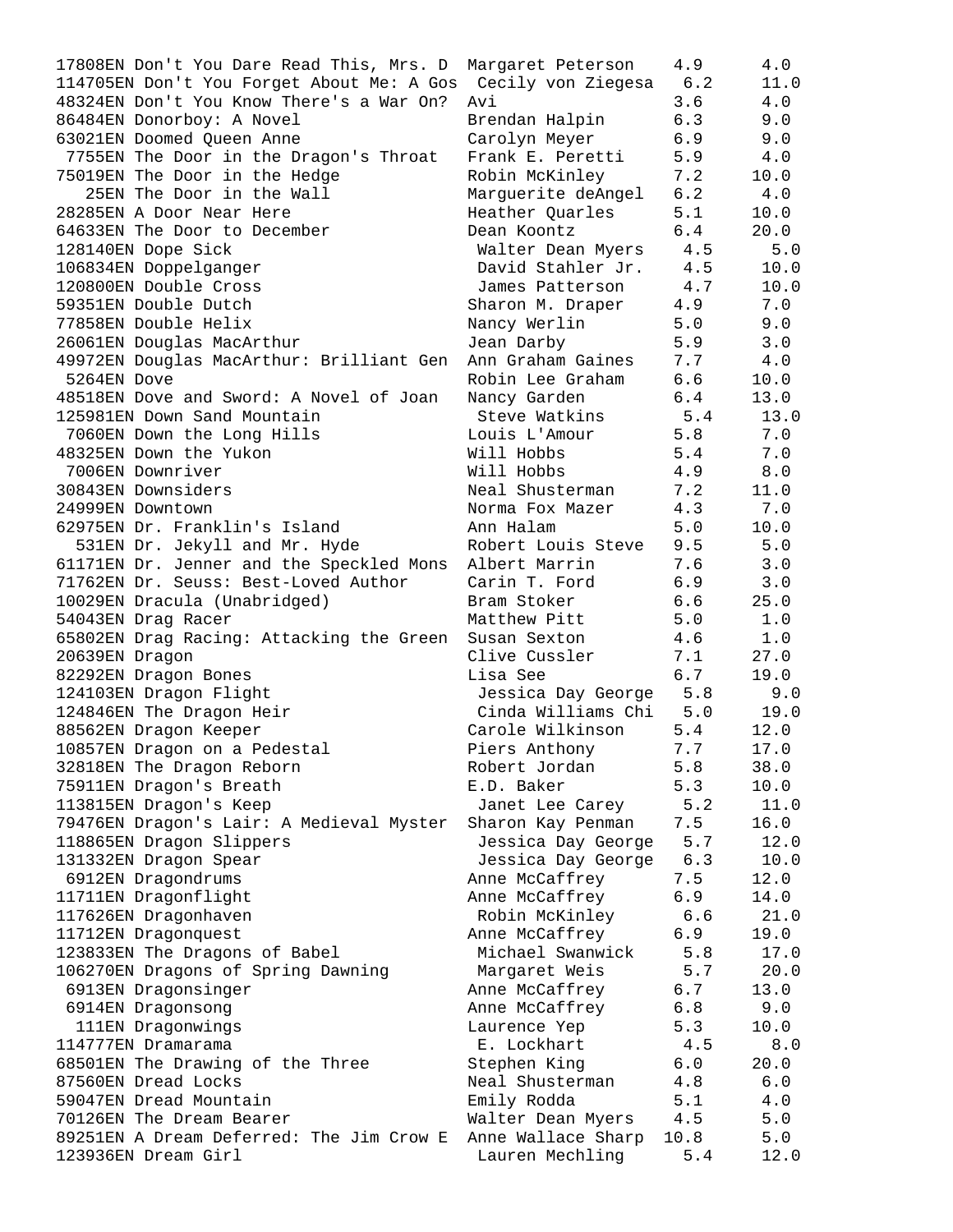| 83676EN A Dream of Freedom: The Civil Ri                 | Diane McWhorter                   | 9.1   | 7.0           |
|----------------------------------------------------------|-----------------------------------|-------|---------------|
| 43380EN The Dream Where the Losers Go                    | Beth Goobie                       | 4.4   | 7.0           |
| 63676EN Dreamcatcher                                     | Stephen King                      | 6.4   | 36.0          |
| 103274EN Dreamer of Dune: The Biography o Brian Herbert  |                                   | 8.5   | 34.0          |
| 44735EN Dreaming in Cuban                                | Cristina García                   | 6.5   | 11.0          |
| 41467EN Dreamland                                        | Sarah Dessen                      | 5.8   | 12.0          |
| 113528EN Dreamquake: Book Two of the Drea Elizabeth Knox |                                   | 5.7   | 18.0          |
| 82437EN Dreams and Sleep                                 | Trudi Strain Truei                | 7.4   | 2.0           |
| 113511EN Dreams from My Father: A Story o Barack Obama   |                                   | 7.1   | 26.0          |
| 48729EN Dreams: Mind Movies of the Night                 | Mary Herd Tull                    | 6.9   | 2.0           |
| 17809EN The Dreams of Mairhe Mehan                       | Jennifer Armstrong                | 5.7   | 4.0           |
| 25128EN The Dred Scott Decision                          | Brendan January                   | 6.8   | 1.0           |
| 108154EN The Dred Scott Decision                         | Jason Skog                        | 7.2   | 1.0           |
| 84285EN Drinking Coffee Elsewhere                        | ZZ Packer                         | 5.9   | 11.0          |
| 35399EN Drive                                            | Diana Wieler                      | 4.5   | 7.0           |
| 27727EN Drive-By                                         | Lynne Ewing                       | 3.6   | 2.0           |
| 136831EN Driven: A Photobiography of Henr Don Mitchell   |                                   | 8.6   | 2.0           |
| 10893EN Driver's Ed                                      | Caroline B. Cooney 4.6            |       | 7.0           |
| 43465EN Driving Lessons                                  | Catherine Dexter                  | 4.6   | 5.0           |
| 148637EN The Drop                                        | Michael Connelly 4.9              |       | 15.0          |
| 71111EN Dropping in with Andy Mac: The L                 | Macdonald/DiGeroni 6.0            |       | 7.0           |
| 87321EN Drowned Wednesday                                | Garth Nix                         | 5.9   | 13.0          |
| 45203EN Drowning Ruth                                    | Christina Schwarz                 | 5.8   | 16.0          |
| 74252EN Drugs and Sports                                 | Clive Gifford                     | 9.6   | 2.0           |
| 17810EN The Druid of Shannara                            | Terry Brooks                      | 6.5   | 25.0          |
| 14459EN Drummers of Jericho                              | Carolyn Meyer                     | 5.5   | 9.0           |
| 705EN Drums                                              | James Boyd                        | 7.9   | 25.0          |
| 532EN Drums Along the Mohawk                             | Walter D. Edmonds                 | 6.2   | 31.0          |
| 100187EN Drums, Girls & Dangerous Pie                    | Jordan Sonnenblick 5.9            |       | 8.0           |
| 71290EN A Dry White Season                               | André Brink                       | 5.9   | 17.0          |
| 61383EN Dubliners (Corrected Text)                       | James Joyce                       | 8.2   | 12.0          |
|                                                          | Ron Frankl                        | 8.7   | 3.0           |
| 8306EN Duke Ellington (Black Americans                   |                                   |       | 31.0          |
| 121106EN Duma Key<br>18556EN Dune                        | Stephen King<br>Frank Herbert 5.7 | 5.0   | 28.0          |
|                                                          | 5.7<br>Frank Herbert              |       |               |
| 79164EN Dune Messiah                                     |                                   |       | 11.0          |
| 64307EN Dunk                                             | David Lubar                       | 3.8   | 9.0           |
| 759EN Durango Street                                     | Frank Bonham                      | 4.6   | 7.0           |
| 128358EN The Dust Bowl                                   | Sue Vander Hook                   | 7.8   | 2.0           |
| 133653EN The Dust Bowl Through the Lens:                 | Martin W. Sandler                 | 8.1   | 3.0           |
| 146281EN Dust & Decay                                    | Jonathan Maberry                  | 5.1   | 18.0          |
| 129059EN The Dust of 100 Dogs                            | A.S. King                         | 5.3   | 11.0<br>$1.0$ |
| 126941EN Dwight D. Eisenhower (Presidents                | Sarah Hansen                      | 7.1   |               |
| 133766EN The Dying Breath: A Forensic Mys                | Alane Ferguson                    | 5.1   | 8.0           |
| 122465EN Dylan                                           | Lisi Harrison                     | 5.1   | 4.0           |
| 71763EN E. B. White: Beyond Charlotte's                  | Laura Baskes Litwi                | 7.2   | 3.0           |
| 85710EN "E" Is for Evidence                              | Sue Grafton                       | 5.4   | 10.0          |
| 113733EN Eagle Blue: A Team, a Tribe, and Michael D'Orso |                                   | $6.2$ | 18.0          |
| 78075EN Eagle Strike                                     | Anthony Horowitz                  | 5.1   | 10.0          |
| 54162EN Early Sunday Morning: The Pearl                  | Barry Denenberg                   | 5.6   | 3.0           |
| 47225EN Early Thunder                                    | Jean Fritz                        | 5.4   | 9.0           |
| 70914EN The Earth, My Butt, and Other Bi                 | Carolyn Mackler                   | 5.3   | 8.0           |
| 66516EN Earth (Watts Library)                            | Donna Walsh Shephe                | 7.2   | $1.0\,$       |
| 32822EN Earthborn                                        | Orson Scott Card                  | 6.4   | 22.0          |
| 32828EN Earthfall                                        | Orson Scott Card                  | 6.2   | 19.0          |
| 28279EN Earthquake at Dawn                               | Kristiana Gregory                 | 5.5   | $5.0$         |
| 71134EN East                                             | Edith Pattou                      | 6.1   | 16.0          |
| 58698EN East of Eden                                     | John Steinbeck                    | 5.3   | 34.0          |
| 30511EN East of the Mountains                            | David Guterson                    | 6.7   | 14.0          |
| 67525EN Ebola                                            | Allison Stark Drap                | 8.0   | 2.0           |
| 73819EN The Ebola Virus                                  | Shelley Bueche                    | 6.1   | 0.5           |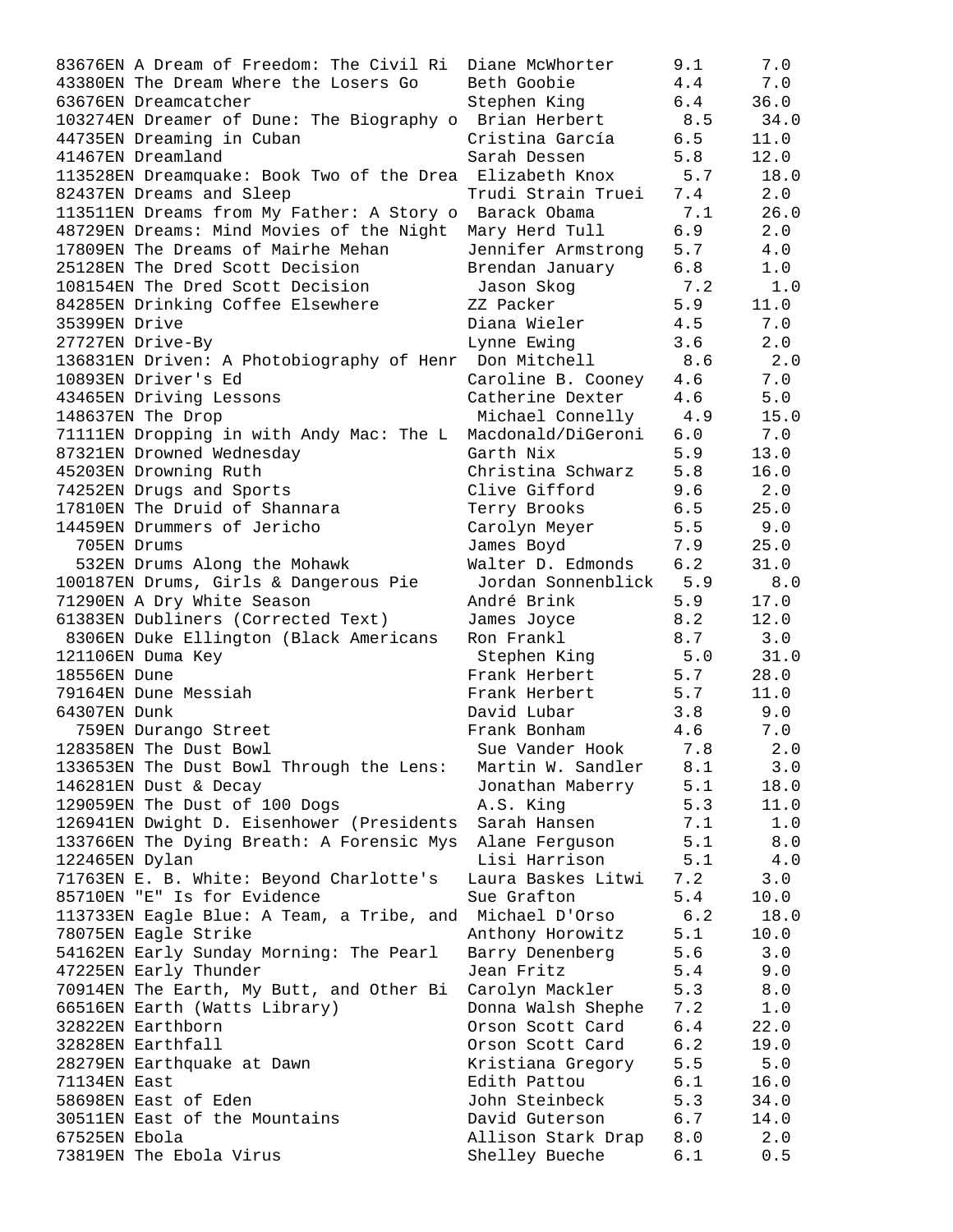111473EN The Ebola Virus 53473EN Echo Francesca Lia Bloc 5.6 4.0  $\mu$ 25130EN Echohawk Lynda Durrant 4.6 5.0 5.0  $\mu$ 116960EN Eclipse 64214EN Eclipse 49973EN Edgar Allan Poe: Tragic Poet and 2 21568EN Edge Michael Cadnum 6.4 7.0 137115EN Edge of Apocalypse 111323EN The Edge of Darkness 51788EN The Edge on the Sword Fig. 41120EN The Edge Ben Books of Ben Books and Books and Books and Books and Books and Books and Books and Books and Books and Books and Books and Books and Books and Books and Books and Books and Books and Books and Books an 76683EN Edith's Story...Survival During E 8367EN Edna St. Vincent Millay (America C 32533EN Educating Esme 83829EN Education 7007EN The Education of Little Tree F 87377EN The Education of Robert Nifkin I 55874EN Edwin Stanton: Union War Secreta 1 10030EN The Effect of Gamma Rays on Man- F 78761EN An Egg on Three Sticks 68721EN Egypt (Modern World Nations) Joseph 50013EN Egyptian Mythology Don Nardo B 116596EN Eighth Grade Bites 54434EN Eisenhower: Soldier and Presiden S 8332EN El-Cid (Hispanics of Achievement Philip 76504EN The Elder Gods David Edding Edding Educational Education Education Education Education Education Education E 89884EN Eldest Christopher Christopher Christopher Christopher Christopher Christopher C 43402EN Eleanor Hill and The Taurus I 121199EN Eleanor Roosevelt 8464EN Eleanor Roosevelt: A Life of Dis R 100268EN Eleanor Roosevelt: First Lady of 105736EN Electric Dreams...The Race to Bu 62807EN The Elegant Universe: Superstrin B 117768EN Elephant Run 52632EN Elephant Tears: Mask of the Elep R 8865EN Elephants Can Remember Agatha Christian Agatha Christian Agatha Christian A 136090EN Eleventh Grade Burns 36203EN The Eleventh Plague Marry Married Marry Marry Married Marry Marry Marry M 146476EN The Eleventh Plaque 17811EN The Elf Queen of Shannara 15822EN The Elfstones of Shannara 55294EN Eli 75466EN Eli Whitney: Cotton Gin Genius K 72324EN Eli Whitney: The Cotton Gin and R 61127EN Elie Wiesel: Voice from the Holo M 128934EN Elie Wiesel: Witness for Humanit 8318EN Elijah Muhammad (Black Americans M 128935EN Elizabeth Blackwell: America's F 60698EN Elizabeth Cady Stanton: Leader o ( 100269EN Elizabeth Cady Stanton: Social R 84126EN Elizabeth Cady Stanton: Women's I 62362EN Elizabeth I and Tudor England M 100448EN Elizabeth I: Queen of England's 100270EN Elizabeth I: Queen of Tudor Engl 32239EN Elizabeth I: Red Rose of the Hou K 84078EN Elizabeth I: The Life of England F 100271EN Elizabeth Van Lew: Civil War Spy 17769EN Ella Enchanted Gail Carson Carson Carson Carson Carson Carson Carson Carson Carson Carson Carson Carson C 8308EN Ella Fitzgerald (Black Americans B 68634EN Ella Minnow Pea: A Novel in Lett Mark Dunn 6.6 5.0

| Kris Hirschmann                          | 9.1        | 4.0   |
|------------------------------------------|------------|-------|
| Francesca Lia Bloc                       | 5.6        | 4.0   |
| Lynda Durrant                            | 4.6        | 5.0   |
| Stephenie Meyer                          | 4.5        | 22.0  |
| Cate Tiernan                             | 5.0        | 7.0   |
| Zachary Kent                             | 7.1        | 3.0   |
| Michael Cadnum                           | 6.4        | 7.0   |
| Tim LaHaye                               | 6.0        | 18.0  |
| Tim F. LaHaye                            | 5.3        | 14.0  |
| Rebecca Tingle                           | 6.6        | 11.0  |
| Ben Bo                                   | 5.0        | 5.0   |
| Edith Velmans                            | 6.4        | 12.0  |
| Carolyn Daffron                          | 8.3        | 4.0   |
| Isme Raji Codell                         | 5.5        | 5.0   |
| Alex Woolf                               | 9.4        | 2.0   |
| Forrest Carter                           | 5.5        | 11.0  |
| Daniel Pinkwater                         | 5.6        | $5.0$ |
|                                          |            | $1.0$ |
| Amy Allison                              | 6.7        |       |
| Paul Zindel                              | 4.2<br>4.8 | 2.0   |
| Jackie Moyer Fisch                       |            | 12.0  |
| Joseph J. Hobbs                          | 9.8        | 4.0   |
| Don Nardo                                | 8.2        | 3.0   |
| Heather Brewer                           | 5.4        | 7.0   |
| Stephen E. Ambrose                       | 10.0       | 46.0  |
| Philip Koslow                            | 9.6        | 4.0   |
| David/Leigh Edding                       | 6.4        | 19.0  |
| Christopher Paolin                       | 7.0        | 36.0  |
| Lisa Williams Klin                       | 5.7        | $7.0$ |
| Katie Marsico                            | 8.3        | 3.0   |
| Russell Freedman                         | 7.8        | 6.0   |
| Barbara A. Somervi<br>Caroline Kettlewel | 6.8        | 2.0   |
|                                          | 8.4        | 15.0  |
| Brian Greene                             | 12.3       | 28.0  |
| Roland Smith                             | $5.0$      | 10.0  |
| Richard Trout                            | 5.3        | 10.0  |
| Agatha Christie                          | 6.0        | 10.0  |
| Heather Brewer                           | 5.3        | 11.0  |
| Marr/Baldwin                             | 7.4        | 22.0  |
| Jeff Hirsch                              | 5.0        | 11.0  |
| Terry Brooks                             | 7.5        | 23.0  |
| Terry Brooks                             | 6.4        | 31.0  |
| Bill Myers                               | 5.0        | 15.0  |
| Kaye Patchett                            | 8.3        | 2.0   |
| Regan A. Huff                            | 9.1        | 3.0   |
| Michael A. Schuman                       | 8.2        | $4.0$ |
| Rachel Koestler-Gr                       | 6.0        | 3.0   |
| Malu Halasa                              | 8.7        | 3.0   |
| Barbara A. Somervi                       | 7.3        | 3.0   |
| Cynthia Salisbury                        | 9.0        | 3.0   |
| Michael Burgan                           | 7.2        | 2.0   |
| Dawn C. Adiletta                         | 8.3        | 2.0   |
| Miriam Greenblatt                        | 7.7        | 2.0   |
| Paul Hilliam                             | 9.1        | 3.0   |
| Myra Weatherly                           | 6.9        | 2.0   |
| Kathryn Lasky                            | 5.5        | $6.0$ |
| Rob Shone                                | 4.7        | 1.0   |
| Heidi Schoof                             | 7.7        | 2.0   |
| Gail Carson Levine                       | 4.6        | 8.0   |
| Bud Kliment                              | 8.3        | 3.0   |
| Mark Dunn                                | ና ና        | 5 N   |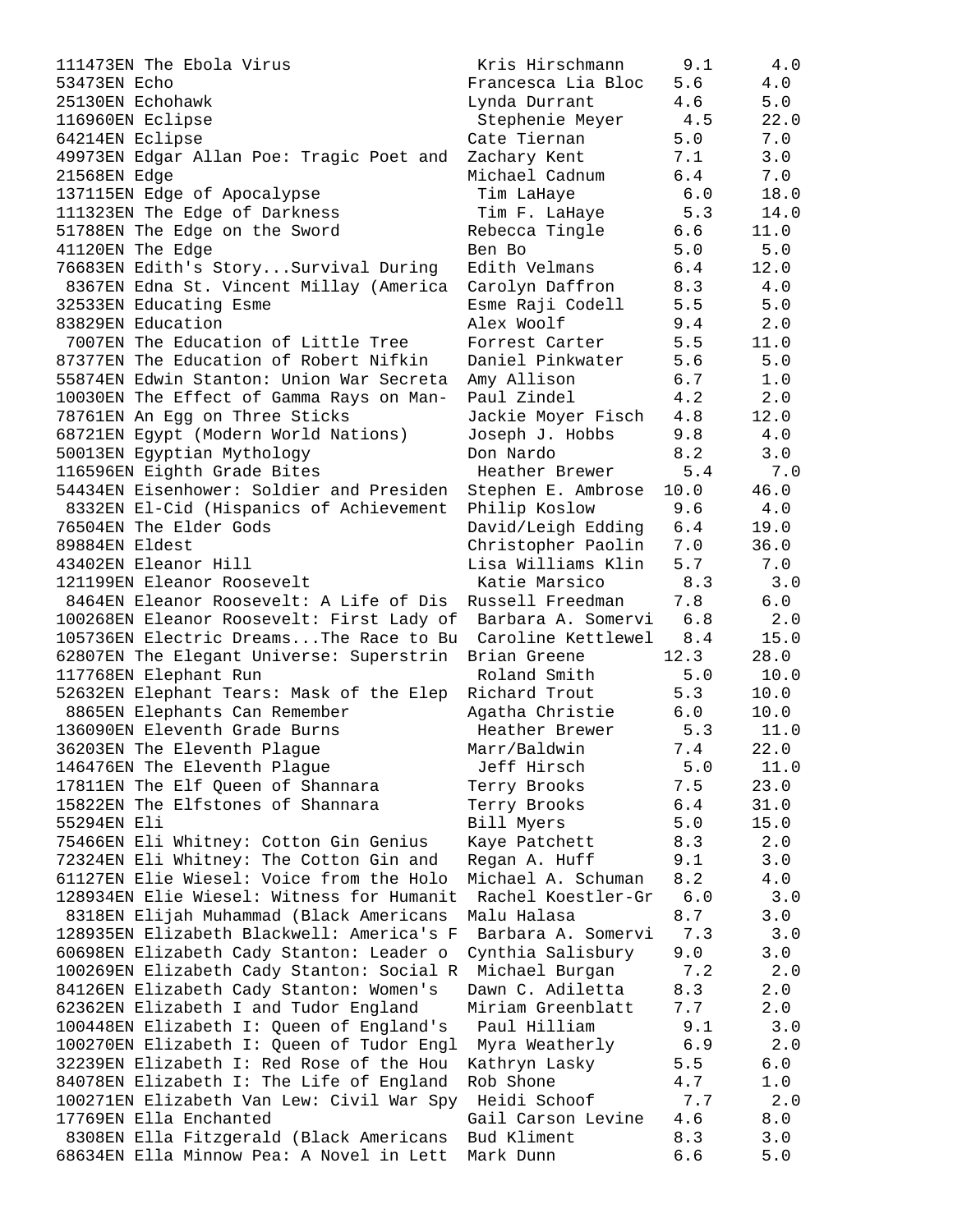| 19886EN Ellen Foster                     | Kaye Gibbons       | 4.7  | 6.0   |
|------------------------------------------|--------------------|------|-------|
| 25142EN Ellis Island                     | R. Conrad Stein    | 5.6  | 1.0   |
| 102017EN Elsewhere                       | Gabrielle Zevin    | 4.3  | 9.0   |
| 32730EN Elske                            | Cynthia Voigt      | 6.3  | 14.0  |
| 62577EN Elton John (Rock & Roll Hall of  | Katherine White    | 7.2  | 2.0   |
| 57267EN Elvis Presley (Rock & Roll Hall  | Magdalena Alagna   | 7.2  | 2.0   |
| 25107EN The Emancipation Proclamation    | Brendan January    | 7.4  | 1.0   |
| 56853EN The Emancipation Proclamation (W | Ann Heinrichs      | 5.7  | 1.0   |
|                                          |                    | 5.3  | 6.0   |
| 11715EN Emergency Room                   | Caroline B. Cooney |      |       |
| 8357EN Emily Dickinson (American Women   | Victoria Olsen     | 8.8  | 3.0   |
| 70845EN Emily Dickinson: Solitary and Ce | Amy Paulson Herste | 7.6  | 3.0   |
| 16711EN Emma (Unabridged)                | Jane Austen        | 9.3  | 30.0  |
| 18811EN Emperor Mage                     | Tamora Pierce      | 5.8  | 10.0  |
| 105691EN Empire Falls                    | Richard Russo      | 7.4  | 34.0  |
| 89338EN The Empire of the Wolves: A Nove | Jean-Christophe Gr | 5.8  | 18.0  |
| 83504EN The Empty Mirror                 | James Lincoln Coll | 4.4  | 5.0   |
| 66273EN Enchanters' End Game             | David Eddings      | 6.3  | 19.0  |
| 47258EN Enchantment                      | Orson Scott Card   | 6.2  | 25.0  |
| 89083EN Enchantments                     | Linda Ferri        | 6.1  | 4.0   |
| 119777EN Enchantress                     | Lynne Ewing        | 5.2  | 6.0   |
| 48138EN Enchantress from the Stars       | Sylvia Louise Engd | 7.3  | 15.0  |
| 56547EN The End of the Cold War (The Col | Christine Hatt     | 10.0 | 3.0   |
| 110253EN The End                         | Lemony Snicket     | 7.3  | 9.0   |
| 15964EN Endangered Desert Animals        | Dave Taylor        | 6.8  | 1.0   |
| 15966EN Endangered Grassland Animals     | Dave Taylor        | 6.1  | 1.0   |
|                                          |                    | 6.6  | 1.0   |
| 15967EN Endangered Island Animals        | Dave Taylor        |      |       |
| 15970EN Endangered Savannah Animals      | Dave Taylor        | 6.3  | 1.0   |
| 48520EN Endangered Species               | Nevada Barr        | 6.6  | 15.0  |
| 15971EN Endangered Wetland Animals       | Dave Taylor        | 6.5  | $1.0$ |
| 126924EN Ender in Exile                  | Orson Scott Card   | 6.0  | 20.0  |
| 28441EN Ender's Game                     | Orson Scott Card   | 5.5  | 16.0  |
| 32282EN Ender's Shadow                   | Orson Scott Card   | 5.9  | 22.0  |
| 105343EN Endgame                         | Nancy Garden       | 4.8  | 9.0   |
| 34754EN The Endurance: Shackleton's Lege | Caroline Alexander | 8.6  | 11.0  |
| 67383EN The Enemy Has a Face             | Gloria D. Miklowit | 4.0  | 4.0   |
| 62707EN England (Countries and Cultures) | Tracey Boraas      | 6.8  | 1.0   |
| 68722EN England (Modern World Nations)   | Alan Allport       | 10.6 | 4.0   |
| 45279EN The English Patient              | Michael Ondaatje   | 6.8  | 14.0  |
| 108723EN Enrique's Journey: The Story of | Sonia Nazario      | 5.6  | 12.0  |
| 79138EN Enslaved by Ducks: How One Man W | Bob Tarte          | 8.0  | 17.0  |
| 42576EN Enter the Enchanted              | K.A. Applegate     | 4.5  | 4.0   |
| 114456EN Enter Three Witches             | Caroline B. Cooney | 5.1  | 10.0  |
| 54556EN Entertain the End                | K.A. Applegate     | 4.4  | 4.0   |
| 116709EN The Entertainer and the Dybbuk  | Sid Fleischman     | 3.7  | 2.0   |
| 105009EN Enthusiasm                      | Polly Shulman      | 5.4  | 8.0   |
| 141729EN Entice                          | Carrie Jones       | 4.3  | 11.0  |
| 119391EN Environmental Disasters         | Michael Woods      | 5.7  | 1.0   |
| 128509EN Envy: A Luxe Novel              | Anna Godbersen     | 7.3  | 14.0  |
| 126998EN Eon: Dragoneye Reborn           | Alison Goodman     | 5.5  | 21.0  |
|                                          | Conor Kostick      |      |       |
| 114094EN Epic                            |                    | 6.3  | 14.0  |
| 136363EN Epitaph Road                    | David Patneaude    | 4.9  | 9.0   |
| 74404EN Eragon                           | Christopher Paolin | 5.6  | 25.0  |
| 135070EN Erak's Ransom                   | John Flanagan      | 6.1  | 17.0  |
| 17812EN Eric                             | Doris Lund         | 5.2  | 15.0  |
| 62663EN The Erie Canal: A Primary Source | Janey Levy         | 8.1  | 2.0   |
| 46103EN The Ersatz Elevator              | Lemony Snicket     | 6.6  | $7.0$ |
| 129338EN Escape by Sea                   | L.S. Lawrence      | 4.6  | 7.0   |
| 12395EN Escape from Egypt                | Sonia Levitin      | 5.2  | 11.0  |
| 79665EN Escape from Slavery: The True St | Bok/Tivnan         | 6.4  | 13.0  |
| 7756EN Escape from the Island of Aquari  | Frank E. Peretti   | 5.6  | $6.0$ |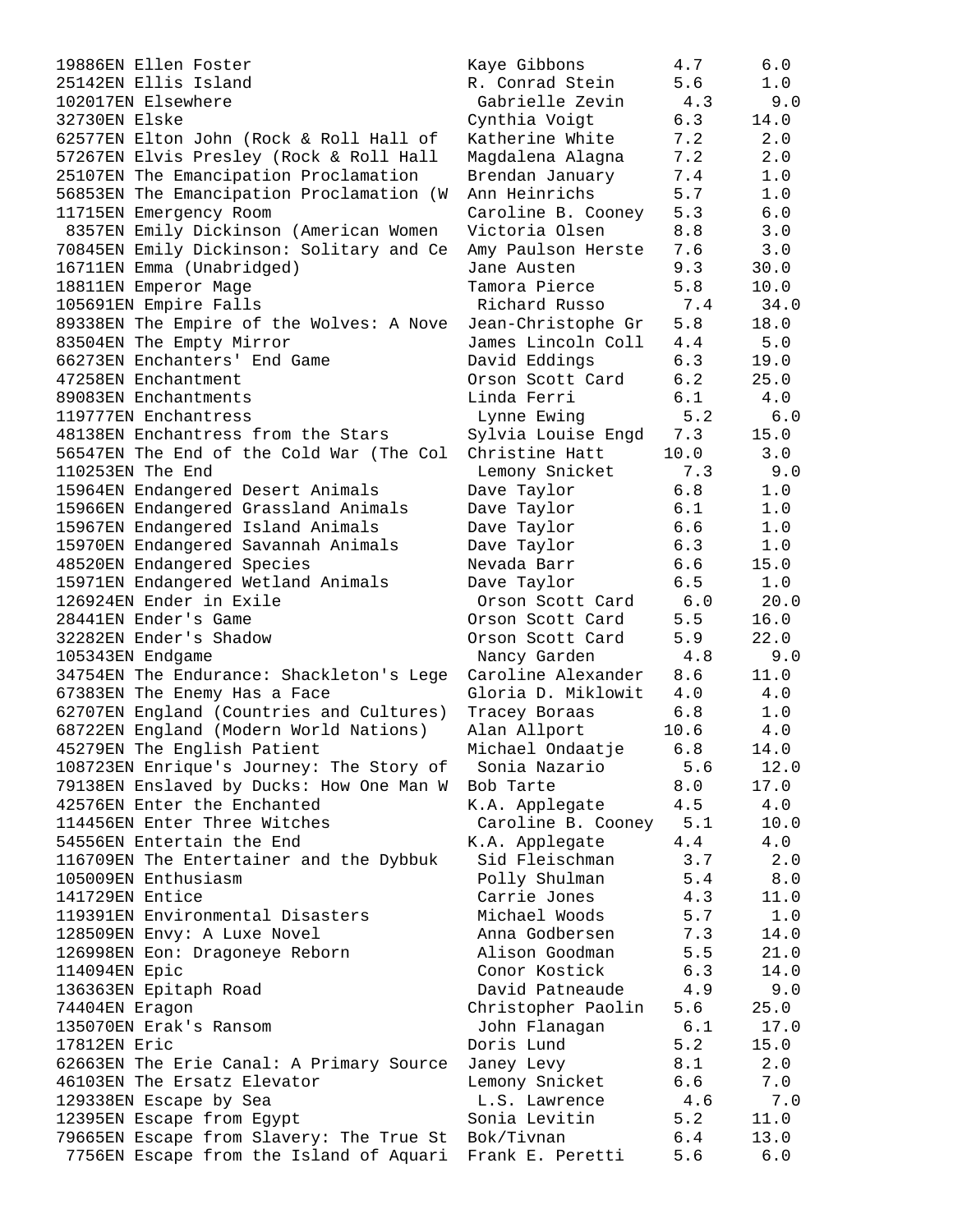5266EN Escape from Warsaw Ian Serraillier 5.5 6.0 30584EN Escape: Teens Who Escaped the Ho Sandra Giddens 5.5 1.0 69547EN Escape the Mask David Ward 4.7 5.0 104893EN Escaping into the Night D. Dina Friedman 4.4 6.0 70853EN Escaping the Giant Wave  $P = P$ eg Kehret  $4.7$   $4.0$ 44286EN Esperanza Rising Pam Muñoz Ryan 5.3 6.0 70907EN Esperanza's Box of Saints María Amparo Escan 5.3 10.0 66820EN Espionage (The Cold War) Jennifer Keeley 10.9 6.0 105983EN The Essence of Style: How the Fr Joan E. DeJean 10.4 18.0 142739EN The Eternal Dawn (Thirst No. 3) Christopher Pike 4.4 16.0 130876EN The Eternal Smile: Three Stories Gene Luen Yang 3.3 1.0 46986EN Ethan Allen: Revolutionary Hero Virginia Aronson 8.3 1.0 56210EN Ethan Allen: The Green Mountain Emily Raabe 6.5 2.0 10031EN Ethan Frome Edith Wharton 7.6 6.0 71368EN Ethiopia (Countries and Cultures Allison Lassieur 5.9 1.0 68723EN Ethiopia (Modern World Nations) Carol Ann Gillespi 9.3 5.0 83831EN The Etruscans (Lost Civilization Don Nardo 10.4 6.0 104253EN Euclid: The Great Geometer Chris Hayhurst 8.3 2.0 118057EN Eulalia! Brian Jacques 6.0 18.0 111324EN The Europa Conspiracy Tim F. LaHaye 5.4 14.0 59803EN Europeans and Native Americans Jim Corrigan 7.4 1.0 103909EN Eva Peron: First Lady of Argenti Darlene R. Stille 6.8 2.0 124469EN Even Now Karen Kingsbury 4.6 15.0 81417EN Eventide Kent Haruf 4.5 13.0 129923EN Ever After **Karen Kingsbury 5.0** 15.0 134765EN The Everafter Amy Huntley 4.5 7.0 131479EN The Everafter War Michael Buckley 4.9 9.0 63434EN Everest Book One: The Contest Gordon Korman 5.1 4.0 63435EN Everest Book Three: The Summit Gordon Korman 5.2 4.0 63436EN Everest Book Two: The Climb Gordon Korman 5.2 4.0 145088EN Everfound Neal Shusterman 6.4 20.0 144393EN Everlasting Alyson Noël 6.7 15.0 109454EN Everlost Neal Shusterman 5.6 12.0 129456EN Evermore Alyson Noël 5.8 13.0 124211EN Evernight Claudia Gray 5.2 12.0 134206EN Everwild Neal Shusterman 5.9 16.0 135900EN Every Bone Tells a Story: Homini Jill Rubalcaba 7.6 6.0 137221EN Every Last One Anna Quindlen 5.6 14.0 76684EN Every Second Counts Lance Armstrong 6.9 13.0 44859EN Every Time a Rainbow Dies Rita Williams-Garc 4.4 5.0 106701EN Everything Changes Zoey Hardy 4.9 14.0 102140EN Everything Is Illuminated: A Nov Jonathan Safran Fo 5.7 16.0 135737EN Everything Matters! Ron Currie Jr. 6.7 19.0 2720EN Everything You Need to Know Abou Jeff Donaldson-For 7.0 1.0 25190EN Everywhere That Mary Went Lisa Scottoline 3.8 11.0 114307EN Evil Genius Catherine Jinks 4.9 21.0 25780EN Evil Thirst (Thirst No. 2) Christopher Pike 4.7 6.0 105176EN Ex-Rating: A Novel Natalie Standiford 4.1 5.0 67002EN The Executioner Jay Bennett 3.4 4.0 28465EN Executive Orders Tom Clancy 7.0 78.0 85920EN The Exes Pagan Kennedy 5.4 8.0 140151EN The Exiled Queen Cinda Williams Chi 5.1 23.0 136778EN Exit Here. Jason Myers 4.1 13.0 10032EN Exodus Leon Uris 6.7 41.0 3937EN Exodus (Bible-NIV) NIV Student Editio 6.8 5.0 35181EN Expedition Whydah Clifford/Perry 8.5 19.0 564EN Exploring the Titanic Robert D. Ballard 6.6 3.0 124505EN The Explosionist Jenny Davidson 7.1 16.0 84363EN Exposed Jeanne Betancourt 3.8 5.0 132846EN Exposure Mal Peet 5.0 13.0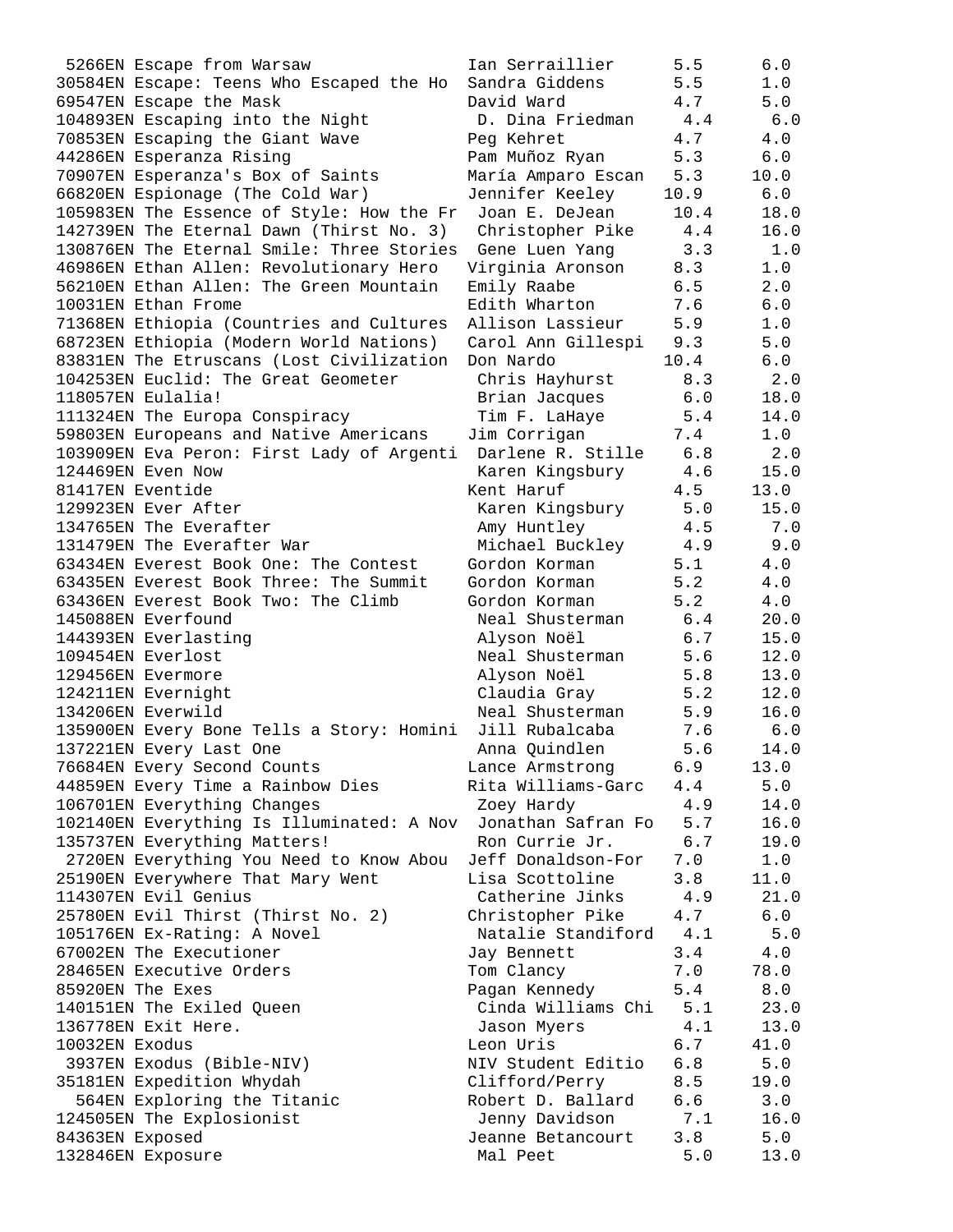| 140305EN Extraordinary                                       | Nancy Werlin           | 4.6   | 11.0  |
|--------------------------------------------------------------|------------------------|-------|-------|
| 102415EN The Extraordinary Adventures of Rick Yancey         |                        | 4.9   | 10.0  |
| 52303EN The Extraordinary Cases of Sherl                     | Arthur Conan Doyle 8.8 |       | 13.0  |
| 119699EN Extras                                              | Scott Westerfeld 5.1   |       | 12.0  |
| 29336EN Extreme Elvin                                        | Chris Lynch            | 4.3   | 7.0   |
| 102560EN Extremely Loud and Incredibly Cl Jonathan Safran Fo |                        | 4.7   | 13.0  |
| 88267EN Exultant                                             | Stephen Baxter         | 6.8   | 28.0  |
| 62584EN The Exxon Valdez Oil Spill                           | Phillip Margulies      | 8.3   | 1.0   |
| 21009EN The Exxon Valdez: Tragic Oil Spi                     | Victoria Sherrow       | 7.3   | 1.0   |
| 127489EN The Eye of the Forest                               | P.B. Kerr              | 5.4   | 15.0  |
| 73562EN The Eye of the Heron                                 | Ursula K. Le Guin      | 6.0   | 8.0   |
| 106121EN Eye of the Needle                                   | Ken Follett            | 6.0   | 17.0  |
| 32815EN The Eye of the World                                 | Robert Jordan          | 5.9   | 49.0  |
| 87300EN Eyeing the Flash: The Education                      | Peter Fenton           | 7.2   | 13.0  |
| 21582EN The Eyes of the Dragon                               | Stephen King           | 6.4   | 17.0  |
| 89207EN Eyes of the Emperor                                  | Graham Salisbury       | 3.9   | 6.0   |
| 69795EN The Eyre Affair                                      | Jasper Fforde          | 5.8   | 16.0  |
| 85711EN "F" Is for Fugitive                                  | Sue Grafton            | 5.3   | 11.0  |
| 5267EN Face at the Edge of the World                         | Eve Bunting            | 4.2   | 6.0   |
| 47400EN A Face First                                         | Priscilla Cummings     | 4.8   | 6.0   |
| 106166EN The Face of the Shadow                              | Erik L'Homme           | 6.2   | 9.0   |
| 5268EN The Face on the Milk Carton                           | Caroline B. Cooney 4.8 |       | 6.0   |
| 74914EN The Face                                             | Dean Koontz            | 8.0   | 30.0  |
| 87112EN The Facts About Steroids                             | Suzanne Levert         | 9.4   | 2.0   |
| 130799EN Fade                                                | Lisa McMann            | 3.8   | 6.0   |
| 67254EN Fade                                                 | Robert Cormier         | 6.3   | 14.0  |
| 87230EN Fade to Black                                        | Alex Flinn             | 3.7   | 5.0   |
| 736EN Fahrenheit 451                                         | Ray Bradbury           | 5.2   | 7.0   |
| 53562EN Fair Weather                                         | Richard Peck           | 4.7   | 4.0   |
| 143192EN Fair-Weather Friends                                | ReShonda Tate Bill 4.5 |       | 6.0   |
| 104622EN The Fairy-Tale Detectives                           | Michael Buckley        | 5.2   | 9.0   |
| 119962EN Fake Boyfriend                                      | Kate Brian             | 4.2   | 9.0   |
| 89084EN Fake ID                                              | Walter Sorrells        | 4.0   | 8.0   |
| 122784EN Fakie                                               | Tony Varrato           | 4.7   | 4.0   |
| 104232EN Faking 19                                           | Alyson Noël            | 5.4   | 10.0  |
| 148130EN Faking Faith                                        | Josie Bloss            | 5.3   | 8.0   |
| 30577EN The Falcon                                           | Jackie French Koll     | 4.3   | 6.0   |
| 115457EN The Falconer's Knot: A Story of                     | Mary Hoffman           | 6.3   | 12.0  |
| 80054EN The Fall of the House of Usher                       | Edgar Allan Poe        | 11.4  | 2.0   |
| 25143EN The Fall of the Soviet Union                         | Miles Harvey           | 6.5   | 1.0   |
| 59121EN Fall on Your Knees                                   | Ann-Marie MacDonal     | 5.6   | 26.0  |
| 54104EN The Fall                                             | Garth Nix              | 5.9   | $6.0$ |
| 139850EN The Fall                                            | Robert Muchamore       | 6.3   | 13.0  |
| 104233EN Fallen                                              | David Maine            | 5.7   | 11.0  |
| 135747EN Fallen                                              | Lauren Kate            | 5.7   | 16.0  |
| 11716EN Fallen Angels                                        | Walter Dean Myers      | 4.2   | 11.0  |
| 148946EN Fallen in Love                                      | Lauren Kate            | 5.4   | $6.0$ |
| 109231EN The Fallen                                          | Paul Langan            | 4.2   | 3.0   |
| 115823EN Falling                                             | Doug Wilhelm           | 4.0   | 7.0   |
| 61384EN Falling from Fire                                    | Teena Booth            | 4.8   | 7.0   |
| 43466EN Falling from Grace                                   | Ann McNichols          | 5.1   | $6.0$ |
| 31231EN Falling Leaves                                       | Adeline Yen Mah        | 7.1   | 15.0  |
| 924EN Falling Leaves NEW                                     | Adeline Yen Mah        | 7.1   | 15.0  |
| 144262EN Falling Under                                       | Gwen Hayes             | 4.9   | 13.0  |
| 139764EN Fallout                                             | Ellen Hopkins          | 3.6   | 10.0  |
| 82056EN The Falls                                            | Joyce Carol Oates      | 6.3   | 26.0  |
| 103038EN Fame, Glory, and Other Things on Janette Rallison   |                        | 5.1   | 8.0   |
| 610EN A Family Apart                                         | Joan Lowery Nixon      | 5.4   | 7.0   |
| 760EN Family Picture/Family Pose                             | Dean Hughes            | 4.8   | 7.0   |
| 77249EN Family Reunion                                       | Caroline B. Cooney     | $5.2$ | $6.0$ |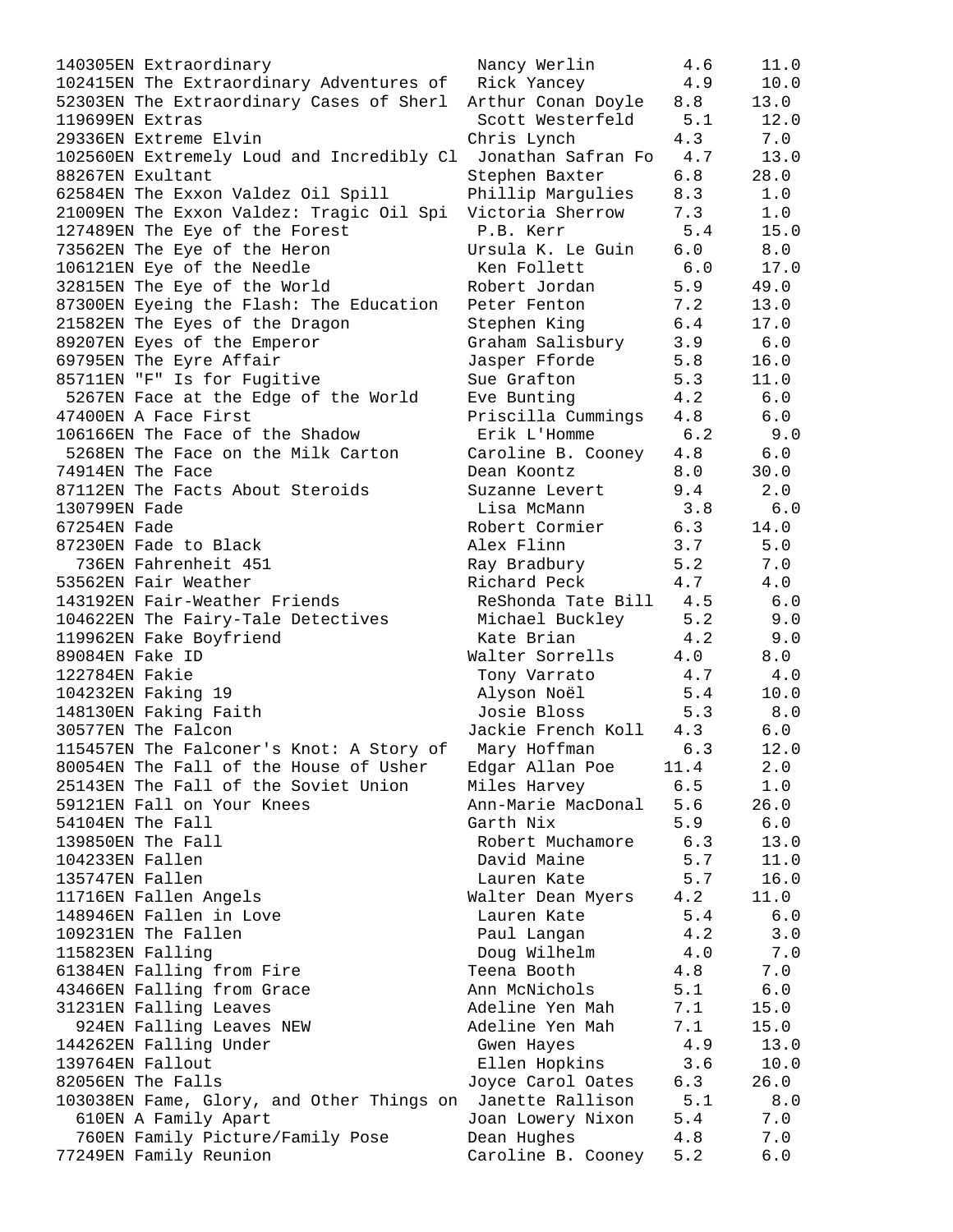105552EN The Family Tree Carole Cadwalladr 5.2 16.0 79214EN Family Violence Janice M. Yuwiler 9.7 3.0 61309EN Fannie Lou Hamer: Fighting for t Laura Baskes Litwi 8.1 3.0 82146EN Fantastic Feats and Failures Editors of Yes Mag 6.6 2.0 60658EN Fantastic Voyage Isaac Asimov 6.0 10.0 12782EN Far from the Madding Crowd Thomas Hardy 9.7 25.0 17813EN Far North Will Hobbs 5.3 9.0 112259EN Farewell Summer Ray Bradbury 4.4 4.0 8656EN A Farewell to Arms Ernest Hemingway 6.0 13.0 363EN Farewell to Manzanar Jeanne Houston 6.7 7.0 10649EN Farm Team Will Weaver 4.5 8.0 79171EN The Farming of Bones Edwidge Danticat 6.0 13.0 74509EN The Farther You Run Davida Wills Hurwi 4.0 7.0 10114EN The Farthest Shore Ursula K. Le Guin 6.1 10.0 54045EN Fast-Attack Submarine: The Seawo Gregory Payan 5.3 1.0 57926EN Fast Food Nation: The Dark Side Eric Schlosser 10.4 22.0 135661EN Fast Forward Celeste O. Norflee 3.8 8.0 761EN Fast Sam, Cool Clyde, and Stuff Walter Dean Myers 4.8 7.0 6917EN Fast Talk on a Slow Track Rita Williams-Garc 4.9 8.0 72399EN Fastback Beach Shirlee Smith Math 3.9 2.0 22705EN Fat Boy Saves World Ian Bone 5.2 9.0 114463EN The Fat Girl Marilyn Sachs 3.9 6.0 122571EN Fat Hoochie Prom Queen Nico Medina 5.4 11.0 68161EN Fat Kid Rules the World K.L. Going 4.7 8.0 139163EN Fat Vampire: A Never Coming of A Adam Rex 4.7 10.0 140006EN Fatal Alliance Sean Williams 6.2 20.0 133602EN The Fatal Child John Dickinson 4.7 20.0 85246EN Father Joe: The Man Who Saved My Tony Hendra 8.2 16.0 148461EN The Fault in Our Stars John Green 5.5 10.0 73386EN Fault Line Janet Tashjian 5.1 6.0 32830EN Faun & Games Piers Anthony 4.9 15.0 80836EN Fawn Robert Newton Peck 4.9 5.0 86341EN FBI Girl: How I Learned to Crack Maura Conlon-McIvo 5.5 14.0 79623EN Fear Francine Pascal 4.4 6.0 151126EN Fear: A Gone Novel Michael Grant 4.3 16.0 48042EN Fear Nothing Dean Koontz 7.5 22.0 56248EN Fear's Justice Marc Olden 5.1 18.0 47848EN Fear the Fantastic K.A. Applegate 4.4 5.0 40470EN Fearless Francine Pascal 5.4 5.0 113352EN Feathers Jacqueline Woodson 4.4 4.0 62556EN Feed M.T. Anderson 4.4 7.0 58251EN Feeling Sorry for Celia Jaclyn Moriarty 5.7 9.0 40471EN Feet of Clay Terry Pratchett 4.7 14.0 5218EN Felita Nicholasa Mohr 3.6 2.0 737EN The Fellowship of the Ring J.R.R. Tolkien 6.1 29.0 70602EN Fences August Wilson 3.5 3.0 4740EN Ferdinand Magellan and the Disco Rebecca Stefoff 8.9 5.0 62653EN Ferdinand Magellan: The First Vo Betty Burnett Ph.D 7.4 2.0 42961EN Fever, 1793 Laurie Halse Ander 4.4 7.0 111880EN Fidel Castro and the Cuban Revol Corinne J. Naden 9.3 5.0 128351EN Fidel Castro: Cuban President & Katie Marsico 9.4 3.0 8761EN Fifteen and Eve Bunting 3.7 and 1.0 21062EN The Fifth Amendment: The Right t Harvey Fireside 8.8 4.0 58318EN Fifth Business Robertson Davies 7.5 18.0 106271EN Fifty Degrees Below Kim Stanley Robins 6.2 25.0 104900EN The Fight for Peace: A History o Ted Gottfried 9.5 5.0 89257EN The Fight Renewed: The Civil Rig Adam Woog 9.7 5.0 48475EN Fighting Ruben Wolfe Markus Zusak 3.6 4.0 8911EN The Figure in the Shadows 50 John Bellairs 4.8 5.0 83651EN Figures of the Salem Witch Trial Stuart A. Kallen 9.3 5.0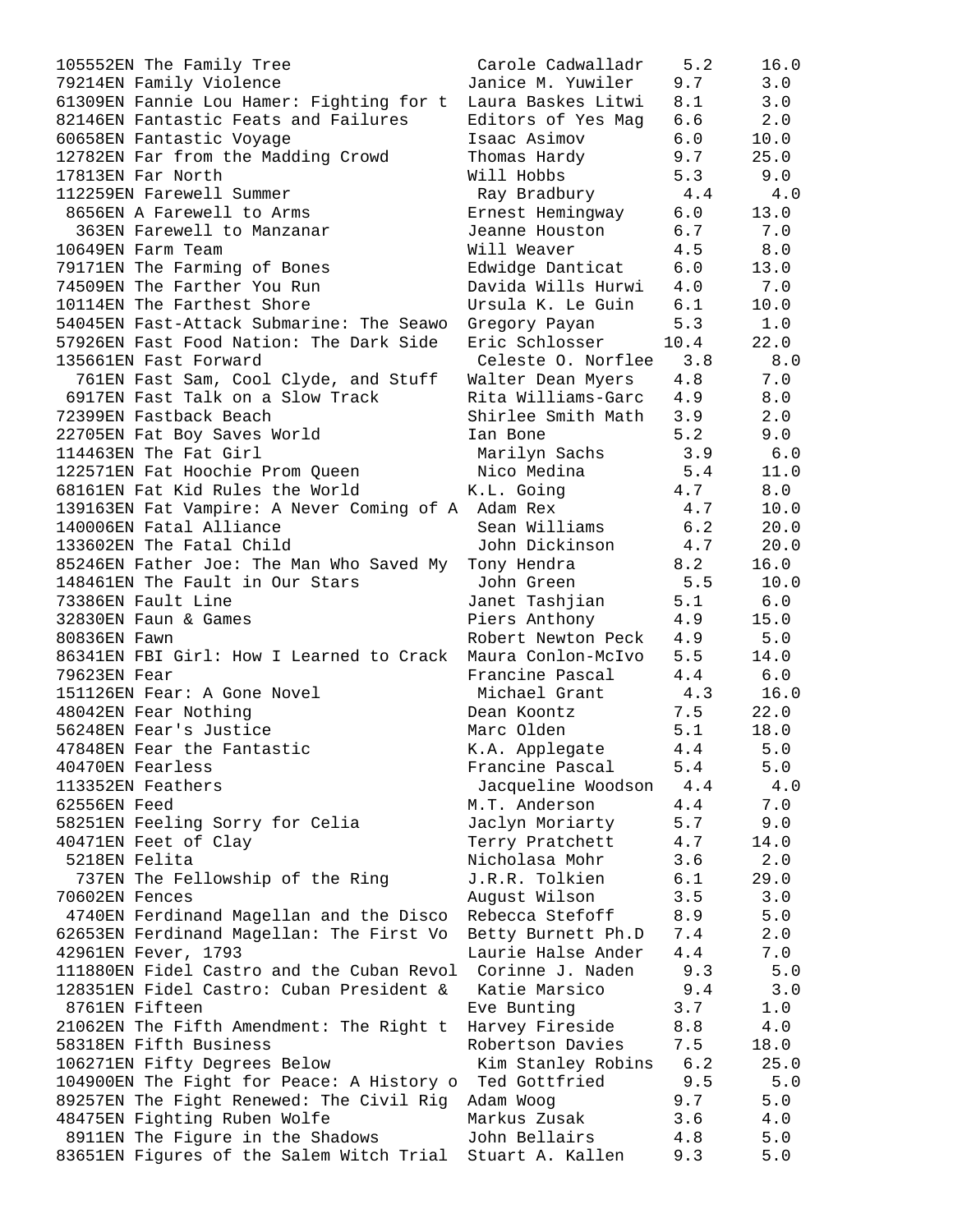| 119779EN The Final Eclipse                                       | Lynne Ewing          | 5.0 | 6.0     |
|------------------------------------------------------------------|----------------------|-----|---------|
| 147251EN The Final Hour                                          | Andrew Klavan        | 4.6 | 10.0    |
| 32527EN Find a Stranger, Say Goodbye                             | Lois Lowry           | 4.8 | 7.0     |
| 52613EN Find Where the Wind Goes: Moment Mae Jemison             |                      | 7.2 | 7.0     |
| 66871EN Finding Fish: A Memoir                                   | Antwone Quenton Fi   | 6.8 | 18.0    |
| 83249EN Finding Grace                                            | Alyssa Brugman       | 4.8 | 8.0     |
| 86115EN Finding H.F.                                             | Julia Watts          | 5.1 | 7.0     |
| 103275EN Finding Katie: The Diary of Anon Beatrice M. Sparks 5.6 |                      |     | 6.0     |
| 87398EN Finding Lubchenko                                        | Michael Simmons      | 5.1 | 10.0    |
| 25854EN Finding Moon                                             | Tony Hillerman       | 5.0 | 13.0    |
| 55930EN Finding My Voice                                         | Marie G. Lee         | 4.9 | 6.0     |
| 911EN Finding Nouf                                               | Zoe Ferraris         | 6.0 | 16.0    |
| 56456EN A Fine Balance                                           | Rohinton Mistry      | 5.8 | 36.0    |
| 6999EN A Fine White Dust                                         | Cynthia Rylant       | 4.2 | 3.0     |
| 131608EN Finger Lickin' Fifteen                                  | Janet Evanovich 4.3  |     | 10.0    |
| 32841EN Fire                                                     | Andrienne Soutter-   | 3.6 | 0.5     |
| 132410EN Fire                                                    | Kristin Cashore 6.2  |     | 18.0    |
| 116591EN Fire from the Rock                                      | Sharon M. Draper 5.0 |     | 9.0     |
| 61173EN Fire Ice                                                 | Cussler/Kemprecos    | 6.3 | 21.0    |
| 30243EN Fire in Oakland, California                              | Carmen Bredeson      | 6.0 | 1.0     |
| 79094EN Fire in the Heart: A Spiritual G                         | Deepak Chopra        | 5.9 | 6.0     |
| 71298EN The Fire Next Time                                       | James Baldwin        | 8.1 | 4.0     |
| 16985EN The Fire Pony                                            | Rodman Philbrick     | 4.9 | 5.0     |
| 133317EN Fire: Tales of Elemental Spirits Robin McKinley         |                      | 6.3 | 16.0    |
| 20111EN The Fire                                                 | Caroline B. Cooney   | 4.5 | 6.0     |
| 148256EN The Fire                                                | James Patterson      | 5.7 | 10.0    |
| 136549EN Fire Will Fall                                          | Carol Plum-Ucci      | 5.3 | 20.0    |
| 70140EN The Firebrand                                            | Marion Zimmer Brad   | 6.8 | 37.0    |
| 75497EN Firefighter (Danger Is My Busine                         | Philip Abraham       | 4.9 | 1.0     |
| 43783EN Fireflies in the Dark: The Story                         | Susan Goldman Rubi   | 6.2 | $1.0$   |
| 135907EN The Firefly Letters: A Suffraget Margarita Engle        |                      | 6.2 | $1.0$   |
| 32819EN The Fires of Heaven                                      | Robert Jordan        | 6.5 | 56.0    |
| 20800EN The Fires of Merlin/The Raging F                         | T.A. Barron          | 5.0 | 9.0     |
| 18932EN Firestarter                                              | Stephen King         | 5.8 | 24.0    |
| 25172EN Firestorm                                                | Nevada Barr          | 5.8 | 12.0    |
| 109334EN Firestorm                                               | David Klass          | 3.4 | 11.0    |
| 8564EN The Firm                                                  | John Grisham         | 4.6 | 20.0    |
| 81837EN First Crossing: Stories About Te                         | Donald R. Gallo      | 5.1 | 8.0     |
| 8222EN First Date                                                | R.L. Stine           | 4.0 | 4.0     |
| 46857EN The First Eagle                                          | Tony Hillerman       | 5.1 | 10.0    |
| 131236EN First Family                                            | David Baldacci       | 4.7 | 20.0    |
| 31197EN The First Horse I See                                    | Sally M. Keehn       | 3.6 | $6.0$   |
| 146614EN First Kill                                              | Heather Brewer       | 5.7 | 11.0    |
| 28469EN First King of Shannara                                   | Terry Brooks         | 6.9 | 30.0    |
| 75120EN First Meetings in the Enderverse                         | Orson Scott Card     | 5.6 | $8.0$   |
| 11071EN The First Men in Space                                   | Gregory P. Kennedy   | 9.7 | 3.0     |
| 70717EN The First Part Last                                      | Angela Johnson       | 4.7 | 3.0     |
| 117769EN First Shot                                              | Walter Sorrells      | 3.9 | 8.0     |
| 44707EN First Test                                               | Tamora Pierce        | 5.3 | 8.0     |
| 56569EN First They Killed My Father: A D                         | Loung Ung            | 6.0 | 15.0    |
| 6417EN The First Woman Doctor                                    | Rachel Baker         | 7.8 | 10.0    |
| 79068EN Fish                                                     | L.S. Matthews        | 5.4 | 5.0     |
| 143888EN Five 4ths of July                                       | Pat Raccio Hughes    | 5.0 | 10.0    |
| 925EN Five People You Meet in Heaven N                           | Mitch Albom          | 4.7 | 6.0     |
| 50150EN Five Smooth Stones: Hope's Diary                         | Kristiana Gregory    | 4.4 | 2.0     |
| 110134EN Fix                                                     | Leslie Margolis      | 4.9 | $8.0\,$ |
| 10836EN The Fixer                                                | Bernard Malamud      | 7.0 | 17.0    |
| 49820EN Flags of Our Fathers                                     | Bradley/Powers       | 8.4 | 22.0    |
| 86824EN Flags of Our Fathers: Heroes of                          | James Bradley        | 8.2 | 9.0     |
| 69575EN The Flamboya Tree: Memories of a Clara Olink Kelly       |                      | 6.5 | 10.0    |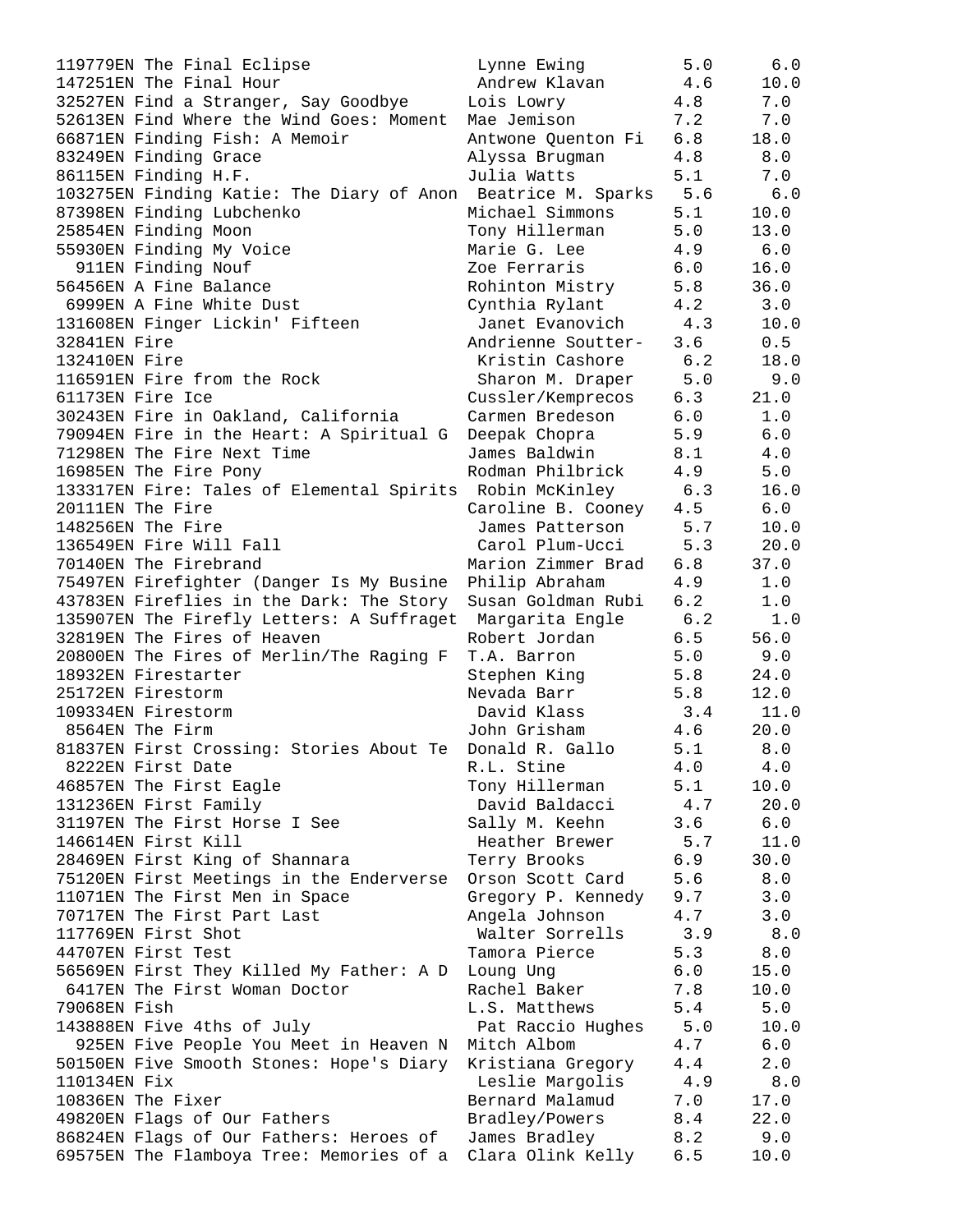| 73554EN Flame                             | Hilari Bell            | 6.1  | 13.0  |
|-------------------------------------------|------------------------|------|-------|
| 80128EN The Flame Tree                    | Richard Lewis          | 6.0  | 11.0  |
| 10807EN Flaming Tree                      | Phyllis A. Whitney     | 5.6  | 13.0  |
| 133598EN Flash Burnout                    | L.K. Madigan           | 3.5  | 9.0   |
| 14539EN Flash Fire                        | Caroline B. Cooney     | 5.8  | 6.0   |
| 114885EN Flawless: A Pretty Little Liars  | Sara Shepard           | 4.3  | 10.0  |
| 140858EN The Fledgling Handbook 101       | P.C. Cast              | 8.6  | 3.0   |
| 82810EN Fleshmarket                       |                        | 4.8  | 8.0   |
|                                           | Nicola Morgan          |      |       |
| 45135EN Flicker Flash                     | Joan Bransfield Gr     | 4.4  | 0.5   |
| 117051EN Flight                           | Sherman Alexie         | 3.7  | 5.0   |
| 64502EN Flight to Freedom                 | Ana Veciana-Suarez     | 5.6  | 6.0   |
| 143201EN Flip                             | Martyn Bedford         | 5.3  | 10.0  |
| 53684EN Flipped                           | Wendelin Van Draan     | 4.8  | 8.0   |
| 108964EN The Floating Island              | Elizabeth Haydon       | 5.7  | 15.0  |
| 20785EN Flood Tide                        | Clive Cussler          | 7.7  | 32.0  |
| 114398EN The Floor of the Sky             | Pamela Carter Joer 4.4 |      | 10.0  |
| 12409EN Florida                           | Dennis B. Fradin       | 4.8  | 1.0   |
| 10265EN Flour Babies                      | Anne Fine              | 4.9  | 6.0   |
| 738EN Flowers for Algernon                | Daniel Keyes           | 5.8  | 13.0  |
| 66890EN Flowers in the Attic              | V.C. Andrews           | 6.1  | 22.0  |
| 101038EN Flush                            | Carl Hiaasen           | 5.0  | 9.0   |
| 76497EN Flyboys: A True Story of Courage  | James Bradley          | 8.4  | 23.0  |
| 128024EN Flygirl                          | Sherri L. Smith        | 4.3  | 11.0  |
|                                           |                        | 6.0  | 16.0  |
| 105651EN Flyte                            | Angie Sage             |      |       |
| 18557EN Follow the River                  | James Alexander Th     | 7.1  | 25.0  |
| 8818EN Follow Your Dream                  | Nancy White            | 4.0  | 1.0   |
| 49782EN Following Fake Man                | Barbara Ware Holme     | 3.7  | $6.0$ |
| 137049EN Folly                            | Marthe Jocelyn         | 5.2  | 7.0   |
| 131137EN Football Champ                   | Tim Green              | 5.3  | 8.0   |
| 115892EN Football Genius                  | Tim Green              | 4.8  | 7.0   |
| 121938EN Football Hero                    | Tim Green              | 5.1  | 9.0   |
| 58056EN For All Time                      | Caroline B. Cooney     | 5.7  | 8.0   |
| 69056EN For Freedom: The Story of a Fren  | Kimberly Brubaker      | 4.0  | 5.0   |
| 75998EN For Matrimonial Purposes          | Kavita Daswani         | 6.4  | 11.0  |
| 109691EN For One More Day                 | Mitch Albom            | 4.3  | 5.0   |
| 137296EN For the Win                      | Cory Doctorow          | 6.9  | 27.0  |
| 12783EN For Whom the Bell Tolls           | Ernest Hemingway       | 5.8  | 28.0  |
| 6921EN Forbidden City                     | William Bell           | 6.3  | 9.0   |
| 102931EN The Forbidden SchoolhousePrud    | Suzanne Jurmain        | 6.9  | 3.0   |
| 134247EN Ford County: Stories             | John Grisham           | 6.3  | 13.0  |
| 42962EN Foreign Exchange: A Mystery in P  | Mel Glenn              | 5.1  | 3.0   |
| 113827EN Foreign Exposure: The Social Cli | Lauren Mechling        | 6.6  | 13.0  |
| 107822EN The Forensic Anthropologist      | Diane Yancey           | 10.2 | 4.0   |
| 56910EN The Forest House                  | Marion Zimmer Brad     |      |       |
|                                           |                        | 6.9  | 29.0  |
| 128926EN The Forest of Hands and Teeth    | Carrie Ryan            | 5.8  | 14.0  |
| 23252EN Forever                           | Judy Blume             | 4.1  | 5.0   |
| 112353EN Forever in Blue: The Fourth Summ | Ann Brashares          | 4.4  | 11.0  |
| 105191EN Forever Odd                      | Dean Koontz            | 7.1  | 13.0  |
| 20331EN Forever Outsiders: Jews and Hist  | Linda Jacobs Altma     | 8.9  | 2.0   |
| 140499EN Forge                            | Laurie Halse Ander     | 5.4  | 10.0  |
| 14814EN Forged by Fire                    | Sharon Draper          | 4.7  | 5.0   |
| 26451EN Forgiveness: The Story of Mahatm  | Mary Logue             | 4.2  | 0.5   |
| 45120EN Forgotten Fire                    | Adam Bagdasarian       | 5.7  | 9.0   |
| 54047EN Formula One                       | Matthew Pitt           | 4.7  | 1.0   |
| 17366EN Formula One Racing (Race Car Leg  | Richard Huff           | 6.9  | 2.0   |
| 25108EN Fort Sumter                       | Brendan January        | 6.6  | 1.0   |
| 81251EN Fort Sumter: The Civil War Begin  | Michael V. Uschan      | 9.0  | 2.0   |
| 106122EN Fortunate Son: A Novel           | Walter Mosley          | 4.9  | 12.0  |
| 121972EN The Fortunes of Indigo Skye      | Deb Caletti            | 4.6  | 13.0  |
| 86336EN Forty Signs of Rain               | Kim Stanley Robins     | 6.7  | 17.0  |
|                                           |                        |      |       |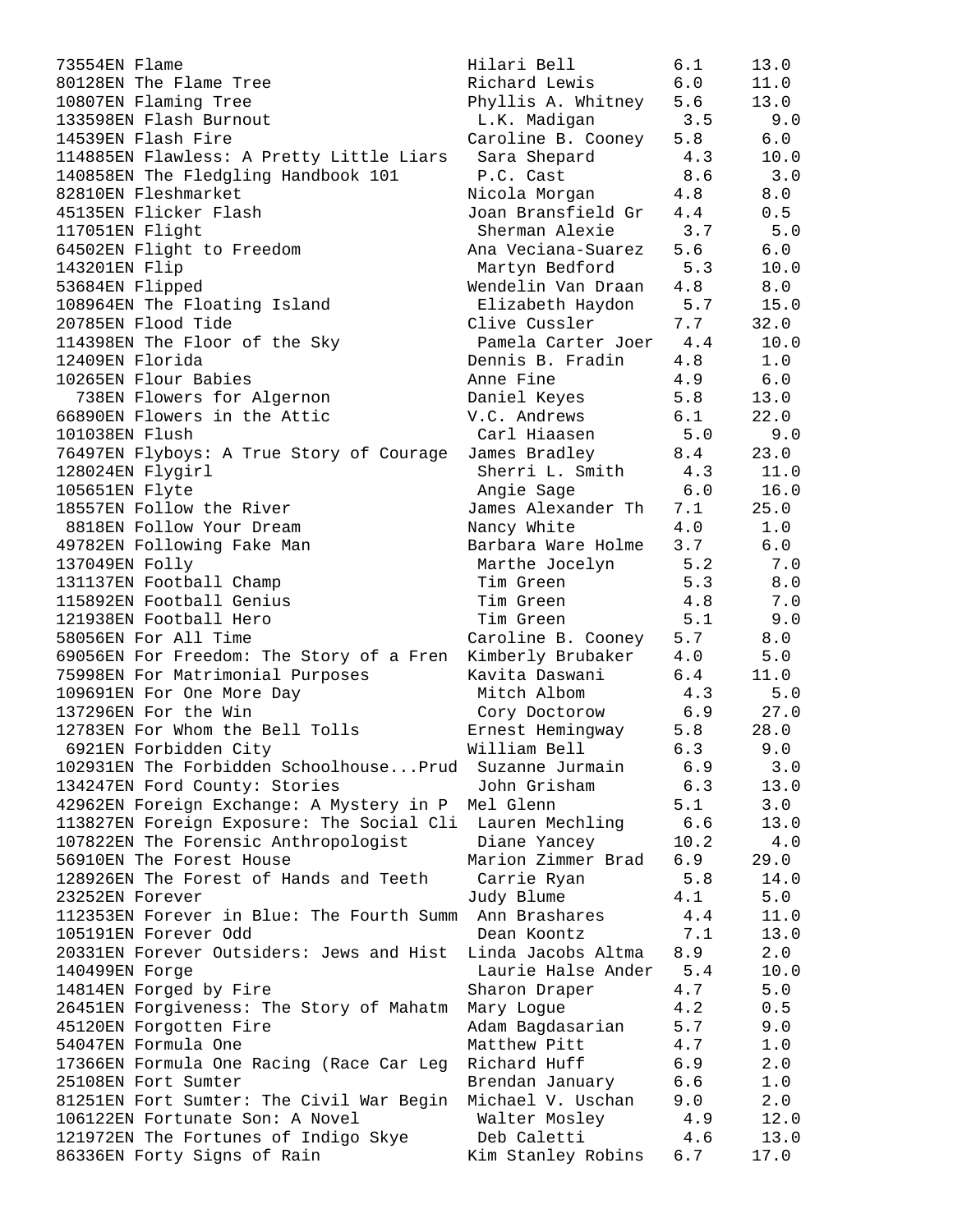102525EN The Forty-Third War 5364EN Forward Pass 52014EN Forward the Foundation 117184EN Fossil Fuels 918EN The Fossil  $67683EN F$ ossils 34517EN Foster's War 121302EN Found 50406EN Foundation 34782EN Foundation and Empire 34783EN Foundation's Edge 60730EN The Founders of Famous Food Comp 49821EN Founding Brothers: The Revolutio 12784EN The Fountainhead 27079EN Fountains of Life: The Story of 69432EN Four Blind Mice 118078EN Four Days to Glory: Wrestling wi 76925EN Four Past Midnight 58893EN Four Perfect Pebbles: A Holocaus 78112EN Four Spirits 69684EN The Four-Story Mistake 87032EN Four to Score 60711EN Four to the Pole: The American W 131609EN Fourth Comings 150779EN The Fourth Stall Part II 143085EN The Fourth Stall 70078EN Foxfire: Confessions of a Girl G 8566EN The Foxman 84573EN Foxmask 130993EN Fragile Eternity 109790EN Fragile Things: Short Fictions a 46987EN Francis Marion: The Swamp Fox 56211EN Francis Marion: The Swamp Fox of 8336EN Francisco Goya (Hispanics of Ach 533EN Frankenstein 121200EN Franklin D. Roosevelt 64577EN Franklin D. Roosevelt: From New 66971EN Franklin D. Roosevelt (President 69756EN Franklin D. Roosevelt (President 127056EN Franklin D. Roosevelt (President 105259EN Franklin Delano Roosevelt: The N 69757EN Franklin Pierce (Presidents) 127057EN Franklin Pierce (Presidents of t 138163EN The Freak Observer 5331EN Freak the Mighty/The Mighty 73465EN Freaky Green Eyes 55875EN Frederick Douglass: Abolitionist 133719EN Frederick Douglass: Abolitionist 8305EN Frederick Douglass (Black Americ 67131EN Frederick Douglass (Heroes and V 85201EN Frederick Douglass: Slave, Write 14766EN Free Fall 63673EN A Free Man of Color 59165EN Free Radical 16065EN Free Speech: From Newspapers to 141100EN Freedom 58057EN Freedom Beyond the Sea 29996EN Freedom Crossing 69200EN Freedom in the Family... Memoir  $\circ$ 8468EN Freedom's Children: Young...Acti Ellen Levine 6.3 8.0

| Louise Moeri       | 5.8          | 9.0          |
|--------------------|--------------|--------------|
| Thomas J. Dygard   | 6.4          | 7.0          |
| Isaac Asimov       | 6.0          | 19.0         |
|                    | 5.5          |              |
| Andrew Solway      |              | 1.0          |
| David Brookover    | 5.8          | 2.0          |
| Trudi Strain Truei | 7.8          | $1.0$        |
| Carolyn Reeder     | 5.9          | 9.0          |
|                    |              |              |
| Margaret Peterson  | 5.0          | 9.0          |
| Isaac Asimov       | 6.4          | 11.0         |
| Isaac Asimov       | 6.4          | 12.0         |
| Isaac Asimov       | $6.8$        | 22.0         |
|                    |              |              |
| Barbara Kramer     | 6.8          | 3.0          |
| Joseph J. Ellis    | 12.8         | 22.0         |
| Ayn Rand           | 7.0          | 53.0         |
| Elizabeth Tayntor  | 7.2          | $1\,.$ $0\,$ |
|                    |              |              |
| James Patterson    | 4.6          | 11.0         |
| Mark Kreidler      | 7.9          | 15.0         |
| Stephen King       | 5.9          | 46.0         |
| Lila Perl          | 7.3          | 4.0          |
|                    |              |              |
| Sena Jeter Naslund | 5.3          | 26.0         |
| Elizabeth Enright  | 5.7          | 7.0          |
| Janet Evanovich    | 4.0          | 11.0         |
|                    | 6.7          |              |
| Loewen/Bancroft    |              | 3.0          |
| Megan McCafferty   | 6.2          | 15.0         |
| Chris Rylander     | 5.6          | 9.0          |
| Chris Rylander     | 5.1          | 11.0         |
|                    | 7.8          | 17.0         |
| Joyce Carol Oates  |              |              |
| Gary Paulsen       | 4.9          | 3.0          |
| Juliet Marillier   | 6.5          | 35.0         |
| Melissa Marr       | 4.8          | 13.0         |
|                    |              |              |
| Neil Gaiman        | 5.7          | 17.0         |
| Kay Cornelius      | 6.1          | $1.0\,$      |
| Louis P. Towles    | 8.6          | 2.0          |
| Martha Richardson  | 9.7          | 3.0          |
|                    |              |              |
| Mary Shelley       | 12.4         | 17.0         |
| Sue Vander Hook    | 7.3          | 3.0          |
| Adrian Gilbert     | 9.2          | 3.0          |
| Jeremy Roberts     | 8.4          | 3.0          |
|                    |              |              |
| Ron Knapp          | 6.3          | 1.0          |
| Melissa Maupin     | 5.9          | 1.0          |
| Brenda Haugen      | 7.2          | 2.0          |
| Jeff C. Young      | 7.5          | 1.0          |
|                    | 6.3          |              |
| Steven Ferry       |              | 1.0          |
| Blythe Woolston    | 5.0          | 7.0          |
| Rodman Philbrick   | 5.5          | $5.0$        |
| Joyce Carol Oates  | 5.0          | 7.0          |
|                    |              |              |
| Norma Jean Lutz    | 4.7          | 1.0          |
| Jim Whiting        | $6.4$        | 1.0          |
| Sharman Russell    | 8.7          | 3.0          |
| Diane Yancey       | 9.4          | 5.0          |
|                    |              |              |
| Brenda Haugen      | 6.5          | 2.0          |
| Joyce Sweeney      | 4.5          | 8.0          |
| Barbara Hambly     | 7.1          | 18.0         |
| Claire Rudolf Murp | $4\,\ldotp4$ | 6.0          |
|                    |              |              |
| Karen Zeinert      | 9.8          | 4.0          |
| Jonathan Franzen   | 7.2          | 36.0         |
| Lewin/Crawford     | 5.5          | 10.0         |
| Margaret Goff Clar | 4.6          | 5.0          |
|                    |              |              |
| Tananarive/Patrici | 8.1          | 29.0         |
| Fllen Levine       | F 3          | $R \cap$     |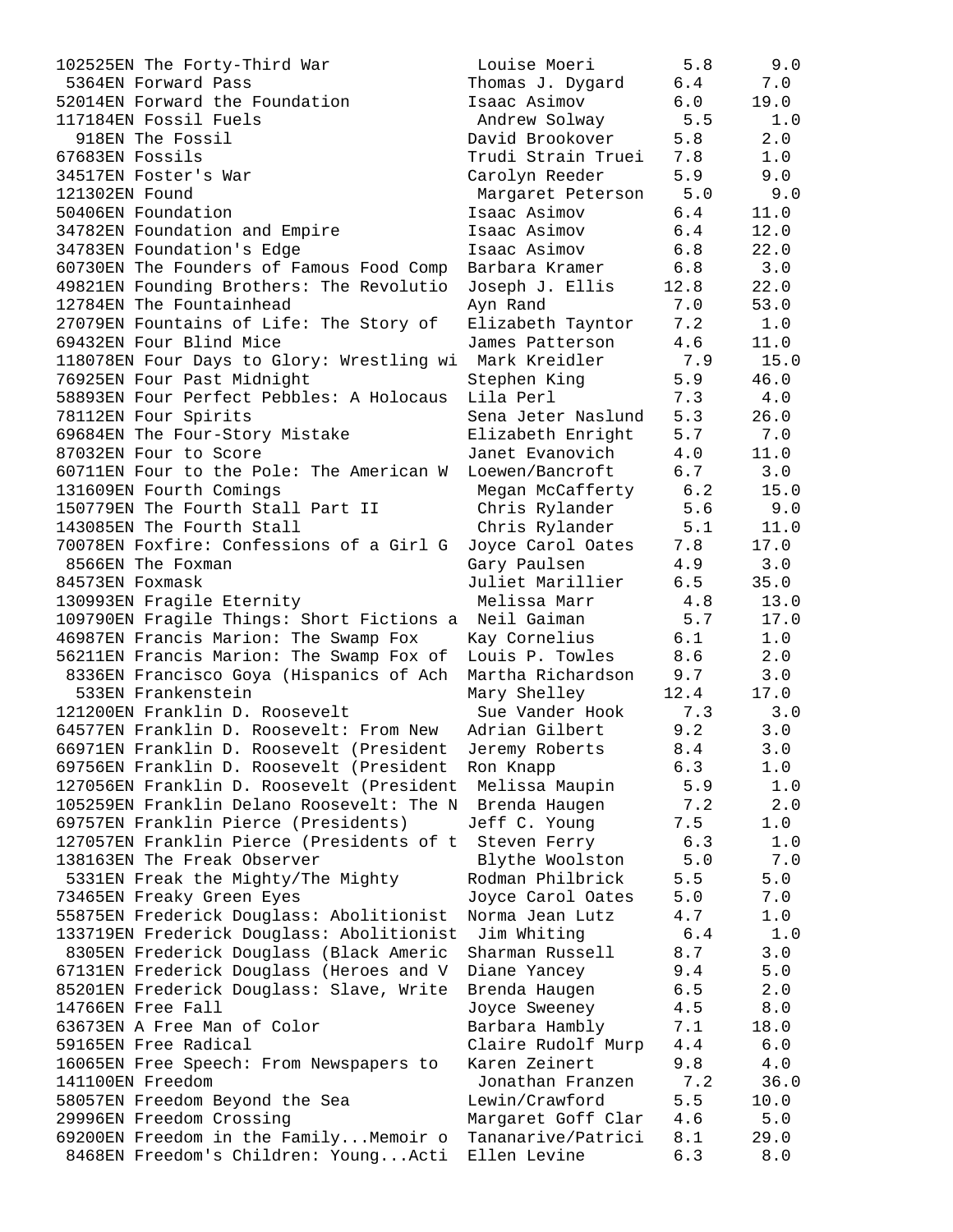21160EN Freedom's Gifts: A Juneteenth St Valerie Wesley 4.2 0.5 6668EN Freedom Songs Yvette Moore 4.6 6.0 120042EN Freedom Summer David Aretha 8.5 4.0 34983EN Freedom Train: The Story of Harr Dorothy Sterling 6.2 6.0 107528EN Freedom Walkers: The Story of th Russell Freedman 7.7 3.0 84184EN The French and Indian War: A Pri Carolyn Gard 7.9 2.0 75721EN The French and Indian War Andrew Santella 6.0 1.0 141311EN The Frenzy Francesca Lia Bloc 4.5 6.0 86850EN Fresh off the Boat Melissa de la Cruz 5.0 7.0 74358EN Frida Kahlo (Artists in Their Ti Jill A. Laidlaw 7.6 1.0 8337EN Frida Kahlo (Hispanics of Achiev Hedda Garza 8.4 4.0 133899EN Frida Kahlo: Mexican Artist Emma Carlson Berne 7.4 3.0 6037EN Friday Night Lights H.G. Bissinger 8.0 19.0 8658EN Fried Green Tomatoes at the Whis Fannie Flagg  $\hspace{1.5cm} 5.6 \hspace{1.5cm} 15.0$  364EN Friedrich Hans Peter Richter 4.7 5.0 5981EN The Friendly Persuasion Jessamyn West 6.1 12.0 25957EN The Friends Rosa Guy 5.0 7.0 143193EN Friends 'til the End ReShonda Tate Bill 4.3 5.0 106124EN The Friendship Test Elizabeth Noble 4.5 15.0 68474EN The Frog Princess E.D. Baker 4.8 7.0 60150EN From Barter to Bills: The Histor F.R. Robinson 5.8 1.0 4746EN From Coronado to Escalante: The John Miller Morris 8.8 3.0 43285EN From Potter's Field Patricia Cornwell 4.8 14.0 55931EN From the Corner of His Eye Dean Koontz 8.1 38.0 29EN From the Mixed-Up Files of Mrs. E.L. Konigsburg 4.7 5.0 59208EN From the Two Rivers: Part One of Robert Jordan 5.7 23.0 44142EN Frontier Home Raymond Bial 6.6 1.0 57108EN A Frost in the Night **Edith Baer** 7.4 9.0 122152EN Frostbite Richelle Mead 4.8 12.0 88919EN The Fugitive Factor Gordon Korman 5.1 4.0 149823EN Fugitives: Escape from Furnace Alexander Gordon S 6.5 13.0 64217EN Full Circle Cate Tiernan 5.4 8.0 80129EN The Full Cupboard of Life Alexander McCall S 6.4 10.0 102520EN Full Service Will Weaver 4.5 7.0 69057EN Full Tilt Neal Shusterman 5.0 7.0 130800EN Funny How Things Change Melissa Wyatt 4.4 7.0 76686EN Funny in Farsi: A Memoir of Grow Firoozeh Dumas 7.3 9.0 8107EN Further Chronicles of Avonlea L.M. Montgomery 6.1 10.0 10033EN Future Shock Alvin Toffler 11.6 30.0 86324EN "G" Is for Gumshoe Sue Grafton 5.4 13.0 8338EN Gabriel Garcia Marquez (Hispanic Sean Dolan 10.0 5.0 69117EN Gabriel's Story David Anthony Durh 6.8 16.0 46858EN The Gadget Paul Zindel 4.5 4.0 29628EN Galileo and the Universe (Scienc Steve Parker 6.8 0.5 40825EN Galileo Galilei: Inventor, Astro Michael White 8.8 2.0 14767EN Gallows Hill Lois Duncan 6.9 9.0 119931EN Game Walter Dean Myers 4.9 6.0 69025EN Game Day: My Life on and off the Jeter/Kiser 5.5 1.0 8764EN Gang War Paul Kropp 3.9 1.0 121459EN Garbage and Recycling Peggy J. Parks 5.5 1.0 74756EN Garden of Angels Lurlene McDaniel 4.9 8.0 34789EN The Garden of Rama Clarke/Lee 7.6 29.0 86052EN Gardens of the Moon Steven Erikson 5.5 31.0 131219EN Gatekeepers Robert Liparulo 4.0 7.0 47851EN Gateway to the Gods The K.A. Applegate  $4.8$  5.0 100011EN Gather Together in My Name Maya Angelou 5.2 8.0 44063EN Gathering Blue Lois Lowry 5.0 7.0 221EN A Gathering of Days Joan W. Blos 6.7 5.0 15838EN A Gathering of Old Men Ernest J. Gaines 4.4 9.0 134808EN The Gathering Storm Robert Jordan 5.5 46.0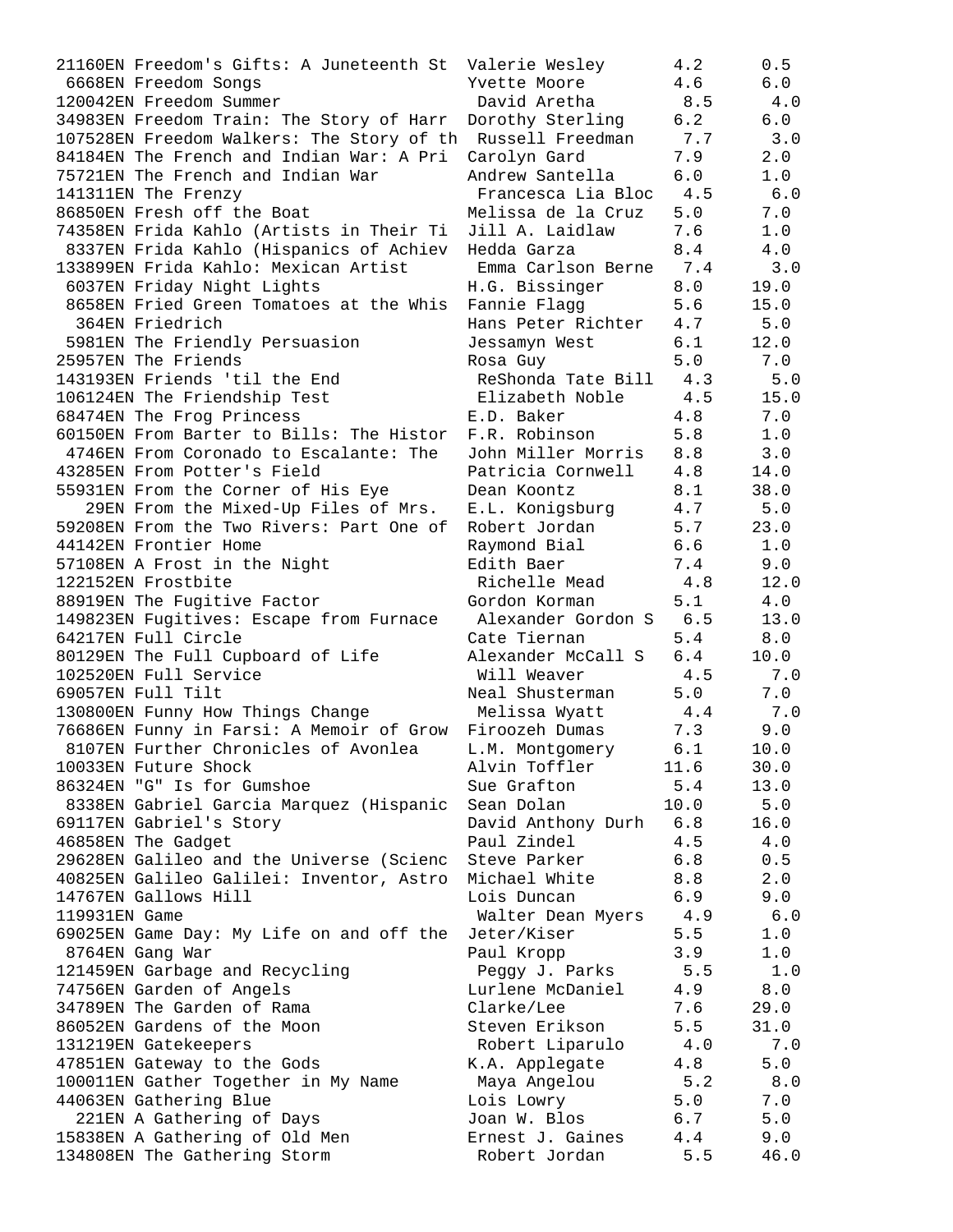$30EN$  Gay-Neck: The Story of a Pigeon 132507EN Geek Charming 57189EN Geeks: How Two Boys Rode the Int 10858EN Geis of the Gargoyle 139846EN The General 120005EN General Winston's Daughter 121939EN Generation Dead 116356EN Genesis Alpha 3936EN Genesis (Bible-NIV) 29349EN The Genesis Code 905EN Gengihs Khan and the Making of t 86358EN Genius: A Photobiography of Albe 16068EN Genocide: The Systematic Killing 8567EN Gentlehands 129940EN Gentlemen 55876EN George A. Custer (Famous Figures 36079EN George Armstrong Custer: Civil W 127058EN George Bush (Presidents of the U 60699EN George Eastman: Bringing Photogr 47539EN George Gershwin: American Compos 55877EN George Gordon Meade: Union Gener 4405EN George Lucas (A&E Biography) 51515EN George Lucas (People in the News 55878EN George McClellan: Union General 8348EN George Santayana (Hispanics of A 126915EN George W. Bush (Presidents of th 121201EN George Washington Carver 8303EN George Washington Carver (Black 29699EN George Washington Carver (Jr. Wo 112525EN George Washington Carver: Scient 46988EN George Washington: First U.S. Pr 69758EN George Washington (Presidents) 127059EN George Washington (Presidents of 75828EN George Washington, Spymaster...R 47014EN George Whitefield: Clergyman and 8369EN Georgia O'Keeffe 64317EN Georgie 117185EN Geothermal Energy 69759EN Gerald R. Ford (Presidents) 127060EN Gerald R. Ford (Presidents of th 76926EN Gerald's Game 116533EN Gerardus Mercator: Father of Mod 105856EN Geronimo 100272EN Geronimo: Apache Warrior 55879EN Geronimo (Famous Figures of the 10009EN Geronimo (North American Indians 72990EN Gertrude Elion: Nobel Prize Winn 8371EN Gertrude Stein (American Women o 119214EN Get Well Soon 129984EN Gettin' Hooked 69598EN Getting Away with Murder: The Tr 140807EN Getting Even 32742EN Getting Near to Baby 138289EN Getting Revenge on Lauren Wood 28991EN Gettysburg (Battlefields Across 68725EN Ghana (Modern World Nations) 43585EN Ghost Boy 20113EN Ghost Canoe 19784EN Ghost Girl 9634EN The Ghost in the Mirror 5.3 John Bellairs 5.3

| Dhan Gopal Mukerji                       | 6.5         | 6.0             |
|------------------------------------------|-------------|-----------------|
| Robin Palmer                             | 5.5         | 12.0            |
| Jon Katz                                 | 8.3         | 10.0            |
| Piers Anthony                            | 5.4         | 16.0            |
| Robert Muchamore                         | 7.1         | 14.0            |
| Sharon Shinn                             | 5.6         | 12.0            |
| Daniel Waters                            | 5.4         | 14.0            |
| Rune Michaels                            | 3.9         | 7.0             |
| NIV Student Editio                       | 5.9         | $6.0$           |
| John Case                                | 5.4<br>10.0 | 23.0<br>$0.5\,$ |
| Weatherford/OHS                          | 7.6         | 2.0             |
| Marfe Ferguson Del<br>Linda Jacobs Altma | 9.5         | 3.0             |
| M.E. Kerr                                | 5.0         | $6.0$           |
| Michael Northrop                         | 5.4         | 9.0             |
| Hal Marcovitz                            | 7.6         | 1.0             |
| Zachary Kent                             | 8.2         | 3.0             |
| Sandra Francis                           | 6.6         | 1.0             |
| Lynda Pflueger                           | 7.7         | 3.0             |
| Catherine Reef                           | 7.4         | 3.0             |
| Bruce Adelson                            | 7.5         | $1.0$           |
| Dana White                               | 7.4         | $4.0$           |
| Adam Woog                                | 8.7         | 5.0             |
| Brent Kelley                             | 7.7         | $1.0$           |
| David Carter                             | 8.9         | $4.0\,$         |
| Michael Burgan                           | 6.7         | 1.0             |
| Helga Schier                             | 8.9         | $3.0$           |
| Gene Adair                               | 9.8         | 4.0             |
| Lois P. Nicholson                        | 8.5         | $1.0$           |
| Michael Burgan                           | 7.2         | 2.0             |
| Tara Baukus Mello                        | 7.1         | $1.0$           |
| Stephen Feinstein                        | 7.4         | 1.0             |
| Ann Graham Gaines                        | 6.3         | 1.0             |
| Thomas B. Allen                          | 7.9         | $4.0\,$         |
| Susan Martins Mill                       | 5.8         | 1.0             |
| Michael Berry                            | 8.6         | 3.0             |
| Malachy Doyle                            | 3.8         | 3.0             |
| Nigel Saunders                           | 5.7         | 1.0             |
| Tim O'Shei                               | 7.6         | 1.0             |
| Sandra Francis                           | 6.6         | 1.0             |
| Stephen King                             | 6.9         | 21.0            |
| Ann Heinrichs                            | 6.8         | 2.0             |
| Joseph Bruchac                           | 5.8         | 13.0            |
| Brenda Haugen                            | 7.1         | 2.0             |
| William/Dorcas Tho                       | 6.8         | 1.0             |
| Melissa Schwarz                          | 7.8         | 5.0             |
| Jennifer MacBain                         | 8.3<br>8.2  | 2.0<br>4.0      |
| Ann LaFarge                              | 5.4         |                 |
| Julie Halpern<br>Nyomi Scott             | 5.5         | 8.0<br>8.0      |
| Chris Crowe                              | 8.7         | 5.0             |
| ReShonda Tate Bill                       | 4.3         | 5.0             |
| Audrey Couloumbis                        | 5.1         | 6.0             |
| Eileen Cook                              | 4.9         | 9.0             |
| Chris Hughes                             | 8.4         | 2.0             |
| Joseph/Esther Oppo                       | 8.4         | $4\,.$ $0\,$    |
| Iain Lawrence                            | 4.4         | 11.0            |
| Will Hobbs                               | 5.9         | 8.0             |
| Torey L. Hayden                          | 5.7         | 14.0            |
| John Bellairs                            | 53          | 6 N             |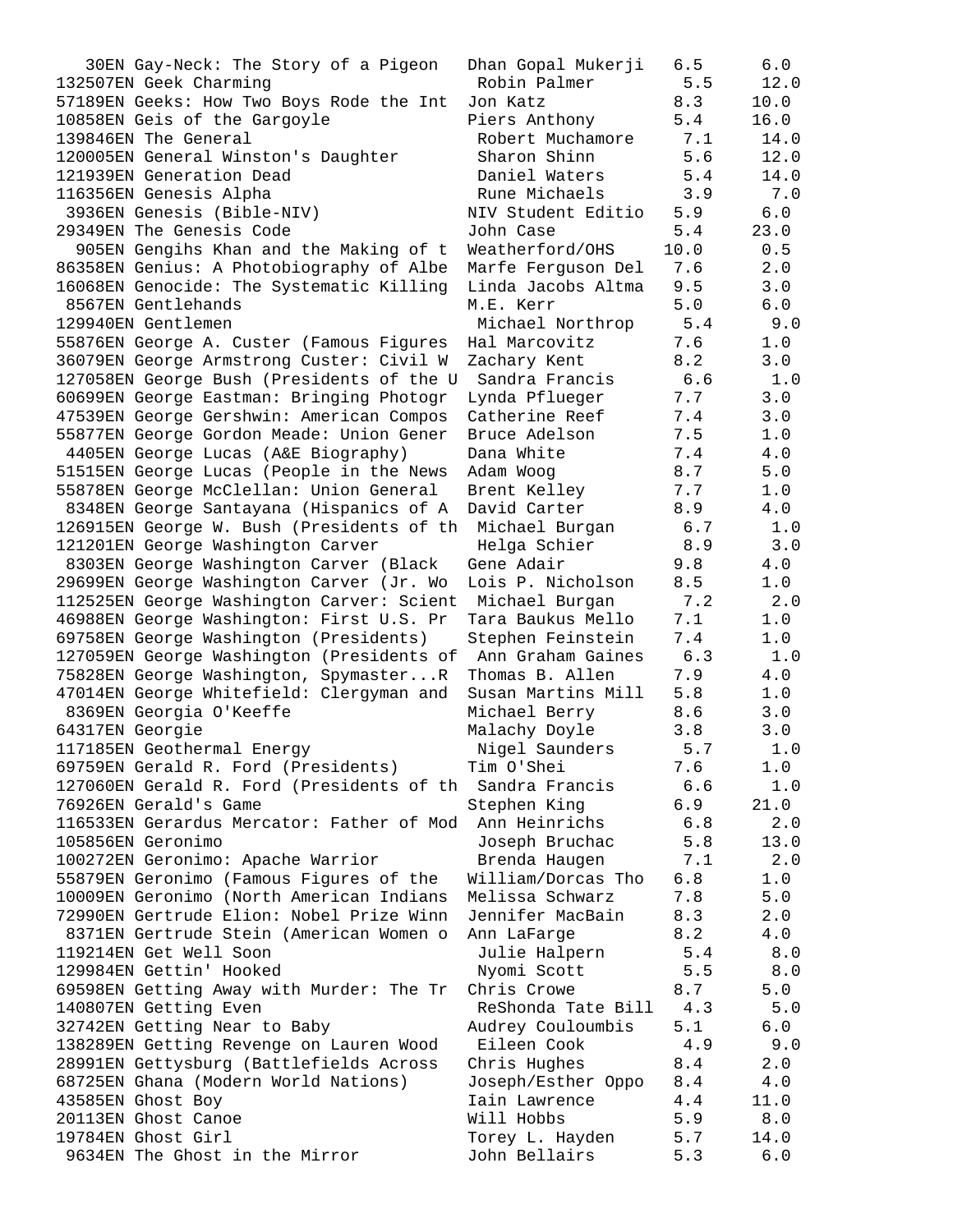| 126093EN Ghost Medicine                                   | Andrew Smith                     | 4.9        | 14.0        |
|-----------------------------------------------------------|----------------------------------|------------|-------------|
| 141447EN Ghost Ride                                       | Marina Cohen                     | 4.2        | 5.0         |
| 86219EN Ghost Soldiers World War II's                     | Hampton Sides                    | 9.1        | 21.0        |
| 8913EN Ghostly Gallery                                    | Alfred Hitchcock                 | 6.0        | 10.0        |
| 79435EN Ghosts                                            | Michael Martin                   | 5.0        | 0.5         |
| 57308EN Ghosts and Poltergeists (Unsolve                  | Graham Watkins                   | 7.5        | 1.0         |
| 5068EN Ghosts I Have Been                                 | Richard Peck                     | 5.7        | 9.0         |
| 123957EN The Ghosts of Kerfol                             | Deborah Noyes                    | 6.4        | 6.0         |
| 143455EN The Ghoul Next Door                              | Lisi Harrison                    | 4.5        | 7.0         |
| 739EN Giants in the Earth                                 | O.E. Rolvaag                     | 8.4        | 28.0        |
| 69660EN Gideon's Trumpet                                  | Anthony Lewis                    | 10.8       | 15.0        |
| 35971EN The Gift-Giver                                    | Joyce Hansen                     | 3.3        | 4.0         |
| 7913EN The Gift of the Magi                               | 0. Henry                         | 6.2        | 0.5         |
| 8620EN The Gift                                           | John Steinbeck                   | 5.9        | 2.0         |
| 83334EN The Gift                                          | Danielle Steel                   | 5.5        | 11.0        |
| 141560EN The Gift                                         | James Patterson                  | 5.2        | 9.0         |
| 80490EN Gifts                                             | Ursula K. Le Guin                | 5.6        | 9.0         |
| 105167EN Gil's All Fright Diner                           | A. Lee Martinez                  | 4.6        | 9.0         |
| 31EN Ginger Pye                                           | Eleanor Estes                    | 6.0        | 9.0         |
| 59166EN Gingerbread                                       | Rachel Cohn                      | 6.1        | 7.0         |
| 81218EN Girl, 15, Charming but Insane                     | Sue Limb                         | 5.1        | 8.0         |
| 140690EN A Girl, a Ghost, and the Hollywo Lizabeth Zindel |                                  | 4.5        | 10.0        |
| 115824EN Girl at Sea                                      | Maureen Johnson                  | 4.4        | 12.0        |
| 50151EN Girl in Blue                                      | Ann Rinaldi                      | 5.0        | 9.0         |
| 67937EN Girl in Hyacinth Blue                             | Susan Vreeland                   | 6.2        | 7.0         |
| 127338EN The Girl in the Green Sweater: A Krystyna Chiger |                                  | 6.8        | 15.0        |
| 36631EN Girl, Interrupted                                 | Susanna Kaysen                   | 5.4        | 5.0         |
| 15809EN A Girl Named Disaster                             | Nancy Farmer                     | 5.1        | 14.0        |
| 20703EN A Girl Named Summer                               | Julie Garwood                    | 4.7        | $5.0$       |
| 68826EN A Girl Named Zippy: Growing up S                  | Haven Kimmel                     | 6.1        | 12.0        |
| 141419EN The Girl Next Door                               | Selene Castrovilla               | 4.2        | 7.0         |
| 147890EN The Girl of Fire and Thorns                      | Rae Carson                       | 5.0        | 15.0        |
| 122797EN The Girl Who Could Fly                           | Victoria Forester                | 6.0        | 11.0        |
| 85875EN The Girl Who Invented Romance                     | Caroline B. Cooney 4.5           |            | 6.0         |
| 137418EN The Girl Who Kicked the Hornet's Stieg Larsson   |                                  | 6.2        | 33.0        |
| 30307EN The Girl Who Loved Tom Gordon                     | Stephen King                     | 6.4        | 10.0        |
| 5069EN The Girl Who Owned a City                          | O.T. Nelson                      | 4.7        | 7.0         |
| 79142EN The Girl Who Played Go                            | Shan Sa                          | 6.8        | 10.0        |
| 137224EN The Girl Who Played with Fire                    | Stieg Larsson                    | 6.2        | 30.0        |
| 927EN Girl with a Pearl Earring NEW                       | Tracy Chevalier                  | 5.4        | 11.0        |
| 18768EN The Girl with the Silver Eyes                     | Willo Davis Robert               | 5.3        | 7.0         |
| 113518EN Girlbomb: A Halfway Homeless Mem                 | Janice Erlbaum<br>Melissa Kantor | 5.0        | 13.0        |
| 129941EN Girlfriend Material<br>48673EN Girlhearts        |                                  | 5.4        | 9.0         |
| 109064EN The Girls: A Novel                               | Norma Fox Mazer<br>Lori Lansens  | 4.3<br>6.3 | 8.0<br>19.0 |
| 84371EN Girls in Pants: The Third Summer                  | Ann Brashares                    | 4.5        | 10.0        |
| 78778EN Girls on Film                                     |                                  | 4.4        |             |
| 41790EN The Girls                                         | Zoey Dean<br>Amy Goldman Koss    | 4.7        | 8.0<br>3.0  |
| 2550EN Girls Who Rocked the World                         | Amelie Welden                    | 8.1        | 5.0         |
| 47260EN Give a Boy a Gun                                  | Todd Strasser                    | 5.3        | 4.0         |
| 43786EN Give Me Liberty! The Story of th                  | Russell Freedman                 | 8.5        | 3.0         |
| 48970EN Give Me My Father's Body: The Li                  | Kenn Harper                      | 8.6        | 14.0        |
| 126809EN The Given Day                                    | Dennis Lehane                    | 5.2        | 32.0        |
| 8568EN The Giver                                          | Lois Lowry                       | 5.7        | 7.0         |
| 122316EN Giving up the Ghost                              | Sheri Sinykin                    | 3.8        | $6.0$       |
| 117052EN Glass                                            | Ellen Hopkins                    | 3.7        | 8.0         |
| 74760EN The Glass Café                                    | Gary Paulsen                     | 5.6        | 2.0         |
| 926EN Glass Castle: A Memoir NEW                          | Jeannette T Walls                | 5.9        | 12.0        |
| 128507EN Glass Houses: The Morganville Va Rachel Caine    |                                  | 4.3        | 11.0        |
| 5982EN The Glass Menagerie                                | Tennessee Williams               | 5.3        | 3.0         |
|                                                           |                                  |            |             |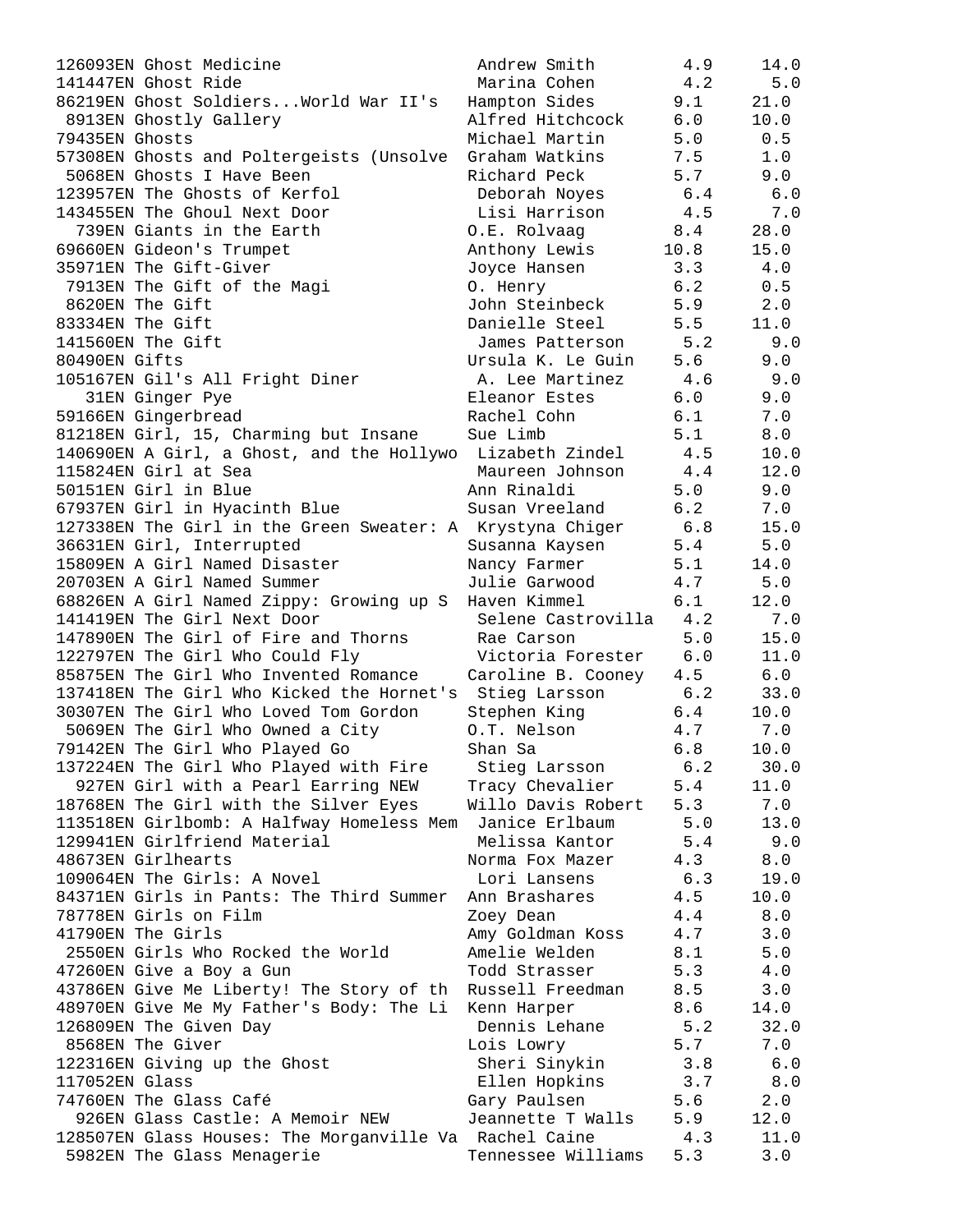| 135671EN Glitter                                             | Babygirl Daniels   | 5.3 | 6.0     |
|--------------------------------------------------------------|--------------------|-----|---------|
| 8335EN Gloria Estefan (Hispanics of Ach                      | Rebecca Stefoff    | 8.2 | 4.0     |
| 105260EN Gloria Steinem: Champion of Wome Nancy Garhan Atteb |                    | 7.5 | 2.0     |
| 77820EN Glorious Appearing: The End of D                     | LaHaye/Jenkins     | 6.7 | 16.0    |
| 10943EN The Glory Field                                      | Walter Dean Myers  | 5.0 | 12.0    |
| 16747EN Glory Road                                           | Robert A. Heinlein | 6.0 | 13.0    |
| 21609EN Go and Come Back                                     | Joan Abelove       | 3.8 | 5.0     |
| 7108EN Go Ask Alice                                          | Anonymous          | 5.6 | 7.0     |
| 121111EN Go Big or Go Home                                   | Will Hobbs         | 4.7 | 6.0     |
| 56997EN Go Down, Moses                                       | William Faulkner   | 7.2 | 19.0    |
| 10034EN Go Tell It on the Mountain                           | James Baldwin      | 6.5 | 13.0    |
| 763EN The Goats                                              | Brock Cole         | 3.9 | 6.0     |
| 69394EN The Goblin Wood                                      | Hilari Bell        | 5.5 | 11.0    |
| 82094EN God Emperor of Dune                                  | Frank Herbert      | 5.8 | 22.0    |
| 59378EN Goddess of Yesterday                                 | Caroline B. Cooney | 5.1 | 11.0    |
| 78884EN Godless                                              | Pete Hautman       | 4.1 | 6.0     |
| 68772EN Gods and Generals: A Novel of th                     | Jeff Shaara        | 7.0 | 31.0    |
| 122074EN Gods of Manhattan                                   | Scott Mebus        | 4.5 | 12.0    |
| 56998EN Going After Cacciato                                 | Tim O'Brien        | 4.6 | 14.0    |
| 169EN Going Home                                             | Nicholasa Mohr     | 4.4 | 6.0     |
| 20076EN Going Solo                                           | Roald Dahl         | 6.1 | 9.0     |
| 59248EN Gold Unicorn                                         | Tanith Lee         | 4.3 | 6.0     |
| 104998EN Golden: A Retelling of "Rapunzel Cameron Dokey      |                    | 5.5 | 7.0     |
| 15085EN The Golden Compass                                   | Philip Pullman     | 7.1 | 19.0    |
| 20316EN The Golden Goblet                                    | Eloise Jarvis McGr | 6.3 | 11.0    |
| 127514EN Goldengrove                                         | Francine Prose     | 4.7 | 11.0    |
| 82165EN The Golem's Eye                                      | Jonathan Stroud    | 5.9 | 24.0    |
| 51420EN Golf (History of Sports)                             | Michael V. Uschan  | 8.7 | 4.0     |
| 62976EN Goliath                                              | Steve Alten        | 7.2 | 20.0    |
| 146327EN Goliath                                             | Scott Westerfeld   | 5.3 | 14.0    |
| 124168EN Gone                                                | Michael Grant      | 4.3 | 18.0    |
| 135748EN Gone                                                | Lisa McMann        | 3.6 | 5.0     |
| 534EN Gone with the Wind                                     | Margaret Mitchell  | 7.1 | 71.0    |
| 87328EN Good Brother, Bad BrotherEdwi                        | James Cross Giblin | 8.3 | 12.0    |
| 706EN The Good Earth                                         | Pearl S. Buck      | 6.8 | 19.0    |
| 48526EN The Good Fight: How World War II                     | Stephen E. Ambrose | 8.2 | 2.0     |
| 116033EN The Good Guy                                        | Dean Koontz        | 5.7 | 13.0    |
| 30833EN The Good Liar                                        | Gregory Maguire    | 5.1 | 3.0     |
| 75581EN Good Omens                                           | Neil Gaiman        | 5.8 | 17.0    |
| 5905EN Good Queen Bess: The Story of El                      | Diane Stanley      | 6.6 | $1.0\,$ |
| 134014EN The Good, the Fab and the Ugly                      | Rachel Maude       | 6.0 | 9.0     |
| 134250EN The Good Thief                                      | Hannah Tinti       | 5.4 | 14.0    |
| 12785EN Goodbye, Mr. Chips                                   | James Hilton       | 6.5 | 3.0     |
| 7137EN Goodbye, Vietnam                                      | Gloria Whelan      | 5.2 | 4.0     |
| 102584EN The Goodness Gene                                   | Sonia Levitin      | 4.8 | 12.0    |
| 73116EN The Goose Girl                                       | Shannon Hale       | 5.9 | 14.0    |
| 105432EN Gordon Parks: No Excuses                            | Ann Parr           | 3.8 | 0.5     |
| 54129EN The Gospel According to Larry                        | Janet Tashjian     | 5.6 | 5.0     |
| 67628EN Gossip Girl                                          | Cecily von Ziegesa | 5.2 | 8.0     |
| 74146EN Gossip Times Three                                   | Amy Goldman Koss   | 6.5 | 6.0     |
| 133599EN Goth Girl Rising                                    | Barry Lyga         | 4.0 | 11.0    |
| 79027EN Gothic! Ten Original Dark Tales                      | Deborah Noyes      | 5.4 | 7.0     |
| 6388EN Grace                                                 | Jill Paton Walsh   | 6.3 | 10.0    |
| 72991EN Grace Hopper: The First Woman to                     | Christy Marx       | 8.4 | 2.0     |
| 124842EN Graceling                                           | Kristin Cashore    | 5.3 | 18.0    |
| 42819EN The Graduation of Jake Moon                          | Barbara Park       | 4.5 | 4.0     |
| 106002EN Grand & Humble                                      | Brent Hartinger    | 4.3 | $6.0$   |
| 80774EN The Grand Tour, or, The Purloine                     | Patricia C. Wrede  | 6.2 | 18.0    |
| 16191EN Granny the Pag                                       | Nina Bawden        | 5.3 | 7.0     |
| 4673EN Grant Hill (Basketball Legends)                       | Daniel Bial        | 6.8 | 2.0     |
|                                                              |                    |     |         |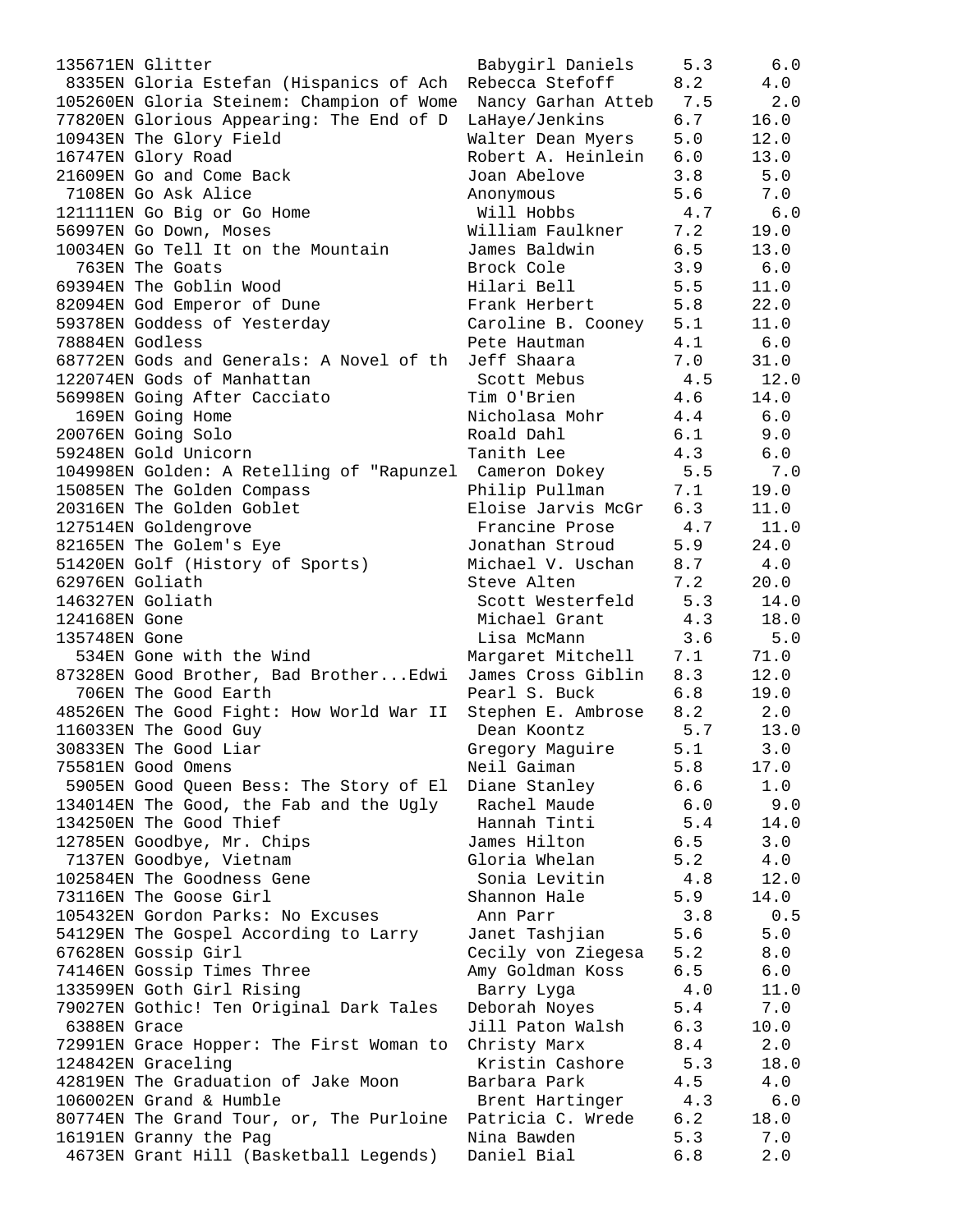| 5983EN The Grapes of Wrath                                      | John Steinbeck     | 4.9  | 25.0  |
|-----------------------------------------------------------------|--------------------|------|-------|
| 63684EN The Grass Dancer                                        | Susan Power        | 6.5  | 15.0  |
| 75512EN Grass for His Pillow                                    | Lian Hearn         | 6.3  | 15.0  |
| 25196EN A Grave Talent                                          | Laurie R. King     | 6.8  | 18.0  |
| 115174EN The Gravedigger's Daughter: A No                       | Joyce Carol Oates  | 6.0  | 30.0  |
| 125535EN The Graveyard Book                                     | Neil Gaiman        | 5.1  | 10.0  |
| 83002EN A Graveyard for Lunatics: Anothe                        | Ray Bradbury       | 4.3  | 12.0  |
| 146477EN The Gray Wolf Throne                                   | Cinda Williams Chi | 5.5  | 21.0  |
| 129495EN A Great and Sublime Fool: The St Peggy Caravantes      |                    | 8.3  | 6.0   |
| 75342EN A Great and Terrible Beauty                             | Libba Bray         | 5.1  | 14.0  |
| 16112EN The Great Depression in American                        | David K. Fremon    | 6.8  | 3.0   |
| 25145EN The Great Depression                                    | R. Conrad Stein    | 6.7  | 1.0   |
| 77232EN The Great Depression                                    | Cory Gunderson     | 6.7  | 1.0   |
| 50133EN The Great Depression                                    | Michael Burgan     | 6.3  | 0.5   |
| 103707EN The Great Depression                                   | R.G. Grant         | 10.0 | 2.0   |
|                                                                 | Charles Dickens    |      | 35.0  |
| 707EN Great Expectations (Unabridged)<br>14532EN The Great Fire |                    | 9.2  | 4.0   |
|                                                                 | Jim Murphy         | 7.6  |       |
| 708EN The Great Gatsby                                          | F. Scott Fitzgeral | 7.3  | 8.0   |
| 74761EN The Great God Pan                                       | Donna Jo Napoli    | 3.7  | 4.0   |
| 51863EN The Great Good Thing                                    | Roderick Townley   | 4.4  | 4.0   |
| 32812EN The Great Hunt                                          | Robert Jordan      | 5.5  | 40.0  |
| 16915EN The Great Redwall Feast                                 | Brian Jacques      | 4.9  | 0.5   |
| 55936EN The Great Santini                                       | Pat Conroy         | 6.2  | 28.0  |
| 59494EN The Great Ships                                         | Patrick O'Brien    | 6.4  | 1.0   |
| 80011EN Great Tales and Poems of Edgar A                        | Edgar Allen Poe    | 11.8 | 29.0  |
| 61178EN The Great Taos Bank Robbery and                         | Tony Hillerman     | 8.8  | 9.0   |
| 31308EN The Great Wall of China (Buildin                        | Tim McNeese        | 9.6  | 4.0   |
| 125937EN The Great Wide Sea                                     | M.H. Herlong       | 4.1  | 9.0   |
| 24910EN Greater Than Angels                                     | Carol Matas        | 4.3  | 5.0   |
| 31238EN The Greatest Generation                                 | Tom Brokaw         | 8.6  | 19.0  |
| 46859EN The Greatest: Muhammad Ali                              | Walter Dean Myers  | 7.8  | 6.0   |
| 66117EN Greece (Countries and Cultures)                         | Marc Tyler Noblema | 6.1  | 1.0   |
| 73573EN The Greek Americans                                     | Meg Greene         | 9.7  | 5.0   |
| 103549EN Greek Mythology                                        | Simone Payment     | 6.2  | 1.0   |
| 70432EN The Greeks (Strange Histories)                          | Fiona Macdonald    | 5.7  | 1.0   |
| 67494EN Green Angel                                             | Alice Hoffman      | 5.2  | 3.0   |
| 13514EN The Green Berets                                        | Tom Streissguth    | 6.4  | 0.5   |
| 69190EN Green Berets: The U.S. Army Spec                        | Jan Goldberg       | 7.4  | 2.0   |
| 470EN The Green Book                                            | Jill Paton Walsh   | 5.5  | 2.0   |
| 109556EN The Green Glass Sea                                    | Ellen Klages       | 4.6  | 10.0  |
| 19786EN Green Mansions                                          | W.H. Hudson        | 7.8  | 15.0  |
| 18933EN The Green Mile: Coffey on the Mi                        | Stephen King       | 5.3  | 4.0   |
| 18934EN The Green Mile: Coffey's Hands                          | Stephen King       | 5.7  | 3.0   |
| 18935EN The Green Mile: Night Journey                           | Stephen King       | 5.6  | 3.0   |
| 18936EN The Green Mile: The Bad Death of                        | Stephen King       | 5.5  | 3.0   |
| 18937EN The Green Mile: The Mouse on the                        | Stephen King       | 6.0  | 3.0   |
| 18938EN The Green Mile: The Two Dead Gir                        | Stephen King       | 5.9  | 3.0   |
| 136331EN Green Witch                                            | Alice Hoffman      | 4.7  | 3.0   |
| 130052EN Greener Grass                                          | Caroline Pignat    | 4.4  | 7.0   |
| 109014EN The Greenhouse Effect: Warming t                       | Darlene R. Stille  | 7.5  | 1.0   |
| 11466EN Greenwitch                                              | Susan Cooper       | 5.3  | 6.0   |
| 114627EN Gregor and the Code of Claw                            | Suzanne Collins    | 5.0  | 12.0  |
| 88381EN Gregor and the Curse of the Warm                        | Suzanne Collins    | 4.8  | 10.0  |
| 106347EN Gregor and the Marks of Secret                         | Suzanne Collins    | 5.0  | 9.0   |
| 82278EN Gregor and the Prophecy of Bane                         | Suzanne Collins    | 4.7  | 8.0   |
| 71754EN Gregor the Overlander                                   | Suzanne Collins    | 4.8  | 8.0   |
| 66937EN Grendel                                                 | John Gardner       | 5.9  | 6.0   |
| 33EN The Grey King                                              | Susan Cooper       | 6.2  | 9.0   |
| 114116EN Grief Girl: My True Story                              | Erin Vincent       | 4.2  | 10.0  |
| 81705EN The Grim Grotto                                         | Lemony Snicket     | 6.5  | $8.0$ |
|                                                                 |                    |      |       |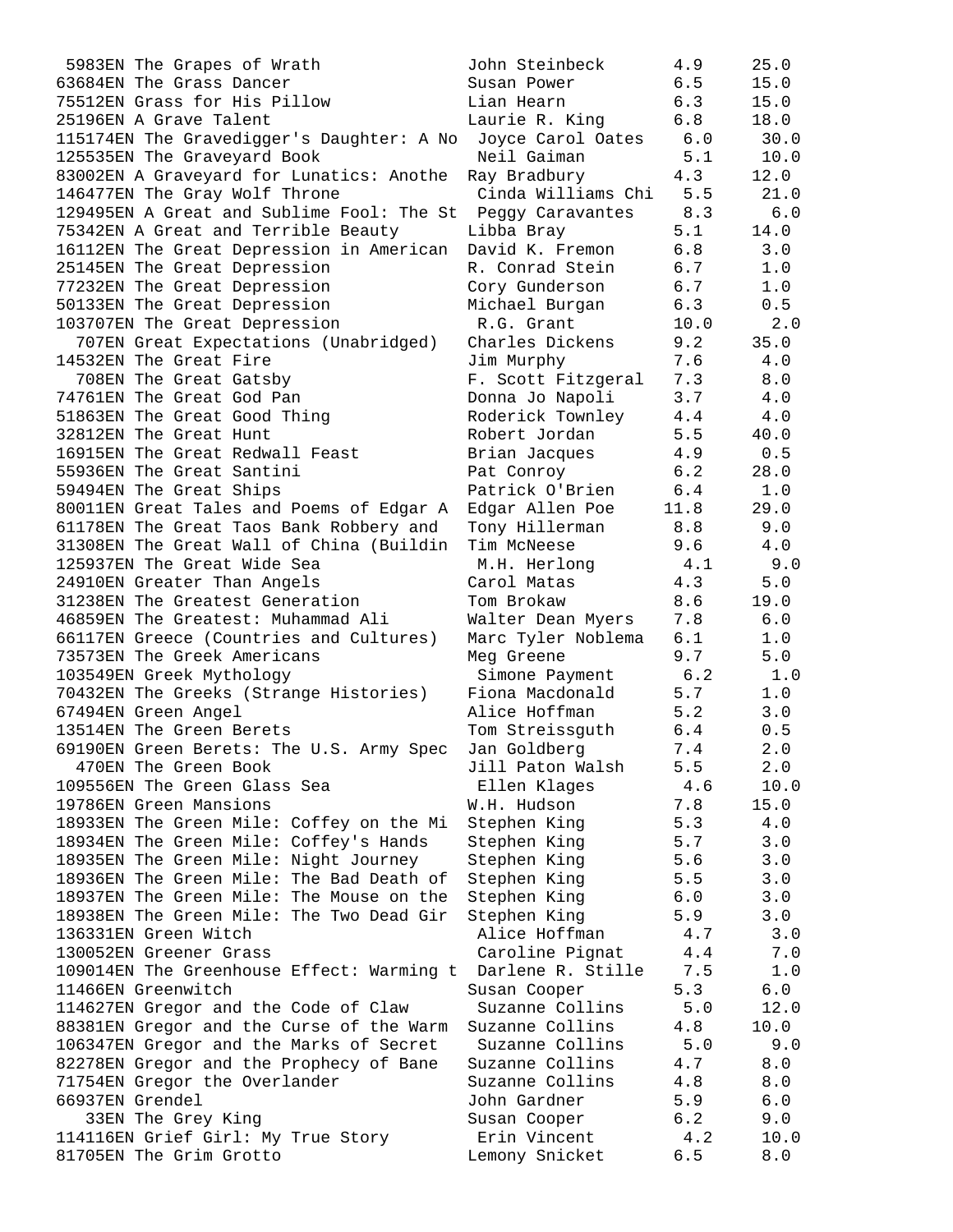76340EN Grim Tuesday Garth Nix 6.0 10.0 131308EN Gringolandia Lyn Miller-Lachman 4.5 10.0 105553EN The Grizzly Maze: Timothy Treadw Nick Jans 8.8 15.0 127061EN Grover Cleveland (Presidents of Ann Graham Gaines 6.0 1.0 68847EN Growing Up Russell Baker 6.9 15.0 64242EN Growing Up in a New World: 1607 Brandon Marie Mill 6.0 1.0 64244EN Growing Up in Revolution and the Brandon Marie Mill 5.8 1.0 105178EN Growing up in Slavery: Stories o Yuval Taylor 7.4 15.0 64245EN Growing Up in the Civil War: 186 Duane Damon 6.3 1.0 71214EN Growing Up True: Lessons from a Craig S. Barnes 6.0 11.0 60152EN Growing Up with Music: The Amazi Catherine Murphy 6.0 1.0 73930EN Growing Up X: A Memoir by the Da Shabazz/McLarin 6.7 11.0 135672EN Grown in Sixty Seconds Darrien Lee 4.8 5.0 126982EN Guardian Julius Lester 5.2 3.0 136280EN Guardian of the Dead Karen Healey 5.3 13.0 71434EN The Guardian Nicholas Sparks 5.1 19.0 29632EN Guglielmo Marconi and Radio (Sci Steve Parker 6.7 1.0 11699EN Guilty Pleasures Laurell K. Hamilto 4.0 13.0 78454EN Guitar Girl Sarra Manning 6.6 9.0 60186EN Gulliver's Travels Swift/Oeccoli 4.7 0.5 507EN Gulliver's Travels (Unabridged) Jonathan Swift 13.5 25.0 118226EN Gun Control Kekla Magoon 9.2 2.0 78148EN The Gun/Payback Paul Langan 4.7 3.0 68502EN The Gunslinger The Stephen King 5.3 8.0 80658EN Gutsy Girls: Young Women Who Dar Schwager/Schuerger 7.6 10.0 87588EN Guys Write for Guys Read Jon Scieszka 6.2 9.0 117053EN Gym Candy Carl Deuker 4.6 9.0 86325EN "H" Is for Homicide Sue Grafton 6.0 12.0 17816EN Habibi Naomi Shihab Nye 5.2 8.0 62616EN Hadrian: Consolidating the Empir Julian Morgan 8.6 2.0 133777EN Half Broke Horses: A True Life N Jeannette Walls 6.5 13.0 133720EN Halle Berry: Academy Award-Winni Kerrily Sapet 6.3 1.0 8226EN Halloween Party R.L. Stine 4.7 5.0 56490EN The Halloween Tree Ray Bradbury 4.7 4.0 10035EN Hamlet William Shakespear 10.5 7.0 34788EN The Hammer of God Arthur C. Clarke 8.6 8.0 63864EN The Han Dynasty (Lost Civilizati Myra Immell 10.2 6.0 60541EN Hana's Suitcase Karen Levine 5.0 2.0 47657EN A Hand Full of Stars Schami/Lesser 5.9 9.0 59209EN Handbook for Boys: A Novel Walter Dean Myers 4.9 5.0 130805EN Handle with Care Jodi Picoult 5.9 25.0 8109EN The Handmaid's Tale Margaret Atwood 5.4 14.0 112679EN Handwriting Evidence Michael Martin 5.4 0.5 14467EN Hang a Thousand Trees with Ribbo Ann Rinaldi 4.0 9.0 59978EN Hanging on to Max Margaret Bechard 3.3 5.0 46172EN Hangman's Curse Frank E. Peretti 5.0 8.0 4650EN Hank Aaron (Baseball Legends) James Tackach 6.3 2.0 65220EN Hannah's Garden Midora Snyder 5.4 10.0 20697EN Happy Birthday, Josefina! A Spri Valerie Tripp 4.3 1.0 28795EN Hard Ball Will Weaver 4.4 7.0 31582EN Hard Love Ellen Wittlinger 4.4 7.0 32474EN Hard Time Sara Paretsky 6.6 23.0 74316EN Hard Time Julian F. Thompson 6.5 10.0 50672EN Hard Times Charles Dickens 9.3 20.0 45869EN Harlem Walter Dean Myers 3.6 0.5 110256EN Harlem Hustle Janet McDonald 5.1 5.0 60743EN The Harlem Renaissance in Americ Ann Graham Gaines 8.4 3.0 114458EN Harlem Summer Walter Dean Myers 5.1 5.0 41468EN Harley, Like a Person Cat Bauer 3.7 9.0 10860EN Harpy Thyme Piers Anthony 5.4 16.0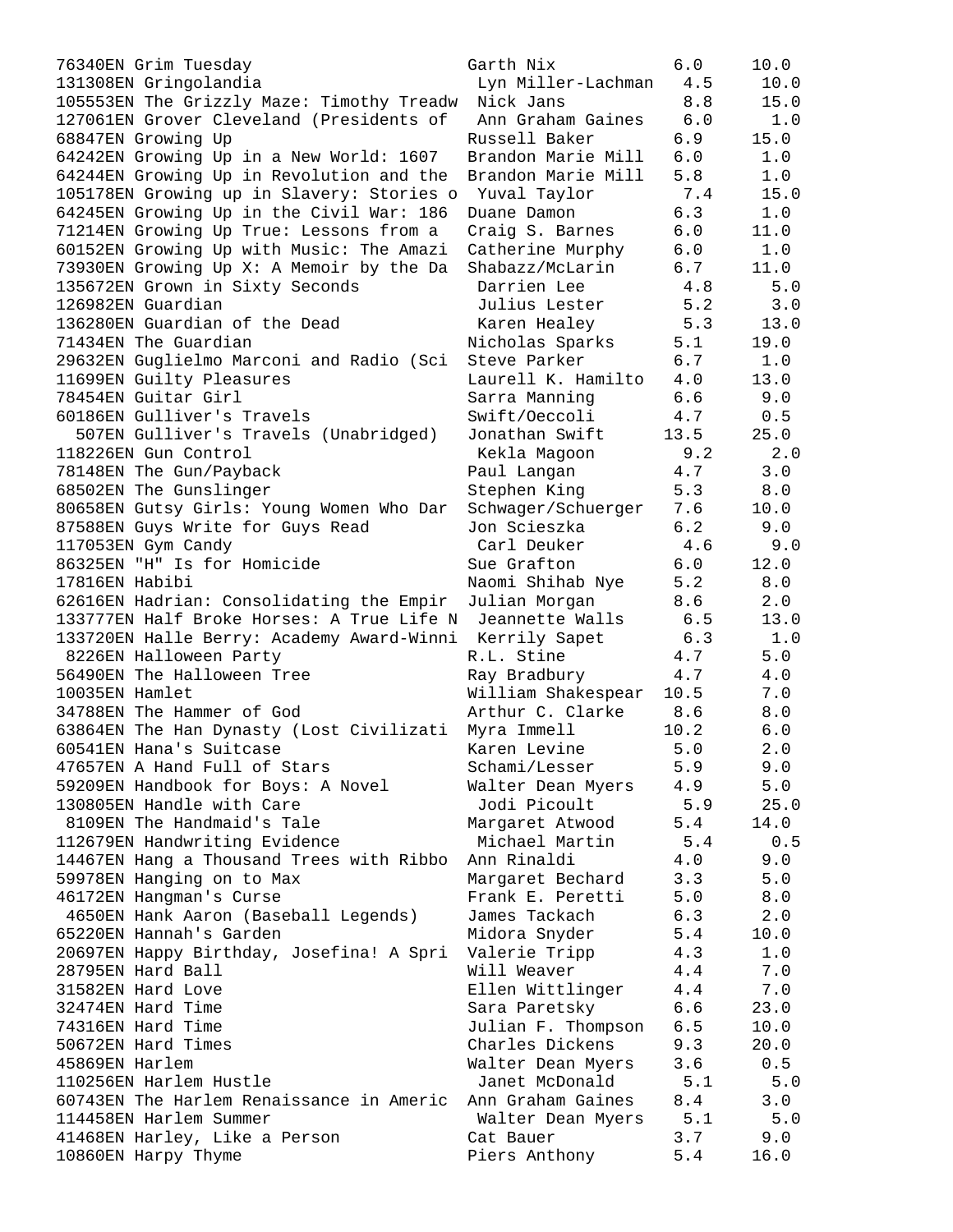8372EN Harriet Beecher Stowe (American Robert Jakoubek 9.2 4.0 85203EN Harriet Beecher Stowe: Author an Brenda Haugen 6.9 2.0 55880EN Harriet Beecher Stowe: Author of LeeAnne Gelletly 6.1 1.0 118234EN Harriet Tubman M.J. Cosson 6.8 2.0 104641EN Harriet Tubman and the Undergrou Dan Stearns 8.1 2.0 366EN Harriet Tubman: Conductor on the Ann Petry 6.6 9.0 55881EN Harriet Tubman: Leader of the Un Norma Jean Lutz 4.9 1.0 109699EN Harriet Tubman, Secret Agent: Ho Thomas B. Allen 8.0 4.0 5332EN Harris and Me Gary Paulsen 5.7 5.0 60700EN Harry Houdini: Escape Artist and Zachary Kent 6.9 3.0 32081EN Harry Potter and the Chamber of J.K. Rowling 6.7 14.0 116230EN Harry Potter and the Deathly Hal J.K. Rowling 6.9 34.0 40670EN Harry Potter and the Goblet of F J.K. Rowling 6.8 32.0 89154EN Harry Potter and the Half-Blood J.K. Rowling 7.2 29.0 69785EN Harry Potter and the Order of th J.K. Rowling 7.2 44.0 32082EN Harry Potter and the Prisoner of J.K. Rowling 6.7 18.0 26759EN Harry Potter and the Sorcerer's J.K. Rowling 5.5 12.0 66972EN Harry S. Truman (Presidential Le Caroline Evensen L 7.7 3.0 69760EN Harry S Truman (Presidents) Judy Alter 7.5 1.0 127062EN Harry S. Truman (Presidents of t Ann Graham Gaines 6.2 1.0 109686EN The Harsh Cry of the Heron Lian Hearn 7.2 30.0 32821EN Hart's Hope Orson Scott Card 6.2 16.0 45205EN Harvesting the Heart Jodi Picoult 6.1 25.0 78873EN A Hat Full of Sky Terry Pratchett 5.3 12.0 367EN Hatchet Gary Paulsen 5.7 7.0 70123EN Hatching Magic Ann Downer 7.2 9.0 50020EN Hate and Racist Groups: A Hot Is Linda Jacobs Altma 7.0 1.0 133077EN Hate List Jennifer Brown 4.9 13.0 29486EN Hate You Graham McNamee 3.9 4.0 123538EN Hatshepsut: Egypt's First Female Pamela Dell 7.9 3.0 69166EN Hatshepsut: The First Woman Phar Susanna Thomas 8.5 2.0 109096EN Hattie Big Sky Kirby Larson 4.4 10.0 49891EN Haunted Melinda Metz 4.6 6.0 67359EN Haunted: A Tale of the Mediator Meg Cabot 5.1 8.0 8914EN Haunted Houseful Alfred Hitchcock 5.9 10.0 139549EN The Haunted Jessica Verday 4.1 14.0 25061EN The Haunting and the Joan Lowery Nixon  $4.7$  7.0 123546EN The Haunting Lynne Ewing 5.2 6.0 134248EN Have a Little Faith: A True Stor Mitch Albom 4.9 7.0 27963EN Have Space Suit Will Travel Robert A. Heinlein 5.9 12.0 5333EN Haveli Suzanne Fisher Sta 6.7 12.0 10285EN Having Our Say Delany/Delany/Hear 5.9 9.0 85554EN Hawaii James A. Michener 8.2 83.0 62806EN Hawk: Occupation: Skateboarder Hawk/Mortimer 7.0 13.0 84069EN Hawkes Harbor S.E. Hinton 5.1 9.0 62870EN The Haymarket Square Riot Trial Bryna J. Fireside 8.5 4.0 7044EN The Haymeadow Gary Paulsen 5.4 6.0 63677EN He Sees You When You're Sleeping Mary/Carol Higgins 5.4 6.0 31899EN Head Above Water S.L. Rottman 3.8 9.0 81418EN Head Games Mariah Fredericks 3.4 7.0 117EN The Headless Cupid Zilpha Keatley Sny 5.3 8.0 107128EN Heart and Salsa Suzanne Nelson 5.2 7.0 740EN The Heart Is a Lonely Hunter Carson McCullers 6.3 19.0 137892EN The Heart Is Not a Size Beth Kephart 5.3 7.0 8571EN Heart of a Champion Carl Deuker 4.2 8.0 139383EN Heart of a Samurai Margi Preus 5.4 8.0 19884EN The Heart of a Woman Maya Angelou 5.6 15.0 8659EN Heart of Darkness Joseph Conrad 9.0 10.0 114031EN Heart of Glass: An A-List Novel Zoey Dean 4.9 10.0 77515EN Heartbeat Sharon Creech 5.0 2.0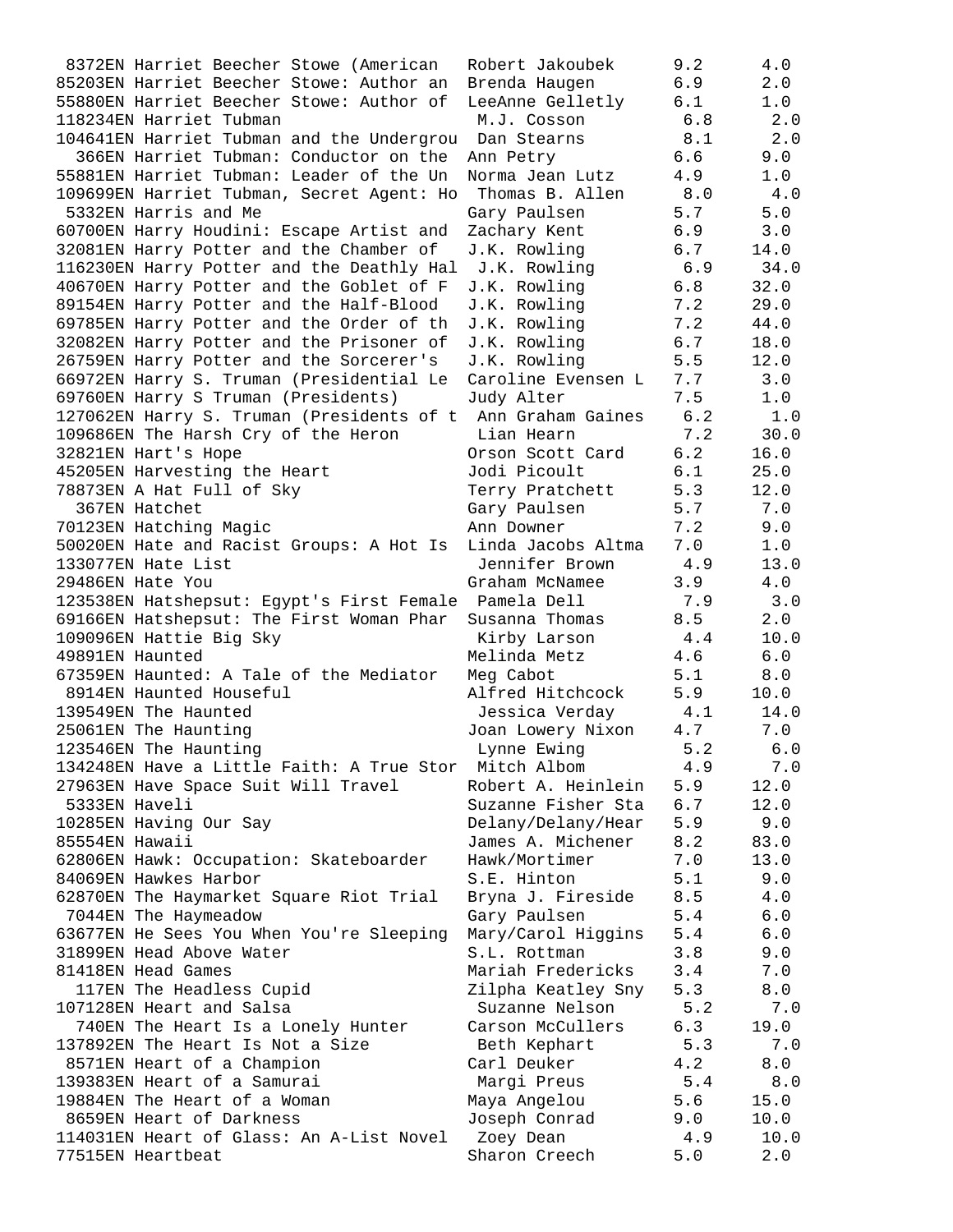| 74907EN A Heartbreaking Work of Staggeri                 | Dave Eggers        | 6.1  | 21.0  |
|----------------------------------------------------------|--------------------|------|-------|
| 32794EN Heartfire                                        | Orson Scott Card   | 5.6  | 16.0  |
| 135487EN Heartless: A Pretty Little Liars                | Sara Shepard       | 5.1  | 9.0   |
| 135185EN Hearts at Stake                                 | Alyxandra Harvey   | 4.5  | 8.0   |
| 118079EN Heartsick                                       | Chelsea Cain       | 4.5  | 14.0  |
| 40472EN Heat                                             | Francine Pascal    | 4.8  | 6.0   |
| 106285EN Heat                                            | Mike Lupica        | 5.3  | 9.0   |
| 133948EN Heath Ledger: Talented Actor                    | Stephanie Watson   | 7.8  | 2.0   |
| 27949EN Heaven                                           | Angela Johnson     | 4.7  | 3.0   |
| 10861EN Heaven Cent                                      | Piers Anthony      | 5.6  | 17.0  |
| 48329EN Heaven Eyes                                      | David Almond       | 3.4  | 5.0   |
| 101653EN Heavy Metal and You                             | Christopher Krovat | 4.4  | $6.0$ |
| 62559EN Heir Apparent                                    | Vivian Vande Velde | 5.6  | 11.0  |
| 136305EN Heist Society                                   | Ally Carter        | 5.5  | 9.0   |
| 8360EN Helen Hayes (American Women of A                  | Mary Kittredge     | 7.7  | 4.0   |
| 8363EN Helen Keller (American Women of                   | Dennis Wepman      | 7.7  | 3.0   |
| 134385EN Hell's Heroes                                   | Darren Shan        | 5.2  | 8.0   |
| 110181EN Hellbent                                        | Anthony McGowan    | 5.8  | 11.0  |
| 6518EN Hello, Mallory                                    | Ann M. Martin      | 3.7  | 3.0   |
|                                                          | Eth Clifford       | 4.0  | 2.0   |
| 472EN Help! I'm a Prisoner in the Libr                   |                    |      |       |
| 135979EN The Help                                        | Kathryn Stockett   | 4.4  | 23.0  |
| 60153EN Helping Hands: Wildlife Rehabili                 | J.P. Marsh         | 5.8  | 0.5   |
| 69876EN Hemophilia                                       | Beverly Britton    | 10.6 | 4.0   |
| 74360EN Henri Matisse (Artists in Their                  | Jude Welton        | 7.9  | 1.0   |
| 70848EN Henry Clay: From "War Hawk" to t                 | Alison Davis Tibbi | 7.8  | 3.0   |
| 104254EN Henry David ThoreauNaturalist                   | Steven P. Olson    | 8.7  | 2.0   |
| 60701EN Henry Ford: Building Cars for Ev                 | Pat McCarthy       | 7.5  | 4.0   |
| 62655EN Henry Hudson: English Explorer o                 | Josepha Sherman    | 7.9  | 2.0   |
| 74361EN Henry Moore (Artists in Their Ti                 | Sally O'Reilly     | 7.9  | $1.0$ |
| 47540EN Henry Wadsworth Longfellow: Amer                 | Bonnie Lukes       | 7.8  | 4.0   |
| 104255EN Henry Wadsworth Longfellow: Amer                | Meghan Fitzmaurice | 9.2  | 3.0   |
| 63860EN Hepatitis                                        | Barbara Sheen      | 10.5 | 4.0   |
| 100554EN Hepatitis                                       | Aileen Gallagher   | 8.7  | 1.0   |
| 43260EN Her Father's Daughter                            | Mollie Poupeney    | 4.8  | 8.0   |
| 87429EN Herbert Hoover: America's 31st P                 | Martha E. Kendall  | 8.4  | 2.0   |
| 69761EN Herbert Hoover (Presidents)                      | David A.Y.O. Chang | 7.2  | 1.0   |
| 127063EN Herbert Hoover (Presidents of th Gerry Souter   |                    | 6.1  | 1.0   |
| 83233EN Here in Harlem: Poems in Many Vo                 | Walter Dean Myers  | 5.9  | 1.0   |
| 124690EN Here Lies Arthur                                | Philip Reeve       | 5.6  | 11.0  |
| 106411EN Here Lies the Librarian                         | Richard Peck       | 5.1  | 4.0   |
| 105948EN Here's Looking at Me: How Artist Bob Raczka     |                    | 5.7  | 0.5   |
| 82163EN Here Today                                       | Ann M. Martin      | 4.9  | 9.0   |
| 126302EN The Heretic's Daughter                          | Kathleen Kent      | 6.8  | 17.0  |
| 79165EN Heretics of Dune                                 | Frank Herbert      | 6.2  | 26.0  |
| 4747EN Hernando de Soto and the Explore Sylvia Whitman   |                    | 9.7  | 5.0   |
| 20114EN Hero                                             | S.L. Rottman       | 4.4  | 7.0   |
| 41459EN A Hero Ain't Nothin' but a Sandw Alice Childress |                    | 5.6  | 5.0   |
| 227EN The Hero and the Crown                             | Robin McKinley     | 7.0  | 15.0  |
| 109539EN Hero Girls                                      | Annie Buckley      | 4.8  | 0.5   |
| 61392EN The Hero                                         | Ron Woods          | 5.1  | 8.0   |
| 28548EN Heroes                                           | Robert Cormier     | 5.9  | 4.0   |
| 88487EN Heroes Don't Run: A Novel of the                 | Harry Mazer        | 4.0  | 3.0   |
| 105276EN Heroes of Baseball: The Men Who                 | Robert Lipsyte     | 7.4  | 4.0   |
| 66687EN Heroes of the Holocaust                          | Susan Glick        | 8.8  | 5.0   |
| 114513EN Heroes of the Holocaust: True St Allan Zullo    |                    | 6.2  | 6.0   |
| 129417EN Heroes of the Valley                            | Jonathan Stroud    | 5.6  | 17.0  |
| 86976EN Heroin                                           | Susan Elliot-Wrigh | 9.2  | 3.0   |
| 46945EN Heroin and Your Veins: The Incre Allan B. Cobb   |                    | 8.3  | 1.0   |
| 100863EN Heroin=Busted!                                  | Holly Hager        | 6.4  | 2.0   |
|                                                          |                    |      |       |
| 135901EN Hex Hall                                        | Rachel Hawkins     | 5.2  | 10.0  |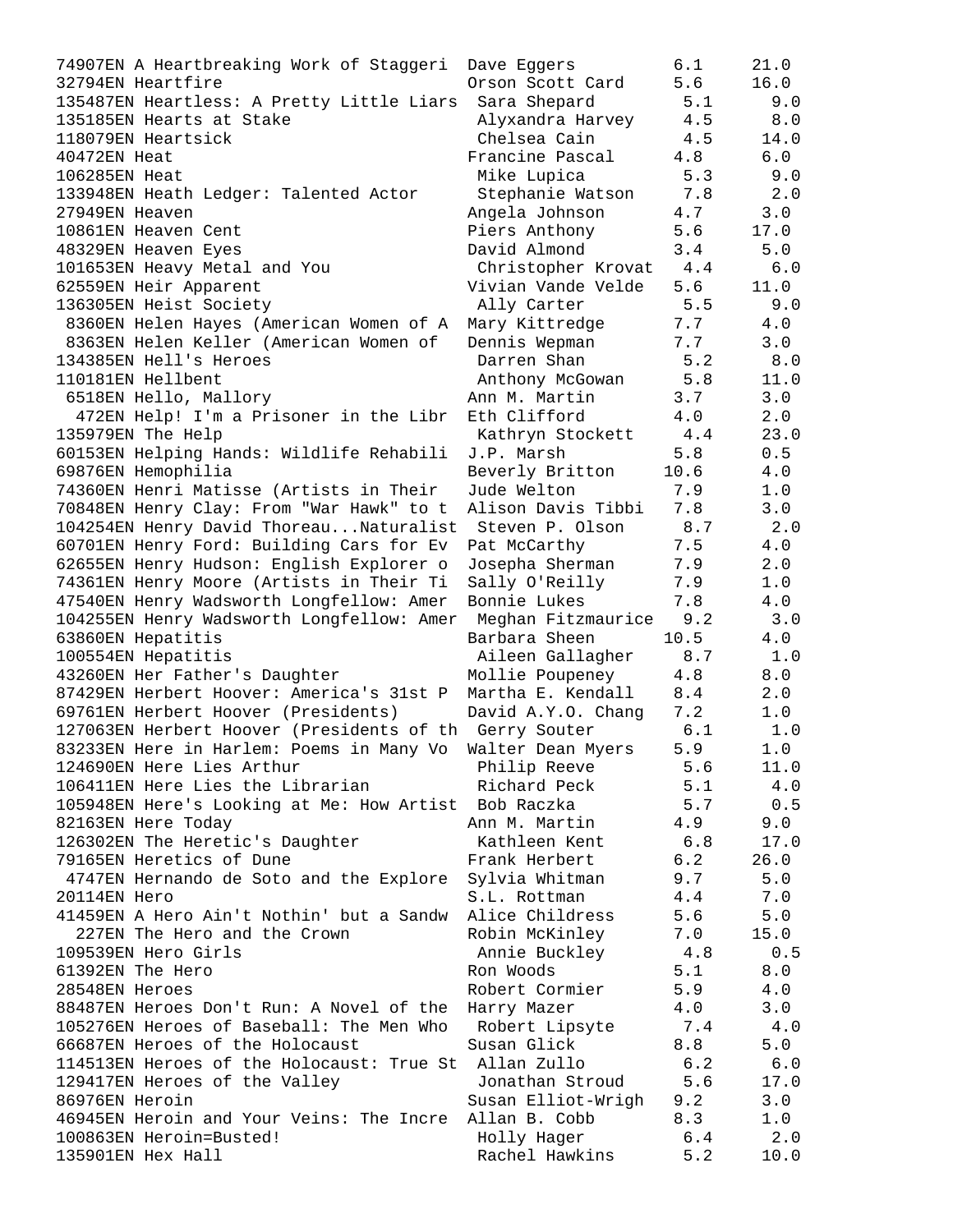11119EN The Hidden Children Howard Greenfeld 6.7 5.0 144389EN The Hidden Coronet Catherine Fisher 4.2 8.0 103775EN The Hidden Diary of Marie Antoin Carolly Erickson 6.5 16.0 45470EN Hidden Jewel V.C. Andrews 5.0 16.0 146424EN The Hidden Jessica Verday 3.7 11.0 741EN The Hiding Place Corrie TenBoom 6.4 13.0 19950EN Hiding to Survive: Stories of Je Maxine B. Rosenber 5.9 6.0 85248EN High Country Nevada Barr 6.4 14.0 42776EN High Crimes Joseph Finder 5.2 13.0 45544EN High Exposure: An Enduring Passi David Breashears 7.7 18.0 87034EN High Five: A Stephanie Plum Nove Janet Evanovich 3.9 11.0 67225EN High Heat Carl Deuker 4.2 10.0 37EN The High King Lloyd Alexander 6.1 11.0 110101EN The Higher Power of Lucky Susan Patron 5.9 5.0 104781EN The Highest Tide: A Novel Jim Lynch 6.7 12.0 129064EN Highway to Hell Rosemary Clement-M 5.0 13.0 14726EN Hillary Rodham Clinton: Activist T.J. Stacey 6.5 3.0 133900EN Hillary Rodham Clinton: Historic Valerie Bodden 8.6 3.0 31421EN Hindenburg 1937 Cameron Dokey 5.5 7.0 106047EN Hip-Hop High School Alan Lawrence Sito 4.7 10.0 10036EN Hiroshima John Hersey 8.4 9.0 80394EN Hiroshima: The Story of the Firs Clive A. Lawton 8.6 2.0 122674EN His Majesty's Dragon Naomi Novik 8.1 18.0 88695EN The Historian: A Novel Elizabeth Kostova 7.3 42.0 67466EN A Historical Atlas of Iraq Larissa Phillips 8.9 2.0 89252EN A History of Free Blacks in Amer Stuart A. Kallen 10.0 5.0 60668EN The History of Tom Jones, a Foun Henry Fielding 13.8 82.0 65274EN Hit and Run Mark Delaney 5.4 9.0 107303EN Hit the Road Caroline B. Cooney 5.3 7.0 7109EN The Hitchhiker's Guide to the Ga Douglas Adams 6.6 8.0 42996EN Hitler and the Nazis (World War William W. Lace 9.3 6.0 68982EN Hitler's Daughter Jackie French 4.3 3.0 87191EN Hitler Youth: Growing Up in Hitl Susan Campbell Bar 7.8 6.0 30586EN The Hitler Youth: Marching Towar Alexa Dvorson 7.3 1.0 38EN Hitty: Her First Hundred Years Rachel Field 7.1 11.0 511EN The Hobbit J.R.R. Tolkien 6.6 16.0 51421EN Hockey (History of Sports) John F. Wukovits 9.2 4.0 132847EN Hold Still Nina LaCour 4.8 10.0 122144EN Hold Tight Harlan Coben 3.9 14.0 59167EN Hole in My Life **1988 Cantos** Jack Gantos 5.7 5.7 5.0 54638EN A Hole in the World Sid Hite 6.0 5.0 28081EN Holes Louis Sachar 4.6 7.0 32437EN The Hollow Hills (Arthurian Saga Mary Stewart 6.2 25.0 134208EN The Hollow Jessica Verday 5.2 17.0 128169EN Hollywood Royalty: An A-List Nov Zoey Dean 6.1 9.0 21069EN The Holocaust Ghettos Linda Jacobs Altma 8.6 4.0 21070EN The Holocaust Heroes David K. Fremon 6.4 4.0 30782EN The Holocaust, Hitler, and Nazi Linda Jacobs Altma 8.0 3.0 21071EN The Holocaust Overview Ann Byers 9.3 4.0 31442EN Holocaust Rescuers: Ten Stories Darryl Lyman 7.9 3.0 21072EN The Holocaust Survivors Tabatha Yeatts 9.2 4.0 71716EN The Holocaust Pat Levy 8.5 2.0 765EN Home Before Dark Sue Ellen Bridgers 6.0 7.0 34019EN Home Before Dark Ian Beck 2.3 0.5 118014EN Home of the Brave **East Communist Contract Applegat** 3.5 3.0 78187EN Homebody Orson Scott Card 5.0 16.0 114779EN Homeboyz Alan Lawrence Sito 5.5 9.0 368EN Homecoming Cynthia Voigt 4.4 16.0 129780EN Homecoming Queen Melody Carlson 4.4 7.0 40630EN Homeless Laurie Halse Ander 4.0 3.0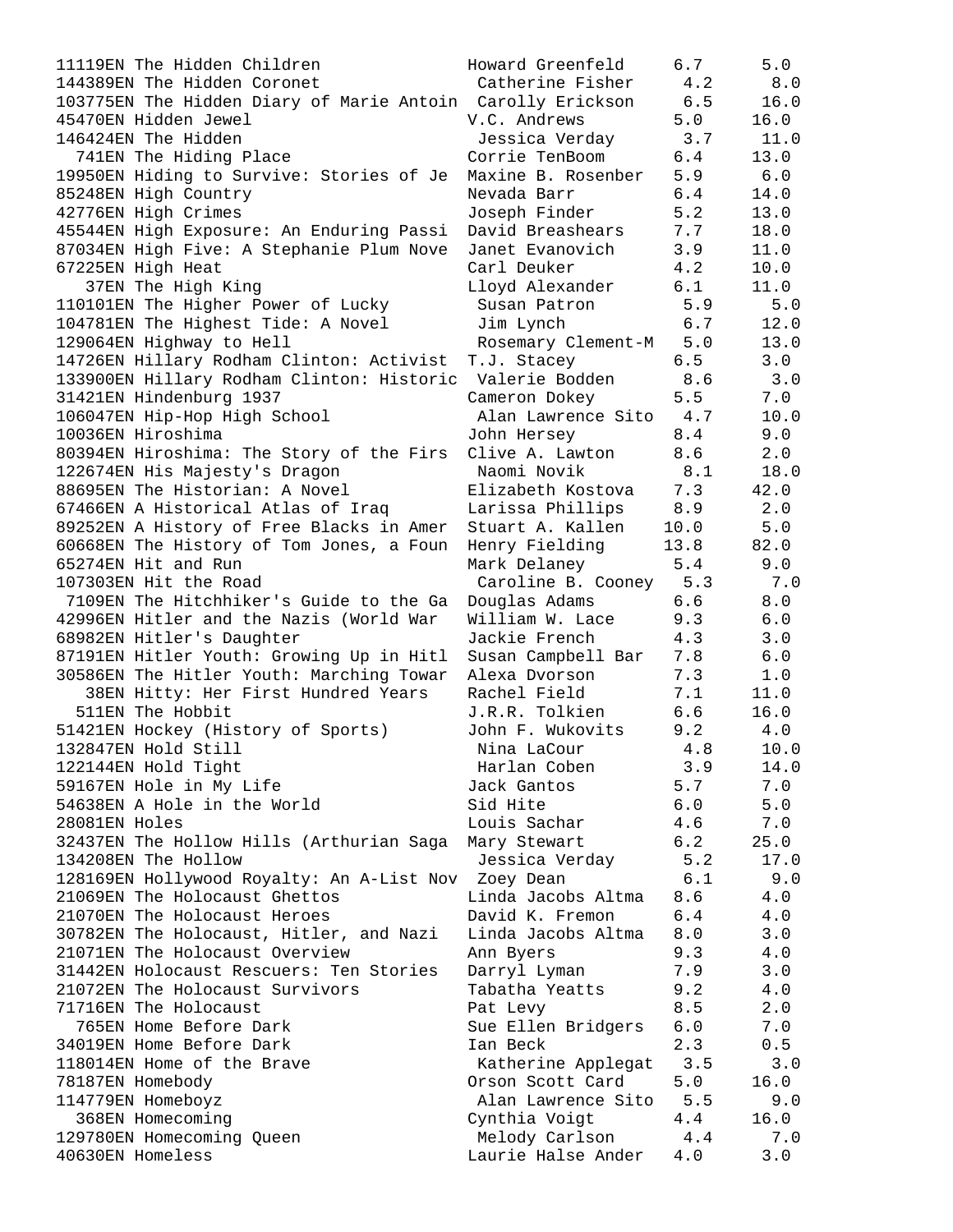| 35670EN Homeless Bird                                  | Gloria Whelan      | 5.3  | 5.0   |
|--------------------------------------------------------|--------------------|------|-------|
| 59804EN Homes of the Native Americans                  | Colleen Madonna Fl | 6.8  | 1.0   |
| 7067EN Hondo                                           | Louis L'Amour      | 5.1  | 8.0   |
| 79095EN Honey, Baby, Sweetheart                        | Deb Caletti        | 5.0  | 11.0  |
| 106703EN Honey Blonde Chica                            | Michele Serros     | 4.0  | 9.0   |
| 86250EN Honeymoon: A Novel                             | James Patterson    | 4.4  | 9.0   |
| 47664EN Hong Kong: A Jake Grafton Novel                | Stephen Coonts     | 6.4  | 19.0  |
| 75480EN Hoop Dreams: A True Story of Har               | Ben Joravsky       | 5.6  | 14.0  |
| 25846EN Hoop Heroes                                    | S.A. Kramer        | 4.1  | 0.5   |
| 766EN Hoops                                            | Walter Dean Myers  | 4.6  | 7.0   |
| 114446EN Hoops of Steel                                | John Foley         | 5.6  | 8.0   |
| 68778EN The Hoopster                                   | Alan Lawrence Sito | 4.9  | 6.0   |
| 61464EN Hoot                                           | Carl Hiaasen       | 5.2  | 9.0   |
| 11080EN Hoover Dam (Building America)                  | Craig/Katherine Do | 7.7  | 1.0   |
| 45541EN A Hope in the Unseen                           | Ron Suskind        | 7.5  | 24.0  |
|                                                        | Joan Bauer         | 5.1  | 6.0   |
| 44672EN Hope Was Here<br>43287EN Hornet's Nest         | Patricia Cornwell  | 6.5  |       |
|                                                        |                    |      | 20.0  |
| 612EN The Horse and His Boy                            | C.S. Lewis         | 5.8  | 8.0   |
| 34997EN The Horse Goddess                              | Morgan LLywelyn    | 7.2  | 26.0  |
| 60409EN Horse Thief                                    | Robert Newton Peck | 5.1  | 7.0   |
| 122463EN The Host                                      | Stephenie Meyer    | 4.5  | 29.0  |
| 53273EN The Hostile Hospital                           | Lemony Snicket     | 6.9  | 6.0   |
| 8767EN Hot Cars                                        | Paul Kropp         | 4.8  | 1.0   |
| 128860EN Hot Girl                                      | Dream Jordan       | 4.4  | 10.0  |
| 116592EN Hot Lunch                                     | Alex Bradley       | 4.4  | 9.0   |
| 25197EN Hot Money                                      | Dick Francis       | 5.7  | 16.0  |
| 120783EN Hot, Sour, Salty, Sweet                       | Sherri L. Smith    | 3.9  | 5.0   |
| 17818EN The Hot Zone                                   | Richard Preston    | 7.3  | 16.0  |
| 55198EN Houdini: Master of Illusion                    | Clinton Cox        | 8.0  | 7.0   |
| 5984EN The Hound of the Baskervilles                   | Sir Arthur Conan D | 8.3  | 11.0  |
| 122145EN Hour Game                                     | David Baldacci     | 5.4  | 21.0  |
| 136744EN Hourglass                                     | Claudia Gray       | 5.0  | 12.0  |
| 10838EN House Made of Dawn                             | N. Scott Momaday   | 6.2  | 11.0  |
| 67942EN The House Next Door                            | Richie Tankersley  | 4.9  | 9.0   |
| 18908EN The House of a Thousand Lanterns Victoria Holt |                    | 5.3  | 17.0  |
| 228EN The House of Dies Drear                          | Virginia Hamilton  | 4.8  | 9.0   |
| 50682EN The House of Mirth                             | Edith Wharton      | 9.7  | 26.0  |
| 59126EN House of Sand and Fog                          | Andre Dubus III    | 6.3  | 23.0  |
| 61393EN The House of the Scorpion                      | Nancy Farmer       | 5.1  | 15.0  |
| 12786EN The House of the Seven Gables (U               | Nathaniel Hawthorn | 11.0 | 22.0  |
| 58067EN The House of the Spirits                       | Isabel Allende     | 8.4  | 32.0  |
| 53692EN The House of Thunder                           | Dean Koontz        | 6.8  | 14.0  |
| 20914EN The House on Mango Street                      | Sandra Cisneros    | 4.5  | 3.0   |
| 5667EN The House on the Cliff                          | Franklin W. Dixon  | 5.4  | 5.0   |
| 138298EN House Rules                                   | Jodi Picoult       | 5.8  | 27.0  |
|                                                        |                    |      |       |
| 9882EN The House with a Clock in Its Wa                | John Bellairs      | 5.0  | $6.0$ |
| 5973EN How Could You Do It, Diane?                     | Stella Pevsner     | 3.9  | $6.0$ |
| 14925EN How Far Would You Have Gotten If               | Valerie Hobbs      | 5.0  | 13.0  |
| 16713EN How Green Was My Valley                        | Richard Llewellyn  | 5.7  | 28.0  |
| 28251EN How I Came to Be a Writer                      | Phyllis Reynolds N | 6.4  | 3.0   |
| 10947EN How I Changed My Life                          | Todd Strasser      | 4.0  | 4.0   |
| 77534EN How I Fell in Love & Learned to                | Jon Ripslinger     | 4.0  | 7.0   |
| 80148EN How I Live Now                                 | Meg Rosoff         | 6.7  | 8.0   |
| 117054EN How It's Done                                 | Christine Kole Mac | 4.7  | 11.0  |
| 76721EN How Not to Spend Your Senior Yea               | Cameron Dokey      | 4.7  | 7.0   |
| 70080EN How Reading Changed My Life                    | Anna Quindlen      | 8.1  | 3.0   |
| 21597EN How the Garcia Girls Lost Their                | Julia Alvarez      | 6.2  | 13.0  |
| 109456EN How to Be Popular                             | Meg Cabot          | 5.2  | 9.0   |
| 58682EN How to Disappear Completely and                | Sara Nickerson     | 4.6  | 9.0   |
| 124691EN How to Ditch Your Fairy                       | Justine Larbalesti | 4.1  | 9.0   |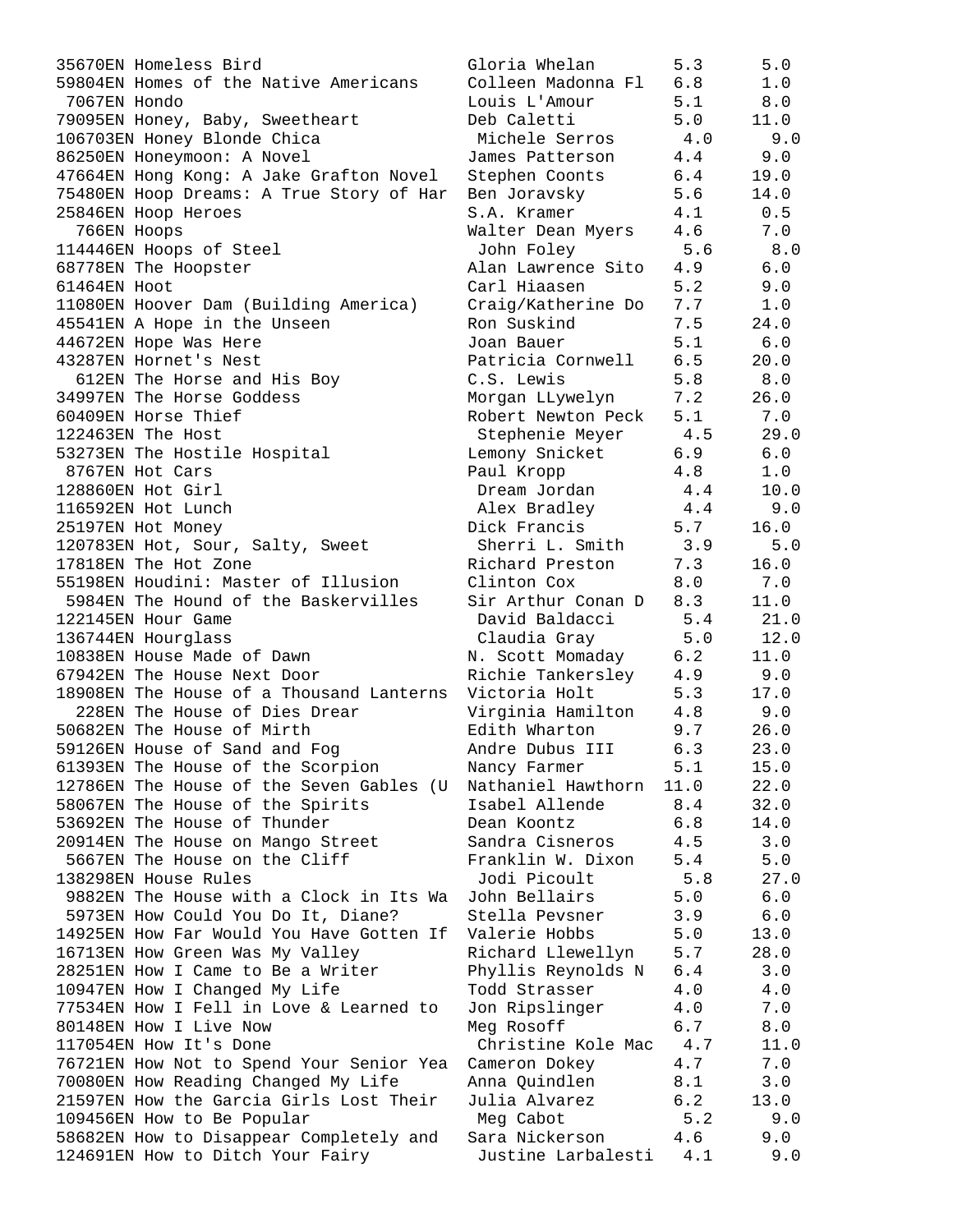113383EN How to Ruin a Summer Vacation 117055EN How to Ruin My Teenage Life 136001EN How to Ruin Your Boyfriend's Rep 136612EN How to Salsa in a Sari 66306EN How to Save the Planet 132717EN How to Say Goodbye in Robot 66307EN How to Split the Atom 115301EN How to Take the Ex out of Ex-Boy 100517EN Hubble and the Big Bang  $16714EN$  The Human Comedy 30652EN Humbug Mountain 73390EN Humming Whispers 48147EN The Hunchback of Notre Dame 320EN The Hundred Penny Box 63861EN Hungary (Modern Nations of the W 131195EN Hunger: A Gone Novel 919EN Hunger Games NEW 70908EN Hunger of Memory: The Education 41138EN The Hungry Ocean: A Swordboat Ca 76145EN The Hunt Begins: Part One of The 6922EN The Hunt for Red October 129985EN Hunted: A House of Night Novel 79166EN Hunters of the Dusk 139873EN Hunting the Dragon 104775EN Hunting the Hunter 59805EN Hunting with the Native American 114152EN Hurricane Force: In the Path of 40651EN Hurricane Power 123803EN Hurricane Song: A Novel of New O 45230EN Hurry Freedom: African Americans 108317EN Hurt Go Happy 55199EN Hush 139530EN Hush 119452EN Hush: An Irish Princess' Tale 134761EN Hush, Hush 35197EN Hush Little Baby 117186EN Hydrogen Fuel 120239EN Hypatia: Mathematician, Inventor 135684EN I, Alex Cross 75167EN I Am an American: A True Story o 23665EN I Am David 139745EN I Am Number Four 118494EN I Am Rembrandt's Daughter 121469EN I Am Scout: The Biography of Har 5270EN I Am the Cheese 74159EN I Am the Clay 86117EN I Am the Messenger 147145EN I Beat the Odds: From Homelessne 102130EN I, Coriander 106309EN I'd Tell You I Love You, but The 108279EN I Don't Want To Be Crazy: A Memo 11717EN I Hadn't Meant to Tell You This 5271EN I Heard the Owl Call My Name 121977EN I Heart You, You Haunt Me 5421EN I, Houdini 86326EN "I" Is for Innocent 44EN I, Juan de Pareja 135423EN I Kissed a Zombie, and I Liked I 25614EN I Know This Much Is True 767EN I Know What You Did Last Summer Lois Duncan 4.7 7.0

| Simone Elkeles     | 4.4            | 8.0            |
|--------------------|----------------|----------------|
| Simone Elkeles     | $4.4$          | 9.0            |
| Simone Elkeles     | $4.6\,$        |                |
|                    |                | 9.0            |
| Dona Sarkar        | 4.0            | 8.0            |
| Barbara Taylor     | 7.2            | 2.0            |
| Natalie Standiford | 3.7            | 9.0            |
| Hazel Richardson   | 7.1            | 1.0            |
| Janette Rallison   | 5.1            | 9.0            |
| Paul Kupperberg    | 9.5            | 2.0            |
| William Saroyan    | 5.8            | $8.0$          |
| Sid Fleischman     | 4.2            | $4.0\,$        |
| Angela Johnson     | 4.2            | 3.0            |
| Hugo/Moore         | 5.8            | $4.0\,$        |
| Sharon Bell Mathis | 3.9            | $1.0$          |
| Anne Ake           | 10.3           | 5.0            |
| Michael Grant      | 4.0            | 19.0           |
| OHS (Collins/K)    | 5.3            | 15.0           |
| Richard Rodriguez  | 7.2            | 9.0            |
| Linda Greenlaw     | 7.3            | 13.0           |
|                    |                |                |
| Robert Jordan      | 5.2            | 19.0           |
| Tom Clancy         | 6.3            | 25.0           |
| P.C. Cast          | 5.3            | 16.0           |
| Darren Shan        | 5.7            | 6.0            |
| Peter Dixon        | 6.0            | 10.0           |
| Gordon Korman      | 5.3            | 4.0            |
| Rob Staeger        | 5.5            | 1.0            |
| Joseph B. Treaster | 8.3            | 4.0            |
| Sigmund Brouwer    | 3.7            | 3.0            |
| Paul Volponi       | 5.4            | 4.0            |
| Jerry Stanley      | 8.0            | 4.0            |
| Ginny Rorby        | 5.2            | 9.0            |
| Jacqueline Woodson | 4.2            | $4\,.$ $0\,$   |
| Eishes Chayil      | 5.3            | 14.0           |
|                    | 3.9            | 9.0            |
| Donna Jo Napoli    |                |                |
| Becca Fitzpatrick  | 4.5            | 12.0           |
| Caroline B. Cooney | 5.3            | 8.0            |
| Andrew Solway      | 5.8            | $1.0$          |
| Sandy Donovan      | 8.4            | 2.0            |
| James Patterson    | 5.0            | 10.0           |
| Jerry Stanley      | 8.2            | 3.0            |
| Anne Holm          | 5.6            | 8.0            |
| Pittacus Lore      | $4.4\,$        | 14.0           |
| Lynn Cullen        | 4.4            | 9.0            |
| Charles J. Shields | 8.3            | 10.0           |
| Robert Cormier     | 5.2            | 7.0            |
| Chaim Potok        | 5.8            | 10.0           |
| Markus Zusak       | 3.9            | 12.0           |
| Michael Oher       | 6.6            | 11.0           |
| Sally Gardner      | 5.5            | 10.0           |
| Ally Carter        | 5.9            | 10.0           |
| Samantha Schutz    | 5.1            | 5.0            |
|                    |                |                |
| Jacqueline Woodson | 4.1            | 3.0            |
| Margaret Craven    | 6.0            | $6.0$          |
| Lisa Schroeder     | 3.2            | 2.0            |
| Lynne Reid Banks   | 6.2            | 5.0            |
| Sue Grafton        | 5.4            | 14.0           |
| Elizabeth Borton d | 6.5            | 7.0            |
| Adam Selzer        | 5.0            | 7.0            |
| Wally Lamb         | 4.9            | 46.0           |
| $\sim$ Dung        | 1 <sub>7</sub> | 7 <sub>0</sub> |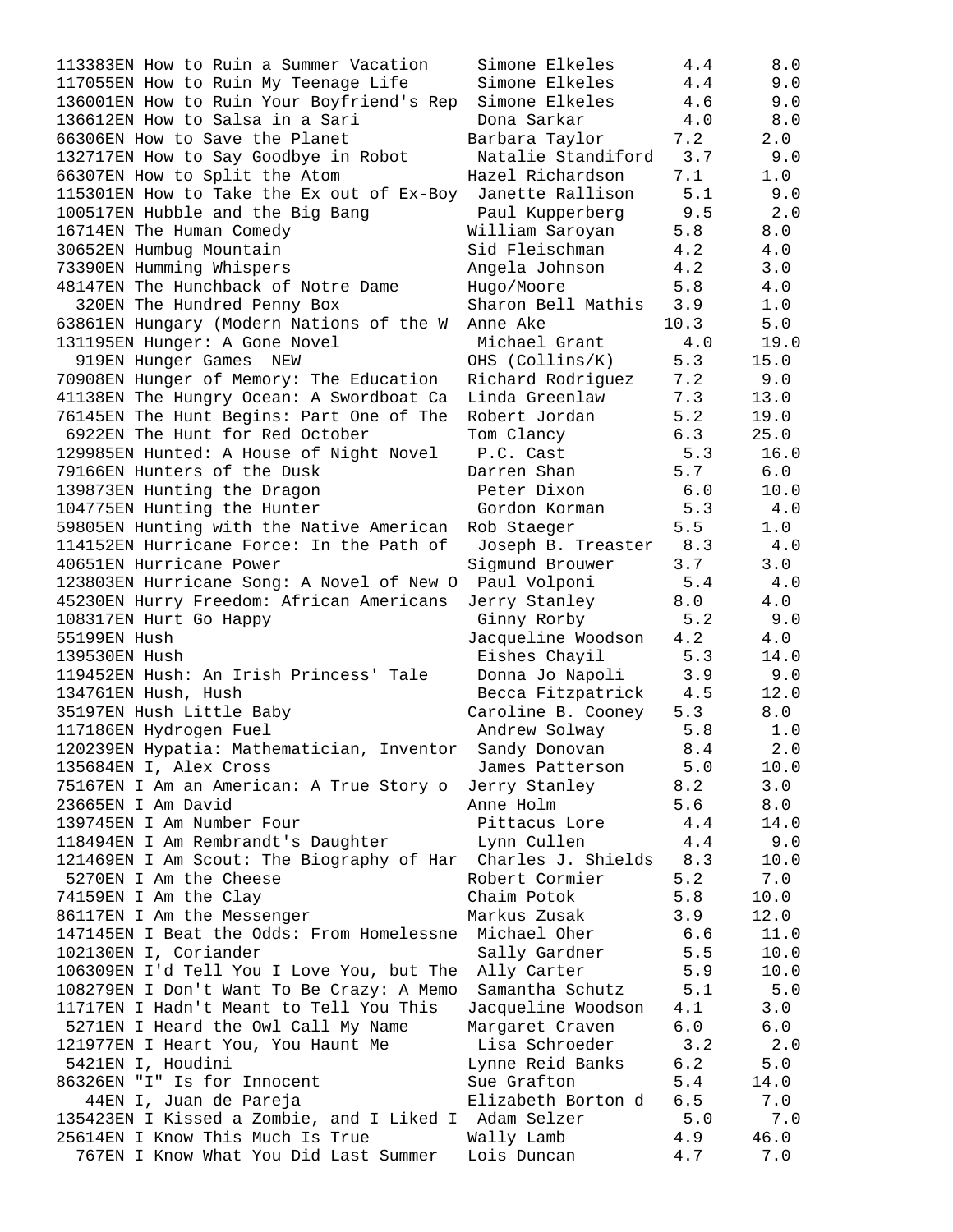| 8660EN I Know Why the Caged Bird Sings    | Maya Angelou       | 6.7  | 13.0  |
|-------------------------------------------|--------------------|------|-------|
| 78481EN I Like It Like That               | Cecily von Ziegesa | 5.8  | 8.0   |
| 10122EN I'll Be Seeing You                | Mary Higgins Clark | 5.4  | 14.0  |
| 13537EN I'll Be Seeing You                | Lurlene McDaniel   | 4.3  | 4.0   |
| 141677EN I'll Get There. It Better Be Wor | John Donovan       | 4.9  | 8.0   |
| 120410EN I Love You, Beth Cooper          | Larry Doyle        | 5.8  | 9.0   |
| 29379EN I'm Not Who You Think I Am        | Peg Kehret         | 4.6  | 4.0   |
| 7110EN I Never Promised You a Rose Gard   | Joanne Greenberg   | 6.7  | 14.0  |
| 28462EN I, Robot (Robot Series)           | Isaac Asimov       | 6.1  | 11.0  |
| 18815EN I Stay Near You                   | M.E. Kerr          | 5.4  | 6.0   |
| 129479EN I, Too, Sing America: The Story  | Martha E. Rhynes   | 9.1  | 5.0   |
| 83121EN I Walk in Dread: The Diary of De  | Lisa Rowe Fraustin | 6.3  | 8.0   |
| 134133EN I Will Always Love You           | Cecily von Ziegesa | 5.5  | 14.0  |
| 87141EN I Will Plant You a Lilac Tree     | Laura Hillman      | 5.1  | $6.0$ |
| 140105EN I Will Save You                  | Matt de la Peña    | 4.7  | 11.0  |
| 75156EN I Will Survive                    | Kristen Kemp       | 4.9  | 5.0   |
| 144383EN Ice Shock                        | M.G. Harris        | 4.2  | 11.0  |
| 16715EN Ice Station Zebra                 | Alistair MacLean   | 7.4  | 14.0  |
| 20630EN Iceberg                           | Clive Cussler      | 7.2  | 15.0  |
| 83035EN Iceberg (Adapted for Young Fans)  | Clive Cussler      | 6.3  | 7.0   |
| 5272EN The Iceberg Hermit                 | Arthur Roth        | 6.4  | 8.0   |
| 66782EN Icebound                          | Dean Koontz        | 7.1  | 14.0  |
| 115275EN The Icebound Land                |                    | 6.8  | 13.0  |
| 119496EN Icecore: A Carl Hobbes Thriller  | John Flanagan      | 6.4  |       |
|                                           | Matt Whyman        |      | 13.0  |
| 74503EN Iced                              | Carol Higgins Clar | 4.9  | 10.0  |
| 88382EN Icefire                           | Chris d'Lacey      | 4.4  | 10.0  |
| 71225EN Iceland (Modern World Nations)    | Sandness/Gritzner  | 9.0  | 3.0   |
| 10931EN Iceman                            | Chris Lynch        | 5.3  | 6.0   |
| 56903EN Icy Sparks                        | Gwyn Hyman Rubio   | 4.7  | 15.0  |
| 79913EN Ida Band Her Plans to Maximiz     | Katherine Hannigan | 5.3  | 5.0   |
| 126240EN Identical                        | Ellen Hopkins      | 3.8  | 9.0   |
| 69663EN The Idiot                         | Dostoevsky/Brailov | 10.7 | 56.0  |
| 117243EN If a Tree Falls at Lunch Period  | Gennifer Choldenko | 3.0  | 5.0   |
| 129462EN If I Grow Up                     | Todd Strasser      | 4.2  | 6.0   |
| 101384EN If I Have a Wicked Stepmother, W | Melissa Kantor     | 5.2  | 10.0  |
| 129747EN If I Stay                        | Gayle Forman       | 5.3  | 8.0   |
| 135666EN If I Were Your Boyfriend         | Earl Sewell        | 4.8  | 10.0  |
| 60154EN If We Had Wings: The Story of Tu  | Mark Spann         | 6.6  | 1.0   |
| 25181EN If You Come Softly                | Jacqueline Woodson | 4.0  | 4.0   |
| 75557EN If You Loved Me                   | Marilyn Reynolds   | 4.6  | 9.0   |
| 12787EN The Iliad                         | Homer              | 11.3 | 25.0  |
| 48522EN Ill Wind                          | Nevada Barr        | 5.7  | 13.0  |
| 68901EN The Illustrated Man               | Ray Bradbury       | 4.4  | 10.0  |
| 69577EN The Imaginary Girlfriend          | John Irving        | 7.7  | 6.0   |
| 35266EN Imani All Mine                    | Connie Porter      | 3.9  | 9.0   |
| 20116EN Imitate the Tiger                 | Jan Cheripko       | 4.1  | 7.0   |
| 31349EN The Importance of Adolf Hitler    | Eleanor H. Ayer    | 8.4  | 5.0   |
| 79335EN The Importance of Being Earnest   | Oscar Wilde        | 6.9  | 9.0   |
| 51437EN The Importance of Mohandas Gandh  | Mary/Mike Furbee   | 9.8  | 6.0   |
| 125274EN Impossible                       | Nancy Werlin       | 4.6  | 12.0  |
| 113984EN Impulse                          | Ellen Hopkins      | 4.5  | 8.0   |
| 8696EN The In-Between Days                | Eve Bunting        | 3.9  | 3.0   |
| 79631EN In Cold Blood: A TrueMultiple     | Truman Capote      | 7.1  | 21.0  |
| 63412EN In Country                        | Bobbie Ann Mason   | 4.6  | 12.0  |
| 148458EN In Darkness                      | Nick Lake          | 5.6  | 13.0  |
| 58700EN In Dubious Battle                 | John Steinbeck     | 4.5  | 14.0  |
| 84910EN In Harm's Way: The Sinking of th  | Doug Stanton       | 8.3  | 14.0  |
| 6923EN In Lane Three, Alex Archer         | Tessa Duder        | 5.6  | 9.0   |
| 35282EN In My Enemy's House               | Carol Matas        | 4.5  | 6.0   |
| 10421EN In My Father's House              | Bodie Thoene       | 5.3  | 23.0  |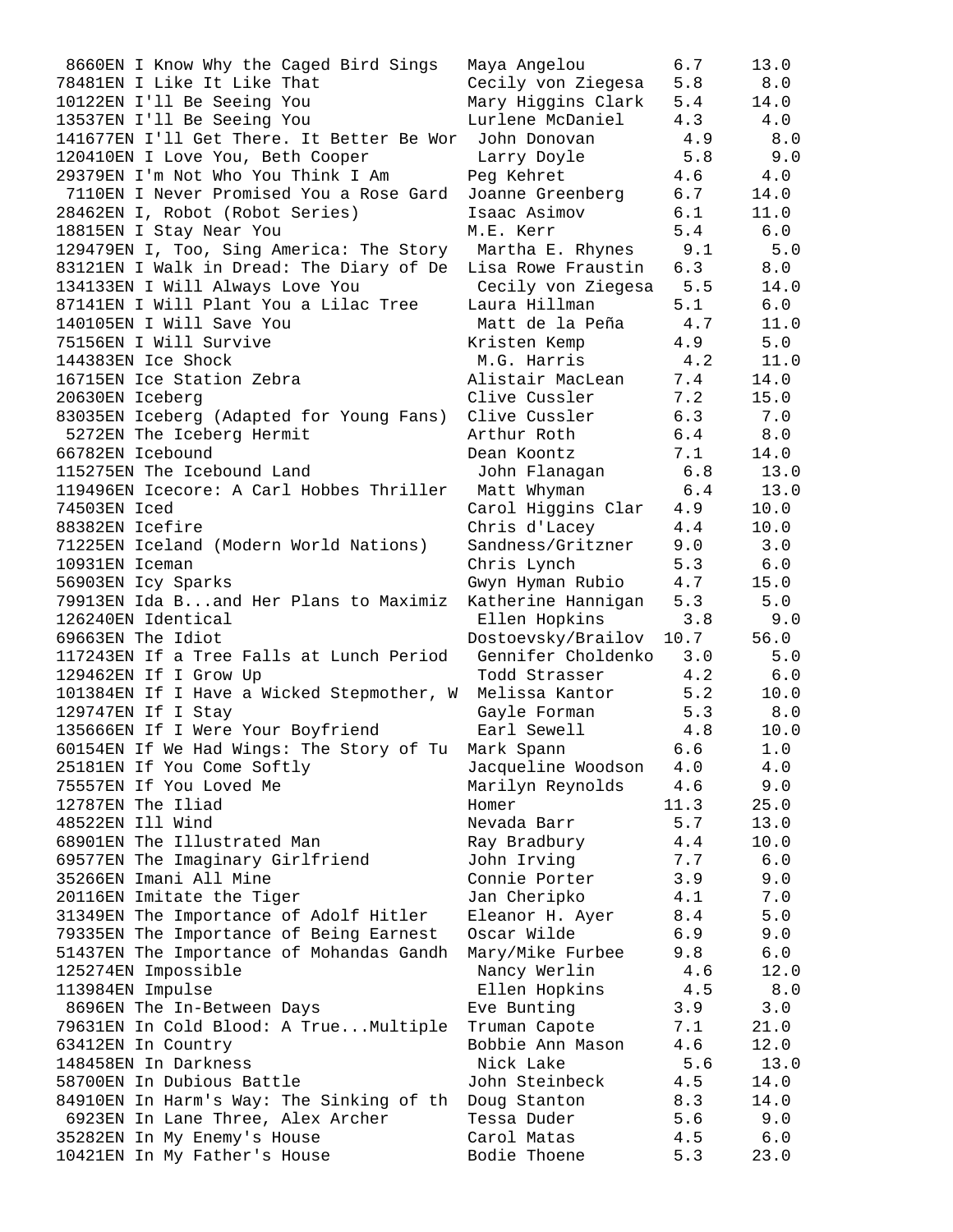34749EN In My Hands Opdyke/Armstrong 6.0 11.0 7874EN In My Place Charlayne Gault 7.5 16.0 114608EN In Search of Mockingbird Loretta Ellsworth 4.2 5.0 55101EN In the Company of Men: A Woman a Mace/Ross 7.4 11.0 32149EN In the Forests of the Night Amelia Atwater-Rho 5.4 4.0 45207EN In the Heart of the Sea: The Tra Nathaniel Philbric 8.8 14.0 56904EN In the Lake of the Woods Tim O'Brien 5.2 11.0 63175EN In the Land of White Death...Sur Valerian Ivanovich 9.0 12.0 36665EN In the Line of Fire: Presidents' Judith St. George 7.3 3.0 10945EN In the Middle of the Night Robert Cormier 5.5 6.0 134238EN In the Path of Falling Objects Andrew Smith 4.9 12.0 44552EN In the Pond Ha Jin 7.4 7.0 144947EN In the Shadow of the Lamp Susanne Dunlap 5.4 11.0 20117EN In the Stone Circle Elizabeth Cody Kim 4.1 6.0 21632EN In the Time of the Butterflies Julia Alvarez 5.8 18.0 79167EN In This Mountain Jan Karon 5.5 19.0 20640EN Inca Gold Clive Cussler 7.2 30.0 64760EN The Inca (Lost Civilizations) James A. Corrick 9.4 6.0 110569EN Incantation Alice Hoffman 5.0 4.0 134835EN Incarceron Catherine Fisher 4.6 14.0 58053EN The Incas (History Opens Windows Jane Shuter 5.3 0.5 113796EN An Inconvenient Truth: The Crisi Al Gore 7.4 2.0 46989EN Increase Mather: Clergyman and S Norma Jean Lutz 7.5 2.0 230EN The Incredible Journey Sheila Burnford 7.6 5.0 66118EN India (Countries and Cultures) Joanne Mattern 5.8 1.0 68726EN India (Modern World Nations) Phillips/Gritzner 9.0 5.0 18482EN Indian Chiefs Russell Freedman 7.3 5.0 231EN The Indian in the Cupboard Lynne Reid Banks 4.6 6.0 57113EN Indian Killer Sherman Alexie 5.0 15.0 45686EN Indian School: Teaching the Whit Michael L. Cooper 7.4 2.0 85965EN The Indian Wars Judy Alter 7.8 1.0 9811EN The Indianapolis 500 Michael Dregni 4.4 0.5 119691EN Indie Girl Kavita Daswani 6.5 9.0 58061EN Indigo Alice Hoffman 5.8 2.0 81579EN Indigo's Star Hilary McKay 4.9 7.0 128510EN Indigo Summer Monica McKayhan 4.5 7.0 112845EN Indira Gandhi: Political Leader Barbara A. Somervi 7.2 2.0 101889EN Inexcusable Chris Lynch 4.9 5.0 126696EN Infamous: An It Girl Novel Cecily von Ziegesa 5.9 9.0 137850EN Infinity: Chronicles of Nick Sherrilyn Kenyon 4.5 11.0 108525EN Inge: A Girl's Journey through N Inge Joseph Bleier 7.5 18.0 74254EN Inhalants Karla Fitzhugh 8.6 3.0 107761EN Inhalants=Busted! John Bankston 8.5 2.0 902EN Inherit the Wind Lawrence/Lee 8.0 0.5 147778EN Inheritance Christopher Paolin 7.5 49.0 36208EN The Inheritance Tom Savage 6.1 14.0 124178EN Ink Exchange Melissa Marr 5.1 11.0 125633EN Inkdeath Cornelia Funke 5.4 29.0 71683EN Inkheart Cornelia Funke 5.4 23.0 100861EN Inkspell Cornelia Funke 5.6 29.0 120984EN Inner Circle Kate Brian 4.3 7.0 111257EN The Innocent Man: Murder and Inj John Grisham 8.1 20.0 102419EN An Innocent Soldier Josef Holub 4.6 7.0 102589EN The Innocent Harlan Coben 3.7 14.0 105759EN Inside Delta Force: The...Americ Eric L. Haney 7.4 12.0 73391EN Inside Out Terry Trueman 4.6 3.0 116611EN Inside Out: Portrait of an Eatin Nadia Shivack 4.2 1.0 148226EN Inside Seal Team Six: My Life... Don Mann 7.1 13.0 47853EN Inside the Illusion The K.A. Applegate  $4.8$  5.0 17262EN Inside the Walls of Troy Clemence McLaren 6.4 8.0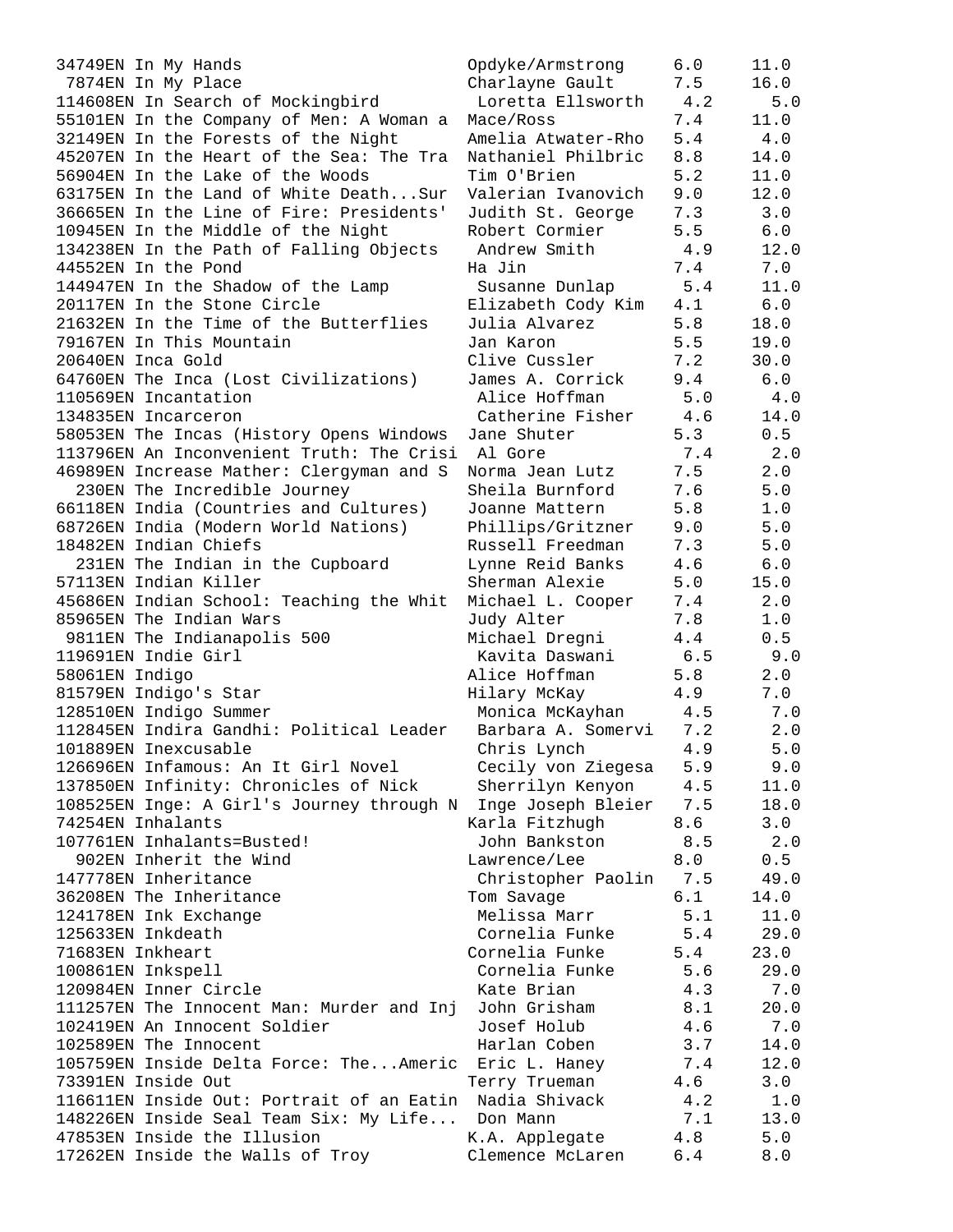| 18939EN Insomnia                                     | Stephen King       | 6.6  | 39.0 |
|------------------------------------------------------|--------------------|------|------|
| 151402EN Insurgent                                   | Veronica Roth      | 5.0  | 16.0 |
| 65352EN Intensity                                    | Dean Koontz        | 7.7  | 21.0 |
| 40473EN Interesting Times                            | Terry Pratchett    | 5.1  | 14.0 |
| 88425EN The Internet Revolution                      | Kevin Hillstrom    | 12.1 | 8.0  |
| 140595EN The Interrogation of Gabriel Jam            | Charlie Price      | 4.3  | 5.0  |
| 65098EN Interview with the Vampire                   | Anne Rice          | 6.9  | 22.0 |
| 115806EN InterWorld                                  | Neil Gaiman        | 5.5  | 8.0  |
| 54097EN Into Battle                                  | Garth Nix          | 5.5  | 6.0  |
| 63413EN Into the Cold Fire                           | Lynne Ewing        | 4.5  | 6.0  |
| 127277EN Into the Volcano                            | Don Wood           | 2.2  | 1.0  |
| 25964EN Into the Wild                                | Jon Krakauer       | 8.1  | 12.0 |
| 117942EN Into the Wild                               | Sarah Beth Durst   | 4.0  | 8.0  |
| 67278EN Into the Wild                                | Erin Hunter        | 5.6  | 10.0 |
| 134008EN Into the Wild Nerd Yonder: My Li            | Julie Halpern      | 5.4  | 9.0  |
| 19789EN Into Thin Air                                | Jon Krakauer       | 8.9  | 17.0 |
| 57000EN Intruder in the Dust                         | William Faulkner   | 7.8  | 13.0 |
| 102289EN Invasion of the Boy Snatchers               | Lisi Harrison      | 4.4  | 8.0  |
| 117929EN Invasive Procedures                         | Orson Scott Card   | 5.0  | 17.0 |
| 77845EN Inventing Elliot                             | Graham Gardner     | 5.1  | 7.0  |
| 17820EN Invincible Louisa                            | Cornelia Meigs     | 8.0  | 10.0 |
| 87510EN Invisible                                    | Pete Hautman       | 4.6  | 4.0  |
| 138138EN Invisible City                              | M.G. Harris        | 4.5  | 11.0 |
| 19790EN Invisible Man                                |                    | 7.2  | 30.0 |
|                                                      | Ralph Ellison      |      |      |
| 10037EN The Invisible Man                            | H.G. Wells         | 7.7  | 9.0  |
| 111329EN Invitation Only                             | Kate Brian         | 4.5  | 8.0  |
| 68727EN Iran (Modern World Nations)                  | Masoud Kheirabadi  | 10.5 | 5.0  |
| 69864EN Iraq (Modern Nations of the Worl             | Phyllis Corzine    | 9.1  | 5.0  |
| 68728EN Iraq (Modern World Nations)                  | Angelia L. Mance   | 10.4 | 3.0  |
| 86160EN The Iraqi Prisoner Abuse Scandal             | Michael J. Martin  | 10.2 | 4.0  |
| 916EN Iron and Silk                                  | Salzman            | 5.1  | 15.0 |
| 143186EN The Iron Daughter                           | Julie Kagawa       | 5.6  | 16.0 |
| 141696EN Iron Heart: The True Story of Ho            | Brian Boyle        | 6.3  | 11.0 |
| 139747EN The Iron King                               | Julie Kagawa       | 5.3  | 15.0 |
| 17776EN The Iron Ring                                | Lloyd Alexander    | 4.8  | 10.0 |
| 142846EN The Iron Witch                              | Karen Mahoney      | 6.0  | 10.0 |
| 13900EN Ironman                                      | Chris Crutcher     | 5.5  | 9.0  |
| 116386EN Ironside: A Modern Faery's Tale Holly Black |                    | 4.7  | 9.0  |
| 16716EN Ironweed                                     | William Kennedy    | 5.4  | 10.0 |
| 10070EN The Iroquois Indians                         | Victoria Sherrow   | 6.7  | 1.0  |
| 82655EN A Is for Alibi                               | Sue Grafton        | 5.4  | 12.0 |
| 73931EN Is That You, Miss Blue?                      | M.E. Kerr          | 5.6  | 6.0  |
| 29630EN Isaac Newton and Gravity (Scienc             | Steve Parker       | 7.4  | 1.0  |
| 40826EN Isaac Newton: Discovering Laws T             | Michael White      | 8.4  | 2.0  |
| 15646EN Isaac Newton: The Greatest Scien             | Margaret J. Anders | 5.7  | 2.0  |
| 36205EN Isaac's Storm                                | Erik Larson        | 8.1  | 13.0 |
| 41554EN Isabel: Jewel of Castilla                    | Carolyn Meyer      | 6.6  | 5.0  |
| 3955EN Isaiah (Bible-NIV)                            | NIV Student Editio | 7.5  | 6.0  |
| 29759EN Ishi, Last of His Tribe                      | Theodora Kroeber   | 5.6  | 9.0  |
| 8168EN Ishmael                                       | Barbara Hambly     | 7.1  | 12.0 |
| 39611EN Islam                                        | Sue Penney         | 6.7  | 2.0  |
| 87019EN Islam                                        | Philip Wilkinson   | 8.6  | 1.0  |
| 109832EN Islam                                       | David Self         | 7.3  | 2.0  |
| 117491EN Islam                                       | Cath Senker        | 8.9  | 2.0  |
| 68635EN Islam: A Short History (Revised)             | Karen Armstrong    | 12.0 | 12.0 |
| 58026EN Island Book One: Shipwreck                   | Gordon Korman      | 4.6  | 3.0  |
| 58027EN Island Book Three: Escape                    | Gordon Korman      | 4.9  | 4.0  |
| 58028EN Island Book Two: Survival                    | Gordon Korman      | 4.8  | 4.0  |
| 45EN Island of the Blue Dolphins                     | Scott O'Dell       | 5.4  | 6.0  |
| 10579EN The Island Stallion                          | Walter Farley      | 5.8  | 8.0  |
|                                                      |                    |      |      |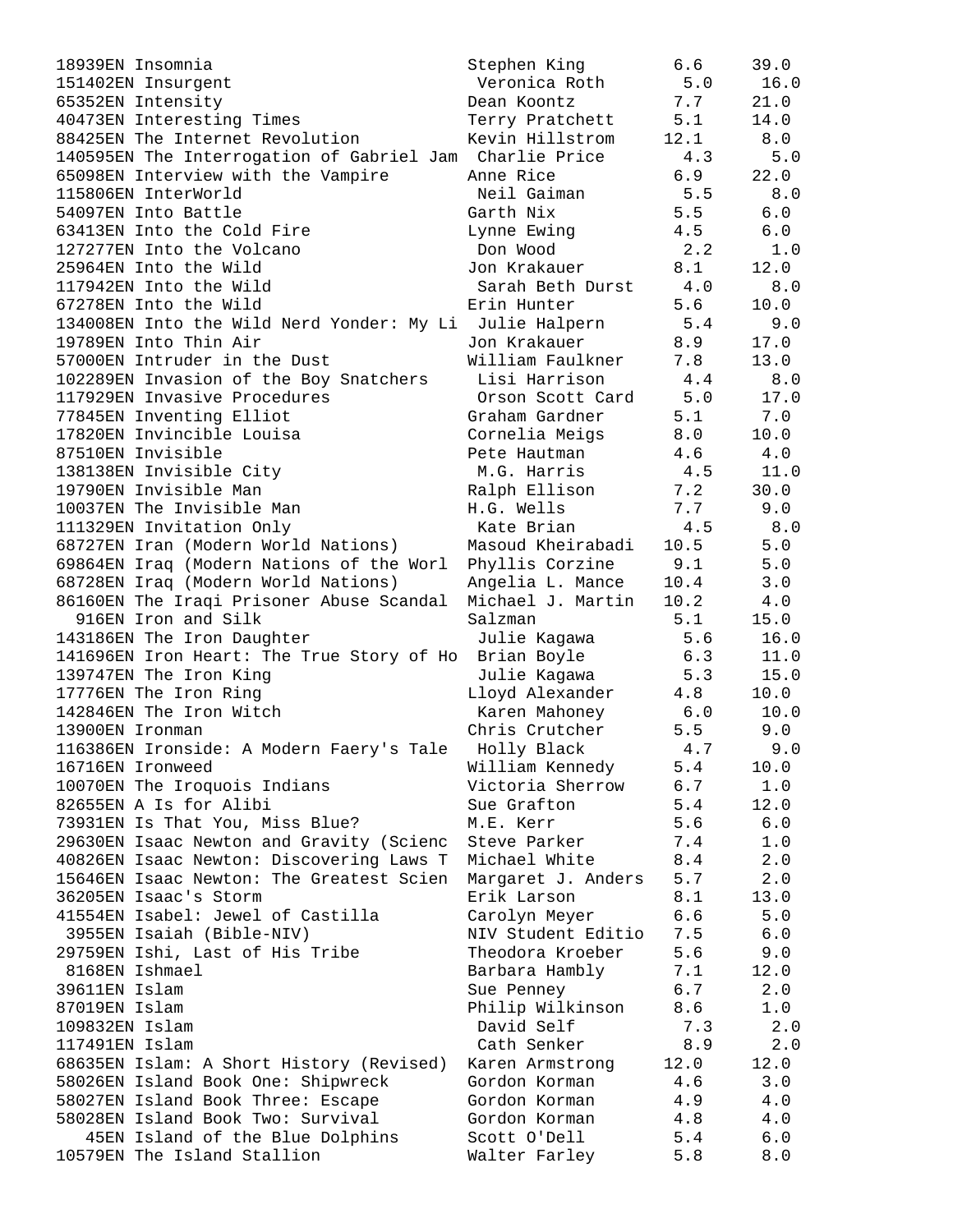5273EN The Island 20791EN The Islander 148008EN The Isle of Blood 10862EN Isle of View 62709EN Israel (Countries and Cultures) 66834EN Israel (Modern Nations of the Wo 68730EN Israel (Modern World Nations) 18940EN It 68773EN It Ain't All for Nothin' 102701EN It Begins  $102708$ EN The It Girl 118310EN It Had to Be You: The Gossip Gir 11719EN It Happened to Nancy 111934EN It's a Mall World After All 14472EN It's a Matter of Trust 105297EN It's Kind of a Funny Story 46EN It's Like This, Cat 47263EN It's Not About the Bike: My Jour 113800EN It's Not Easy Being Mean: A Clig 81079EN It's Your World--If You Don't Li 5986EN Ivanhoe 123407EN Ivy 770EN Izzy, Willy Nilly 100253EN J. Edgar Hoover: Controversial F 60702EN J. Edgar Hoover: Powerful FBI Di 86327EN "J" Is for Judgment 44290EN J. K. Rowling: The Wizard Behind 107909EN J. Pierpont Morgan: Industrialis 48140EN J.R.R. Tolkien: The Man Who Crea 85851EN J. Robert Oppenheimer  $6038$ EN Jack 113896EN Jack Kerouac: "The Road Is Life" 111453EN Jack Kirby 53284EN Jack London Collected Short Stor 80320EN Jack the Ripper (The Mystery Lib 8323EN Jackie Robinson 88019EN Jackie Robinson 128352EN Jackie Robinson: Baseball Great 25147EN Jackie Robinson Breaks the Color 57190EN Jackie's Nine: Jackie Robinson's 74396EN Jackson Pollock (Artists in Thei 120EN Jacob Have I Loved 7046EN Jacob's Rescue: A Holocaust Stor 40474EN Jade (Wildflowers) 135663EN Jaded 19546EN Jaguar 69762EN James A. Garfield (Presidents) 127064EN James A. Garfield (Presidents of 232EN James and the Giant Peach 100254EN James Beckwourth: Mountaineer, S 69763EN James Buchanan (Presidents) 127065EN James Buchanan (Presidents of th 111575EN James Dean: "Dream as if You'll 127067EN James Earl Carter (Presidents of 69764EN James K. Polk (Presidents) 127068EN James K. Polk (Presidents of the 46990EN James Madison: Father of the Con 69765EN James Madison (Presidents) 127069EN James Madison (Presidents of the 46991EN James Monroe: American Statesman

| Gary Paulsen       | 5.7   | 8.0     |
|--------------------|-------|---------|
|                    |       |         |
| Cynthia Rylant     | 5.3   | 1.0     |
| Rick Yancey        | 5.6   | 19.0    |
| Piers Anthony      | 5.3   | 16.0    |
| Tracey Boraas      | 6.6   | 1.0     |
|                    |       |         |
| Laurel Corona      | 10.1  | 5.0     |
| Donald F. Zeigler  | 8.9   | $4.0\,$ |
| Stephen King       | 6.0   | 70.0    |
| Walter Dean Myers  | 4.5   | 7.0     |
|                    |       |         |
| Richie Tankersley  | 5.2   | 7.0     |
| Cecily von Ziegesa | $4.7$ | 8.0     |
| Cecily von Ziegesa | 6.2   | 16.0    |
| Anonymous          | 5.4   | 9.0     |
|                    |       |         |
| Janette Rallison   | 5.0   | 8.0     |
| Marcia Byalick     | 5.5   | 8.0     |
| Ned Vizzini        | 4.0   | 11.0    |
| Emily Cheney Nevil | 4.7   | 5.0     |
| Armstrong/Jenkins  | 6.7   | 15.0    |
|                    |       |         |
| Lisi Harrison      | 4.4   | 5.0     |
| Mikki Halpin       | 9.1   | 15.0    |
| Walter Scott       | 12.9  | 40.0    |
| Julie Hearn        | $5.7$ | 13.0    |
|                    |       |         |
| Cynthia Voigt      | 4.9   | 12.0    |
| Kevin Cunningham   | 7.5   | 2.0     |
| Tom Streissguth    | 8.4   | $4.0\,$ |
| Sue Grafton        | 5.5   | 15.0    |
| Marc Shapiro       | 7.3   | 3.0     |
|                    |       |         |
| Michael Burgan     | 7.4   | 2.0     |
| Michael Coren      | 7.5   | 4.0     |
| Toney Allman       | 8.5   | 3.0     |
| A.M. Homes         | 4.7   | 9.0     |
| Richard Worth      | 7.2   | 4.0     |
|                    |       |         |
| Sue Hamilton       | 6.0   | $1.0$   |
| Jack London        | 6.8   | $4.0$   |
| Natalie M. Rosinsk | 9.1   | $4.0$   |
| Richard Scott      | 7.7   | 3.0     |
| John F. Grabowski  | 7.2   | 2.0     |
|                    |       |         |
| Charles E. Pederso | 6.6   | 2.0     |
| Andrew Santella    | 6.6   | $1.0$   |
| Sharon Robinson    | 7.3   | 4.0     |
| Clare Oliver       | 7.2   | 1.0     |
| Katherine Paterson | 5.7   | 8.0     |
|                    |       |         |
| Malka Drucker      | 4.5   | 3.0     |
| V.C. Andrews       | 5.8   | 6.0     |
| Monica McKayhan    | 4.9   | 8.0     |
| Roland Smith       | 4.5   | 8.0     |
| Jeff C. Young      | 7.3   | 1.0     |
|                    |       |         |
| Carol Brunelli     | 6.2   | 1.0     |
| Roald Dahl         | 4.8   | $4.0$   |
| Susan R. Gregson   | 7.0   | 2.0     |
| Jeff C. Young      | 7.2   | 1.0     |
|                    |       |         |
| Gerry Souter       | 6.3   | 1.0     |
| Karen Clemens Warr | $6.7$ | 5.0     |
| Lori Hobkirk       | 6.5   | 1.0     |
| Neil D. Bramwell   | 7.6   | 1.0     |
| Ann Graham Gaines  | 6.0   | 1.0     |
|                    |       |         |
| Brent Kelley       | 5.4   | 1.0     |
| Neil D. Bramwell   | 8.6   | 1.0     |
| Ann Graham Gaines  | 6.1   | 1.0     |
| Brent Kelley       | 5.6   | 1.0     |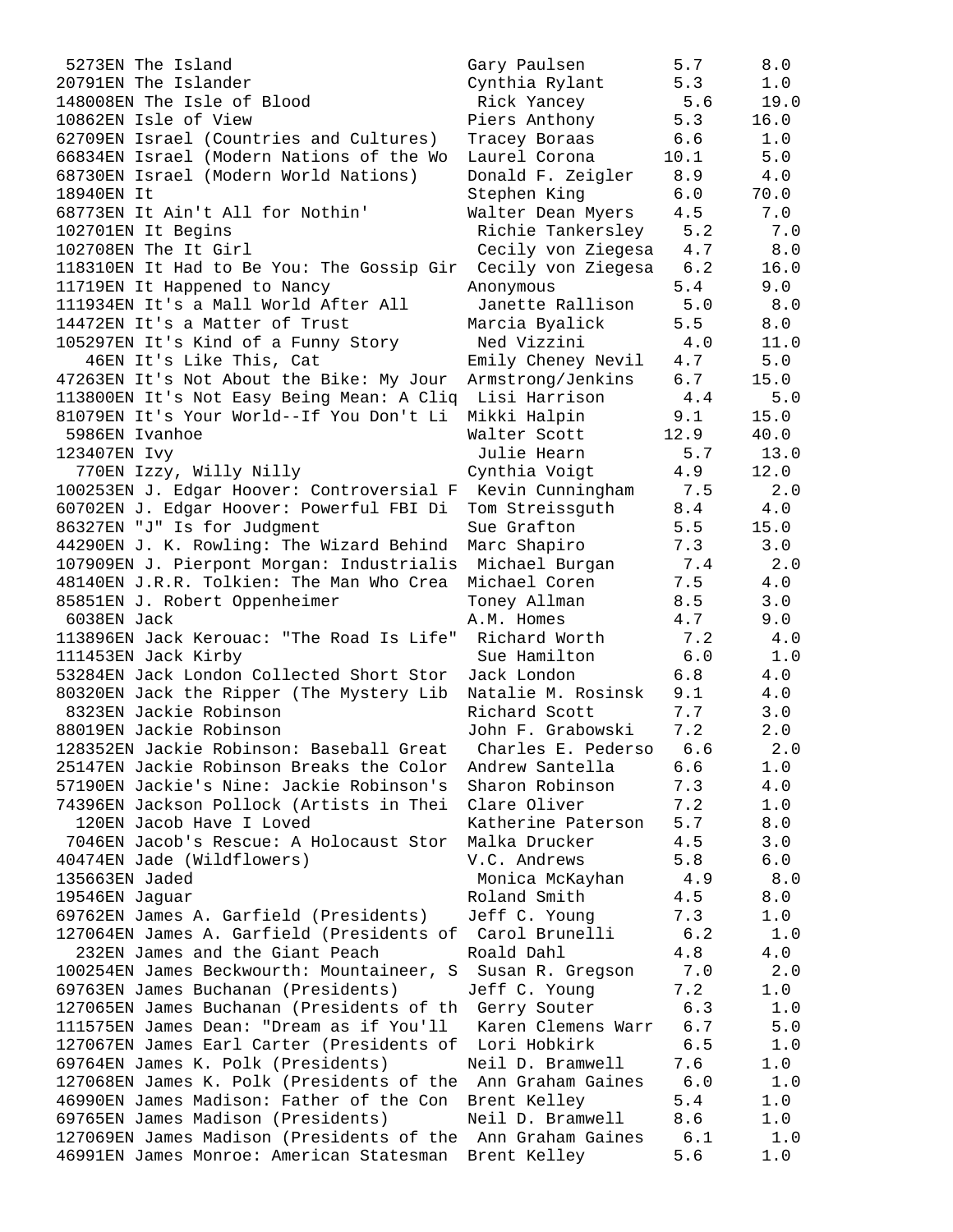69766EN James Monroe (Presidents) 127070EN James Monroe (Presidents of the 46992EN James Oglethorpe: Humanitarian a 60488EN James Watt: Master of the Steam 31459EN Jane Addams: Nobel Prize Winner 144034EN Jane Austen: A Life Revealed 709EN Jane Eyre (Unabridged) 35835EN Jane on Her Own: A Catwings Tale 114843EN Jango 140403EN Janis Joplin: Rise Up Singing 71226EN Japan (Modern World Nations) 16114EN Japanese-American Internment in 233EN A Jar of Dreams 76222EN Jarhead: A Marine's Chronicle of 79338EN Jason & Kyra 32529EN Jason's Gold 143442EN Jasper Jones 27715EN Jazmin's Notebook  $68894EN$  Jazz 140592EN Jealousy: A Strange Angels Novel 21112EN Jeb Stuart: Confederate Cavalry 4752EN Jedediah Smith and the Mountain 133906EN Jeff Bezos: Amazon.com Architect 21113EN Jefferson Davis: President of th 85238EN Jefferson Davis: President of th 45688EN Jefferson's Children: The Story 126984EN Jellicoe Road 71216EN Jenna Starborn 78314EN Jennifer Government 109552EN Jeremy Fink and the Meaning of L 126100EN Jerk, California 14473EN Jesse 8313EN Jesse Jackson (Black Americans o 21114EN Jesse James: Legendary Outlaw 107910EN Jesse James: Legendary Rebel and 8319EN Jesse Owens (Black Americans of 9717EN Jessica and the Brat Attack 57927EN Jessie De La Cruz: A Profile of 69437EN The Jester 115354EN Jesus Land: A Memoir 32278EN Jewel 29686EN Jim Abbott: Major League Pitcher 62674EN Jim Bowie: Frontier Legend, Alam 36093EN Jim Bowie: Hero of the Alamo 36112EN The Jim Crow Laws and Racism in 63710EN Jim Henson (Inventors and Creato 10011EN Jim Thorpe (North American India 69767EN Jimmy Carter (Presidents) 36902EN Jingo 116746EN Jinx 73593EN Jinxed: A Regan Reilly Mystery 8326EN Joan Baez (Hispanics of Achievem 85852EN Joan of Arc 4645EN Joe DiMaggio  $111454EN$  Joe Simon 48801EN Johann Gutenberg: Master of Mode 100255EN Johannes Gutenberg: Inventor of 133907EN Johannes Gutenberg: Printing Pre 69768EN John Adams (Presidents) 127071EN John Adams (Presidents of the U.

| O'Shei/Marren      | 7.6     | 1.0   |
|--------------------|---------|-------|
| Ann Graham Gaines  | 6.0     | $1.0$ |
| Cookie Lommel      | 6.7     | $1.0$ |
| Anna Sproule       | 7.1     | 2.0   |
| Bonnie Carman Harv | 7.8     | 3.0   |
| Catherine Reef     | 7.8     | 5.0   |
| Charlotte Bronte   | 7.9     | 33.0  |
|                    |         |       |
| Ursula K. Le Guin  | 3.9     | 0.5   |
| William Nicholson  | 4.8     | 14.0  |
| Ann Angel          | 7.8     | 3.0   |
| Gritzner/Phillips/ | 8.6     | 4.0   |
| David K. Fremon    | 7.3     | 3.0   |
| Yoshiko Uchida     | 5.0     | 4.0   |
| Anthony Swofford   | 7.9     | 14.0  |
| Dana Davidson      | $4.7$   | 11.0  |
| Will Hobbs         | 5.5     | 8.0   |
| Craig Silvey       | 3.9     | 15.0  |
| Nikki Grimes       | 5.8     | 3.0   |
| Toni Morrison      | 6.0     | 11.0  |
| Lili St. Crow      | 4.6     | 13.0  |
| Lynda Pflueger     | 7.8     | 4.0   |
|                    | 9.2     | 5.0   |
| John Logan Allen   |         |       |
| Tom Robinson       | 8.3     | 3.0   |
| Joann J. Burch     | 7.8     | $4.0$ |
| Jean Kinney Willia | 8.2     | 2.0   |
| Lanier/Feldman     | 7.1     | $6.0$ |
| Melina Marchetta   | 5.0     | 12.0  |
| Sharon Shinn       | 7.4     | 24.0  |
| Max Barry          | 3.9     | 12.0  |
| Wendy Mass         | 4.5     | 11.0  |
| Jonathan Friesen   | 3.3     | 9.0   |
| Gary Soto          | 5.8     | $6.0$ |
| Robert Jakoubek    | 8.2     | 5.0   |
| Roger A. Bruns     | 7.6     | 3.0   |
| J. Dennis Robinson | 7.9     | 2.0   |
| Tony Gentry        | 7.5     | 3.0   |
| Pascal/Suzanne     | 4.3     | 3.0   |
| Gary Soto          | 6.9     | 4.0   |
| Patterson/Gross    | 4.5     | 15.0  |
| Julia Scheeres     | 6.2     | 16.0  |
| Bret Lott          | 5.9     | 26.0  |
| Norman L. Macht    | 7.0     | 4.0   |
| J.R. Edmondson     | 7.8     | 2.0   |
| Ann Graham Gaines  | 7.7     | 3.0   |
|                    |         |       |
| David K. Fremon    | $7.4\,$ | 3.0   |
| Deanne Durrett     | 6.8     | 1.0   |
| Bob Bernotas       | 8.1     | 3.0   |
| Tim O'Shei         | 7.0     | 1.0   |
| Terry Pratchett    | 4.9     | 15.0  |
| Meg Cabot          | 4.7     | 9.0   |
| Carol Higgins Clar | 4.7     | 9.0   |
| Hedda Garza        | 8.2     | 4.0   |
| Elizabeth Silverth | 8.5     | 5.0   |
| Marty Appel        | 6.7     | 2.0   |
| Sue Hamilton       | 6.7     | 1.0   |
| Michael Pollard    | 8.0     | 2.0   |
| Fran Rees          | 7.1     | 2.0   |
| Sue Vander Hook    | 7.4     | 3.0   |
| Stephen Feinstein  | 7.8     | 1.0   |
| Ann Graham Gaines  | 6.4     | 1.0   |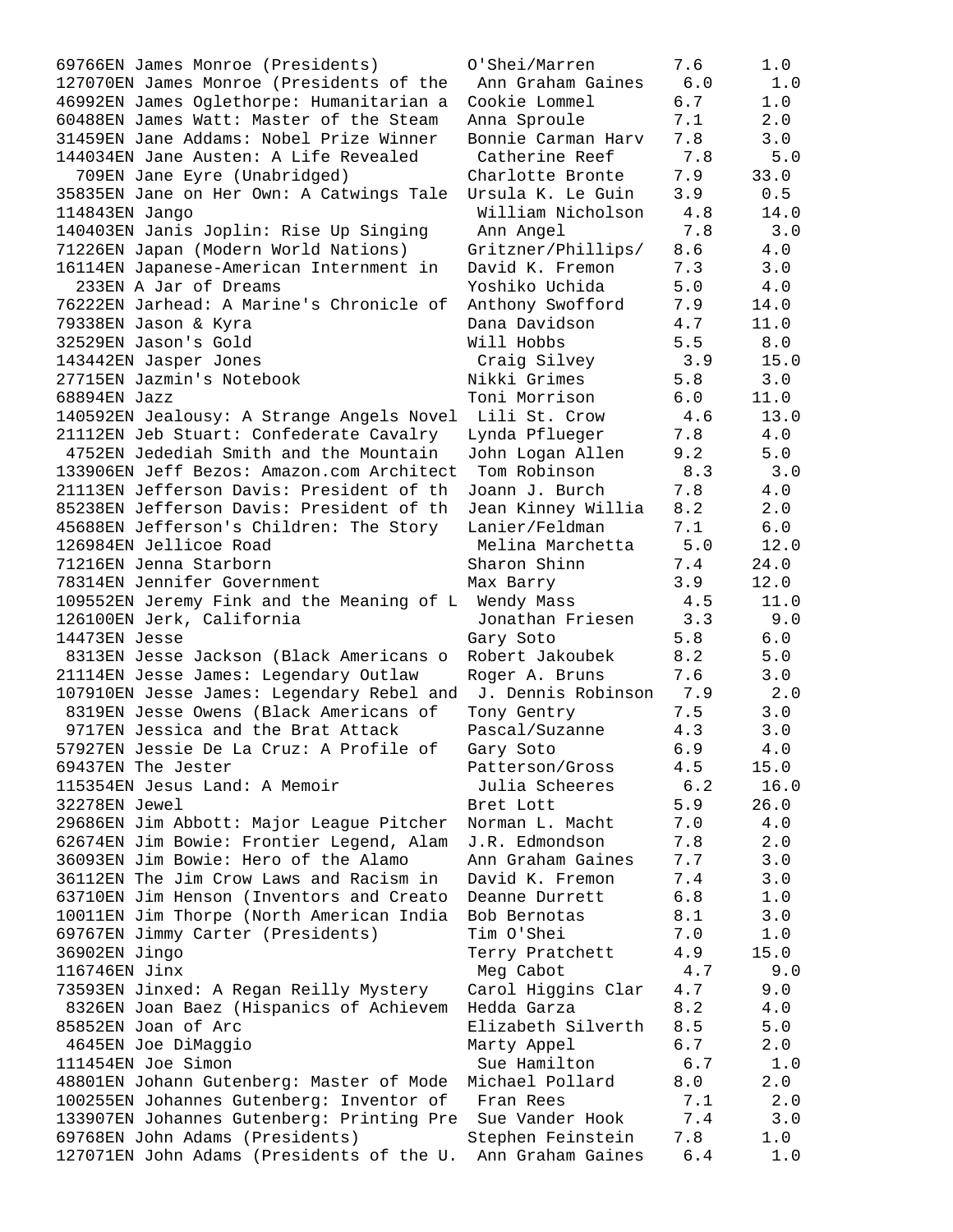46993EN John Adams: Second U.S. Presiden Michael Burgan 6.6 1.0 55885EN John Brown: Abolitionist Virginia Brackett 5.9 1.0 30783EN John Brown's Raid on Harpers Fer R. Conrad Stein 7.5 3.0 36091EN The John Brown Slavery Revolt Tr David DeVillers 8.3 3.0 62656EN John Cabot: The Ongoing Search f Marian Rengel 8.7 2.0 4748EN John Charles Fremont and the Gre Edward D. Harris 9.7 5.0 47545EN John D. Rockefeller: Oil Baron a Rosemary Laughlin 8.8 4.0 104256EN John Dewey: The Founder of Ameri Amy Sterling Casil 10.3 3.0 69769EN John F. Kennedy (Presidents) Randy Schultz 7.4 1.0 127072EN John F. Kennedy (Presidents of t Judith E. Harper 6.5 1.0 46994EN John Hancock: President of the C Ann Graham Gaines 6.9 1.0 104257EN John Jay: Diplomat of the Americ Casey White 10.2 3.0 46995EN John Jay: First Chief Justice of Phelan Powell 7.6 1.0 101863EN John Lennon: All I Want Is the T Elizabeth Partridg 7.4 8.0 133949EN John Lennon: Legendary Musician Jennifer Joline An 6.4 2.0 14730EN John Lennon: The Beatles and Bey David K. Wright 7.8 3.0 60921EN John Lewis: From Freedom Rider t Christine M. Hill 7.7 3.0 16025EN John Marshall: The Great Chief J Barbara Silberdick 8.3 4.0 60703EN John Muir: Crusader for the Wild Karen Clemens Warr 7.6 3.0 9928EN John Muir: Saving the Wilderness Corinne Naden 5.0 1.0 133908EN John Newbery: Father of Children Shirley Granahan 7.9 2.0 56216EN John Paul Jones: And the America James C. Bradford 8.6 3.0 46996EN John Paul Jones: Father of the U Norma Jean Lutz 6.6 1.0 69770EN John Quincy Adams (Presidents) Stephen Feinstein 8.0 1.0 127073EN John Quincy Adams (Presidents of Gerry Souter 6.0 1.0 111457EN John Romita, Sr. Sue Hamilton 6.4 1.0 46997EN John Smith: English Explorer and Tara Baukus Mello 6.5 1.0 69771EN John Tyler (Presidents) Kim A. O'Connell 7.8 1.0 127074EN John Tyler (Presidents of the U. Steven Ferry 6.2 1.0 16115EN John Wesley Powell: Explorer of Roger A. Bruns 8.2 3.0 47018EN John Winthrop: Politician and St Elizabeth Russell 6.3 1.0 4646EN Johnny Bench (Baseball Legends) Mike Shannon 6.9 2.0 29673EN Johnny Cash (Pop Culture Legends Sean Dolan 9.2 5.0 12788EN Johnny Got His Gun Dalton Trumbo 5.9 11.0 47EN Johnny Tremain Esther Forbes 5.9 13.0 47019EN Jonathan Edwards: Colonial Relig Norma Jean Lutz 7.3 2.0 117118EN Jonathan Ive: Designer of the iP Kris Hirschmann 7.7 1.0 21900SP José Martí Gleiter/Thompson 5.6 0.5 8339EN Jose Marti (Hispanics of Achieve Todd Appel  $10.7$  4.0 55886EN Joseph E. Johnston: Confederate Christin Ditchfiel 6.5 1.0 133909EN Joseph Pulitzer: Historic Newspa Martin Gitlin 7.8 3.0 104884EN Joseph Stalin: Dictator of the S Brenda Haugen 7.2 2.0 54846EN Joshua's Song Joan Hiatt Harlow 4.0 4.0 50162EN The Journal of Biddy Owens: The Walter Dean Myers 5.2 4.0 55208EN The Journal of Douglas Allen Dee Rodman Philbrick 5.7 4.0 27944EN The Journal of James Edmond Peas Jim Murphy 5.7 6.0 31189EN The Journal of Joshua Loper: A B Walter Dean Myers 5.0 4.0 59356EN The Journal of Patrick Seamus Fl Ellen Emerson Whit 5.9 7.0 6926EN Journey of the Sparrows Fran Leeper Buss 4.6 7.0 71435EN The Journey Kathryn Lasky 5.1 7.0 83682EN Journey to the Bottomless Pit: T Elizabeth Mitchell 5.3 3.0 535EN Journey to the Center of the Ear Jules Verne 9.9 17.0 10038EN Joy in the Morning Betty Smith 4.9 13.0 7111EN The Joy Luck Club Amy Tan 5.7 14.0 28444EN Joy School Elizabeth Berg 3.8 7.0 7070EN Jubal Sackett Louis L'Amour 6.0 15.0 71294EN Jubilee Margaret Walker 6.4 24.0 109833EN Judaism Michael Keene 7.5 2.0 111222EN Judaism Angela Gluck Wood 5.7 1.0 117492EN Judaism (Smart Apple Media) Cath Senker 9.0 2.0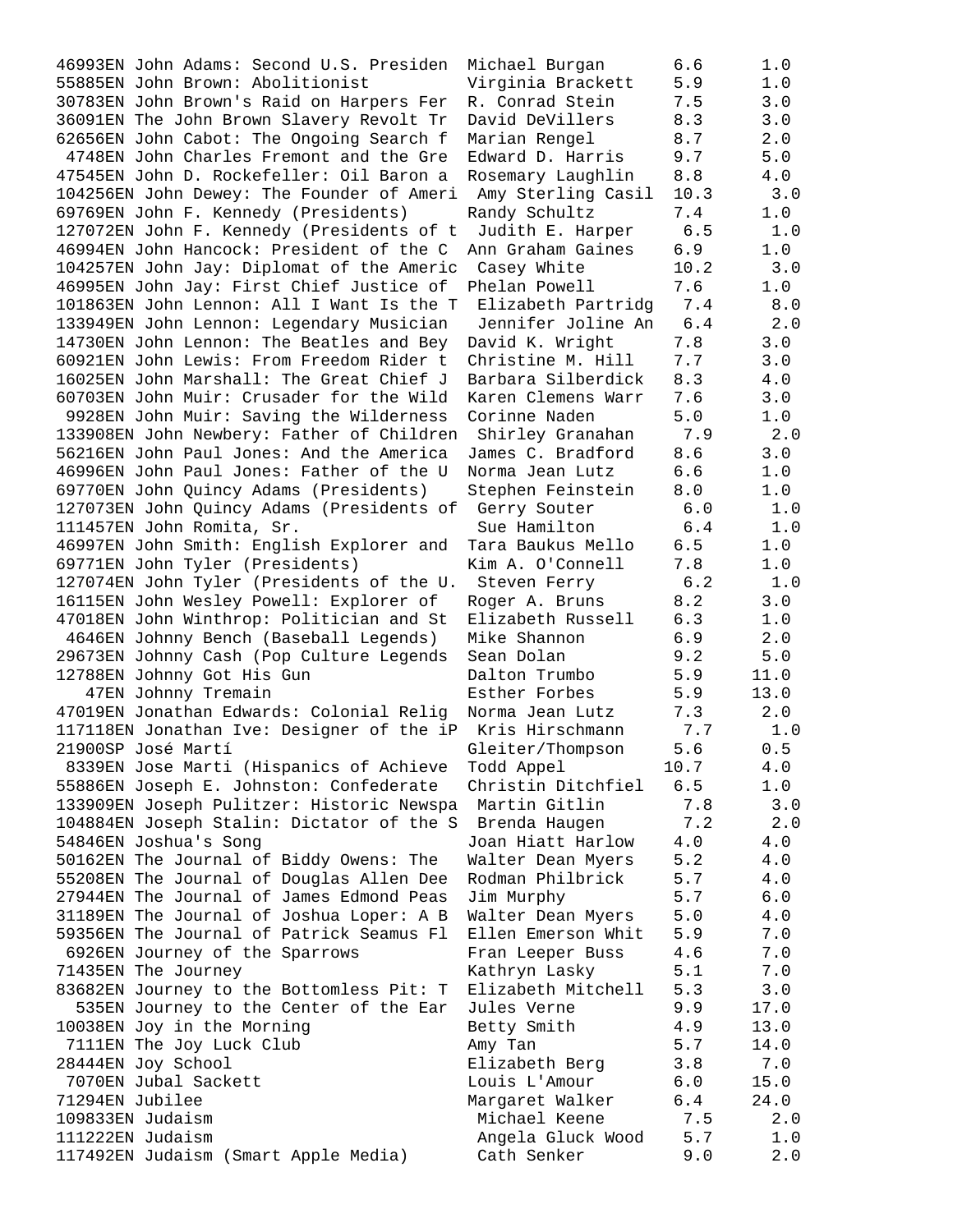| 82247EN Jude                                                | Kate Morgenroth        | 5.2   | 13.0        |
|-------------------------------------------------------------|------------------------|-------|-------------|
| 8661EN Jude the Obscure                                     | Thomas Hardy           | 8.9   | 27.0        |
| 108423EN Judge & Jury                                       | James Patterson        | 4.3   | 11.0        |
| 86825EN Juiced: Wild Times, Rampant 'Roi                    | Jose Canseco           | 6.6   | 11.0        |
| 49EN Julie of the Wolves                                    | Jean Craighead Geo     | 5.8   | 6.0         |
| 124163EN The Juliet Club                                    | Suzanne Harper         | 5.7   | 12.0        |
| 5987EN Julius Caesar                                        | William Shakespear     | 10.8  | 6.0         |
| 62618EN Julius Caesar: Conqueror and Dic                    | James Thorne           | 8.2   | 2.0         |
| 123539EN Julius Caesar: Roman General and Don Nardo         |                        | 6.9   | 2.0         |
| 84079EN Julius Caesar: The Life of a Rom                    | Gary Jeffrey           | 4.4   | 1.0         |
| 4678EN Julius Erving (Basketball Legend                     | Norman L. Macht        | 7.0   | 2.0         |
| 8472EN Jump at de Sun: The Story of Zor                     | A.P. Porter            | 5.9   | 2.0         |
| 119970EN The Jump: Sebastian TelfairBu                      | Ian O'Connor           | 7.4   | 18.0        |
| 6614EN Jump Ship to Freedom                                 | James/Christopher      | 5.3   | 7.0         |
| 129364EN Jumped                                             | Rita Williams-Garc 3.6 |       | 4.0         |
| 132442EN Jumping off Swings                                 | Jo Knowles             | 3.6   | 6.0         |
| 7853EN Jumping the Nail                                     | Eve Bunting            | 3.8   | 5.0         |
| 20237EN The Jungle Book (Books I & II)                      | Rudyard Kipling        | 7.4   | 20.0        |
| 5988EN The Jungle                                           | Upton Sinclair         | 8.0   | 22.0        |
|                                                             |                        |       |             |
| 8349EN Junipero Serra (Hispanics of Ach                     | Sean Dolan             | 9.9   | 4.0         |
| 7009EN Jurassic Park                                        | Michael Crichton       | 7.3   | 20.0        |
| 130806EN Just After Sunset                                  | Stephen King           | 5.9   | 21.0        |
| 132194EN Just Another Hero                                  | Sharon M. Draper       | 4.3   | 9.0         |
| 34884EN Just Ella                                           | Margaret Peterson      | 5.5   | 6.0         |
| 107900EN Just In Case                                       | Meg Rosoff             | 5.4   | 7.0         |
| 7158EN Just Like Martin                                     | Ossie Davis            | 5.2   | 8.0         |
| 105494EN Just Listen                                        | Sarah Dessen           | 4.9   | 15.0        |
| 102150EN Just One Look                                      | Harlan Coben           | 4.0   | 14.0        |
| 20231EN Just So Stories (Unabridged)                        | Rudyard Kipling        | 6.4   | 5.0         |
| 130807EN Just Take My Heart                                 | Mary Higgins Clark     | 6.4   | 14.0        |
| 235EN Justin Morgan Had a Horse                             | Marguerite Henry       | 5.8   | 5.0         |
| 86328EN "K" Is for Killer                                   | Sue Grafton            | 5.8   | 13.0        |
| 115309EN Kabul Beauty School: An American Deborah Rodriguez |                        | 6.3   | 15.0        |
| 7112EN Kaffir Boy                                           | Mark Mathabane         | 7.1   | 24.0        |
| 52596EN Kaiulani: The People's Princess                     | Ellen Emerson Whit     | 6.4   | 6.0         |
| 66938EN Kaleidoscope                                        | Dorothy Gilman         | 6.4   | 10.0        |
| 42997EN Kamikazes (World War II)                            | Earle Rice Jr.         | 10.7  | $6.0$       |
| 4687EN Kareem Abdul-Jabbar                                  | Helen Borello          | 7.7   | 2.0         |
| 137071EN The Karma Club                                     | Jessica Brody          | 6.1   | 11.0        |
| 51846EN Katarína                                            | Kathryn Winter         | 4.1   | 8.0         |
| 84286EN Kathleen's Story                                    | Lurlene McDaniel       | 4.6   | 7.0         |
| 41555EN Katie.com: My Story                                 | Katherine Tarbox       | 6.1   | 9.0         |
| 68731EN Kazakhstan (Modern World Nations                    | Zoran Pavlovic         | 9.9   | 4.0         |
| 102145EN Keeper                                             | Mal Peet               | 5.1   | 8.0         |
| 63092EN Keeper of the Doves                                 | Betsy Byars            | 4.0   | 3.0         |
| 87192EN The Keeper's Son                                    | Homer Hickam           | 5.7   | 21.0        |
| 118146EN Keeping Corner                                     | Kashmira Sheth         | 4.8   | 8.0         |
| 45208EN Keeping Faith: A Novel                              | Jodi Picoult           | 5.6   | 24.0        |
| 32707EN Keeping the Moon                                    | Sarah Dessen           | 4.8   | 8.0         |
| 122208EN Keeping the Night Watch                            | Hope Anita Smith       | 3.6   |             |
| 126400EN Kendra                                             | Coe Booth              |       | 1.0<br>11.0 |
|                                                             |                        | 4.6   |             |
| 81346EN Kenzie's Story                                      | Melody Carlson         | 4.5   | 8.0         |
| 100518EN Kepler and the Laws of Planetary                   | Heather Hasan          | 8.3   | 2.0         |
| 108318EN Keturah and Lord Death                             | Martine Leavitt        | 5.3   | 8.0         |
| 100423EN Key Battles of the American Revo                   | Dale Anderson          | $7.8$ | 1.0         |
| 78844EN The Key to the Golden Firebird                      | Maureen Johnson        | 4.6   | 10.0        |
| 5226EN Key to the Treasure                                  | Peggy Parish           | 3.2   | 2.0         |
| 10426EN The Key to Zion                                     | Bodie Thoene           | 5.6   | 23.0        |
| 128511EN Keysha's Drama                                     | Earl Sewell            | 5.2   | 8.0         |
| 8827EN The Kid with the Left Hook                           | Mel Cebulash           | 3.9   | $1.0$       |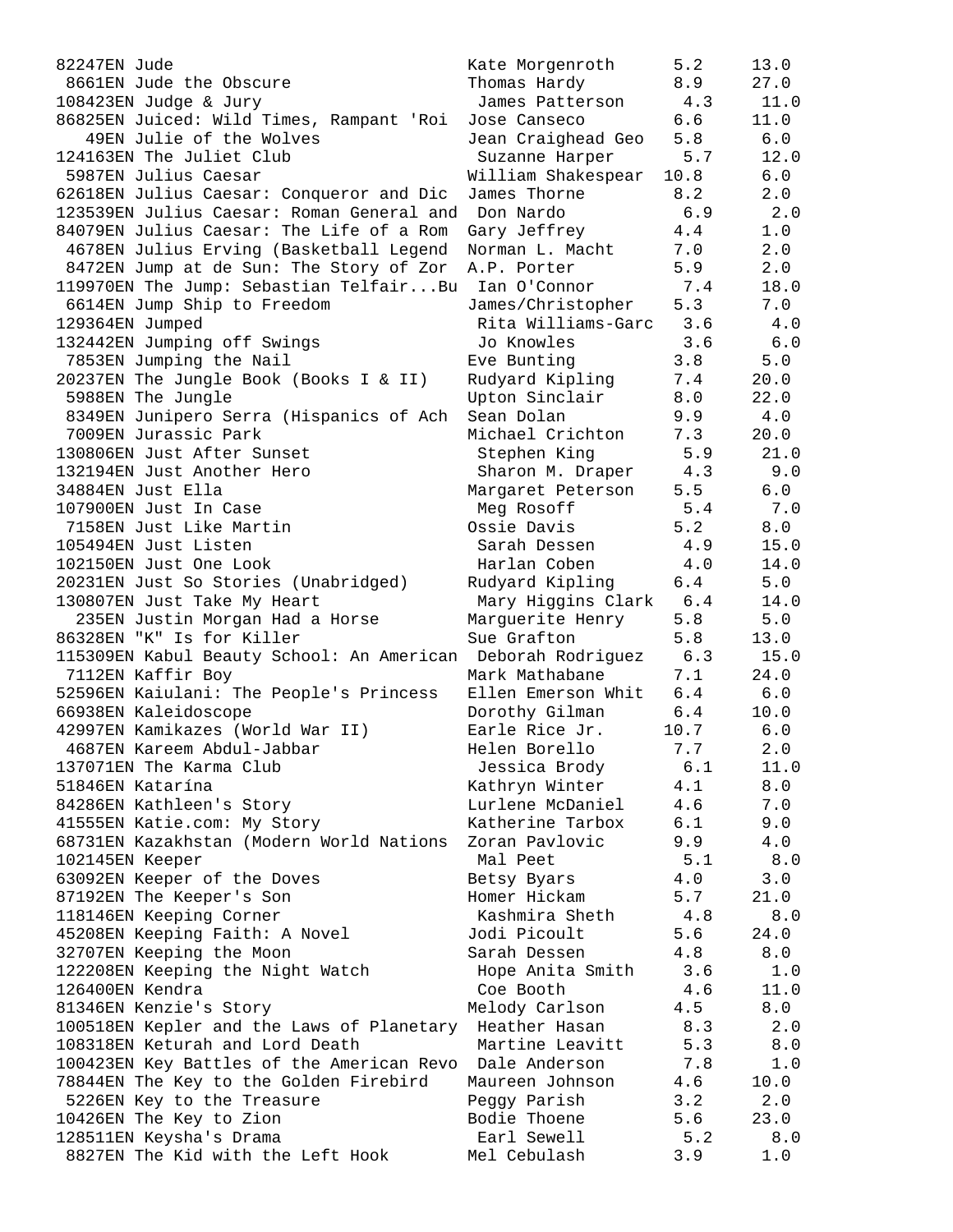| 512EN Kidnapped                                          | Robert Louis Steve | 7.6  | 14.0  |
|----------------------------------------------------------|--------------------|------|-------|
| 106864EN Kidnapped Book One: The Abductio Gordon Korman  |                    | 5.1  | 4.0   |
| 109862EN Kidnapped Book Three: The Rescue                | Gordon Korman      | 5.2  | 4.0   |
| 106865EN Kidnapped Book Two: The Search                  | Gordon Korman      | 5.0  | 4.0   |
| 113734EN Kiffe Kiffe Tomorrow                            | Faiza Guène        | 5.7  | 5.0   |
| 108263EN Kiki Strike: Inside the Shadow C                | Kirsten Miller     | 5.7  | 16.0  |
| 131596EN Killer: A Pretty Little Liars No                | Sara Shepard       | 5.0  | 11.0  |
| 10839EN The Killer Angels                                | Michael Shaara     | 4.7  | 15.0  |
| 25623EN Killer at Sea                                    | Pascal/John        | 5.8  | 9.0   |
| 28443EN The Killer's Cousin                              | Nancy Werlin       | 4.2  | 7.0   |
| 87180EN Killers of the Dawn                              | Darren Shan        | 5.4  | 6.0   |
| 772EN Killing Mr. Griffin                                | Lois Duncan        | 4.8  | 8.0   |
| 134809EN The Killing of Worlds                           | Scott Westerfeld   | 7.1  | 17.0  |
| 111920EN The Killing Sea                                 | Richard Lewis      | 5.1  | 7.0   |
| 108530EN The Killing                                     | Robert Muchamore   | 5.9  | 12.0  |
| 64218EN Kim: Empty Inside                                | Beatrice Sparks    | 5.5  | $6.0$ |
| 29969EN Kim (Unabridged)                                 | Rudyard Kipling    | 7.7  | 18.0  |
| 29334EN The Kin: Po's Story                              | Peter Dickinson    | 5.2  | 6.0   |
| 73467EN Kindred                                          | Octavia E. Butler  | 4.0  | 14.0  |
| 64793EN King Arthur (Heroes and Villains                 | Don Nardo          | 8.3  | 4.0   |
| 107305EN King Dork                                       | Frank Portman      | 7.3  | 17.0  |
| 77008EN The King of Slippery Falls                       | Sid Hite           | 5.6  | $5.0$ |
| 18910EN The King of the Castle                           | Victoria Holt      | 5.5  | 18.0  |
| 130069EN King of the Screwups                            | K.L. Going         | 4.2  | 10.0  |
| 51EN King of the Wind                                    | Marguerite Henry   | 5.4  | 5.0   |
| 25925EN King of the World                                | David Remnick      | 7.6  | 18.0  |
| 68168EN The King of Torts                                | John Grisham       | 6.0  | 17.0  |
| 10944EN The King's Shadow                                | Elizabeth Alder    | 6.6  | 12.0  |
| 100601EN The Kingdom Keepers                             | Ridley Pearson     | 4.2  | 9.0   |
| 43419EN The Kingfisher's Tale                            | Mark Delaney       | 5.9  | 8.0   |
| 68853EN The Kings Are Already Here                       | Garret Freymann-We | 4.7  | 6.0   |
| 137507EN The Kings of Clonmel                            | John Flanagan      | 6.1  | 16.0  |
| 25240EN Kinship                                          | Trudy Krisher      | 5.1  | 11.0  |
| 7071EN Kiowa Trail                                       | Louis L'Amour      | 5.7  | 6.0   |
| 87848EN Kipling's Choice                                 | Geert Spillebeen   | 5.4  | 4.0   |
| 74071EN Kira-Kira                                        | Cynthia Kadohata   | 4.7  | 7.0   |
| 129818EN A Kiss in Time                                  | Alex Flinn         | 3.9  | 10.0  |
| 121978EN Kiss Me Kill Me                                 | Lauren Henderson   | 5.9  | 10.0  |
| 137522EN Kiss of Death                                   | Rachel Caine       | 4.7  | 10.0  |
| 66158EN Kiss the Girls                                   | James Patterson    | 4.7  | 15.0  |
| 28514EN Kissing Doorknobs                                | Terry Spencer Hess | 4.4  | 5.0   |
| 117438EN Kissing the Bee                                 | Kathe Koja         | 5.4  | 4.0   |
| 77002EN Kissing the Rain                                 | Kevin Brooks       | 4.1  | 12.0  |
| 36754EN Kit's Wilderness                                 | David Almond       | 3.7  | 6.0   |
| 68854EN The Kitchen God's Wife                           | Amy Tan            | 5.2  | 24.0  |
| 60012EN The Kite Rider                                   | Geraldine McCaughr | 6.5  | 10.0  |
| 906EN The Kite Runner NEW                                | OHS (Hosseini)     | 5.2  | 16.0  |
| 50675EN Klondike Tales                                   | Jack London        | 8.1  | 25.0  |
| 103039EN Knife of Dreams                                 | Robert Jordan      | 6.6  | 52.0  |
| 124840EN The Knife of Never Letting Go                   | Patrick Ness       | 4.4  | 16.0  |
| 140883EN Knifepoint                                      | Alex Van Tol       | 4.0  | 2.0   |
| 85310EN A Knight of the Word                             | Terry Brooks       | 6.1  | 17.0  |
| 128029EN Knight's Fee                                    | Rosemary Sutcliff  | 6.9  | 14.0  |
| 108711EN Knights of the Hill Country                     | Tim Tharp          | 5.3  | 10.0  |
| 59210EN Knocked Out by My Nunga-Nungas                   | Louise Rennison    | 4.4  | 4.0   |
| 20119EN Knots in My Yo-Yo String: The Au                 | Jerry Spinelli     | 6.0  | 5.0   |
| 73563EN The Known World                                  | Edward P. Jones    | 5.8  | 22.0  |
| 536EN Kon-Tiki                                           | Thor Heyerdahl     | 8.0  | 14.0  |
| 88426EN The Korean War                                   | Leif A. Gruenberg  | 11.1 | 9.0   |
| 16116EN The Korean War: The Forgotten Wa R. Conrad Stein |                    | 7.9  | 3.0   |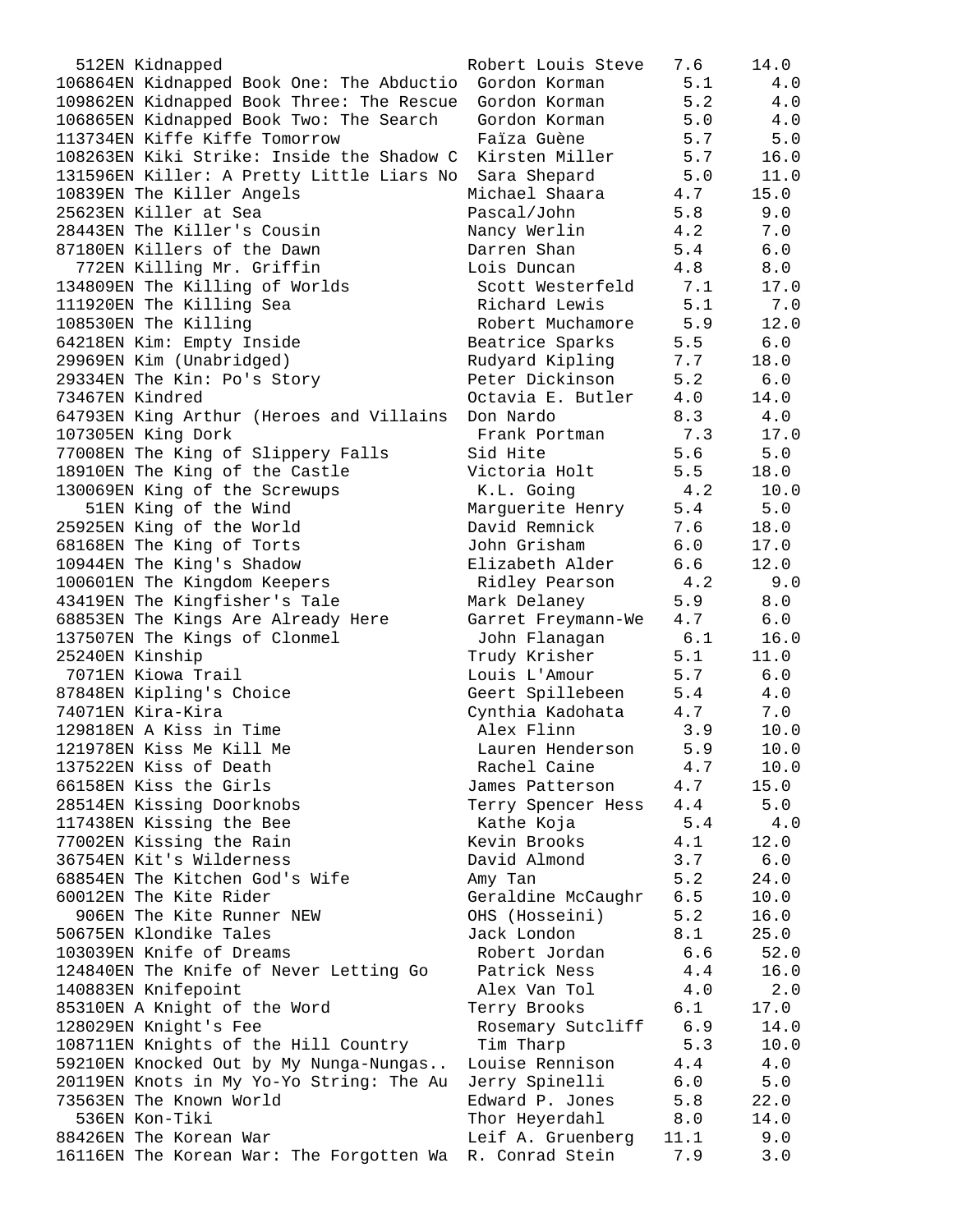| 16826EN Korean War (Voices from the Past                     | Kathlyn/Martin Gay | 8.7   | 2.0   |
|--------------------------------------------------------------|--------------------|-------|-------|
| 45589EN Krakatoa: History's Loudest Volc                     | Kathy Furgang      | 5.0   | 0.5   |
| 123769EN Kristen                                             | Lisi Harrison      | 5.1   | 4.0   |
| 111576EN Kurt Cobain: "Oh Well, Whatever,                    | Jeff Burlingame    | 7.2   | 5.0   |
| 68732EN Kuwait (Modern World Nations)                        | Solomon A. Isiorho | 9.0   | 4.0   |
| 30252EN The L.A. Riots                                       | Michael D. Cole    | 7.2   | 1.0   |
| 86329EN "L" Is for Lawless                                   | Sue Grafton        | 5.6   | 14.0  |
| 114322EN L8r, g8r                                            | Lauren Myracle     | 4.2   | 9.0   |
| 77438EN The Lady and the Unicorn                             | Tracy Chevalier    | 5.0   | 11.0  |
| 114394EN Lady Friday                                         | Garth Nix          | 6.0   | 10.0  |
| 61332EN Lady Knight                                          | Tamora Pierce      | 5.6   | 16.0  |
| 56905EN Lady of Avalon                                       | Marion Zimmer Brad | 7.0   | 27.0  |
|                                                              |                    |       |       |
| 138914EN Lafayette and the American Revol Russell Freedman   |                    | 8.4   | 3.0   |
| 46999EN Lafayette: French Freedom Fighte                     | JoAnn A. Grote     | 5.1   | 1.0   |
| 69570EN Lake Effect                                          | Rich Cohen         | 6.2   | 9.0   |
| 71436EN The Lake House                                       | James Patterson    | 4.7   | 10.0  |
| 81140EN Lake of Skulls                                       | Stewart/Riddell    | 4.9   | 1.0   |
| 100995EN The Lake of Souls                                   | Darren Shan        | 5.9   | 8.0   |
| 127490EN Lament: The Faerie Queen's Decep Maggie Stiefvater  |                    | 4.8   | 11.0  |
| 88865EN Lance Armstrong                                      | John F. Grabowski  | 8.2   | 4.0   |
| 44585EN Land of Dreams                                       | Joan Lowery Nixon  | 5.5   | 6.0   |
| 6389EN Land of Hope                                          | Joan Lowery Nixon  | 5.5   | $6.0$ |
| 42577EN Land of Loss                                         | K.A. Applegate     | 4.3   | 5.0   |
| 44586EN Land of Promise                                      | Joan Lowery Nixon  | 5.4   | 6.0   |
| 10427EN Land of the Brave and the Free                       | Michael Phillips   | 6.3   | 15.0  |
| 56329EN A Land Remembered: Volume 1                          | Patrick D. Smith   | 5.3   | 12.0  |
| 56330EN A Land Remembered: Volume 2                          | Patrick D. Smith   | 5.7   | 9.0   |
| 54637EN The Land                                             | Mildred D. Taylor  | 5.0   | 18.0  |
| 17628EN The Landing of the Pilgrims                          | James Daugherty    | 7.0   | 4.0   |
| 100256EN Langston Hughes: The Voice of Ha Brenda Haugen      |                    | 6.6   | 2.0   |
| 82889EN Langston's Train Ride                                | Robert Burleigh    | 3.7   | 0.5   |
| 11474EN A Lantern in Her Hand                                | Bess Streeter Aldr | 6.4   | 14.0  |
| 4686EN Larry Bird (Basketball Legends)                       | Sean Dolan         | 8.2   | 2.0   |
| 121EN Lassie Come-Home                                       | Eric Knight        | 5.4   | 9.0   |
| 25474EN Last Act                                             | Christopher Pike   | 4.0   | 9.0   |
| 619EN The Last Battle                                        | C.S. Lewis         | 5.6   | 7.0   |
|                                                              | Rodman Philbrick   | 5.0   | $6.0$ |
| 45221EN The Last Book in the Universe                        |                    | 5.9   |       |
| 82514EN Last Breath                                          | Christopher Golden |       | 11.0  |
| 77439EN The Last Chance Texaco                               | Brent Hartinger    | 4.5   | 6.0   |
| 126101EN Last Christmas: The Private Preq Kate Brian         |                    | 4.7   | 9.0   |
| 10428EN The Last Confederate                                 | Gilbert Morris     | 6.1   | 18.0  |
| 48403EN Last Days of Summer                                  | Steve Kluger       | 5.7   | 9.0   |
| 32438EN The Last Enchantment (Arthurian                      | Mary Stewart       | 6.3   | 27.0  |
| 121491EN The Last Exit to Normal                             | Michael Harmon     | 3.6   | 9.0   |
| 69036EN The Last Full Measure                                | Jeff Shaara        | 7.3   | 38.0  |
| 78192EN The Last Juror                                       | John Grisham       | 6.8   | 19.0  |
| 117772EN The Last Knight                                     | Hilari Bell        | 6.1   | 12.0  |
| 129774EN The Last Lecture                                    | Randy Pausch       | 6.3   | 7.0   |
| 62983EN The Last Mission                                     | Harry Mazer        | 4.3   | $6.0$ |
| 134971EN Last Night I Sang to the Monster Benjamin Alire Sáe |                    | 3.4   | 10.0  |
| 7114EN Last of the Breed                                     | Louis L'Amour      | 6.3   | 20.0  |
| 710EN The Last of the Mohicans                               | James Fenimore Coo | 10.3  | 29.0  |
| 130543EN The Last Olympian                                   | Rick Riordan       | 4.3   | 13.0  |
| 143258EN Last Ride                                           | Laura Langston     | 3.3   | 2.0   |
| 141775EN Last Sacrifice                                      | Richelle Mead      | 5.0   | 23.0  |
| 85215EN Last Shot: A Final Four Mystery                      | John Feinstein     | 4.8   | 9.0   |
| 133084EN The Last Song                                       | Nicholas Sparks    | 5.1   | 17.0  |
| 138175EN The Last Stand Battle of the L Nathaniel Philbric   |                    | 8.9   | 23.0  |
| 49137EN Last Summer in Agatha                                | Katherine Holubits | 4.8   | 7.0   |
| 128517EN The Last Summer (of You & Me)                       | Ann Brashares      | $5.0$ | 11.0  |
|                                                              |                    |       |       |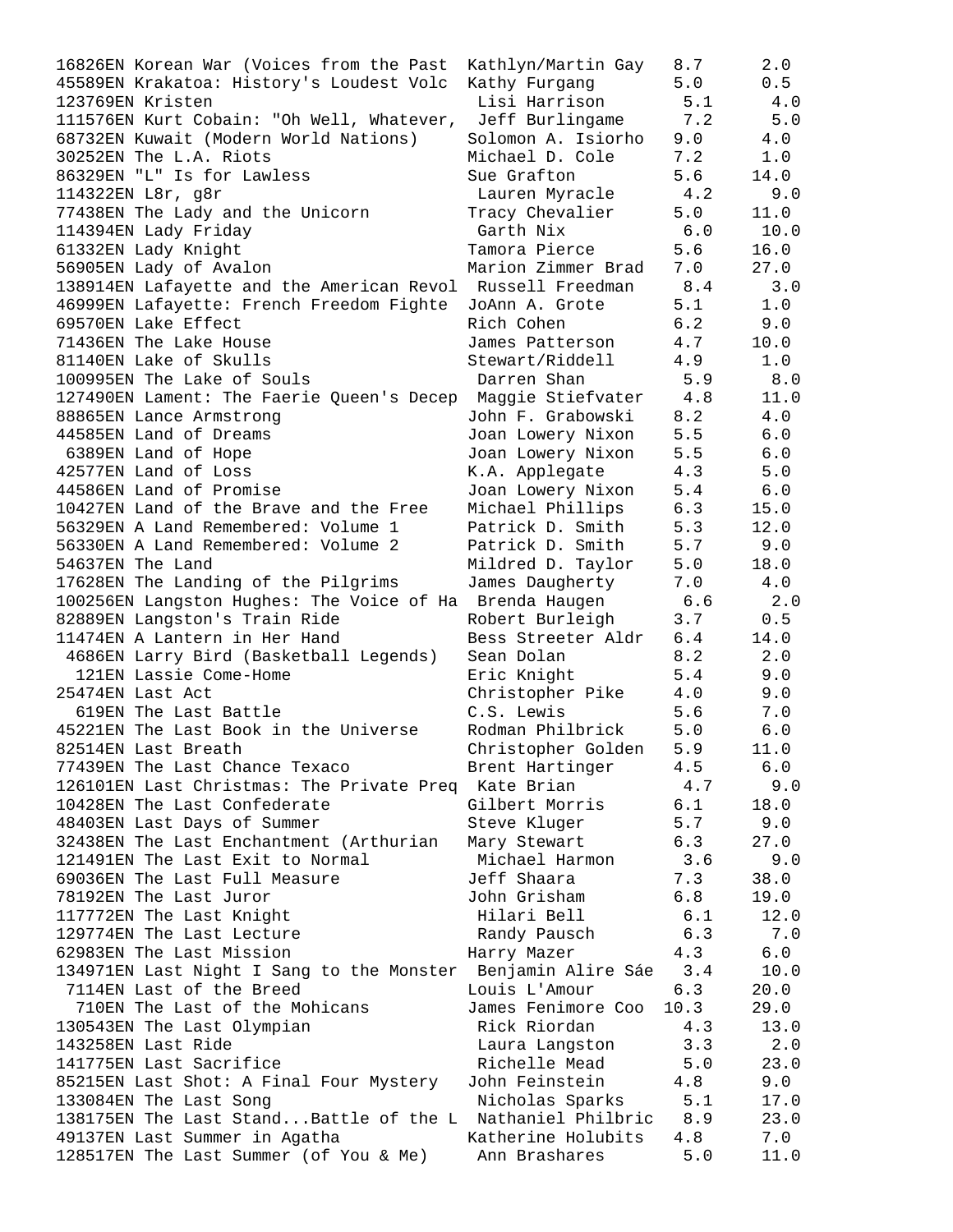107181EN The Last Templar 130147EN The Last Thing I Remember 74326EN The Last Train North 69250EN The Last Treasure  $25776EN$  The Last Vampire (Thirst No. 1) 82392EN Late for the Wedding 10840EN Laughing Boy 118235EN Laura Ingalls Wilder 122479EN Lavinia 115808EN Lawn Boy 69571EN Lay That Trumpet in Our Hands 73542EN Leaders and Generals (The War on 42998EN Leaders and Generals (World War 51544EN Leaders of Black Civil Rights (H 75347EN Leap Day 116019EN Leap of Faith 45220EN Learning to Swim 57193EN The Learning Tree 59979EN Leave Well Enough Alone  $150662EN$  Leaving 86053EN Leaving Cecil Street: A Novel 18817EN Leaving Fishers 19048EN Leaving Home 76498EN Leaving Mother Lake: A Girlhood 114494EN Leaving Paradise 78023EN Leaving Protection 7900EN The Leaving 66697EN Lebanon (Modern Nations of the W 8350EN Lee Trevino (Hispanics of Achiev 27656EN Left Behind 59211EN Left for Dead: A Young Man's Sea 62984EN The Left Hand of Darkness 35499EN The Leftover Kid 121146EN Legacy 30741EN Legend Days 30337EN The Legend of Luke 59380EN Lemony Snicket: The Unauthorized 25238EN Leon's Story 100076EN Leonardo da Vinci 118236EN Leonardo da Vinci 12789EN Les Miserables (Unabridged) 51350EN Leslie's Journal 10287EN A Lesson Before Dying 135664EN Lesson Learned 120160EN Lessons from a Dead Girl 13538EN Let Me Call You Sweetheart 88672EN Let Me Play: The Story of Title 81080EN Let's Roll! Ordinary People, Ext 237EN Let the Circle Be Unbroken 25407EN Let Women Vote! 126308EN The Letter Writer 114033EN Letters from a Slave Boy: The St 8533EN Letters from Rifka 14475EN Letters from the Mountain 35203EN Letters from Vinnie 125010EN Letters to a Young Brother: MANi 34764EN Letters to Julia 132849EN Leviathan 3938EN Leviticus (Bible-NIV) 25110EN Lewis and Clark The R. Conrad Stein 6.1 0.5

| Raymond Khoury     | 6.8        | 22.0  |
|--------------------|------------|-------|
| Andrew Klavan      | 4.7        | 10.0  |
| Clifton L. Taulber | 6.9        | $8.0$ |
|                    |            |       |
| Janet S. Anderson  | 4.1        | 9.0   |
| Christopher Pike   | 4.3        | 7.0   |
| Amanda Quick       | 6.0        | 16.0  |
| Oliver LaFarge     | 5.7        | 10.0  |
|                    |            |       |
| Emma Carlson Berne | 6.2        | 3.0   |
| Ursula K. Le Guin  | $6.2$      | 15.0  |
| Gary Paulsen       | 4.3        | 2.0   |
| Susan Carol McCart | 6.0        | 11.0  |
|                    |            |       |
| Diane Yancey       | 9.9        | $6.0$ |
| William W. Lace    | 9.1        | $6.0$ |
| Marjorie Vernell   | 9.5        | $5.0$ |
| Wendy Mass         | 4.9        | 10.0  |
| Kimberly Brubaker  | 4.2        | 6.0   |
|                    |            |       |
| Ann Turner         | 4.4        | $0.5$ |
| Gordon Parks       | 5.0        | 13.0  |
| Rosemary Wells     | 5.0        | $8.0$ |
| Karen Kingsbury    | 5.5        | 14.0  |
|                    |            |       |
| Diane McKinney-Whe | 6.4        | 15.0  |
| Margaret Peterson  | 5.2        | $8.0$ |
| Hazel Rochman      | 5.7        | 8.0   |
| Namu/Mathieu       | 6.6        | 15.0  |
| Simone Elkeles     | 4.2        | 9.0   |
|                    |            |       |
| Will Hobbs         | 5.2        | $6.0$ |
| Budge Wilson       | 5.8        | 7.0   |
| Linda Hutchison    | 9.5        | $6.0$ |
| Thomas Gilbert     | 7.7        | $4.0$ |
| LaHaye/Jenkins     | 5.5        | 17.0  |
|                    |            |       |
| Pete Nelson        | 8.3        | 11.0  |
| Ursula K. Le Guin  | 7.0        | 15.0  |
| Joanne Stanbridge  | 5.1        | 8.0   |
| Kate Brian         | 4.5        | 8.0   |
| Jamake Highwater   | 5.9        | 6.0   |
|                    |            |       |
| Brian Jacques      | 5.7        | 16.0  |
| Lemony Snicket     | 7.3        | 3.0   |
| Leon Walter Tillag | 4.9        | 2.0   |
| Kathleen Krull     | 7.7        | 3.0   |
| M.C. Hall          | 6.8        | 3.0   |
|                    |            |       |
| Victor Hugo        | 9.8        | 105.0 |
| Allan Stratton     | 4.1        | 7.0   |
| Ernest J. Gaines   | 4.4        | 11.0  |
| Earl Sewell        | 4.7        | 9.0   |
| Jo Knowles         | 3.8        | 6.0   |
|                    |            |       |
| Mary Higgins Clark | 6.3        | 13.0  |
| Karen Blumenthal   | 8.7        | 6.0   |
| Beamer/Abraham     | 7.3        | 13.0  |
| Mildred D. Taylor  | 5.7        | 15.0  |
|                    | 6.3        | 1.0   |
| Marlene Targ Brill |            |       |
| Ann Rinaldi        | 4.7        | 6.0   |
| Mary E. Lyons      | 4.3        | 5.0   |
| Karen Hesse        | 4.2        | 4.0   |
| Sherry Garland     | 5.1        | 6.0   |
|                    | 7.5        | 11.0  |
| Maureen Stack Sapp |            |       |
| Hill Harper        | 6.7        | 7.0   |
| Barbara Ware Holme | 5.1        | 7.0   |
| Scott Westerfeld   | 5.3        | 12.0  |
| NIV Student Editio | 7.3        | 4.0   |
| P Conrad Stain     | <b>6</b> 1 | Λ 5   |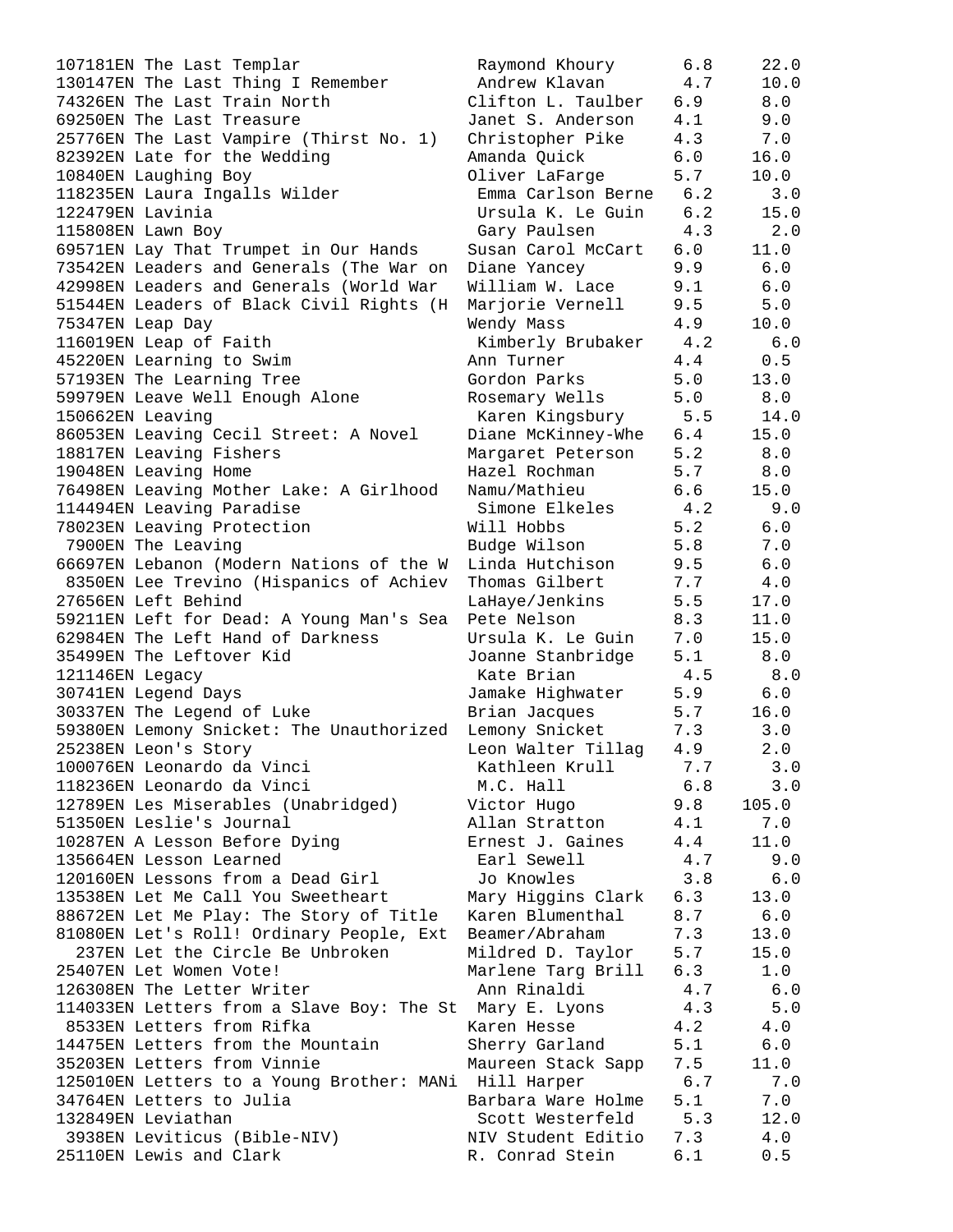4750EN Lewis and Clark and the Route to 21118EN Lewis and Clark: Explorers of th 29713EN Lewis and Clark (Jr. World Biogr 104642EN Lewis and Clark on Their Journey 61225EN Lewis Hayden and the War Against 25111EN Lexington and Concord 17475EN Lexington and Concord (Battlefie 72264EN Leyla: The Black Tulip 132850EN Liar 5026EN Libby on Wednesday 89128EN The Liberation of Gabriel King 48525EN Liberty Falling 137845EN Lies: A Gone Novel 31275EN Life Among the Pirates 51605EN Life Among the Puritans 31274EN Life Among the Samurai 39851EN Life Among the Soldiers and Cava 71660EN The Life and Times of the Last K 109087EN Life as We Knew It 74007EN Life at These Speeds 84374EN Life Expectancy 28445EN Life in the Fat Lane 83924EN Life in the Negro Baseball Leagu 42964EN Life Is Funny 83609EN Life, Love, and the Pursuit of F 63822EN Life of a Soldier in Washington' 16712EN The Life of Henry V 65915EN Life of Pi 10039EN Life on the Mississippi 124575EN Life Sucks 54122EN Life, the Universe and Everythin 100128EN Lifeguard: A Novel 106135EN Light from Heaven 57003EN Light in August: The Corrected T 122EN The Light in the Forest 32207EN A Light in the Storm: The Civil 54928EN A Light in the Window 86144EN Light on Snow: A Novel 86118EN Light Years: A Novel 64636EN The Lightkeeper's Daughter 65353EN Lightning 89885EN The Lightning Thief 140694EN Like a Broken Doll 14900EN Like Sisters on the Homefront 79896EN Like the Red Panda 55932EN Like Water for Chocolate 742EN Lilies of the Field 17781EN Lily's Crossing 71854EN Lily's Ghosts 238EN Lincoln: A Photobiography 43002EN Lincoln and the Abolition of Sla 21076EN The Lincoln Assassination in Ame 25113EN The Lincoln-Douglas Debates 101893EN The Lincoln Lawyer 25131EN The Lincoln Memorial 8346EN Linda Ronstadt (Hispanics of Ach 36104EN The Lindbergh Baby Kidnapping Tr 25891EN A Line in the Sand: The Alamo Di 16674EN Line of Fire 136316EN The Line Teri Hall 5.3 8.0

| Seamus Cavan                      | 9.6                 | 5.0         |
|-----------------------------------|---------------------|-------------|
| Tom Streissguth                   | 8.1                 | 3.0         |
| Rebecca Stefoff                   | 6.3                 | 1.0         |
| Richard Sapp                      | 8.2                 | 2.0         |
| Joel Strangis                     | 8.9                 | 6.0         |
| Deborah Kent                      | 6.2                 | 1.0         |
| David C. King                     | 8.5                 | 2.0         |
| Alev Lytle Croutie                | 5.6                 | 5.0         |
| Justine Larbalesti                | 3.4                 | 10.0        |
| Zilpha Keatley Sny                | 6.3                 | 8.0         |
| K.L. Going                        | 4.5                 | 5.0         |
| Nevada Barr                       | 6.4                 | 17.0        |
| Michael Grant                     | 3.9                 | 13.0        |
| Stuart A. Kallen                  | 8.0                 | $4.0$       |
| Louise Chipley Sla                | 9.5                 | $6.0$       |
| Eleanor J. Hall                   | 10.0                | 5.0         |
| James A. Corrick                  | 9.6                 | $4.0\,$     |
| David Benjamin                    | 7.0                 | 15.0        |
| Susan Beth Pfeffer                | 4.7                 | 14.0        |
| Jeremy Jackson                    | 5.1                 | 13.0        |
| Dean R. Koontz                    | 6.9                 | 17.0        |
| Cherie Bennett                    | 4.0                 | 9.0         |
| John F. Wukovits                  | 8.5                 | 6.0         |
| E.R. Frank                        | 4.7                 | $8.0$       |
| Janette Rallison                  | 5.0                 | 7.0         |
| Gail B. Stewart                   | 9.1                 | $6.0$       |
| William Shakespear                | 11.9                | 6.0         |
| Yann Martel                       | 5.7                 | 16.0        |
| Mark Twain                        | 9.1                 | 24.0        |
| Jessica Abel                      | 2.5                 | 2.0         |
| Douglas Adams                     | 7.6                 | 9.0         |
| James Patterson                   | 4.2                 | 10.0        |
| Jan Karon                         | 4.7                 | 17.0        |
| William Faulkner                  | 6.7                 | 25.0        |
| Conrad Richter                    | 5.5                 | 5.0         |
| Karen Hesse                       | 5.3                 | 4.0         |
| Jan Karon                         | 5.3<br>4.5          | 19.0        |
| Anita Shreve                      |                     | 10.0        |
| Tammar Stein                      | 4.7<br>$4\,\ldotp4$ | 10.0        |
| Iain Lawrence<br>Dean Koontz      | 7.5                 | 9.0<br>24.0 |
| Rick Riordan                      | 4.7                 | 13.0        |
| Anne Schraff                      | 4.6                 | 4.0         |
| Rita Williams-Garc                | 4.5                 | 6.0         |
| Andrea Seigel                     | 6.1                 | 13.0        |
| Esquivel/Christens                | 7.2                 | 9.0         |
| William Barrett                   | 5.4                 | 3.0         |
| Patricia Reilly Gi                | $4\,.6$             | 5.0         |
| Laura Ruby                        | 4.3                 | 8.0         |
| Russell Freedman                  | 7.7                 | 5.0         |
| Russell Roberts                   | 10.6                | 7.0         |
| Robert Somerlott                  | 7.4                 | 3.0         |
| Brendan January                   | 6.7                 | 1.0         |
| Michael Connelly                  | 5.2                 | 19.0        |
| Deborah Kent                      | 6.9                 | 1.0         |
| Melissa Amdur                     | 8.5                 | 4.0         |
| Judy Monroe                       | 7.9                 | 4.0         |
| Sherry Garland                    | 5.6                 | 6.0         |
| Peter David                       | 5.9                 | 4.0         |
| $T_{\text{ext}}$ $T_{\text{ext}}$ |                     | $\circ$     |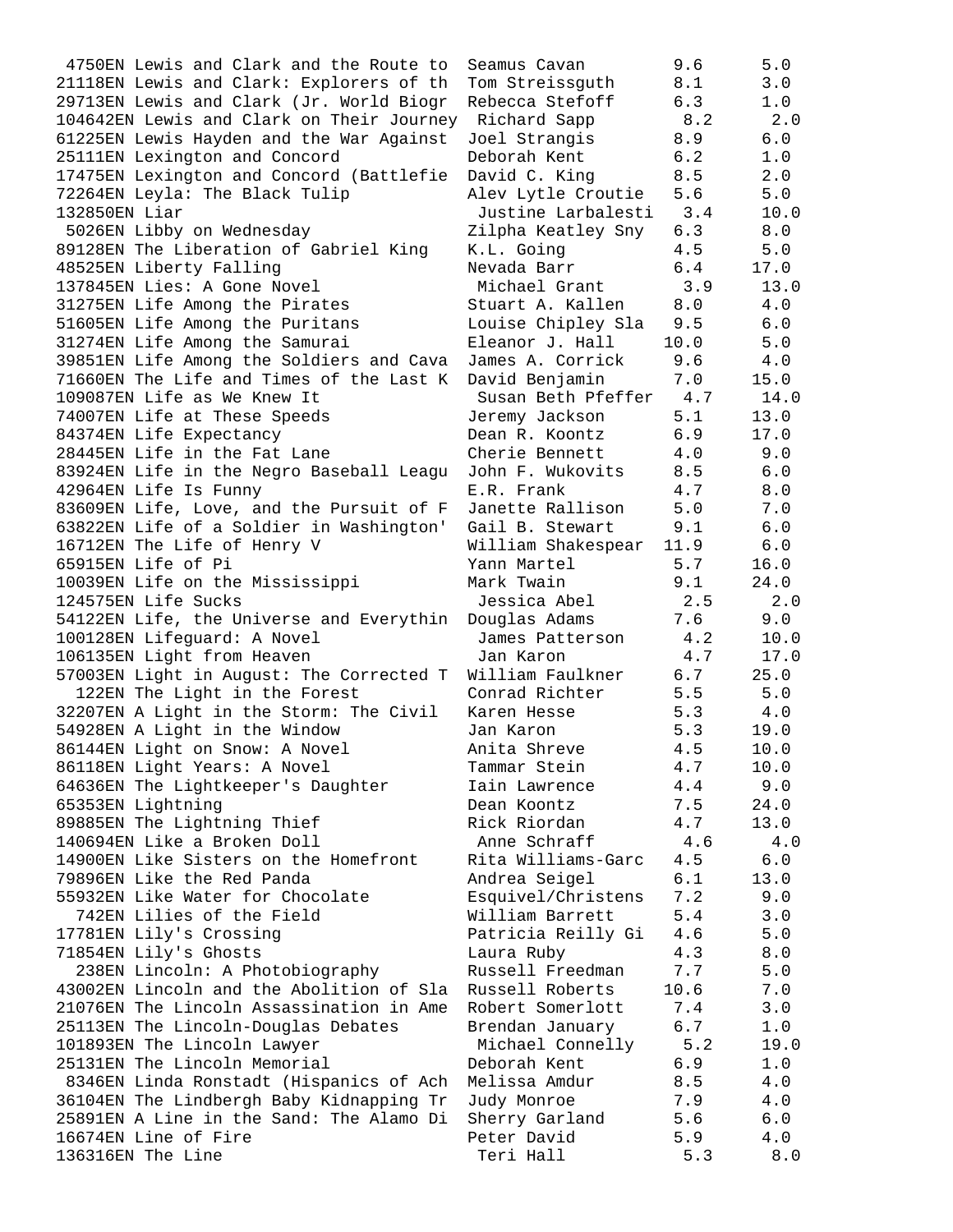| 106423EN La Línea                                        | Ann Jaramillo                    | 4.3        | 5.0        |
|----------------------------------------------------------|----------------------------------|------------|------------|
| 137470EN Linger                                          | Maggie Stiefvater 5.4            |            | 14.0       |
| 52EN The Lion, the Witch and the Ward                    | C.S. Lewis                       | 5.7        | 6.0        |
| 75913EN Lionboy                                          | Zizou Corder                     | 5.7        | 12.0       |
| 82409EN Lionboy: The Chase                               | Zizou Corder                     | 5.4        | 11.0       |
| 132412EN Lips Touch: Three Times                         | Laini Taylor                     | 6.4        | 10.0       |
| 49645EN Lirael: Daughter of the Clayr                    | Garth Nix                        | 7.1        | 23.0       |
| 743EN Lisa Bright and Dark                               | John Neufeld                     | 4.6        | 5.0        |
| 110495EN Lisey's Story                                   | Stephen King                     | 6.2        | 30.0       |
| 106310EN Listen!                                         | Stephanie S. Tolan 5.4           |            | 6.0        |
| 88707EN Listen Up!: Teenage Mothers Spea                 | Margi Trapani                    | 5.6        | 1.0        |
| 55296EN Listening Woman                                  | Tony Hillerman                   | 5.8        | 10.0       |
| 63645EN Little Altars Everywhere                         | Rebecca Wells                    | 5.3        | 14.0       |
| 133778EN Little Bird of Heaven                           | Joyce Carol Oates 7.0            |            | 25.0       |
| 122449EN Little Brother                                  | Cory Doctorow                    | 5.9        | 17.0       |
| 60660EN Little Dorrit                                    | Charles Dickens                  | 9.4        | 66.0       |
| 59212EN Little Little                                    | M.E. Kerr                        | 5.8        | 6.0        |
| 73922EN A Little Love                                    | Virginia Hamilton                | 3.6        | 8.0        |
| 900EN The Little Prince                                  | Antoine de Saint E               | 5.0        | 0.5        |
| 143253EN Little Princes: One Man's Promis Conor Grennan  |                                  | 6.1        | 16.0       |
| 60744EN The Little Rock School Desegrega                 | Robert Somerlott                 | 8.3        | 3.0        |
| 513EN Little Women                                       | Louisa May Alcott 7.9            |            | 33.0       |
| 8772EN Live Bait                                         |                                  |            |            |
|                                                          | Richard Laymon<br>Kathleen Krull | 3.7<br>8.5 | 0.5<br>3.0 |
| 44820EN Lives of Extraordinary Women                     |                                  |            |            |
| 18818EN Lives of Our Own                                 | Lorri Hewett                     | 4.6        | 8.0        |
| 126805EN Living on the Black: Two Pitcher John Feinstein |                                  | 6.6        | 29.0       |
| 27046EN Living with Albinism                             | Elaine Landau                    | 8.0        | 1.0        |
| 73761EN Loamhedge                                        | Brian Jacques                    | 5.3        | 19.0       |
| 36680EN Local Girls                                      | Alice Hoffman                    | 6.2        | 7.0        |
| 11723EN Loch                                             | Paul Zindel                      | 5.4        | $6.0$      |
| 87974EN The Loch                                         | Steve Alten                      | 6.7        | 20.0       |
| 121303EN Lock and Key                                    | Sarah Dessen                     | 5.3        | 17.0       |
| 135792EN Lockdown                                        | Walter Dean Myers 4.7            |            | 7.0        |
| 135875EN Lockdown: Escape from Furnace                   | Alexander Gordon S 6.5           |            | 12.0       |
| 25212EN Locked in the Library!                           | Marc Brown                       | 3.1        | 1.0        |
| 6534EN Logan Likes Mary Anne!                            | Ann M. Martin                    | 3.8        | 4.0        |
| 84527EN London Bridges                                   | James Patterson                  | 5.1        | 10.0       |
| 16741EN Lonesome Dove                                    | Larry McMurtry                   | 5.8        | 58.0       |
| 130065EN Long Lost                                       | Harlan Coben                     | 3.8        | 11.0       |
| 124478EN Long May She Reign                              | Ellen Emerson Whit               | 5.9        | 38.0       |
| 59176EN The Long Night of Leo and Bree                   | Ellen Wittlinger                 | 4.0        | 4.0        |
| 130240EN The Long Road Home: A Story of W Martha Raddatz |                                  | 7.6        | 15.0       |
| 8474EN The Long Road to Gettysburg                       | Jim Murphy                       | 7.6        | 2.0        |
| 126578EN Long Shot                                       | Mike Lupica                      | 5.2        | 5.0        |
| 53816EN The Long Valley                                  | John Steinbeck                   | 5.6        | 12.0       |
| 140710EN A Long Walk to Water: Based on a Linda Sue Park |                                  | 5.0        | 3.0        |
| 27940EN A Long Way from Chicago                          | Richard Peck                     | 5.0        | 5.0        |
| 112792EN A Long Way Gone: Memoirs of a Bo                | Ishmael Beah                     | 6.1        | 13.0       |
| 136367EN The Long Way Home                               | Andrew Klavan                    | 4.6        | 10.0       |
| 43796EN The Longitude Prize                              | Joan Dash                        | 8.6        | 7.0        |
| 16829EN Longitude: The True Story of a L                 | Dava Sobel                       | 9.7        | 7.0        |
| 132444EN Look Again                                      | Lisa Scottoline                  | 4.9        | 14.0       |
| 68848EN Look Homeward, Angel: A Story of                 | Thomas Wolfe                     | 7.7        | 38.0       |
| 86391EN Looking for Alaska                               | John Green                       | 5.8        | 11.0       |
| 18584EN Looking for Alibrandi                            | Melina Marchetta                 | 4.6        | 10.0       |
| 59381EN Looking for Red                                  | Angela Johnson                   | 4.6        | 3.0        |
| 109069EN The Looking Glass Wars                          | Frank Beddor                     | 6.7        | 12.0       |
| 122999EN Looks                                           | Madeleine George                 | 6.5        | 10.0       |
| 43407EN Lord Brocktree                                   | Brian Jacques                    | 5.5        | 16.0       |
| 8871EN Lord Edgware Dies                                 | Agatha Christie                  | 5.7        | 10.0       |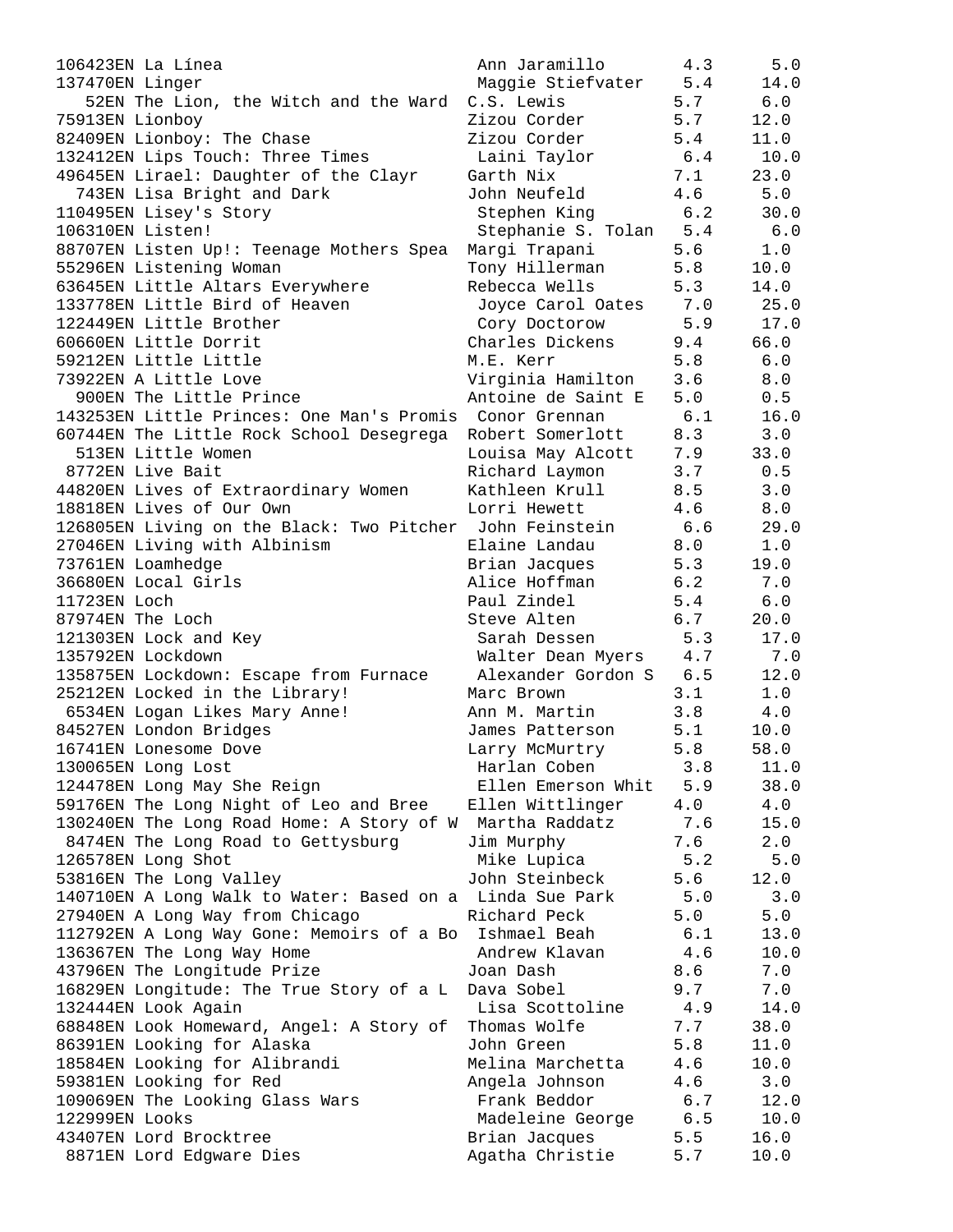| 5989EN Lord Jim                                         | Joseph Conrad          | 9.1 | 24.0  |
|---------------------------------------------------------|------------------------|-----|-------|
| 100580EN Lord Loss                                      | Darren Shan            | 4.5 | 8.0   |
| 32817EN Lord of Chaos                                   | Robert Jordan          | 6.7 | 65.0  |
| 52614EN Lord of the Deep                                | Graham Salisbury       | 4.0 | 5.0   |
| 744EN Lord of the Flies                                 | William Golding        | 5.0 | 9.0   |
| 68447EN Lord of the Kill                                | Theodore Taylor        | 5.0 | 6.0   |
| 54164EN Lord of the Nutcracker Men                      | Iain Lawrence          | 4.5 | 8.0   |
| 106979EN Lord of the Shadows                            | Darren Shan            | 5.0 | 6.0   |
| 136287EN Lord Sunday                                    | Garth Nix              | 6.4 | 11.0  |
| 55937EN The Lords of Discipline                         | Pat Conroy             | 6.6 | 33.0  |
| 13627EN Lorna Doone (Bloomsbury)                        | R.D. Blackmore         | 9.2 | 13.0  |
| 59382EN Loser                                           | Jerry Spinelli         | 4.3 | 5.0   |
| 6049EN Losing Joe's Place                               | Gordon Korman          | 5.5 | 8.0   |
| 32479EN Losing Louisa                                   | Judith Caseley         | 5.2 | 9.0   |
| 130123EN Lost                                           | Jacqueline Davies 4.4  |     | 8.0   |
| 78143EN Lost and Found                                  | Anne Schraff           | 4.7 | 4.0   |
| 48148EN The Lost Boy: A Foster Child's S                | Dave Pelzer            | 5.1 | 9.0   |
| 78188EN Lost Boys                                       | Orson Scott Card       | 5.7 | 26.0  |
| 84495EN Lost City: A Novel from the Numa                | Clive Cussler          | 6.3 | 20.0  |
| 66731EN The Lost City of Faar                           | D.J. MacHale           | 4.9 | 17.0  |
| 132137EN The Lost Conspiracy                            | Frances Hardinge 6.8   |     | 22.0  |
| 144390EN The Lost Heiress                               | Catherine Fisher 4.3   |     | 7.0   |
| 140427EN The Lost Hero                                  | Rick Riordan           | 4.5 | 19.0  |
| 538EN Lost Horizon                                      | James Hilton           | 9.5 | 12.0  |
| 129781EN Lost in Las Vegas                              | Melody Carlson         | 4.1 | 6.0   |
| 27932EN Lost in the War                                 | Nancy Antle            | 4.1 | 4.0   |
| 18819EN Lost Island                                     | Phyllis A. Whitney     | 5.5 | 14.0  |
| 113987EN Lost It                                        | Kristen Tracy          | 4.6 | 8.0   |
| 25477EN The Lost Mind                                   | Christopher Pike       | 3.7 | $6.0$ |
| 63416EN The Lost One                                    | Lynne Ewing            | 4.5 | $6.0$ |
| 6736EN Lost Star: The Story of Amelia E                 | Patricia Lauber        | 6.0 | 3.0   |
| 132959EN The Lost Symbol                                | Dan Brown              | 6.7 | 27.0  |
| 73098EN Lost Temple of the Aztecs: What                 | Shelley Tanaka         | 6.1 | 1.0   |
| 11724EN The Lost World                                  | Michael Crichton       | 5.0 | 17.0  |
| 36256EN The Lost World                                  | Arthur Conan Doyle 7.8 |     | 13.0  |
| 17998EN The Lost Years of Merlin                        | T.A. Barron            | 5.1 | 12.0  |
| 10895EN Lostman's River                                 | Cynthia DeFelice       | 5.4 | $6.0$ |
| 7921EN The Lottery (Creative Education)                 | Shirley Jackson        | 5.9 | 1.0   |
| 371EN The Lottery Rose                                  | Irene Hunt             | 5.6 | 7.0   |
| 62998EN The Lottery                                     | Beth Goobie            | 6.3 | 11.0  |
| 11725EN The Lottery Winner                              | Mary Higgins Clark     | 5.6 | 11.0  |
| 108302EN The Loud Silence of Francine Gre Karen Cushman |                        | 4.6 | 7.0   |
| 29633EN Louis Pasteur and Germs (Science                | Steve Parker           | 7.6 | 1.0   |
| 36085EN Louisa May Alcott: Author of Lit                | Karen Clemens Warr     | 7.4 | 3.0   |
| 36074EN The Louisiana Purchase in Americ                | Ann Graham Gaines      | 8.4 | 3.0   |
| 29541EN Love Among the Walnuts                          | Jean Ferris            | 5.7 | $8.0$ |
| 56461EN Love and Other Four-Letter Words                | Carolyn Mackler        | 5.7 | 7.0   |
| 105990EN The Love Curse of the Rumbaughs                | Jack Gantos            | 6.5 | 7.0   |
| 139874EN Love Drugged                                   | James Klise            | 4.7 | 10.0  |
| 83808EN Love in the Driest Season: A Fam                | Neely Tucker           | 7.4 | 13.0  |
| 22765EN Love in the Time of Cholera                     | Gabriel García Már     | 9.2 | 29.0  |
| 115987EN Love, Stargirl                                 | Jerry Spinelli         | 3.8 | $8.0$ |
| 102402EN Love Story                                     | Erich Segal            | 4.7 | 4.0   |
| 52616EN Love That Dog                                   | Sharon Creech          | 4.5 | 1.0   |
| 133078EN Love the One You're With                       | Cecily von Ziegesa     | 5.2 | 8.0   |
| 2494EN Love Ya Like a Sister                            | Ouriou/Johnston        | 6.1 | 10.0  |
| 133862EN Love You Hate You Miss You                     | Elizabeth Scott        | 4.7 | 8.0   |
| 66874EN The Lovely Bones                                | Alice Sebold           | 6.0 | 16.0  |
| 34995EN Loves Me, Loves Me Not                          | Anilu Bernardo         | 4.7 | 7.0   |
| 8575EN Loves Music, Loves to Dance                      | Mary Higgins Clark     | 4.9 | 11.0  |
|                                                         |                        |     |       |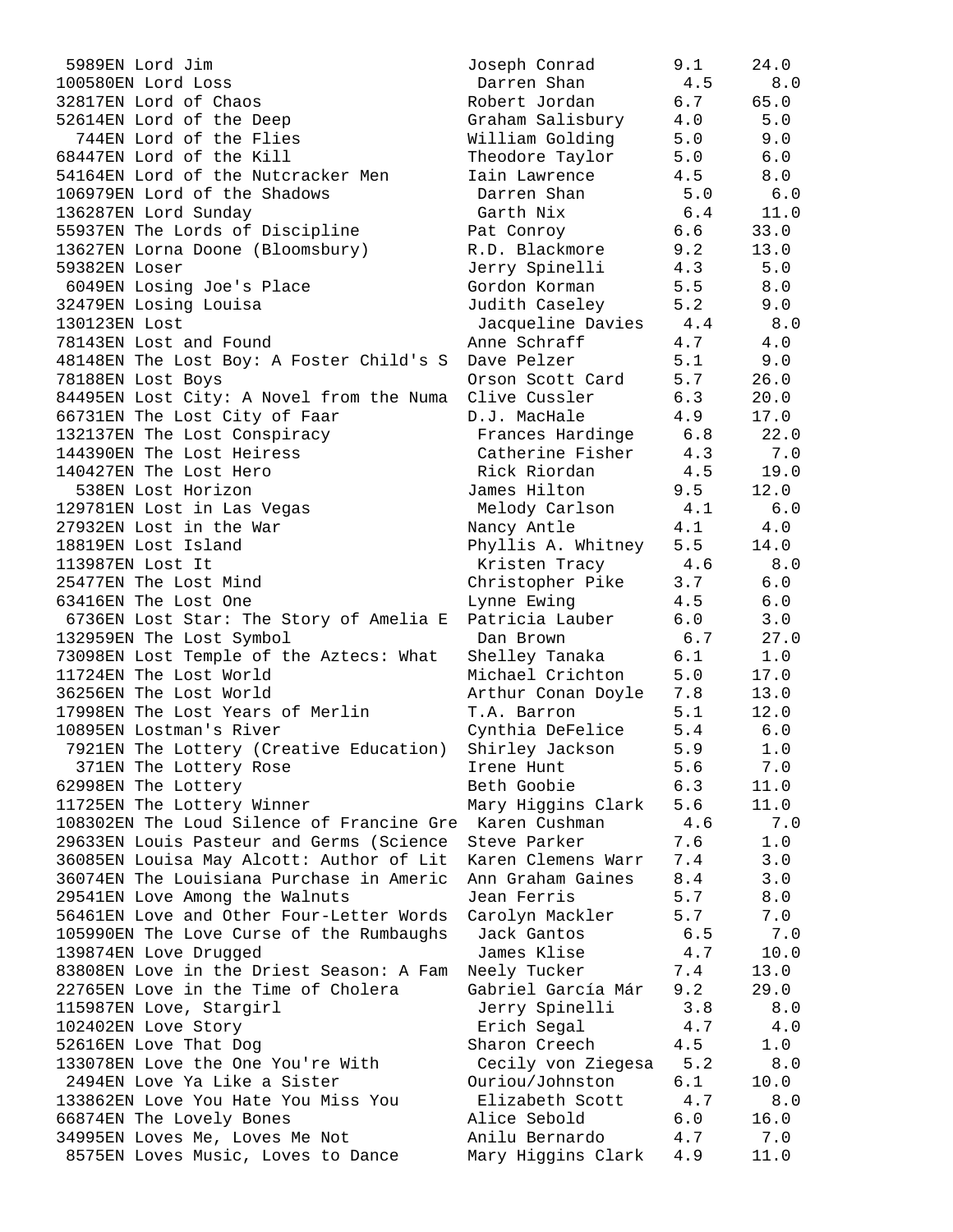| 76140EN Lucky                                                                | Alice Sebold                        | 5.4         | 14.0         |
|------------------------------------------------------------------------------|-------------------------------------|-------------|--------------|
| 122071EN Lucky: An It Girl Novel                                             | Cecily von Ziegesa                  | 5.9         | 8.0          |
| 126098EN The Lucky One                                                       | Nicholas Sparks                     | 5.0         | 14.0         |
| 88807EN Lucky T                                                              | Kate Brian                          | 5.3         | 10.0         |
| 121202EN Lucretia Mott                                                       | Katie Marsico                       | 9.1         | 3.0          |
| 107178EN Lulu Dark and the Summer of the                                     | Bennett Madison                     | 4.6         | 7.0          |
| 113535EN Un Lun Dun                                                          | China Miéville                      | 4.3         | 16.0         |
| 88626EN Lunch Money                                                          | Andrew Clements                     | 5.2         | 6.0          |
| 30661EN Lupita Manana                                                        | Patricia Beatty                     | 4.7         | 7.0          |
| 119498EN The Luxe                                                            | Anna Godbersen                      | 6.8         | 15.0         |
| 6024EN Lyddie                                                                | Katherine Paterson                  | 5.6         | 9.0          |
| 142969EN The Lying Game                                                      | Sara Shepard                        | 4.9         | 9.0          |
| 66973EN Lyndon B. Johnson (Presidential                                      | Debbie Levy                         | 7.9         | 3.0          |
| 69772EN Lyndon B. Johnson (Presidents)                                       | Randy Schultz                       | 7.8         | 1.0          |
| 127075EN Lyndon Baines Johnson (President                                    | Melissa Maupin                      | 6.1         | 1.0          |
| 125EN M.C. Higgins, the Great                                                | Virginia Hamilton                   | 4.4         | 10.0         |
| 86330EN "M" Is for Malice<br>5990EN Macbeth                                  | Sue Grafton                         | 5.5         | 15.0<br>4.0  |
| 83575EN Mad Cow Disease                                                      | William Shakespear<br>Barbara Sheen | 10.9<br>9.3 | 4.0          |
| 139848EN Mad Dogs                                                            | Robert Muchamore                    | 6.5         | 15.0         |
| 112526EN Madam C.J. Walker: Entrepreneur                                     | Darlene R. Stille                   | 7.1         | 2.0          |
| 107912EN Madame Chiang Kai-shek: Face of                                     | Sandy Donovan                       | 8.2         | 2.0          |
| 122346EN Madapple                                                            | Christina Meldrum                   | 4.8         | 13.0         |
| 72998EN Mae Jemison: The First African A                                     | Magdalena Alagna                    | 8.3         | 2.0          |
| 50676EN Maggie, a Girl of the Streets, a                                     | Stephen Crane                       | 8.2         | 15.0         |
| 74694EN Maggie's Door                                                        | Patricia Reilly Gi                  | 5.0         | 5.0          |
| 29722EN Magic Johnson (Black Americans o                                     | Sean Dolan                          | 8.7         | 5.0          |
| 86537EN Magic or Madness                                                     | Justine Larbalesti                  | 4.2         | 9.0          |
| 10880EN The Magic School Bus Inside a Hu                                     | Joanna Cole                         | 4.3         | 0.5          |
| 41470EN Magic Steps                                                          | Tamora Pierce                       | 5.7         | 9.0          |
| 100422EN Magic Street                                                        | Orson Scott Card                    | 4.9         | 18.0         |
| 67027EN Magic Time                                                           | W.P. Kinsella                       | 6.2         | 10.0         |
| 622EN The Magician's Nephew                                                  | C.S. Lewis                          | 5.4         | 6.0          |
| 123315EN The Magician                                                        | Michael Scott                       | 6.1         | 17.0         |
| 51546EN Magicians and Illusionists (Hist Adam Woog                           |                                     | 9.4         | 5.0          |
| 132770EN The Magicians                                                       | Lev Grossman                        | 6.3         | 24.0         |
| 28457EN The Magnificent Ambersons                                            | Booth Tarkington                    | 8.2         | 18.0         |
| 86518EN Magyk                                                                | Angie Sage                          | 6.0         | 18.0         |
| 131478EN The Magykal Papers                                                  | Angie Sage                          | 6.1         | 5.0          |
| 64581EN Mahatma Gandhi: The Father of Mo                                     | Simon Adams                         | 9.1         | 3.0          |
| 25902EN Maiden Voyage                                                        | Aebi/Brennan                        | 7.6         | 22.0         |
| 109557EN The Mailbox                                                         | Audrey Shafer                       | 5.0         | 6.0          |
| 5991EN Main Street                                                           | Sinclair Lewis                      | 8.6         | 30.0         |
| 11726EN Mairelon the Magician                                                | Patricia C. Wrede                   | 6.3         | 13.0         |
| 102703EN Maisie Dobbs: A Novel                                               | Jacqueline Winspea                  | 6.3         | 14.0         |
| 13423EN Maitland's Kid                                                       | Anne Schraff                        | 3.7         | 2.0          |
| 8535EN Maizon at Blue Hill                                                   | Jacqueline Woodson                  | 4.1         | 4.0          |
| 9466EN Make Lemonade                                                         | Virginia Euwer Wol                  | 5.0         | 5.0          |
| 12388EN Makes Me Wanna Holler: A Young B                                     | Nathan McCall                       | 6.9         | 29.0         |
| 10129EN Malcolm X: By Any Means Necessar                                     | Walter Dean Myers                   | 8.0         | $6.0\,$      |
| 29755EN Malcolm X (Jr. World Biographies                                     | David Shirley                       | 7.0         | 2.0          |
| 71088EN Malka                                                                | Mirjam Pressler                     | 5.9         | 12.0         |
| 8662EN The Maltese Falcon                                                    | Dashiell Hammett                    | 6.0         | 11.0         |
| 60665EN The Mammoth Hunters                                                  | Jean M. Auel                        | 6.6         | 48.0         |
| 6931EN The Man from the Other Side                                           | Uri Orlev                           | 5.6         | $8.0$        |
| 8872EN The Man in the Brown Suit<br>52123EN The Man in the Iron Mask (Unabri | Agatha Christie<br>Alexandre Dumas  | 6.4<br>10.2 | 12.0<br>34.0 |
| 48133EN A Man Named Dave: A Story of Tri                                     | Dave Pelzer                         | 5.9         | 15.0         |
| 114425EN Man vs. Beast                                                       | Robert Muchamore                    | 6.5         | 12.0         |
| 57933EN The Man Who Ate the 747                                              | Ben Sherwood                        | 4.8         | $8.0$        |
|                                                                              |                                     |             |              |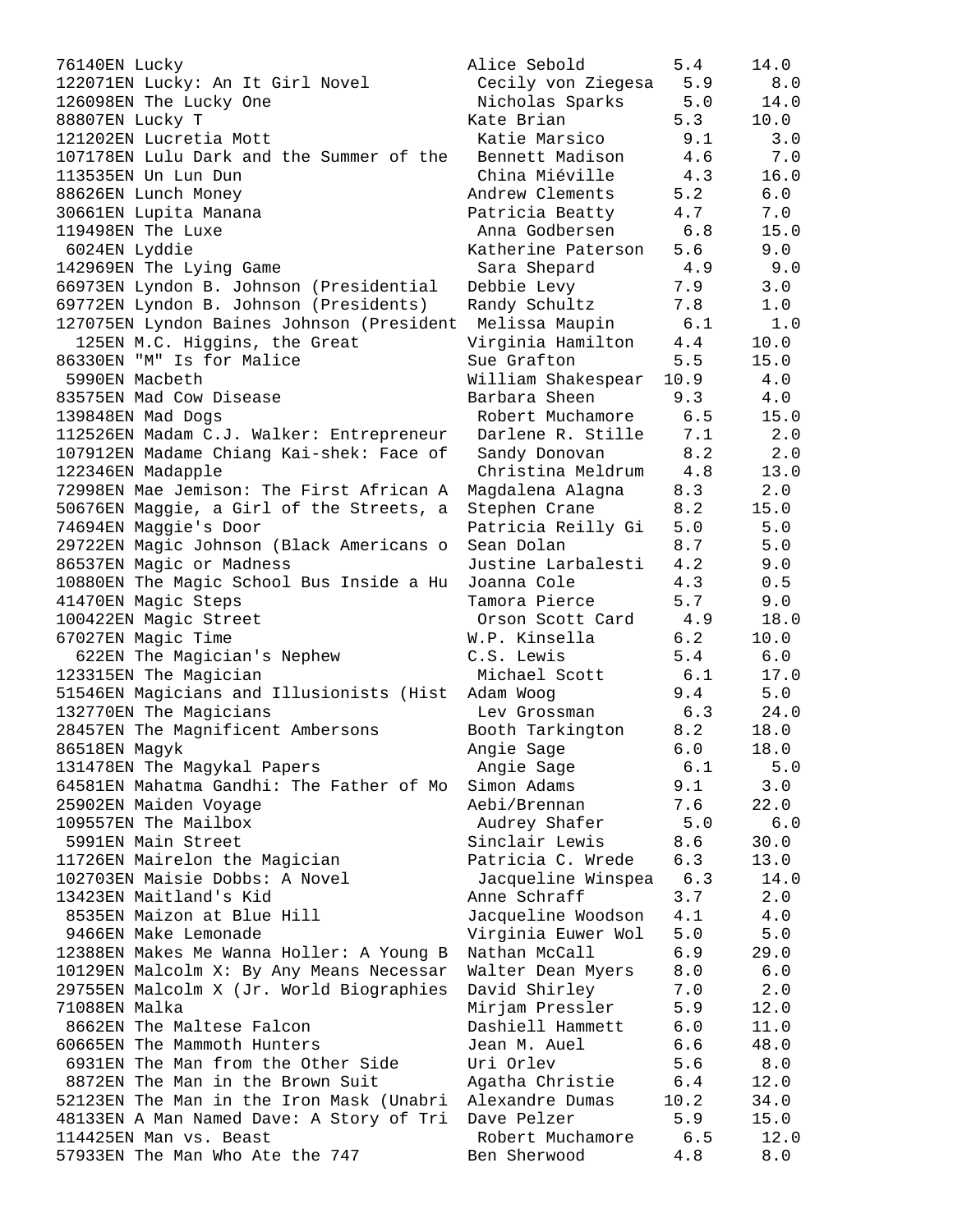29015EN The Manhattan Project Daniel Cohen 8.9 5.0 25150EN The Manhattan Project R. Conrad Stein 7.5 1.0 5075EN Maniac Magee Jerry Spinelli 4.7 5.0 139854EN Manifest: A Mystyx Novel Artist Arthur 4.7 10.0 58702EN Mansfield Park Jane Austen 12.0 35.0 60167EN The Many Faces of Masks Cassie Welsh 6.5 0.5 45209EN Many Stones Carolyn Coman 5.0 5.0 31580EN A Map of the World Jane Hamilton 6.5 26.0 129386EN Marcelo in the Real World Francisco X. Stork 4.6 12.0 106252EN The March: A Novel E.L. Doctorow 7.2 18.0 122347EN March Toward the Thunder Joseph Bruchac 5.7 10.0 132720EN Marching For Freedom: Walk Toget Elizabeth Partridg 6.6 3.0 16293EN Marching to Freedom: The Story o Joyce Milton 5.1 2.0 4742EN Marco Polo and the Medieval Expl Rebecca Stefoff 9.4 5.0 120241EN Marcus Garvey: Black Nationalist Brenda Haugen 7.8 2.0 130505EN Mare's War Tanita S. Davis 4.9 12.0 8355EN Margaret Bourke-White (American Carolyn Daffron 8.3 4.0 61129EN Margaret Bourke-White: Daring Ph Sara McIntosh Woot 7.1 3.0 8366EN Margaret Mead (American Women of Edra Ziesk 9.3 4.0 40829EN Margaret Mead: Bringing World Cu Michael Pollard 8.2 2.0 128353EN Margaret Mead: Cultural Anthropo Ruth Strother 8.0 3.0 30164SP María contra viento y marea Magolo Cárdenas 7.2 8.0 78114EN Maria Mitchell: The Soul of an A Beatrice Gormley 8.2 5.0 133721EN Mariah Carey: Singer, Songwriter Kerrily Sapet 6.2 1.0 8352EN Marian Anderson Anne Tedards 8.3 4.0 40137EN Marie Antoinette: Princess of Ve Kathryn Lasky 6.2 7.0 85623EN Marie Curie: A Brilliant Life Elizabeth MacLeod 6.8 1.0 29638EN Marie Curie and Radium (Science Steve Parker 7.5 1.0 40830EN Marie Curie: Courageous Pioneer Beverley Birch 8.1 2.0 64619EN Marie Curie (Scientists Who Made Liz Gogerly 7.7 1.0 111009EN Marijuana Sean Connolly 8.0 2.0 132445EN Marine One James W. Huston 5.4 18.0 86214EN Maritcha: A Nineteenth-Century A Tonya Bolden 7.7 1.0 9934EN Marjory Stoneman Douglas: Friend Tricia Andryszewsk 6.4 1.0 45068EN The Mark LaHaye/Jenkins 5.4 13.0 1764EN Mark Twain: A Writer's Life Milton Meltzer 7.5 4.0 104643EN Mark Twain Along the Mississippi Wayne Youngblood 7.9 2.0 34987EN Mark Twain: America's Humorist, Clinton Cox 8.0 7.0 31462EN Mark Twain: Legendary Writer and Lynda Pflueger 7.2 3.0 849EN Mark Twain: The Story of Samuel Jim Hargrove 6.7 5.0 114780EN Marked: A House of Night Novel P.C. Cast 5.4 13.0 123547EN The Market J.M. Steele 5.8 10.0 106771EN Marley & Me: Life and Love with John Grogan 6.9 15.0 56218EN Marquis de Lafayette: French Her Gregory Payan 7.5 2.0 21123EN Martha Washington: First Lady Stephanie Sammarti 7.9 3.0 100257EN Martha Washington: First Lady of Brenda Haugen 6.8 2.0 12790EN The Martian Chronicles Ray Bradbury 6.2 9.0 60410EN Martin Chuzzlewit Charles Dickens 10.0 68.0 82401EN Martin Luther Martin Marty 10.2 10.0 105262EN Martin Luther: Father of the Ref Barbara A. Somervi 7.1 2.0 8315EN Martin Luther King, Jr. Robert Jakoubek 7.9 5.0 29706EN Martin Luther King, Jr. (Jr. Wor Kathy Kristensen L 7.0 1.0 10784EN Martin the Warrior Brian Jacques 5.5 14.0 69773EN Martin Van Buren (Presidents) Susan Jankowski 6.2 1.0 127076EN Martin Van Buren (Presidents of Steven Ferry 6.4 1.0 64629EN Martyn Pig Kevin Brooks 3.7 8.0 6538EN Mary Anne and the Great Romance Ann M. Martin 4.4 4.0 2477EN Mary, Bloody Mary Carolyn Meyer 6.3 8.0 103051EN Mary, Mary: A Novel James Patterson 4.8 11.0

10130EN The Man Who Was Poe Avi 4.2 6.0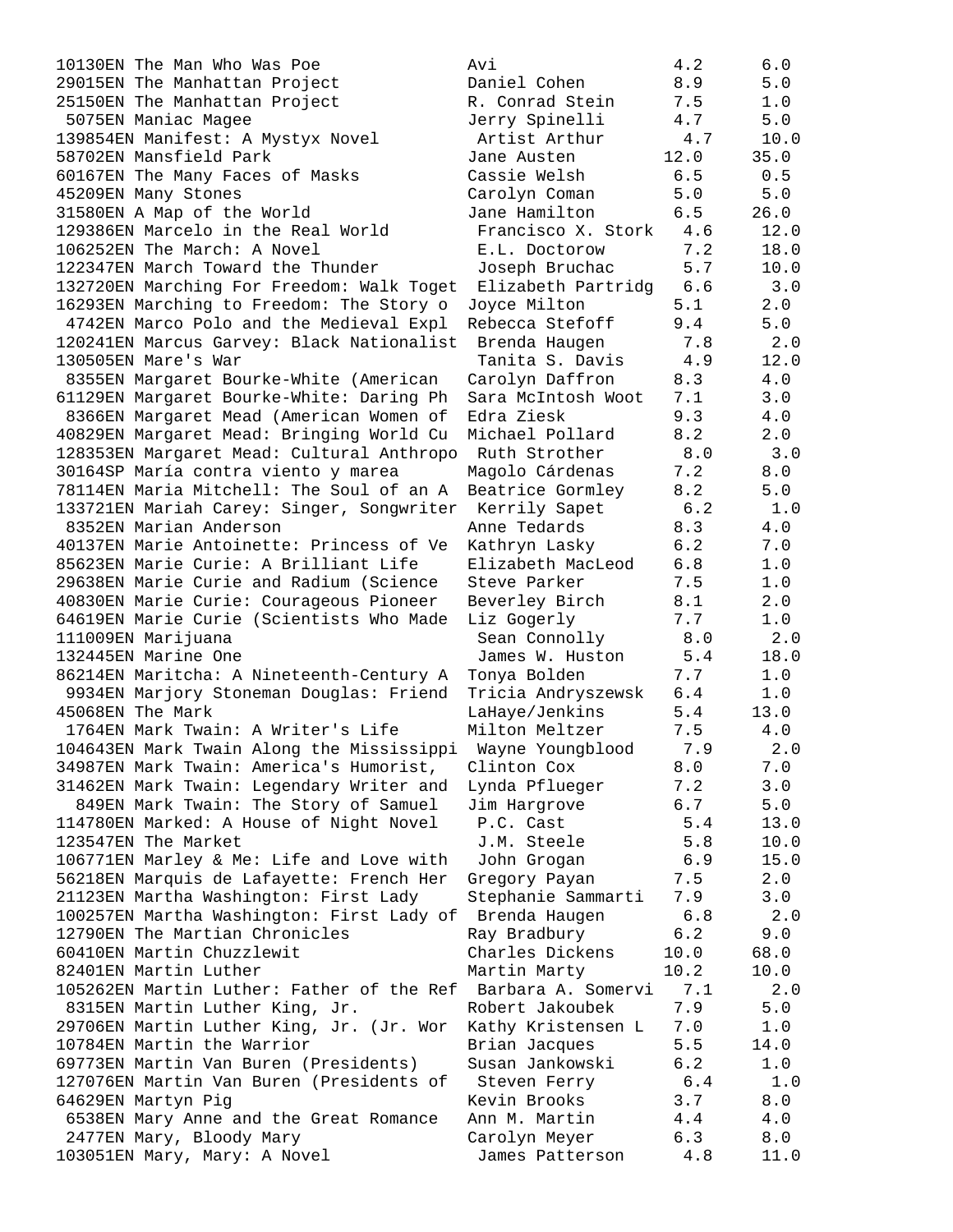8302EN Mary McLeod Bethune (Black Ameri Malu Halasa 9.2 3.0 69119EN Mary, Queen of Scots and the Mur Alison Weir 10.7 48.0 62871EN The Mary Surratt "Lincoln Assass Bryna J. Fireside 8.4 4.0 36084EN Mary Todd Lincoln: Tragic First Mary E. Hull 8.5 3.0 128075EN Mary Walker: Civil War Surgeon a Stephanie Fitzgera 7.9 2.0 36903EN Maskerade Terry Pratchett 4.9 13.0 8632EN The Masque of the Red Death Edgar Allan Poe 7.9 0.5 115800EN Masquerade: A Blue Bloods Novel Melissa de la Cruz 5.8 10.0 121958EN Massie Lisi Harrison 5.2 4.0 68642EN The Master Butchers Singing Club Louise Erdrich 7.1 25.0 55EN The Master Puppeteer Katherine Paterson 5.4 7.0 76687EN Masters of Doom...Transformed Po David Kushner 8.1 20.0 136272EN A Match Made in High School Kristin Walker 4.2 9.0 140501EN Matched Ally Condie 4.8 13.0 56EN The Matchlock Gun Walter D. Edmonds 5.1 1.0 67347EN Mates, Dates and Cosmic Kisses Cathy Hopkins 3.8 4.0 71217EN Mates, Dates, and Designer Divas Cathy Hopkins 4.0 4.0 67348EN Mates, Dates and Inflatable Bras Cathy Hopkins 3.9 4.0 77822EN Mates, Dates and Mad Mistakes Cathy Hopkins 4.2 5.0 81348EN Mates, Dates, and Sequin Smiles Cathy Hopkins 4.4 5.0 74319EN Mates, Dates, and Sleepover Secr Cathy Hopkins 3.9 4.0 76724EN Mates, Dates, and Sole Survivors Cathy Hopkins 4.2 5.0 85914EN Mates, Dates and Tempting Troubl Cathy Hopkins 4.5 7.0 49986EN Mathew Brady: Photographer of th Lynda Pflueger 8.2 3.0 53419EN A Matter of Profit Hilari Bell 5.5 10.0 78140EN A Matter of Trust Anne Schraff 4.6 3.0 8311EN Matthew Henson The Michael Gilman 7.8 4.0 70909EN Maus: A Survivor's Tale, I: My F Art Spiegelman 3.2 3.0 70910EN Maus: A Survivor's Tale, II: And Art Spiegelman 3.1 2.0 40654EN Maverick Mania Sigmund Brouwer 4.5 3.0 30694EN Max the Mighty Rodman Philbrick 5.0 5.0 142954EN Maximum Ride: Angel James Patterson 4.8 8.0 136424EN Maximum Ride: Fang James Patterson 4.6 8.0 129633EN Maximum Ride: Max James Patterson 5.2 8.0 115173EN Maximum Ride: Saving the World a James Patterson 4.8 10.0 107068EN Maximum Ride: School's Out--Fore James Patterson 4.4 11.0 88565EN Maximum Ride: The Angel Experime James Patterson 4.6 11.0 121551EN Maximum Ride: The Final Warning James Patterson 5.0 7.0 136225EN Maximum Ride: The Manga, Vol. 2 James Patterson 2.1 1.0 141671EN Maximum Ride: The Manga, Vol. 3 James Patterson 2.3 1.0 148122EN Maximum Ride: The Manga, Vol. 4 James Patterson 2.5 1.0 107090EN Maximum Security Robert Muchamore 6.6 11.0 128937EN Maya Angelou: A Creative and Cou Jill Egan 6.6 3.0 29721EN Maya Angelou (Black Americans of Miles Shapiro 8.4 4.0 128076EN Maya Angelou: Poet, Performer, A Don Nardo 6.9 2.0 58054EN The Maya (History Opens Windows) Jane Shuter 5.2 0.5 74207EN The Maya Charles/Linda Geor 8.2 1.0 54418EN Mayan and Aztec Mythology Michael A. Schuman 7.7 4.0 51460EN The Mayans (Lost Civilizations) Stuart A. Kallen 10.0 6.0 80565EN The Mayflower Compact Philip Brooks 7.0 0.5 10040EN The Mayor of Casterbridge Thomas Hardy 9.5 22.0 133240EN The Maze Runner James Dashner 5.3 15.0 28488EN The Maze Will Hobbs 5.0 7.0 21080EN McCarthy and the Fear of Communi Karen Zeinert 8.4 3.0 76591EN Me and Orson Welles Robert Kaplow 4.8 8.0 124179EN Me, the Missing, and the Dead Jenny Valentine 5.7 6.0 100555EN Measles Maxine Rosaler 9.9 2.0 53869EN Measure for Measure William Shakespear 9.1 4.0 86150EN A Medieval Knight James Barter 10.1 5.0 67132EN Medieval Knights and Warriors (H Janet R. Zohorsky 9.1 5.0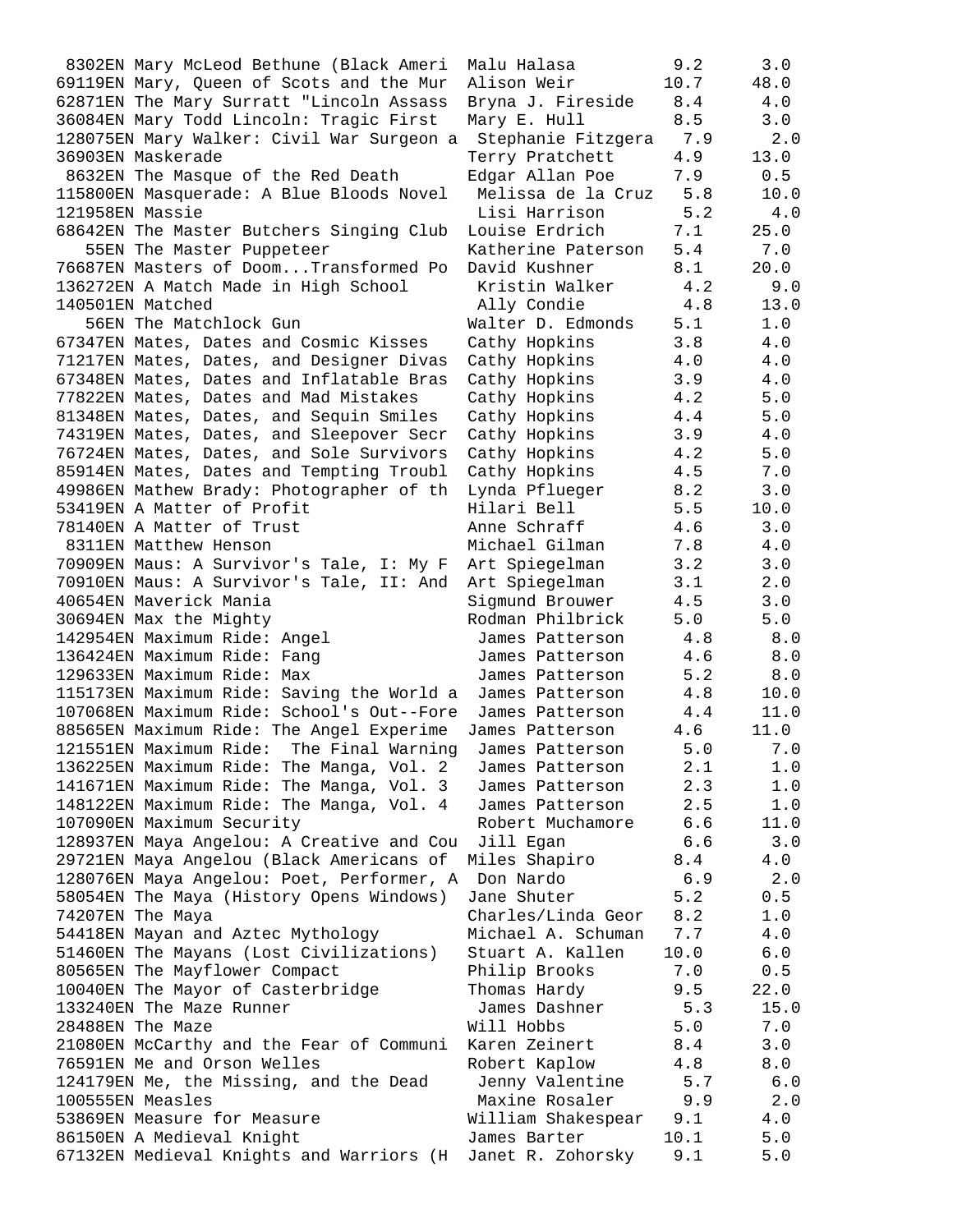75295EN Meet Benjamin Franklin Maggi Scarf 3.3 1.0 10131EN Meet the Austins Madeleine L'Engle 5.3 8.0 18433EN Meg: A Novel of Deep Terror Steve Alten 8.1 12.0 142725EN Meg: Hell's Aquarium Steve Alten 6.4 19.0 110910EN Meg: Primal Waters Steve Alten 6.1 19.0 102111EN Megan Meade's Guide to the McGow Kate Brian 4.4 9.0 130258EN The Melancholy of Haruhi Suzumiy Nagaru Tanigawa 5.1 8.0 56250EN Melody V.C. Andrews 4.4 16.0 126463EN Melting Stones Tamora Pierce 4.3 11.0 133910EN Melvil Dewey: Library Genius Jill Sherman 8.1 2.0 539EN The Member of the Wedding Carson McCullers 6.3 9.0 65042EN Memnoch the Devil Anne Rice 6.0 23.0 44554EN Memoirs of a Geisha: A Novel Arthur Golden 6.5 31.0 117440EN Memoirs of a Teenage Amnesiac Gabrielle Zevin 4.6 10.0 36584EN Memories of Anne Frank: Reflecti Alison Leslie Gold 6.0 4.0 41788EN Memories of Summer The Ruth White  $4.7$  4.0 119216EN The Memory Keeper's Daughter Kim Edwards 5.8 22.0 32824EN The Memory of Earth Orson Scott Card 6.1 15.0 85915EN Men Against the Sea Charles Nordhoff 7.2 10.0 36901EN Men at Arms Terry Pratchett 4.6 14.0 100519EN Mendel and the Laws of Genetics Heather Hasan 8.0 2.0 100520EN Mendeleyev and the Periodic Tabl Katherine White 8.1 2.0 100556EN Meningitis Martha Kneib 8.4 1.0 111832EN Meningitis John F. Grabowski 10.1 4.0 66636EN The Merchant of Death D.J. MacHale 5.0 18.0 69064EN The Mercury 13...Women and the D Martha Ackmann 10.2 16.0 138299EN Mercy Jodi Picoult 6.6 24.0 100258EN Mercy Otis Warren: Author and Hi Jennifer Blizin Gi 7.1 2.0 32724EN Mercy's Birds Linda Holeman 4.5 7.0 86815EN The Mermaid Chair **Sue Monk Kidd** 6.2 15.0 65043EN Merrick Anne Rice 6.5 20.0 515EN The Merry Adventures of Robin Ho Howard Pyle 8.6 21.0 46850EN Message in a Bottle Nicholas Sparks 5.5 14.0 77348EN Messenger Lois Lowry 4.9 5.0 58068EN The Metamorphosis Kafka/Corngold 10.5 12.0 21592EN The Method Paul Robert Walker 3.8 6.0 85856EN The Mexican-American War Sudipta Bardhan-Qu 8.5 1.0 108813EN The Mexican-American War Matthew Kachur 8.4 2.0 31286EN The Mexican-American War (World Don Nardo 10.0 5.0 124044EN Mexican WhiteBoy Matt de la Peña 4.3 9.0 68733EN Mexico (Modern World Nations) Charles F. Gritzne 8.1 5.0 133950EN Michael Jackson: King of Pop Mary K. Pratt 7.4 2.0 4676EN Michael Jordan (Basketball Legen Sean Dolan 8.4 2.0 29714EN Michael Jordan (Black Americans Sean Dolan 9.2 5.0 146904EN Michael Vey: The Prisoner of Cel Richard Paul Evans 3.5 11.0 61405EN Michelangelo (Introducing) Robin Richmond 6.5 1.0 133901EN Michelle Obama: First Lady & Rol Valerie Bodden 8.1 3.0 4648EN Mickey Mantle (Baseball Legends) Mark/Neil Gallaghe 7.0 2.0 66771EN Microscopes Gail B. Stewart 6.5 1.0 70605EN Middle Passage Charles Johnson 7.1 11.0 52114EN Middlemarch George Eliot 10.4 64.0 65354EN Midnight Dean Koontz 8.1 29.0 134658EN Midnight at the Dragon Café Judy Fong Bates 6.0 14.0 68471EN Midnight for Charlie Bone Jenny Nimmo 4.8 10.0 483EN The Midnight Fox Betsy Byars 4.9 4.0 41473EN Midnight Hour Encores Bruce Brooks 5.2 9.0 19791EN Midnight in the Garden of Good a John Berendt 6.2 21.0 34516EN Midnight Magic Avi 4.7 6.0 62978EN Midnight Predator Amelia Atwater-Rho 6.1 7.0 43294EN Midnight's Children Salman Rushdie 8.4 38.0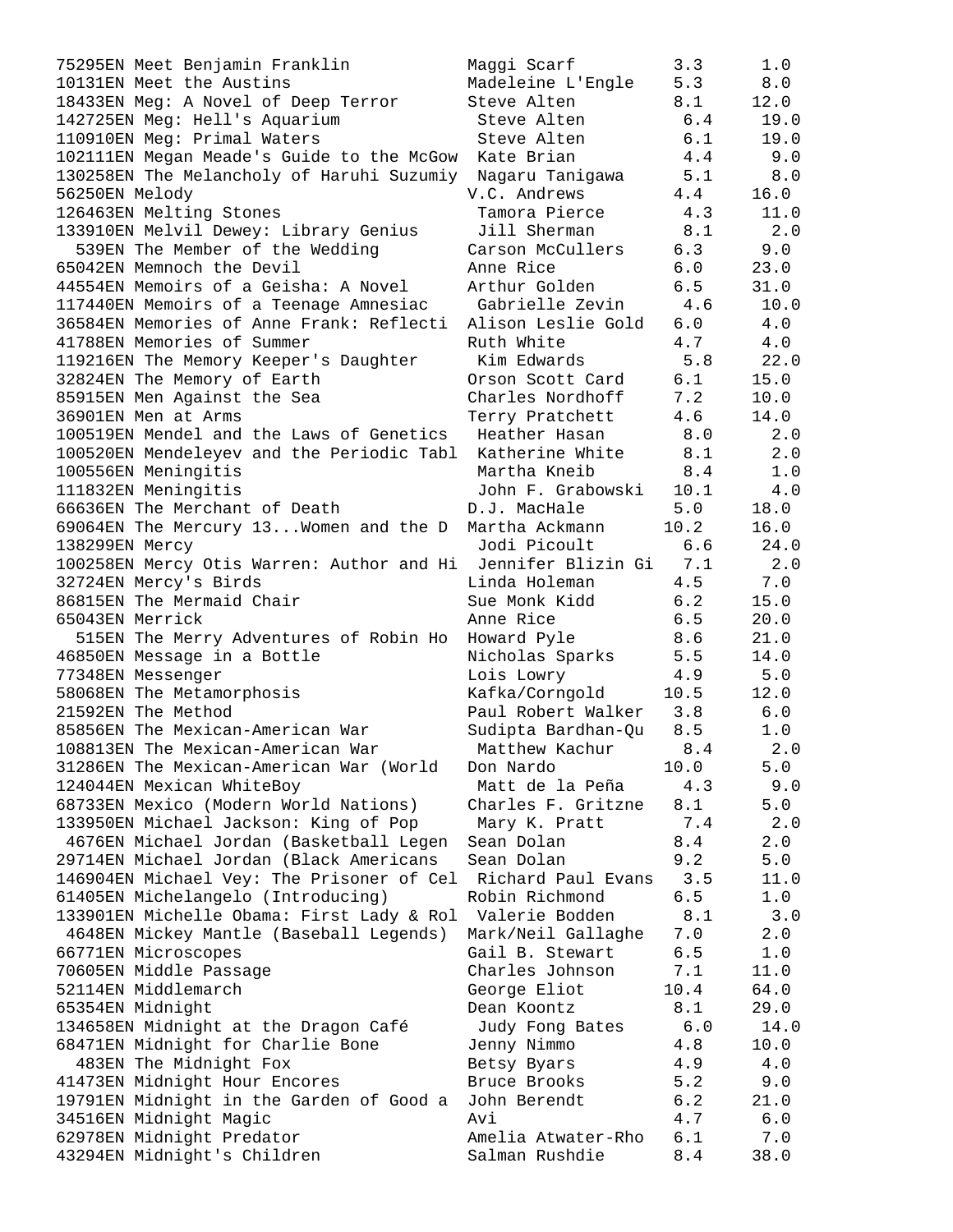| 123880EN The Midnight Twins                                  | Jacquelyn Mitchard               | 4.5  | 9.0   |
|--------------------------------------------------------------|----------------------------------|------|-------|
| 11553EN The Midwife's Apprentice                             | Karen Cushman                    | 6.0  | 3.0   |
| 24979EN Midwives                                             | Chris Bohjalian                  | 7.2  | 19.0  |
| 16427EN The Mighty Chieftains                                | Time-Life Editors                | 9.0  | 7.0   |
| 30257EN The Mighty Midwest Flood                             | Carmen Bredeson                  | 6.6  | 1.0   |
| 129798EN A Mighty Wall                                       | John Foley                       | 5.3  | 8.0   |
| 8330EN Miguel de Cervantes (Hispanics o                      | Jake Goldberg                    | 9.4  | 4.0   |
| 120242EN Miguel de Cervantes: Novelist, P                    | Don Nardo                        | 7.5  | 2.0   |
| 134015EN The Miles Between                                   | Mary Pearson                     | 4.0  | 7.0   |
| 47024EN Miles Standish: Plymouth Colony                      | Susan Martins Mill               | 5.2  | 1.0   |
| 71828EN Milkweed                                             | Jerry Spinelli                   | 3.6  | 7.0   |
| 48993EN The Milky Way and Other Galaxies                     | Gregory Vogt                     | 5.5  | 1.0   |
| 84806EN The Milky Way and Other Galaxies                     | Isaac Asimov                     | 7.1  | 1.0   |
| 66790EN The Mill on the Floss                                | George Eliot                     | 9.9  | 41.0  |
| 69774EN Millard Fillmore (Presidents)                        | James M. Deem                    | 7.4  | 1.0   |
| 127077EN Millard Fillmore (Presidents of                     | Gerry Souter                     | 6.5  | 1.0   |
| 73256EN Millicent Min, Girl Genius                           | Lisa Yee                         | 5.8  | 8.0   |
| 133416EN Million-Dollar Throw                                | Mike Lupica                      | 5.4  | 8.0   |
| 76681EN A Million Little Pieces                              |                                  | 4.2  | 24.0  |
|                                                              | James Frey                       |      | 10.0  |
| 20122EN Mine Eyes Have Seen                                  | Ann Rinaldi                      | 4.1  | 11.0  |
| 87513EN The Minister's Daughter                              | Julie Hearn                      | 5.6  |       |
| 83832EN The Minoans (Lost Civilizations)                     | Don Nardo                        | 10.7 | 6.0   |
| 113520EN Miracle in the Andes: 72 Days on                    | Nando Parrado                    | 7.0  | 16.0  |
| 135088EN The Miracle of St. AnthonyMos                       | Adrian Wojnarowski               | 7.1  | 28.0  |
| 110893EN Miracle on 49th Street                              | Mike Lupica                      | 4.7  | 8.0   |
| 41559EN Miracle's Boys                                       | Jacqueline Woodson               | 4.3  | 3.0   |
| 745EN The Miracle Worker                                     | William Gibson                   | 5.2  | 4.0   |
| 59EN Miracles on Maple Hill                                  | Virginia Sorensen                | 4.9  | 7.0   |
| 73058EN Miranda v. Arizona: The Rights o                     | Liz Sonneborn                    | 7.4  | 2.0   |
| 75484EN Mirror Mirror                                        | Gregory Maguire                  | 7.2  | 12.0  |
| 32741EN The Mirror of Merlin                                 | T.A. Barron                      | 5.4  | 9.0   |
| 101209EN The Misadventures of Maude March Audrey Couloumbis  |                                  | 5.1  | 11.0  |
| 150780EN The Miseducation of Cameron Post                    | Emily M. Danforth                | 6.6  | 24.0  |
| 41284EN The Miserable Mill                                   | Lemony Snicket                   | 6.2  | 5.0   |
| 18941EN Misery                                               | Stephen King                     | 6.2  | 18.0  |
| 54853EN The Misfits                                          | James Howe                       | 5.2  | 7.0   |
| 140833EN Misguided Angel: A Blue Bloods N Melissa de la Cruz |                                  | 5.7  | 9.0   |
| 126EN Miss Hickory                                           | Carolyn Sherwin Ba               | 5.9  | 4.0   |
| 5028EN Miss Rumphius                                         | Barbara Cooney                   | 3.8  | 0.5   |
| 116359EN Miss Spitfire: Reaching Helen Ke                    | Sarah Miller                     | 5.8  | 8.0   |
| 68472EN Missing                                              | Catherine MacPhail               | 3.7  | 4.0   |
| 135337EN Missing in Action                                   | Dean Hughes                      | 3.9  | 7.0   |
| 6673EN Missing May                                           | Cynthia Rylant                   | 5.3  | 3.0   |
| 21616EN Missing the Piano                                    | Adam Rapp                        | 4.8  | 7.0   |
| 135750EN The Mission                                         | Jason Myers                      | 4.3  | 12.0  |
| 5431EN Mississippi Bridge                                    | Mildred D. Taylor                | 4.2  | 1.0   |
| 62863EN The "Mississippi Burning" Civil                      | Harvey Fireside                  | 9.8  | 4.0   |
| 59706EN Mississippi Trial, 1955                              | Chris Crowe                      | 5.5  | 9.0   |
| 29544EN Mistaken Identity                                    | Lisa Scottoline                  | 4.9  | 21.0  |
| 135241EN Mistaken Identity: Two Families,                    | Don Van Ryn                      | 5.7  | 11.0  |
| 70137EN Mister Monday                                        | Garth Nix                        | 5.9  | 12.0  |
| 56911EN The Mists of Avalon                                  | Marion Zimmer Brad               | 6.7  | 73.0  |
| 60EN Misty of Chincoteague                                   |                                  | 5.3  | 4.0   |
|                                                              | Marguerite Henry<br>V.C. Andrews |      |       |
| 40477EN Misty (Wildflowers)                                  |                                  | 5.7  | 6.0   |
| 57605EN The Mitford Snowmen: A Christmas                     | Jan Karon                        | 4.7  | 0.5   |
| 123212EN Mixed Bags                                          | Melody Carlson                   | 4.6  | 7.0   |
| 82148EN The Mob                                              | Clem Martini                     | 5.7  | 7.0   |
| 711EN Moby-Dick, or, The Whale                               | Herman Melville                  | 10.3 | 42.0  |
| 138972EN Mockingjay                                          | Suzanne Collins                  | 5.3  | 15.0  |
| 85845EN Modern Dance                                         | Janet Anderson                   | 9.6  | $4.0$ |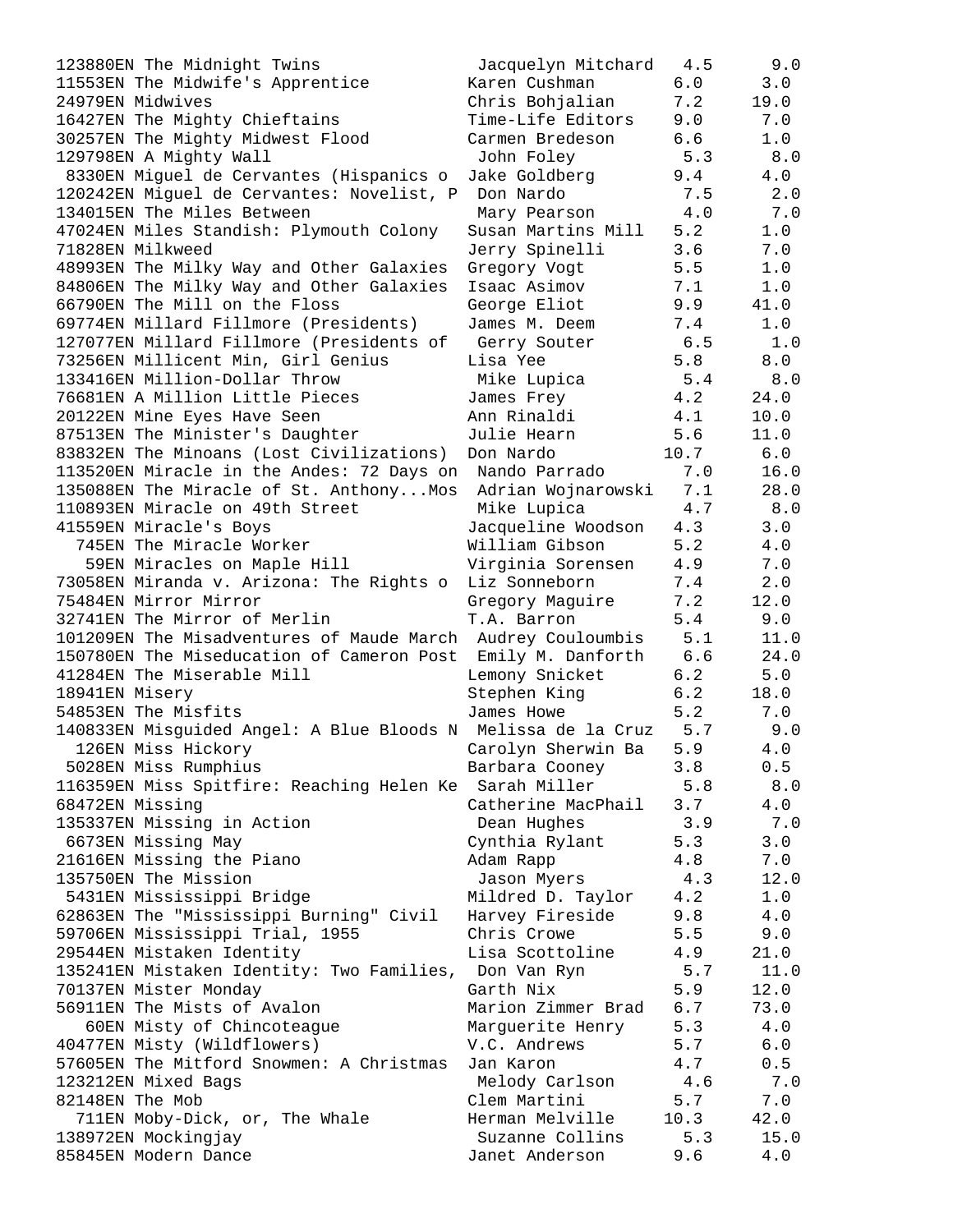| 10077EN The Mohawk Indians                                                   | Janet Hubbard-Brow            | 7.7        | 2.0        |
|------------------------------------------------------------------------------|-------------------------------|------------|------------|
| 10256EN Molly Donnelly                                                       | Jean Thesman                  | 4.6        | 6.0        |
| 8477EN Monarchs                                                              | Kathryn Lasky                 | 6.8        | 1.0        |
| 87354EN Money                                                                | Joe Cribb                     | 8.2        | 1.0        |
| 57597EN Money Hungry                                                         | Sharon G. Flake               | 4.2        | 4.0        |
| 104896EN Monkey Town: The Summer of the S Ronald Kidd                        |                               | 4.5        | 7.0        |
| 76248EN The Monkey Wrench Gang                                               | Edward Abbey                  | 5.5        | 20.0       |
| 29945EN Monster                                                              | Walter Dean Myers             | 5.1        | 5.0        |
| 139306EN Monster High                                                        | Lisi Harrison                 | 4.5        | 8.0        |
| 77489EN Monstrous Regiment                                                   | Terry Pratchett               | 4.9        | 17.0       |
| 133603EN The Monstrumologist                                                 | Rick Yancey                   | 7.0        | 18.0       |
| 10132EN Montana 1948                                                         | Larry Watson                  | 5.5        | 7.0        |
| 25152EN The Montgomery Bus Boycott                                           | R. Conrad Stein               | 6.5        | 1.0        |
| 104776EN Montmorency and the Assassins                                       | Eleanor Updale                | 6.0        | 15.0       |
| 87256EN Montmorency on the Rocks: Doctor                                     | Eleanor Updale                | 6.3        | 12.0       |
| 77128EN Montmorency: Thief, Liar, Gentle                                     | Eleanor Updale                | 7.4        | 8.0        |
| 35025EN The Moon and the Sun                                                 | Vonda N. McIntyre             | 5.7        | 21.0       |
| 60411EN Moon Demon                                                           | Lynne Ewing                   | 5.3        | 7.0        |
| 58707EN The Moon Is Down                                                     | John Steinbeck                | 5.1        | 5.0        |
| 140091EN Moon over Manifest                                                  | Clare Vanderpool              | 5.3        | 12.0       |
| 45217EN The Moon Pearl                                                       | Ruthanne Lum McCun            | 7.6        | 12.0       |
| 75039EN The Moon (Watts Library)                                             | Margaret W. Carrut            | 7.1        | 1.0        |
| 14909EN Moonlight Becomes You                                                | Mary Higgins Clark            | 7.3        | 15.0       |
| 124858EN Moonlight Downs                                                     | Adrian Hyland                 | 5.5        | 14.0       |
| 374EN The Moonlight Man                                                      | Paula Fox                     | 5.1        | 6.0        |
| 11597EN The Moonstone                                                        | Wilkie Collins                | 7.6        | 34.0       |
| 59251EN Moreta: Dragonlady of Pern                                           | Anne McCaffrey                | 6.4        | 19.0       |
| 122324EN Moribito: Guardian of the Spirit Nahoko Uehashi                     |                               | 5.9        | 9.0        |
| 46121EN Mort                                                                 | Terry Pratchett               | 5.7        | 11.0       |
| 907EN Mortal Eclipse                                                         | David Brookover               | 5.8        | 22.0       |
| 74320EN Mortal Engines                                                       | Philip Reeve                  | 6.6        | 13.0       |
| 86083EN Mosh Pit                                                             | Kristyn Dunnion               | 5.0        | 8.0        |
| 73597EN Mosque                                                               | David Macaulay                | 8.4        | $1.0$      |
| 6688EN Mossflower                                                            | Brian Jacques                 | 5.1        | 17.0       |
| 61387EN Mostly Harmless                                                      | Douglas Adams                 | 6.3        | 11.0       |
| 32281EN Mother of Pearl                                                      | Melinda Haynes                | 6.1        | 27.0       |
| 35837EN Motherless Brooklyn                                                  | Jonathan Lethem               | 6.1        | 15.0       |
| 82204EN Motion Pictures: Making Cinema M                                     | Gina De Angelis               | 9.5        | 5.0        |
| 44555EN Motown and Didi: A Love Story                                        | Walter Dean Myers             | 5.1        | 7.0        |
| 50045EN Mount St. Helens Volcano: Violen                                     | Carmen Bredeson               | 7.0        | 1.0        |
| 73111EN Mountain Solo                                                        | Jeanette Ingold               | 5.3        | $8.0$      |
| 5278EN The Mouse Rap                                                         | Walter Dean Myers             | 5.3        | $5.0$      |
| 63417EN The Mousetrap and Other Plays                                        | Agatha Christie               | 5.3        | 33.0       |
| 775EN The Moves Make the Man                                                 | Bruce Brooks                  | 5.4        | 11.0       |
| 7012EN The Mozart Season                                                     | Virginia Euwer Wol            | 4.5        | 10.0       |
| 129634EN Mr. Lincoln's High-Tech War                                         | Thomas B. Allen               | 8.9        | 7.0        |
| 26716EN Mr. Was                                                              | Pete Hautman                  | 5.0        | $8.0$      |
| 74683EN Mrs. Dalloway                                                        | Virginia Woolf                | 7.2        | 11.0       |
| 62EN Mrs. Frisby and the Rats of NIMH Robert C. O'Brien                      |                               | 5.1        | 8.0        |
| 572EN Mrs. Mike                                                              | Benedict Freedman             | 5.3        | 16.0       |
|                                                                              | William D. McCants            | 7.0        | 7.0        |
| 17828EN Much Ado About Prom Night                                            |                               |            |            |
| 133600EN Muchacho                                                            | LouAnne Johnson               | 5.9<br>9.2 | 8.0<br>3.0 |
| 118871EN Muckrakers: How Ida Tarbell, Upt Ann Bausum<br>48436EN Muhammad Ali |                               |            |            |
| 8301EN Muhammad Ali (Black Americans of                                      | Clay Latimer                  | 4.7        | 1.0        |
| 111704EN Muhammad Ali: The Life of a Boxi Rob Shone                          | Jack Rummel                   | 8.4<br>4.5 | 4.0<br>1.0 |
|                                                                              |                               |            |            |
| 28593EN Multiple Choice<br>41947EN Mummies, Bones, & Body Parts              | Janet Tashjian                | 4.9<br>6.4 | 5.0<br>1.0 |
| 44144EN Mummies, Tombs, and Treasures: S                                     | Charlotte Wilcox<br>Lila Perl | 7.9        | 3.0        |
| 67439EN Murder at the 1972 Olympics in M Liz Sonneborn                       |                               | 7.3        | 2.0        |
|                                                                              |                               |            |            |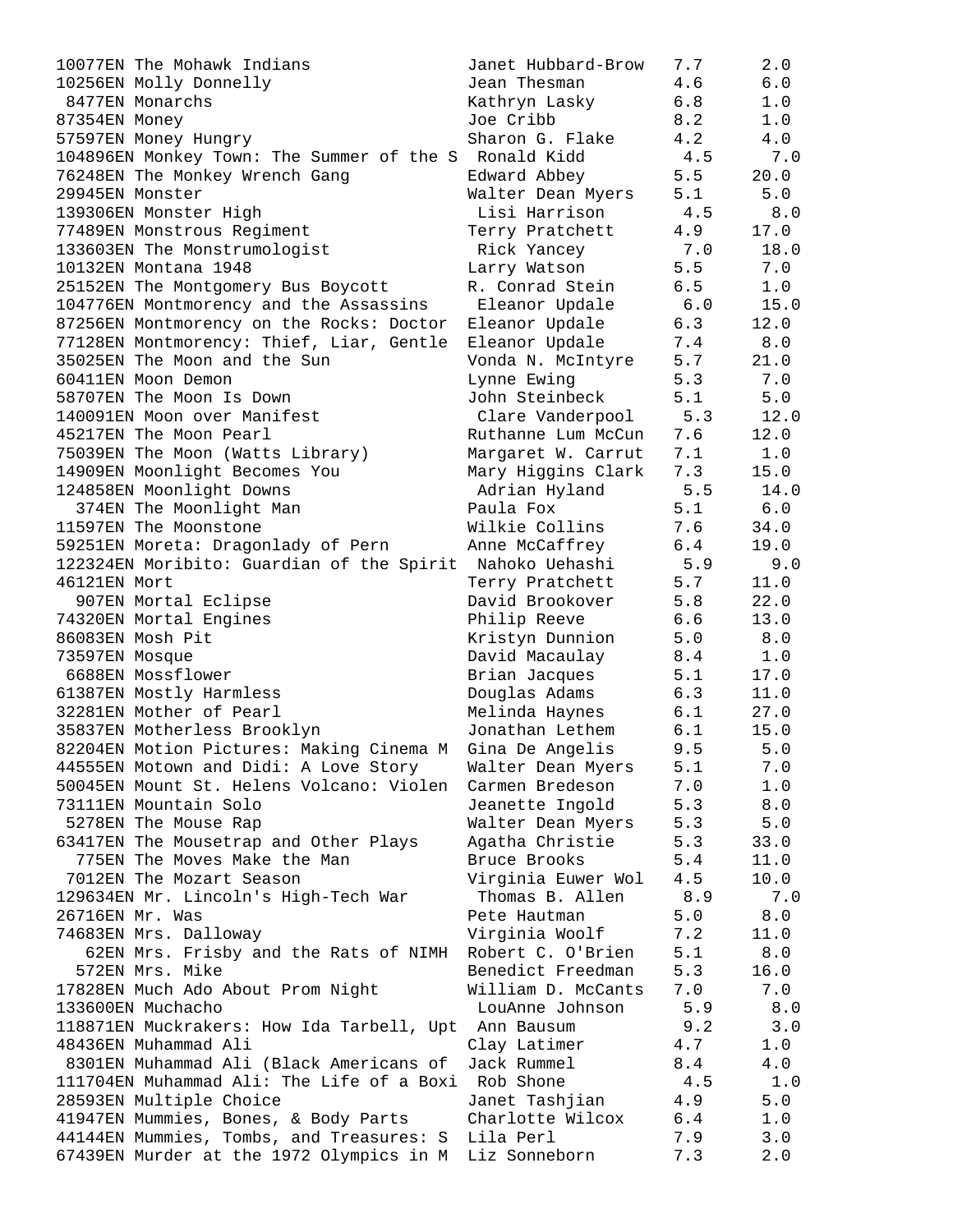| 8876EN Murder in Mesopotamia              | Agatha Christie    | 6.3  | 11.0 |
|-------------------------------------------|--------------------|------|------|
| 8877EN Murder in the Mews                 | Agatha Christie    | 7.7  | 10.0 |
| 8881EN Murder on the Links                | Agatha Christie    | 6.4  | 11.0 |
| 8882EN Murder on the Orient Express       | Agatha Christie    | 6.2  | 9.0  |
| 20124EN Murdered, My Sweet                | Joan Lowery Nixon  | 4.6  | 6.0  |
| 70221EN Muscle Bound                      | Heather Levigne    | 3.8  | 3.0  |
| 127491EN Must Love Black                  | Kelly McClymer     | 5.2  | 7.0  |
| 712EN Mutiny on the Bounty                | Nordhoff/Hall      | 8.4  | 22.0 |
| 713EN My Antonia                          | Willa Cather       | 6.9  | 14.0 |
| 62756EN My Brother's Hero                 | Adrian Fogelin     | 3.8  | 9.0  |
| 147166EN My Brother's Shadow              | Monika Schröder    | 4.7  | 7.0  |
|                                           |                    |      |      |
| 127EN My Brother Sam Is Dead              | James/Christopher  | 4.9  | 7.0  |
| 6934EN My Darling, My Hamburger           | Paul Zindel        | 5.0  | 4.0  |
| 17785EN My Dog Skip                       | Willie Morris      | 7.1  | 5.0  |
| 8175EN My Enemy, My Ally                  | Diane Duane        | 7.4  | 14.0 |
| 18914EN My Enemy the Queen                | Victoria Holt      | 7.2  | 22.0 |
| 75514EN My Father Had a Daughter: Judith  | Grace Tiffany      | 5.9  | 12.0 |
| 77535EN My Father's Summers: A Daughter'  | Kathi Appelt       | 5.5  | 3.0  |
| 67083EN My Forbidden Face: Growing up Un  | Latifa/Hachemi/Cov | 7.1  | 8.0  |
| 18822EN My Gal Sunday                     | Mary Higgins Clark | 6.3  | 9.0  |
| 59214EN My Heartbeat                      | Garret Freymann-We | 4.7  | 5.0  |
| 88849EN My Jim: A Novel                   | Nancy Rawles       | 3.5  | 5.0  |
| 123002EN My Life as a Traitor             | Zarah Ghahramani   | 6.6  | 12.0 |
| 39878EN My Life, Take Two                 | Paul Many          | 5.4  | 7.0  |
| 68165EN My Losing Season                  | Pat Conroy         | 6.9  | 27.0 |
| 28086EN My Louisiana Sky                  | Kimberly Willis Ho | 4.6  | 5.0  |
| 121405EN My Most Excellent Year: A Novel. | Steve Kluger       | 6.1  | 13.0 |
| 114888EN My Mother the Cheerleader        | Robert Sharenow    | 5.1  | 6.0  |
| 111321EN My Name Is Asher Lev             | Chaim Potok        | 4.2  | 16.0 |
| 16832EN My Old Man and the Sea: A Father  | David/Daniel Hays  | 6.6  | 11.0 |
| 47265EN My Own True NamePoems for You     | Pat Mora           | 5.9  | 1.0  |
| 26647EN My Own Two Feet                   |                    | 7.1  | 11.0 |
|                                           | Beverly Cleary     | 4.6  | 7.0  |
| 62979EN My Perfect Life                   | Dyan Sheldon       | 4.1  |      |
| 84528EN My Road Trip to the Pretty Girl   | Brian Yanksy       |      | 6.0  |
| 64EN My Side of the Mountain              | Jean Craighead Geo | 5.2  | 6.0  |
| 85374EN My Sister's Keeper: A Novel       | Jodi Picoult       | 5.3  | 18.0 |
| 11483EN My Teacher Fried My Brains        | Bruce Coville      | 4.8  | 4.0  |
| 11484EN My Teacher Glows in the Dark      | Bruce Coville      | 4.9  | 4.0  |
| 5433EN My Teacher Is an Alien             | Bruce Coville      | 5.3  | 3.0  |
| 73836EN My Thirteenth Winter: A Memoir    | Samantha Abeel     | 7.1  | 9.0  |
| 86914EN Mysteries of History              | Robert Stewart     | 9.8  | 8.0  |
| 79594EN The Mysterious Island             | Jules Verne        | 10.8 | 41.0 |
| 83617EN Mysterious Places (The Mystery L  | John F. Grabowski  | 9.5  | 4.0  |
| 55202EN Mystery at Kittiwake Bay          | Joyce A. Stengel   | 4.7  | 5.0  |
| 105978EN The Mystery of Lord Sha          | Erik L'Homme       | 6.2  | 9.0  |
| 8541EN The Mystery of the Cupboard        | Lynne Reid Banks   | 4.9  | 7.0  |
| 59766EN Mystery of the Island Jewels      | Joyce A. Stengel   | 4.4  | 5.0  |
| 79897EN Mystic River                      | Dennis Lehane      | 5.7  | 22.0 |
| 47854EN Mystify the Magician              | K.A. Applegate     | 5.1  | 6.0  |
| 87587EN The Mzungu Boy                    | Meja Mwangi        | 4.5  | 5.0  |
| 86590EN "N" Is for Noose                  | Sue Grafton        | 5.6  | 15.0 |
| 108280EN Nailed                           | Patrick Jones      | 5.6  | 9.0  |
| 29533EN Name Me Nobody                    | Lois-Ann Yamanaka  | 5.3  | 7.0  |
| 146339EN The Name of the Star             | Maureen Johnson    | 4.9  | 14.0 |
| 79028EN Names Will Never Hurt Me          | Jaime Adoff        | 3.7  | 5.0  |
| 77440EN The Namesake                      | Jhumpa Lahiri      | 7.2  | 18.0 |
| 107613EN The Nanny Diaries: A Novel       | Emma McLaughlin    | 4.9  | 14.0 |
| 76092EN Narrative of the Life of Frederi  | Frederick Douglass | 7.9  | 7.0  |
| 86392EN NASCAR Now                        | Timothy Miller     | 7.7  | 8.0  |
|                                           |                    | 6.2  |      |
| 36120EN The Natchez Trace Historic Trail  | William R. Sanford |      | 3.0  |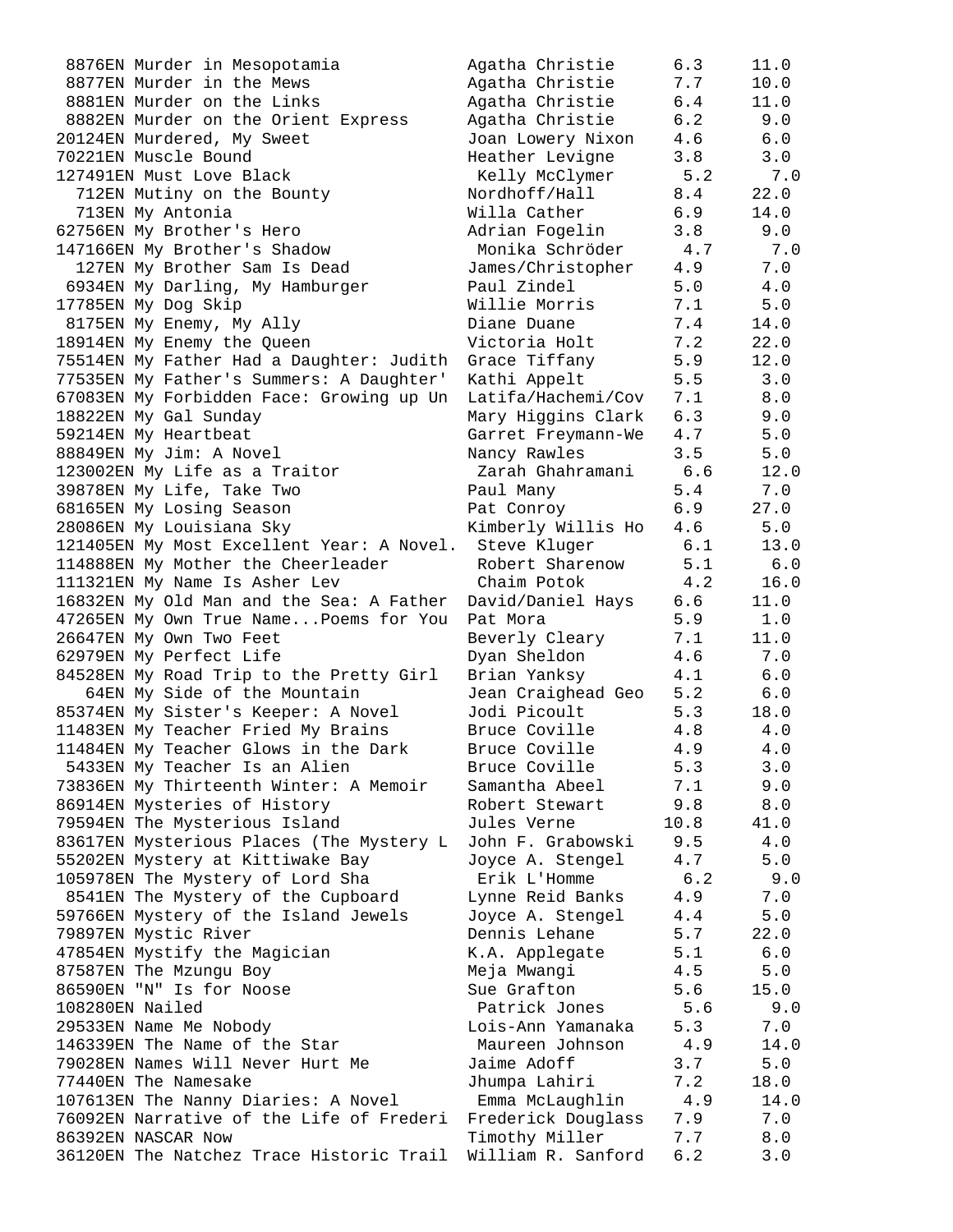| 56219EN Nathan Hale: Patriot and Martyr                  | Krizner/Sita       | 7.8   | 2.0  |
|----------------------------------------------------------|--------------------|-------|------|
| 125322EN Nation                                          | Terry Pratchett    | 5.2   | 16.0 |
| 59808EN Native American Family Life                      | Colleen Madonna Fl | 7.1   | 1.0  |
| 59809EN Native American Festivals and Ce                 | Jenna Glatzer      | 7.5   | 1.0  |
| 59810EN Native American Horsemanship                     | Clarissa Aykroyd   | 6.8   | 1.0  |
| 59811EN Native American Languages                        | Bethanne Kelly Pat | 8.9   | 1.0  |
| 59812EN Native American Medicine                         | Tamra Orr          | 7.0   | 1.0  |
| 59813EN Native American Religions                        | Rob Staeger        | 6.1   | 1.0  |
| 59814EN Native American Rivalries                        | Susan Katz Keating | $6.4$ | 1.0  |
| 59815EN Native American Sports and Games                 | Rob Staeger        | 5.2   | 1.0  |
| 59816EN Native American Tools and Weapon                 | Rob Staeger        | 5.4   | 1.0  |
| 16120EN Native Americans and the Reserva                 | Anita Louise McCor | 9.6   | 4.0  |
| 59688EN The Native Americans (We Came to                 | Richard A. Bowen   | 7.0   | 1.0  |
| 5992EN Native Son                                        | Richard Wright     | 6.1   | 24.0 |
| 129481EN Native Son: The Story of Richard                | Joyce Hart         | 7.6   | 4.0  |
| 55938EN The Natural                                      | Bernard Malamud    | 6.3   | 12.0 |
| 112588EN Nature Girl                                     | Carl Hiaasen       | 5.5   | 15.0 |
| 114419EN The Nature of Jade                              | Deb Caletti        | 4.5   | 11.0 |
| 87586EN Naughts and Crosses/Black & Whit                 | Malorie Blackman   | 4.0   | 13.0 |
| 120491EN Navy SEALs in Action                            | Nel Yomtov         | 4.8   | 0.5  |
| 4892EN The Nazis Seize Power, 1933-1941                  | Stuart A. Kallen   | 6.2   | 1.0  |
| 105347EN The Necessary Beggar                            | Susan Palwick      | 5.3   | 16.0 |
| 18448EN Necessary Roughness                              | Marie G. Lee       | 4.8   | 7.0  |
| 137662EN The Necromancer                                 | Michael Scott      | 5.6   | 13.0 |
| 63414EN Nectar in a Sieve                                | Kamala Markandaya  | 6.2   | 10.0 |
| 129361EN Need                                            | Carrie Jones       | 3.3   | 10.0 |
| 18942EN Needful Things                                   | Stephen King       | 6.0   | 40.0 |
| 32530EN Needles: A Memoir of Growing Up                  | Andie Dominick     | 5.7   | 11.0 |
| 121203EN Nelson Mandela                                  | Kekla Magoon       | 7.5   | 3.0  |
| 62619EN Nero: Destroyer of Rome                          | Julian Morgan      | 8.7   | 2.0  |
| 67448EN The Nerve Gas Attack on the Toky                 | J. Poolos          | 8.4   | 2.0  |
| 41087EN Net Force                                        | Clancy/Pieczenik   | 5.8   | 16.0 |
| 8116EN Never Cry Wolf                                    | Farley Mowat       | 8.9   | 9.0  |
| 69120EN Never Die Easy                                   | Payton/Yaeger      | 6.4   | 16.0 |
| 145648EN Never Have I Ever: A Lying Game                 | Sara Shepard       | 5.0   | 9.0  |
| 107851EN Never Let Me Go                                 | Kazuo Ishiguro     | 6.0   | 15.0 |
| 65356EN Never So Green                                   | Tim Johnston       | 5.2   | 8.0  |
| 54937EN Never to Forget: The Jews of the Milton Meltzer  |                    | 8.2   | 11.0 |
| 70165EN The Never War                                    | D.J. MacHale       | 4.4   | 14.0 |
| 139532EN Nevermore                                       | Kelly Creagh       | 5.7   | 20.0 |
| 129587EN Nevermore: A Photobiography of E Karen E. Lange |                    | 7.8   | 2.0  |
| 43142EN Neverwhere                                       | Neil Gaiman        | 5.4   | 15.0 |
| 102868EN New Boy                                         | Julian Houston     | 6.1   | 12.0 |
| 106711EN The New Deal: Pulling America ou                | R. Conrad Stein    | 7.6   | 3.0  |
| 108838EN The New Deal: Rebuilding America                | Stephanie Fitzgera | 8.3   | 2.0  |
| 81082EN New Found Land: Lewis and Clark'                 | Allan Wolf         | 5.5   | 13.0 |
| 84366EN New Kids in Town: Oral Histories                 | Janet Bode         | 4.6   | 4.0  |
| 108713EN New Moon                                        | Stephenie Meyer    | 4.7   | 20.0 |
| 29003EN New Orleans (Battlefields Across                 | David C. King      | 8.4   | 1.0  |
| 112354EN The New Policeman                               | Kate Thompson      | 5.1   | 8.0  |
| 73025EN New Roads, Canals, and Railroads                 | Kurt Ray           | 5.9   | 0.5  |
| 70916EN The New Rules of High School                     | Blake Nelson       | 3.5   | 7.0  |
| 54929EN A New Song                                       | Jan Karon          | 5.5   | 20.0 |
| 76143EN New Threads in the Pattern: Part                 | Robert Jordan      | 5.5   | 21.0 |
| 18260EN New World                                        | Gillian Cross      | 4.7   | 7.0  |
| 130101EN New York Debut                                  | Melody Carlson     | 4.4   | 7.0  |
| 31320EN The New York Subway System (Buil                 | Tim McNeese        | 9.2   | 3.0  |
| 30786EN New York Times v. Sullivan: Affi                 | Harvey Fireside    | 9.1   | 4.0  |
| 68734EN New Zealand (Modern World Nation                 | Carol Ann Gillespi | 9.4   | 3.0  |
| 100521EN Newton and the Three Laws of Mot                | Nicholas Croce     | 8.5   | 2.0  |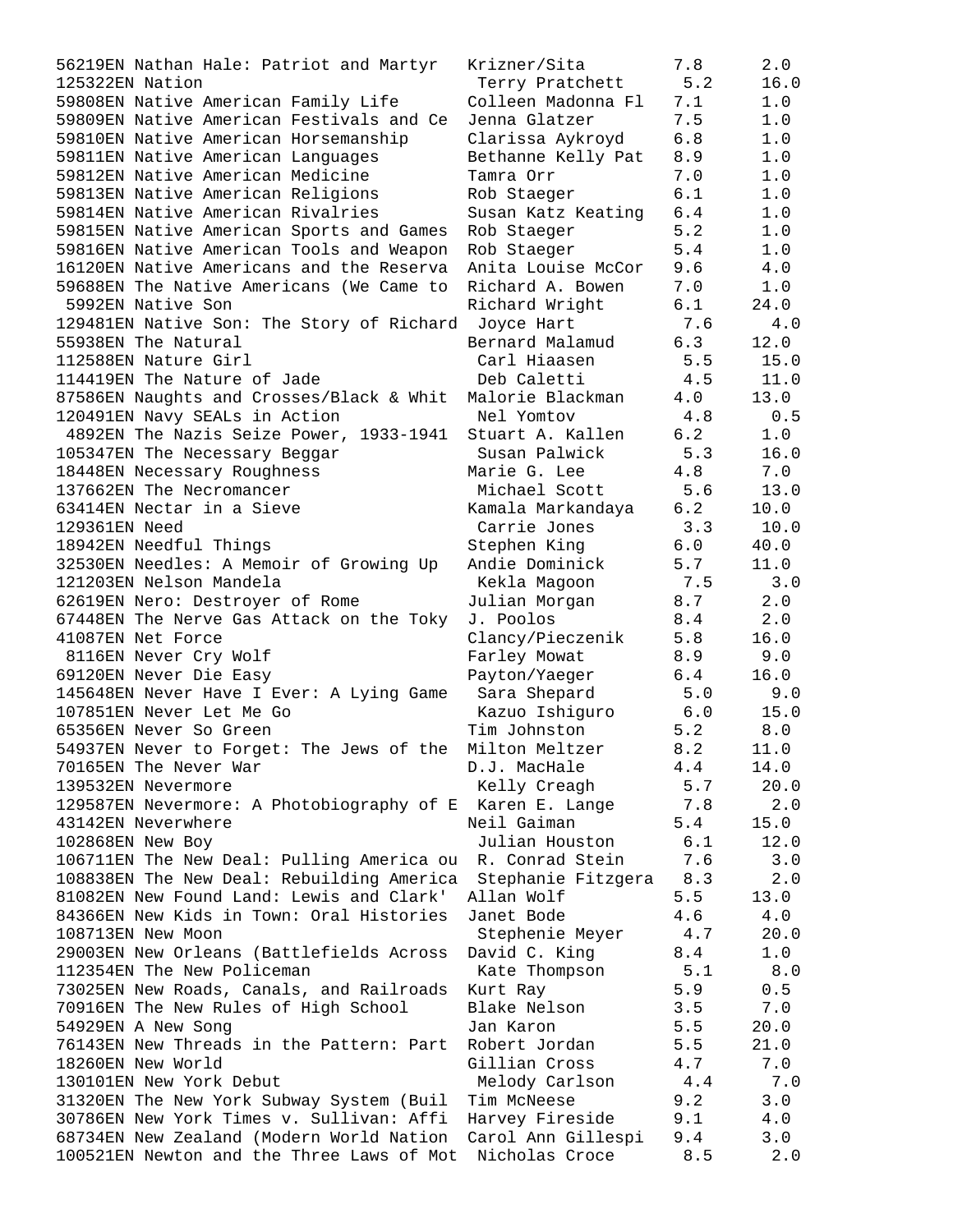| 112261EN Next: A Novel                                        | Michael Crichton       | 4.7  | 16.0  |
|---------------------------------------------------------------|------------------------|------|-------|
| 75030EN The Nez Perce                                         | Sharlene/Ted Nelso     | 6.6  | 1.0   |
| 88866EN Nicaragua                                             | Debra A. Miller        | 10.8 | 5.0   |
| 102046EN Nicaragua (2nd Edition)                              | Jennifer Kott          | 9.4  | 6.0   |
| 58063EN Nicholas Nickleby (Unabridged)                        | Charles Dickens        | 11.9 | 71.0  |
| 107291EN Nick & Norah's Infinite Playlist Rachel Cohn         |                        | 5.6  | 7.0   |
| 67084EN Nickel and Dimed: On (Not) Getti                      | Barbara Ehrenreich 8.5 |      | 12.0  |
| 104012EN Nicola and the Viscount                              | Meg Cabot              | 6.8  | 10.0  |
| 29694EN Nicolae                                               | LaHaye/Jenkins         | 5.8  | 16.0  |
| 78136EN Nicolaus Copernicus: Father of M                      | Scott Ingram           | 9.9  | 2.0   |
| 5279EN Night                                                  | Elie Wiesel            | 4.8  | 4.0   |
| 67257EN Night Chills                                          | Dean Koontz            | 5.2  | 14.0  |
| 150034EN The Night Circus                                     | Erin Morgenstern 6.5   |      | 20.0  |
| 40657EN Night Hoops                                           | Carl Deuker            | 4.5  | 8.0   |
| 5280EN Night Kites                                            | M.E. Kerr              | 4.3  | 6.0   |
| 10866EN Night Mare                                            | Piers Anthony          | 6.7  | 18.0  |
| 111446EN The Night My Sister Went Missing Carol Plum-Ucci 5.5 |                        |      | 8.0   |
| 118249EN Night of the Soul Stealer                            | Joseph Delaney         | 5.5  | 13.0  |
| 628EN Night of the Twisters                                   | Ivy Ruckman            | 4.7  | 4.0   |
| 124849EN Night Road                                           | A.M. Jenkins           | 4.9  | 10.0  |
|                                                               |                        | 5.2  |       |
| 130145EN Night's Child                                        | Cate Tiernan           |      | 13.0  |
| 63415EN Night Shade                                           | Lynne Ewing            | 4.7  | 6.0   |
| 60803EN Night Shift                                           | Stephen King           | 5.2  | 18.0  |
| 141015EN Night Star                                           | Alyson Noël            | 6.6  | 14.0  |
| 378EN The Night Swimmers                                      | Betsy Byars            | 4.3  | 3.0   |
| 541EN A Night to Remember                                     | Walter Lord            | 7.0  | 8.0   |
| 66783EN Night Watch                                           | Terry Pratchett        | 5.0  | 17.0  |
| 31424EN Night Whispers                                        | Judith McNaught        | 7.2  | 19.0  |
| 131059EN Night World #1 (Books 1-3)                           | L.J. Smith             | 4.3  | 22.0  |
| 131060EN Night World #2 (Books 4-6)                           | L.J. Smith             | 4.3  | 20.0  |
| 131061EN Night World #3 (Books 7-9)                           | L.J. Smith             | 4.6  | 23.0  |
| 137066EN Nightfall                                            | L.J. Smith             | 5.5  | 19.0  |
| 9993EN Nightjohn                                              | Gary Paulsen           | 3.8  | 1.0   |
| 71685EN Nightmare                                             | Joan Lowery Nixon      | 4.9  | 6.0   |
| 64953EN Nightmare Academy                                     | Frank E. Peretti       | 5.2  | 9.0   |
| 2501EN Nightmare Hour                                         | R.L. Stine             | 3.5  | 4.0   |
| 49888EN Nightmares & Dreamscapes                              | Stephen King           | 6.5  | 43.0  |
| 66159EN Nights in Rodanthe                                    | Nicholas Sparks        | 6.1  | 8.0   |
| 141193EN Nightshade                                           | Andrea Cremer          | 4.3  | 15.0  |
| 78190EN Nighttime Is My Time                                  | Mary Higgins Clark     | 6.1  | 16.0  |
| 128077EN Nikola Tesla: Physicist, Invento                     | Michael Burgan         | 7.5  | 2.0   |
| 133986EN Nine Dragons                                         | Michael Connelly       | 4.8  | 16.0  |
| 69026EN Nine Parts of Desire: The Hidden                      | Geraldine Brooks       | 8.6  | 16.0  |
| 114395EN Nineteen Minutes                                     | Jodi Picoult           | 6.0  | 29.0  |
| 21083EN The Nineteenth Amendment: Women'                      | Judy Monroe            | 8.6  | 4.0   |
| 122154EN Ninth Grade Slays                                    | Heather Brewer         | 5.3  | 9.0   |
| 124045EN No Choirboy: Murder, Violence, a                     | Susan Kuklin           | 5.2  | 7.0   |
| 18441EN No Easy Answers: Short Stories A                      | Donald R. Gallo        | 4.8  | 11.0  |
| 78488EN No Easy Answers: The Truth Behin                      | Brown/Merritt          | 6.9  | 12.0  |
| 141748EN No Fear                                              | Anne Schraff           | 4.5  | 5.0   |
| 74172EN No Laughter Here                                      | Rita Williams-Garc     | 4.4  | 4.0   |
| 129231EN No Limits: The Will to Succeed                       | Michael Phelps         | 6.3  | 12.0  |
| 48259EN No More Dead Dogs                                     | Gordon Korman          | 4.5  | 5.0   |
| 129232EN No More Us for You                                   | David Hernandez        | 4.7  | $6.0$ |
| 127335EN No One You Know                                      | Michelle Richmond      | 6.4  | 15.0  |
| 86908EN No Place Like Home                                    | Mary Higgins Clark     | 6.2  | 17.0  |
| 34774EN No Pretty Pictures: A Child of W                      | Anita Lobel            | 5.0  | 8.0   |
| 5281EN No Promises in the Wind                                | Irene Hunt             | 5.6  | 8.0   |
| 18825EN No Time to Cry                                        | Lurlene McDaniel       | 4.7  | 4.0   |
| 127454EN No Way Out                                           | Peggy Kern             | 4.1  | 3.0   |
|                                                               |                        |      |       |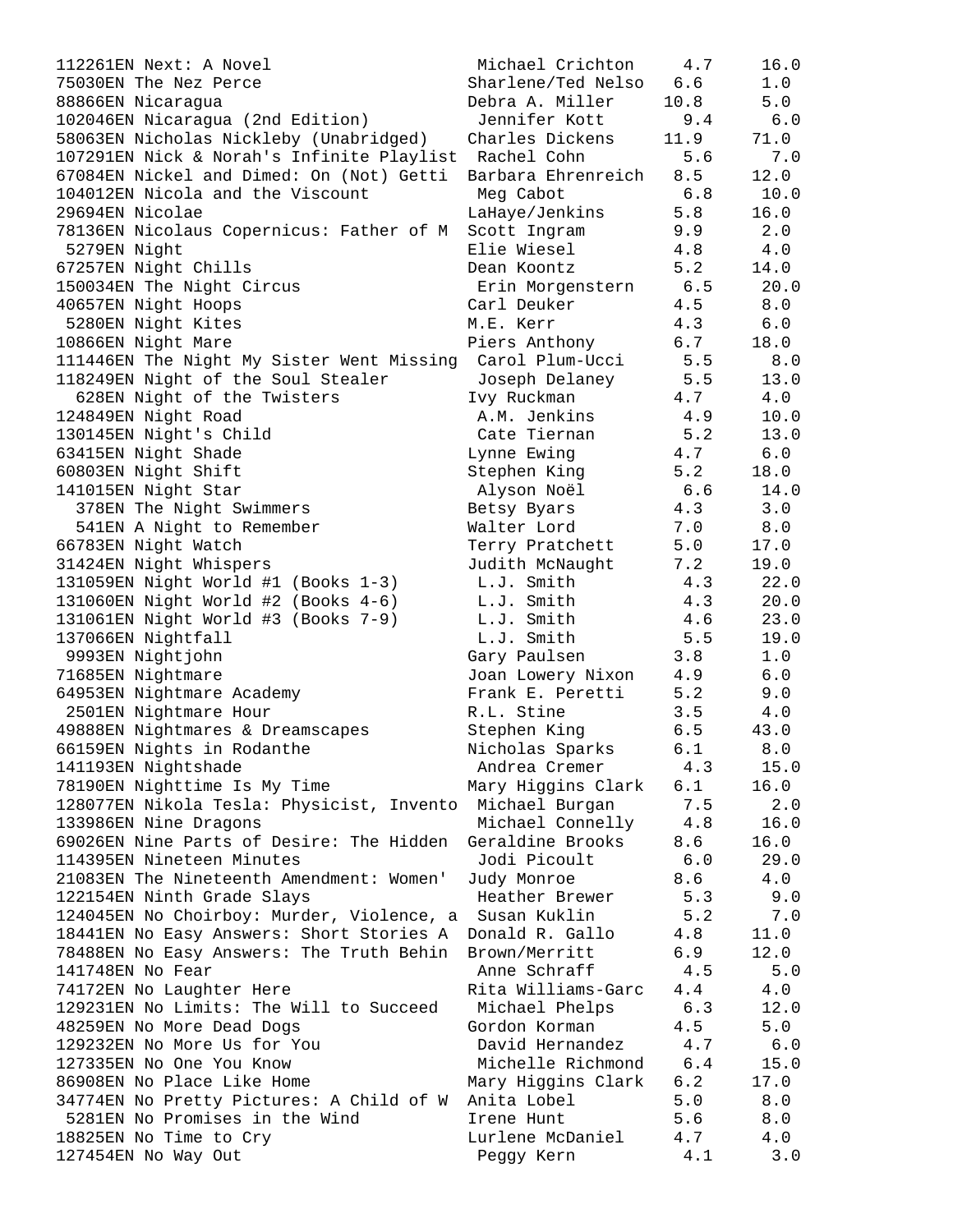115307EN The Noah Confessions Barbara Hall 4.4 8.0 135972EN Noah's Compass Anne Tyler 5.0 11.0 87303EN Nobody Does It Better: A Gossip Cecily von Ziegesa 6.5 9.0 68735EN North Korea (Modern World Nation Christopher Salter 10.3 4.0 128170EN North of Beautiful Justina Chen Headl 5.9 17.0 35501EN North Star to Freedom: The Story Gena K. Gorrell 7.9 5.0 80967EN North Town Lorenz Graham 5.5 7.0 67223EN A Northern Light Jennifer Donnelly 4.5 13.0 57004EN Northern Lights Tim O'Brien 4.1 15.0 36700EN Nory Ryan's Song Patricia Reilly Gi 4.3 5.0 112270EN Nostradamus Matt Doeden 4.9 0.5 68636EN Not as Crazy as I Seem George Harrar 4.3 7.0 917EN Not Without My Daughter Mahmoody 5.6 19.0 108245EN The Notebook Girls Julia Baskin 5.8 11.0 904EN Notebook, The NEW (Cadwallader) Nicholas Sparks 5.5 4.0 109864EN Notes from the Midnight Driver Jordan Sonnenblick 5.5 7.0 136011EN Nothing Janne Teller 6.1 5.0 126471EN Nothing But Drama ReShonda Tate Bill 4.0 8.0 7014EN Nothing but the Truth Avi 3.6 4.0 102704EN Nothing Can Keep Us Together: A Cecily von Ziegesa 6.8 10.0 5975EN Nothing to Fear Jackie French Koll 4.2 8.0 78115EN Nothing to Lose Alex Flinn 3.5 7.0 106895EN Notorious: An It Girl Novel Cecily von Ziegesa 5.7 9.0 118496EN November Blues Sharon M. Draper 4.6 11.0 7015EN Now Is Your Time! Walter Dean Myers 8.3 9.0 113736EN Now You See Her Jacquelyn Mitchard 5.3 7.0 83181EN Now You See It... Vivian Vande Velde 6.1 8.0 100020EN Now You See Them, Now You Don't Gordon Korman 4.9 4.0 117187EN Nuclear Energy Nigel Saunders 6.3 1.0 136332EN Num8ers Rachel Ward 4.4 11.0 55827EN The Number Devil: A Mathematical Enzensberger/Heim 4.4 4.0 379EN Number the Stars Lois Lowry 4.5 4.0 36107EN The Nuremberg Nazi War Crimes Tr Harvey Fireside 9.1 4.0 86591EN "O" Is for Outlaw Sue Grafton 5.7 16.0 74045EN O Jerusalem Jane Yolen 6.0 0.5 8664EN O Pioneers! Willa Cather 6.7 9.0 11977EN The Oath **Frank E. Peretti** 5.1 25.0 8084EN Obasan Joy Kogawa 6.6 12.0 59342EN An Ocean Apart, a World Away Lensey Namioka 5.8 7.0 143881EN Ocean of Blood Darren Shan 6.1 7.0 124472EN Oceans Apart Karen Kingsbury 4.8 14.0 8342EN Octavio Paz (Hispanics of Achiev Joseph Roman 9.3 3.0 54385EN October Song Beverly Lewis 6.3 9.0 124136EN Odd Hours Dean Koontz 6.9 14.0 83960EN Odd Thomas Dean Koontz 7.3 18.0 41123EN The Odyssey Homer/Mattern 5.1 2.0 35000EN Odyssey to the North Mario Bencastro 6.3 8.0 43295EN Oedipus the King Sophocles/Knox 5.6 2.0 10042EN Of Human Bondage Somerset Maugham 8.3 48.0 8665EN Of Mice and Men South Steinbeck 4.5 4.0 7898EN Of Nightingales That Weep Katherine Paterson 6.2 7.0 53475EN Of Sound Mind Jean Ferris 5.1 7.0 115075EN The Off Season Catherine Gilbert 5.8 11.0 134229EN An Off Year Claire Zulkey 5.0 8.0 10867EN Ogre, Ogre Piers Anthony 6.6 18.0 133962EN Oil King Courage Sigmund Brouwer 4.3 4.0 84651EN Oil Spills Jane Walker 7.6 1.0 73035EN Oil, Steel, and Railroads: Ameri Jesse Jarnow 4.5 0.5 143203EN Okay for Now Gary D. Schmidt 4.9 11.0 29796EN Ol' Paul, the Mighty Logger Glen Rounds 5.9 3.0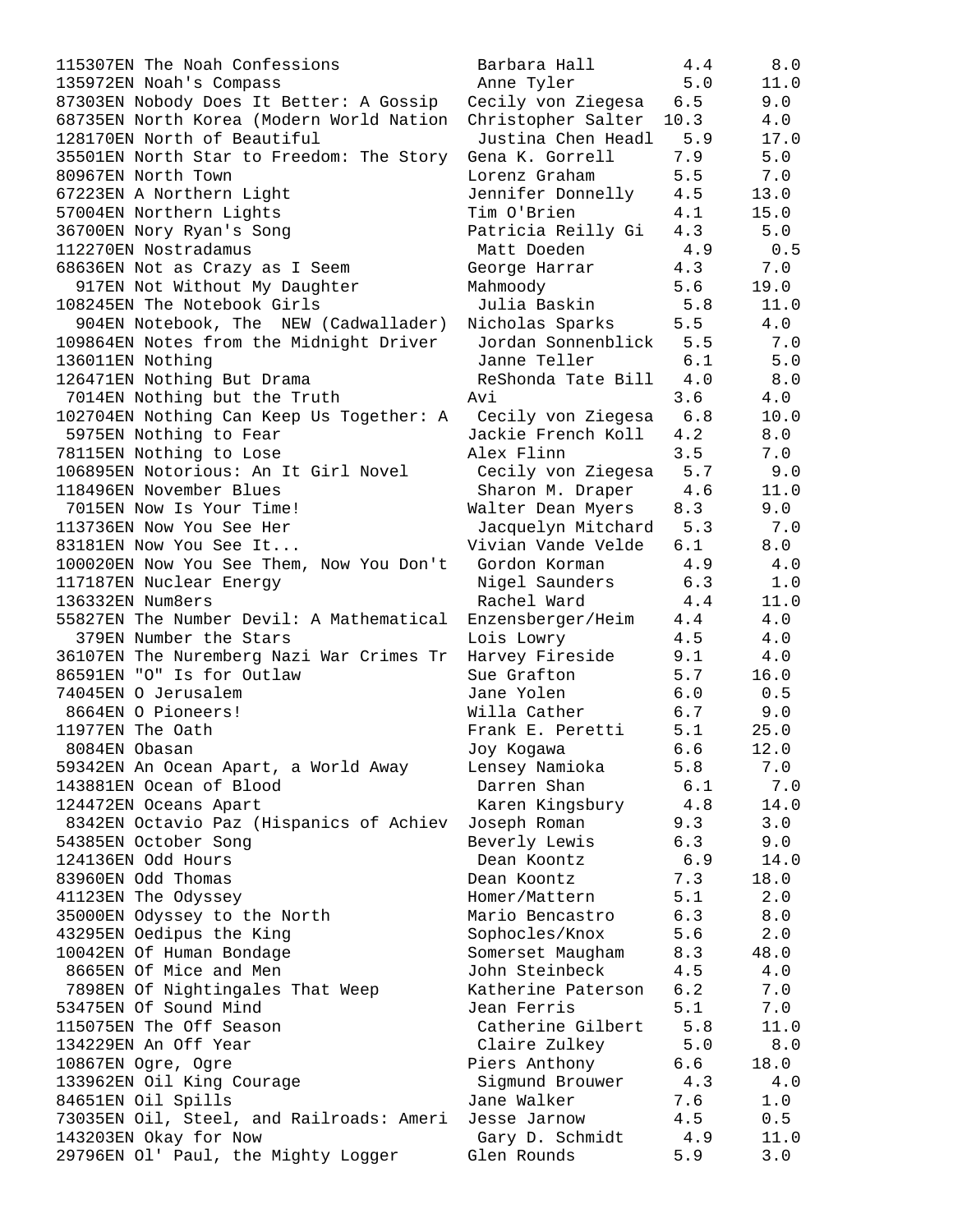| 59254EN Old Magic                                            | Marianne Curley    | 5.3  | 12.0        |
|--------------------------------------------------------------|--------------------|------|-------------|
| 5994EN The Old Man and the Sea                               | Ernest Hemingway   | 5.1  | 4.0         |
| 66EN Old Yeller                                              | Fred Gipson        | 5.0  | 5.0         |
| 71432EN Olive's Ocean                                        | Kevin Henkes       | 4.7  | 4.0         |
| 7116EN Oliver Twist                                          | Charles Dickens    | 11.3 | 33.0        |
| 75162EN On a Pale Horse                                      | Piers Anthony      | 6.0  | 17.0        |
| 102539EN On Etruscan Time                                    | Tracy Barrett      | 5.0  | 6.0         |
| 7016EN On Fortune's Wheel                                    | Cynthia Voigt      | 5.6  | 15.0        |
| 114034EN On My Journey Now: Looking at Af                    | Nikki Giovanni     | 5.7  | 2.0         |
| 8666EN On the Beach                                          | Nevil Shute        | 6.3  | 14.0        |
| 50413EN On the Bright Side, I'm Now the                      | Louise Rennison    | 4.7  | 6.0         |
| 7017EN On the Devil's Court                                  | Carl Deuker        | 4.9  | 9.0         |
| 39879EN On the Edge: Stories at the Brin                     | Lois Duncan        | 5.4  | 7.0         |
| 630EN On the Far Side of the Mountain                        | Jean Craighead Geo | 4.5  | 6.0         |
| 50414EN On the Fringe                                        | Donald R. Gallo    | 4.9  | 8.0         |
| 67173EN On the Halfpipe withTony Hawk                        | Glenn Stout        | 7.9  | 3.0         |
| 18915EN On the Night of the Seventh Moon                     | Victoria Holt      | 5.4  | 17.0        |
| 114416EN On the Shoulders of Giants: My J                    | Kareem Abdul-Jabba | 9.8  | 17.0        |
| 63680EN On the Street Where You Live                         |                    |      |             |
|                                                              | Mary Higgins Clark | 6.3  | 14.0        |
| 74610EN On Writing: A Memoir of the Craf                     | Stephen King       | 7.4  | 13.0        |
| 20128EN Once a Hero                                          | Elizabeth Moon     | 6.9  | 21.0        |
| 7117EN The Once and Future King                              | T.H. White         | 7.4  | 41.0        |
| 143098EN Once In a Full Moon                                 | Ellen Schreiber    | 4.4  | 9.0         |
| 58703EN Once There Was a War                                 | John Steinbeck     | 7.2  | 11.0        |
| 85752EN Once Upon a Curse                                    | E.D. Baker         | 5.6  | 9.0         |
| 62564EN Once Upon a Marigold                                 | Jean Ferris        | 5.7  | 8.0         |
| 133258EN Once Was Lost                                       | Sara Zarr          | 4.7  | 9.0         |
| 35583EN One Child                                            | Torey L. Hayden    | 5.7  | 12.0        |
| 12791EN One Day in the Life of Ivan Deni                     | Alexander Solzheni | 5.5  | 8.0         |
| 53789EN One Day You'll Know                                  | Lauren Brooke      | 4.5  | 6.0         |
| 64631EN One Door Away from Heaven                            | Dean Koontz        | 8.5  | 38.0        |
| 241EN One-Eyed Cat                                           | Paula Fox          | 5.4  | 7.0         |
| 776EN One Fat Summer                                         | Robert Lipsyte     | 4.2  | $6.0$       |
| 8667EN One Flew over the Cuckoo's Nest                       | Ken Kesey          | 6.2  | 18.0        |
| 87036EN One for the Money: A Stephanie P                     | Janet Evanovich    | 5.0  | 11.0        |
| 22764EN One Hundred Years of Solitude                        | García Márquez/Rab | 8.7  | 27.0        |
| 24964EN One More River                                       | Lynne Reid Banks   | 5.0  | 9.0         |
| 32675EN One More River to Cross                              | Jim Haskins        | 7.7  | 8.0         |
| 59707EN One Night                                            | Marsha Qualey      | 4.5  | 6.0         |
| 78317EN One of Those Hideous Books Where                     | Sonya Sones        | 5.1  | 5.0         |
| 136625EN One of Us                                           | Anne Schraff       | 4.8  | 4.0         |
| 145260EN One Summer                                          | David Baldacci     | 4.3  | 11.0        |
| 35503EN One Thing That's True                                | Cheryl Foggo       | 5.0  | 4.0         |
| 138297EN One Tuesday Morning                                 | Karen Kingsbury    | 5.0  | 19.0        |
| 8886EN One, Two, Buckle My Shoe                              | Agatha Christie    | 6.0  | $8.0$       |
| 74697EN One World, Many Religions: The W                     | Mary Pope Osborne  | 7.4  | 2.0         |
| 67636EN The Onion Girl                                       | Charles De Lint    | 5.2  | 29.0        |
| 68EN Onion John                                              | Joseph Krumgold    | 4.5  | 8.0         |
| 14862EN The Only Alien on the Planet                         | Kristen D. Randle  | 4.6  | 8.0         |
|                                                              | Sandra Newman      |      |             |
| 78295EN The Only Good Thing Anyone Has E                     |                    | 5.8  | 12.0<br>9.0 |
| 106980EN Only in Your Dreams: A Gossip Gi Cecily von Ziegesa |                    | 5.7  |             |
| 142962EN Oogy: The Dog Only a Family Coul Larry Levin        |                    | 7.1  | 9.0         |
| 43264EN Open House: A Novel                                  | Elizabeth Berg     | 3.8  | 9.0         |
| 36213EN Ophelia Speaks                                       | Sara Shandler      | 6.0  | 14.0        |
| 120162EN The Opposite of Invisible                           | Liz Gallagher      | 3.5  | 4.0         |
| 10842EN The Optimist's Daughter                              | Eudora Welty       | 5.6  | 6.0         |
| 68986EN Or Give Me Death: A Novel of Pat                     | Ann Rinaldi        | 4.0  | 6.0         |
| 123217EN  Or Not?                                            | Brian Mandabach    | 5.3  | 15.0        |
| 77523EN The Oracle Betrayed                                  | Catherine Fisher   | 4.8  | 10.0        |
| 130508EN The Orange Houses                                   | Paul Griffin       | 4.1  | 4.0         |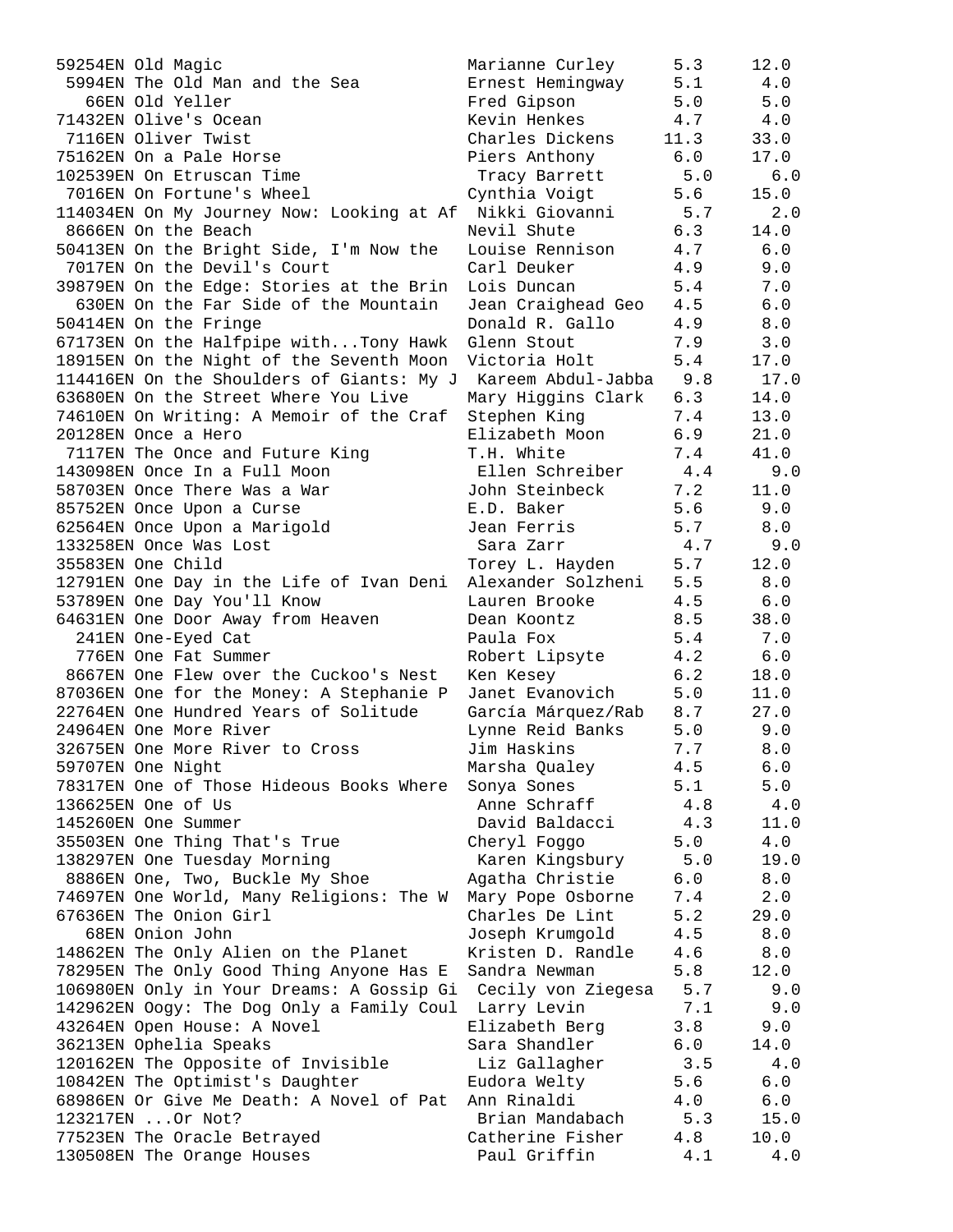| 746EN Ordinary People                                         | Judith Guest           | 4.1         | 9.0         |
|---------------------------------------------------------------|------------------------|-------------|-------------|
| 21084EN The Oregon Trail in American His Rebecca Stefoff      |                        | 7.1         | 3.0         |
| 25116EN The Oregon Trail                                      | R. Conrad Stein        | 6.0         | 1.0         |
| 7118EN The Oregon Trail                                       | Francis Parkman        | 8.5         | 22.0        |
| 17932EN Orlando Magic (NBA Today)                             | John Nichols           | 7.1         | 1.0         |
| 76412EN Oryx and Crake                                        | Margaret Atwood        | 6.2         | 16.0        |
| 10014EN Osceola (North American Indians                       | Celia Bland            | 9.0         | 4.0         |
| 46539EN Oskar Schindler: Righteous Genti                      | Jeremy Roberts         | 5.9         | 2.0         |
| 136337EN Ostrich Boys                                         | Keith Gray             | 4.1         | 9.0         |
| 32359EN The Other Ones                                        | Jean Thesman           | 4.2         | 5.0         |
| 15100EN The Other Side of Dark                                | Joan Lowery Nixon      | $4 \cdot 0$ | 6.0         |
| 53694EN The Other Side of Truth                               | Beverley Naidoo        |             | $5.3$ $9.0$ |
| 54878EN The Other Wind                                        | Ursula K. Le Guin      | 6.0         | 11.0        |
| 60412EN Our Mutual Friend                                     | Charles Dickens        | 8.8         | 61.0        |
| 5995EN Our Town                                               | Thornton Wilder        | 3.9         | 3.0         |
| 65079EN Out of Bounds: Seven Stories of                       | Beverley Naidoo        | 5.4         | 5.0         |
| 8578EN Out of Control                                         | Norma Fox Mazer 4.0    |             | 5.0         |
| 108062EN Out of Focus                                         | Margaret Buffie 4.0    |             | 9.0         |
| 88475EN Out of Harm's WayWoman's Life Terri Crisp             |                        | 6.4         | 19.0        |
| 73112EN Out of Order                                          | A.M. Jenkins           | 4.2         | 7.0         |
| 148300EN Out of Oz: The Final Volume in t Gregory Maguire 5.9 |                        |             | 34.0        |
| 11978EN Out of the Dark                                       | Kathleen Aldrich 4.3   |             | 3.0         |
| 60574EN Out of the Darkness                                   | Lauren Brooke          | 4.4         | 5.0         |
| 18783EN Out of the Dust                                       | Karen Hesse            | 5.3         | 3.0         |
| 11729EN Out of the Silent Planet                              | C.S. Lewis             | 7.4         | 10.0        |
| 14774EN Out of Time                                           | Caroline B. Cooney 5.2 |             | 7.0         |
| 72231EN Out of WarMovement for Peace                          | Sara Cameron 6.3       |             | 6.0         |
| 54938EN Out to Canaan                                         | Jan Karon              | 5.5         | 16.0        |
|                                                               |                        |             |             |
| 15097EN Outcast of Redwall                                    | Brian Jacques 6.3      |             | 15.0        |
| 76086EN The Outcasts of 19 Schuyler Plac                      | E.L. Konigsburg        | 5.5         | 9.0         |
| 147775EN The Outcasts                                         | John Flanagan 5.5      |             | 16.0        |
| 75590EN The Outlaws of Sherwood                               | Robin McKinley 6.9     |             | 19.0        |
| 136626EN Outrunning the Darkness                              | Anne Schraff 4.5       |             | 4.0         |
| 106274EN The Outside Groove                                   | Erik E. Esckilsen 5.6  |             | 10.0        |
| 17830EN Outside Shooter                                       | Thomas J. Dygard       | 5.8         | 5.0         |
| 74763EN The Outside Shot                                      | Walter Dean Myers 4.6  |             | 7.0         |
| 25170EN The Outsider                                          | Melinda Metz           | 4.6         | 6.0         |
| 381EN The Outsiders                                           | S.E. Hinton            | 4.7         | 7.0         |
| 111517EN Over a Thousand Hills I Walk Wit                     | Hanna Jansen           | 5.2         | 12.0        |
| 137896EN Over and Under                                       | Todd Tucker            | 6.6         | 13.0        |
| 129EN Over Sea, Under Stone                                   | Susan Cooper           | 5.4         | 12.0        |
| 17831EN Over the Water                                        | Maude Casey            | 5.7         | 9.0         |
| 66872EN Overboard                                             | Elizabeth Fama         | 5.1         | 6.0         |
| 542EN The Ox-Bow Incident                                     | Walter Clark           | 5.4         | 12.0        |
| 46313EN Oy, Joy!                                              | Lucy Frank             | 3.8         | $8.0$       |
| 86592EN "P" Is for Peril                                      | Sue Grafton            | 5.5         | 18.0        |
| 129227EN P.S. I Loathe You                                    | Lisi Harrison          | 4.3         | 6.0         |
| 49989EN P.T. Barnum: Genius of the Three                      | Karen Clemens Warr     | 8.2         | 3.0         |
| 85905EN P3: Pipes, Parks, and Powder                          | Todd Richards          | 7.0         | 17.0        |
| 8329EN Pablo Casals (Hispanics of Achie                       | Hedda Garza            | 8.7         | 4.0         |
| 8343SP Pablo Picasso                                          | John Selfridge         | 9.2         | 3.0         |
| 74398EN Pablo Picasso (Artists in Their                       | Kate Scarborough       | 7.4         | $1.0$       |
| 29228EN Pacific Crossing                                      | Gary Soto              | 4.6         | 4.0         |
| 20783EN Pacific Vortex!                                       | Clive Cussler          | 6.9         | 12.0        |
| 45218EN The Pact: A Love Story                                | Jodi Picoult           | 5.9         | 24.0        |
| 130140EN The Pact                                             | Monica McKayhan        | 4.8         | 7.0         |
| 69638EN The Pact: Three Young Men Make a                      | Davis/Jenkins/Hunt     | 6.8         | 11.0        |
| 8579EN Pageant                                                | Kathryn Lasky          | 7.0         | 10.0        |
| 101801EN The Painted Drum: A Novel                            | Louise Erdrich         | 6.3         | 14.0        |
| 46843EN A Painted House                                       | John Grisham           | 5.8         | 19.0        |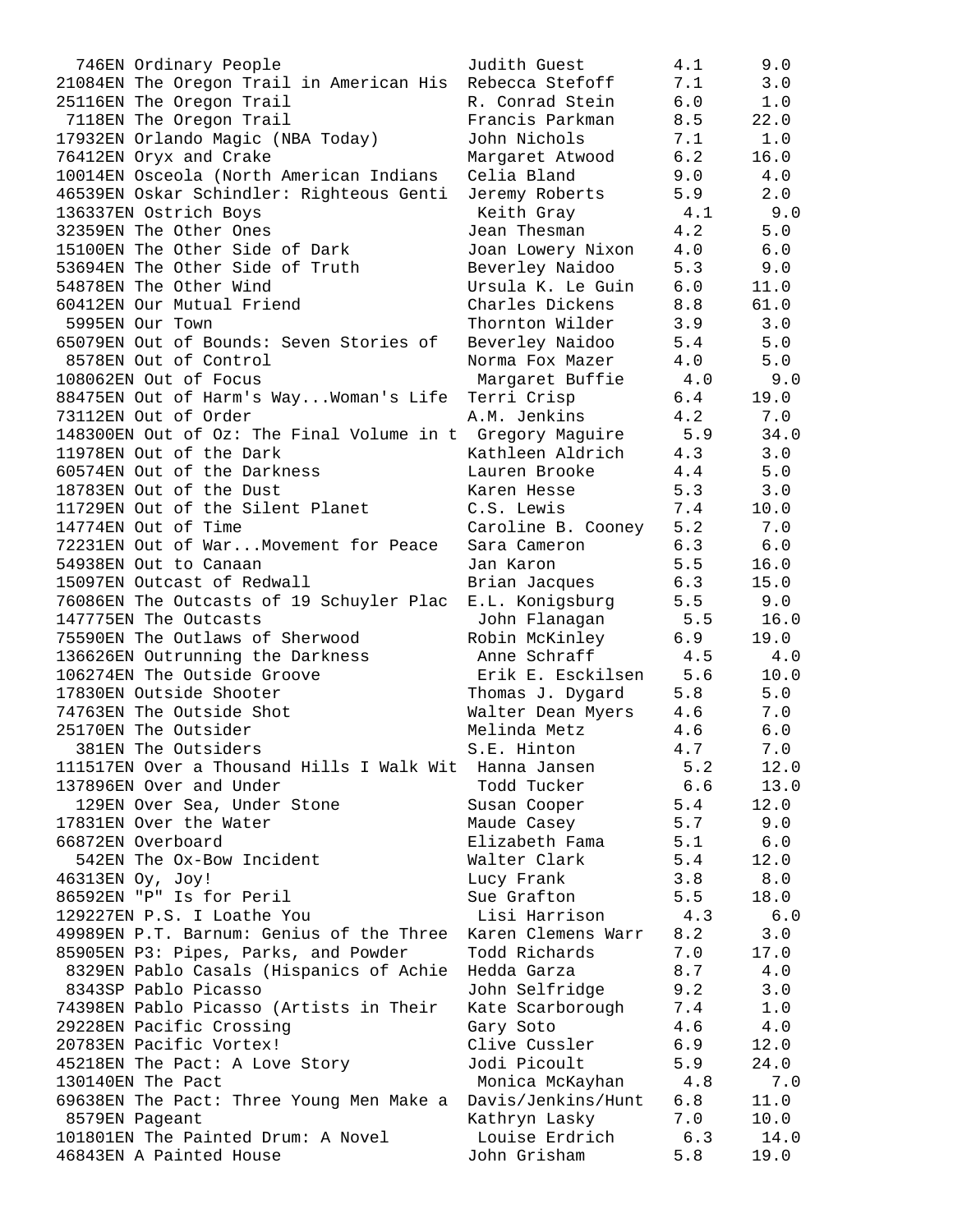16980EN Painting the Black Carl Deuker 4.4 9.0 66121EN Pakistan (Countries and Cultures Marc Tyler Noblema 5.9 1.0 68736EN Pakistan (Modern World Nations) Samuel Willard Cro 9.1 4.0 147579EN Palace of the Damned Darren Shan 5.9 7.0 31306EN The Palace of Versailles (Buildi James Barter 9.9 4.0 31318EN The Panama Canal (Building Histo Tim McNeese 8.4 3.0 30787EN The Panama Canal in American His Ann Graham Gaines 7.7 3.0 67220EN The Panama Canal Lesley A. DuTemple 7.4 3.0 21920EN Pancho Villa Steven O'Brien 10.2 3.0 65044EN Pandora Anne Rice 5.6 13.0 83123EN Pandora of Athens: 399 B.C Barry Denenberg 7.1 3.0 115638EN Pants on Fire the Meg Cabot the S.0 and S.0 and S.0 and S.0 and S.0 and S.0 and S.0 and S.0 and S.0 a 144266EN Paper Covers Rock Jenny Hubbard 5.7 7.0 125323EN Paper Towns John Green 5.4 13.0 31650EN Paperquake Kathryn Reiss 5.3 12.0 66160EN Parable of the Sower Octavia E. Butler 4.6 15.0 19891EN Paradise Toni Morrison 5.8 17.0 83165EN Paradise City **South Assembly Contract City** J.B. Stephens 5.8 9.0 129366EN Paradise Lost Kate Brian 4.8 9.0 18122EN The Paradox of Jamestown: 1585 - James/Christopher 8.3 3.0 14902EN Parallel Journeys Eleanor H. Ayer 7.2 10.0 138915EN Paranormalcy Kiersten White 4.1 10.0 382EN Park's Quest Katherine Paterson 4.2 5.0 8889EN Parker Pyne Investigates Agatha Christie 5.4 8.0 20130EN Parrot in the Oven Victor Martinez 6.1 7.0 116399EN Parrotfish Ellen Wittlinger 4.7 8.0 17832EN A Part of the Sky and the Robert Newton Peck  $4.0$   $4.0$ 31307EN The Parthenon of Ancient Greece Don Nardo 10.4 3.0 18826EN The Partner John Grisham 5.6 17.0 49876EN Partners in Crime Agatha Christie 5.0 10.0 106249EN Party Princess Meg Cabot 5.3 9.0 17728EN Passage to Freedom: The Sugihara Ken Mochizuki 4.1 0.5 16718EN A Passage to India E.M. Forster 7.7 18.0 144272EN Passion Lauren Kate 5.1 14.0 120982EN The Passion of Artemisia Susan Vreeland 5.0 13.0 58708EN The Pastures of Heaven John Steinbeck 6.2 10.0 14908EN Pastwatch: The Redemption of Chr Orson Scott Card 6.9 21.0 79630EN A Patch of Blue Elizabeth Kata 3.1 7.0 32814EN The Path of Daggers Robert Jordan 6.8 37.0 34769EN Pathways Jeri Taylor 7.6 31.0 77890EN Patience, Princess Catherine Carolyn Meyer 7.3 7.0 47272EN The Patient Michael Palmer 6.5 18.0 148158EN Patient Zero Jonathan Maberry 6.0 22.0 4666EN Patrick Ewing Paul Wiener 7.3 2.0 47002EN Patrick Henry: American Statesma JoAnn A. Grote 4.8 1.0 56220EN Patrick Henry: Voice of the Revo Amy/Jon Kukla 7.8 2.0 11731EN Patriot Games Tom Clancy 5.5 31.0 66823EN Patriots of the Revolutionary Wa Charles Clark 9.8 6.0 74399EN Paul Cézanne (Artists in Their T Nathaniel Harris 7.6 1.0 25117EN Paul Revere Gail Sakurai 6.4 1.0 47003EN Paul Revere: American Patriot JoAnn A. Grote 4.9 1.0 56221EN Paul Revere: And the Minutemen o Ryan P. Randolph 8.6 2.0 16122EN Paul Revere: Rider for the Revol Barbara Ford 6.9 3.0 30228EN Paula Isabel Allende 8.6 26.0 60042EN Pawn of Prophecy David Eddings 5.9 14.0 139118EN Payback Time Carl Deuker 5.0 9.0 101775EN PCP Hal Marcovitz 10.5 5.0 64033EN Peace Like a River Leif Enger 6.3 18.0 129944EN Peace, Love, and Baby Ducks Lauren Myracle 3.9 10.0 88599EN Peaches Jodi Lynn Anderson 5.1 11.0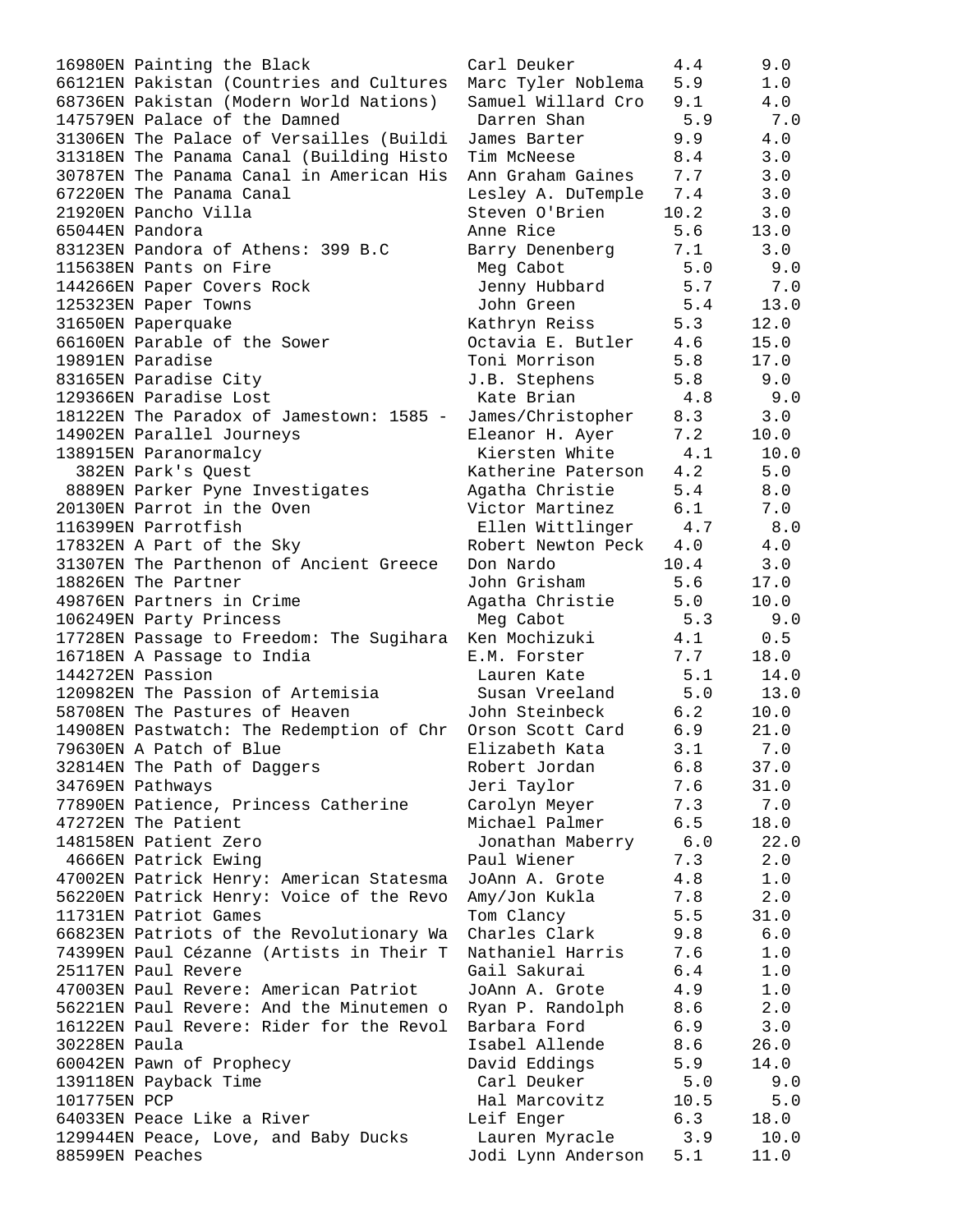| 114836EN Peak                                                   | Roland Smith       | 5.0   | 9.0   |
|-----------------------------------------------------------------|--------------------|-------|-------|
| 7119EN The Pearl                                                | John Steinbeck     | 7.1   | 4.0   |
| 47266EN Pedro and Me: Friendship, Loss,                         | Judd Winick        | 3.9   | 2.0   |
| 122349EN Peeled                                                 | Joan Bauer         | 4.2   | 7.0   |
| 17833EN Peeling the Onion                                       | Wendy Orr          | 5.3   | 7.0   |
| 87994EN Peeps: A Novel                                          | Scott Westerfeld   | 5.4   | 11.0  |
| 11732EN Pelican Brief                                           | John Grisham       | 4.7   | 16.0  |
| 87332EN Pendragon: The Guide to the Terr                        | D.J. MacHale       | 6.4   | 0.5   |
| 101791EN The Penultimate Peril                                  | Lemony Snicket     | 7.4   | 7.0   |
| 43150EN A People Apart                                          | Kathleen Kenna     | 6.8   | 1.0   |
| 80066EN The People of Sparks                                    | Jeanne DuPrau      | 4.9   | 11.0  |
| 122407EN People of the Book                                     | Geraldine Brooks   | 6.5   | 21.0  |
| 149804EN People's Republic                                      | Robert Muchamore   | 6.1   | 14.0  |
| 66965EN People with Mental Illness (The                         | Gail B. Stewart    | 6.0   | 4.0   |
| 128078EN Percy Lavon Julian: Pioneering C Darlene R. Stille 7.0 |                    |       | 2.0   |
| 73557EN Perelandra                                              | C.S. Lewis         | 7.3   | 15.0  |
| 88858EN Perfect                                                 | Natasha Friend     | 3.5   | 5.0   |
| 146550EN Perfect                                                | Ellen Hopkins      | 3.5   | 9.0   |
|                                                                 |                    |       |       |
| 120986EN Perfect: A Pretty Little Liars N                       | Sara Shepard       | 4.6   | 9.0   |
| 129986EN Perfect Chemistry                                      | Simone Elkeles     | 4.2   | 13.0  |
| 41486EN Perfect Family                                          | Jerrie Oughton     | 4.7   | 6.0   |
| 135976EN Perfect Fifths                                         | Megan McCafferty   | 5.5   | 12.0  |
| 32685EN Perfect Girls                                           | Marilyn Kaye       | 4.4   | 4.0   |
| 114462EN Perfect Match: A Novel                                 | Jodi Picoult       | 5.3   | 19.0  |
| 134010EN Perfect Mistake: A Privilege Nov Kate Brian            |                    | 5.1   | 8.0   |
| 77560EN Perfect Princess                                        | Meg Cabot          | 7.3   | 3.0   |
| 101802EN The Perfect Shot                                       | Elaine Marie Alphi | 6.1   | 14.0  |
| 59201EN A Perfect Snow                                          | Nora Martin        | 4.3   | 5.0   |
| 18445EN The Perfect Storm: A True Story                         | Sebastian Junger   | 7.4   | 13.0  |
| 84813EN Perfect Strangers                                       | Jahnna N. Malcolm  | 5.0   | 6.0   |
| 32374EN The Perks of Being a Wallflower                         | Stephen Chbosky    | 4.8   | 9.0   |
| 779EN Permanent Connections                                     | Sue Ellen Bridgers | 6.2   | 11.0  |
| 76929EN Persepolis: The Story of a Child                        | Marjane Satrapi    | 3.3   | 2.0   |
| 16123EN The Persian Gulf War: The Mother                        | Zachary Kent       | 7.8   | 3.0   |
| 16834EN Persian Gulf War (Voices from th                        | Kathlyn/Martin Gay | 9.0   | 2.0   |
| 50678EN Persuasion                                              | Jane Austen        | 12.0  | 19.0  |
| 71372EN Peru (Countries and Cultures)                           | Allison Lassieur   | 6.2   | 1.0   |
| 18943EN Pet Sematary                                            | Stephen King       | 6.2   | 23.0  |
| 4642EN Pete Rose (Baseball Legends)                             | Thomas W. Gilbert  | 6.7   | 2.0   |
| 83056EN Peter and the Starcatchers                              | Dave Barry         | 5.2   | 13.0  |
| 56222EN Peter Stuyvesant: New Amsterdam                         | Krizner/Sita       | 7.7   | 2.0   |
| 10043EN The Phantom of the Opera                                | Gaston Leroux      | 7.1   | 12.0  |
| 25779EN Phantom (Thirst No. 2)                                  | Christopher Pike   | 4.2   | 6.0   |
| 130EN The Phantom Tollbooth                                     | Norton Juster      | 6.7   | 7.0   |
| 64632EN Phantoms                                                | Dean Koontz        | 5.9   | 21.0  |
| 62675EN Phillis Wheatley: A Revolutionar                        | Jacquelyn McLendon | 8.6   | 3.0   |
| 8374EN Phillis Wheatley (American Women                         |                    |       |       |
|                                                                 | Merle Richmond     | 9.0   | 3.0   |
| 49991EN Phillis Wheatley: Legendary Afri                        | Cynthia Salisbury  | 8.9   | 3.0   |
| 100259EN Phillis Wheatley: Slave and Poet                       | Robin S. Doak      | 7.2   | 2.0   |
| 59708EN Phineas Gage: A Gruesome but Tru                        | John Fleischman    | 7.4   | 2.0   |
| 84145EN Phobias                                                 | Gail B. Stewart    | 5.5   | $1.0$ |
| 11733EN Phoenix Rising                                          | Karen Hesse        | 4.0   | $6.0$ |
| 59129EN Phoning a Dead Man                                      | Gillian Cross      | 4.6   | 10.0  |
| 86587EN Photo by Brady: A Picture of the                        | Jennifer Armstrong | 8.8   | 5.0   |
| 114723EN Physik                                                 | Angie Sage         | 6.5   | 17.0  |
| 70609EN The Piano Lesson                                        | August Wilson      | 3.6   | 4.0   |
| 10264EN Picking up the Pieces                                   | Patricia Calvert   | 5.9   | 6.0   |
| 8668EN The Picture of Dorian Gray                               | Oscar Wilde        | 7.7   | 14.0  |
| 126133EN Picture Perfect                                        | Jodi Picoult       | $6.5$ | 24.0  |
| 137212EN Picture the Dead                                       | Adele Griffin      | 5.2   | 7.0   |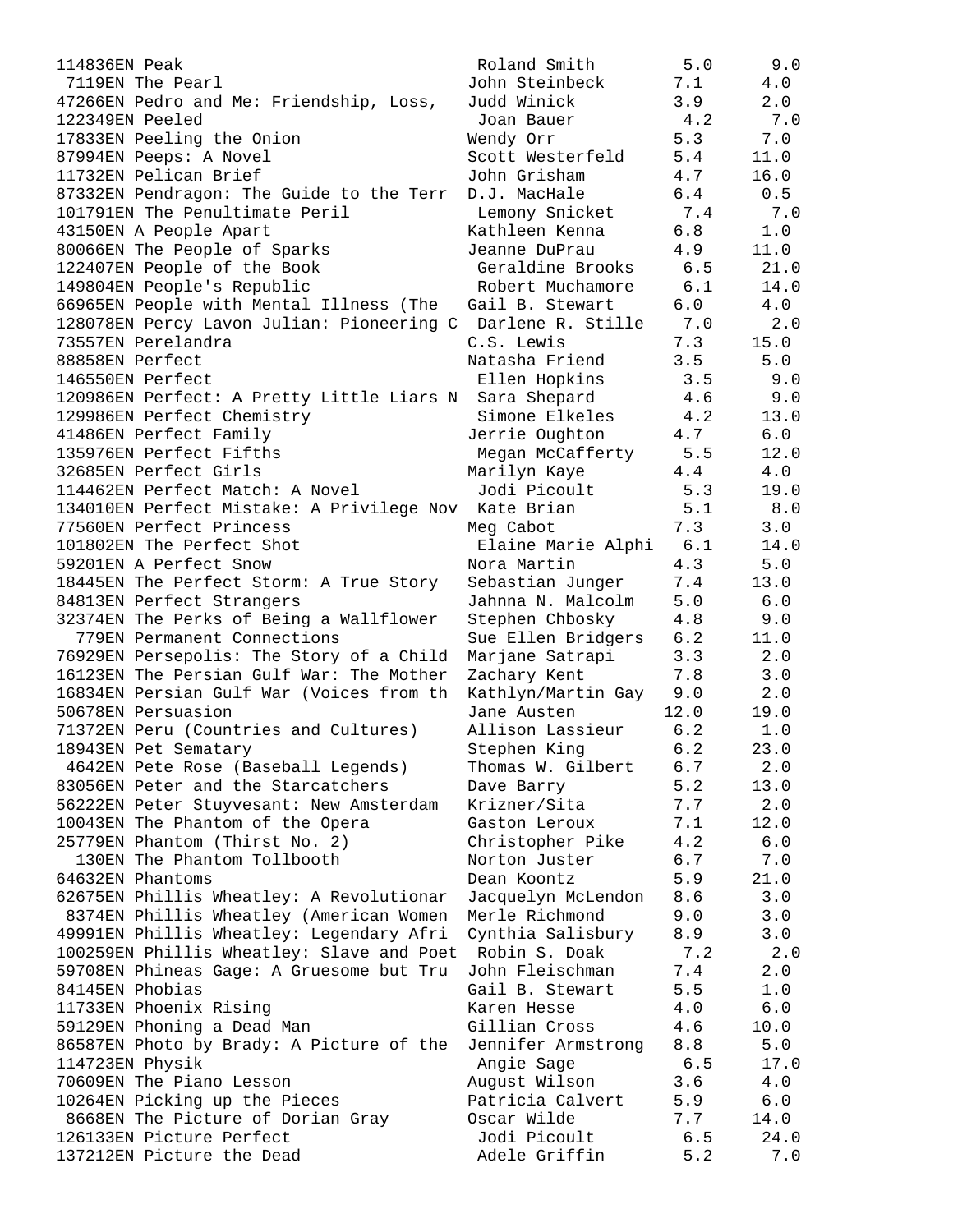23814EN Pictures in the Dark 61467EN Pictures of Hollis Woods 11979EN Piercing the Darkness 6936EN The Pigman & Me 8580EN The Pigman's Legacy 780EN The Pigman 9639EN Pigs Might Fly 16719EN The Pilgrim's Progress 18124EN Pilgrims and Puritans: 1620 - 16 116249EN The Pilgrims of Rayne 25118EN The Pilgrims 151536EN The Pillars of the Earth 31226EN The Pilot's Wife 242EN The Pinballs 143184EN Pink 85598EN Pinned 57534EN Pioneers of the Internet (Histor 136617EN Pirate Latitudes 32357EN The Pirate's Son 75433EN Pirates! 5282EN The Pistachio Prescription 5920EN The Place of Lions 8334EN Placido Domingo (Hispanics of Ac 145002EN Plague: A Gone Novel 21085EN Plague and Pestilence: A History 46678EN The Plague (Epidemics: Deadly Di 43307EN The Plaque 15820EN Plain City 42969EN Plain Truth 60840EN The Plains of Passage 44559EN Plainsong 66785EN Planet Janet 132EN The Planet of Junior Brown 104258EN Plato: The Father of Logic 103343EN Played 54035EN Players 61389EN Playing for Keeps 119110EN Playing for Pizza 123812EN Playing with Matches 42970EN Playing Without the Ball: A Nove 13429EN Please Don't Ask Me to Love You 86488EN Please Don't Come Back from the 77490EN Please Don't Kill the Freshman 140106EN Please Ignore Vera Dietz 75339EN Please Stop Laughing at Me: One 122146EN Please Stop Laughing at Us...One 129688EN The Pledge 73059EN Plessy v. Ferguson: Legalizing S 84291EN The Plot Against America 10016EN Pocahontas (North Americans Indi 59168EN Point Blank 43298EN Point of Origin 100129EN Poison 118322EN The Poison Apples 35204EN The Poisonwood Bible 64806EN Political Leaders (The Cold War) 78455EN Pompeii 17236EN Pond & River (Eyewitness) 10017EN Pontiac (North American Indians 77536EN Pool Boy

| Gillian Cross      | 4.5     | 7.0          |
|--------------------|---------|--------------|
| Patricia Reilly Gi | 4.4     | 5.0          |
| Frank E. Peretti   | 5.9     | 27.0         |
| Paul Zindel        | $5.6$   | $5.0$        |
| Paul Zindel        | 5.7     | $6.0$        |
| Paul Zindel        | 5.5     | $6.0$        |
| Dick King-Smith    | 6.0     | 4.0          |
| John Bunyan        | 10.4    | 21.0         |
| James/Christopher  | 8.1     | 3.0          |
| D.J. MacHale       | 4.3     | 22.0         |
| R. Conrad Stein    | 6.5     | 1.0          |
| Ken Follett        | 6.2     | 65.0         |
| Anita Shreve       | 5.6     | 12.0         |
| Betsy Byars        | 3.8     | 3.0          |
| Lili Wilkinson     | 4.3     | $9.0$        |
| Alfred C. Martino  | 4.5     | 9.0          |
| Harry Henderson    | 9.8     | $5.0$        |
| Michael Crichton   | 5.7     | 13.0         |
|                    | 5.7     | 10.0         |
| Geraldine McCaughr |         |              |
| Celia Rees         | 5.4     | 14.0         |
| Paula Danziger     | 3.8     | 5.0          |
| Eric Campbell      | 5.5     | 6.0          |
| Rebecca Stefoff    | 8.7     | 4.0          |
| Michael Grant      | 4.1     | 15.0         |
| Linda Jacobs Altma | 9.0     | 3.0          |
| Holly Cefrey       | 8.2     | 1.0          |
| Camus/Gilbert      | 8.2     | 16.0         |
| Virginia Hamilton  | 3.5     | 6.0          |
| Jodi Picoult       | 5.7     | 22.0         |
| Jean M. Auel       | 7.0     | 58.0         |
| Kent Haruf         | 4.6     | 13.0         |
| Dyan Sheldon       | 6.0     | 8.0          |
| Virginia Hamilton  | 5.1     | 7.0          |
| Alex Sniderman     | 8.7     | 2.0          |
| Dana Davidson      | 4.7     | 8.0          |
| Joyce Sweeney      | 4.7     | 7.0          |
| Joan Lowery Nixon  | 4.8     | 6.0          |
| John Grisham       | 5.7     | 11.0         |
| Brian Katcher      | 4.4     | 9.0          |
| Rich Wallace       | 4.1     | 7.0          |
| Anne Schraff       | 3.3     | 2.0          |
| Dean Bakopoulos    | 5.3     | 11.0         |
| Zoe Trope          | 5.3     | 10.0         |
| A.S. King          | 4.8     | 10.0         |
| Jodee Blanco       | 5.3     | 10.0         |
| Jodee Blanco       | 6.9     | 18.0         |
| Chandra Sparks Tay | $4\,.7$ | 9.0          |
| Wayne Anderson     | 10.1    | 2.0          |
| Philip Roth        | 8.2     | 24.0         |
| Anne Holler        | 8.9     | 3.0          |
| Anthony Horowitz   | $4\,.8$ | $\bf 8.0$    |
|                    |         |              |
| Patricia Cornwell  | 6.1     | 17.0         |
| Chris Wooding      | 6.3     | 13.0         |
| Lily Archer        | 4.3     | 9.0          |
| Barbara Kingsolver | 6.6     | 29.0         |
| Michael V. Uschan  | 10.0    | $6.0$        |
| Robert Harris      | 6.7     | 16.0         |
| Steve Parker       | 7.6     | $1\,.\,0$    |
| Celia Bland        | $8.6\,$ | $4\,.$ $0\,$ |
| Michael Simmons    | 4.4     | 5.0          |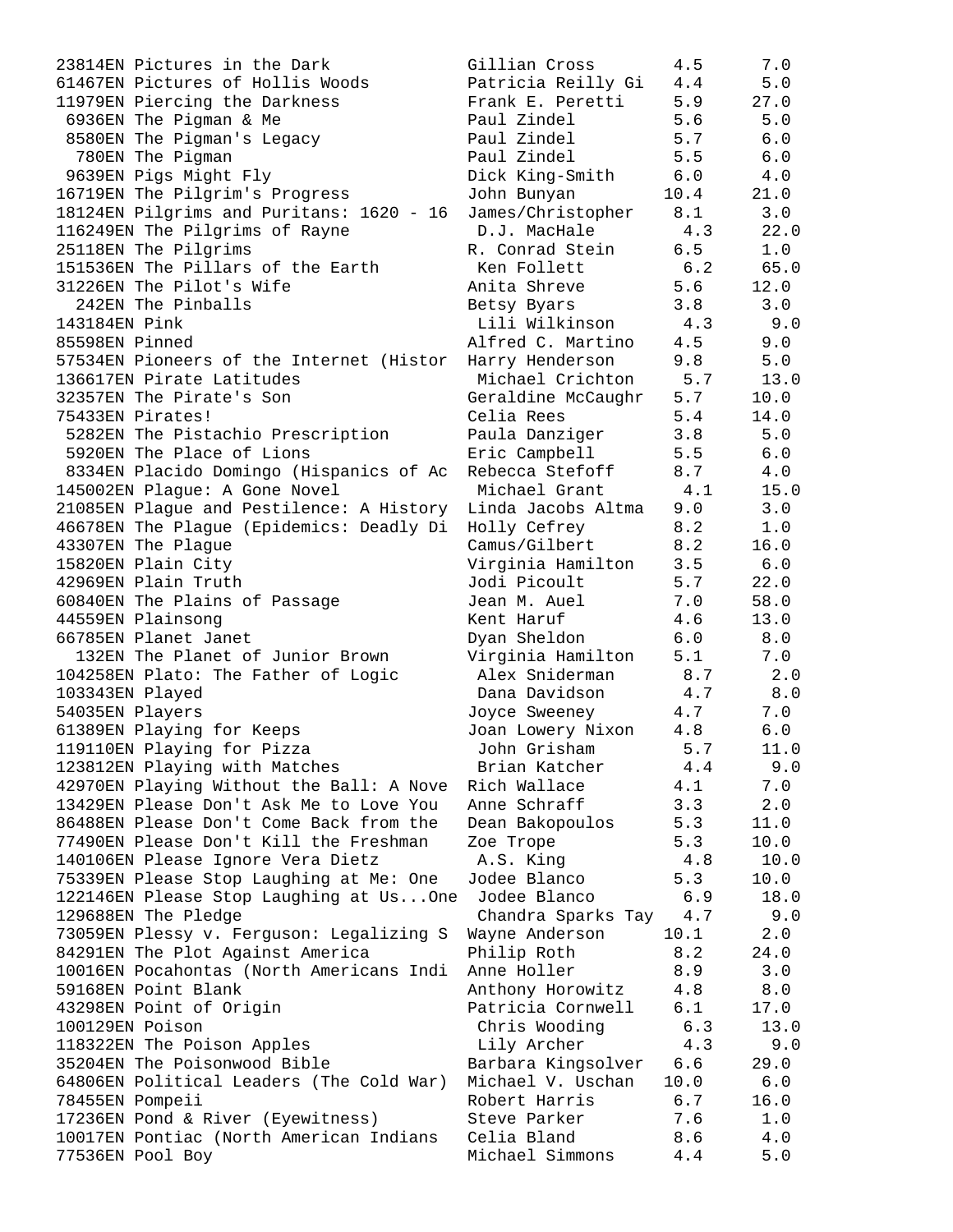| 66161EN Pop Goes the Weasel                                               | James Patterson                   | 5.1        | 14.0        |
|---------------------------------------------------------------------------|-----------------------------------|------------|-------------|
| 9640EN Popcorn Days & Buttermilk Nights                                   | Gary Paulsen                      | 5.1        | 4.0         |
| 55138EN Portrait in Sepia                                                 | Isabel Allende                    | 8.8        | 21.0        |
| 76006EN The Portrait of a Lady                                            | Henry James                       | 9.6        | 44.0        |
| 70600EN A Portrait of the Artist as a Yo                                  | James Joyce                       | 8.7        | 16.0        |
| 76354EN Portraits of African-American He                                  | Tonya Bolden                      | 8.3        | 3.0         |
| 121490EN Poseur                                                           | Rachel Maude                      | 5.0        | 9.0         |
| 63665EN Possession                                                        | Lynne Ewing                       | 5.5        | 6.0         |
| 145282EN Possession                                                       | Elana Johnson                     | 4.2        | 11.0        |
| 83656EN Possessions and Exorcisms (The M                                  | Stuart A. Kallen                  | 9.9        | 5.0         |
| 140009EN The Postcard Killers                                             | James Patterson                   | 5.1        | 10.0        |
| 20131EN Postcards from France                                             | Megan McNeill Libb                | 6.7        | 4.0         |
| 59981EN Postcards from No Man's Land                                      | Aidan Chambers                    | 5.4        | 16.0        |
| 35029EN Postcards to Father Abraham                                       | Catherine Lewis                   | 4.0        | 7.0         |
| 25860EN Postmortem                                                        | Patricia Cornwell                 | 5.6        | 15.0        |
| 113361EN Poverty                                                          | Cath Senker                       | 9.2        | 2.0         |
| 8669EN The Power and the Glory                                            | Graham Greene                     | 5.9        | 12.0        |
| 922EN Power of One<br>NEW                                                 | OHS-Bryce Courtena                | 6.9        | 37.0        |
| 66943EN The Power of One                                                  | Bryce Courtenay                   | 6.9        | 37.0        |
| 146436EN The Power of Six                                                 | Pittacus Lore                     | 5.3        | 14.0        |
| 111141EN The Power of the Media                                           | Adam Hibbert                      | 8.8        | $2.0$       |
| 25154EN The Powers of Congress                                            | R. Conrad Stein                   | 7.7        | 0.5         |
| 25155EN Powers of the Supreme Court                                       | R. Conrad Stein                   | 7.7        | 0.5         |
| 108594EN The Pox Party: The Astonishing L M.T. Anderson                   |                                   | 8.0        | 13.0        |
| 28546EN A Prayer for Owen Meany                                           | John Irving                       | 7.7        | 42.0        |
| 83021EN Premonitions                                                      | Jude Watson                       | 3.8        | 7.0         |
| 32801EN Prentice Alvin                                                    | Orson Scott Card                  | 5.8        | 20.0        |
| 86510EN Prep: A Novel                                                     | Curtis Sittenfeld                 | 6.5        | 26.0        |
| 110033EN Prescription Drugs                                               | Fred Ramen                        | 9.0        | 2.0         |
| 72767EN The Presence: A Ghost Story                                       | Eve Bunting                       | 4.0        | 5.0         |
| 68140EN President George W. Bush: Our Fo                                  | Beatrice Gormley                  | 7.5        | 5.0         |
| 85746EN President Kennedy Has Been Shot:                                  | Newseum                           | 7.4        | 12.0        |
| 51549EN Presidents and Scandals (History                                  | Russell Roberts                   | 10.4       | 5.0         |
| 28449EN Pretend You Don't See Her<br>102674EN Pretties                    | Mary Higgins Clark                | 6.0<br>5.7 | 12.0        |
|                                                                           | Scott Westerfeld<br>Lisi Harrison | 4.6        | 13.0<br>8.0 |
| 104966EN The Pretty Committee Strikes Bac<br>110012EN Pretty Little Liars | Sara Shepard                      | 4.5        | 9.0         |
| 148729EN Pretty Little Secrets: A Pretty                                  | Sara Shepard                      | 5.3        | 14.0        |
|                                                                           |                                   | 5.9        | 12.0        |
| 89087EN Pretty Things<br>66786EN Prey                                     | Sarra Manning<br>Michael Crichton | 4.4        | 15.0        |
| 714EN Pride and Prejudice (Unabridged)                                    | Jane Austen                       | 12.0       | 27.0        |
| 48130EN Pride of Puerto Rico: The Life o                                  | Paul Robert Walker                | 5.4        | $5.0$       |
| 66825EN Primary Sources (The Cold War)                                    | Stuart A. Kallen                  | 11.3       | 7.0         |
| 80494EN Prince Across the Water                                           | Jane Yolen                        | 5.1        | 11.0        |
| 54437EN The Prince and the Pauper (Unabr Mark Twain                       |                                   | 9.5        | 13.0        |
| 634EN Prince Caspian                                                      | C.S. Lewis                        | 5.7        | 7.0         |
| 124618EN The Prince of Frogtown                                           | Rick Bragg                        | 5.9        | 13.0        |
| 62985EN The Prince of Tides                                               | Pat Conroy                        | 6.3        | 41.0        |
| 133722EN Prince: Singer-Songwriter, Music David Robson                    |                                   | 7.9        | 2.0         |
| 60420EN The Princess Bride                                                | Morgenstern/Goldma                | 5.8        | 14.0        |
| 44873EN The Princess Diaries                                              | Meg Cabot                         | 5.7        | 9.0         |
| 9738EN Princess Elizabeth                                                 | Pascal/Suzanne                    | 4.5        | 3.0         |
| 58064EN Princess in Love                                                  | Meg Cabot                         | 5.8        | 8.0         |
| 77562EN Princess in Pink                                                  | Meg Cabot                         | 6.0        | 9.0         |
| 51782EN Princess in the Spotlight                                         | Meg Cabot                         | 5.7        | 8.0         |
| 129445EN Princess of the Midnight Ball                                    | Jessica Day George                | 5.6        | 10.0        |
| 18827EN Prisoner of Time                                                  | Caroline B. Cooney                | 5.3        | 6.0         |
| 82555EN Privacy vs. Security: Your Right                                  | Ron Fridell                       | 8.3        | 4.0         |
| 107707EN Private                                                          | Kate Brian                        | 4.6        | 7.0         |
| 142726EN Private                                                          | James Patterson                   | 4.9        | 10.0        |
|                                                                           |                                   |            |             |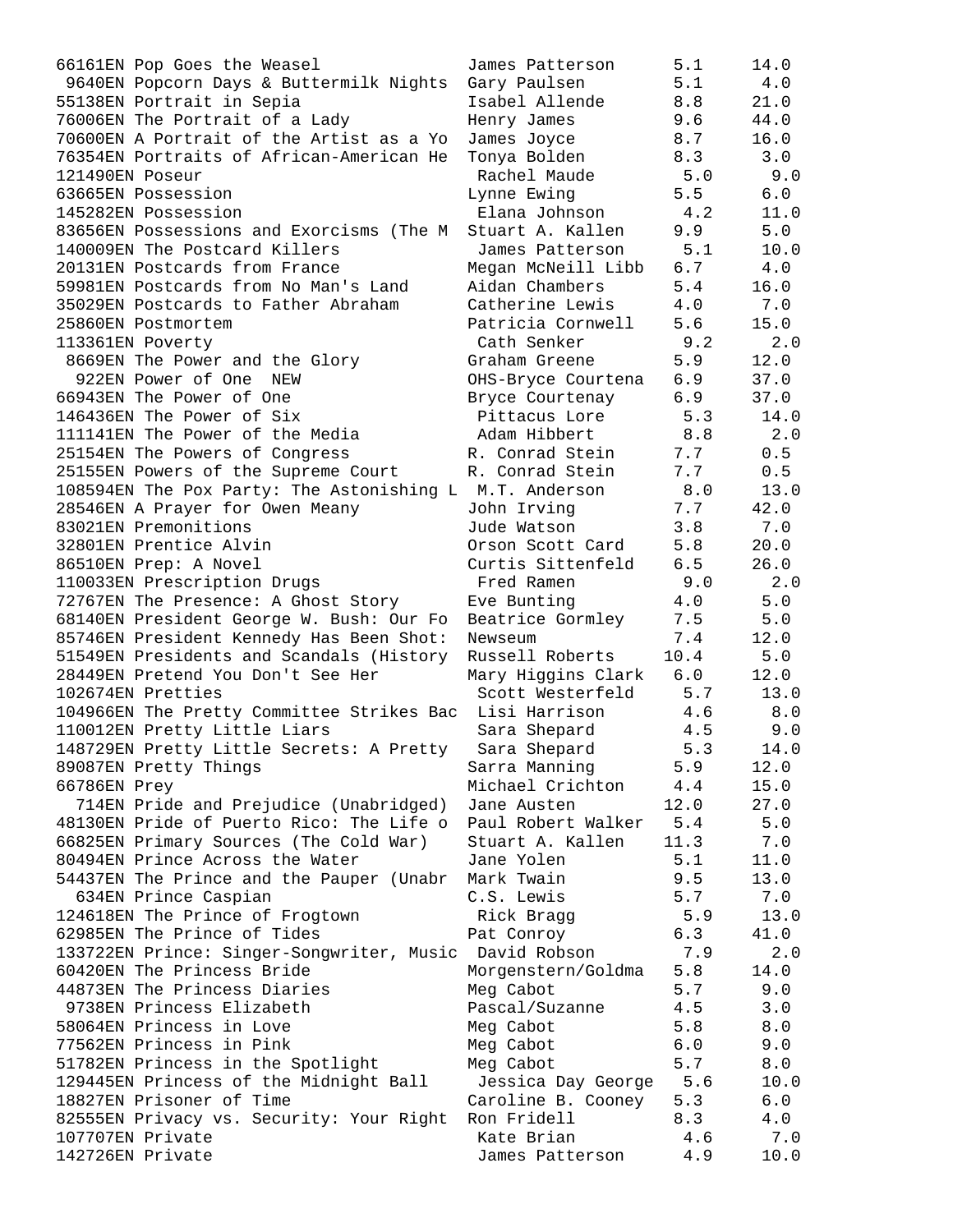81841EN Private Peaceful **Michael Morpurgo** 5.2 7.0 131233EN Privilege Kate Brian 5.3 11.0 82659EN The Privilege of Youth: A Teenag Dave Pelzer 6.9 9.0 781EN Probably Still Nick Swansen Virginia Euwer Wol 4.6 6.0 106219EN The Problem Child Michael Buckley 5.0 9.0 100017EN The Problem with Murmur Lee: A N Connie May Fowler 5.7 11.0 59169EN Prodigal Summer Barbara Kingsolver 5.7 23.0 16720EN Profiles in Courage John F. Kennedy 11.4 13.0 88424EN Prohibition Jeff Hill 10.5 8.0 119693EN Project 17 Laurie Faria Stola 4.8 7.0 66815EN Project Apollo Spangenburg/Moser 8.0 3.0 87375EN Project Mulberry Linda Sue Park 4.3 6.0 86511EN Project X: A Novel Jim Shepard 3.6 6.0 84641EN Prom Laurie Halse Ander 4.1 7.0 114858EN Prom Nights from Hell Meg Cabot 4.6 9.0 107179EN Promise Me: A Myron Bolitar Nove Harlan Coben 3.5 14.0 76007EN The Promise Chaim Potok 4.8 17.0 136614EN The Promise Chandra Sparks Tay 5.1 9.0 77849EN Promises to Keep: How Jackie Rob Sharon Robinson 7.0 2.0 106652EN The Prophet of Yonwood Jeanne DuPrau 4.9 9.0 11981EN The Prophet Frank E. Peretti 7.0 30.0 115775EN The Pros and Cons of Wind Power Richard Spilsbury 8.8 2.0 10868EN Prostho Plus Piers Anthony 6.6 9.0 51791EN The Protester's Song Mark Delaney 5.9 8.0 25921EN Proud to Be: My Life, The Air Fo Kelly Flinn 7.0 14.0 134012EN Psych Major Syndrome Alicia Thompson 5.8 13.0 104013EN Ptolemy's Gate Jonathan Stroud 5.7 20.0 12792EN Pudd'nhead Wilson Mark Twain 8.3 9.0 60747EN The Pullman Strike and the Labor R. Conrad Stein 7.9 3.0 25422EN The Pullman Strike of 1894: Turn Linda Jacobs Altma 6.7 1.0 76716EN The Punch...Fight That Changed B John Feinstein 6.7 20.0 129827EN Punkzilla Adam Rapp 6.2 9.0 130146EN Pure Terra Elan McVoy 5.6 13.0 140809EN Purity Reigns Stephanie Perry Mo 4.5 10.0 131874EN Purple Heart Patricia McCormick 5.1 6.0 110261EN The Purpose-Driven Life: What on Rick Warren 7.6 14.0 135071EN Push Sapphire 4.0 5.0 140810EN Pushin' L. Divine 5.9 10.0 145080EN Putting Makeup on the Fat Boy Bil Wright 5.1 9.0 10045EN Pygmalion George Bernard Sha 7.0 6.0 31311EN The Pyramids of Giza (Building H Tim McNeese 9.6 3.0 104259EN Pythagoras: Pioneering Mathemati Dimitra Karamanide 8.9 2.0 86593EN "Q" Is for Quarry Sue Grafton 5.2 19.0  $32790$ EN Q-Space  $32790$ EN Q-Space  $32790$ EN Q-Space  $32790$ EN Q-Space  $32790$ EN Q-Space 32795EN Q-Strike Greg Cox 8.2 11.0 32791EN Q-Zone Greg Cox 8.8 11.0 8670EN QB VII Leon Uris 8.4 22.0 71433EN Quadehar the Sorcerer Erik L'Homme 6.1 10.0 36676EN The Queen of Attolia Megan Whalen Turne 6.7 14.0 67944EN The Queen of Everything Deb Caletti 4.8 12.0 102204EN The Queen of Second Place Laura Peyton Rober 4.5 11.0 60043EN Queen of Sorcery David Eddings 5.7 16.0 65045EN The Queen of the Damned Anne Rice 6.5 32.0 135673EN Queen of the Yard Darrien Lee 5.7 7.0 18916EN The Queen's Confession Victoria Holt 7.3 30.0 40715EN Queen's Own Fool Yolen/Harris 6.0 12.0 133EN Queenie Peavy Robert Burch 5.6 5.0 124181EN Queste Angie Sage 5.8 18.0 86677EN A Question of Attraction David Nicholls 6.3 17.0 10869EN Question Quest Piers Anthony 6.5 17.0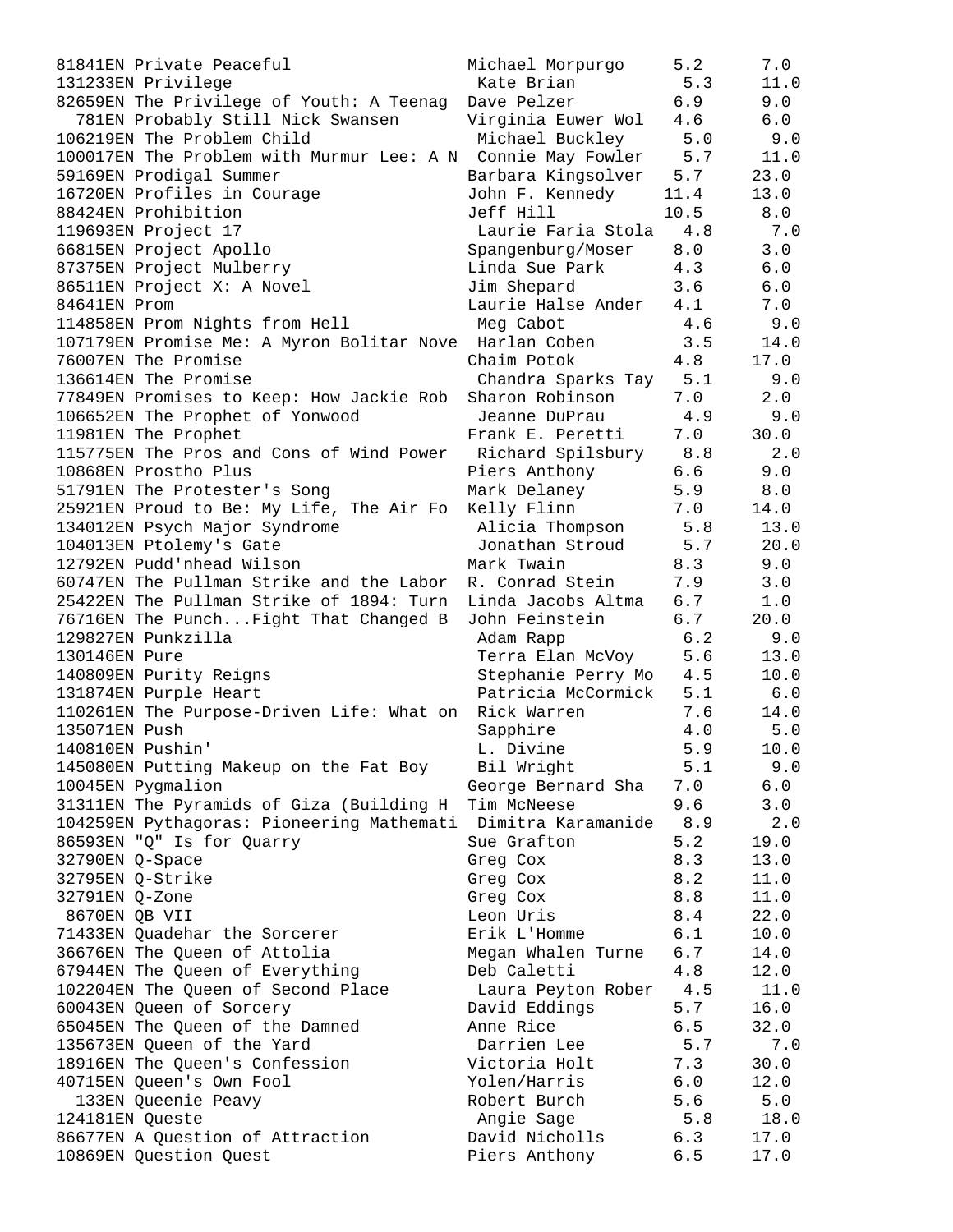| 106822EN The Quillan Games                                | D.J. MacHale       | 4.7  | 22.0  |
|-----------------------------------------------------------|--------------------|------|-------|
| 86594EN "R" Is for Ricochet                               | Sue Grafton        | 5.1  | 17.0  |
| 71EN Rabbit Hill                                          | Robert Lawson      | 6.4  | 3.0   |
| 83812EN Rabbit, Run                                       | John Updike        | 5.9  | 16.0  |
| 34979EN Race to Glory                                     | Wright/Keith       | 6.5  | 13.0  |
| 79030EN The Race to Save the Lord God Bi                  | Phillip Hoose      | 7.9  | 9.0   |
| 8735EN Race to Win                                        | Eve Cowen          | 3.2  | 1.0   |
| 128938EN Rachel Carson: A Voice for the N Charles Piddock |                    | 7.2  | 3.0   |
| 8356EN Rachel Carson (American Women of                   | Marty Jezer        | 9.8  | 3.0   |
| 145464EN Racing Home                                      | Adele Dueck        | 4.4  | 6.0   |
| 83740EN The Radioactive Boy Scouta Bo                     | Ken Silverstein    | 10.1 | 11.0  |
| 53696EN The Rag and Bone Shop                             | Robert Cormier     | 5.7  | 4.0   |
| 78119EN The Raqwitch                                      | Garth Nix          | 6.8  | 15.0  |
| 109335EN Raiders Night                                    | Robert Lipsyte 4.0 |      | 6.0   |
| 73038EN Railroads and Steamships: Import                  | Suzanne J. Murdico | 5.4  | 0.5   |
| 7020EN The Rain Catchers                                  | Jean Thesman       | 4.1  | 6.0   |
| 15586EN Rain Forests (Endangered People                   | Sara Oldfield      | 7.1  | 1.0   |
| 34996EN Rain of Gold                                      | Victor Villasenor  | 5.6  | 39.0  |
| 73934EN Rainbow Jordan                                    | Alice Childress    | 4.3  | 5.0   |
| 41092EN Rainbow Six                                       | Tom Clancy         | 6.7  | 51.0  |
| 18828EN The Rainmaker                                     | John Grisham       | 7.2  | 27.0  |
| 20632EN Raise the Titanic!                                | Clive Cussler      | 6.7  | 18.0  |
| 56457EN A Raisin in the Sun                               | Lorraine Hansberry | 5.5  | 5.0   |
| 151215EN Raising Kane                                     | Darrien Lee<br>4.4 |      | 4.0   |
| 68637EN Raising the HunleyLost Confed                     | Hicks/Kropf        | 8.6  | 15.0  |
| 8307EN Ralph Ellison (Black Americans o                   | Jack Bishop        | 8.6  | 3.0   |
| 14185EN Ralph Lauren: Master of Fashion                   | Anne Canadeo       | 7.7  | 2.0   |
| 104260EN Ralph Waldo Emerson: The Father                  | J. Poolos          | 9.2  | 2.0   |
| 34784EN Rama II                                           | Clarke/Lee         | 7.5  | 27.0  |
| 34790EN Rama Revealed                                     | Clarke/Lee         | 7.3  | 32.0  |
| 69170EN Rameses II: Pharaoh of the New K                  | Susanna Thomas     | 8.0  | 2.0   |
| 123540EN Ramses II: Egyptian Pharaoh, War                 | Stephanie Fitzgera | 7.8  | 2.0   |
| 77115EN Rancher Ferrets on the Range                      | Richard Bach       | 5.3  | 3.0   |
| 133911EN Randolph Caldecott: Renowned Bri Rebecca Rowell  |                    | 7.1  | 2.0   |
| 14904EN Range of Motion                                   | Elizabeth Berg     | 4.1  | 7.0   |
| 5283EN Ransom                                             | Lois Duncan        | 4.9  | 7.0   |
| 128036EN Ransom My Heart                                  | Mia Thermopolis    | 7.1  | 20.0  |
| 17254EN Raptor Red                                        | Robert T. Bakker   | 6.8  | 8.0   |
| 133990EN The Rapture: In the Twinkling of                 | Tim F. LaHaye      | 6.2  | 12.0  |
| 19883EN The Rapture of Canaan                             | Sheri Reynolds     | 5.4  | 13.0  |
| 106129EN Rash                                             | Pete Hautman       | 4.7  | 7.0   |
| 61390EN Rat                                               | Jan Cheripko       | 4.2  | 5.0   |
| 64308EN Rat Boys: A Dating Experiment                     | Thom Eberhardt     | 5.6  | 6.0   |
| 114097EN Rat Life                                         | Tedd Arnold        | 3.8  | 6.0   |
| 86054EN Rats: Observationsthe City's                      | Robert Sullivan    | 8.1  | 14.0  |
| 14969EN Rats Saw God                                      | Rob Thomas         | 7.4  | 10.0  |
| 70912EN Rattlebone                                        | Maxine Clair       | 5.6  | 8.0   |
| 122838EN Raven Rise                                       | D.J. MacHale       | 4.4  | 22.0  |
| 71264EN The Ravenmaster's Secret: Escape                  | Elvira Woodruff    | 5.2  | 7.0   |
| 128939EN Ray Bradbury: Legendary Fantasy                  | Charles Piddock    | 6.6  | 3.0   |
| 62580EN Ray Charles (Rock & Roll Hall of                  | Mark Beyer         | 5.4  | 2.0   |
| 83741EN The Razor's Edge                                  | W. Somerset Maugha | 6.6  | 20.0  |
| 53686EN Razzle                                            | Ellen Wittlinger   | 4.9  | 10.0  |
| 89250EN Reaching for the Moon: The Apoll                  | Hal Marcovitz      | 7.1  | $1.0$ |
| 124500EN Reaching Out                                     | Francisco Jiménez  | 6.1  | 7.0   |
| 28486EN The Reader                                        | Bernhard Schlink   | 6.7  | 7.0   |
| 69202EN Reading Lolita in Tehran: A Memo                  | Azar Nafisi        | 8.4  | 25.0  |
| 118027EN The Real Benedict Arnold                         | Jim Murphy         | 9.6  | 13.0  |
| 111531EN The Real Question                                | Adrian Fogelin     | 4.1  | $8.0$ |
| 72386EN The Reality Bug                                   | D.J. MacHale       | 4.5  | 15.0  |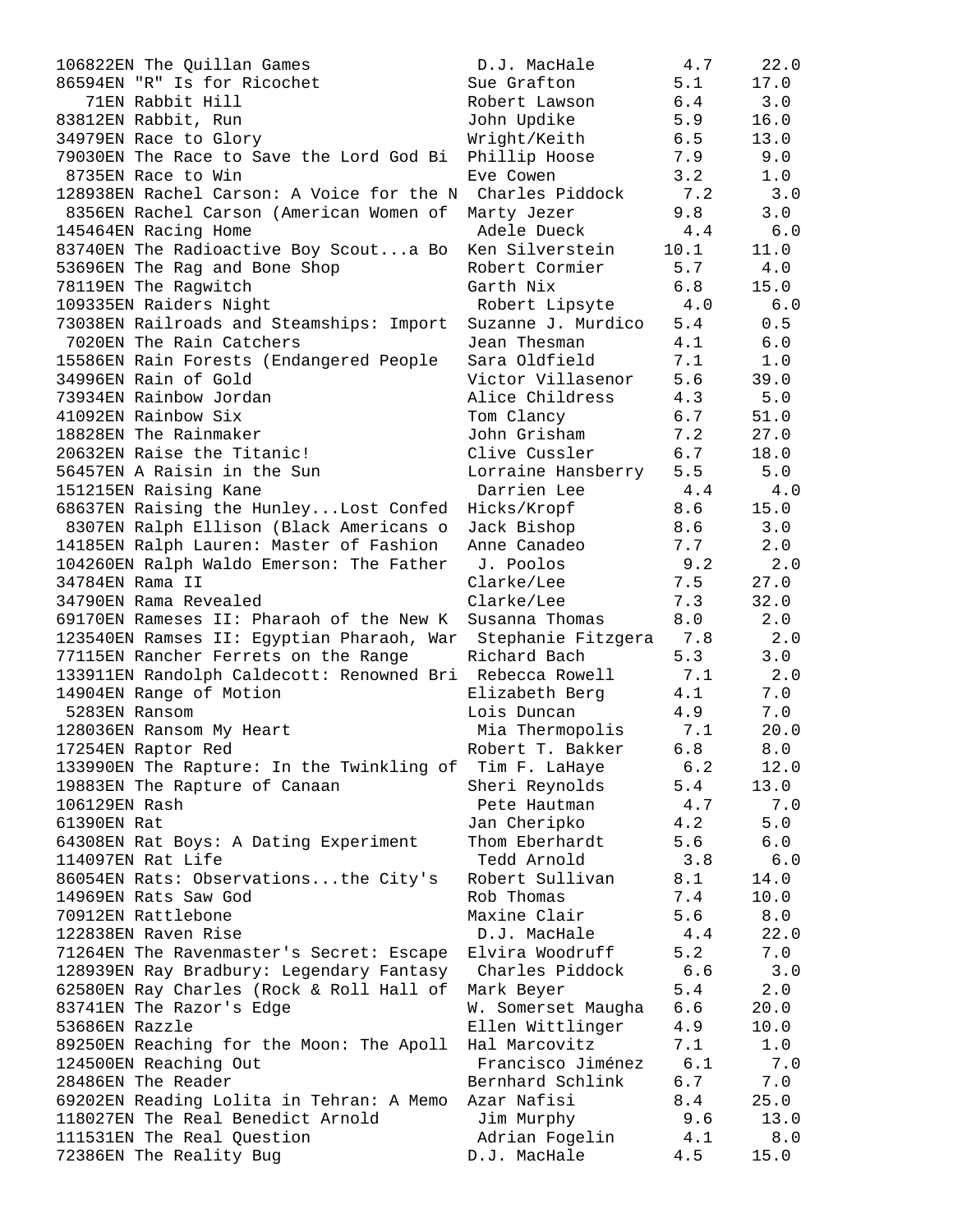| 130987EN Reality Check                                    | Peter Abrahams     | 4.6  | 9.0   |
|-----------------------------------------------------------|--------------------|------|-------|
| 81223EN The Realm of Possibility                          | David Levithan     | 5.2  | 5.0   |
| 42578EN Realm of the Reaper                               | K.A. Applegate     | 4.4  | 5.0   |
| 18829EN The Realms of the Gods                            | Tamora Pierce      | 5.9  | 10.0  |
| 543EN Rebecca                                             | Daphne Du Maurier  | 6.8  | 26.0  |
| 100508EN Rebel Angels                                     | Libba Bray         | 4.6  | 19.0  |
| 34967EN Rebel Glory                                       | Sigmund Brouwer    | 4.6  | 4.0   |
| 83336EN The Rebel                                         | Melinda Metz       | 4.9  | 5.0   |
| 62191EN Rebels Against Slavery: American                  | Patricia/Fredrick  | 8.5  | 5.0   |
| 11735EN The Rebounder                                     | Thomas J. Dygard   | 5.7  | 6.0   |
| 132510EN Recipe for Disaster                              | Maureen Ferqus     | 6.8  | 13.0  |
| 5721EN Recipe for Murder                                  | Carolyn Keene      | 4.1  | 4.0   |
| 139119EN Reckless                                         | Cornelia Funke     | 5.4  | 10.0  |
| 110763EN Reckless: An It Girl Novel                       | Cecily von Ziegesa | 5.6  | 8.0   |
| 29348EN Reckless Homicide                                 | Ira Genberg        | 6.3  | 19.0  |
| 148775EN Reckoning: A Strange Angels Nove                 | Lili St. Crow      | 4.8  | 12.0  |
| 86288EN Reconstruction                                    | Alan Pierce        | 7.0  | 1.0   |
| 44737EN Reconstruction and the Rise of J                  | James/Christopher  | 9.3  | 3.0   |
| 30788EN Reconstruction Following the Civ                  | Marsha Ziff        | 8.9  | 4.0   |
| 142719EN Recovery Road                                    | Blake Nelson       | 3.5  | 8.0   |
| 101457EN The Recruit                                      | Robert Muchamore   | 4.5  | 11.0  |
| 114497EN Red                                              | Ted Dekker         | 4.9  | 18.0  |
| 45284EN The Red and the Black                             | Stendhal           | 8.4  | 35.0  |
| 83918EN The Red Badge of Courage and the                  | Linda Bickerstaff  | 7.8  | 1.0   |
| 715EN The Red Badge of Courage                            | Stephen Crane      | 8.0  | 8.0   |
| 10019EN Red Cloud (North American Indian                  | Jerry Lazar        | 7.9  | 3.0   |
| 25778EN Red Dice (Thirst No. 1)                           | Christopher Pike   | 4.5  | 6.0   |
| 117896EN Red Glass                                        | Laura Resau        | 4.9  | 10.0  |
| 102541EN Red Hot Salsa: Bilingual Poems                   | Lori Marie Carlson | 6.8  | 2.0   |
| 89337EN Red Is for Remembrance                            | Laurie Faria Stola | 4.9  | 10.0  |
| 82252EN Red Kayak                                         | Priscilla Cummings | 4.9  | 8.0   |
| 114098EN Red Moon at Sharpsburg                           | Rosemary Wells     | 4.7  | 8.0   |
| 122453EN The Red Necklace                                 | Sally Gardner      | 5.8  | 14.0  |
| 5284EN The Red Pony                                       | John Steinbeck     | 6.1  | 6.0   |
| 32829EN Red Prophet                                       | Orson Scott Card   | 5.7  | 17.0  |
| 137173EN The Red Pyramid                                  | Rick Riordan       | 4.5  | 18.0  |
| 63179EN Red Rabbit                                        | Tom Clancy         | 6.4  | 36.0  |
| 17835EN Red Scarf Girl                                    | Ji-li Jianq        | 5.0  | 8.0   |
| 50415EN Red Sky at Morning                                | Richard Bradford   | 5.4  | 11.0  |
| 41093EN Red Storm Rising                                  | Tom Clancy         | 6.5  | 43.0  |
| 75340EN The Red Tent                                      | Anita Diamant      | 6.5  | 18.0  |
| 114421EN The Red Thread                                   | Roderick Townley   | 4.0  | 9.0   |
| 74970EN The Redemption of Althalus                        | David/Leigh Edding | 5.7  | 41.0  |
| 53304EN The Redemption of Sarah Cain                      | Beverly Lewis      | 6.1  | 11.0  |
| 7129EN Redwall                                            | Brian Jacques      | 5.6  | 16.0  |
| 53618EN A Redwall Winter's Tale                           | Brian Jacques      | 4.9  | $1.0$ |
| 65387EN The Reformation                                   | Fiona Macdonald    | 10.5 | 4.0   |
| 130004EN The Reformed Vampire Support Gro Catherine Jinks |                    | 5.3  | 14.0  |
| 25500EN Regina's Legacy                                   | Pascal/William     | 4.7  | 4.0   |
| 10844EN The Reivers                                       | William Faulkner   | 6.1  | 16.0  |
| 100769EN The Relocation of the North Amer John M. Dunn    |                    | 10.2 | 5.0   |
| 16721EN The Remains of the Day                            | Kazuo Ishiguro     | 7.9  | 13.0  |
| 61409EN Rembrandt (Introducing)                           | Alexander Sturgis  | 5.9  | 1.0   |
| 10137EN Remember Me                                       | Mary Higgins Clark | 5.3  | 13.0  |
| 78080EN Remember: The Journey to School                   | Toni Morrison      | 5.0  | 0.5   |
| 69061EN Remember the Lusitania!                           | Diana Preston      | 6.9  | 3.0   |
| 67258EN Remembrance                                       | Theresa Breslin    | 6.6  | 11.0  |
| 60666EN The Remnant: On the Brink of Arm                  | LaHaye/Jenkins     | 5.4  | 14.0  |
| 34770EN Rendezvous with Rama                              | Arthur C. Clarke   | 8.2  | 13.0  |
| 102380EN Renewable Energy (Freestyle Expr N. Saunders     |                    | 5.5  | 1.0   |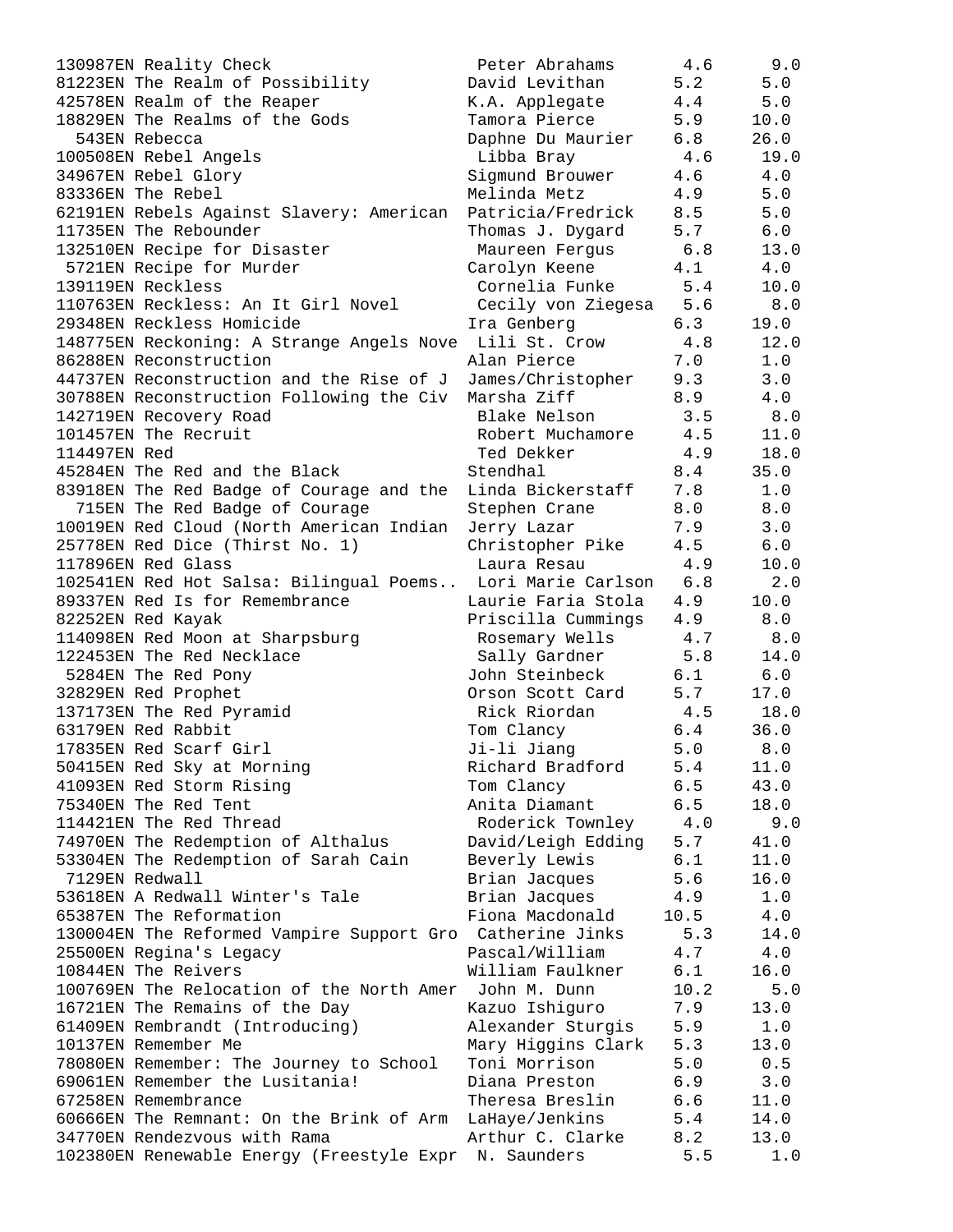| 140367EN The Replacement                               | Brenna Yovanoff    | 5.2  | 12.0  |
|--------------------------------------------------------|--------------------|------|-------|
| 115639EN Repossessed: A Novel                          | A.M. Jenkins       | 4.8  | 6.0   |
| 41286EN The Reptile Room                               | Lemony Snicket     | 6.3  | 5.0   |
| 7121EN Rescue                                          | Milton Meltzer     | 7.7  | 7.0   |
| 77116EN Rescue Ferrets at Sea                          | Richard Bach       | 6.2  | 3.0   |
| 46860EN The Rescue                                     | Nicholas Sparks    | 5.4  | 15.0  |
| 75126EN The Rescue                                     | Kathryn Lasky      | 5.3  | 6.0   |
| 57115EN Reservation Blues                              | Sherman Alexie     | 4.6  | 11.0  |
| 30591EN Resistance: Teen Partisans and R               | Charles Anflick    | 6.6  | 1.0   |
| 127624EN The Resistance                                | Gemma Malley       | 5.5  | 11.0  |
| 128118EN Response                                      | Paul Volponi       | 5.4  | 4.0   |
| 18830EN The Restaurant at the End of the               | Douglas Adams      | 6.1  | 8.0   |
| 115907EN The Restless Dead: Ten Original               | Deborah Noyes      | 5.1  | 8.0   |
| 100431EN Resurrection                                  | Steve Alten        | 6.4  | 22.0  |
| 86705EN Resurrection Blues                             | Mike Tanner        | 4.2  | 9.0   |
| 5286EN The Return of the King                          | J.R.R. Tolkien     | 6.2  | 22.0  |
| 5996EN The Return of the Native                        | Thomas Hardy       | 10.2 | 42.0  |
| 139875EN Return to Paradise                            | Simone Elkeles     | 4.3  | 9.0   |
| 80968EN Return to South Town                           | Lorenz Graham      | 5.2  | 8.0   |
| 14964EN Return with Honor                              | Scott O'Grady      | 7.3  | 10.0  |
| 143035EN The Returning                                 | Christine Hinwood  | 4.6  | 10.0  |
| 139534EN ReVamped                                      | Lucienne Diver     | 5.5  | 8.0   |
| 129367EN Revelation                                    | Kate Brian         | 5.0  | 9.0   |
| 36206EN The Revelation of Saint Bruce                  | Tres Seymour       | 5.0  | 4.0   |
| 106366EN The Revelation                                | Beverly Lewis      | 6.8  | 14.0  |
| 126918EN Revelations: A Blue Bloods Novel              | Melissa de la Cruz | 5.5  | 8.0   |
| 101658EN The Revenge of the Forty Seven S              | Erik Christian Hau | 5.7  | 10.0  |
| 86283EN Revenge of the Wannabes: A Cliqu               | Lisi Harrison      | 4.6  | 10.0  |
| 61009EN Revenge of the Whale: The True                 | Nathaniel Philbric | 8.3  | 9.0   |
| 101692EN Revenge of the Witch                          | Joseph Delaney     | 5.6  | 9.0   |
| 19794EN Reviving Ophelia: Saving the Sel               | Mary Pipher        | 6.7  | 19.0  |
| 118284EN Revolution Is Not a Dinner Party              | Ying Chang Compest | 4.7  | 6.0   |
| 136706EN Revolver                                      | Marcus Sedgwick    | 5.2  | $5.0$ |
| 31531EN Rewind                                         | William Sleator    | 4.1  | 3.0   |
| 87838EN Rhymes with Witches                            | Lauren Myracle     | 3.9  | 7.0   |
| 111139EN Rich World, Poor World                        | Melanie Jarman     | 9.2  | 2.0   |
| 66974EN Richard M. Nixon (Presidential L               | Herón Márquez      | 8.7  | 4.0   |
| 69775EN Richard M. Nixon (Presidents)                  | Randy Schultz      | 8.0  | 1.0   |
| 127078EN Richard M. Nixon (Presidents of               | Ann Graham Gaines  | 6.5  | 1.0   |
| 67770EN Richard M. Nixon (Profiles of th               | Robert Green       | 6.2  | 1.0   |
| 84080EN Richard the Lionheart: The Life                | David West         | 4.6  | $1.0$ |
| 87350EN The Riddles of Epsilon                         | Christine Morton-S | 4.0  | 10.0  |
| 76586EN A Ride on the Red Mare's Back                  | Ursula K. Le Guin  | 4.5  | 1.0   |
| 88433EN Riding the Bus with My Sister                  | Rachel Simon       | 6.0  | 14.0  |
| 61327EN Riding the Flume                               | Patricia Curtis Pf | 4.9  | 7.0   |
| 14483EN The Rifle                                      | Gary Paulsen       | 6.8  | 3.0   |
| 75EN Rifles for Watie                                  | Harold Keith       | 6.1  | 14.0  |
| 5951EN The Righteous Revenge of Artemis                | Walter Dean Myers  | 5.4  | 4.0   |
| 134839EN Rikers High                                   | Paul Volponi       | 5.3  | 7.0   |
| 135EN A Ring of Endless Light                          | Madeleine L'Engle  | 5.2  | 11.0  |
| 70635EN The Ring of McAllisterFeaturi                  | Robert Marantz     | 6.3  | 9.0   |
| 120732EN Ringside 1925: Views from the Sc              | Jen Bryant         | 6.6  | $4.0$ |
| 134436EN Riot                                          | Walter Dean Myers  | 4.6  | 3.0   |
| 87468EN The Rise and Fall of a 10th Grad               | Lauren Mechling    | 6.0  | 12.0  |
| 51642EN The Rise of Christianity (World                | Don Nardo          | 10.8 | $6.0$ |
| 44744EN The Rise of Industry: 1860-1900                | James/Christopher  | 9.2  | 3.0   |
| 139762EN Rise of the Huntress                          | Joseph Delaney     | 5.6  | 11.0  |
| 69027EN Rise to Rebellion                              | Jeff Shaara        | 7.5  | 34.0  |
| 134810EN The Risen Empire                              | Scott Westerfeld   | 7.7  | 17.0  |
| 86512EN The Rising: Antichrist Is Born B Tim F. LaHaye |                    | 5.3  | 14.0  |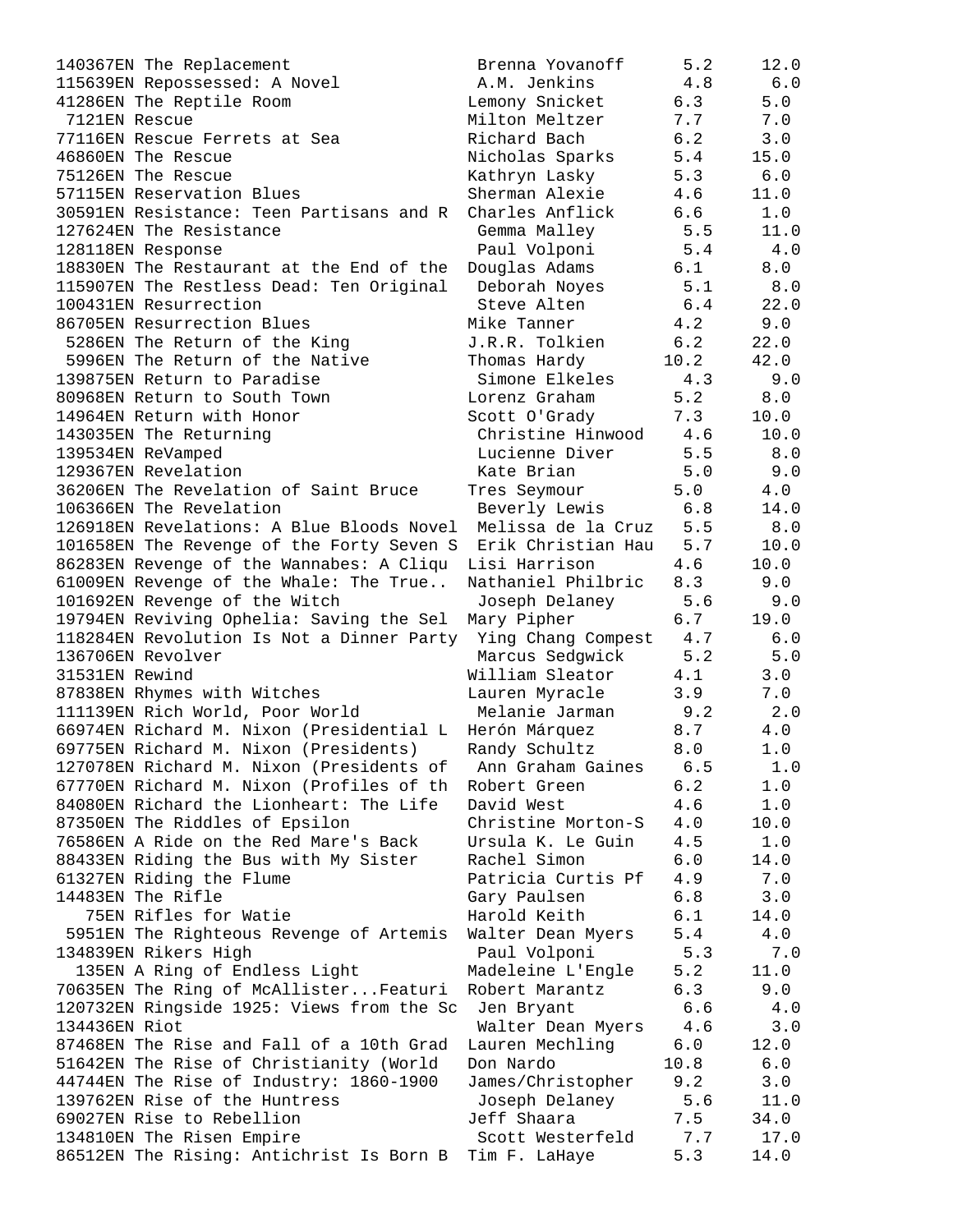| 69028EN Rising Sun                                        | Michael Crichton       | 4.1  | 15.0         |
|-----------------------------------------------------------|------------------------|------|--------------|
| 56438EN Rising Water                                      | P.J. Petersen          | 3.8  | 4.0          |
| 11736EN Rite of Passage                                   | Richard Wright         | 4.8  | 3.0          |
| 139491EN The Rivalry: Mystery at the Army                 | John Feinstein         | 5.4  | 9.0          |
| 136235EN Rivals                                           | Tim Green              | 5.2  | 7.0          |
| 150573EN The Rivals                                       | Daisy Whitney          | 5.0  | 12.0         |
| 73789EN The River Between Us                              | Richard Peck           | 4.9  | 5.0          |
| 23326EN River Boy                                         | Tim Bowler             | 5.3  | $6.0$        |
| 34772EN River, Cross My Heart                             | Breena Clarke          | 6.5  | 11.0         |
| 55238EN The River King                                    | Alice Hoffman          | 7.3  | 18.0         |
| 10046EN A River Runs Through It and Othe                  | Norman Maclean         | 6.1  | 13.0         |
| 7023EN The River                                          | Gary Paulsen           | 5.5  | 4.0          |
| 18831EN River Thunder                                     | Will Hobbs             | 5.0  | 7.0          |
| 89886EN The Rivers of Zadaa                               | D.J. MacHale           | 4.5  | 18.0         |
| 105861EN The Road of the Dead                             | Kevin Brooks           | 4.4  | 11.0         |
| 30675EN The Road to Damietta                              | Scott O'Dell           | 6.3  | 12.0         |
| 5953EN The Road to Memphis                                | Mildred D. Taylor      | 4.5  | 12.0         |
| 80499EN The Roar of the Crowd                             | Rich Wallace           | 4.2  | 2.0          |
| 55888EN Robert E. Lee: Confederate Gener                  | Patricia A. Grabow     | 5.2  | 1.0          |
| 62676EN Robert E. Lee: Legendary Command                  | Paul Christopher A     | 7.8  | 2.0          |
| 16129EN Robert E. Lee: Southern Hero of                   | Mona Kerby             | 6.7  | 3.0          |
| 62677EN Robert Fulton: And the Developme                  | Morris A. Pierce       | 9.0  | 2.0          |
| 116535EN Robert Hooke: Natural Philosophe                 | Michael Burgan         | 7.6  | 2.0          |
| 115281EN Robert Ludlum's the Bourne Betra                 | Eric Van Lustbader     | 6.1  | 26.0         |
| 140007EN Robert Ludlum's the Bourne Legac                 | Eric Van Lustbader 6.7 |      | 29.0         |
| 56223EN Robert Rogers: Rogers' Rangers a                  | Jennifer Quasha        | 7.2  | 2.0          |
| 520EN Robinson Crusoe                                     | Daniel Defoe           | 12.3 | 27.0         |
| 34780EN The Robots of Dawn                                | Isaac Asimov           | 6.7  | 23.0         |
| 14901EN Roc and a Hard Place (Xanth)                      | Piers Anthony          | 5.4  | 15.0         |
| 128762EN The Rock and the River                           | Kekla Magoon           | 3.9  | 8.0          |
| 82590EN Rock Star, Superstar                              | Blake Nelson           | 3.6  | 7.0          |
| 35205EN Rocket Boys/October Sky                           | Homer H. Hickam        | 5.9  | 21.0         |
| 14784EN Rocks and Minerals                                | R.F. Symes             | 8.3  | 1.0          |
| 106780EN Rocks & Fossils                                  | Margaret Hynes         | 8.6  | 3.0          |
| 67685EN Rocks, Gems, and Minerals                         | Trudi Strain Truei     | 8.0  | 1.0          |
| 73060EN Roe v. Wade: The Right to Choose                  | Simone Payment         | 7.0  | 1.0          |
| 47025EN Roger Williams: Founder of Rhode                  | Amy Allison            | 5.6  | 1.0          |
| 127048EN Rogue's Home: A Knight and Rogue                 | Hilari Bell            | 5.9  | 14.0         |
| 136EN Roll of Thunder, Hear My Cry                        | Mildred D. Taylor      | 5.7  | 10.0         |
| 76EN Roller Skates                                        | Ruth Sawyer            | 6.3  | 8.0          |
| 62586EN The Rolling Stones (Rock & Roll                   | Thomas Forget          | 7.4  | 2.0          |
| 55153EN The Roman Empire (History of the                  | Don Nardo              | 6.7  | 1.0          |
| 3977EN Romans (Bible-NIV)                                 | NIV Student Editio     | 7.3  | 2.0          |
| 32710EN Romeo and Juliet                                  | Shakespeare/Covill     | 6.7  | $1\,.$ $0\,$ |
| 138917EN Romeo & Juliet & Vampires                        | Claudia Gabel          | 6.5  | 8.0          |
| 32450EN Romiette and Julio                                | Sharon M. Draper       | 4.7  | 10.0         |
| 69776EN Ronald Reagan (Presidents)                        | Donald Henry Hinkl     | 8.1  | 1.0          |
| 126942EN Ronald Reagan (Presidents of the Cynthia Amoroso |                        | 6.5  | 1.0          |
| 106130EN Rooftop                                          | Paul Volponi           | 5.1  | $6.0$        |
| 49554EN Rooftop Astronomer: A Story Abou                  | Stephanie Sammarti     | 6.4  | 1.0          |
| 74066EN A Room of One's Own                               | Virginia Woolf         | 8.2  | 7.0          |
| 102709EN A Room on Lorelei Street                         | Mary E. Pearson        | 4.2  | $8.0$        |
| 8671EN Roots                                              | Alex Haley             | 7.4  | 48.0         |
| 58070EN The Ropemaker                                     | Peter Dickinson        | 6.3  | 21.0         |
| 8320EN Rosa Parks (Black Americans of A                   | Mary Hull              | 8.3  | 4.0          |
| 133723EN Rosa Parks: Civil Rights Activis Chuck Bednar    |                        | 8.3  | 2.0          |
| 6395EN Rosa Parks, My Story                               | Parks/Haskins          | 6.2  | 6.0          |
| 44725EN The Rose and the Beast: Fairy Ta                  | Francesca Lia Bloc     | 5.6  | 3.0          |
| 18554EN Rose Daughter                                     | Robin McKinley         | 6.8  | 24.0         |
| 18945EN Rose Madder                                       | Stephen King           | 6.4  | 28.0         |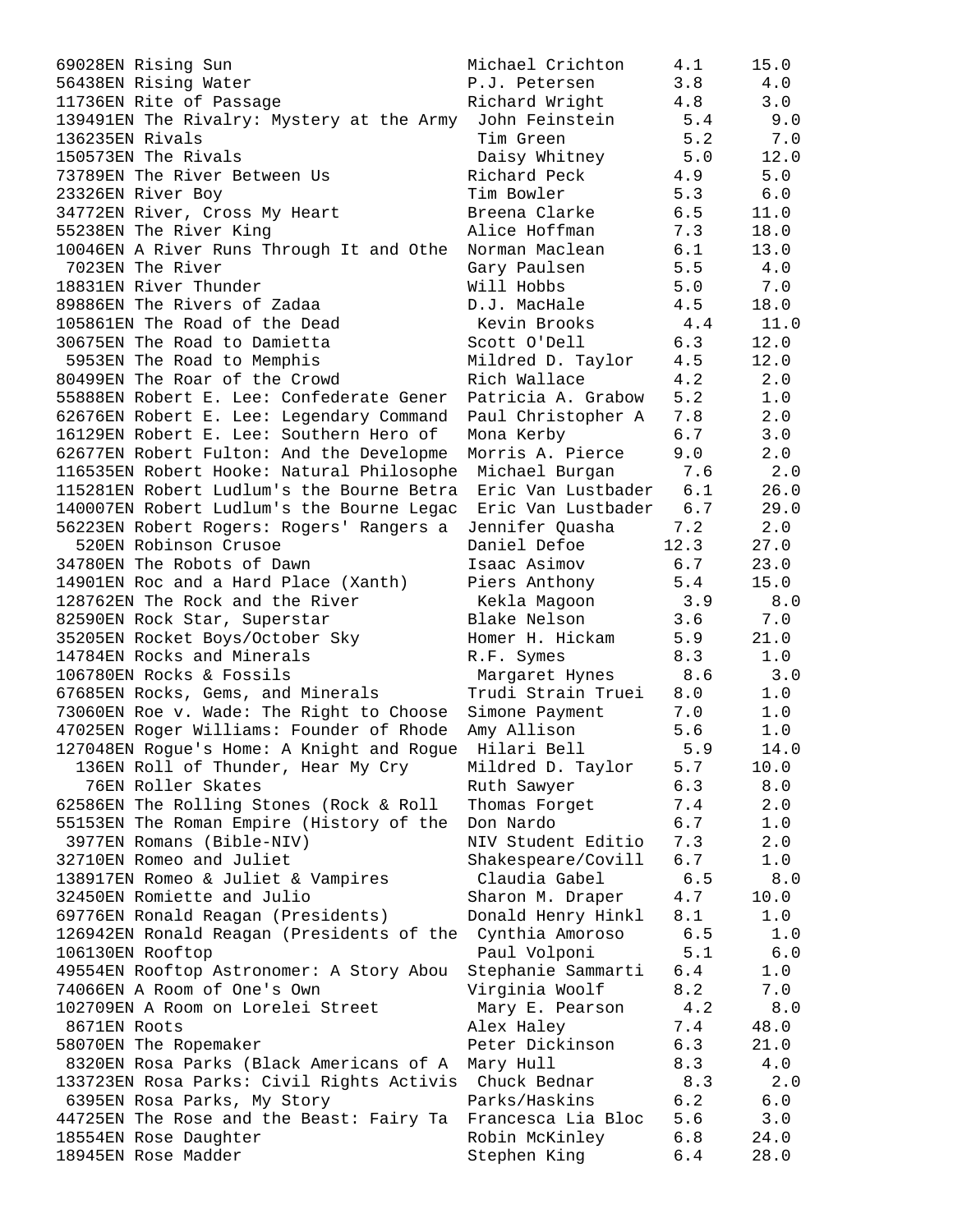| 83817EN The Rose That Grew from Concrete  | Tupac Shakur           | 6.3     | 1.0       |
|-------------------------------------------|------------------------|---------|-----------|
| 62873EN The Rosenberg Cold War Spy Trial  | Judy Monroe            | 8.0     | 4.0       |
| 133083EN Roses Are Red                    | James Patterson        | 4.4     | 10.0      |
| 117136EN Rot and Decay: Decomposing and R | Sarah Levete           | 5.1     | 1.0       |
| 139855EN Rot & Ruin                       | Jonathan Maberry 5.0   |         | 17.0      |
| 85590EN Rough Justice                     | Lisa Scottoline        | 4.7     | 15.0      |
| 31566EN Rough Waters                      | S.L. Rottman           | 4.2     | 10.0      |
| 17836EN Roughnecks                        | Thomas Cochran         | 4.8     | 9.0       |
| 70718EN The Rover                         | Mel Odom               | 6.2     | 23.0      |
| 8327EN Ruben Blades (Hispanics of Achie   | Betty Marton           | 8.8     | 4.0       |
| 60049EN The Ruby Knight                   | David Eddings          | 5.3     | 19.0      |
| 43423EN The Ruby Raven                    | Michael Dahl           | 4.9     | 7.0       |
| 143787EN Ruby Red                         | Kerstin Gier           | 4.7     | 11.0      |
| 114838EN Rucker Park Setup                | Paul Volponi           | 5.0     | 5.0       |
| 89662EN The Ruins of Gorlan               | John Flanagan          | 7.0     | 12.0      |
| 88270EN The Rule of Four                  | Ian Caldwell           | 5.9     | 18.0      |
| 68448EN Rule of the Bone                  | Russell Banks          | 6.4     | 20.0      |
| 106154EN Rules                            | Cynthia Lord           | 3.9     | 4.0       |
| 137490EN Rules of Attraction              | Simone Elkeles         | 4.3     | 12.0      |
| 108590EN The Rules of Survival            | Nancy Werlin           |         | $4.3$ 8.0 |
| 25068EN Rules of the Road                 | Joan Bauer             | 5.0     | 6.0       |
| 782EN Rumble Fish                         | S.E. Hinton            | 4.1     | 3.0       |
| 47658EN A Rumor of War                    | Philip Caputo          | 7.5     | 20.0      |
| 123219EN Rumors: A Luxe Novel             | Anna Godbersen 7.1     |         | 15.0      |
| 44303EN The Rumpelstiltskin Problem       | Vivian Vande Velde     | 5.7     | 4.0       |
| 73518EN Run, Boy, Run                     | Uri Orlev              | 4.0     | 6.0       |
| 14500EN Run for Your Life                 | Marilyn Levy           | 4.1     | 6.0       |
| 128866EN Run for Your Life                | James Patterson        | 5.8     | 10.0      |
| 109202EN Runaway                          | Wendelin Van Draan 4.7 |         | 9.0       |
| 14921EN The Runaway Jury                  | John Grisham           | 8.0     | 23.0      |
| 106838EN Runaways: Pride & Joy            | Brian Vaughan          | 3.6     | 1.0       |
| 32274EN Rundown                           | Michael Cadnum         | 6.1     | 6.0       |
| 87367EN Runner                            | Carl Deuker            | 4.3     | 6.0       |
| 5287EN The Runner                         | Cynthia Voigt          | 5.0     | 9.0       |
| 141591EN The Running Dream                | Wendelin Van Draan 4.1 |         | 9.0       |
| 14775EN Running Loose                     | Chris Crutcher         | 5.2     | 7.0       |
| 21581EN The Running Man                   | Stephen King           | 5.4     | 10.0      |
| 14531EN Running Out of Time               | Margaret Peterson      | 4.8     | $7.0$     |
| 6679EN Running Scared                     | Thomas J. Dygard       | 6.3     | 5.0       |
| 120987EN Running with the Wind            | John Foley             | 5.4     | 8.0       |
| 14486EN Runs with Horses                  | Brian Burks            | 5.2     | 3.0       |
| 62567EN Runt                              | Marion Dane Bauer      | 4.8     | 3.0       |
| 68738EN Russia (Modern World Nations)     | Dando/Carson/Dando     | 9.1     | 5.0       |
| 58695EN A Russian Journal                 | John Steinbeck         | 7.6     | 12.0      |
| 14737EN Ruth Bader Ginsburg: Supreme Cou  | Carmen Bredeson        | 8.9     | 3.0       |
| 69777EN Rutherford B. Hayes (Presidents)  | Ron Knapp              | 6.5     | 1.0       |
| 127066EN Rutherford B. Hayes (Presidents  | Sandra Francis         | 6.4     | 1.0       |
| 148255EN Ruthless: A Pretty Little Liars  | Sara Shepard           | 5.0     | 11.0      |
| 104679EN Rx                               | Tracy Lynn             | 5.7     | 9.0       |
| 6940EN Ryan White: My Own Story           | White/Cunningham       | 5.4     | 11.0      |
| 69195EN S.E. Hinton (The Library of Auth  | Antoine Wilson         | 7.4     | 2.0       |
| 105548EN "S" is for Silence               | Sue Grafton            | 5.3     | 18.0      |
| 17837EN Sabriel                           | Garth Nix              | 7.3     | 9.0       |
| 77900EN Sacagawea                         | Lise Erdrich           | 5.0     | 0.5       |
| 36092EN The Sacco and Vanzetti Controver  | Judy Monroe            | 7.9     | 3.0       |
| 7085EN Sackett                            | Louis L'Amour          | 5.4     | 7.0       |
| 7087EN Sackett's Land                     | Louis L'Amour          | 6.2     | $8.0$     |
| 19795EN Sacred Hoops                      | Phil Jackson           | 7.8     | 10.0      |
| 124616EN Sacred Stone                     | Clive Cussler          | 6.4     | 18.0      |
| 78781EN The Sacrifice                     | Beverly Lewis          | $6.6\,$ | 14.0      |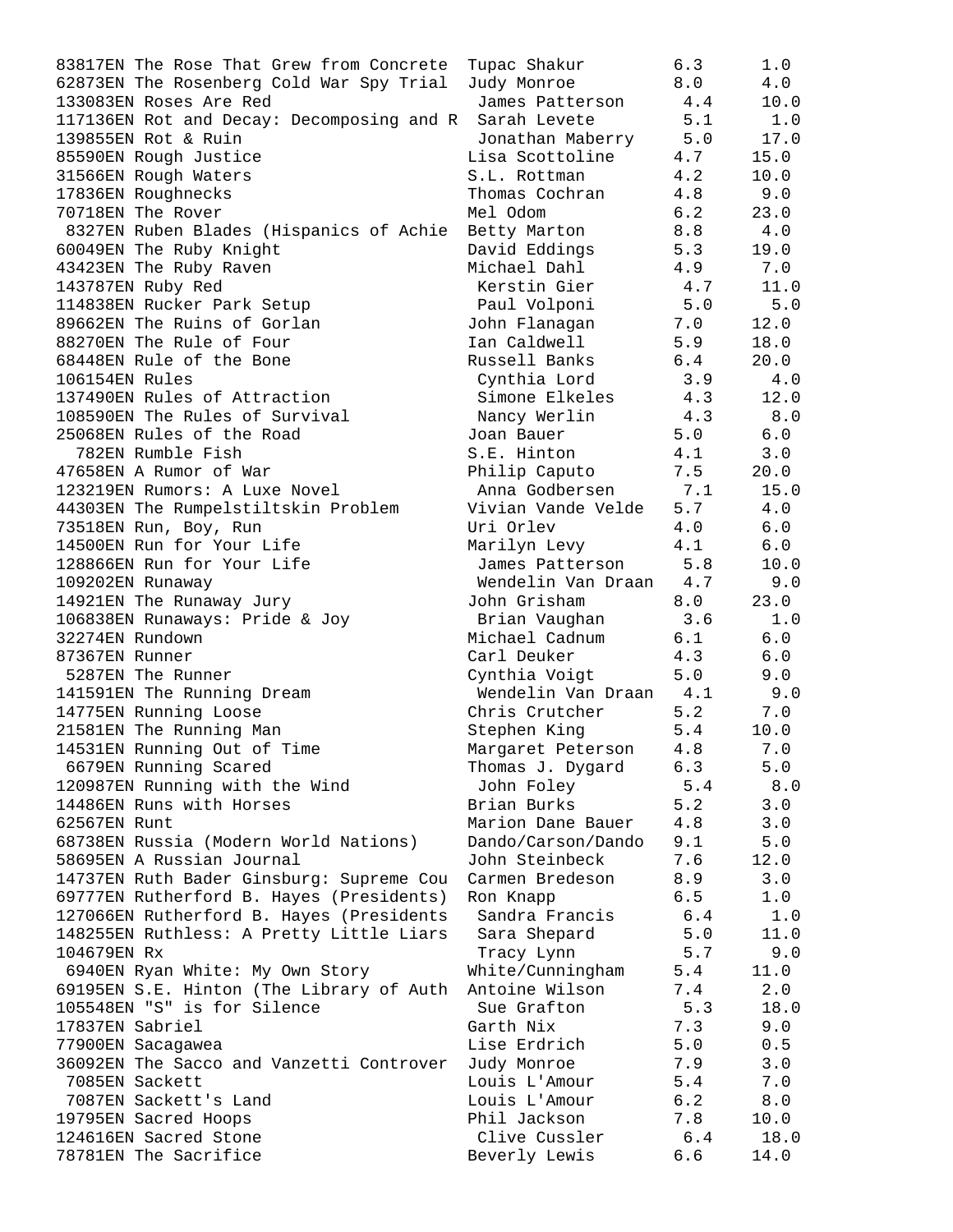| 63418EN The Sacrifice                                    | Lynne Ewing        | 4.6  | 6.0   |
|----------------------------------------------------------|--------------------|------|-------|
| 101765EN The Sacrifice                                   | Kathleen Benner Du | 4.6  | 5.0   |
| 8893EN Sad Cypress                                       | Agatha Christie    | 5.9  | 9.0   |
| 124432EN Safe at Home                                    | Mike Lupica        | 5.6  | 5.0   |
| 31198EN Safe at Second                                   | Scott Johnson      | 4.3  | 8.0   |
| 140008EN Safe Haven                                      | Nicholas Sparks    | 5.3  | 15.0  |
| 78961EN The Safe-Keeper's Secret                         | Sharon Shinn       | 5.3  | 8.0   |
| 35280EN The Saga of Lewis & Clark                        | Thomas/Jeremy Schm | 8.2  | 7.0   |
| 20636EN Sahara                                           | Clive Cussler      | 7.3  | 31.0  |
| 70099EN Sahara Special                                   | Esmé Raji Codell   | 4.2  | 4.0   |
| 108589EN Saint Iggy                                      | K.L. Going         | 5.2  | 8.0   |
| 5954EN Saint Maybe                                       | Anne Tyler         | 5.3  | 16.0  |
| 108072EN The Saint of Lost Things: A Nove                | Christopher Castel | 6.0  | 16.0  |
| 122865EN Salem Falls                                     | Jodi Picoult       | 5.2  | 22.0  |
| 18946EN Salem's Lot                                      | Stephen King       | 5.4  | 23.0  |
| 4477EN The Salem Witch Trials (How Hist                  | Lori Lee Wilson    | 8.8  | 4.0   |
| 109471EN The Salem Witch Tryouts                         | Kelly McClymer     | 5.2  | 9.0   |
| 30789EN The Salem Witchcraft Trials in A David K. Fremon |                    | 6.9  | 3.0   |
|                                                          |                    |      |       |
| 36090EN The Salem Witchcraft Trials                      | Geraldine Woods    | 8.2  | 3.0   |
| 133724EN Salma Hayek: Actress, Director,                 | Kerrily Sapet      | 6.7  | 1.0   |
| 54636EN Salsa Stories                                    | Lulu Delacre       | 5.0  | 2.0   |
| 109029EN Salt: A World History                           | Mark Kurlansky     | 9.7  | 23.0  |
| 102044EN El Salvador (2nd Edition)                       | Erin Foley         | 10.5 | 5.0   |
| 74402EN Salvador Dali (Artists in Their                  | Robert Anderson    | 7.0  | 1.0   |
| 114621EN El Salvador in Pictures (Second                 | Francesca Davis Di | 7.3  | 3.0   |
| 100260EN Sam Houston: Texas Hero                         | Susan R. Gregson   | 7.3  | 2.0   |
| 84529EN Sam's Letters to Jennifer                        | James Patterson    | 4.7  | 6.0   |
| 78582EN Sam Walton: Department Store Gia                 | Terri Dougherty    | 7.4  | 2.0   |
| 129457EN Same Difference                                 | Siobhan Vivian     | 4.7  | 11.0  |
| 61474EN The Same Stuff as Stars                          | Katherine Paterson | 4.3  | 8.0   |
| 62659EN Samuel de Champlain: Explorer of                 | Josepha Sherman    | 8.3  | 2.0   |
| 44874EN The Samurai's Tale                               | Erik Christian Hau | 6.3  | 10.0  |
| 32214EN San Francisco Earthquake 1906                    | Kathleen Duey      | 5.9  | 8.0   |
| 52023EN The Sand-Reckoner                                | Gillian Bradshaw   | 7.0  | 20.0  |
| 8368EN Sandra Day O'Connor (American Wo                  | Peter Huber        | 10.0 | 4.0   |
| 85909EN Sandstorm                                        | James Rollins      | 5.2  | 24.0  |
| 75515EN Sandy Koufax: A Lefty's Legacy                   | Jane Leavy         | 6.9  | 18.0  |
| 31174EN Sang Spell                                       | Phyllis Reynolds N | 5.2  | 7.0   |
| 36103EN The Santa Fe Trail in American H                 | William R. Sanford | 6.7  | 3.0   |
| 25129EN The Santa Fe Trail                               | Judy Alter         | 6.6  | 1.0   |
| 141389EN Sapphique                                       | Catherine Fisher   | 4.4  | 14.0  |
| 60050EN The Sapphire Rose                                | David Eddings      | 5.8  | 29.0  |
| 102572EN Sarah                                           | Orson Scott Card   | 6.2  | 16.0  |
| 385EN Sarah Bishop                                       | Scott O'Dell       | 4.9  | 7.0   |
| 137EN Sarah, Plain and Tall                              | Patricia MacLachla | 3.4  | 1.0   |
| 138962EN Sarah's Key                                     | Tatiana de Rosnay  | 4.3  | 12.0  |
| 29009EN Saratoga (Battlefields Across Am                 | David C. King      | 8.0  | 1.0   |
| 79211EN SARS                                             | Gail B. Stewart    | 9.7  | 4.0   |
| 57336EN Satchel Paige (Baseball Hall of                  | Julie Schmidt      | 7.4  | 2.0   |
| 10139EN Saturnalia                                       | Paul Fleischman    | 6.4  | 4.0   |
| 68739EN Saudi Arabia (Modern World Natio                 | Robert A. Harper   |      | 4.0   |
|                                                          |                    | 8.4  |       |
| 125823EN The Savage                                      | David Almond       | 4.6  | 1.0   |
| 131132EN A Savage Thunder: Antietam and t                | Jim Murphy         | 8.8  | 5.0   |
| 103444EN Saving Fish from Drowning                       | Amy Tan            | 6.9  | 26.0  |
| 17789EN Saving Shiloh                                    | Phyllis Reynolds N | 4.9  | 6.0   |
| 71090EN Saving the Planet and Stuff                      | Gail Gauthier      | 5.2  | 8.0   |
| 108887EN Saving the World: A Novel                       | Julia Alvarez      | 6.6  | 22.0  |
| 121406EN Saving Zoë                                      | Alyson Noël        | 5.9  | 10.0  |
| 122451EN Savvy                                           | Ingrid Law         | 6.0  | 9.0   |
| 579EN Say Goodnight, Gracie                              | Julie Reece Deaver | 3.8  | $6.0$ |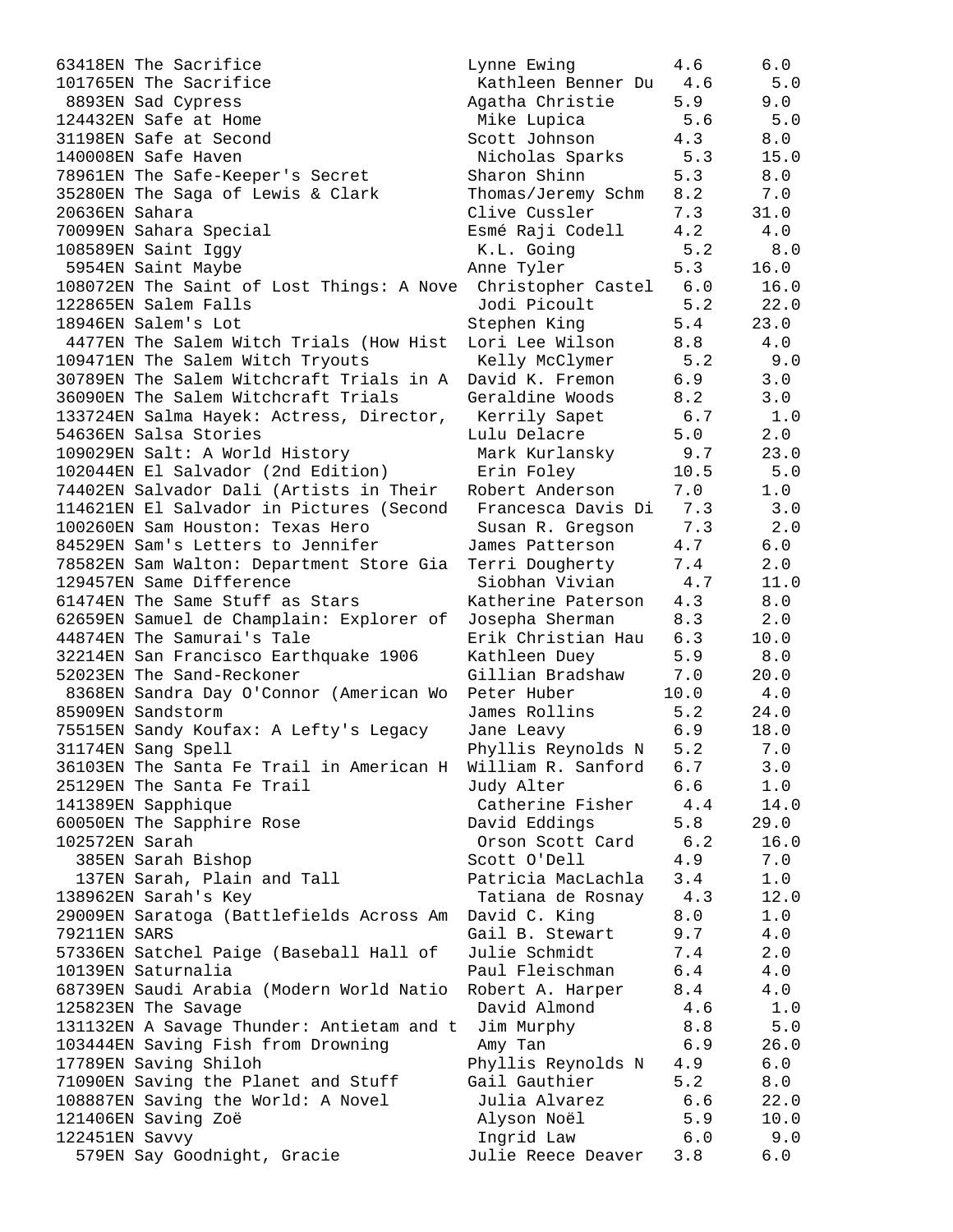129368EN Say the Word Jeannine Garsee 3.7 11.0 128867EN Say You're One of Them Uwem Akpan 5.7 15.0 131239EN The Scarecrow Michael Connelly 5.3 17.0 716EN The Scarlet Letter (Unabridged) Nathaniel Hawthorn 11.7 14.0 40659EN Scarlet Thunder Sigmund Brouwer 4.5 4.0 74323EN Scarlett: The Sequel to Margaret Alexandra Ripley 5.5 47.0 127268EN Scarpetta Patricia Cornwell 5.9 22.0 18788EN Scary Stories to Tell in the Dar Alvin Schwartz 4.1 1.0 127433EN Scat Carl Hiaasen 5.5 12.0 16723EN Schindler's List Thomas Keneally 8.6 25.0 127455EN Schooled Paul Langan 4.9 4.0 80744EN The Schwa Was Here Neal Shusterman 5.0 9.0 17838EN The Scions of Shannara Terry Brooks 6.6 26.0 36089EN The Scopes Monkey Trial Freya Ottem Hanson 9.7 4.0 140107EN The Scorch Trials James Dashner 5.0 15.0 86813EN Scorpia Anthony Horowitz 5.0 12.0 147559EN The Scorpio Races Maggie Stiefvater 5.5 17.0 386EN Scorpions Walter Dean Myers 3.7 6.0 68740EN Scotland (Modern World Nations) Roger Dendinger 9.7 3.0 75500EN Scott O'Grady: Behind Enemy Line Barbara A. Somervi 4.6 1.0 81178EN The Scottsboro Case The Sabrina Crewe 7.0 1.0 89921EN The Scottsboro Case The Michael V. Uschan 8.2 2.0 107189EN Scrambled Eggs at Midnight Brad Barkley 5.4 10.0 29355EN Screen Test David Klass 5.1 8.0 747EN The Screwtape Letters C.S. Lewis 8.8 7.0 46853EN Scribbler of Dreams Mary E. Pearson 4.6 8.0 77499EN Sea Clocks: The Story of Longitu Louise Borden 5.5 1.0 59709EN Sea Glass Anita Shreve 5.4 14.0 54124EN Sea Glass Laurence Yep 4.9 8.0 20637EN The Sea Hunters Clive Cussler 8.2 19.0 105933EN The Sea of Monsters Rick Riordan 4.6 9.0 81202EN The Sea of Trolls Nancy Farmer 4.7 16.0 717EN The Sea Wolf Jack London 8.1 18.0 68777EN Seabiscuit: An American Legend Laura Hillenbrand 7.5 21.0 16599EN The Seal Killers Susannah Brin 4.1 1.0 148305EN SEAL Team Six: Memoirs of an Eli Howard E. Wasdin 6.5 15.0 117125EN Sealed with a Diss: A Clique Nov Lisi Harrison 4.8 8.0 103810EN Search and Destroy Dean Hughes 4.7 7.0 109229EN Search for Safety John Langan 4.2 3.0 42579EN Search for Senna K.A. Applegate 4.7 6.0 18833EN Searching for Atticus Jan Marino 3.7 5.0 6991EN Searching for Dragons Patricia C. Wrede 5.3 9.0 17241EN Seashore (Eyewitness) Steve Parker 7.6 1.0 21087EN The Second Amendment: The Right Freya Ottem Hanson 7.7 4.0 17300EN The Second Bend in the River Ann Rinaldi 3.7 7.0 52020EN Second Foundation Isaac Asimov 6.9 12.0 111926EN Second Glance: A Novel Jodi Picoult 5.8 24.0 68291EN Second Helpings Megan McCafferty 5.7 16.0 24949EN The Second Mrs. Giaconda E.L. Konigsburg 5.7 4.0 40661EN Second Stringer Thomas J. Dygard 5.8 6.0 67499EN The Second Summer of the Sisterh Ann Brashares 4.3 11.0 73600EN The Second Time Around Mary Higgins Clark 6.0 14.0 34775EN Second Wind Dick Francis 7.4 13.0 32678EN Secret Clique Marilyn Kaye 4.4 4.0 48263EN The Secret Diary of Anne Boleyn Robin Maxwell 7.7 18.0 18918EN Secret for a Nightingale Victoria Holt 4.7 20.0 78EN The Secret Garden Frances Hodgson Bu 6.3 13.0 65685EN Secret Heart David Almond 4.3 5.0 77495EN The Secret Hour Scott Westerfeld 4.8 10.0 78525EN The Secret Language of Girls Frances O'Roark Do 5.2 5.0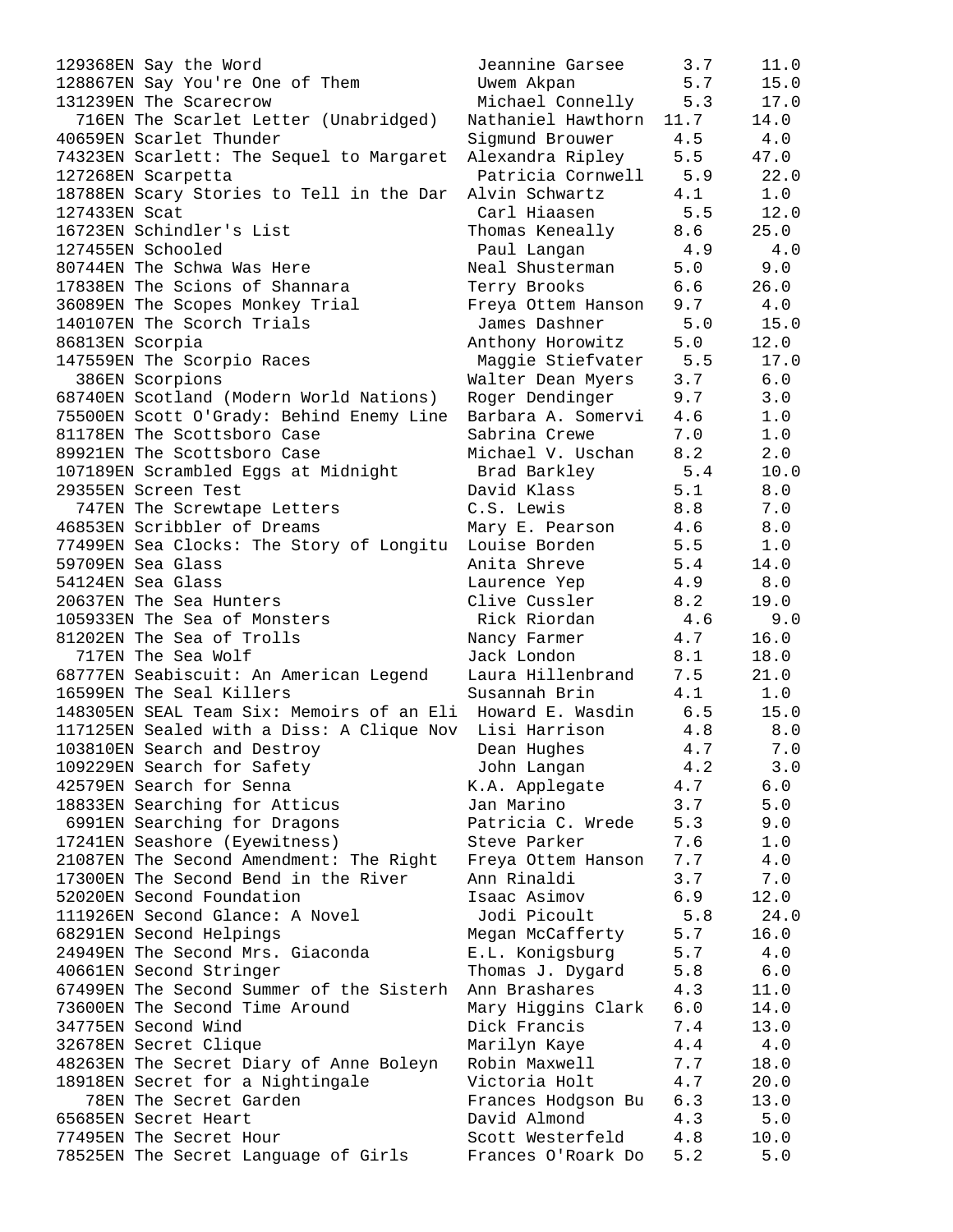| 68836EN The Secret Life of Bees                                                     | Sue Monk Kidd                   | 5.7        | 15.0        |
|-------------------------------------------------------------------------------------|---------------------------------|------------|-------------|
| 42827EN The Secret of Skeleton Island                                               | Robert Arthur                   | 4.8        | 5.0         |
| 79EN Secret of the Andes                                                            | Ann Nolan Clark                 | 4.7        | 5.0         |
| 17889EN The Secret of the Desert Stone                                              | Frank E. Peretti                | 5.8        | 6.0         |
| 133654EN The Secret of the Yellow Death:                                            | Suzanne Jurmain                 | 7.1        | 3.0         |
| 46854EN Secret Sacrament                                                            | Sherryl Jordan                  | 6.6        | 17.0        |
| 63419EN The Secret Scroll                                                           | Lynne Ewing                     | 4.6        | 6.0         |
| 126922EN The Secret Story of Sonia Rodrig Alan Lawrence Sito                        |                                 | 5.0        | 9.0         |
| 113398EN The Secret Twin                                                            | Denise Gosliner Or              | 7.2        | 11.0        |
| 54570EN Secrets                                                                     | Melinda Metz                    | 4.6        | 6.0         |
| 78144EN Secrets in the Shadows                                                      | Anne Schraff                    | 4.7        | 3.0         |
| 85867EN Secrets of a Civil War Submarine                                            | Sally M. Walker                 | 8.2        | 4.0         |
| 106875EN Secrets of My Hollywood Life: A                                            | Jen Calonita                    | 4.5        | 8.0         |
| 85478EN Secrets of the Sphinx                                                       | James Cross Giblin              | 8.2        | 1.0         |
| 66163EN See How They Run                                                            | James Patterson                 | 5.9        | 10.0        |
| 77537EN See You Down the Road                                                       | Kim Ablon Whitney               | 4.6        | 8.0         |
| 19828EN Seedfolks                                                                   | Paul Fleischman                 | 4.3        | 2.0         |
| 56401EN The Seeing Stone                                                            | Kevin Crossley-Hol              | 4.3        | 10.0        |
| 73412EN Seeing the Future: The Final Vis                                            | Jennifer Silate                 | 4.5        | 0.5         |
| 53476EN Seek                                                                        | Paul Fleischman                 | 4.7        | 4.0         |
| 64221EN Seeker                                                                      | Cate Tiernan                    | 5.4        | $7.0$       |
| 83337EN The Seeker                                                                  | Melinda Metz                    | 4.4        | 6.0         |
| 121299EN The Seer of Shadows                                                        | Avi                             | 5.2        | 6.0         |
| 71091EN Seize the Day                                                               | Saul Bellow                     | 5.6        | 7.0         |
| 7940EN The Selfish Giant                                                            | Oscar Wilde                     | 6.4        | 0.5         |
| 5288EN A Semester in the Life of a Garb                                             | Gordon Korman                   | 6.0        | 10.0        |
| 10095EN The Seminole Indians                                                        | Philip Koslow                   | 7.6        | 1.0         |
| 12795EN Sense and Sensibility (Unabridge                                            | Jane Austen                     | 8.4        | 22.0        |
| 111835EN Separate But Equal: The Desegreg Anne Wallace Sharp                        |                                 | 10.8       | 5.0         |
| 102462EN Separate But Not Equal: The Drea                                           | Jim Haskins                     | 9.6        | 6.0         |
| 545EN A Separate Peace                                                              | John Knowles                    | 6.9        | 10.0        |
| 915EN The Septembers of Shiraz                                                      | Dalia Sofer                     | 5.6        | 10.0        |
| 112527EN Sequoyah: Inventor of Written Ch Roberta Basel                             |                                 | 7.3        | 2.0         |
| 10021EN Sequoyah (North American Indians                                            | Jane Shumate                    | 8.2        | 4.0         |
| 31239EN Serpent                                                                     | Cussler/Kemprecos               | 6.4        | 25.0        |
| 151411EN The Serpent's Shadow                                                       | Rick Riordan                    | 4.8        | 15.0        |
| 67260EN The Servants of Twilight                                                    | Dean Koontz                     | 6.6        | 24.0        |
| 5290EN Seven Days to a Brand-New Me                                                 | Ellen Conford                   | 4.9        | 4.0         |
| 28468EN The Seven Songs of Merlin                                                   | T.A. Barron                     | 5.2        | 12.0        |
| 86782EN Seven Tears into the Sea                                                    | Terri Farley                    | 5.2        | 9.0         |
| 87037EN Seven Up                                                                    | Janet Evanovich                 | 4.0        | 11.0        |
| 88677EN The Seven Wonders of Sassafras S                                            | Betty Birney                    | 4.8        | 5.0         |
| 102573EN Seventeen: A Novel                                                         | Shan Serafin                    | 4.4        | 14.0        |
| 5292EN Seventeenth Summer                                                           | Maureen Daly                    | 5.9        | 14.0        |
| 32825EN Seventh Son                                                                 | Orson Scott Card                | 5.9        | 13.0        |
| 106553EN Sewer Rats                                                                 | Sigmund Brouwer                 | 3.5        | 2.0         |
| 73547EN Sexually Transmitted Diseases                                               | Tassia Kolesnikow               | 11.9       | 4.0         |
| 7122EN Shabanu                                                                      | Suzanne Fisher Sta              | 5.9        | 9.0         |
| 86105EN Shackleton's Stowaway                                                       | Victoria McKernan               | 4.8        | 12.0        |
| 28460EN Shade's Children                                                            | Garth Nix                       | 6.4        | 11.0        |
| 141855EN Shades of Blue                                                             | Karen Kingsbury                 | 4.9        | 14.0        |
| 6028EN Shades of Gray                                                               | Carolyn Reeder                  | 5.3        | 6.0         |
| 57930EN Shades of Simon Gray                                                        |                                 |            |             |
| 12312EN The Shadow Children                                                         | Joyce McDonald<br>Steven Schnur | 6.1<br>4.9 | 10.0<br>2.0 |
| 86490EN Shadow Divers: The True Adventur                                            | Robert Kurson                   | 7.1        | 21.0        |
| 126700EN Shadow Kiss                                                                | Richelle Mead                   | 4.8        | 16.0        |
|                                                                                     |                                 |            |             |
| 86643EN Shadow Life: A Portrait of Anne<br>147997EN The Shadow of Death (Thirst No. | Barry Denenberg                 | 7.4<br>4.6 | 6.0<br>17.0 |
| 10297EN Shadow of the Dragon                                                        | Christopher Pike                | 5.2        | 9.0         |
| 86588EN Shadow of the Giant                                                         | Sherry Garland                  |            |             |
|                                                                                     | Orson Scott Card                | 5.7        | 17.0        |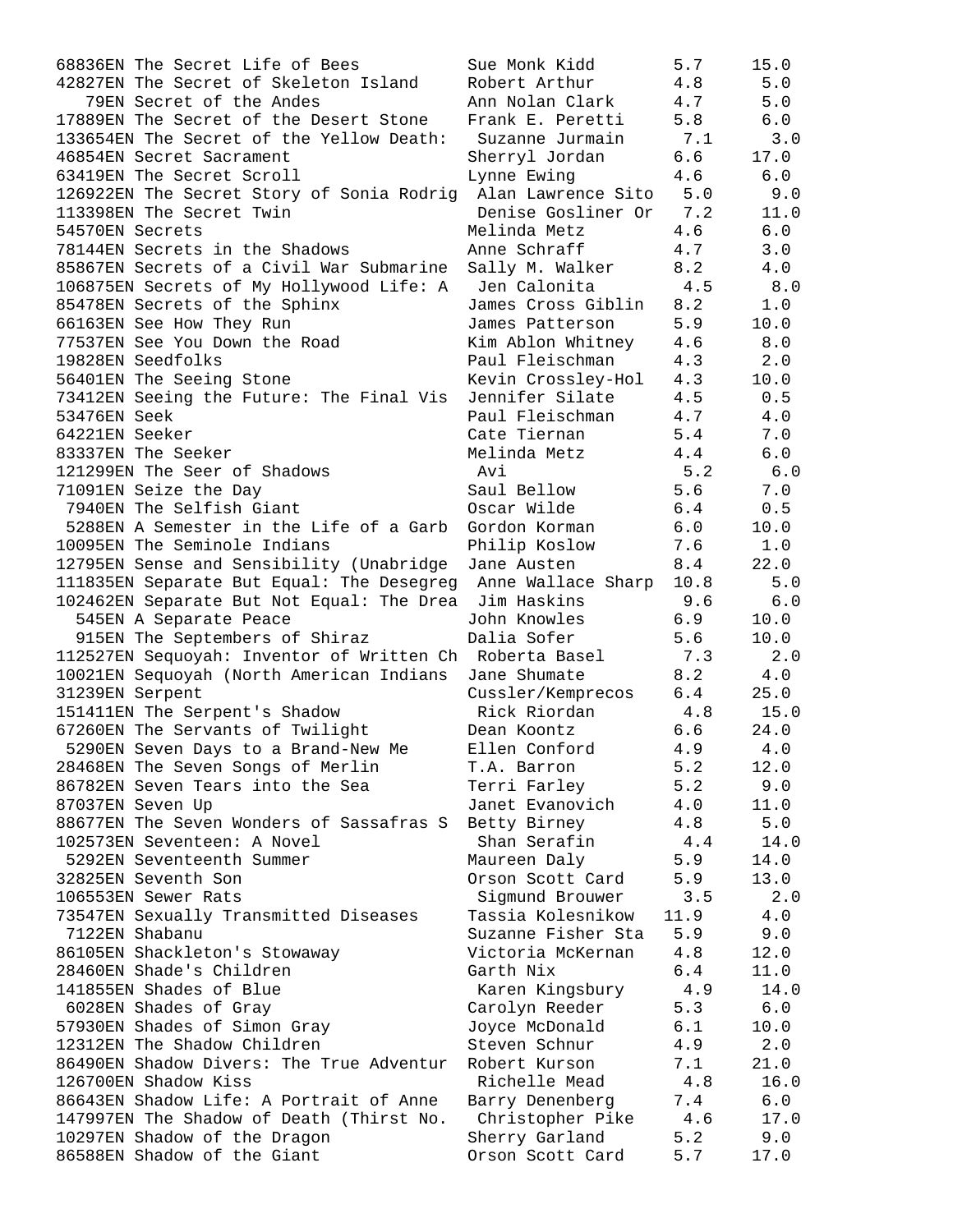| 46855EN Shadow of the Hegemon            | Orson Scott Card   | 6.3 | 19.0    |
|------------------------------------------|--------------------|-----|---------|
| 134764EN Shadow of the Leopard           | Henning Mankell    | 4.2 | 5.0     |
| 138345EN The Shadow of Your Smile        | Mary Higgins Clark | 6.0 | 14.0    |
| 44868EN Shadow People                    | Joyce McDonald     | 6.0 | 11.0    |
| 77541EN The Shadow Place                 | Carol M. Tanzman   | 3.4 | 4.0     |
| 62980EN Shadow Puppets                   | Orson Scott Card   | 6.1 | 16.0    |
| 32816EN The Shadow Rising                | Robert Jordan      | 5.9 | 54.0    |
| 137067EN Shadow Souls                    | L.J. Smith         | 6.0 | 21.0    |
| 28438EN Shadow Spinner                   | Susan Fletcher     | 4.6 | 8.0     |
| 105312EN The Shadow Thieves              | Anne Ursu          | 5.1 | 12.0    |
| 145130EN Shadow Wave                     | Robert Muchamore   | 6.3 | 12.0    |
| 134497EN Shadowland                      | Alyson Noël        | 6.1 | 14.0    |
| 78886EN Shadowmancer                     | G.P. Taylor        | 5.8 | 15.0    |
| 71686EN Shadows on the Sea               | Joan Hiatt Harlow  | 4.2 | 5.0     |
| 68614EN Shakespeare Bats Cleanup         | Ron Koertge        | 3.8 | 2.0     |
| 28290EN The Shakespeare Stealer          | Gary L. Blackwood  | 5.2 | 7.0     |
| 102443EN The Shaktra                     | Christopher Pike   | 4.9 | 14.0    |
| 83618EN Shamans (The Mystery Library)    | Stuart A. Kallen   | 9.6 | 4.0     |
| 4692EN Shaquille O'Neal (Basketball Leg  | Tim Ungs           | 7.3 | 2.0     |
| 114218EN Shark Girl                      | Kelly Bingham      | 3.5 | 4.0     |
| 124137EN Sharp Teeth                     | Toby Barlow        | 5.6 | 10.0    |
| 43266EN Shattered                        | Dick Francis       | 7.2 | 12.0    |
| 109230EN Shattered                       | Paul Langan        | 4.4 | 3.0     |
| 57931EN Shattered Mirror                 | Amelia Atwater-Rho | 5.9 | 6.0     |
| 68683EN Shatterglass                     | Tamora Pierce      | 5.8 | 14.0    |
| 58066EN Shattering Glass                 | Gail Giles         | 4.2 | 6.0     |
| 36076EN Shays' Rebellion and the Constit | Mary E. Hull       | 9.4 | 4.0     |
| 18429EN She's Come Undone                | Wally Lamb         | 5.2 | 22.0    |
| 45372EN She Said Yes: The Unlikely Marty | Misty Bernall      | 6.6 | 5.0     |
| 72768EN The She                          | Carol Plum-Ucci    | 5.5 | 13.0    |
| 107799EN Shel Silverstein: Poet          | Rachel Lynette     | 6.6 | 1.0     |
| 86547EN Shelf Life                       | Robert Corbet      | 4.9 | 5.0     |
| 70436EN Shelf Life: Stories by the Book  | Gary Paulsen       | 4.8 | $6.0$   |
| 74764EN The Shell House                  | Linda Newbery      | 5.4 | 12.0    |
| 59218EN The Shelters of Stone            | Jean M. Auel       | 6.8 | 53.0    |
| 127336EN Shepherds Abiding               | Jan Karon          | 5.5 | 7.0     |
| 122857EN Shift                           | Jennifer Bradbury  | 4.8 | 9.0     |
| 107800EN Shigeru Miyamoto: Nintendo Game | Jan Burns          | 7.1 | 1.0     |
| 5440EN Shiloh                            | Phyllis Reynolds N | 4.4 | 4.0     |
| 13758EN Shiloh Season                    | Phyllis Reynolds N | 4.8 | 5.0     |
| 35831EN A Shimmer on the Horizon         | Philip Teece       | 7.9 | $5.0$   |
| 18947EN The Shining                      | Stephen King       | 5.8 | 25.0    |
| 11131EN Ship                             | David Macaulay     | 7.9 | $1.0\,$ |
| 137055EN Ship Breaker                    | Paolo Bacigalupi   | 4.4 | 11.0    |
| 79899EN Ship Sooner                      | Mary Sullivan      | 4.2 | 10.0    |
| 10845EN The Shipping News                | E. Annie Proulx    | 4.8 | 16.0    |
| 32820EN The Ships of Earth               | Orson Scott Card   | 6.6 | 20.0    |
| 25962EN Shipwreck at the Bottom of the W | Jennifer Armstrong | 7.3 | $6.0$   |
| 39882EN Shiva's Fire                     | Suzanne Fisher Sta | 6.8 | 11.0    |
| 131465EN Shiver                          | Maggie Stiefvater  | 4.9 | 14.0    |
| 10289EN Shizuko's Daughter               | Kyoko Mori         | 5.2 | 9.0     |
| 20633EN Shock Wave                       | Clive Cussler      | 7.3 | 30.0    |
| 73771EN Shoeless Joe                     | W.P. Kinsella      | 6.2 | 13.0    |
| 57144EN Shoeless Joe & Me: A Baseball Ca | Dan Gutman         | 4.3 | $4.0\,$ |
| 12796EN Shogun                           | James Clavell      | 5.1 | 64.0    |
| 104014EN Shoot the Moon                  | Billie Letts       | 4.9 | 11.0    |
| 78680EN Shooter                          | Walter Dean Myers  | 4.8 | 5.0     |
| 67381EN Shooting Monarchs                | John Halliday      | 5.8 | 5.0     |
| 119938EN Shooting the Moon               | Frances O'Roark Do | 5.3 | $4.0$   |
| 69662EN Shopaholic                       | Judy Waite         | 4.0 | $5.0$   |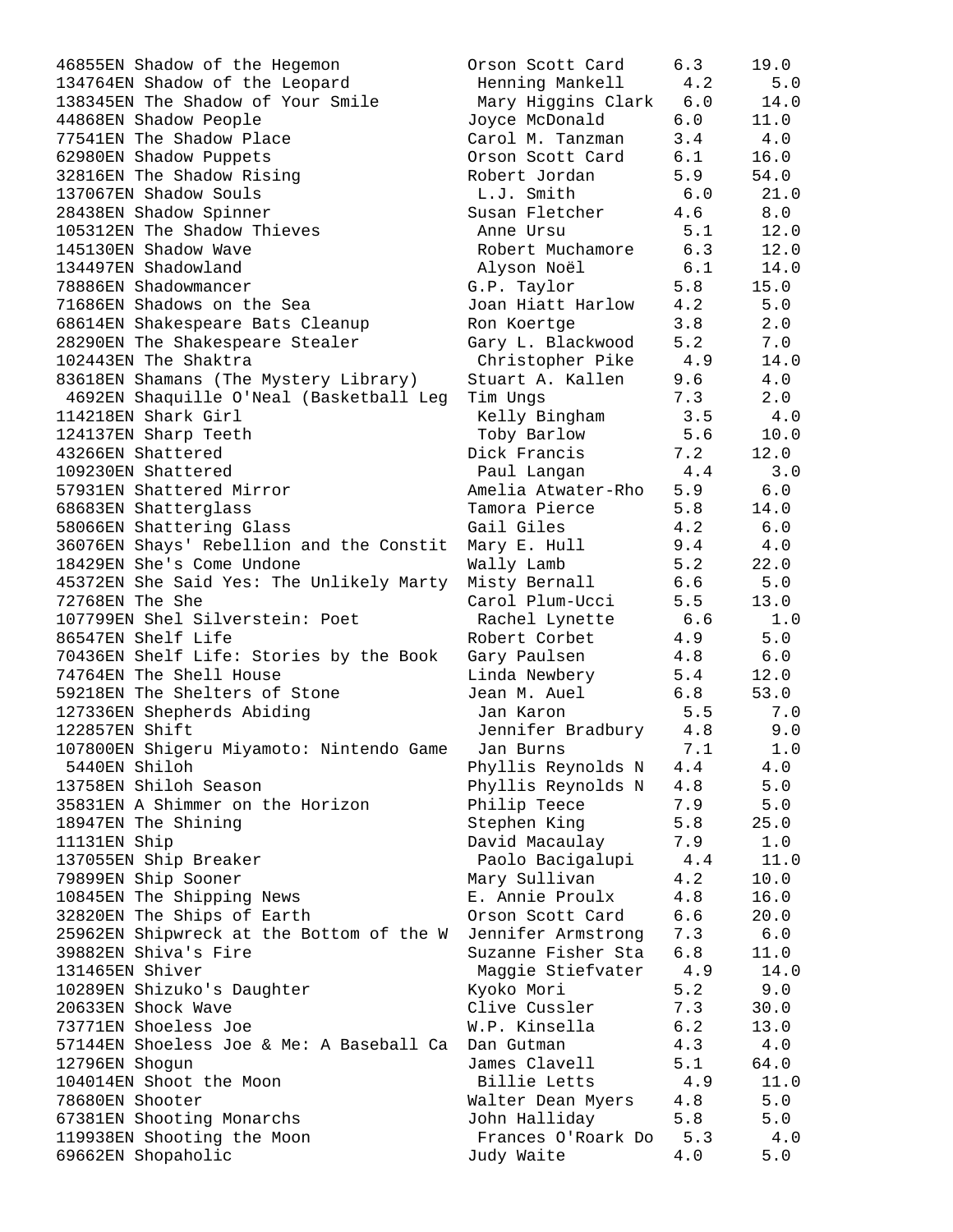| 137864EN The Short Second Life of Bree Ta Stephenie Meyer |                        | 4.8   | 6.0   |
|-----------------------------------------------------------|------------------------|-------|-------|
| 69579EN The Short Sweet Dream of Eduardo Jimmy Breslin    |                        | 6.8   | 10.0  |
| 17839EN Shots on Goal                                     | Rich Wallace           | 4.4   | 5.0   |
| 86684EN Shoulder the Sky: A Novel                         | Anne Perry             | 6.1   | 18.0  |
| 86332EN Shrimp                                            | Rachel Cohn            | 6.8   | 13.0  |
| 135665EN Shrink to Fit                                    | Dona Sarkar            | 3.9   | $5.0$ |
| 27645EN The Shunning                                      | Beverly Lewis          | 6.0   | 11.0  |
| 136223EN Shutter Island                                   | Dennis Lehane          | 4.5   | 12.0  |
| 47267EN Shy Boy: The Horse That Came in                   | Monty Roberts          | 7.1   | 5.0   |
| 8672EN Siddhartha                                         | Hermann Hesse          | 7.1   | 6.0   |
| 131926EN The Siege of Macindaw                            | John Flanagan          | 6.2   | 13.0  |
| 78969EN The Siege                                         | Kathryn Lasky          | 5.6   | 6.0   |
| 48124EN The Sierra Club Book of Our Nati                  | Young/Bix              | 8.0   | 2.0   |
| 119694EN Sight                                            | Adrienne Maria Vre 4.4 |       | 9.0   |
| 138EN The Sign of the Beaver                              | Elizabeth George S 4.9 |       | 5.0   |
| 73399EN The Sign of the Chrysanthemum                     | Katherine Paterson 5.6 |       | 5.0   |
| 39629EN Sikhism                                           | 6.7<br>Sue Penney      |       | 2.0   |
| 117494EN Sikhism                                          | Jane Bingham 7.3       |       | 2.0   |
| 718EN Silas Marner                                        | George Eliot 9.7       |       | 14.0  |
| 67229EN The Silent Boy                                    | Lois Lowry 5.1         |       | 6.0   |
| 15092EN Silent Night                                      | Mary Higgins Clark 5.3 |       | 5.0   |
| 67632EN Silent Spring                                     | Rachel Carson          | 11.5  | 19.0  |
| 44292EN Silent to the Bone                                | E.L. Konigsburg 5.4    |       | 7.0   |
| 16791EN The Silk Route: 7,000 Miles of H                  | John S. Major 6.7      |       | 0.5   |
| 18923EN The Silk Vendetta                                 | Victoria Holt 4.7      |       | 19.0  |
| 18839EN The Silmarillion                                  | J.R.R. Tolkien         | 7.9   | 21.0  |
| 639EN The Silver Chair                                    | C.S. Lewis             | 5.7   | 8.0   |
| 5955EN The Silver Crown                                   | Robert C. O'Brien      | 5.2   | 10.0  |
| 88809EN Silver Is for Secrets                             | Laurie Faria Stola     | 4.7   | 9.0   |
| 6041EN The Silver Kiss                                    | Annette Curtis Kla     | 4.5   | 7.0   |
| 6682EN Silver on the Tree                                 | Susan Cooper           | 6.0   | 14.0  |
| 148400EN Simeon's Story: An Eyewitness Ac                 | Simeon Wright          | 6.6   | 5.0   |
| 70084EN Simon's Family                                    | Marianne Fredrikss 6.4 |       | 18.0  |
| 59170EN Simon Says                                        | Elaine Marie Alphi 5.7 |       | 10.0  |
| 125011EN Simple Genius                                    | David Baldacci         | 4.8   | 16.0  |
| 78287EN The Simple Gift                                   | Steven Herrick         | 5.3   | 2.0   |
| 36202EN The Simple Truth                                  | David Baldacci         | 6.3   | 23.0  |
| 59216EN Simply Alice                                      | Phyllis Reynolds N     | 5.2   | 7.0   |
| 106139EN Sin and Salvation                                | Richie Tankersley      | 4.8   | 9.0   |
| 244EN Sing down the Moon                                  | Scott O'Dell           | 4.9   | 4.0   |
| 146905EN Sing You Home                                    | Jodi Picoult           | 5.5   | 22.0  |
| 77009EN The Singer of All Songs                           | Kate Constable         | 6.2   | 13.0  |
| 75516EN Singing in the Comeback Choir                     | Bebe Moore Campbel     | 4.8   | 16.0  |
| 31182EN The Singing Mountain                              | Sonia Levitin          | 4.3   | 9.0   |
| 49768EN A Single Shard                                    | Linda Sue Park         | 6.6   | 6.0   |
| 4738EN Sir Francis Drake and the Strugg                   | Alice Smith Duncan     | 10.2  | 5.0   |
| 62661EN Sir Francis Drake: Circumnavigat                  | Joy Paige              | 7.3   | 2.0   |
| 65397EN Sir Francis Drake: Navigator and                  | Earle Rice Jr.         | 8.4   | 2.0   |
| 116536EN Sir Isaac Newton: Brilliant Math                 | Natalie M. Rosinsk     | 7.9   | 2.0   |
| 104413EN Sir Thursday                                     |                        | $6.5$ |       |
|                                                           | Garth Nix              |       | 12.0  |
| 47028EN Sir William Berkeley: Governor o<br>341EN Sister  | Phelan Powell          | 7.4   | 1.0   |
|                                                           | Eloise Greenfield      | 3.8   | 2.0   |
| 16926EN Sister of the Bride                               | Beverly Cleary         | 5.9   | 10.0  |
| 135674EN Sister, Sister                                   | Babygirl Daniels       | 5.0   | 5.0   |
| 73520EN Sister Spider Knows All                           | Adrian Fogelin         | 4.1   | 9.0   |
| 145808EN Sisterhood Everlasting                           | Ann Brashares          | 5.1   | 14.0  |
| 53483EN The Sisterhood of the Traveling                   | Ann Brashares          | 4.5   | 9.0   |
| 20916EN Sisters                                           | Gary Paulsen           | 5.4   | 1.0   |
| 120009EN Sisters in Sanity                                | Gayle Forman           | 4.7   | 7.0   |
| 55889EN Sitting Bull (Famous Figures of                   | Hal Marcovitz          | 6.9   | $1.0$ |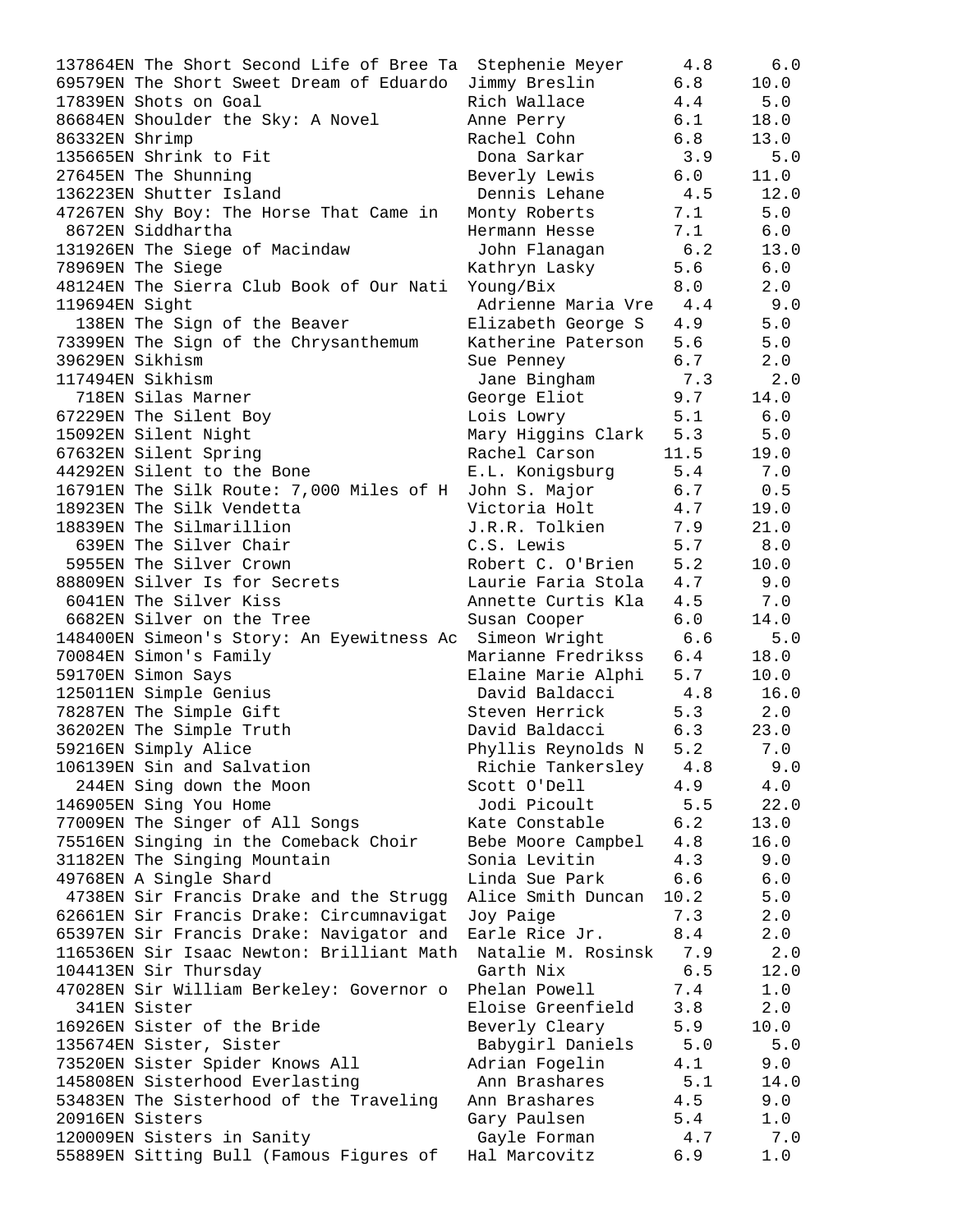| 10022EN Sitting Bull (North American Ind Bob Bernotas     |                        | 8.3     | 4.0     |
|-----------------------------------------------------------|------------------------|---------|---------|
| 61228EN Six Days in October: The Stock M Karen Blumenthal |                        | 7.9     | 5.0     |
| 18834EN Six Months to Live                                | Lurlene McDaniel       | 4.6     | 4.0     |
| 136964EN The Six Rules of Maybe                           | Deb Caletti            | 5.0     | 13.0    |
| 103838EN Size 12 Is Not Fat                               | Meg Cabot              | 5.4     | 14.0    |
| 111332EN Skate                                            | Michael Harmon         | 4.3     | 9.0     |
| 85419EN The Skeleton and Muscles                          | Steve Parker           | 7.2     | 1.0     |
| 45547EN Skeleton Crew                                     | Stephen King           | 6.0     | 34.0    |
| 69602EN Skeleton Key                                      | Anthony Horowitz       | 4.9     | 10.0    |
| 52617EN Skeleton Man                                      | Joseph Bruchac         | 4.8     | 3.0     |
| 28292EN Skellig                                           | David Almond           | 3.5     | 4.0     |
| 66691EN Skiing (History of Sports)                        | Alison Cotter          | 9.3     | 5.0     |
| 121307EN Skim                                             | Mariko Tamaki          | 3.4     | 1.0     |
| 105492EN Skin                                             | Adrienne Maria Vre 4.4 |         | 7.0     |
| 116362EN Skin Hunger                                      | Kathleen Duey 4.7      |         | 12.0    |
| 32275EN The Skin I'm In                                   | Sharon G. Flake        | 4.1     | 4.0     |
| 126277EN Skinned                                          | Robin Wasserman 4.2    |         | 11.0    |
| 80008EN Skinny Dip                                        | Carl Hiaasen           | 5.6     | 18.0    |
| 88139EN Skinny-dipping                                    | Melissa de la Cruz 5.6 |         | 9.0     |
| 25852EN Skinwalkers                                       | Tony Hillerman         | 5.3     | 10.0    |
| 55103EN Skipping Christmas                                | John Grisham           | 5.6     | 6.0     |
| 135909EN The Sky Is Everywhere                            | Jandy Nelson 5.2       |         | 10.0    |
| 6042EN Skywater                                           | Melinda Popham         | 7.6     | 11.0    |
| 5335EN Slake's Limbo                                      | Felice Holman          | 6.4     | 4.0     |
| 15087EN Slam!                                             | Walter Dean Myers 4.5  |         | 8.0     |
| 54125EN Slap Your Sides                                   | M.E. Kerr              | 4.8     | $6.0$   |
| 16724EN Slaughterhouse-Five                               | Kurt Vonnegut          | 6.0     | 8.0     |
| 82EN The Slave Dancer                                     | Paula Fox              | 6.0     | 6.0     |
| 30790EN Slavery and Abolition in America                  | Linda Jacobs Altma 8.8 |         | 3.0     |
| 44738EN Slavery and the Coming of the Ci                  | James/Christopher 8.9  |         | 3.0     |
| 83331EN Slaves in the Family                              | Edward Ball            | 7.8     | 31.0    |
| 110650EN Slawter                                          | Darren Shan            | 4.4     | 8.0     |
| 87630EN The Sledding Hill                                 | Chris Crutcher         | 5.9     | 6.0     |
| 108526EN Sleeper Agenda                                   | Tom Sniegoski          | 6.8     | 10.0    |
| 108527EN Sleeper Code                                     | Tom Sniegoski          | 6.3     | 9.0     |
| 100082EN Sleeping Freshmen Never Lie                      | David Lubar            | 3.8     | 9.0     |
| 139847EN The Sleepwalker                                  | Robert Muchamore       | 6.6     | 13.0    |
| 72848EN The Slippery Slope                                | Lemony Snicket         | $7\,.1$ | 9.0     |
| 60663EN Sloppy Firsts                                     | Megan McCafferty       | 5.2     | 12.0    |
| 78293EN Slow Way Home                                     | Michael Morris         | 5.6     | 15.0    |
| 71658EN Slumming                                          | Kristen D. Randle      | 3.7     | $6.0$   |
| 28489EN Smack                                             | Melvin Burgess         | 4.6     | 13.0    |
| 40483EN Small Gods                                        | Terry Pratchett        | 4.6     | 13.0    |
| 65954EN Small Wonder                                      | Barbara Kingsolver     | 8.4     | 16.0    |
| 87105EN Smallpox in the New World                         | Stephanie True Pet     | 7.9     | 3.0     |
| 36906EN Smart Money: The Story of Bill G                  | Aaron Boyd             | 8.1     | 3.0     |
| 43889EN Smart Robots                                      | Mark Hanlin            | 7.3     | $1.0\,$ |
| 103445EN Smashed: Story of a Drunken Girl Koren Zailckas  |                        | 7.4     | 18.0    |
| 125957EN The Smile                                        | Donna Jo Napoli        | $4.0$   | 10.0    |
| 59711EN Smoke and Ashes: The Story of th                  | Barbara Rogasky        | 7.9     | 10.0    |
| 120294EN Snakehead                                        | Anthony Horowitz       | 5.4     | 14.0    |
| 69172EN Snefru: The Pyramid Builder                       | Susanna Thomas         | 8.1     | 2.0     |
| 120411EN Snitch                                           | Allison van Diepen     | 3.7     | 6.0     |
| 787EN Snow Bound                                          | Harry Mazer            | 4.7     | 5.0     |
| 28547EN Snow Falling on Cedars                            | David Guterson         | 7.0     | 23.0    |
| 112895EN Snow Flower and the Secret Fan:                  | Lisa See               | 6.5     | 16.0    |
| 71758EN The Snow Goose                                    | Paul Gallico           | 5.9     | $1.0$   |
| 78419EN So B. It                                          | Sarah Weeks            | 5.0     | $6.0$   |
| 10846EN So Big                                            | Edna Ferber            | 5.8     | 14.0    |
| 41478EN So Far from God                                   | Ana Castillo           | 7.4     | 13.0    |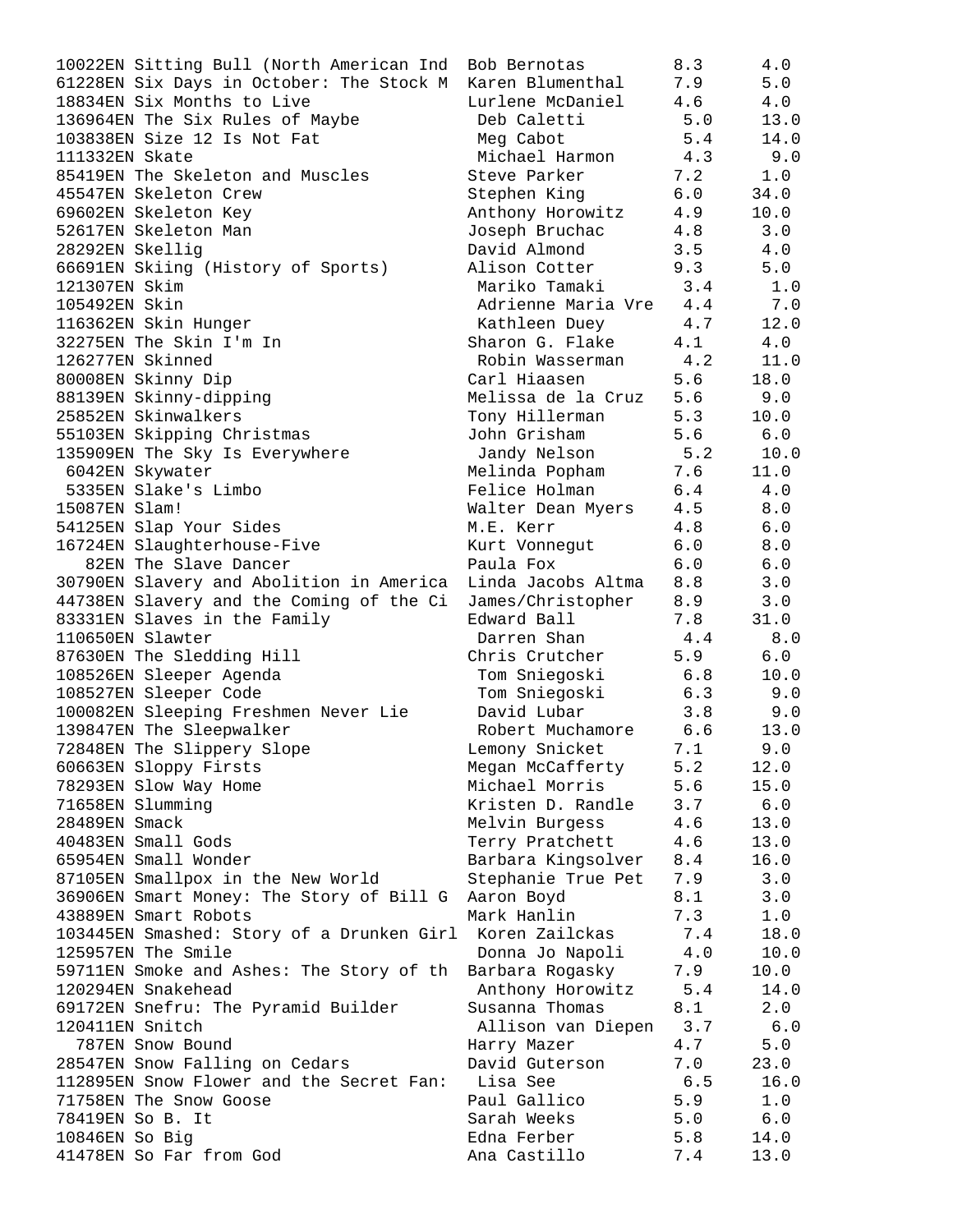17641EN So Far from Home: The Diary of M Barry Denenberg 4.4 3.0 387EN So Far from the Bamboo Grove Yoko Kawashima Wat 4.7 6.0 54127EN So Long, and Thanks for All the Douglas Adams 6.9 7.0 22040EN So Much to Tell You John Marsden 5.4 5.0 114327EN So Not the Drama Paula Chase 4.8 15.0 80126EN So Yesterday **Scott Westerfeld** 5.3 9.0 17840EN Soccer Duel Thomas J. Dygard 5.9 7.0 40665EN Soccer Duel Matt Christopher 4.5 4.0 51422EN Soccer (History of Sports) Gail B. Stewart 8.3 4.0 107913EN Socrates: Ancient Greek in Searc Pamela Dell 7.7 2.0 104261EN Socrates: The Public Conscience Jun Lim 9.8 3.0 116401EN Sofi Mendoza's Guide to Getting Malín Alegría 4.5 13.0 49992EN Sojourner Truth: Abolitionist an Catherine Bernard 7.8 3.0 55890EN Sojourner Truth: Abolitionist, S Norma Jean Lutz 6.4 1.0 6690EN Sojourner Truth: Ain't I a Woman Patricia C. McKiss 7.0 5.0 8324EN Sojourner Truth (Black Americans Peter Krass 8.4 3.0 62679EN Sojourner Truth: From Slave to A Mary G. Butler 7.8 2.0 133144EN Solace of the Road Siobhan Dowd 3.8 8.0 117188EN Solar Power Anne Rooney 5.5 1.0 109091EN Sold Patricia McCormick 5.0 5.0 52021EN Soldier Boy Brian Burks 5.6 4.0 55204EN Soldier Boys Dean Hughes 5.4 7.0 20135EN Soldier's Heart Gary Paulsen 5.7 2.0 69439EN The Soldier's Return Melvyn Bragg 5.9 15.0 130756EN Soldier's Secret: The Story of D Sheila Solomon Kla 5.6 6.0 46856EN Soldier X Don L. Wulffson 5.7 7.0 18447EN Sole Survivor Dean Koontz 7.7 19.0 133725EN Soledad O'Brien: Television Jour David Robson 8.0 2.0 388EN A Solitary Blue Cynthia Voigt 5.3 11.0 141390EN Solitary: Escape from Furnace Alexander Gordon S 6.5 10.0 123004EN The Soloist: A...Dream...Friends Steve Lopez 6.9 12.0 135187EN Some Girls Are Courtney Summers 3.9 9.0 106318EN Some Like it Hot: An A-List Nove Zoey Dean 5.5 11.0 19796EN Somebody Else's Kids Torey L. Hayden 4.4 14.0 137852EN Somebody Everybody Listens To Suzanne Supplee 5.3 9.0 28288EN Someone Like You Sarah Dessen 5.1 10.0 25173EN Someone to Love Francess Lantz 5.1 10.0 78145EN Someone to Love Me Anne Schraff 4.5 4.0 32518EN Something for Joey McNeely/Peck 5.9 8.0 138125EN Something Like Fate Susane Colasanti 3.5 7.0 56251EN Something Wicked This Way Comes Ray Bradbury 4.8 9.0 8587EN Somewhere in the Darkness Walter Dean Myers 4.4 6.0 102715EN Son of a Witch: A Novel Gregory Maguire 6.0 18.0 146841EN The Son of Neptune Rick Riordan 4.7 17.0 10594EN Son of the Black Stallion Walter Farley 6.1 11.0 61177EN Son of the Mob Gordon Korman 4.8 8.0 82299EN Son of the Mob: Hollywood Hustle Gordon Korman 4.9 8.0 69583EN A Song Flung up to Heaven Maya Angelou 5.9 6.0 18432EN Song of Solomon Toni Morrison 5.0 14.0 5959EN Song of the Buffalo Boy Sherry Garland 5.5 9.0 191EN Song of the Trees The Mildred D. Taylor 3.8 1.0 13441EN A Song to Sing the Secondary Anne Schraff the set of  $3.9$  3.0 19885EN Songs in Ordinary Time Mary McGarry Morri 4.8 42.0 139370EN Songs of the Humpback Whale: A N Jodi Picoult 5.0 20.0 5087EN Sons from Afar Cynthia Voigt 5.3 13.0 109692EN Sons of Destiny Darren Shan 5.5 7.0 25060EN Sons of Liberty Adele Griffin 5.1 6.0 42976EN Sophie's World Jostein Gaarder 7.3 29.0 126579EN The Sorcerer of the North John Flanagan 6.1 13.0 130456EN The Sorceress Michael Scott 6.1 18.0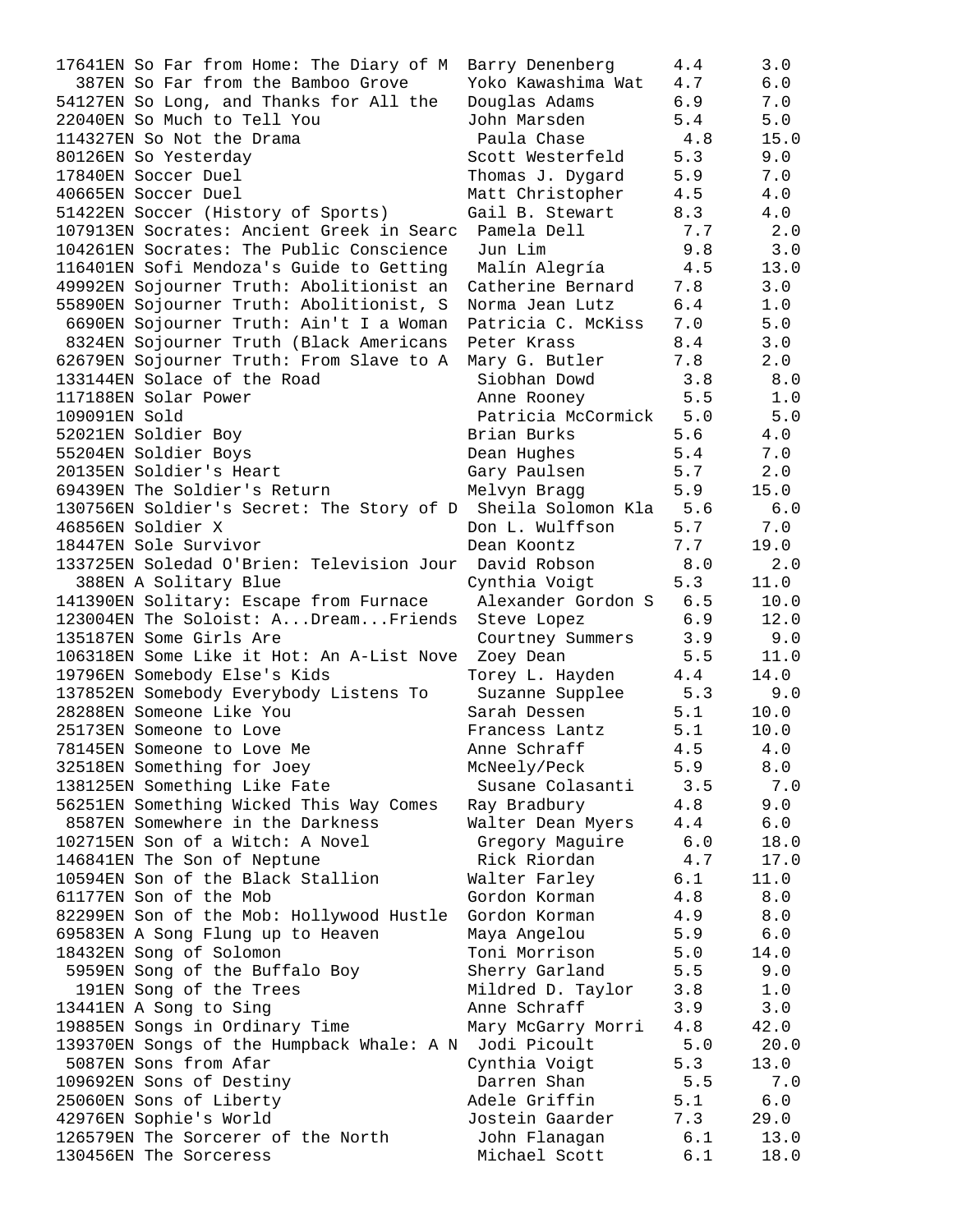| 69122EN Sorcery & Cecelia or the Enchant | Wrede/Stevermer        | 6.7  | 13.0  |
|------------------------------------------|------------------------|------|-------|
| 6043EN Sorrow's Kitchen: Zora Neale Hur  | Mary E. Lyons          | 6.9  | 4.0   |
| 137041EN Sorta Like a Rock Star          | Matthew Quick          | 5.4  | 10.0  |
| 129988EN Soul Enchilada                  | David Macinnis Gil 4.6 |      | 11.0  |
| 27660EN Soul Harvest: The World Takes Si | LaHaye/Jenkins         | 5.2  | 15.0  |
| 40484EN Soul Music                       | Terry Pratchett        | 4.7  | 14.0  |
| 86352EN Soul Surfer: A True Story of Fai | Bethany Hamilton       | 6.0  | 5.0   |
| 14924EN Soulfire                         | Lorri Hewett           | 4.4  | 7.0   |
| 12797EN The Sound and the Fury           | William Faulkner       | 4.4  | 14.0  |
| 84EN Sounder                             | William H. Armstro     | 5.3  | 3.0   |
| 10871EN The Source of Magic              | Piers Anthony          | 8.2  | 17.0  |
| 136605EN Sources of Light                | Margaret McMullan      | 5.2  | 8.0   |
| 68741EN South Korea (Modern World Nation | Christopher L. Sal     | 10.7 | 5.0   |
| 136468EN South of Broad                  | Pat Conroy             | 5.8  | 29.0  |
| 80969EN South Town                       | Lorenz Graham          | 4.8  | 7.0   |
| 60748EN The Space Shuttle Challenger Dis | Suzanne Lieurance      | 8.6  | 3.0   |
| 60979EN The Spanish-American War: "Remem | Robert Somerlott       | 8.1  | 4.0   |
| 16840EN Spanish-American War (Voices fro | Kathlyn/Martin Gay 8.4 |      | 2.0   |
| 13442EN Sparrow's Treasure               | Anne Schraff           | 4.4  | 3.0   |
| 84081EN Spartacus: The Life of a Roman G | Rob Shone              | 3.7  | 1.0   |
| 32480EN Speak                            | Laurie Halse Ander     | 4.5  | 7.0   |
| 28448EN Speaker for the Dead             | Orson Scott Card       | 6.1  | 21.0  |
| 106651EN Specials                        | Scott Westerfeld       | 6.1  | 12.0  |
| 126580EN The Spectacular Now             | Tim Tharp              | 4.9  | 12.0  |
| 69124EN The Speed of Dark                | Elizabeth Moon         | 5.1  | 19.0  |
| 6992EN Speeding Bullet                   | Neal Shusterman        | 6.6  | 8.0   |
| 10872EN A Spell for Chameleon            | Piers Anthony          | 6.2  | 18.0  |
| 55306EN Spellbound                       | Janet McDonald         | 4.4  | 4.0   |
| 137827EN Spells                          | Aprilynne Pike         | 5.2  | 13.0  |
| 18836EN Sphere                           | Michael Crichton       | 7.1  | 16.0  |
| 88772EN The Sphere of Secrets            | Catherine Fisher       | 4.5  | 11.0  |
| 29540EN Spider's Voice                   | Gloria Skurzynski      | 5.8  | 8.0   |
| 135869EN Spies of Mississippi            | Rick Bowers            | 10.1 | 4.0   |
| 41479EN Spindle's End                    | Robin McKinley         | 7.2  | 22.0  |
| 31871EN Spinners                         | Napoli/Tchen           | 4.3  | 6.0   |
| 124657EN Spirit                          | J.P. Hightman          | 5.7  | 8.0   |
| 25159EN The Spirit of St. Louis          | R. Conrad Stein        | 5.4  | 1.0   |
| 14777EN Spite Fences                     | Trudy Krisher          | 5.3  | 11.0  |
| 134418EN Splendor: A Luxe Novel          | Anna Godbersen         | 7.5  | 14.0  |
| 134778EN The Splendor Falls              | Rosemary Clement-M     | 5.8  | 20.0  |
| 136277EN Split                           | Swati Avasthi          | 4.1  | 10.0  |
| 76501EN Split Second                     | David Baldacci         | 5.2  | 17.0  |
| 8185EN Spock's World                     | Diane Duane            | 7.5  | 19.0  |
| 57145EN Spring Moon                      | Jean Craighead Geo     | 6.1  | 2.0   |
| 18924EN The Spring of the Tiger          | Victoria Holt          | 4.9  | 19.0  |
| 78483EN Spy High Mission One             | A.J. Butcher           | 5.2  | $8.0$ |
| 41258EN The Spy Who Came in from the Sea | Peggy Nolan            | 5.2  | 5.0   |
| 17255EN The Squared Circle               | James Bennett          | 5.2  | 10.0  |
| 59343EN St. Michael's Scales             | Neil Connelly          | 5.7  | 11.0  |
| 6243EN Stacy Says Good-Bye               | Patricia Reilly Gi     | 2.4  | 1.0   |
| 111458EN Stan Lee                        | Sue Hamilton           | 6.0  | 1.0   |
| 133902EN Stan Lee: Comic Book Superhero  | Martin Gitlin          | 7.5  | 2.0   |
| 61275EN Stand Tall                       | Joan Bauer             | 3.9  | 5.0   |
| 18948EN The Stand                        | Stephen King           | 5.7  | 72.0  |
| 109355EN Standing Against the Wind       | Traci L. Jones         | 4.8  | 6.0   |
| 5961EN The Star Fisher                   | Laurence Yep           | 5.2  | $6.0$ |
| 16694EN The Star Ghost                   | Brad Strickland        | 4.9  | 4.0   |
| 25120EN The Star-Spangled Banner         | Deborah Kent           | 6.8  | 1.0   |
| 35287EN Star Split                       | Kathryn Lasky          | 6.0  | 7.0   |
| 86939EN Star Wars: Labyrinth of Evil     | James Luceno           | 7.6  | 15.0  |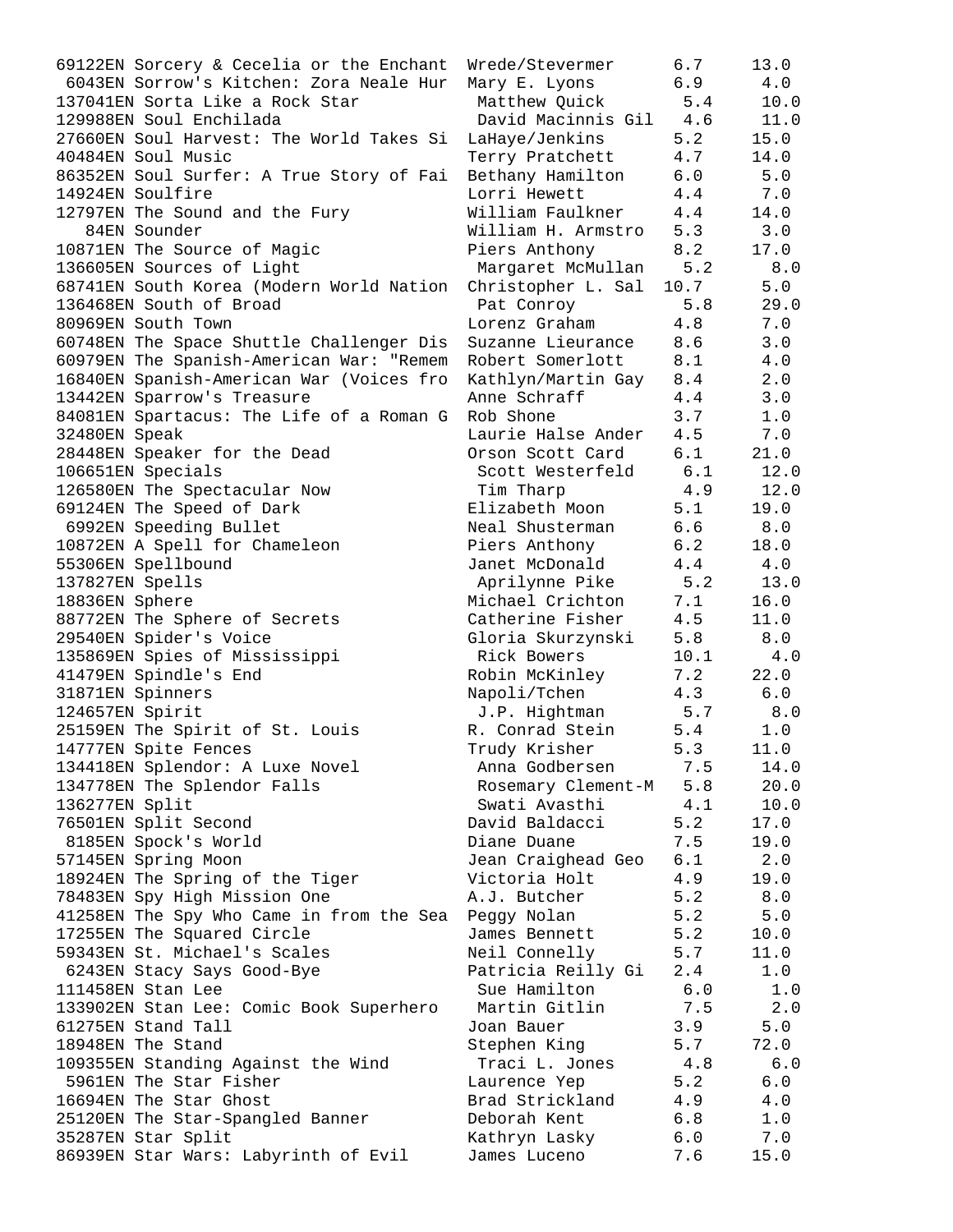41481EN Stardust 130252EN Stargazer 41562EN Stargirl 25463EN The Starlight Crystal 137588EN Starlighter 31192EN The Starplace 79170EN Starship Troopers 84981EN State of Fear 36401EN State of Siege 53814EN Stay True: Short Stories for Str 105932EN Stay with Me 8588EN Staying Fat for Sarah Byrnes 29012EN Staying Out of Trouble in a Trou 123214EN Stealing Bradford 124162EN Stealing Heaven 103344EN Stealing Henry 31524EN Stealing Home: The Story of Jack 143444EN Steel 101879EN Stem Cells 49813EN A Step from Heaven 133988EN Step on a Crack 55891EN Stephen A. Douglas: Champion of 29684EN Stephen Hawking: Revolutionary P 29671EN Stephen King (Pop Culture Legend 43596EN The Sterkarm Handshake 107832EN Steroids 57932EN Stetson 53730EN Steve Jobs: Wizard of Apple Comp 75502EN Steven Callahan: Adrift at Sea 133903EN Steven Spielberg: Groundbreaking 14738EN Steven Spielberg: Hollywood Film 57272EN Stevie Wonder (Rock & Roll Hall 56571EN Stick Figure: A Diary of My Form 58582EN Sticks and Stones 77823EN Stiff: The Curious Lives of Huma 81257EN The Stock Market Crash of 1929 137159EN Stolen 57118EN Stolen Lives: Twenty Years in a 32212EN Stone Cold 86146EN Stone Garden 63649EN Stoner and Spaz 36675EN The Stones Are Hatching 17281EN Stones from the River 18837EN Stones in Water 135087EN Stones into Schools: Promoting P 16130EN Stonewall Jackson: Confederate G 55892EN Stonewall Jackson: Confederate G 32528EN Stonewall's Gold 2484EN Stop Pretending: What Happened W 109866EN Storm Thief 46293EN Storm Warriors 50390EN Stormbreaker 112310EN Story of a Girl 920EN The Story of a Shipwrecked Sailo 5155EN The Story of Booker T. Washingto 126581EN The Story of Edgar Sawtelle 16315EN The Story of Malcolm X: Civil Ri 16316EN The Story of Muhammad Ali: Heavy 30507EN The Story of My Life 107531EN The Story of Salt

| Neil Gaiman        | 6.2     | 10.0        |
|--------------------|---------|-------------|
| Claudia Gray       | 5.2     | 13.0        |
| Jerry Spinelli     | 4.2     | $6.0$       |
| Christopher Pike   | 4.7     | $6.0\,$     |
| Bryan Davis        | 5.3     | 15.0        |
| Vicki Grove        | 6.0     | $7.0$       |
| Robert A. Heinlein | 6.9     | 14.0        |
| Michael Crichton   |         |             |
|                    | $4\,.7$ | 21.0        |
| Clancy/Pieczenik   | 6.2     | 13.0        |
| Marilyn Singer     | 5.3     | 7.0         |
| Garret Freymann-We | 5.0     | 9.0         |
| Chris Crutcher     | 5.2     | 9.0         |
| Blue/Naden         | 5.2     | 3.0         |
| Melody Carlson     | 4.2     | 7.0         |
| Elizabeth Scott    | $4.0$   | 8.0         |
| Carolyn MacCulloug | 5.1     | 6.0         |
| Barry Denenberg    | 6.2     | 3.0         |
| Carrie Vaughn      | 5.7     | 10.0        |
| Toney Allman       | 9.5     | 5.0         |
| An Na              | 4.2     | 6.0         |
| James Patterson    | 5.7     | 10.0        |
| Mike Bonner        | 6.8     | $1.0$       |
| Melissa McDaniel   | 9.4     | 4.0         |
| Amy/Marjorie Keyis | 8.0     | $4.0$       |
| Susan Price        | 6.0     | 24.0        |
| Jacqueline Adams   | 10.7    | 5.0         |
| S.L. Rottman       | 3.7     | 7.0         |
| Suzan Wilson       | 7.8     | 3.0         |
| Holly Cefrey       | 4.9     | 1.0         |
| Sue Vander Hook    | 7.8     | 3.0         |
| Virginia Meachum   | 8.7     | 3.0         |
| Mark Beyer         | 5.9     | 2.0         |
| Lori Gottlieb      | 5.8     | 10.0        |
| Beth Goobie        | 3.4     | $1.0$       |
| Mary Roach         | 9.4     | 16.0        |
| Scott Ingram       | 8.9     | 2.0         |
| Lucy Christopher   | 4.3     | 12.0        |
| Oufkir/Fitoussi    | 6.7     | 17.0        |
| Pete Hautman       | 4.3     |             |
|                    |         | 5.0<br>11.0 |
| Molly Moynahan     | 4.8     |             |
| Ron Koertge        | 3.5     | $4.0$       |
| Geraldine McCaughr | 6.0     | 9.0         |
| Ursula Hegi        | 7.0     | 34.0        |
| Donna Jo Napoli    | 4.2     | 7.0         |
| Greg Mortenson     | 9.5     | 19.0        |
| Lynda Pflueger     | 7.5     | 3.0         |
| Martha S. Hewson   | 5.0     | 1.0         |
| Robert J. Mrazek   | 6.3     | 11.0        |
| Sonya Sones        | 4.8     | 1.0         |
| Chris Wooding      | 5.8     | 13.0        |
| Elisa Carbone      | 5.5     | 6.0         |
| Anthony Horowitz   | 5.1     | 7.0         |
| Sara Zarr          | 4.5     | 6.0         |
| Gabriel Garcia Mar | 8.0     | 8.0         |
| Patricia/Fredrick  | 6.4     | 1.0         |
| David Wroblewski   | 6.1     | 31.0        |
| Megan Stine        | 5.8     | 3.0         |
| Barry Denenberg    | 5.5     | 2.0         |
| Helen Keller       | 6.8     | 12.0        |
| Mark Kurlanskv     | 7.0     | 1.0         |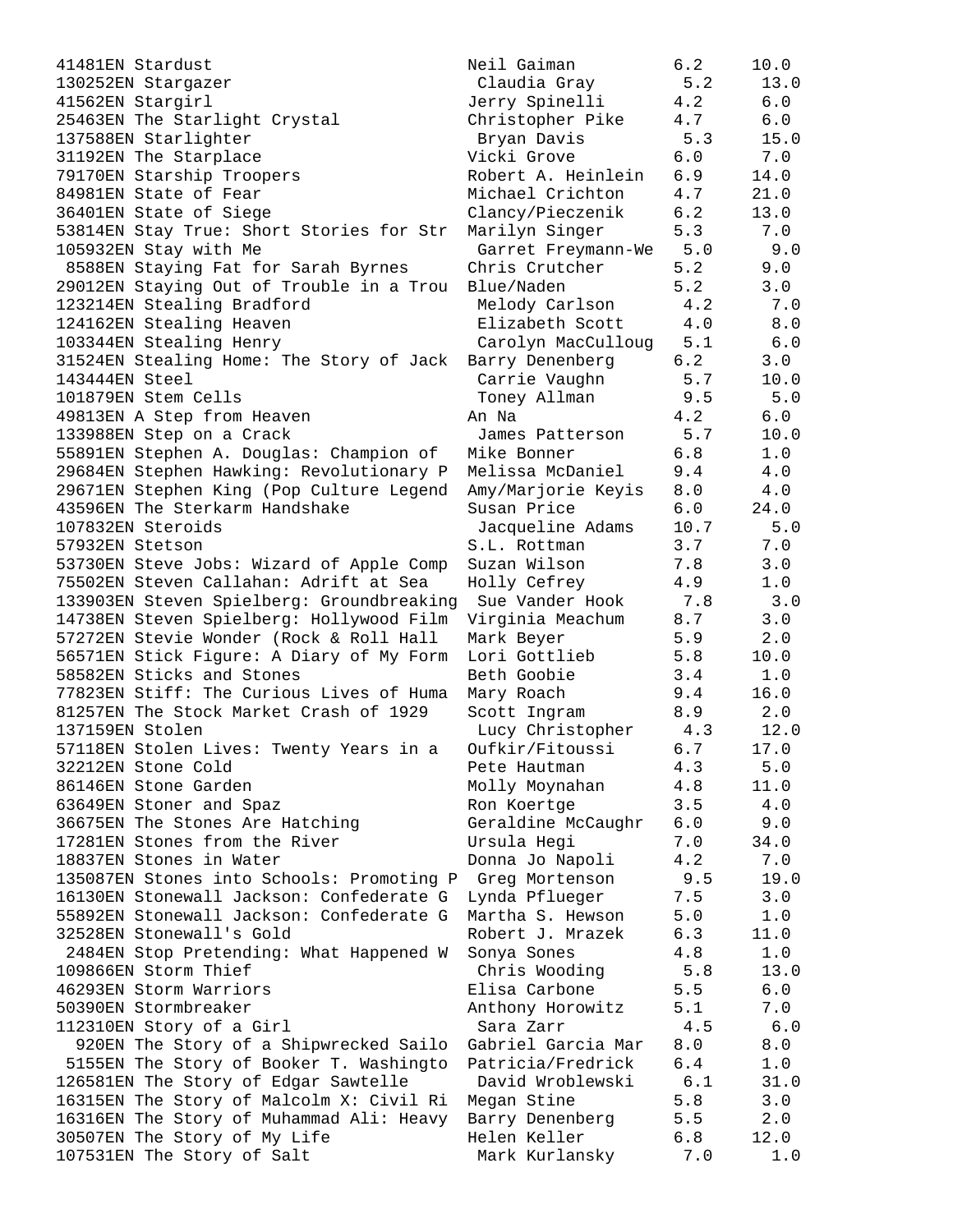5158EN The Story of the Challenger Disa Zachary Kent 6.8 1.0 82907EN The Story of the H.L. Hunley and Fran Hawk 5.5 0.5 5186EN The Story of the Persian Gulf Wa Leila Merrell Fost 7.8 1.0 5199EN The Story of Women Who Shaped th Mary Virginia Fox 7.0 1.0 20137EN The Storyteller's Beads Jane Kurtz 4.8 5.0 65587EN The Storyteller's Daughter Cameron Dokey 6.3 8.0 11599EN Stotan! Chris Crutcher 5.8 9.0 44830EN Stowaway Karen Hesse 6.1 11.0 16696EN Stowaways Brad Strickland 5.3 4.0 132887EN Strange Angels Lili St. Crow 5.1 13.0 54128EN Stranger in a Strange Land Robert A. Heinlein 5.6 25.0 18431EN A Stranger Is Watching Mary Higgins Clark 4.8 10.0 5997EN The Stranger The Camus 2008 Albert Camus 2016 6.8 6.0 6942EN Stranger with My Face Lois Duncan 6.1 9.0 66826EN Strategic Battles (The American Nathan Aaseng 9.6 7.0 88709EN Stravaganza: City of Flowers Mary Hoffman 6.2 19.0 124488EN Stravaganza: City of Secrets Mary Hoffman 5.9 15.0 86EN Strawberry Girl Lois Lenski 4.8 6.0 57219EN Straydog Kathe Koja 5.2 4.0 390EN Streams to the River, River to t Scott O'Dell 4.8 7.0 35654EN The Street Lawyer John Grisham 5.7 15.0 111559EN Street Love Walter Dean Myers 5.4 2.0 48081EN Street Magic Tamora Pierce 5.8 11.0 107879EN Street Pharm Allison van Diepen 3.4 6.0 12798EN A Streetcar Named Desire Tennessee Williams 5.7 4.0 64224EN Strife Cate Tiernan 4.7 7.0 8740EN Strike Two  $\qquad \qquad$  George Shea  $\qquad \qquad 3.4$  1.0 54102EN Strike Two Amy Goldman Koss 4.2 4.0 59373EN A Strong Right Arm: The Story of Michelle Y. Green 5.1 3.0 194EN Stuart Little E.B. White 6.0 3.0 41632EN Stuck in Neutral Terry Trueman 5.7 4.0 136606EN Stuck on Earth David Klass 4.9 7.0 76088EN A Study in Scarlet Arthur Conan Doyle 7.3 7.0 75503EN Stunt Double (Danger Is My Busin Aileen Weintraub 5.7 1.0 144386EN Stupid Fast Geoff Herbach 3.9 10.0 63696EN Submarine: A Guided Tour Inside Clancy/Gresham 10.3 13.0 17842EN The Subtle Knife Philip Pullman 6.2 16.0 122307EN Suck It Up Brian Meehl 5.2 11.0 8589EN A Sudden Silence and Eve Bunting the 4.0 4.0 140767EN Sugar Changed the World: A Story Marc Aronson 8.0 5.0 102483EN Suicide Bombers David Baker 9.4 1.0 113283EN Suicide Bombers Robert Greenberger 10.3 2.0 123486EN Suite Scarlett Maureen Johnson 4.8 13.0 59172EN Sula Toni Morrison 6.4 8.0 41102EN The Sum of All Fears Tom Clancy 6.2 53.0 58055EN The Sumerians (History Opens Win Jane Shuter 5.1 0.5 113746EN Summer Ball Mike Lupica 5.3 10.0 83009EN Summer Boys Hailey Abbott 5.3 8.0 130736EN The Summer I Turned Pretty Jenny Han 4.1 8.0 45213EN Summer of '49 David Halberstam 7.0 18.0 30508EN Summer of Fear Lois Duncan 5.6 9.0 105482EN A Summer of Kings Han Nolan 5.1 12.0 391EN Summer of My German Soldier Bette Greene 5.2 9.0 78146EN Summer of Secrets Taul Langan 4.6 4.0 392EN Summer of the Monkeys Wilson Rawls 4.8 13.0 87EN The Summer of the Swans Betsy Byars 4.9 4.0 35652EN Summer Sisters Judy Blume 4.8 12.0 106320EN The Summer We Got Saved Pat Cunningham Dev 5.6 17.0 115802EN The Summoning Lynne Ewing 5.5 7.0 124170EN The Summoning and the Kelley Armstrong  $4.1$  11.0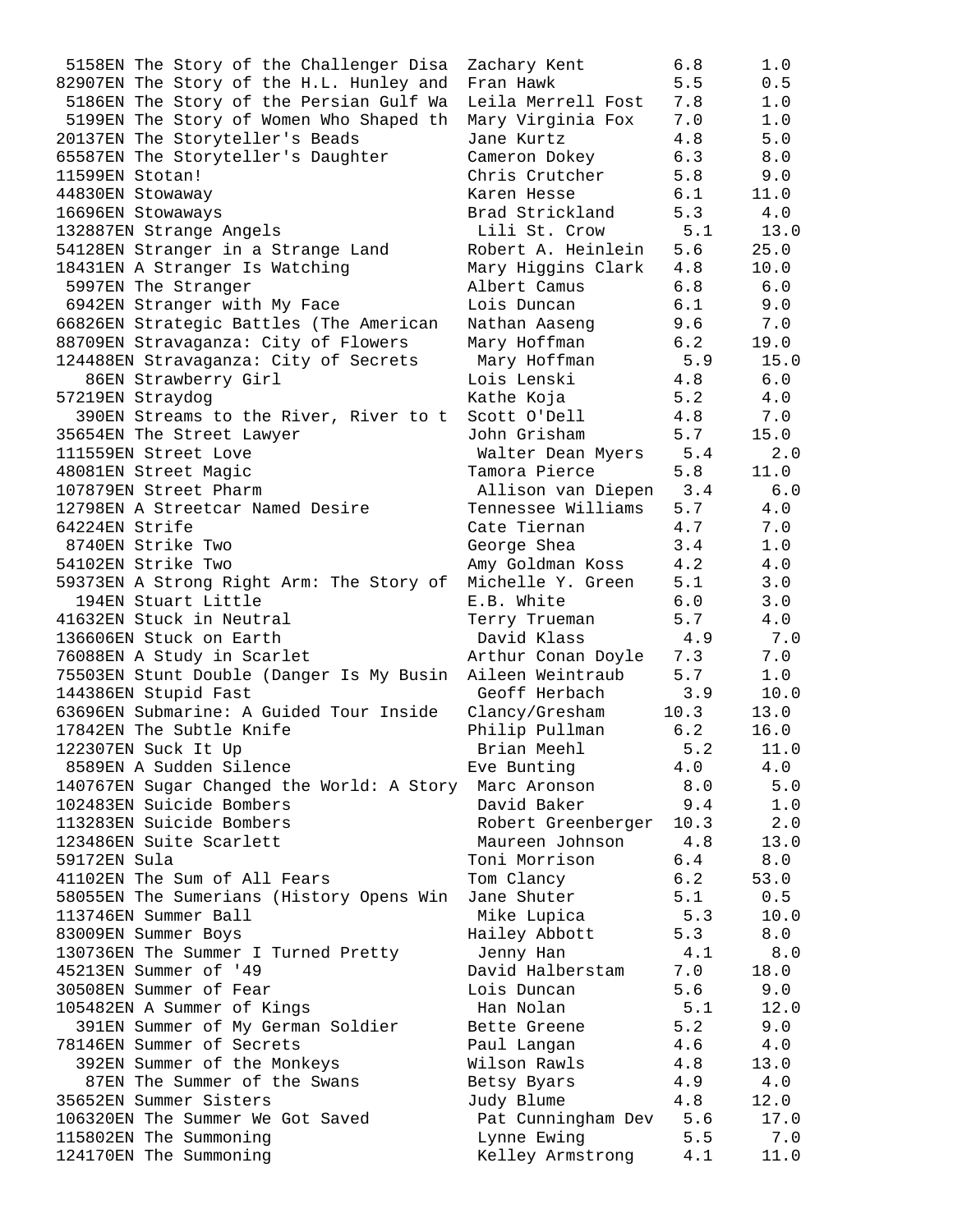60667EN The Summons 10848EN A Summons to Memphis 68837EN The Sun Also Rises 124107EN Sun and Moon, Ice and Snow 106774EN Sun-Kissed 122408EN Sundays at Tiffany's 10904EN The Sunita Experiment 121470EN Sunrise Over Fallujah 132232EN Sunset Boulevard 75585EN Sunshine 34239EN Sunwing 48514EN A Superior Death 123439EN Superior Saturday 8936EN Supernatural Tales...Terror...Su 78565EN The Supernaturalist 57280EN The Supremes (Rock & Roll Hall o 129362EN Surface Tension: A Novel in Four 63687EN The Surgeon 60165EN Surprising Snakes 106100EN Surrender 121475EN The Surrender Tree: Poems of Cub 16697EN Survival 66912EN Survival First Aid 47667EN Surviving Hitler: A Boy in the N 60652EN Surviving the Applewhites 84368EN Survivors: True Stories of Child 29700EN Susan B. Anthony (Jr. World Biog 16132EN Susan B. Anthony: Voice for Wome 62874EN The Susan B. Anthony Women's Vot 67633EN Suzanne's Diary for Nicholas 24981EN Swallowing Stones 71313EN Swan Sister: Fairy Tales Retold 62714EN Sweden (Countries and Cultures) 105002EN Sweet 16 119499EN The Sweet Far Thing 35004EN Sweet Fifteen 78553EN Sweet Miss Honeywell's Revenge: 58705EN Sweet Thursday 141EN Sweet Whispers, Brother Rush 71219EN Sweetblood 641EN Sweetgrass 102732EN Sweetgrass Basket 120293EN Sweethearts 136784EN The Sweetness at the Bottom of t 20306EN Swift Rivers 6398EN A Swiftly Tilting Planet 69868EN Swimming (History of Sports) 78457EN Swimming to Antarctica: Tales of 127707EN Swish: The Quest for Basketball' 521EN The Swiss Family Robinson (Unabr 5336EN Switching Well 15823EN The Sword of Shannara 68293EN Sword of the Rightful King: A No 133620EN Syren 119776EN "T" Is for Trespass 64883EN Tag Team 53575EN Taggerung: A Tale From Redwall 132447EN Take One 137416EN Take Two 52022EN Takeoffs and Landings

| John Grisham       | 5.8   | 13.0    |
|--------------------|-------|---------|
| Peter Taylor       | 7.5   | 12.0    |
| Ernest Hemingway   | 4.4   | 10.0    |
| Jessica Day George | 5.4   | 11.0    |
| Melissa de la Cruz | 5.6   | 10.0    |
| James Patterson    | $4.4$ | 7.0     |
| Mitali Perkins     | 5.1   | 5.0     |
| Walter Dean Myers  | 5.3   | 11.0    |
| Zoey Dean          | 5.9   | 11.0    |
| Robin McKinley     | 6.3   | 25.0    |
| Kenneth Oppel      | 5.3   | 11.0    |
| Nevada Barr        | 5.9   | 15.0    |
| Garth Nix          | 6.1   | 9.0     |
| Alfred Hitchcock   | 7.2   | 9.0     |
| Eoin Colfer        | 4.8   | 9.0     |
| Ursula Rivera      | 7.1   | 2.0     |
| Brent Runyon       | 4.3   | 8.0     |
| Tess Gerritsen     | 5.2   | 15.0    |
| Leya Roberts       | 5.4   | 0.5     |
| Sonya Hartnett     | 4.9   | $8.0$   |
| Margarita Engle    | 6.4   | 2.0     |
| Peter David        | 5.4   | 3.0     |
| Patrick Wilson     | 7.6   | 1.0     |
| Andrea Warren      | 6.1   | $4.0\,$ |
| Stephanie S. Tolan | 5.5   | $7.0$   |
| Allan Zullo        | $6.4$ | 8.0     |
| Pamela Levin       | 7.8   | $1.0$   |
| Martha E. Kendall  | 7.8   | 3.0     |
| Judy Monroe        | 8.4   | 3.0     |
| James Patterson    | 4.7   | $6.0$   |
| Joyce McDonald     | 5.6   | 9.0     |
| Datlow/Windling    | 5.6   | $6.0$   |
| Tracey Boraas      | 6.8   | $1.0$   |
| Kate Brian         | 4.8   | 9.0     |
| Libba Bray         | 4.8   | 30.0    |
| Diane Gonzales Ber | 5.4   | 14.0    |
| Kathryn Reiss      | 4.9   | 16.0    |
| John Steinbeck     | 5.5   | 11.0    |
| Virginia Hamilton  | 3.8   | 8.0     |
| Pete Hautman       | 4.2   | 6.0     |
| Jan Hudson         | 4.2   | 5.0     |
| Marlene Carvell    | 5.0   | 5.0     |
| Sara Zarr          | 4.4   | 7.0     |
| Alan Bradley       | 6.6   | 16.0    |
| Cornelia Meigs     | 7.0   | 11.0    |
| Madeleine L'Engle  | 5.2   | 10.0    |
| Martha Capwell Fox | 9.5   | 5.0     |
| Lynne Cox          | 6.6   | 20.0    |
| Mark Stewart       | 5.9   | 2.0     |
| Johann Wyss        | 9.7   | 23.0    |
| Peni Griffin       | 6.4   | 9.0     |
| Terry Brooks       | 8.7   | 42.0    |
| Jane Yolen         | 5.1   | 10.0    |
| Angie Sage         | 5.9   | 18.0    |
| Sue Grafton        | 5.9   | 20.0    |
| Paul Kropp         | 4.3   | 2.0     |
| Brian Jacques      | 5.2   | 19.0    |
| Karen Kingsbury    | 5.1   | 15.0    |
| Karen Kingsbury    | 4.9   | 13.0    |
| Margaret Peterson  | 4.9   | ნ. ი    |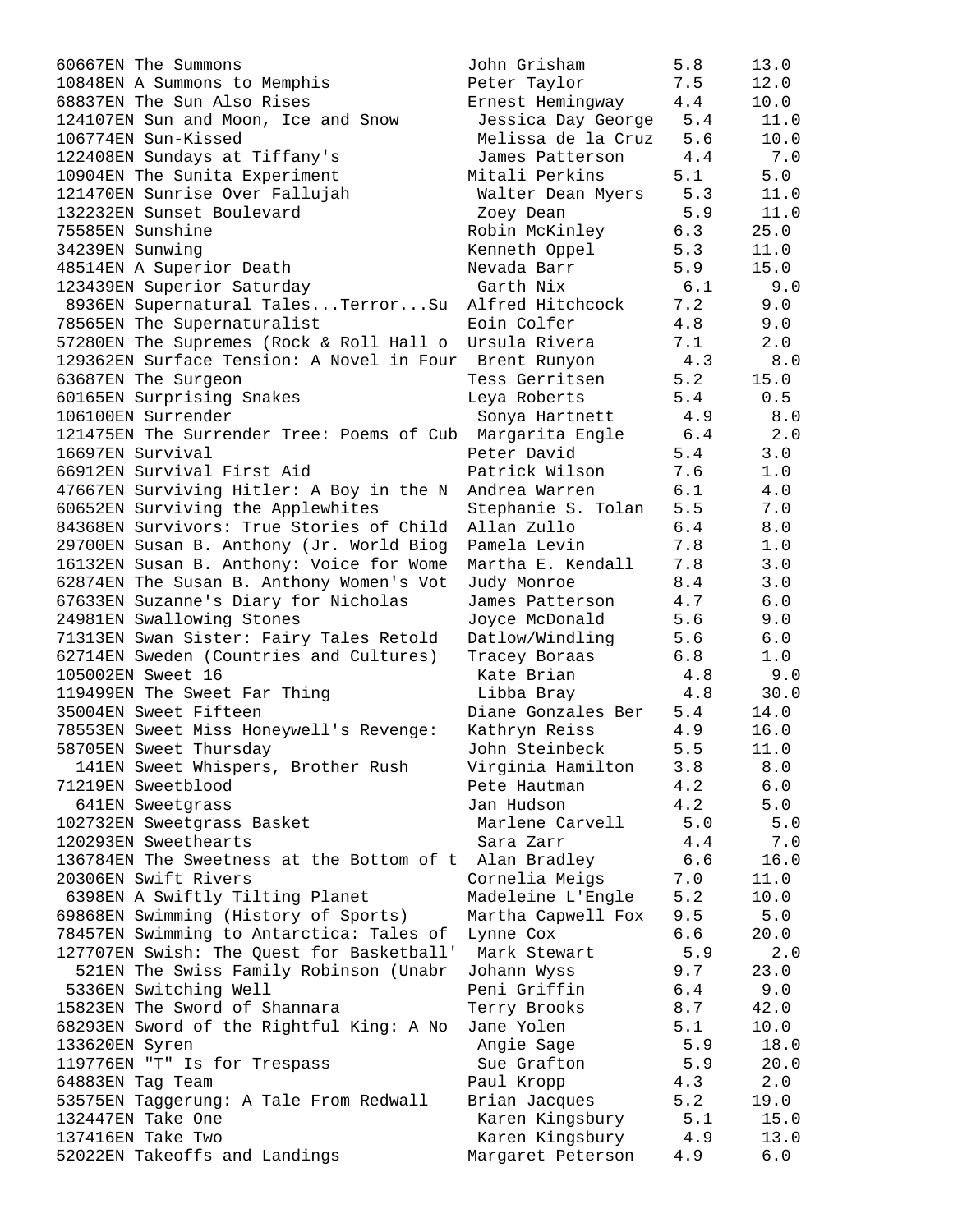| 62570EN Taking Liberty: The Story of One                      | Ann Rinaldi             | 4.1  | 7.0        |
|---------------------------------------------------------------|-------------------------|------|------------|
| 6943EN Taking Sides                                           | Gary Soto               | 4.4  | 4.0        |
| 10145EN Taking Terri Mueller                                  | Norma Fox Mazer         | 3.7  | 7.0        |
| 83964EN The Taking                                            | Dean Koontz             | 8.1  | 15.0       |
| 70401EN The Tale of Despereaux                                | Kate DiCamillo          | 4.7  | 5.0        |
| 65046EN The Tale of the Body Thief                            | Anne Rice               | 6.1  | 28.0       |
| 719EN A Tale of Two Cities (Unabridged Charles Dickens        |                         | 9.7  | 27.0       |
| 54875EN Tales from Earthsea                                   | Ursula K. Le Guin       | 6.1  | 14.0       |
| 128372EN Tales from Outer Suburbia                            | Shaun Tan               | 6.5  | 1.0        |
| 124111EN Tales from the Hood                                  | Michael Buckley         | 4.8  | 8.0        |
| 127341EN The Tales of Beedle the Bard                         | J.K. Rowling            | 8.3  | 2.0        |
| 52299EN Tales of Mystery and Terror (Una                      | Edgar Allan Poe 11.6    |      | 13.0       |
| 10849EN Tales of the South Pacific                            | James A. Michener 6.4   |      | 24.0       |
| 20394EN The Talisman                                          | Stephen King            | 6.2  | 42.0       |
| 75435EN The Talisman                                          | Lynne Ewing             | 6.1  | 7.0        |
| 17843EN The Talismans of Shannara                             | Terry Brooks 6.6        |      | 27.0       |
| 5089EN The Talking Earth                                      | Jean Craighead Geo 5.2  |      | 6.0        |
| 25857EN Talking God                                           | Tony Hillerman          | 4.9  | 10.0       |
| 8492EN Talking Peace                                          | Jimmy Carter            | 10.2 | 9.0        |
| 86550EN Tall Cool One                                         | Zoey Dean               | 4.6  | 9.0        |
| 112406EN Tamar                                                | Mal Peet 5.1 17.0       |      |            |
| 86375EN Tanequil                                              | Terry Brooks 6.7        |      | 21.0       |
| 21573EN Tangerine                                             | Edward Bloor 4.3        |      | 13.0       |
| 54074EN Tank: The M1A1 Abrams                                 | Michael A. Black 5.9    |      | 1.0        |
| 114328EN Tantalize                                            | Cynthia Leitich Sm 4.9  |      | 7.0        |
| 32263EN Tara Road                                             | Maeve Binchy            | 4.8  | 27.0       |
| 15102EN Tarzan of the Apes                                    | Edgar Rice Burroug 9.0  |      | 16.0       |
| 80689EN The Taste of Night                                    | R.L. Stine              | 3.8  | 6.0        |
| 115456EN Tasting the Sky: A Palestinian C Ibtisam Barakat 5.8 |                         |      | 7.0        |
| 101776EN Tattoos and Body Piercing                            | L.K. Currie-McGhee 9.8  |      | 4.0        |
| 105982EN Teacher Man: A Memoir                                | Frank McCourt           | 5.9  | 14.0       |
| 83176EN The Teacher's Funeral: A Comedy Richard Peck 4.7      |                         |      | 6.0        |
| 74150EN Teacup Full of Roses                                  | Sharon Bell Mathis 3.6  |      | 3.0        |
| 62875EN The Teapot Dome Scandal Trial                         | Jonathan L. Thornd 10.0 |      | 4.0        |
| 12489EN Tears of a Tiger                                      | Sharon Draper           | 4.3  | 4.0        |
| 82254EN Technical Foul                                        | Rich Wallace            | 4.1  | 2.0        |
| 4649EN Ted Williams (Baseball Legends)                        | Rick Wolff              | 6.4  | $1\,.$ $0$ |
| 80686EN Teen Idol                                             |                         | 5.2  | 9.0        |
|                                                               | Meg Cabot               | 5.0  | 8.0        |
| 117804EN Teen, Inc.                                           | Stefan Petrucha         |      |            |
| 83010EN Teen Queens and Has-Beens                             | Cathy Hopkins           | 4.2  | 5.0        |
| 87404EN Teen Spirit: One World, Many Pat                      | Paul B. Raushenbus      | 8.7  | 10.0       |
| 106891EN A Teenager's Journey: Overcoming                     | Richard B. Pelzer       | 6.2  | 8.0        |
| 53479EN Tehanu: The Last Book of Earthse                      | Ursula K. Le Guin       | 5.5  | 11.0       |
| 67382EN Tell Me a Riddle                                      | Tillie Olsen            | 5.2  | 4.0        |
| 138438EN Tell Me a Secret                                     | Holly Cupala            | 5.1  | 9.0        |
| 67086EN Tell No One                                           | Harlan Coben            | 4.0  | 12.0       |
| 7946EN The Tell-Tale Heart                                    | Edgar Allan Poe         | 7.3  | 0.5        |
| 11841EN Tell Them We Remember: The Story                      | Susan Bachrach          | 8.7  | 2.0        |
| 53882EN The Tempest                                           | William Shakespear      | 9.0  | 3.0        |
| 108720EN The Templar Legacy                                   | Steve Berry             | 5.6  | 21.0       |
| 134105EN Tempted: A House of Night Novel                      | P.C. Cast               | 5.1  | 16.0       |
| 123220EN Tempted: An It Girl Novel                            | Cecily von Ziegesa      | 6.2  | 10.0       |
| 87038EN Ten Big Ones                                          | Janet Evanovich         | 4.2  | 11.0       |
| 124612EN Ten Cents a Dance                                    | Christine Fletcher      | 4.2  | 14.0       |
| 123544EN Ten Mile River                                       | Paul Griffin            | 3.7  | 5.0        |
| 20388EN Ten Queens: Portraits of Women o                      | Milton Meltzer          | 8.9  | 6.0        |
| 51786EN Ten Thousand Islands                                  | Randy Wayne White       | 5.6  | 12.0       |
| 53480EN Tender                                                | Valerie Hobbs           | 4.0  | 8.0        |
| 8674EN Tender Is the Night                                    | F. Scott Fitzgeral      | 8.8  | 20.0       |
| 125532EN Tender Morsels                                       | Margo Lanagan           | 6.1  | 21.0       |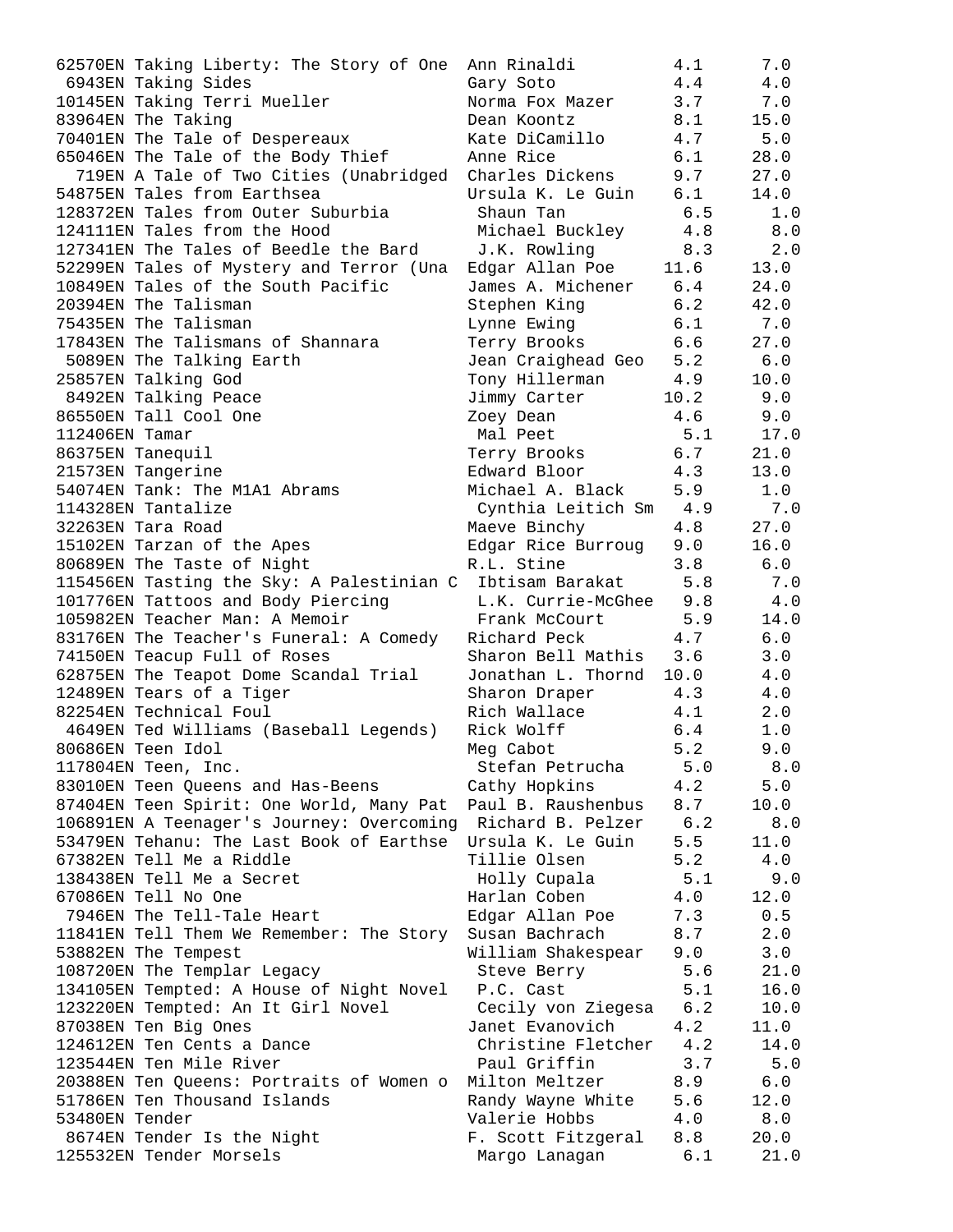14778EN Tenderness Robert Cormier 6.0 8.0 64809EN Tennis (History of Sports) Victoria Sherrow 9.2 4.0 133512EN Tentacles Roland Smith 5.0 11.0 108518EN The Tenth Circle Jodi Picoult 6.3 19.0 130904EN Tenth Grade Bleeds Heather Brewer 5.7 10.0 86345EN The Tenth Justice Brad Meltzer 4.6 19.0 106167EN The Tenth Power Kate Constable 5.4 12.0 86239EN The Terminal Man Michael Crichton 5.3 9.0 18838EN The Terrorist Caroline B. Cooney 5.2 6.0 70011EN The Terrorist Trial of the 1993 Michael J. Pellows 8.9 3.0 5998EN Tess of the D'Urbervilles Thomas Hardy 9.5 23.0 35653EN The Testament John Grisham 5.6 20.0 131455EN Testimony Anita Shreve 6.5 14.0 10098EN The Teton Sioux Indians Terrance Dolan 7.0 2.0 393SP Tex S.E. Hinton 4.7 7.0 393EN Tex S.E. Hinton 4.7 7.0 62715EN Thailand (Countries and Cultures Tracey Boraas 6.7 1.0 25911EN Thanks to My Mother Schoschana Rabinov 6.2 13.0 143906EN That's What's Up! Paula Chase 5.3 9.0 17844EN That Summer Sarah Dessen 5.8 8.0 792EN That Was Then, This Is Now S.E. Hinton 4.6 5.0 19797EN Their Eyes Were Watching God Zora Neale Hurston 5.6 10.0 143633EN Then I Met My Sister Christine Hurley D 4.3 8.0 137599EN Theodore Boone: Kid Lawyer John Grisham 5.2 8.0 144766EN Theodore Boone: The Abduction John Grisham 5.5 7.0 151574EN Theodore Boone: The Accused John Grisham 5.7 9.0 69778EN Theodore Roosevelt (Presidents) Donald G. Schueler 7.7 1.0 127079EN Theodore Roosevelt (Presidents o Ann Graham Gaines 5.9 1.0 73805EN Theories of Relativity Barbara Haworth-At 3.9 7.0 19798EN There Are No Children Here: The Alex Kotlowitz 6.7 16.0 20140EN These Are the Rules Paul Many 5.1 5.0 54942EN These High, Green Hills Jan Karon 4.8 15.0 45131EN They Cage the Animals at Night Jennings Michael B 3.3 11.0 138631EN They Called Themselves the K.K.K Susan Campbell Bar 9.2 7.0 8897EN They Came to Baghdad Agatha Christie 5.7 12.0 87341EN The Thief and the Beanstalk Paul Catanese 5.7 10.0 63446EN The Thief Lord Funke/Latsch 4.8 13.0 32039EN Thief of Hearts Christopher Golden 5.5 9.0 108278EN Thieves Like Us Stephen Cole 5.1 12.0 88EN Thimble Summer Elizabeth Enright 5.7 5.0 26722EN Thin Ice Marsha Qualey 4.5 9.0 82176EN Thin Wood Walls David Patneaude 4.3 8.0 139551EN The Things a Brother Knows Dana Reinhardt 4.0 8.0 78784EN Things Change Patrick Jones 4.7 9.0 79634EN Things Fall Apart Chinua Achebe 6.2 8.0 135973EN Things I've Been Silent About: M Azar Nafisi 8.0 19.0 58220EN Things Not Seen Andrew Clements 4.5 9.0 57010EN The Things They Carried Tim O'Brien 5.8 10.0 101059EN Thinner Than Thou Kit Reed 5.2 15.0 586EN The Third Eye Lois Duncan 5.5 9.0 111326EN Thirteen Moons: A Novel Charles Frazier 7.4 26.0 119218EN Thirteen Reasons Why: A Novel Jay Asher 3.9 9.0 114402EN The Thirteenth Tale: A Novel Diane Setterfield 5.9 21.0 13646EN The Thirty-Nine Steps John Buchan 7.4 7.0 107880EN This Boy's Life Tobias Wolff 5.6 12.0 61280EN This Isn't About the Money Sally Warner 5.2 5.0 57122EN This Land Was Made for You and M Elizabeth Partridg 7.0 8.0 59717EN This Lullaby Sarah Dessen 5.4 15.0 11994EN This Present Darkness Frank E. Peretti 6.1 25.0 64310EN This Side of Paradise Steven L. Layne 5.2 8.0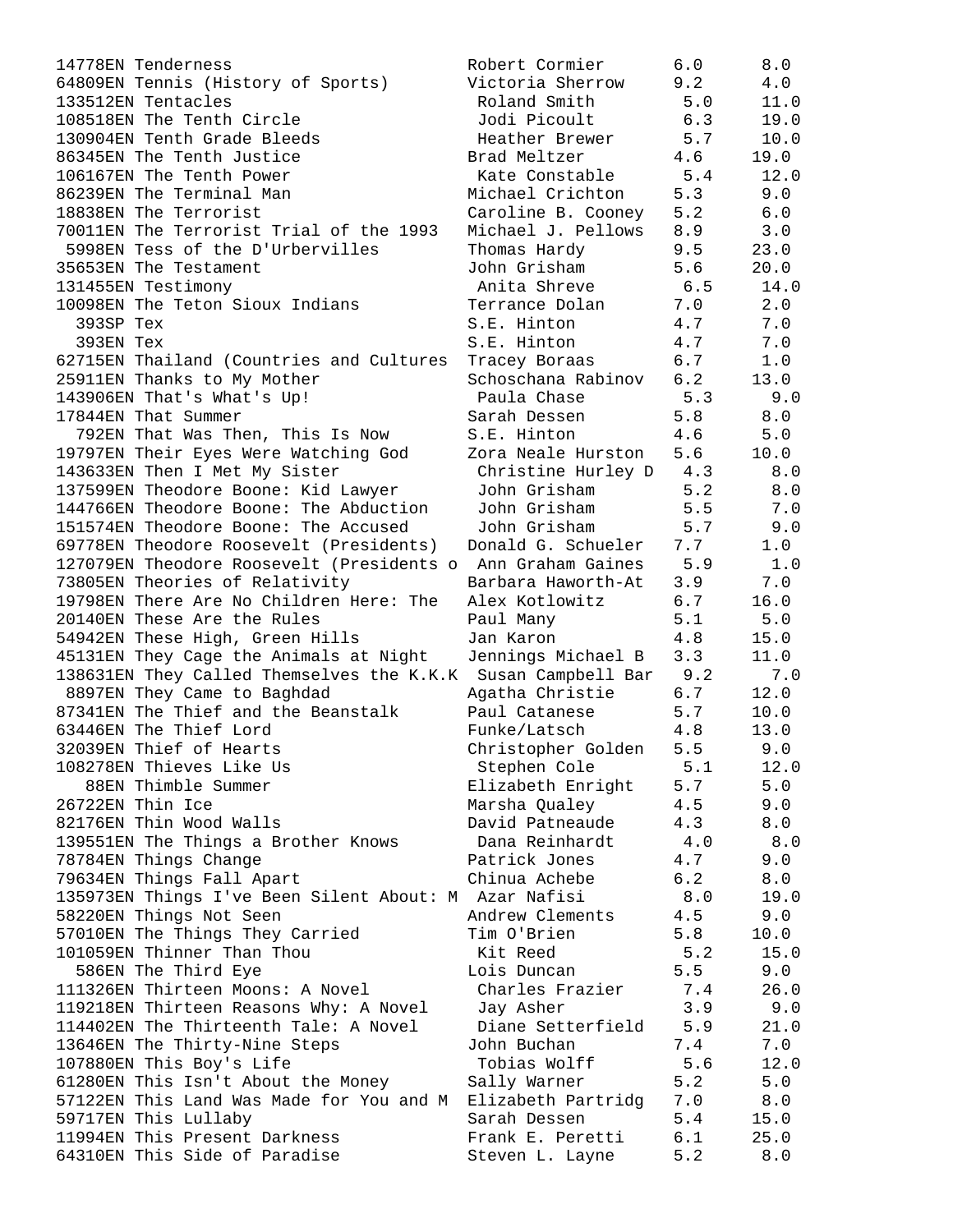106148EN This Side of Paradise 73471EN This Strange New Feeling 40839EN Thomas A. Edison: The World's Gr 108157EN Thomas Alva Edison: Great Americ 25161EN Thomas Edison 118238EN Thomas Edison 29639EN Thomas Edison and Electricity (S 47005EN Thomas Jefferson: Author of the 74776EN Thomas Jefferson (Encyclopedia o 69779EN Thomas Jefferson (Presidents) 127080EN Thomas Jefferson (Presidents of 36094EN Thomas Nast: Political Cartoonis 47006EN Thomas Paine: Political Writer 49996EN Thomas Paine: Revolutionary Patr 100262EN Thomas "Stonewall" Jackson: Conf 121947EN Thoreau at Walden 16843EN Those Remarkable Women of the Am 908EN A Thousand Splendid Suns NEW 2 104835EN A Thread Across the Ocean...Stor 8675EN The Thread That Runs So True 59132EN Three Clams and an Oyster 135090EN Three Cups of Tea: One Man's Mis 119448EN Three Little Words: A Memoir 547EN The Three Musketeers (Unabridged 87039EN Three to Get Deadly 84531EN Three Weeks with My Brother 86560EN Throat Culture 143960EN The Throne of Fire 36565EN Through My Eyes 146186EN Through My Eyes 31281EN Through the Decades: The 1920s 31293EN Through the Decades: The 1940s 31295EN Through the Decades: The 1950s 10874EN Through the Ice 109095EN Throwing Stones 107914EN Thucydides: Ancient Greek Histor 78526EN Thunder from the Sea 129631EN Thunder Point 25162EN Thurgood Marshall and the Suprem 8317EN Thurgood Marshall (Black America 16044EN Thurgood Marshall: Civil Rights 112528EN Thurgood Marshall: Civil Rights 63652EN Thursday's Child 54131EN Ticktock 115152EN Tide of Terror 54976EN The Ties That Bind 32218EN Ties That Bind, Ties That Break 794EN Tiger Eyes 127227EN Tiger Moon 45130EN The Tiger Rising 41260EN Tightrope 134700EN Tillmon County Fire 68838EN Time and Again 39892EN The Time Bike 58676EN A Time for Courage: The Suffrage 47564EN Time Machine: The Story of H. G. 12799EN The Time Machine (Unabridged) 18841EN A Time of Angels 140624EN A Time of Miracles 18925EN The Time of the Hunter's Moon

| F. Scott Fitzgeral | 7.2     | 14.0         |
|--------------------|---------|--------------|
| Julius Lester      | 5.2     | 6.0          |
| Anna Sproule       | 7.4     | 2.0          |
| Michael Burgan     | 7.0     | 2.0          |
| Nicholas Nirgiotis | 6.8     | 1.0          |
| Charles E. Pederso | 7.2     | 2.0          |
| Steve Parker       | 6.7     | $1.0$        |
| Veda Boyd Jones    | 5.8     | $1.0$        |
| Don Nardo          | 8.6     | 2.0          |
| Chris Reiter       | 8.1     | 1.0          |
| Elizabeth Sirimarc | 5.9     | 1.0          |
| Lynda Pflueger     | 8.2     | 3.0          |
| Bruce/Becky Fish   | 4.4     | $1\,.$ $0$   |
| Pat McCarthy       | 7.9     | $4.0$        |
| Robin S. Doak      | 7.4     | 2.0          |
| John Porcellino    | 5.8     |              |
|                    | 8.8     | 1.0<br>4.0   |
| Karen Zeinert      | 5.4     |              |
| OHS (Hosseini)     |         | 16.0         |
| John Steele Gordon | 9.7     | 12.0         |
| Jesse Stuart       | 6.0     | 16.0         |
| Randy Powell       | 4.1     | $6.0$        |
| Greg Mortenson     | 8.2     | 23.0         |
| Ashley Rhodes-Cour | 5.4     | 12.0         |
| Alexandre Dumas    | 11.3    | 42.0         |
| Janet Evanovich    | 4.4     | 12.0         |
| Nicholas Sparks    | 6.0     | 16.0         |
| Christopher Golden | 6.4     | 10.0         |
| Rick Riordan       | 4.8     | 17.0         |
| Ruby Bridges       | 5.9     | $2.0$        |
| Tim Tebow          | 6.9     | 16.0         |
| Erica Hanson       | 9.9     | 4.0          |
| Michael V. Uschan  | 9.8     | 5.0          |
| Stuart A. Kallen   | 8.9     | 3.0          |
| Piers Anthony      | 6.1     | 11.0         |
| Kristi Collier     | $4.0\,$ | $6.0$        |
| Robin S. Doak      | 7.7     | 2.0          |
| Joan Hiatt Harlow  | 4.2     | 5.0          |
| Jack Higgins       | 5.1     | 14.0         |
| Deborah Kent       | 6.9     | 0.5          |
| Lisa Aldred        | 9.8     | 6.0          |
| D.J. Herda         | 8.7     | $4\,.$ $0\,$ |
| Brenda Haugen      | 7.3     | 2.0          |
| Sonya Hartnett     | 5.9     | 9.0          |
| Dean Koontz        | 7.2     | 13.0         |
| Justin Somper      | 5.2     | 14.0         |
| Jude Watson        | 5.0     | 4.0          |
| Lensey Namioka     | 5.5     | 5.0          |
| Judy Blume         | 4.1     | 6.0          |
| Antonia Michaelis  | 6.0     | 15.0         |
| Kate DiCamillo     | 4.0     | 3.0          |
| Gillian Cross      | 4.2     | 8.0          |
| Pamela Ehrenberg   | 6.1     | 6.0          |
| Jack Finney        | 6.8     | 26.0         |
| Jane Langton       | 5.8     | $5.0$        |
| Kathryn Lasky      | 5.9     | 6.0          |
| William J. Boerst  | $7\,.4$ | 3.0          |
| H.G. Wells         | 7.4     | 6.0          |
| Karen Hesse        | 4.2     | 9.0          |
| Anne-Laure Bondoux | 4.7     | 5.0          |
| Victoria Holt      | 5.0     | 19.0         |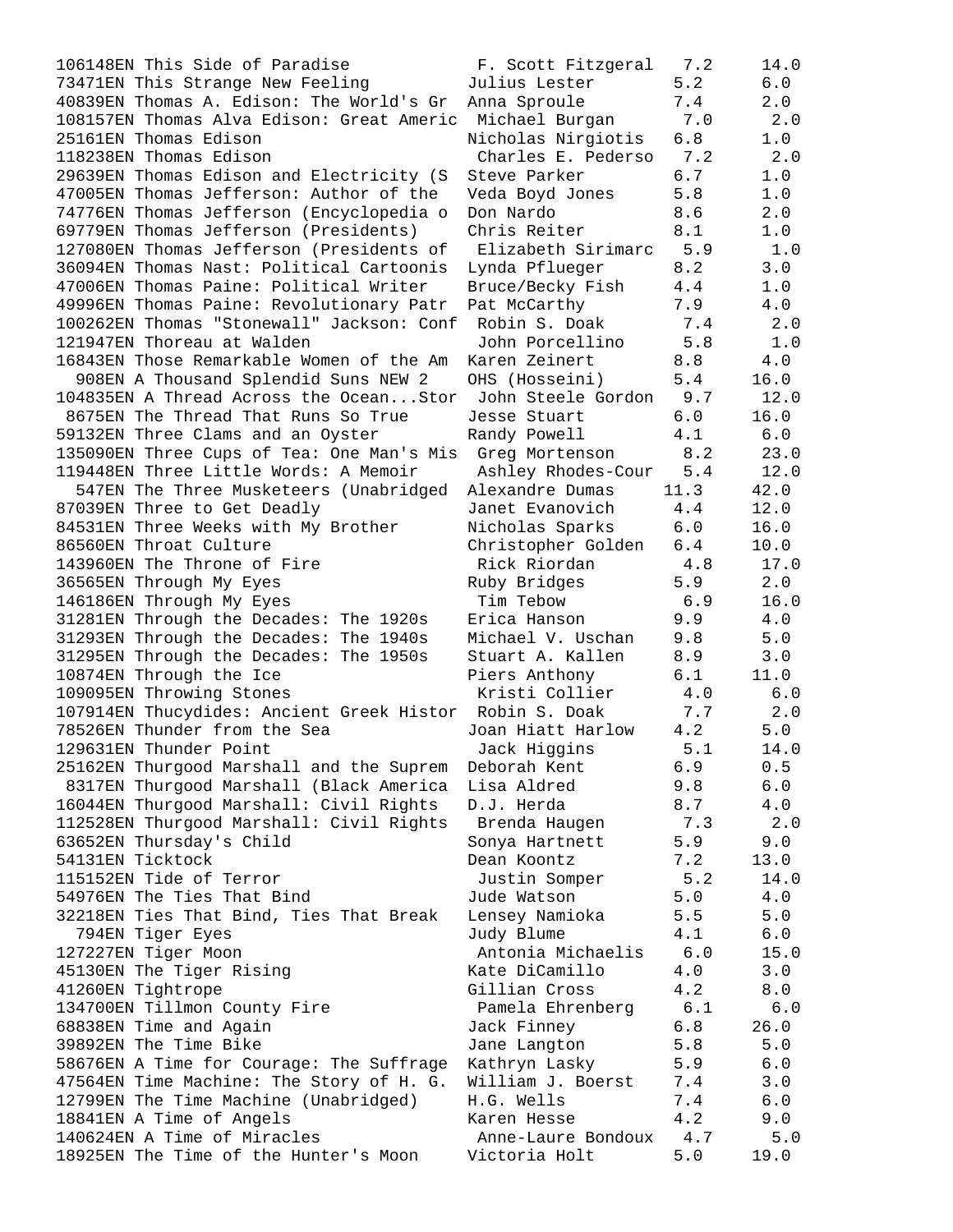| 105991EN Time's Memory                                     | Julius Lester          | 5.6 | 9.0   |
|------------------------------------------------------------|------------------------|-----|-------|
| 57607EN Time to Fly                                        | Laurie Halse Ander     | 4.6 | 3.0   |
| 17846EN A Time to Kill                                     | John Grisham           | 5.2 | 23.0  |
| 78782EN The Time Traveler's Wife                           | Audrey Niffenegger     | 4.7 | 23.0  |
| 34817EN Timeline                                           | Michael Crichton       | 5.2 | 21.0  |
| 132783EN Timelock                                          | David Klass            | 5.3 | 11.0  |
| 43269EN Timon's Tide                                       | Charles Butler         | 4.7 | 7.0   |
| 9469EN Timothy of the Cay                                  | Theodore Taylor        | 5.0 | 5.0   |
| 34820EN Tis                                                | Frank McCourt          | 6.4 | 24.0  |
| 37034EN Tisha                                              | Robert Specht          | 5.1 | 19.0  |
| 114711EN The Titan's Curse                                 | Rick Riordan           | 4.2 | 10.0  |
| 31310EN The Titanic (Building History)                     | Nathan Aaseng          | 8.9 | 4.0   |
| 14854EN Titanic Crossing                                   | Barbara Williams       | 4.3 | $5.0$ |
| 50058EN The Titanic: Disaster at Sea                       | Michael D. Cole        | 7.2 | 1.0   |
| 25163EN The Titanic                                        | Deborah Kent           | 6.7 | 1.0   |
| 66096EN Tithe: A Modern Faerie Tale                        | Holly Black            | 5.3 | 10.0  |
| 54789EN To Be a Princess: The Fascinatin                   | Brewster/Coulter       | 7.0 | 3.0   |
| 7123EN To Be a Slave                                       | Julius Lester          | 6.9 | 5.0   |
| 12387EN To Cross a Line                                    | Karen Ray              | 4.7 | 5.0   |
| 65649EN To Fly: The Story of the Wright                    | Wendie Old             | 5.4 | 1.0   |
| 720EN To Kill a Mockingbird                                | Harper Lee             | 5.6 | 15.0  |
| 901EN To Kill A Mockingbird Play                           | Stone                  | 8.0 | 0.5   |
| 36527EN To Life                                            | Ruth Minsky Sender     | 3.7 | 6.0   |
| 48151EN To Live Again                                      | Lurlene McDaniel       | 4.9 | 4.0   |
| 7124EN To Sir, with Love                                   | E.R. Braithwaite       | 7.5 | 10.0  |
| 59220EN To the Blight: Part Two of The E                   | Robert Jordan          | 5.7 | 26.0  |
| 67369EN To the Edge of the World                           | Michele Torrey         | 5.0 | 9.0   |
| 7094EN To the Far Blue Mountains                           | Louis L'Amour          | 5.8 | 15.0  |
| 29352EN To the Hilt                                        | Dick Francis           | 5.8 | 14.0  |
| 74078EN To the Lighthouse                                  | Virginia Woolf         | 7.2 | 12.0  |
| 1866EN To the Young Environmentalist                       | Linda Leuzzi           | 8.3 | 4.0   |
| 80068EN Toad Rage                                          | Morris Gleitzman       | 5.2 | 4.0   |
| 136284EN Toads and Diamonds                                | Heather Tomlinson      | 5.8 | 12.0  |
| 135693EN Token of Darkness                                 | Amelia Atwater-Rho     | 6.3 | 7.0   |
| 49997EN Tom Hanks: Superstar                               | Barbara Kramer         | 6.9 | 3.0   |
| 4641EN Tom Seaver (Baseball Legends)                       | Norman L. Macht        | 6.6 | 2.0   |
| 54076EN The Tomahawk Cruise Missile                        | Matthew Pitt           | 5.5 | 1.0   |
| 7796EN The Tombs of Anak                                   | Frank E. Peretti       | 5.8 | 6.0   |
| 246EN The Tombs of Atuan                                   | Ursula K. Le Guin      | 5.9 | 7.0   |
| 57013EN Tomcat in Love                                     | Tim O'Brien            | 5.7 | 15.0  |
| 18950EN The Tommyknockers                                  | Stephen King           | 6.2 | 41.0  |
| 70636EN Tomorrow, Maybe                                    | Brian James            | 4.7 | $8.0$ |
| 29727EN Toni Morrison (Black Americans o                   | Douglas Century        | 8.4 | 3.0   |
| 14848EN Tonight, By Sea                                    | Frances Temple         | 4.6 | $4.0$ |
| 8593EN Toning the Sweep                                    | Angela Johnson         | 4.7 | 3.0   |
| 128231EN Tony Hawk: Skateboard Mogul                       | Amy Sterling Casil 8.2 |     | 1.0   |
| 62625EN Tony Hawk: Skateboarding Champio                   | Brian Wingate          | 5.5 | 1.0   |
| 139717EN Torment                                           | Lauren Kate            | 5.4 | 15.0  |
| 46725EN Torn Thread                                        | Anne Isaacs            | 6.3 | 7.0   |
| 56471EN Torpedo Junction                                   | Homer Hickam           | 8.2 | 22.0  |
| 53819EN Tortilla Flat                                      | John Steinbeck         | 6.0 | 9.0   |
| 18435EN Total Control                                      | David Baldacci         | 6.6 | 25.0  |
| 101558EN Totally Joe                                       | James Howe             | 5.1 | 5.0   |
| 146082EN Touch of Frost: A Mythos Academy Jennifer Estep   |                        | 6.0 | 14.0  |
| 55312EN Touch the Top of the World                         | Erik Weihenmayer       | 7.1 | 19.0  |
| 86285EN Touching Darkness                                  | Scott Westerfeld       | 5.2 | 11.0  |
| 116394EN Touching Snow                                     | M. Sindy Felin         | 5.5 | 9.0   |
| 45132EN Touching Spirit Bear                               | Ben Mikaelsen          | 5.3 | 9.0   |
| 113345EN Tough Boy Sonatas                                 | Curtis L. Crisler      | 6.5 | 2.0   |
| 14834EN Toussaint L'Ouverture: The Fight Walter Dean Myers |                        | 5.6 | 0.5   |
|                                                            |                        |     |       |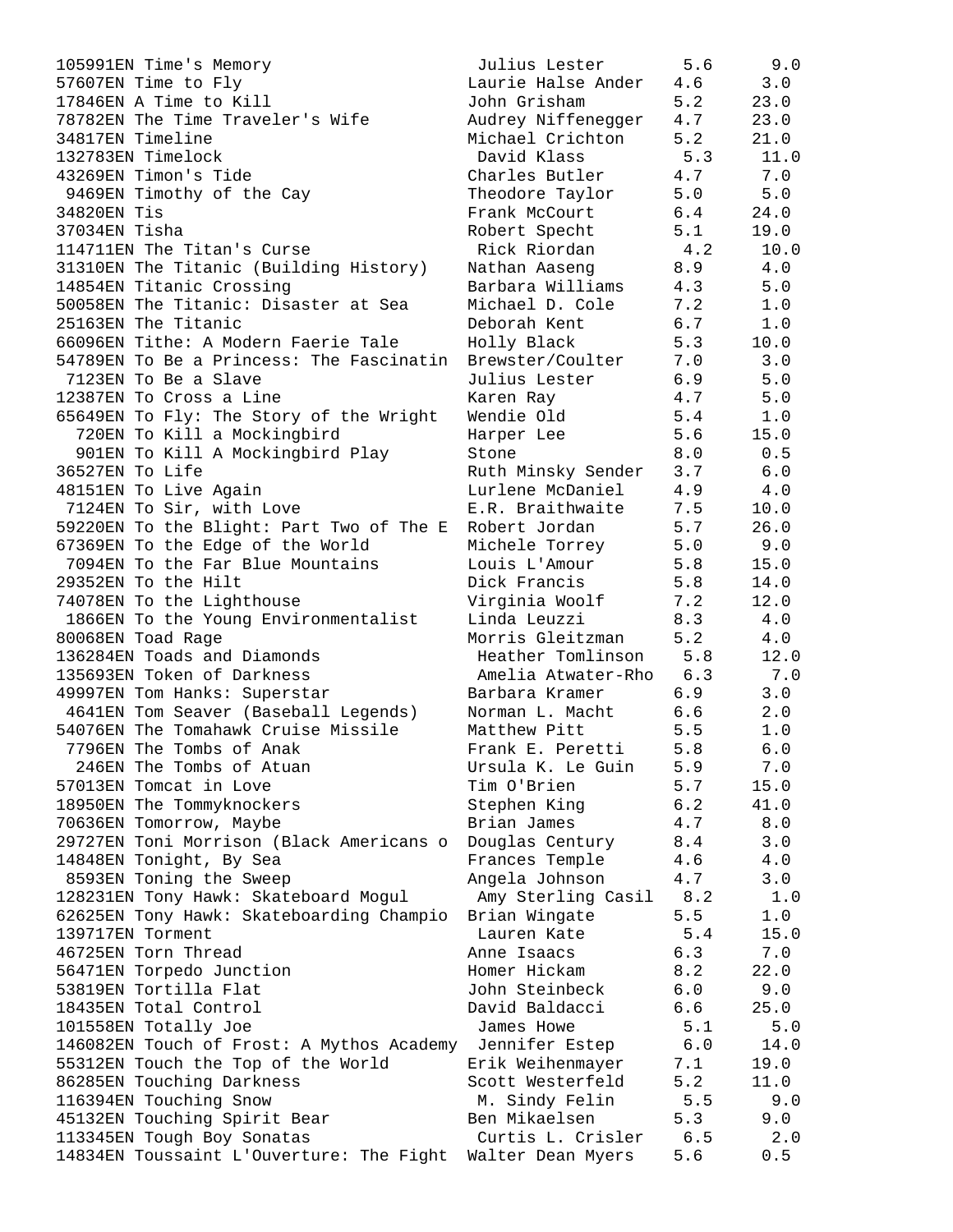| 51646EN The Tower of Pisa (Building Hist                 | James Barter           | 10.1 | 5.0   |
|----------------------------------------------------------|------------------------|------|-------|
| 141084EN Towers of Midnight                              | Robert Jordan          | 4.9  | 49.0  |
| 116395EN Town House: A Novel                             | Tish Cohen             | 5.0  | 13.0  |
| 57011EN The Town                                         | William Faulkner 6.7   |      | 21.0  |
| 84499EN Trace                                            | Patricia Cornwell 5.7  |      | 20.0  |
| 57540EN Track and Field (History of Spor                 | Nathan Aaseng          | 10.1 | 5.0   |
| 48529EN Track of the Cat                                 | Nevada Barr            | 5.9  | 12.0  |
| 647EN Tracker                                            | Gary Paulsen           | 5.3  | 2.0   |
| 116932EN Tracking Serial Killers                         | Diane Yancey           | 10.3 | 4.0   |
| 76694EN Trading in Danger                                | Elizabeth Moon         | 6.1  | 18.0  |
| 62587EN The Tragedy of the Titanic                       | Paul Kupperberg        | 8.5  | 1.0   |
| 102735EN Traitor                                         | Andy McNab             | 5.3  | 10.0  |
| 20142EN The Transall Saga                                | Gary Paulsen           | 4.3  | 8.0   |
| 16134EN The Transcontinental Railroad in                 | R. Conrad Stein        | 8.2  | 3.0   |
| 109094EN The Trap                                        | John Smelcer           | 6.2  | 5.0   |
| 7797EN Trapped at the Bottom of the Sea Frank E. Peretti |                        | 5.7  | 6.0   |
| 65486EN Trapped By the Ice! Shackelton's                 | Michael McCurdy        | 5.6  | 0.5   |
| 16607EN Trapped in the Sixties                           | Susannah Brin          | 4.3  | 1.0   |
| 80501EN Travel Team                                      | Mike Lupica            | 5.4  | 11.0  |
| 20634EN Treasure                                         | Clive Cussler          | 6.8  | 27.0  |
| 7039EN The Treasure Bird                                 | Peni Griffin           | 5.2  | 5.0   |
| 46128EN Treasure Box                                     | Orson Scott Card       | 5.0  | 14.0  |
| 522EN Treasure Island                                    | Robert Louis Steve 8.3 |      | 12.0  |
| 131466EN The Treasure Map of Boys: Noel, E. Lockhart     |                        | 4.9  | 8.0   |
| 78027EN Tree Girl                                        | Ben Mikaelsen          | 5.7  | 6.0   |
| 548EN A Tree Grows in Brooklyn                           | Betty Smith            | 5.8  | 23.0  |
| 5092EN Tree of Freedom                                   | Rebecca Caudill        | 6.1  | 10.0  |
| 47273EN The Trench                                       | Steve Alten            | 6.4  | 17.0  |
| 54796EN Trial By Ice: A Photobiography o                 | K.M. Kostyal           | 6.2  | 1.0   |
| 62876EN The Trial of Gangster Al Capone                  | Karen L. Trespacz      | 7.7  | 4.0   |
| 76147EN The Trial                                        | Jen Bryant             | 6.1  | 2.0   |
| 69581EN Trials of Death                                  | Darren Shan            | 5.8  | 6.0   |
| 76148EN Triangle: The Fire That Changed                  | David Von Drehle       | 8.8  | 18.0  |
| 68044EN Tribes                                           | Arthur Slade           | 4.1  | 4.0   |
| 29693EN Tribulation Force                                | LaHaye/Jenkins         | 5.3  | 16.0  |
| 29950EN Tribute to Another Dead Rock Sta                 | Randy Powell           | 4.4  | 6.0   |
| 132234EN Tricks                                          | Ellen Hopkins          | 3.8  | 11.0  |
| 74765EN Trickster's Choice                               | Tamora Pierce          | 5.8  | 19.0  |
| 82814EN Trickster's Queen                                | Tamora Pierce          | 5.9  | 21.0  |
| 111560EN Trigger                                         | Susan Vaught           | 3.3  | 10.0  |
| 35007EN Trino's Choice                                   | Diane Gonzales Ber     | 4.9  | $5.0$ |
| 54653EN Trino's Time                                     | Diane Gonzales Ber     | 4.8  | 7.0   |
| 130475EN Tripping                                        | Heather Waldorf        | 4.9  | 11.0  |
| 122800EN Triskellion                                     | Will Peterson          | 6.0  | 12.0  |
| 76008EN Trojan Odyssey                                   | Clive Cussler          | 7.5  | 25.0  |
| 121472EN Trouble                                         | Gary D. Schmidt        | 5.7  | 12.0  |
| 124428EN The Trouble Begins at 8: A Life                 | Sid Fleischman         | 7.5  | 5.0   |
| 61331EN Trouble Don't Last                               | Shelley Pearsall       | 4.8  | 8.0   |
| 129689EN Trouble Follows                                 | Monica McKayhan        | 4.7  | 7.0   |
| 591EN Trouble River                                      | Betsy Byars            | 4.9  | 3.0   |
| 6946EN The Trouble with Lemons                           | Daniel Hayes           | 5.0  | $8.0$ |
| 10650EN Troubling a Star                                 | Madeleine L'Engle      | 5.1  | 12.0  |
| 49653EN Troy                                             | Adèle Geras            | 4.9  | 13.0  |
| 133623EN Truce: The Day the Soldiers Stop                | Jim Murphy             | 8.2  | 2.0   |
| 104747EN A True and Faithful Narrative                   | Katherine Sturteva     | 5.9  | 10.0  |
| 45718EN True Believer                                    | Virginia Euwer Wol     | 5.2  | 6.0   |
| 88386EN True Believer                                    | Nicholas Sparks        | 5.8  | 15.0  |
| 136470EN True Blue                                       | David Baldacci         | 4.9  | 18.0  |
| 5093EN The True Confessions of Charlott                  | Avi                    | 5.3  | 8.0   |
| 79673EN True Fires                                       | Susan Carol McCart     | 6.2  | 12.0  |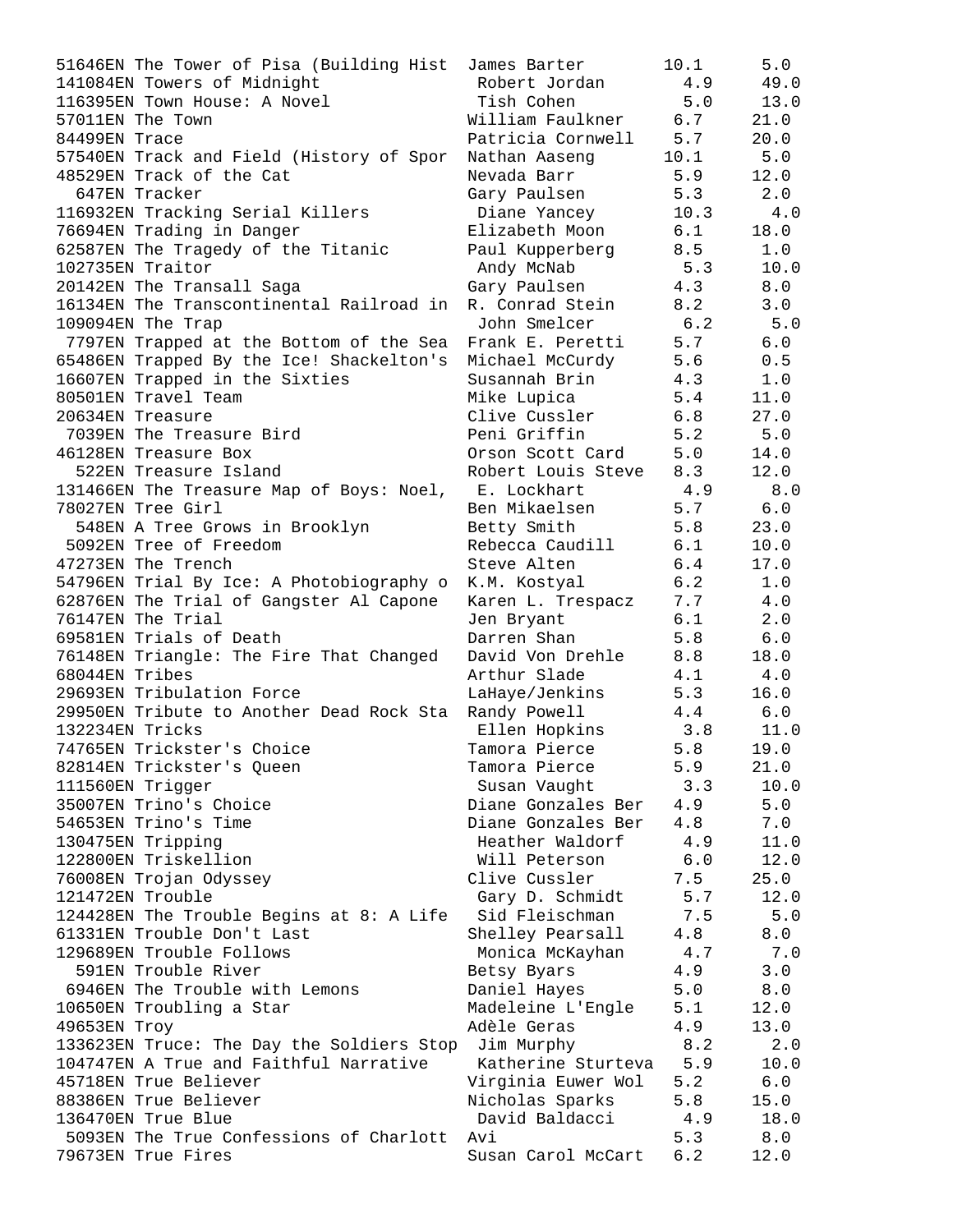49826EN True History of the Kelly Gang Peter Carey 6.9 22.0 65172EN The True Meaning of Cleavage Mariah Fredericks 4.0 7.0 16983EN True North: A Novel of the Under Kathryn Lasky 5.2 7.0 83240EN True Notebooks: A Writer's Year Mark Salzman 5.3 14.0 74498EN True Stories of the Second World Paul Dowswell 8.6 7.0 70325EN True to Form Elizabeth Berg 4.7 9.0 142EN The Trumpeter of Krakow Eric Kelly 7.1 10.0 78879EN The Truth About Forever Sarah Dessen 5.2 16.0 101803EN Truth and Beauty: A Friendship Ann Patchett 6.5 13.0 141422EN The Truth of the Matter Andrew Klavan 4.7 9.0 106051EN Ttfn Lauren Myracle 5.5 8.0 78459EN Ttyl Lauren Myracle 3.8 6.0 247EN Tuck Everlasting Natalie Babbitt 5.0 4.0 18600EN The Tuesday Cafe Don Trembath 4.7 4.0 35585EN Tuesdays with Morrie Mitch Albom 5.5 5.0 89339EN Tumbling After Paul Witcover 7.2 21.0 61397EN Tune in Anytime Caroline B. Cooney 4.8 6.0 136785EN Tunneling to the Center of the E Kevin Wilson 6.1 10.0 67638EN Tunnels of Blood Darren Shan 4.2 6.0 133951EN Tupac Shakur: Multi-Platinum Rap Ashley Rae Harris 7.8 2.0 69871EN Turkey (Modern Nations of the Wo Chris Eboch 8.9 5.0 5999EN The Turn of the Screw Henry James 8.3 10.0 47143EN Turnabout Margaret Peterson 5.3 7.0 27131EN Tutankhamun (First Book) Robert Green 7.3 1.0 121973EN Tweak: Growing Up on Methampheta Nic Sheff 4.9 17.0 122460EN Tweaked Katherine Holubits 4.9 6.0 140207EN Twelfth Grade Kills Heather Brewer 5.1 11.0 53886EN Twelfth Night (Folger Library) William Shakespear 8.6 4.0 67947EN Twelve Nick McDonell 5.3 6.0 119229EN Twelve Rounds to Glory: The Stor Charles R. Smith J 7.1 1.0 91EN The Twenty-One Balloons William Péne du Bo 6.8 6.0 5971EN Twenty Pageants Later Caroline B. Cooney 4.9 6.0 11743EN Twice Taken Susan Beth Pfeffer 3.9 7.0 101659EN Twilight Stephenie Meyer 4.9 18.0 67264EN Twilight Eyes Dean Koontz 8.2 30.0 56472EN Twins Caroline B. Cooney 4.9 5.0 113803EN Twisted Laurie Halse Ander 4.3 8.0 145202EN Twisted: A Pretty Little Liars N Sara Shepard 4.7 10.0 16748EN Twisted Summer Willo Davis Robert 5.4 7.0 73774EN Twists and Turns Janet McDonald 5.4 4.0 9297EN The Twits **Example 2018** Roald Dahl 4.4 1.0 25176EN Two for the Dough Janet Evanovich 4.8 12.0 117634EN Two-Minute Drill Mike Lupica 5.1 4.0 36029EN Two-Minute Mysteries Donald J. Sobol 5.6 3.0 52269EN Two Old Women: Alaskan Legend of Velma Wallis 6.4 3.0 35650EN Two Suns in the Sky Miriam Bat-Ami 4.1 9.0 5295EN The Two Towers J.R.R. Tolkien 6.3 23.0 150773EN Two Truths and a Lie: A Lying Ga Sara Shepard 5.2 9.0 4644EN Ty Cobb (Baseball Legends) Norman L. Macht 6.4 2.0 116540EN Tycho Brahe: Pioneer of Astronom Don Nardo 8.0 2.0 50687EN Typee: A Peep at Polynesian Life Herman Melville 12.6 25.0 136089EN Tyranny Lesley Fairfield 2.2 1.0 109944EN Tyrell Coe Booth 4.4 12.0 135086EN "U" Is for Undertow Sue Grafton 5.6 20.0 51153EN The U.S. Marine Corps at War Melissa Abramovitz 5.9 0.5 79322EN The U.S. Marine Corps Michael Benson 7.1 1.0 79489EN The U.S. Navy Matt Doeden 3.0 0.5 42694EN U.S.S. Constitution Jason Cooper 5.0 0.5 86097EN Uglies Scott Westerfeld 5.2 13.0 12800EN The Ugly American Lederer/Burdick 8.2 13.0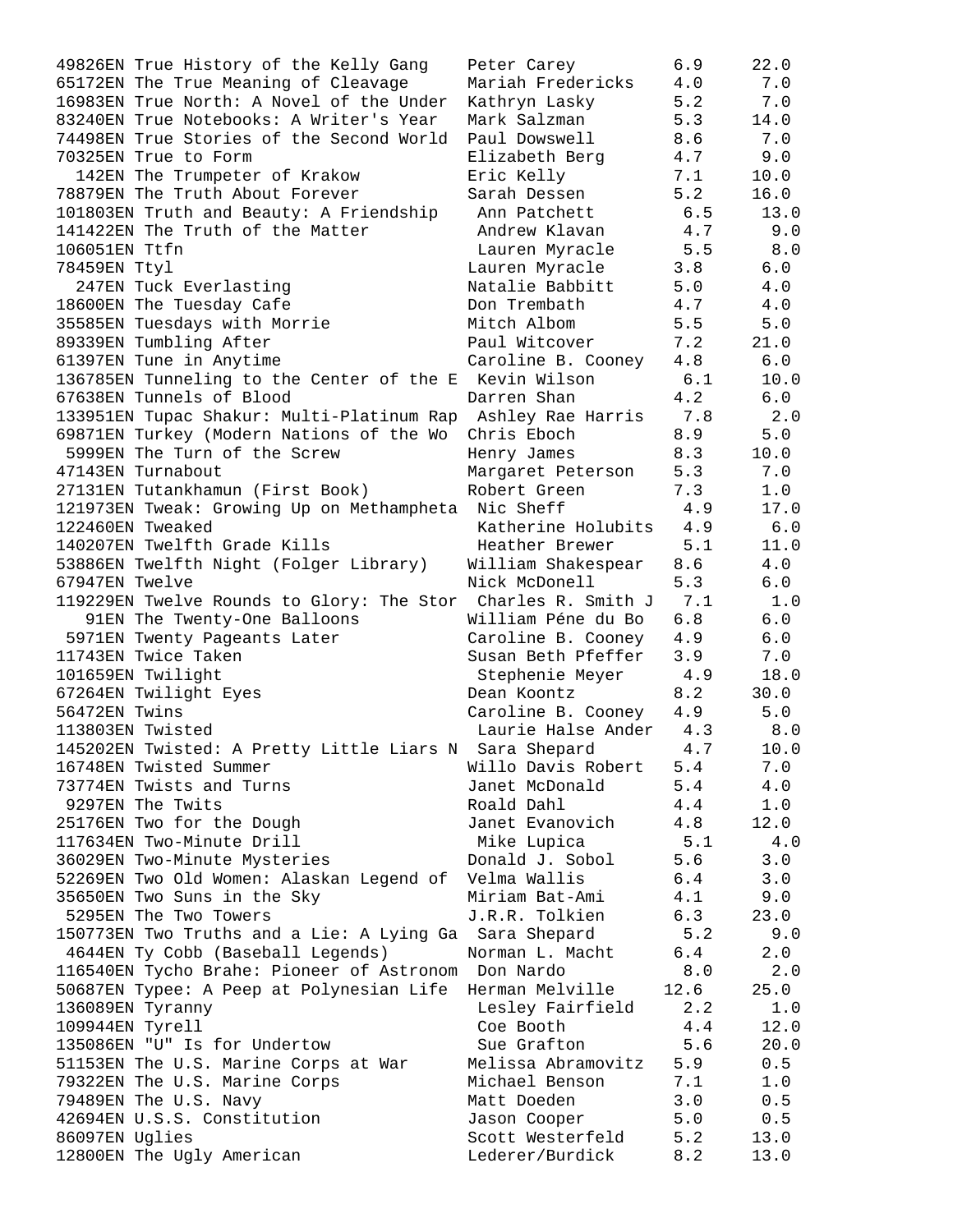117267EN The Ultimate Weapon: The Race to Edward T. Sullivan 9.5 6.0 110509EN Ultraviolet Danger: Holes in the John Martins 9.8 2.0 104650EN Ulysses S. Grant and the Road to Richard Sapp 8.8 2.0 55893EN Ulysses S. Grant: Military Leade Tim O'Shei 5.7 1.0 69780EN Ulysses S. Grant (Presidents) Judy Alter 7.8 1.0 127081EN Ulysses S. Grant (Presidents of Ann Graham Gaines 6.3 1.0 36593EN Unafraid of the Dark Rosemary L. Bray 7.3 18.0 124506EN Unbelievable: A Pretty Little Li Sara Shepard 4.9 11.0 16725EN Uncle Tom's Cabin Harriet Beecher St 9.3 32.0 60053EN Uncle Tungsten: Memories of a Ch Oliver Sacks 10.7 25.0 47253EN Uncommon Champions: Fifteen Athl Marty Kaminsky 7.6 5.0 19799EN Undaunted Courage Stephen E. Ambrose 9.0 42.0 57123EN Under a War-Torn Sky L.M. Elliott 4.8 10.0 108722EN Under and Alone: The True Story. William Queen 7.2 14.0 74916EN Under the Banner of Heaven: A St Jon Krakauer 10.0 23.0 11744EN Under the Blood-Red Sun Graham Salisbury 4.0 8.0 41794EN Under the Cat's Eye: A Tale of M Gillian Rubinstein 5.1 7.0 70087EN Under the Domim Tree Almagor/Schenker 5.3 7.0 100512EN Under the Persimmon Tree Suzanne Fisher Sta 5.9 9.0 118253EN Undercover Beth Kephart 5.5 6.0 64515EN Undercurrents Willo Davis Robert 5.2 8.0 62719EN The Underground Railroad: Bringi Judy Monroe 5.7 1.0 25121EN The Underground Railroad R. Conrad Stein 6.7 1.0 47863EN Understand the Unknown The K.A. Applegate 5.5 5.0 64592EN Understanding September 11th: An Mitch Frank 8.1 5.0 103286EN Understanding the Holy Land: Ans Mitch Frank 8.7 7.0 4972EN Understanding Weight Loss Progra Judy Monroe 7.3 4.0 115136EN Unforgettable: An It Girl Novel Cecily von Ziegesa 5.9 9.0 120799EN Uninvited Amanda Marrone 4.6 7.0 130141EN The Uninvited Tim Wynne-Jones 4.4 11.0 36097EN The Union and the Civil War in A Mary E. Hull 9.2 4.0 25164EN The United Nations The R. Conrad Stein 8.1 1.0 36109EN United States v. Amistad: Rebell Suzanne Freedman 9.5 3.0 73065EN United States v. the Amistad: Th David Hulm 8.5 2.0 125108EN The Unnameables Ellen Booraem 4.8 10.0 17399EN The Unsers (Race Car Legends) Karen Bentley 6.0 2.0 126115EN Unsettled: The Problem of Loving Marc Aronson 8.3 8.0 136096EN An Unspeakable Crime: The Prosec Elaine Marie Alphi 8.8 6.0 126278EN Untamed: A House of Night Novel P.C. Cast 5.2 15.0 78149EN Until We Meet Again Anne Schraff 4.8 4.0 114428EN Untouchable Kate Brian 4.5 7.0 105934EN The Unusual Suspects Michael Buckley 5.4 9.0 57012EN The Unvanquished William Faulkner 6.1 11.0 929EN Unwholly Shusterman NEW 5.0 14.0 120008EN Unwind Neal Shusterman 5.0 14.0 249EN Up a Road Slowly Irene Hunt 6.6 8.0 106322EN Up and Running: The Inspiring Tr Mark Patinkin 5.0 15.0 128276EN Up Close: Babe Ruth Wilborn Hampton 6.8 6.0 127004EN Up Close: Bill Gates Marc Aronson 7.9 5.0 120398EN Up Close: Ella Fitzgerald Tanya Lee Stone 7.6 5.0 123882EN Up Close: Jane Goodall Sudipta Bardhan-Qu 8.3 6.0 120458EN Up Close: John Steinbeck Milton Meltzer 7.6 6.0 124703EN Up Close: Ronald Reagan James Sutherland 8.4 7.0 131367EN Up Close: Theodore Roosevelt Michael L. Cooper 8.7 6.0 123163EN Up Close: Thurgood Marshall Chris Crowe 9.4 7.0 127762EN Up Close: W.E.B. Du Bois Tonya Bolden 8.2 5.0 43270EN Up Country Alden R. Carter 4.1 10.0 549EN Up from Slavery Booker T. Washingt 8.2 13.0 10047EN Up the Down Staircase Bel Kaufman 5.9 9.0

14915EN Ultimate Sports Donald R. Gallo 5.1 12.0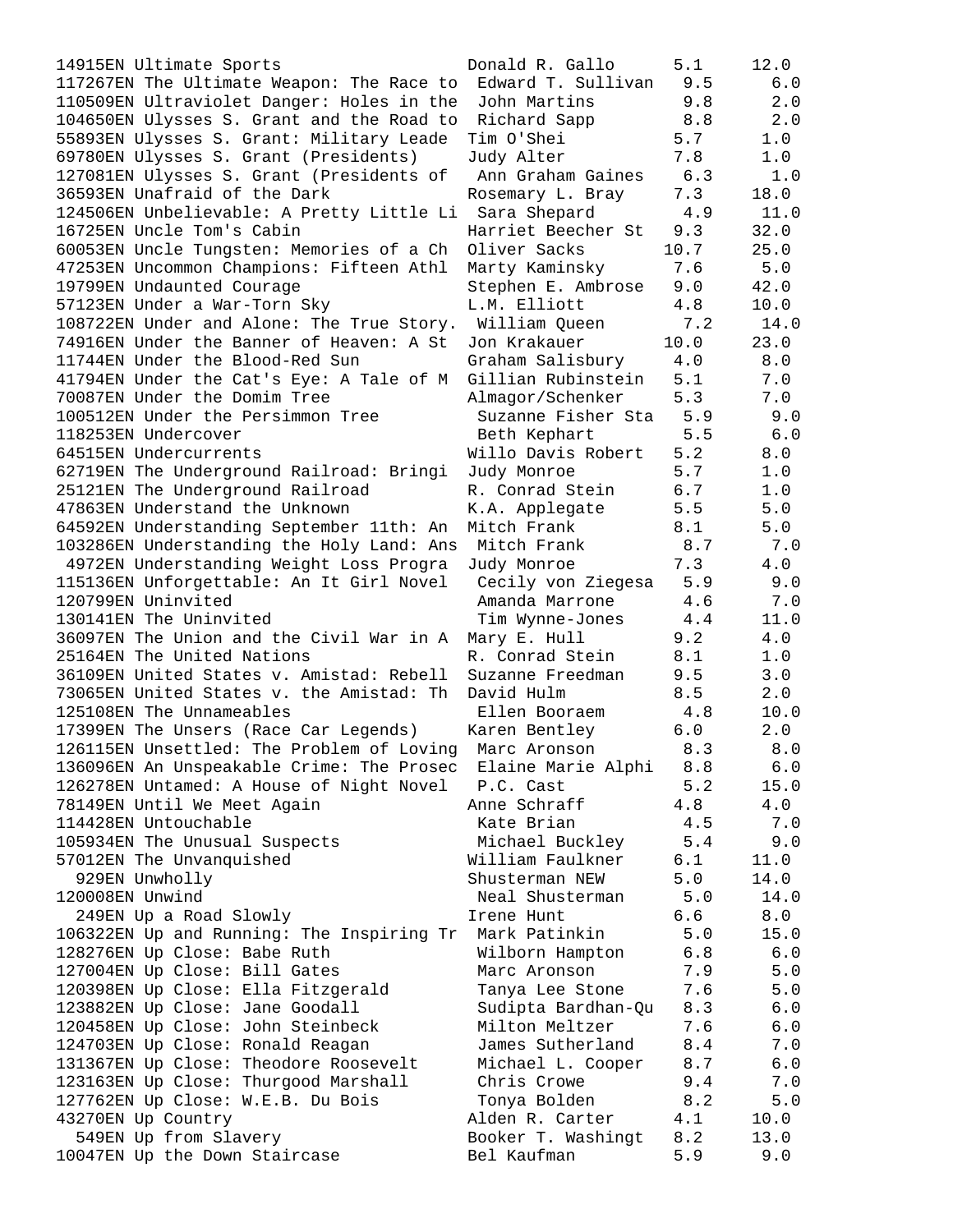| 15898EN An Uphill Climb                                       | Dave Sargent          | 5.5  | 10.0  |
|---------------------------------------------------------------|-----------------------|------|-------|
| 117966EN Uprising                                             | Margaret Peterson 5.6 |      | 14.0  |
| 143EN The Upstairs Room                                       | Johanna Reiss         | 2.9  | 6.0   |
| 102565EN Upstate                                              | Kalisha Buckhanon     | 5.2  | 10.0  |
| 87841EN Upstream                                              | Melissa Lion          | 4.3  | $6.0$ |
| 25165EN The USS Arizona                                       | R. Conrad Stein       | 6.3  | 1.0   |
| 78856EN USS Constellation: Pride of the                       | Walter Dean Myers     | 8.3  | 2.0   |
| 79099EN The V Club: Wanna Join?/The Virg                      | Kate Brian            | 4.9  | 9.0   |
| 16698EN Vader's Fortress                                      | Rebecca Moesta        | 5.1  | 3.0   |
| 10875EN Vale of the Vole                                      | Piers Anthony         | 7.7  | 17.0  |
| 87997EN Valiant: A Modern Tale of Faeri                       | Holly Black           | 5.2  | 10.0  |
| 25122EN Valley Forge                                          | R. Conrad Stein       | 6.7  | 1.0   |
| 57923EN The Valley of Horses                                  | Jean M. Auel          | 6.6  | 37.0  |
| 913EN Vamped                                                  | Lucienne Diver        | 5.0  | 6.0   |
| 120413EN Vampire Academy                                      | Richelle Mead         | 4.6  | 12.0  |
| 65047EN The Vampire Armand                                    | Anne Rice             | 6.8  | 27.0  |
| 144095EN The Vampire Diaries: Dark Reunio L.J. Smith          |                       | 4.6  | 8.0   |
| 142971EN The Vampire Diaries: Stefan's Di L.J. Smith          |                       | 5.4  | 7.0   |
| 141179EN The Vampire Diaries: Stefan's Di L.J. Smith          |                       | 5.4  | 8.0   |
| 144391EN The Vampire Diaries: Stefan's Di L.J. Smith          |                       | 5.9  | 7.0   |
| 133460EN The Vampire Diaries: The Awakeni                     | L.J. Smith            | 5.1  | 8.0   |
| 138382EN The Vampire Diaries: The Fury                        | L.J. Smith            | 4.7  | 8.0   |
| 147894EN The Vampire Diaries: The Hunters L.J. Smith          |                       | 5.8  | 14.0  |
| 133461EN The Vampire Diaries: The Struggl L.J. Smith          |                       | 4.8  | 7.0   |
| 74767EN Vampire High                                          | Douglas Rees          | 4.0  | 7.0   |
| 73119EN Vampire Kisses                                        | Ellen Schreiber       | 4.1  | 6.0   |
| 102400EN Vampire Kisses 2: Kissing Coffin                     | Ellen Schreiber       | 4.7  | 5.0   |
| 109483EN Vampire Kisses 3: Vampireville                       | Ellen Schreiber       | 4.8  | 5.0   |
| 116013EN Vampire Kisses 4: Dance with a                       | Ellen Schreiber       | 5.0  | $6.0$ |
| 124508EN Vampire Kisses 5: The Coffin Clu                     | Ellen Schreiber       | 5.3  | $6.0$ |
| 132823EN Vampire Kisses 6: Royal Blood                        | Ellen Schreiber       | 4.5  | $6.0$ |
| 137749EN Vampire Kisses 7: Love Bites                         | Ellen Schreiber       | 4.3  | $5.0$ |
| 65105EN The Vampire Lestat                                    | Anne Rice             | 6.5  | 34.0  |
| 67639EN Vampire Mountain                                      | Darren Shan           | 5.3  | 5.0   |
|                                                               | Darren Shan           | 6.2  | 6.0   |
| 73218EN The Vampire Prince<br>67637EN The Vampire's Assistant | Darren Shan           | 4.2  | $6.0$ |
|                                                               |                       | 5.4  | 12.0  |
| 134212EN The Van Alen Legacy: A Blue Bloo                     | Melissa de la Cruz    |      |       |
| 106541EN Vandal                                               | Michael Simmons       | 5.2  | 6.0   |
| 80445EN Vanished (The Unexplained)                            | Judith Herbst         | 6.1  | 1.0   |
| 34747EN Vanishing                                             | Bruce Brooks          | 5.8  | 3.0   |
| 108043EN Vanishing Act: Mystery at the U.                     | John Feinstein        | 4.8  | 10.0  |
| 109484EN Vanishing Acts: A Novel                              | Jodi Picoult          | 5.9  | 21.0  |
| 36632EN The Vanishing Chip                                    | Mark Delaney          | 5.5  | 7.0   |
| 722EN Vanity Fair                                             | William M. Thacker    | 12.4 | 66.0  |
| 4737EN Vasco da Gama and the Portuguese                       | Rebecca Stefoff       | 9.2  | 4.0   |
| 130803EN The Vast Fields of Ordinary                          | Nick Burd             | 4.5  | 11.0  |
| 126134EN Vector                                               | Robin Cook            | 5.7  | 20.0  |
| 80471EN Vegan Virgin Valentine                                | Carolyn Mackler       | 5.1  | 7.0   |
| 88062EN Velocity                                              | Dean Koontz           | 6.1  | 14.0  |
| 10823EN Vermilion                                             | Phyllis A. Whitney    | 5.4  | 14.0  |
| 80151EN Versailles                                            | Kathryn Davis         | 6.8  | 7.0   |
| 58219EN The Victory Garden                                    | Lee Kochenderfer      | 4.1  | 5.0   |
| 16846EN Vietnam War (Voices from the Pas                      | Kathlyn/Martin Gay    | 9.1  | 2.0   |
| 16136EN The Vietnam War: What Are We Fig                      | Deborah Kent          | 8.2  | 3.0   |
| 25166EN The Vietnam Women's Memorial                          | Deborah Kent          | 6.9  | $1.0$ |
| 15098EN The View from Saturday                                | E.L. Konigsburg       | 5.9  | 7.0   |
| 15828EN The View from the Cherry Tree                         | Willo Davis Robert    | 5.2  | 7.0   |
| 51461EN The Vikings (Lost Civilizations)                      | Allison Lassieur      | 9.2  | $6.0$ |
| 48687EN The Vile Village                                      | Lemony Snicket        | 6.7  | 7.0   |
| 12543EN Vilma Martinez                                        | Corinn Codye          | 5.7  | 0.5   |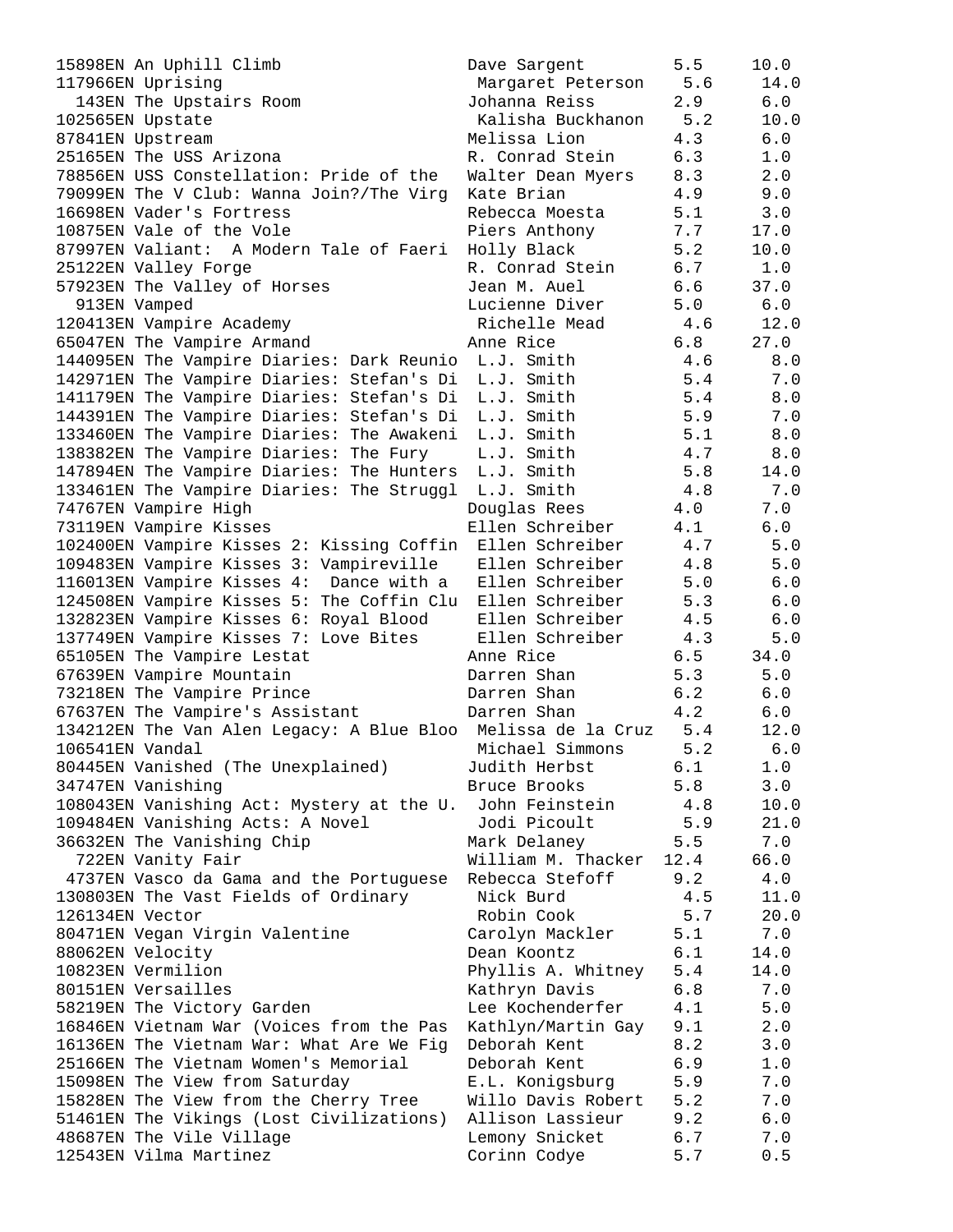|                 | 74403EN Vincent van Gogh (Artists in The                                 | Jen Green                      | 7.2        | 1.0          |
|-----------------|--------------------------------------------------------------------------|--------------------------------|------------|--------------|
|                 | 54109EN Vincent van Gogh: Portrait of an                                 | Greenberg/Jordan               | 7.6        | 5.0          |
|                 | 34773EN Vinegar Hill                                                     | A. Manette Ansay               | 6.1        | 11.0         |
|                 | 55211EN The Violet Keystone                                              | Garth Nix                      | 5.8        | 7.0          |
|                 | 67640EN Violets Are Blue                                                 | James Patterson                | 4.6        | 11.0         |
|                 | 73565EN The Virgin Blue                                                  | Tracy Chevalier                | 4.8        | 13.0         |
|                 | 69197EN Virginia Hamilton (The Library o                                 | Deborah A. Marinel             | 7.8        | 2.0          |
|                 | 723EN The Virginian                                                      | Owen Wister                    | 6.3        | 21.0         |
|                 | 41104EN Virtual Vandals                                                  | Clancy/Pieczenik               | 5.7        | 8.0          |
|                 | 19887EN A Virtuous Woman                                                 | Kaye Gibbons                   | 5.3        | 6.0          |
| 72650EN Viruses |                                                                          | Lynn Brunelle                  | 7.3        | 2.0          |
|                 | 42456EN Vision of Beauty: The Story of S                                 | Kathryn Lasky                  | 6.3        | 1.0          |
|                 | 67261EN The Vision                                                       | Dean Koontz                    | 4.6        | 9.0          |
|                 | 65048EN Vittorio, the Vampire                                            | Anne Rice                      | 6.6        | 12.0         |
|                 | 129786EN Viva Vermont!                                                   | Melody Carlson                 | 4.5        | 7.0          |
|                 | 40025EN A Voice in the Night                                             | Bob Wright                     | 2.1        | 0.5          |
|                 | 67091EN A Voice of Her Own: The Story of                                 | Kathryn Lasky                  | 5.9        | 1.0          |
|                 | 67262EN The Voice of the Night                                           | Dean Koontz                    | 4.5        | 10.0         |
|                 | 13740EN The Voice on the Radio                                           | Caroline B. Cooney             | 4.6        | 6.0          |
|                 | 8496EN Voices from the Fields                                            | S. Beth Atkin                  | 5.4        | 2.0          |
|                 | 14894EN Voices from Vietnam                                              | Barry Denenberg                | 7.7        | 7.0          |
|                 | 57542EN Volleyball (History of Sports)                                   | Victoria Sherrow               | 9.2        | 4.0          |
|                 | 46908EN Volunteering for a Political Cam                                 | Sheila Klee                    | 5.9        | 0.5          |
|                 | 102237EN Voyage of Plunder                                               | Michele Torrey                 | 5.5        | 8.0          |
|                 | 649EN The Voyage of the Dawn Treader                                     | C.S. Lewis                     | 5.9        | 9.0          |
|                 | 5094EN The Voyage of the Frog                                            | Gary Paulsen                   | 6.0        | 5.0          |
|                 | 25892EN Voyage on the Great Titanic: The                                 | Ellen Emerson Whit             | 6.5        | 5.0          |
|                 | 8196EN Vulcan's Glory                                                    | D.C. Fontana                   | 8.2        | 11.0         |
|                 | 133726EN W.E.B. Du Bois: Civil Rights Act                                | Jim Whiting                    | 7.0        | 2.0          |
|                 | 1789EN W.E.B. DuBois (Book Report Biogr                                  | Melissa McDaniel               | 8.2        | 2.0          |
|                 | 61179EN The Wailing Wind                                                 | Tony Hillerman                 | 5.5        | 9.0          |
|                 | 106290EN Wait for Me                                                     | An Na                          | 4.3        | 5.0          |
|                 | 596EN Wait Till Helen Comes                                              | Mary Downing Hahn              | 4.6        | 5.0          |
|                 | 32563EN Waiting                                                          | Ha Jin                         | 6.3        | 15.0         |
|                 | 6994EN Waiting for Anya                                                  | Michael Morpurgo               | 5.1        | 6.0          |
|                 | 60423EN Waiting for Christopher                                          | Louise Hawes                   | 5.2        | 7.0          |
|                 | 45158EN Waiting for Deliverance                                          | Betsy Urban                    | 5.7        | 9.0          |
|                 | 43313EN Waiting For Godot                                                | Samuel Beckett                 | 5.4        | 2.0          |
|                 | 73360EN Waiting for June                                                 |                                | 4.3        | 6.0          |
|                 | 120221EN Waiting for Normal                                              | Joyce Sweeney<br>Leslie Connor | 3.7        | 7.0          |
|                 | 11549EN Waiting for the Rain                                             | Sheila Gordon                  | 5.8        | 9.0          |
|                 | 65230EN Waiting to Disappear                                             | April Young Fritz              | 5.1        | $8.0$        |
| 121402EN Wake   |                                                                          | Lisa McMann                    | 3.4        | 5.0          |
| 6000EN Walden   |                                                                          | Henry David Thorea             | 8.7        | 21.0         |
|                 | 52127EN Walden and Other Writings                                        | Thoreau/Atkinson               | 10.3       | 51.0         |
|                 | 748EN A Walk Across America                                              | Peter Jenkins                  | 6.4        | 14.0         |
|                 | 65360EN Walk Away Home                                                   |                                | 5.4        | 11.0         |
|                 | 35586EN A Walk in the Woods: Rediscoveri                                 | Paul Many<br>Bill Bryson       | 7.6        | 16.0         |
|                 | 5296EN A Walk in Wolf Wood                                               |                                | 5.4        | $6.0$        |
|                 |                                                                          | Mary Stewart                   | 4.6        | 11.0         |
|                 | 124853EN Walk of the Spirits<br>49597EN A Walk on the Great Barrier Reef | Richie Tankersley              | 6.8        | $1.0$        |
|                 |                                                                          | Caroline Arnold                |            |              |
|                 | 29360EN Walk the Dark Streets<br>45201EN A Walk to Remember              | Edith Baer                     | 8.3<br>5.8 | 14.0<br>8.0  |
|                 | 10299EN Walk Two Moons                                                   | Nicholas Sparks                |            |              |
|                 | 65970EN Walker of Time                                                   | Sharon Creech                  | 4.9        | 9.0<br>$8.0$ |
|                 |                                                                          | Helen Hughes Vick              | 5.4        |              |
|                 | 8597EN The Walking Drum                                                  | Louis L'Amour<br>Jeri Ferris   | 6.3        | 21.0         |
|                 | 4377EN Walking the Road to Freedom<br>24943EN Walks Alone                | Brian Burks                    | 5.9        | 1.0<br>3.0   |
|                 |                                                                          |                                | 5.4<br>8.1 |              |
|                 | 14739EN Walt Disney: Creator of Mickey M Michael D. Cole                 |                                |            | 3.0          |
|                 | 133904EN Walt Disney: Entertainment Visio Martin Gitlin                  |                                | 7.4        | 2.0          |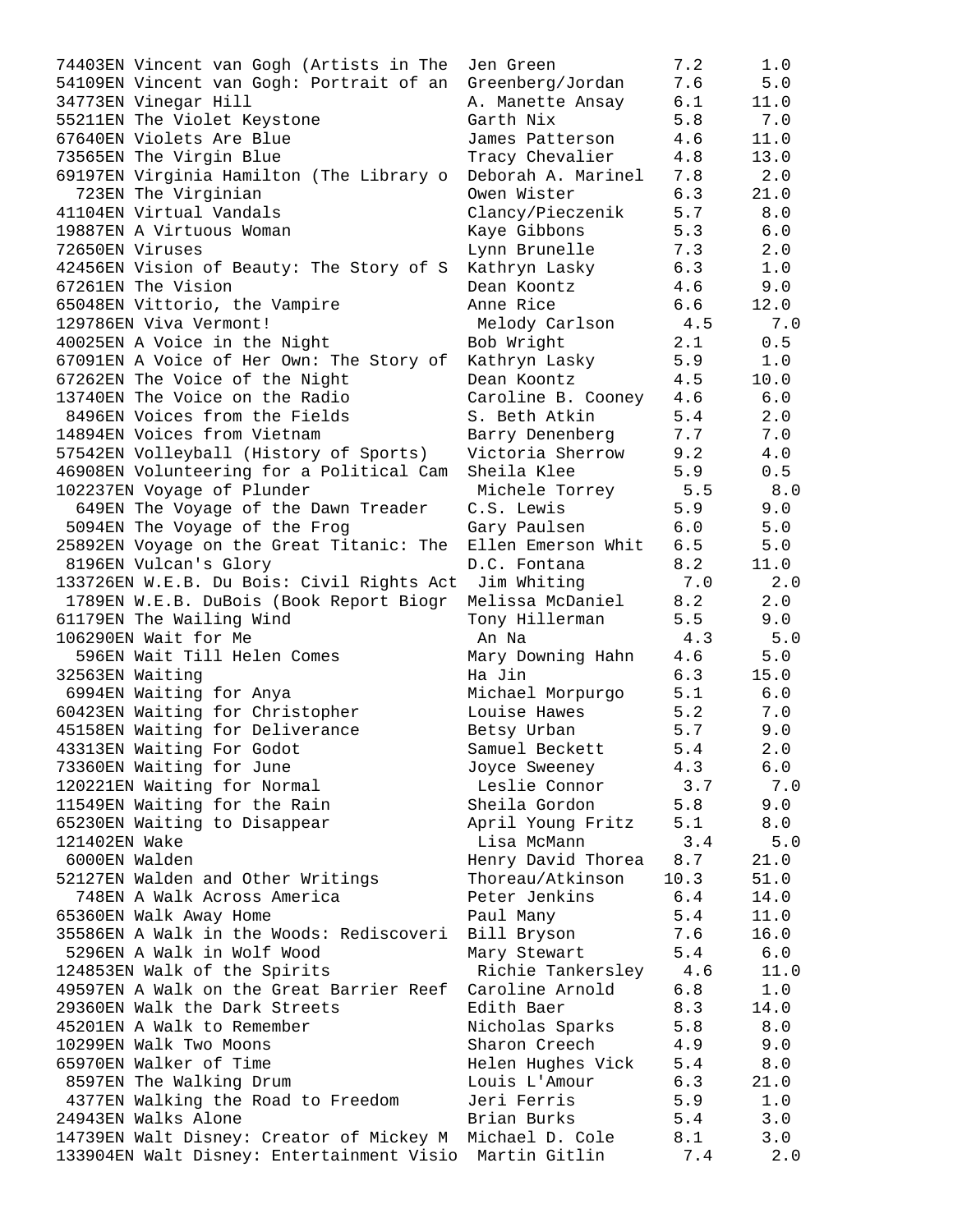| 53524EN Walt Disney (Trailblazers of the               | Elizabeth Dana Jaf     | 7.0  | 1.0   |
|--------------------------------------------------------|------------------------|------|-------|
| 16950EN Wanted!                                        | Caroline B. Cooney     | 5.2  | 6.0   |
| 138491EN Wanted: A Pretty Little Liars No Sara Shepard |                        | 5.0  | 9.0   |
| 10048EN War and Peace                                  | Leo Tolstoy            | 10.1 | 118.0 |
| 10049EN War and Remembrance                            | Herman Wouk            | 8.4  | 71.0  |
| 43006EN The War at Home (World War II)                 | Stuart A. Kallen       | 9.2  | $5.0$ |
| 795EN The War Between the Classes                      | Gloria D. Miklowit     | 4.6  | 5.0   |
| 134498EN War Child: A Child Soldier's Sto Emmanuel Jal |                        | 5.5  | 14.0  |
| 6636EN War Comes to Willy Freeman                      | James/Christopher      | 4.9  | $6.0$ |
| 69240EN War Correspondents: Life Under F               | Magdalena Alagna       | 8.5  | 1.0   |
| 36869EN The War of 1812 (America Goes to               | Anne M. Todd           | 5.3  | 0.5   |
| 85168EN The War of 1812                                | Lucia Raatma           | 6.3  | 1.0   |
| 85860EN The War of 1812                                | Rob Edelman            | 8.8  | 1.0   |
| 16847EN War of 1812 (Voices from the Pas               | Kathlyn/Martin Gay     | 8.2  | 2.0   |
| 51648EN The War of 1812 (World History)                | Don Nardo              | 9.8  | 6.0   |
| 119003EN A War of Gifts: An Ender Story                | Orson Scott Card       | 4.9  | 3.0   |
| 550EN The War of the Worlds                            | H.G. Wells             | 9.1  | 11.0  |
| 88330EN War Trash                                      | Ha Jin                 | 7.5  | 23.0  |
| 144032EN The Warlock                                   | Michael Scott          | 5.7  | 13.0  |
| 127082EN Warren G. Harding (Presidents of              | Gerry Souter           | 6.0  | 1.0   |
| 143446EN Warrior                                       | Bryan Davis            | 5.4  | 16.0  |
| 67386EN Warrior Angel                                  | Robert Lipsyte         | 4.5  | 4.0   |
| 105945EN The Warrior Heir                              | Cinda Williams Chi 5.3 |      | 17.0  |
| 128562EN Warrior Princess                              | Frewin Jones           | 5.3  | 11.0  |
| 18436EN Warriors Don't Cry (Abridged)                  | Melba Pattillo Bea     | 6.5  | 9.0   |
|                                                        |                        |      |       |
| 11134EN The Warsaw Ghetto Uprising                     | Karen Zeinert          | 8.0  | 3.0   |
| 76097EN Washington Square                              | Henry James            | 7.2  | 11.0  |
| 68504EN The Waste Lands                                | Stephen King           | 6.0  | 28.0  |
| 74512EN Wasteland                                      | Francesca Lia Bloc     | 4.8  | 3.0   |
| 25069EN The Watcher                                    | James Howe             | 4.8  | 4.0   |
| 83340EN The Watcher                                    | Melinda Metz           | 4.6  | 5.0   |
| 56374EN The Water Cycle (Watts Library)                | Trudi Strain Truei     | 7.4  | 1.0   |
| 113833EN Water for Elephants                           | Sara Gruen             | 4.4  | 14.0  |
| 44567EN The Water in Between: A Journey                | Kevin Patterson        | 7.1  | 16.0  |
| 60052EN The Water Is Wide                              | Pat Conroy             | 7.2  | 17.0  |
| 117189EN Water Power                                   | Andrew Solway          | 5.6  | 1.0   |
| 59985EN Water: Tales of Elemental Spirit               | McKinley/Dickinson     | 6.9  | 14.0  |
| 88427EN Watergate                                      | Kevin Hillstrom        | 11.5 | 7.0   |
| 25427EN Watergate: Deception in the Whit               | Daniel Cohen           | 7.9  | 1.0   |
| 21092EN The Watergate Scandal in America               | David K. Fremon        | 7.1  | 4.0   |
| 89056EN The Waterless Sea                              | Kate Constable         | 5.6  | 13.0  |
| 749EN Watership Down                                   | Richard Adams          | 6.2  | 25.0  |
| 11552EN The Watsons Go to Birmingham-196               | Christopher Paul C     | 5.0  | 8.0   |
| 31228EN The Wave                                       | Todd Strasser          | 5.2  | 5.0   |
| 67945EN The Way to Rainy Mountain                      | N. Scott Momaday       | 5.9  | 2.0   |
| 58710EN The Wayward Bus                                | John Steinbeck         | 5.6  | 13.0  |
| 7028EN We All Fall Down                                | Robert Cormier         | 5.7  | 10.0  |
| 14905EN We Are Witnesses: Five Diaries o               | Jacob Boas             | 7.1  | $8.0$ |
| 36650EN We Band of Angels                              | Elizabeth M. Norma     | 8.7  | 19.0  |
| 87557EN We Beat the Street: How a Friend               | Sampson Davis          | 5.8  | 7.0   |
| 140801EN We Could Be Brothers                          | Derrick Barnes         | 4.0  | 4.0   |
| 30510EN We'll Meet Again                               | Mary Higgins Clark     | 6.2  | 16.0  |
| 25570EN We Shall Not Be Moved: The Women               | Joan Dash              | 8.1  | 5.0   |
| 133424EN We Were Here                                  | Matt de la Peña        | 5.0  | 16.0  |
| 56913EN We Were the Mulvaneys                          | Joyce Carol Oates      | 7.4  | 30.0  |
| 54943EN We Were There, Too! Young People               | Phillip Hoose          | 7.1  | 17.0  |
| 85769EN Weapons and War                                | Gerry Bailey           | 6.2  | 1.0   |
| 79217EN Weapons and Warfare                            | Don Nardo              | 10.8 | $6.0$ |
| 66829EN Weapons of War                                 | Don Nardo              | 10.1 | 6.0   |
| 72825EN Weapons of World War I                         | John Hamilton          | 6.7  | 1.0   |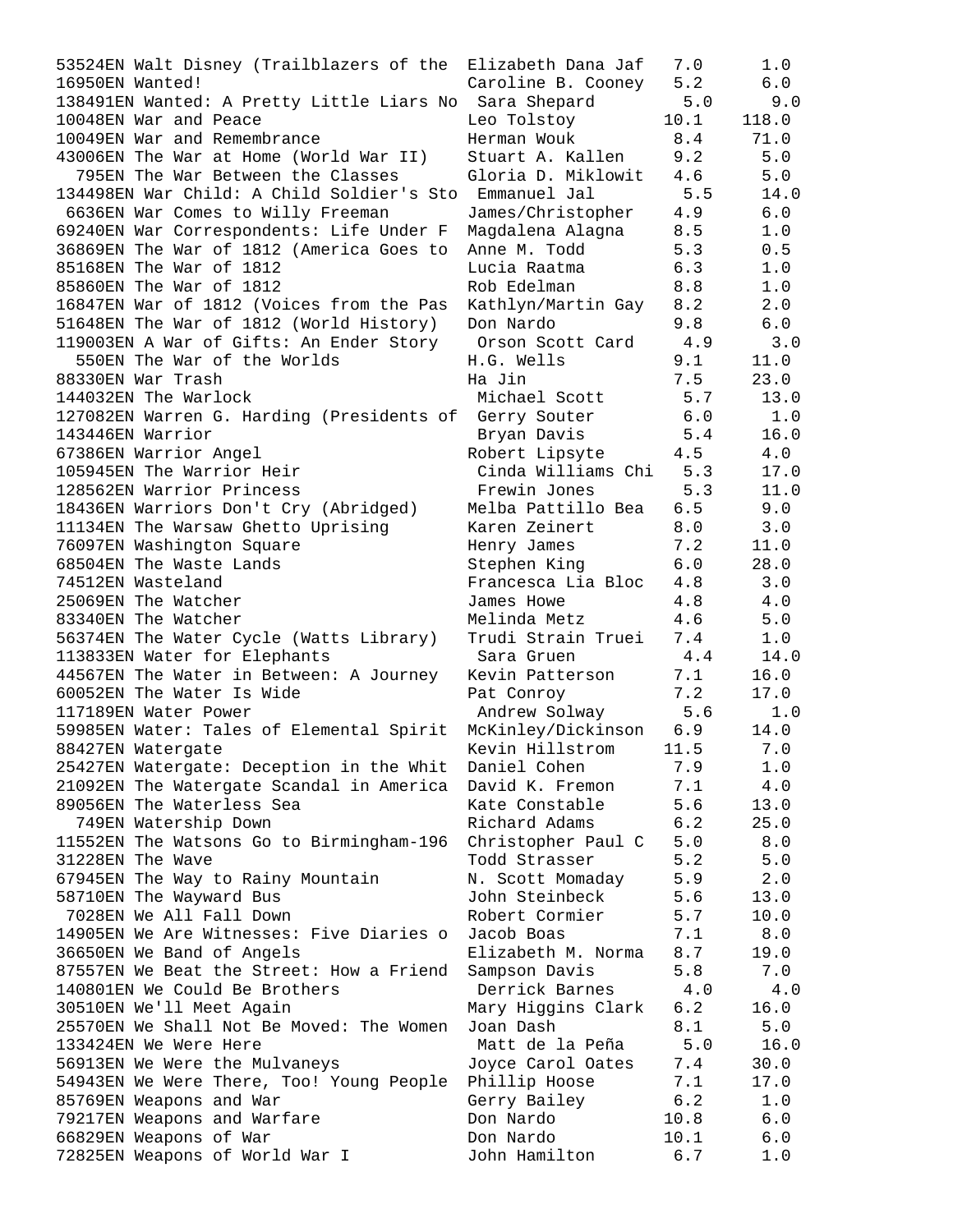69184EN Weapons Satellites Philip Wolny 9.7 2.0 14758EN Weapons & Warfare: From the Ston Milton Meltzer 8.4 3.0 85688EN The Wedding Planner's Daughter Coleen Murtagh Par 4.9 5.0 74177EN The Wedding Nicholas Sparks 5.7 11.0 114653EN The Wednesday Wars Gary D. Schmidt 5.9 12.0 69798EN The Wee Free Men Terry Pratchett 4.7 11.0 104757EN Weedflower Cynthia Kadohata 4.8 7.0 11745EN Weep No More, My Lady Mary Higgins Clark 6.7 13.0 20145EN Weetzie Bat Francesca Lia Bloc 5.0 2.0 19053EN Welcome to the Ark Stephanie S. Tolan 5.3 8.0 74975EN Welcome to the Monkey House Kurt Vonnegut 5.7 16.0 60655EN Wenny Has Wings Janet Lee Carey 4.2 5.0 77140EN West Nile Virus Melissa Abramovitz 11.6 4.0 102770EN West Nile Virus Phillip Margulies 8.4 1.0 67089EN West of Kabul, East of New York: Tamim Ansary 6.8 11.0 75918EN West of the Jordan Laila Halaby 5.6 9.0 18799EN West to a Land of Plenty: The Di Jim Murphy 5.2 6.0 10148EN West with the Night Beryl Markham 7.3 15.0 144EN The Westing Game Ellen Raskin 5.3 8.0 396EN Westmark Lloyd Alexander 5.3 6.0 8124EN A Whale for the Killing Farley Mowat 8.1 12.0 71662EN The Whale Rider Witi Ihimaera 5.7 5.0 49654EN Whale Talk Chris Crutcher 6.1 10.0 36686EN What Became of Her M.E. Kerr 4.8 6.0 129460EN What Goes Around Denene Millner 5.9 11.0 110653EN What Happened to Cass McBride? Gail Giles 3.6 4.0 63653EN What Happened to Lani Garver Carol Plum-Ucci 5.1 15.0 36569EN What Have You Lost? Naomi Shihab Nye 6.1 3.0 126404EN What I Saw and How I Lied Judy Blundell 4.1 8.0 15819EN What Jamie Saw Carolyn Coman 5.4 3.0 42986EN What Janie Found Caroline B. Cooney 4.8 6.0 25938EN What Looks Like Crazy on an Ordi Pearl Cleage 6.0 12.0 116251EN What My Girlfriend Doesn't Know Sonya Sones 5.1 5.0 53820EN What My Mother Doesn't Know Sonya Sones 5.3 3.0 112898EN What Remains: A Memoir of Fate, Carole Radziwill 5.9 14.0 36042EN What's in a Name Ellen Wittlinger 4.7 6.0 66791EN What the Birds See Sonya Hartnett 6.0 6.0 119114EN What-the-Dickens: The Story of a Gregory Maguire 5.0 9.0 59817EN What the Native Americans Wore Colleen Madonna Fl 7.0 1.0 117774EN What They Found: Love on 145th S Walter Dean Myers 5.1 8.0 9996EN Whatever Happened to Janie? Caroline B. Cooney 4.7 7.0 94EN The Wheel on the School Meindert De Jong 4.7 10.0 49889EN When Dad Killed Mom Julius Lester 4.8 9.0 118706EN When I Crossed No-Bob Margaret McMullan 5.0 7.0 86149EN When I Was a Soldier Valerie Zenatti 6.4 9.0 20915EN When I Was Puerto Rican Esmeralda Santiago 6.0 13.0 79572EN When It Was Our War: A Soldier's Stella Suberman 7.5 15.0 32743EN When Jeff Comes Home Catherine Atkins 4.1 7.0 58224EN When My Name Was Keoko Linda Sue Park 4.6 8.0 11849EN When Plague Strikes: The Black D James Cross Giblin 9.8 7.0 12490EN When She Hollers Cynthia Voigt 5.6 5.0 20146EN When She Was Good Norma Fox Mazer 3.7 5.0 68644EN When the Emperor Was Divine Julie Otsuka 5.0 5.0 750EN When the Legends Die Hal Borland 5.2 13.0 131927EN When the Snow Fell Henning Mankell 4.0 8.0 27928EN When the Soldiers Were Gone Vera W. Propp 3.5 2.0 141908EN When the Stars Go Blue Caridad Ferrer 5.8 13.0 35308EN When the Wind Blows James Patterson 4.7 13.0 72771EN When We Were Saints Han Nolan 5.2 12.0 17648EN When Will This Cruel War Be Over Barry Denenberg 6.6 3.0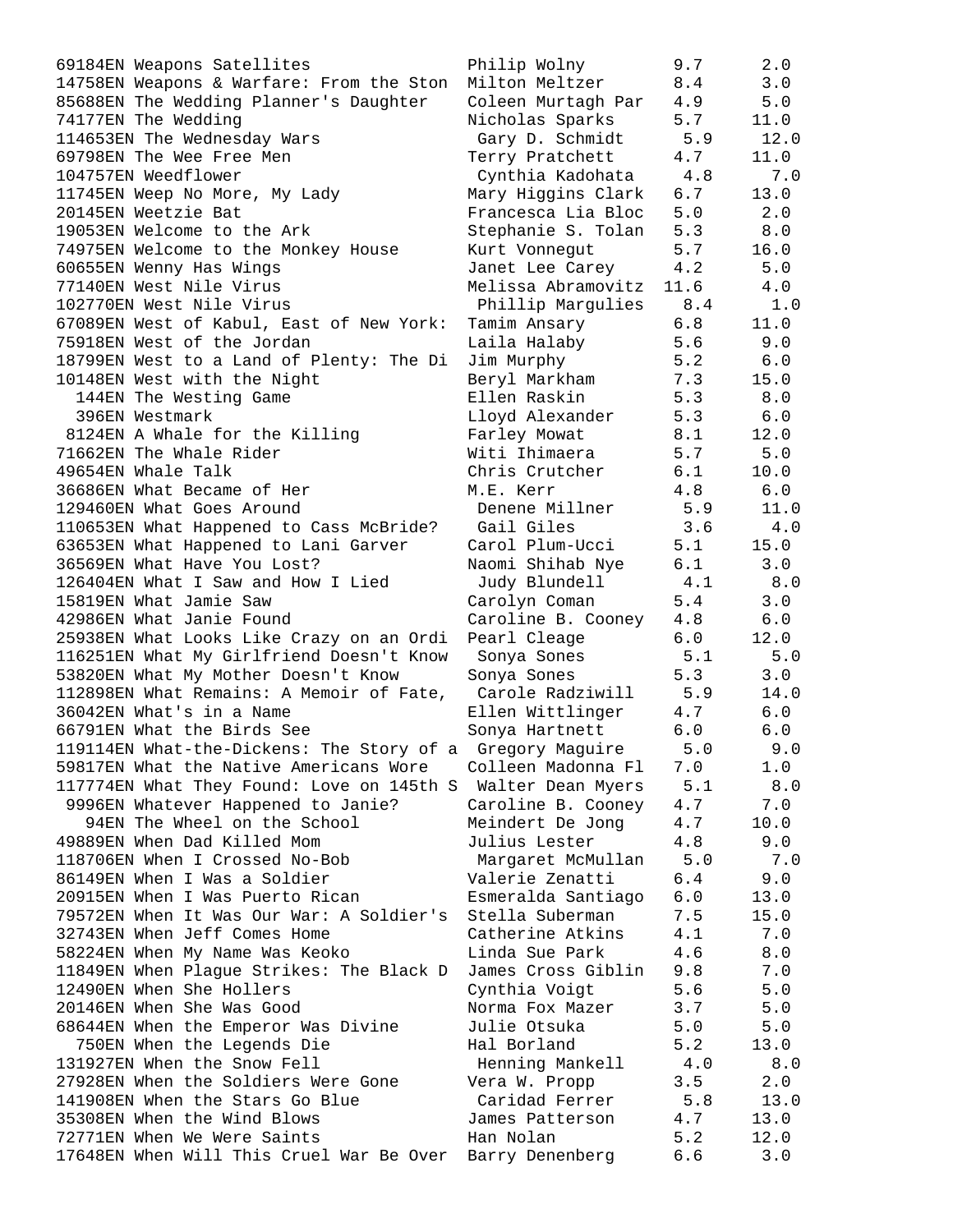| 131144EN When You Reach Me                                       | Rebecca Stead                  | 4.5        | 6.0          |
|------------------------------------------------------------------|--------------------------------|------------|--------------|
| 20147EN Where Are the Children                                   | Mary Higgins Clark             | 5.3        | 8.0          |
| 127269EN Where Are You Now?                                      | Mary Higgins Clark 5.8         |            | 13.0         |
| 49827EN Where I'm Bound                                          | Allen B. Ballard               | 5.6        | 16.0         |
| 150129EN Where Men Win Glory: The Odyssey Jon Krakauer           |                                | 9.7        | 24.0         |
| 143768EN Where She Went                                          | Gayle Forman                   | 5.1        | 8.0          |
| 53821EN Where the Boys Are                                       | John Hall                      | 4.3        | 5.0          |
| 44230EN Where the Flame Trees Bloom                              | Alma Flor Ada                  | 6.1        | 2.0          |
| 28454EN Where the Heart Is                                       | Billie Letts                   | 5.0        | 13.0         |
| 145EN Where the Lilies Bloom                                     | Vera/Bill Cleaver              | 5.2        | 6.0          |
| 95EN Where the Red Fern Grows                                    | Wilson Rawls                   | 4.9        | 11.0         |
| 146777EN Where There's a Wolf, There's a Lisi Harrison 4.5       |                                |            | 7.0          |
| 145199EN Where Things Come Back                                  | John Corey Whaley 5.7          |            | 9.0          |
| 49892EN While I Was Gone                                         | Sue Miller                     | 5.4        | 16.0         |
| 7125EN While My Pretty One Sleeps                                | Mary Higgins Clark 5.7         |            | 13.0         |
| 146EN The Whipping Boy                                           | Sid Fleischman                 | 3.9        | 2.0          |
| 25062EN Whirligig                                                | Paul Fleischman                | 4.9        | 5.0          |
| 67265EN Whispers                                                 | Dean Koontz                    | 5.9        | 27.0         |
| 114500EN White                                                   | Ted Dekker terminer            | 4.5        | 16.0         |
| 112409EN The White Darkness                                      | Geraldine McCaughr 5.5 12.0    |            |              |
| 11747EN The White Dragon                                         | Anne McCaffrey 6.6             |            | 21.0         |
| 147EN White Fang                                                 | Jack London                    | 8.4        | 19.0         |
| 32213EN The White Horse                                          | Cynthia D. Grant               | 3.7        | 5.0          |
| 43598EN The White House Connection                               | Jack Higgins                   | 4.7        | 10.0         |
| 83328EN White Is for Magic                                       | Laurie Faria Stola             | 5.1        | 10.0         |
| 10260EN White Lilacs                                             | Carolyn Meyer                  | 5.5        | 8.0          |
| 32280EN White Oleander                                           | Janet Fitch                    | 5.4        | 21.0         |
| 21576EN A White Romance                                          | Virginia Hamilton              | 3.5        | 6.0          |
| 96EN The White Stag                                              | Kate Seredy                    | 6.6        | 2.0          |
| 67005EN White Teeth                                              | Zadie Smith                    | 6.9        | 29.0         |
| 80133EN The White                                                | Deborah Larsen                 | 6.2        | 6.0          |
| 107532EN White Time                                              | Margo Lanagan                  | 4.8        | 8.0          |
| 85595EN Whiteout                                                 | Ken Follett                    | 5.2        | 17.0         |
| 133797EN Whiteout                                                | Walter Sorrells                | 3.7        | 8.0          |
| 78610EN Who Am I Without HimGirls and                            | Sharon G. Flake                | 4.0        | 5.0          |
| 31175EN Who Are You?                                             | Joan Lowery Nixon              | 4.2        | $6.0$        |
| 18395EN Who Belongs Here? An American St                         | Marqy Burns Knight             | 5.3        | 0.5          |
| 10938EN Who Is Carrie?                                           | James/Christopher              | 5.0        | 6.0          |
| 10235EN Who Is Eddie Leonard?                                    | Harry Mazer                    | 3.2        | 5.0          |
| 8600EN Who Killed My Daughter?                                   | Lois Duncan                    | 7.3        | 15.0         |
| 144225EN Who You Wit'?                                           | Paula Chase                    | 4.8        | 10.0         |
| 122866EN The Whole Truth                                         | David Baldacci                 | 5.4        | 16.0         |
| 85256EN Why Courage Matters: The Way to                          | John McCain                    | 9.0        | 8.0          |
| 8900EN Why Didn't They Ask Evans?                                | Agatha Christie                | 6.2        | 10.0         |
| 32216EN Why Do They Hate Me?                                     | Laurel Holliday                | 6.8        | 12.0         |
| 129834EN Why I Fight                                             | J. Adams Oaks                  | 4.9        | 7.0          |
| 5550EN Why Mosquitoes Buzz in People's                           | Verna Aardema                  | 4.0        | 0.5          |
| 148141EN Why We Broke Up                                         | Daniel Handler                 | 5.0        | $8.0$        |
| 127812EN Wicked: A Pretty Little Liars No                        | Sara Shepard                   | 5.4        | 11.0         |
| 141180EN Wicked Girls: A Novel of the Sal                        | Stephanie Hemphill             | 4.7        | $6.0$        |
| 115830EN Wicked Lovely                                           | Melissa Marr                   | 4.7        | 11.0         |
| 74167EN Wicked: The Life and Times of th                         | Gregory Maguire                | 6.4        | 25.0         |
| 41287EN The Wide Window                                          | Lemony Snicket                 | 6.3        | 5.0          |
| 55311EN The Wild Blue: The Men and Boys                          | Stephen E. Ambrose             | 7.7        | 15.0         |
| 117801EN The Wild Girls                                          | Pat Murphy                     | 4.1        | 9.0          |
| 18847EN Wild Magic                                               | Tamora Pierce                  | 4.9        | 9.0          |
| 59177EN Wild Man Island                                          | Will Hobbs                     | 5.1        | 7.0          |
| 140301EN Wildthorn                                               | Jane Eagland                   | 4.4        | 12.0         |
| 112434EN Wildwood Dancing<br>136568EN Will Grayson, Will Grayson | Juliet Marillier<br>John Green | 5.4<br>5.1 | 17.0<br>11.0 |
|                                                                  |                                |            |              |